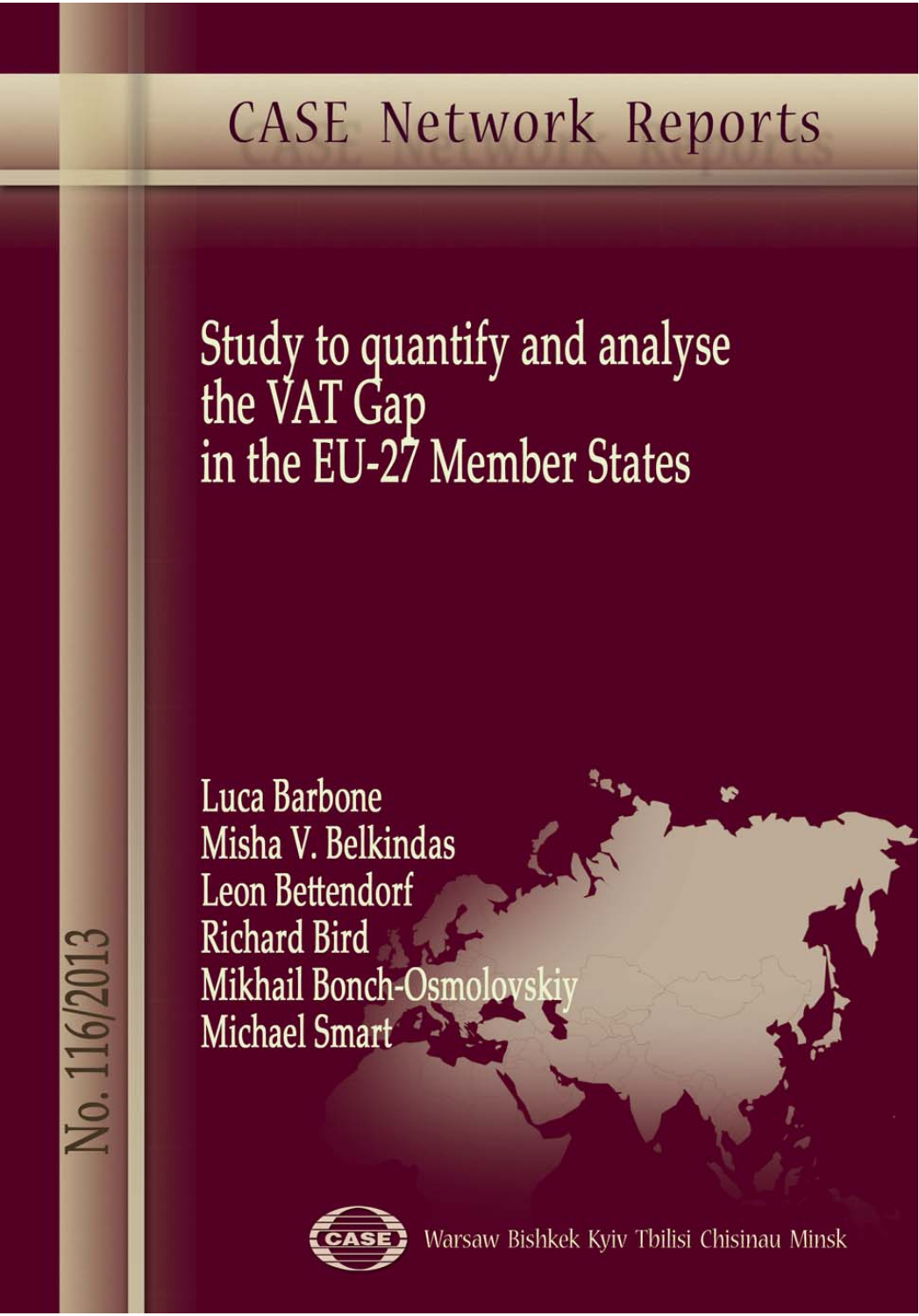This report was commissioned by the Directorate General for Taxation and Customs Union (TAXUD) of the European Commission under framework contract FWC No. TAXUD/2010/CC/104, and remains the property of TAXUD. The report is also available at:

http://ec.europa.eu/taxation\_customs/resources/documents/common/publications/s tudies/report\_evaluation\_vat.pdf

The views and opinions expressed in this report are not necessarily shared by the European Commission or CASE Network, nor does the report anticipate decisions taken by the European Commission.





Keywords: **Optimal Taxation, Efficiency, Incidence, Externalities, Redistributive Effects, Environmental Taxes and Subsidies, Personal Income and Other Nonbusiness Taxes and Subsidies, Business Taxes and Subsidies, Tax Evasion, Other Sources of Revenue, Other** 

JEL codes: **H20, H24, H25, H26, H62**

© CASE – Center for Social and Economic Research, Warsaw, 2013 Graphic Design: Agnieszka Natalia Bury

EAN 9788371785986

Publisher:

CASE-Center for Social and Economic Research on behalf of CASE Network al. Jana Pawla II 61, office 212, 01-031 Warsaw, Poland tel.: (48 22) 206 29 00, 828 61 33, fax: (48 22) 206 29 01 e-mail: case@case-research.eu http://www.case-research.eu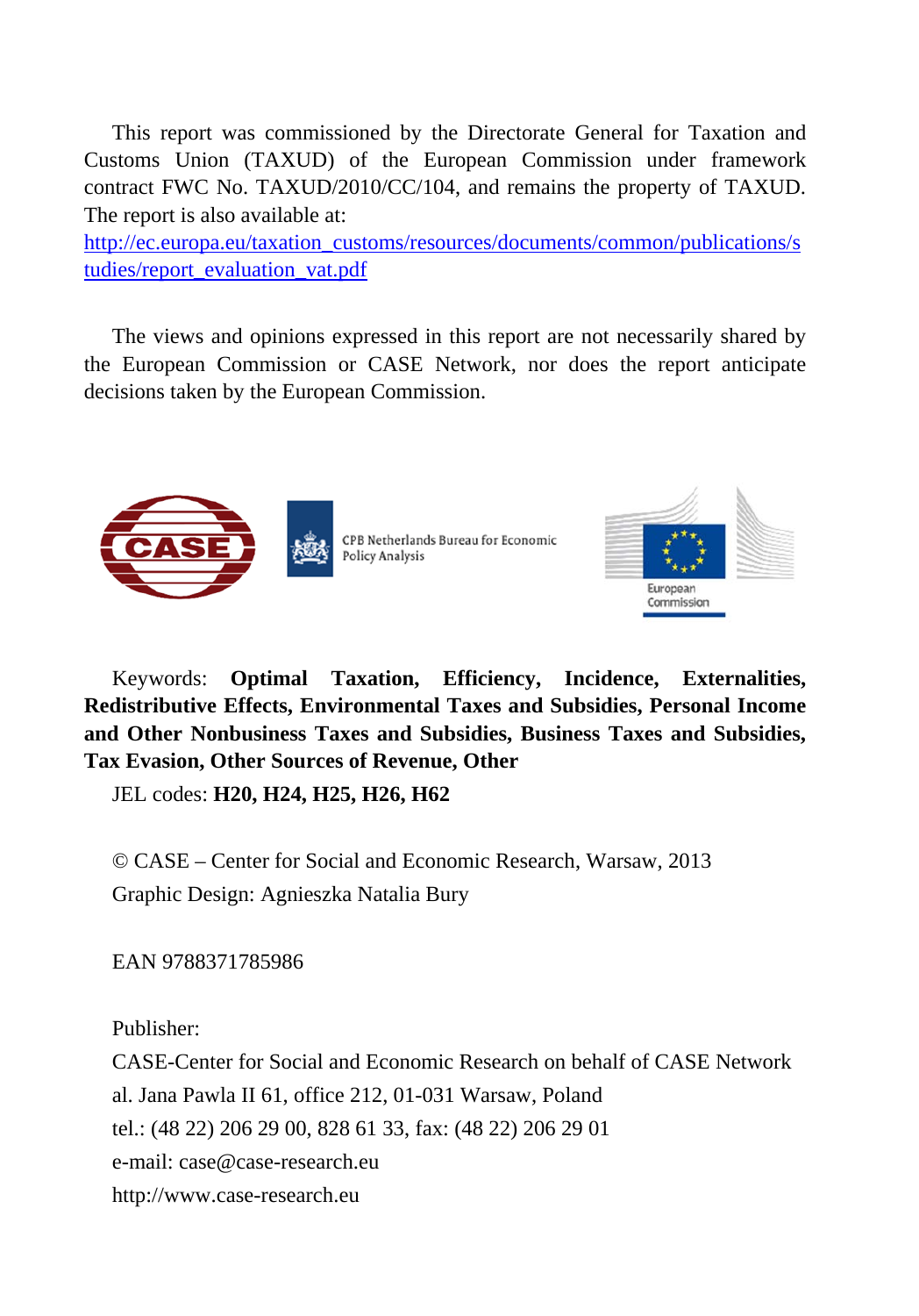The CASE Network is a group of economic and social research centers in Poland, Kyrgyzstan, Ukraine, Georgia, Moldova, and Belarus. Organizations in the network regularly conduct joint research and advisory projects. The research covers a wide spectrum of economic and social issues, including economic effects of the European integration process, economic relations between the EU and CIS, monetary policy and euro-accession, innovation and competitiveness, and labour markets and social policy. The network aims to increase the range and quality of economic research and information available to policy-makers and civil society, and takes an active role in on-going debates on how to meet the economic challenges facing the EU, post-transition countries and the global economy.

The CASE network consists of:

- CASE Center for Social and Economic Research, Warsaw, est. 1991, www.case-research.eu
- CASE Center for Social and Economic Research Kyrgyzstan, est. 1998, www.case.elcat.kg
- Center for Social and Economic Research CASE Ukraine, est. 1999, www.case-ukraine.kiev.ua
- CASE –Transcaucasus Center for Social and Economic Research, est. 2000, www.case-transcaucasus.org.ge
- Foundation for Social and Economic Research CASE Moldova, est. 2003, www.case.com.md
- CASE Belarus Center for Social and Economic Research Belarus, est. 2007, www.case-belarus.eu
- Center for Social and Economic Research CASE Georgia, est. 2011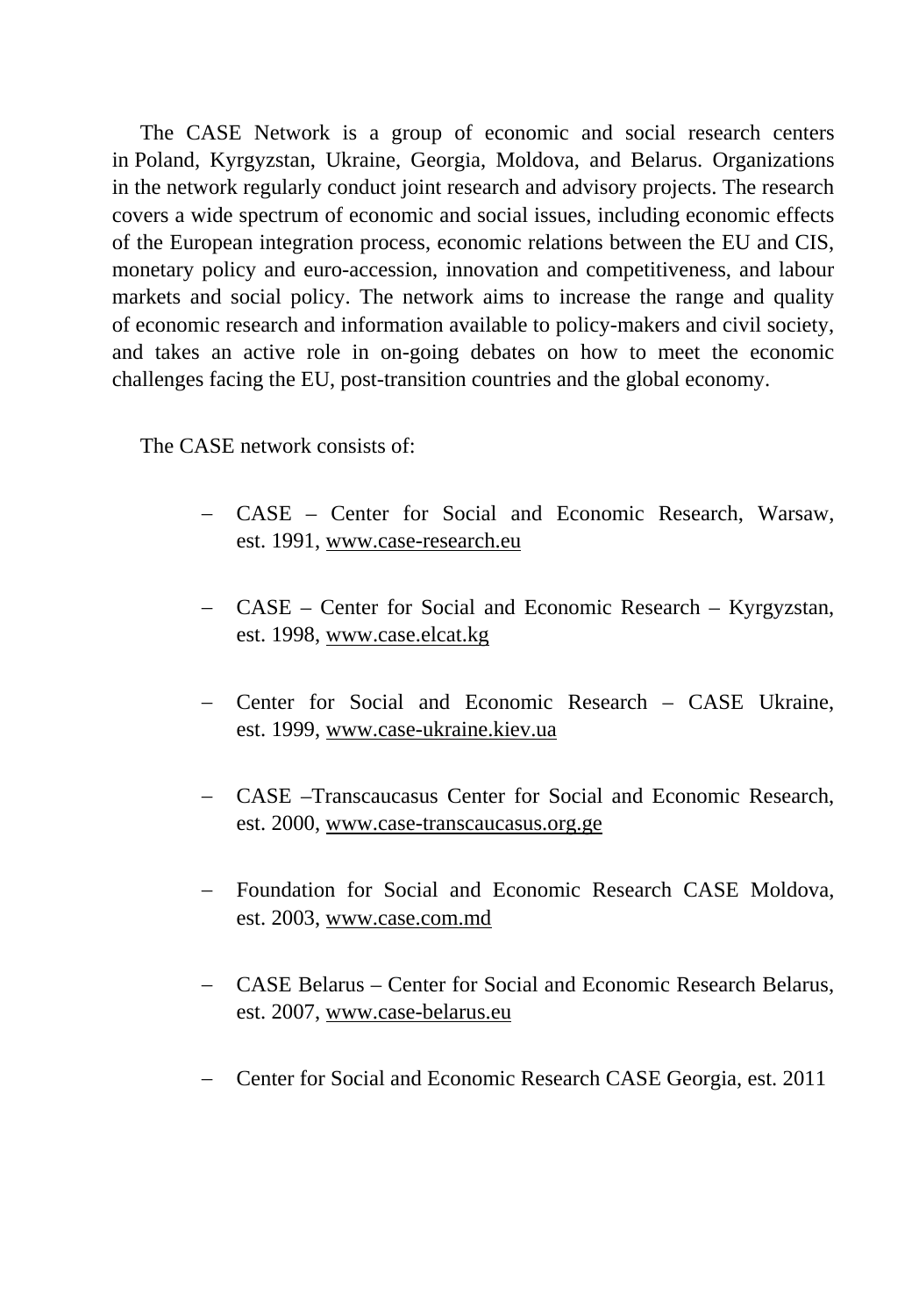# **Contents**

| 2. VAT Gaps and Other Measures of Tax Non-compliance  23                      |  |
|-------------------------------------------------------------------------------|--|
|                                                                               |  |
|                                                                               |  |
|                                                                               |  |
|                                                                               |  |
|                                                                               |  |
|                                                                               |  |
|                                                                               |  |
|                                                                               |  |
| 3.2.2. Composition of the VTTL: on whom the VAT tolls 41                      |  |
|                                                                               |  |
| 3.2.4. VAT gaps, policy gaps and the VAT revenue ratio 45                     |  |
|                                                                               |  |
|                                                                               |  |
|                                                                               |  |
|                                                                               |  |
|                                                                               |  |
|                                                                               |  |
|                                                                               |  |
|                                                                               |  |
|                                                                               |  |
|                                                                               |  |
|                                                                               |  |
|                                                                               |  |
|                                                                               |  |
| $It always, in terms are not consistent with the following equations: A. 84.$ |  |
|                                                                               |  |
|                                                                               |  |
|                                                                               |  |
|                                                                               |  |
|                                                                               |  |
|                                                                               |  |
|                                                                               |  |
|                                                                               |  |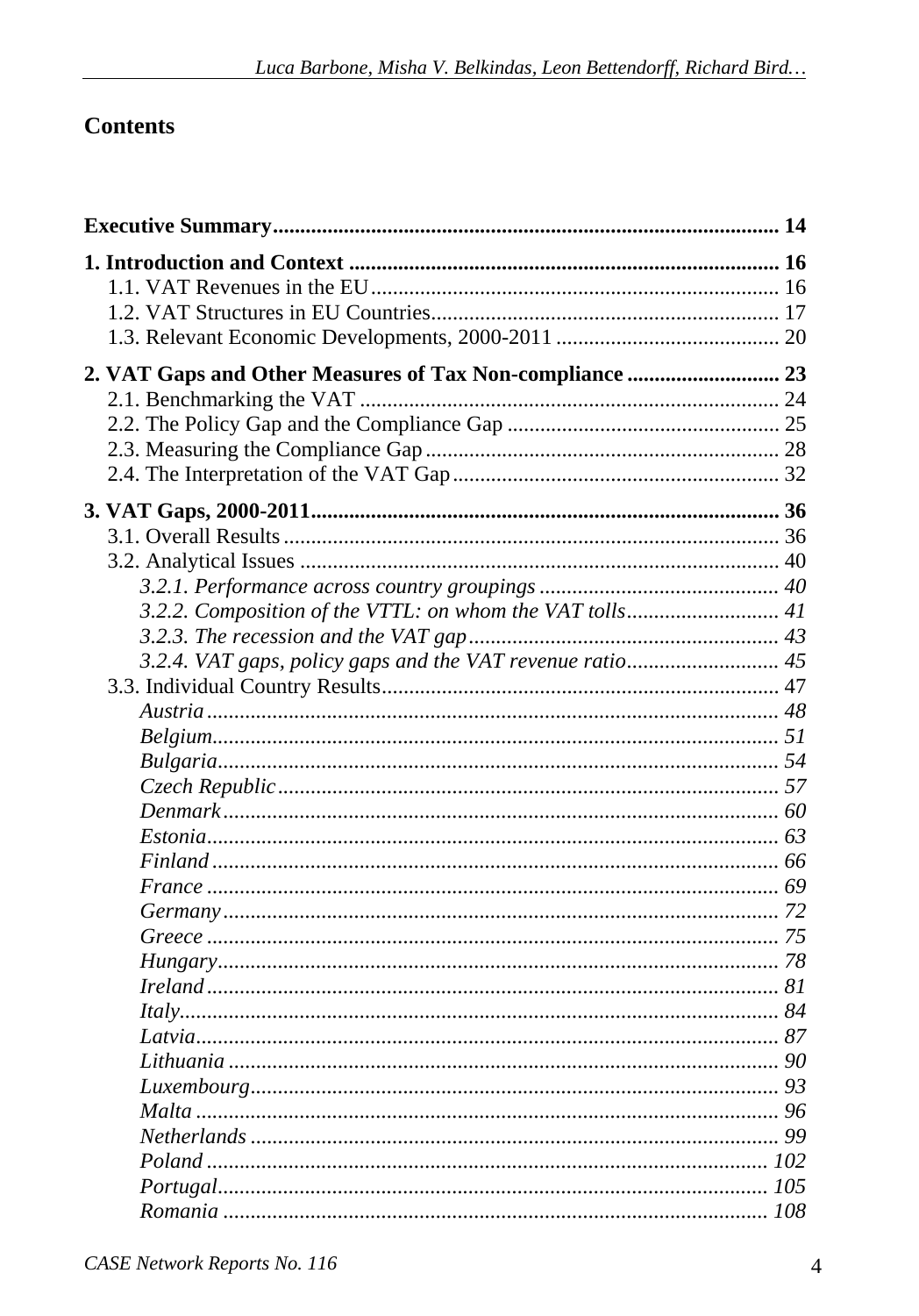| 4. Econometric Estimates: Determinants of the VAT Gap126                        |  |
|---------------------------------------------------------------------------------|--|
|                                                                                 |  |
|                                                                                 |  |
|                                                                                 |  |
| 4.4. Differences among Countries and the Role of Institutions133                |  |
|                                                                                 |  |
|                                                                                 |  |
| A.2. A note on the computation of the VAT total theoretical liability (VTTL)140 |  |
| A.3. VTL from final consumption of households, government and NPISH  142        |  |
| A.4. VTL from the intermediate consumption with non-deductible VAT 143          |  |
|                                                                                 |  |
|                                                                                 |  |
| A.7. Additional assumptions and adjustments to the VTTL 145                     |  |
| A.8. List of main differences with Reckon (2009) computations146                |  |
|                                                                                 |  |
|                                                                                 |  |
|                                                                                 |  |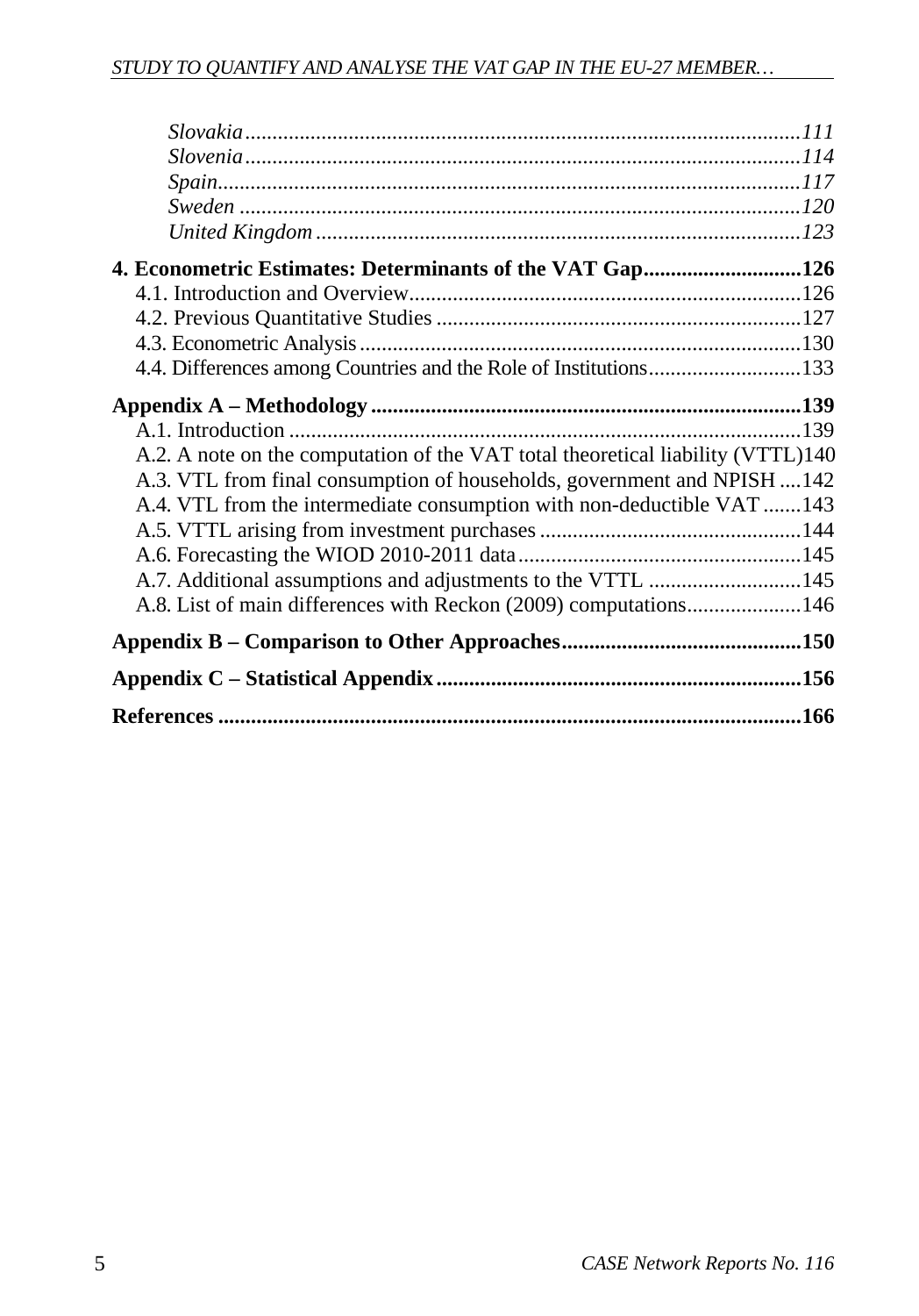# **List of Figures**

| Figure 3.1.1. VAT Gaps for the EU-26 countries, 2000-2011 (VAT Gap        |  |
|---------------------------------------------------------------------------|--|
|                                                                           |  |
|                                                                           |  |
|                                                                           |  |
| Figure 3.2.3. VAT Gaps in 2000-2003 against the values in 2008-2011,      |  |
| Figure 4.4.1. Mean VAT Gap against the corresponding mean value of CPI,   |  |
| Figure 4.4.2. Mean VAT Gap (%) over time for the average of Euro zone and |  |

# **List of Tables**

| Table 3.1.1. Estimates of the VAT Gap, 2011 and avg. 2000-2011 (EUR million). 38    |  |
|-------------------------------------------------------------------------------------|--|
| Table 3.2.1 Average VAT Gap (%), EU-26 and Selected Country Groupings  40           |  |
|                                                                                     |  |
| Table 3.3.1. Austria: VAT receipts, rates, theoretical liability, compostion of     |  |
| Table 3.3.2. Belgium: VAT receipts, rates, theoretical liability, compostion of     |  |
| Table 3.3.3. Bulgaria: VAT receipts, rates, theoretical liability, compostion of    |  |
| Table 3.3.4. Czech Republic: VAT receipts, rates, theoretical liability, compostion |  |
| Table 3.3.5. Denmark: VAT receipts, rates, theoretical liability, compostion of     |  |
| Table 3.3.6. Estonia: VAT receipts, rates, theoretical liability, compostion of     |  |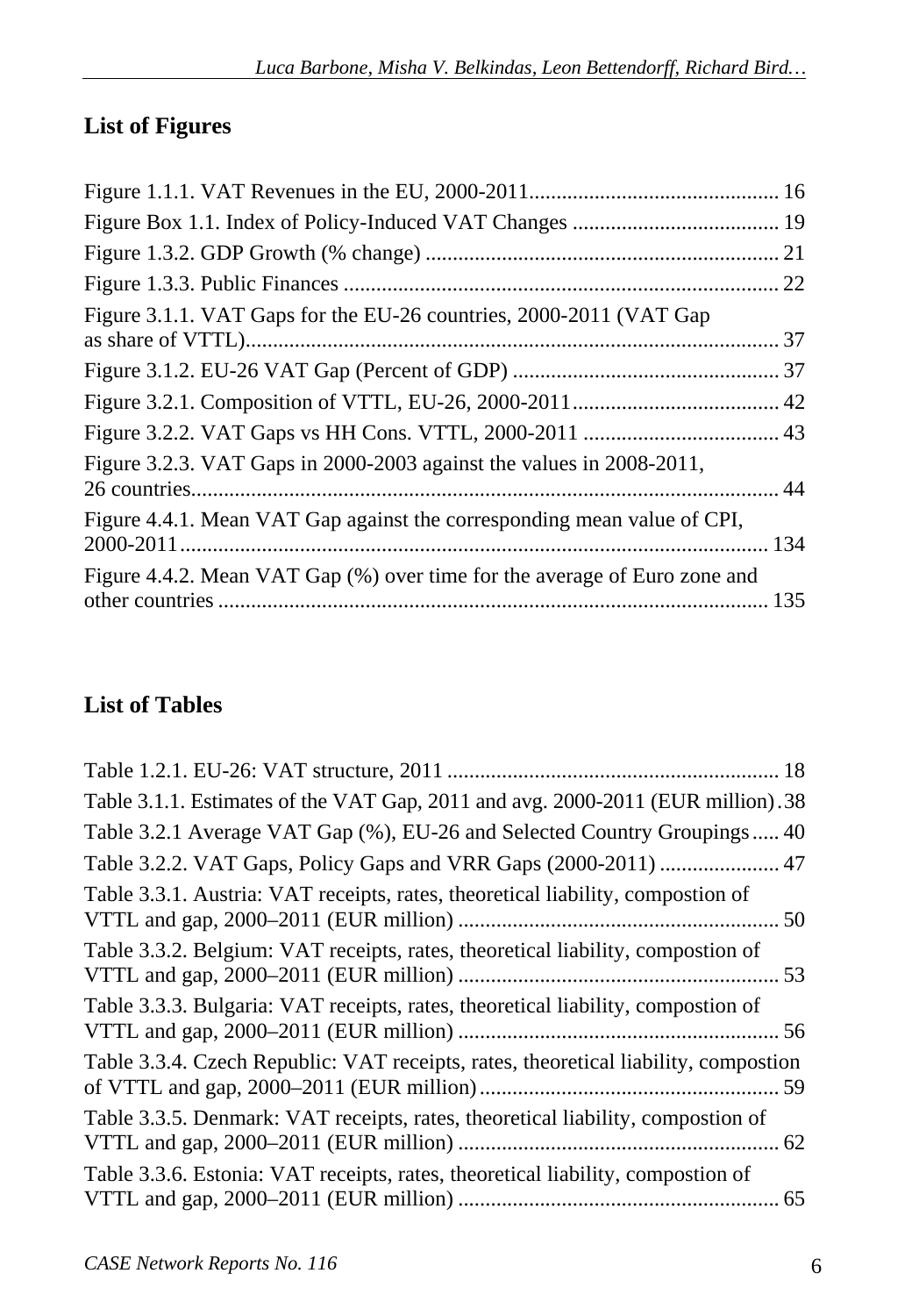| Table 3.3.7. Finland: VAT receipts, rates, theoretical liability, compostion of      |
|--------------------------------------------------------------------------------------|
| Table 3.3.8. France: VAT receipts, rates, theoretical liability, compostion of VTTL  |
| Table 3.3.9. Germany: VAT receipts, rates, theoretical liability, compostion of      |
| Table 3.3.10. Greece: VAT receipts, rates, theoretical liability, compostion of      |
| Table 3.3.11. Hungary: VAT receipts, rates, theoretical liability, compostion of     |
| Table 3.3.12. Ireland: VAT receipts, rates, theoretical liability, compostion of     |
| Table 3.3.13. Italy: VAT receipts, rates, theoretical liability, compostion of VTTL  |
| Table 3.3.14. Latvia: VAT receipts, rates, theoretical liability, compostion of      |
| Table 3.3.15. Lithuania: VAT receipts, rates, theoretical liability, compostion of   |
| Table 3.3.16. Luxembourg: VAT receipts, rates, theoretical liability, compostion     |
| Table 3.3.17. Malta: VAT receipts, rates, theoretical liability, compostion of       |
| Table 3.3.18. Netherlands: VAT receipts, rates, theoretical liability, compostion of |
| Table 3.3.19. Poland: VAT receipts, rates, theoretical liability, compostion of      |
| Table 3.3.20. Portugal: VAT receipts, rates, theoretical liability, compostion of    |
| Table 3.3.21. Romania: VAT receipts, rates, theoretical liability, compostion of     |
| Table 3.3.22. Slovakia: VAT receipts, rates, theoretical liability, compostion of    |
| Table 3.3.23. Slovenia: VAT receipts, rates, theoretical liability, compostion of    |
| Table 3.3.24. Spain: VAT receipts, rates, theoretical liability, compostion of       |
| Table 3.3.25. Sweden: VAT receipts, rates, theoretical liability, compostion of      |
| Table 3.3.26. United Kingdom: VAT receipts, rates, theoretical liability,            |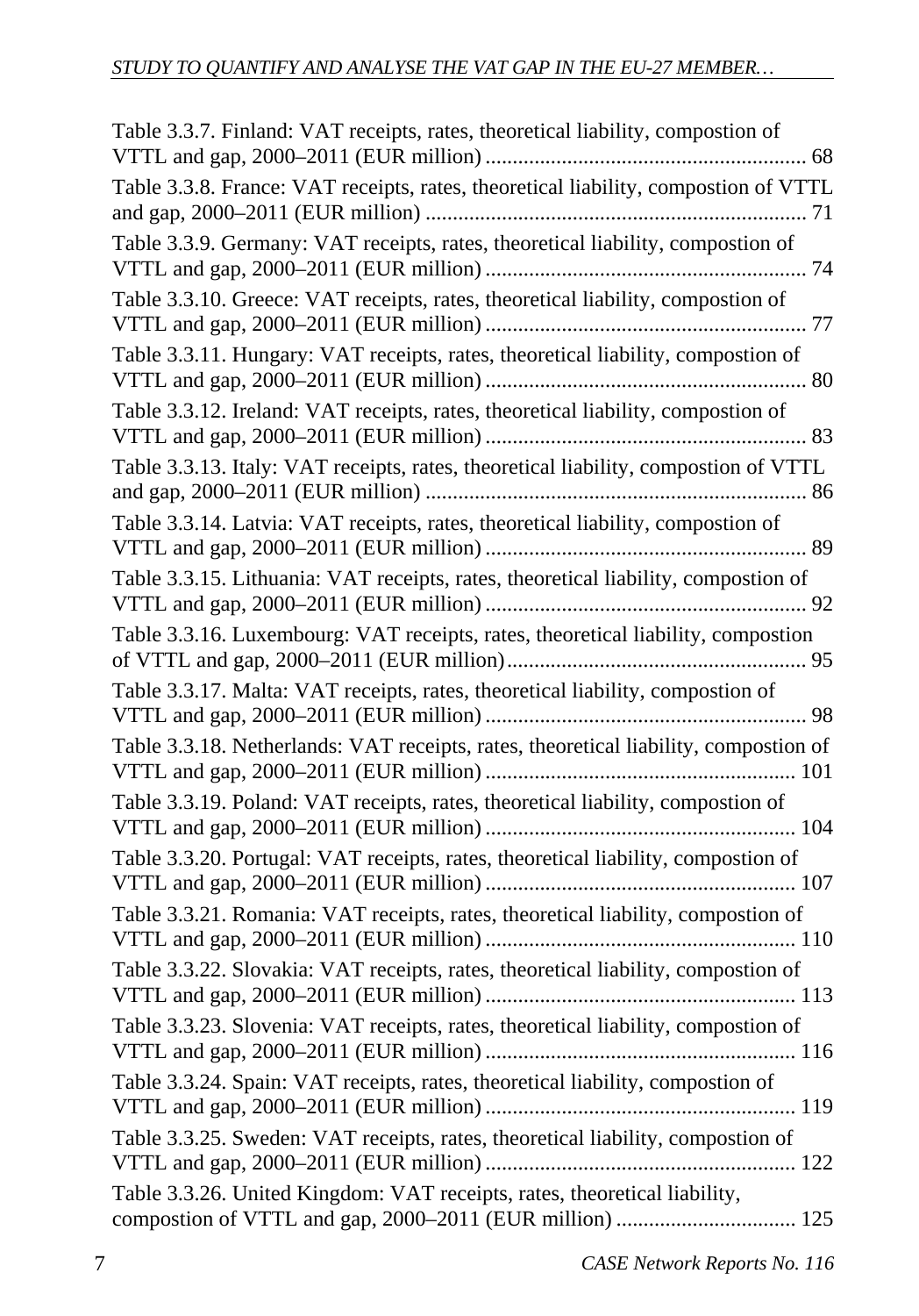| Table A.8.1. Differences in computation and data used in this and in Reckon's |
|-------------------------------------------------------------------------------|
|                                                                               |
| Table A.8.2. Major sources of differences in VAT Gap estimates by Reckon and  |
|                                                                               |
|                                                                               |
|                                                                               |
| Table C.3. VAT Liability from Household Consumption, 2000-2011                |
|                                                                               |
| Table C.4. VAT Liability from Government & NPISH Consumption,                 |
|                                                                               |
| Table C.5. VAT Liability from Intermediate Consumption by Industries,         |
|                                                                               |
| Table C.6. VAT Liability from Gross fixed capital formation, 2000–2011        |
|                                                                               |
|                                                                               |
|                                                                               |
| Table C.9. VAT Gap as a share of VTTL, 2000-2011 (%) 164                      |
|                                                                               |

# **List of Boxes**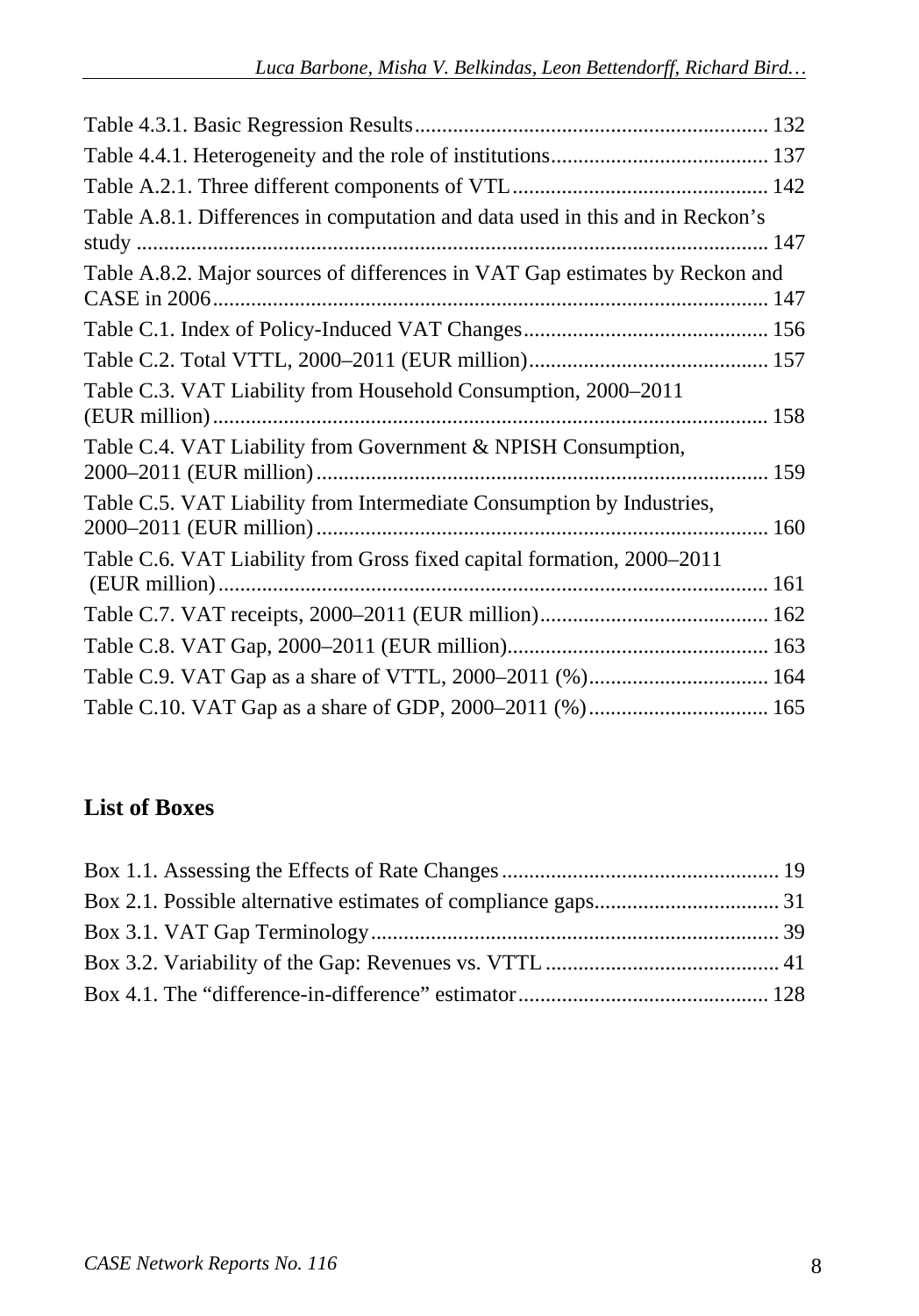# **List of Acronyms and Abbreviations**

| B2B          | Business-to-business                                                         |  |  |  |  |  |  |  |
|--------------|------------------------------------------------------------------------------|--|--|--|--|--|--|--|
| CASE         | Center for Social and Economic Research                                      |  |  |  |  |  |  |  |
| <b>CPB</b>   | Netherlands Bureau for Economic Policy Analysis (Central<br>Planning Bureau) |  |  |  |  |  |  |  |
| EU           | European Union                                                               |  |  |  |  |  |  |  |
| $EU-26$      | Current members of the European Union, minus Croatia and<br>Cyprus           |  |  |  |  |  |  |  |
| <b>GDP</b>   | <b>Gross Domestic Product</b>                                                |  |  |  |  |  |  |  |
| <b>GFCF</b>  | <b>Gross Fixed Capital Formation</b>                                         |  |  |  |  |  |  |  |
| <b>GST</b>   | Goods and Services Tax                                                       |  |  |  |  |  |  |  |
| <b>HMRC</b>  | Her Majesty's Revenue and Customs                                            |  |  |  |  |  |  |  |
| <b>MS</b>    | <b>Member States</b>                                                         |  |  |  |  |  |  |  |
| <b>NMS</b>   | <b>New Member States</b>                                                     |  |  |  |  |  |  |  |
| <b>NPISH</b> | Non-Profit Institutions Serving Households                                   |  |  |  |  |  |  |  |
| <b>OECD</b>  | Organisation for Economic Cooperation and Development                        |  |  |  |  |  |  |  |
| <b>OMS</b>   | <b>Old Member States</b>                                                     |  |  |  |  |  |  |  |
| <b>TAXUD</b> | Taxation and Customs Union Directorate-General (European<br>Commission)      |  |  |  |  |  |  |  |
| UK.          | United Kingdom                                                               |  |  |  |  |  |  |  |
| <b>VAT</b>   | Value Added Tax                                                              |  |  |  |  |  |  |  |
| <b>VTTL</b>  | VAT Total Tax Liability                                                      |  |  |  |  |  |  |  |
| <b>VTL</b>   | VAT Tax Liability                                                            |  |  |  |  |  |  |  |
| <b>VRR</b>   | <b>VAT Revenue Ratio</b>                                                     |  |  |  |  |  |  |  |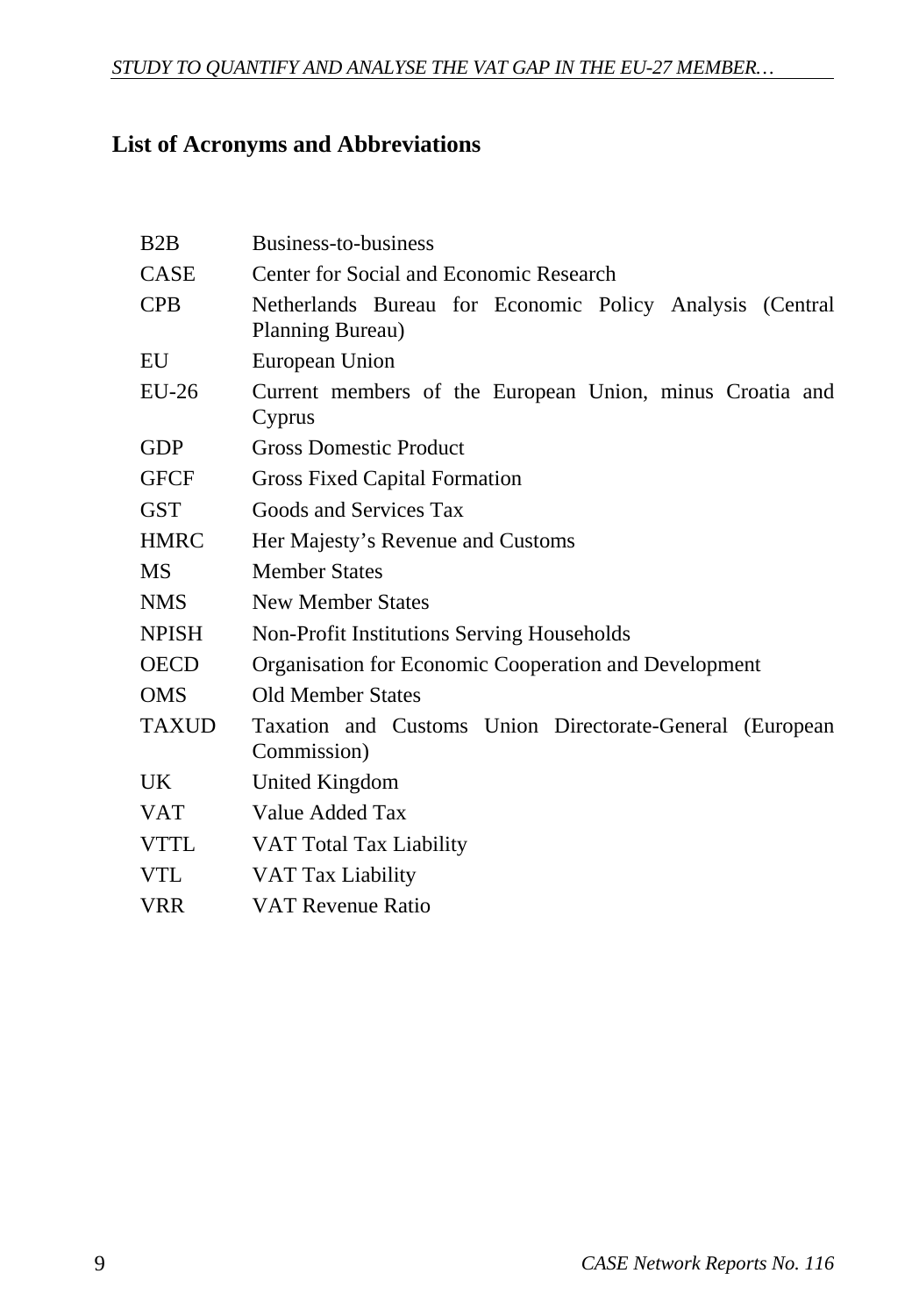### **The authors**

**Luca Barbone** has been President of the CASE Management Board between September 2011 and September 2013. He joined CASE in January 2011 upon his retirement from the World Bank, where he had worked since 1988, holding various leadership posts, among others Director in the Poverty Reduction and Economic Policy Unit in the Europe and Central Asia Regional Office (2007- 2011), World Bank Director for Poverty Reduction (2004-2007), and Regional Director for Ukraine, Moldova and Belarus (2000-2004). Prior to the World Bank, Mr. Barbone worked for the Organisation for Cooperation and Development (Paris), the International Monetary Fund, The Planning Institute of Jamaica, and the Bank of Italy. He holds a Ph.D. in Economics from the Massachusetts Institute of Technology. He has published a number of articles in professional journal and books. Main areas of personal interest now include: (i) economic crisis and growth prospects; (ii) economic consequence of long-term demographic trends; (iii) migration and development; (iv) fiscal institutions, fiscal consolidation (v) social cohesion and political economy of reforms in Europe and Central Asia.

**Misha V. Belkindas** has been a CASE Fellow since October 2012. Professor Belkindas specializes in Statistics and Development Economics. He is, among others, Chair of the International Advisory Panel on Statistical Education at the Higher School of Economics in Moscow and a Fellow of the Royal Statistical Society. Since 1992, he has held various positions in the World Bank, including his last position as Manager of the Development Data Group, where he led the International Statistical Programs Cluster and managed and oversaw management of Statistical Capacity Building trust funds, the International Comparison Program, the System of National Accounts updating, the Statistics for Results Catalytic Fund and others.

**Leon Bettendorff** (CPB) holds a Ph.D. in economics from the Catholic University of Leuven. He is researcher at the Taxation unit of the CPB Netherlands Bureau for Economic Policy Analysis. Currently, he is coordinator of a consortium that provides economic analysis in the area of taxation for the European Commission (DG TAXUD). His main interests are corporate taxation, value added taxes and applied general equilibrium models. He has published in various journals, including Economic Policy, Journal of Economic Behavior and Organization and Energy Economics.

**Richard Bird** (University of Toronto) is Professor Emeritus of Economics, Rotman School of Management, and Adjunct Professor and Senior Fellow of the Institute for Municipal Governance and Finance, Munk School of Global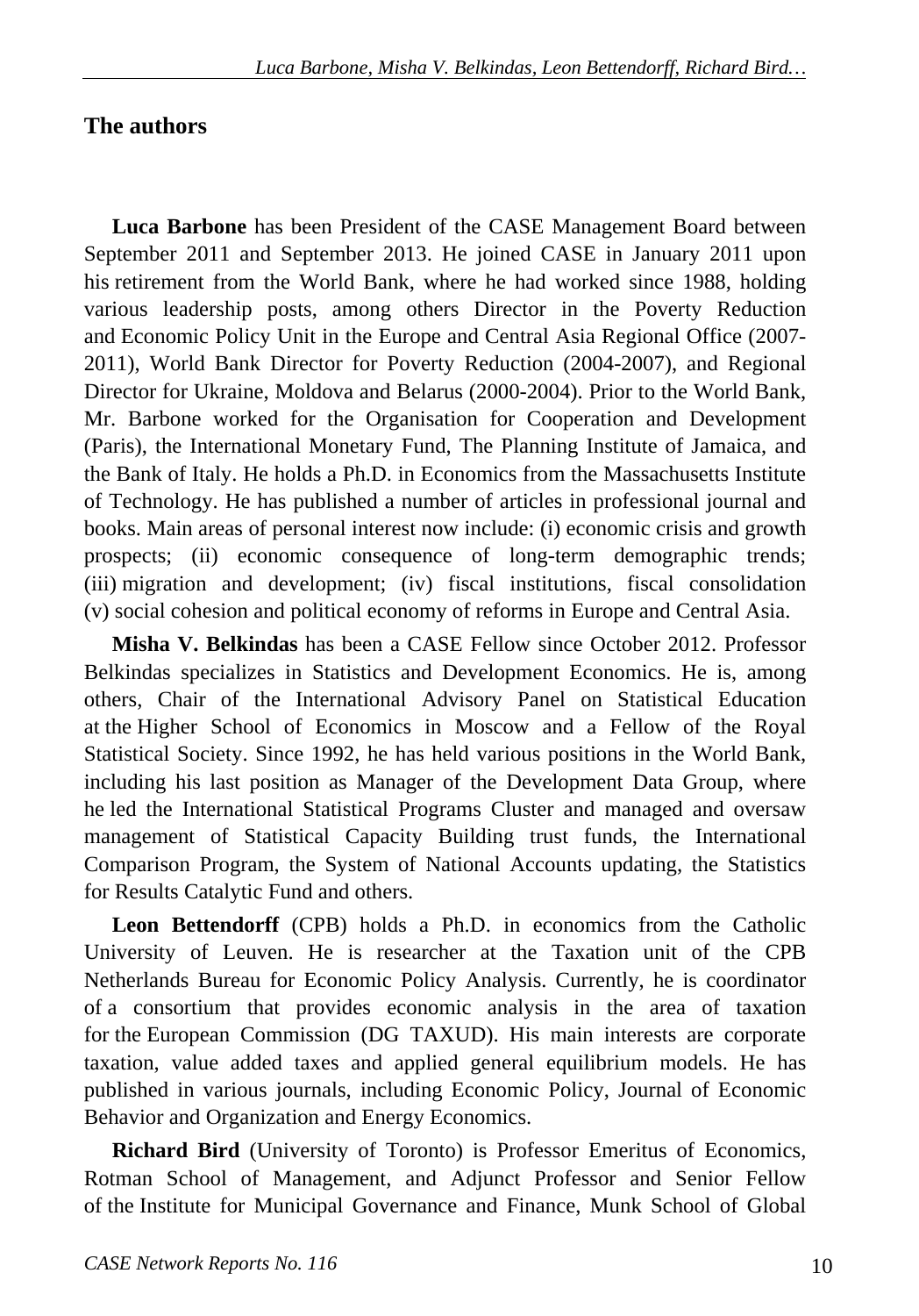Affairs, University of Toronto. He is also Distinguished Visiting Professor, Andrew Young School of Public Policy at Georgia State University in Atlanta, and Adjunct Professor of the Australian School of Taxation and Business Law of the University of New South Wales, Australia. He has served with the Fiscal Affairs Department of the IMF, and has been a visiting professor in the United States, the Netherlands, Australia, Japan, and India as well as a frequent consultant to the World Bank and other national and international organizations.

**Mikhail Bonch-Osmolovskiy** is a senior statistician expert with an in-depth knowledge of labour market and migration economics and statistics. He holds a PhD from the University of North Carolina at Chapel Hill for his dissertation "Work-related Migration and its Effect on Poverty Reduction and Educational Attainment in Nepal" (2009). He obtained both Master degree in Mathematics from the Moscow State University and Master degree in Economics from the New Economic School in Moscow.

**Michael Smart** (University of Toronto) is a Professor of Economics at the University of Toronto. He is a past editor of International Tax and Public Finance and the Canadian Journal of Economics, and a fellow of the Centre for Business Taxation at Oxford University.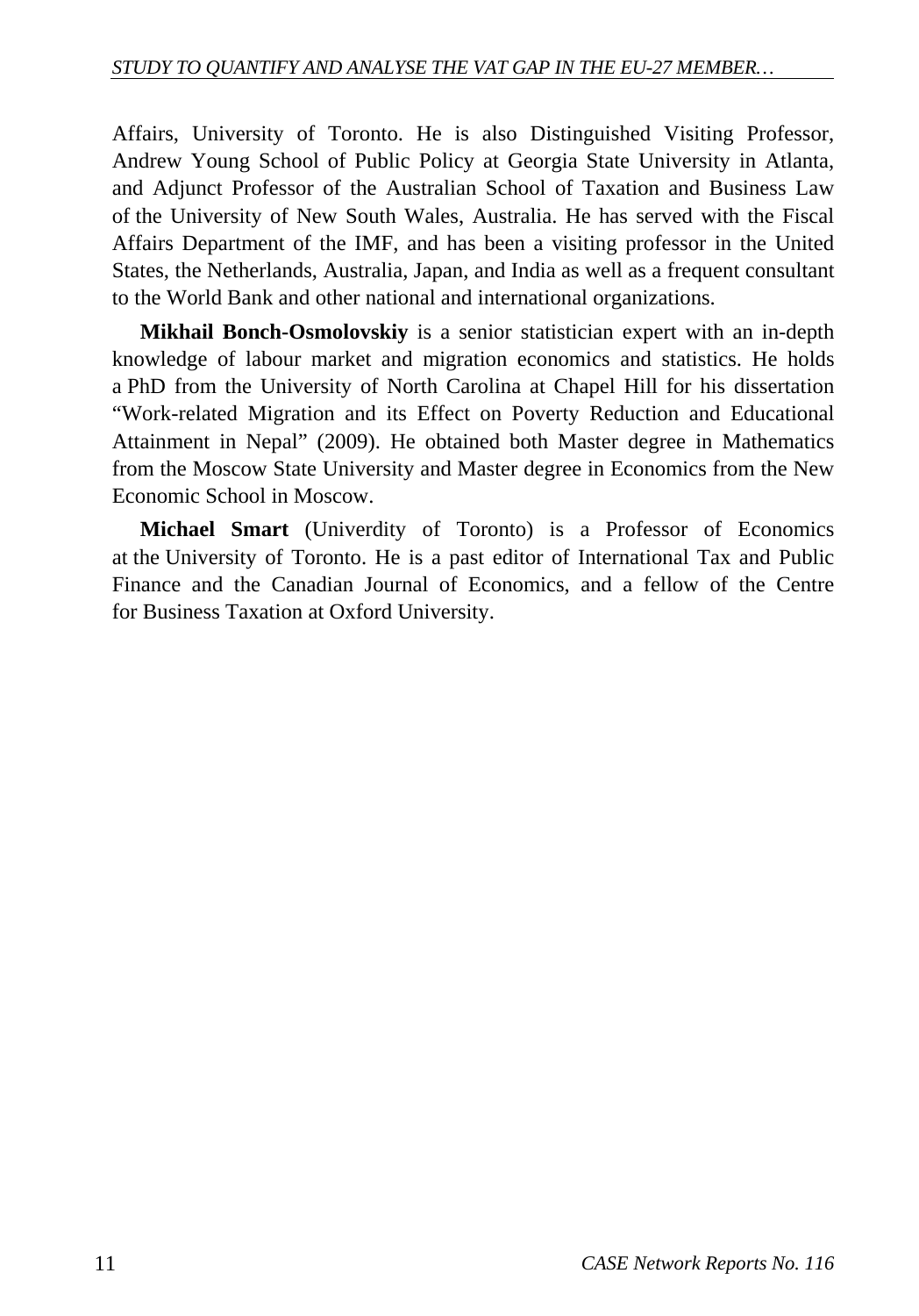#### **Acknowledgements**

This report was written by a team of experts from CASE (Center for Social and Economic Research, Warsaw) and CPB (Central Planning Bureau, The Hague), directed by Luca Barbone (CASE), and composed of Misha V. Belkindas (CASE), Leon Bettendorff (CPB), Richard Bird (Univ. of Toronto), Mikhail Bonch-Osmolovskiy (CASE), Michael Smart (Univ. of Toronto). Research assistance was provided by Marcin Tomaszewski, Grzegorz Poniatowski and Karolina Safarzynska (CASE). The Project was coordinated by Philadelphia Zawierucha (CASE).

We also acknowledge discussions with officials of tax and statistical offices of Cyprus, France, Germany, Ireland, Italy, Luxembourg, Netherlands, Poland, Portugal, Spain and the United Kingdom, who offered valuable comments and suggestions. All responsibility for the estimates and the interpretation in this report remain with the authors.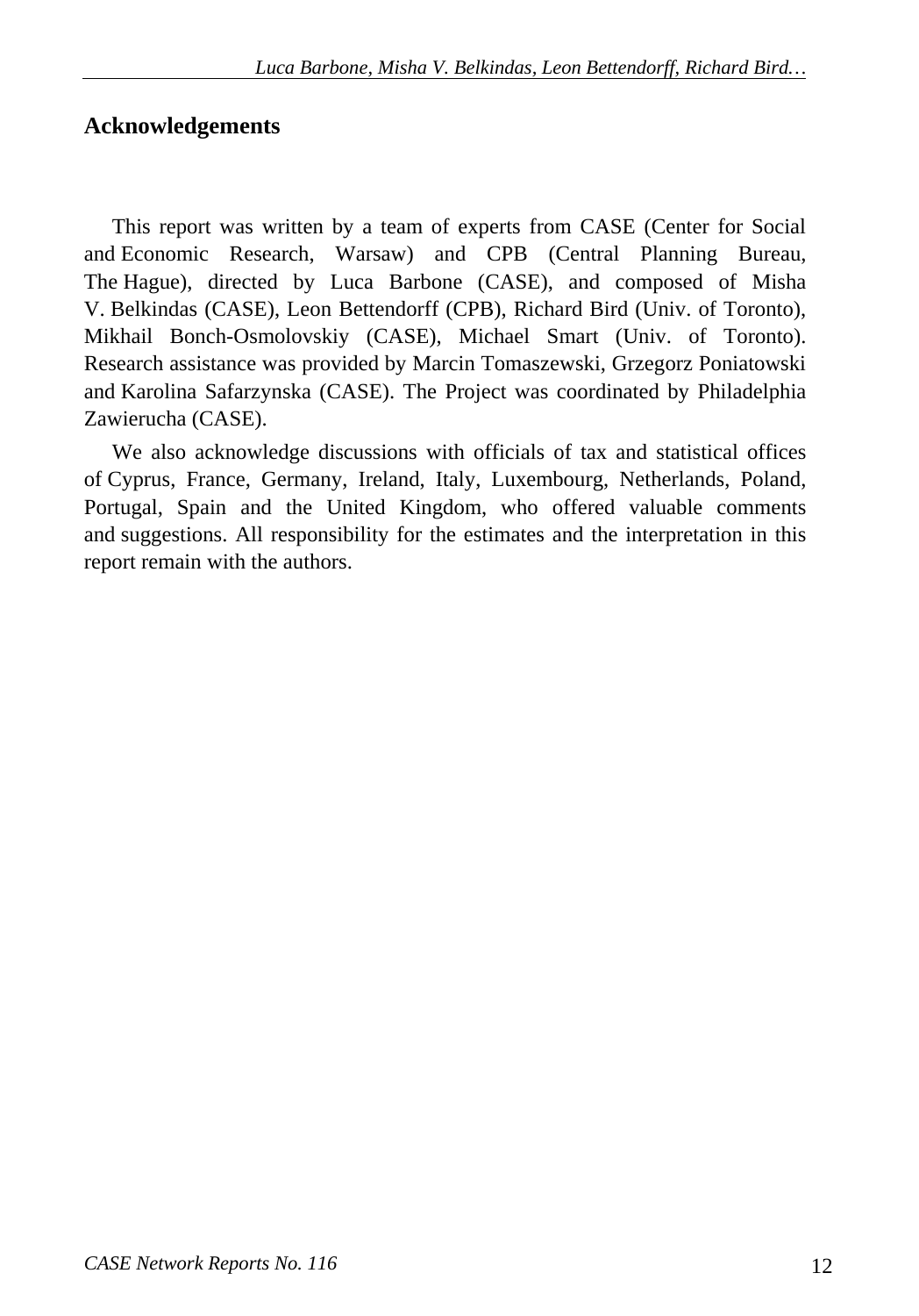#### **Foreword**

This report presents and discusses the findings of the "Study to quantify and analyse the VAT Gap in the EU-27 Member States" (Contract TAXUD/2012/DE/316, FWC No. TAXUD/2010/CC/104), conducted by CASE and CPB.

According to the Terms of Reference, the aim of the study is to help better understand the recent trends in the field of VAT fraud, by updating the VAT Gap estimates for 2000-2006 produced in the Reckon Report (Reckon, 2009) and by providing estimates for the VAT Gap for the period 2007-2010 and expanding the scope of the study to include the Member States that were not included in the initial study (Cyprus, Bulgaria and Romania). Croatia became a member of the European Union on July 1, 2013, and it is not included in the scope of the study.

The study is to follow - and improve where necessary - the methodology employed by the Reckon Report (Reckon 2009) for the production of top-down estimates of theoretical VAT. In addition, the study will also attempt to analyse determinants of VAT Gaps using a number of econometric techniques.

Estimates for Cyprus could not be produced, in view of the forthcoming revision in National Accounts that is expected to substantially increase GDP estimates and that of its components. On the other hand, we were able to extend the estimation period for the remaining 26 countries to 2011.

The structure of this report is as follows. In Chapter 1, we discuss the structure of the VAT systems in the EU, the broad trends in the EU economy over the period 2000-2011, and review the behaviour of VAT revenues, as well as the changes in VAT rates and exemptions that have occurred as a response to economic events or policy decisions. We pay particular attention to the events following the onset of the economic crisis in 2008. In Chapter 2, we discuss the definition of VAT Gaps that has been used in this study, as well as other alternatives existing in the literature. We review possible shortcomings associated with different concepts. In Chapter 3 we present the results of the estimations for EU-26 countries for the period 2000-2011. The estimates are first discussed for the EU-26 as a whole, and then for each country individually. Chapter 4 provides an econometric analysis of the determinants of VAT Gaps for the period under consideration. Appendix A discusses the methodology followed with regard to the estimates, and Appendix B reviews the differences with other, official and unofficial, estimates of the Gaps. Appendix C provides additional statistical material.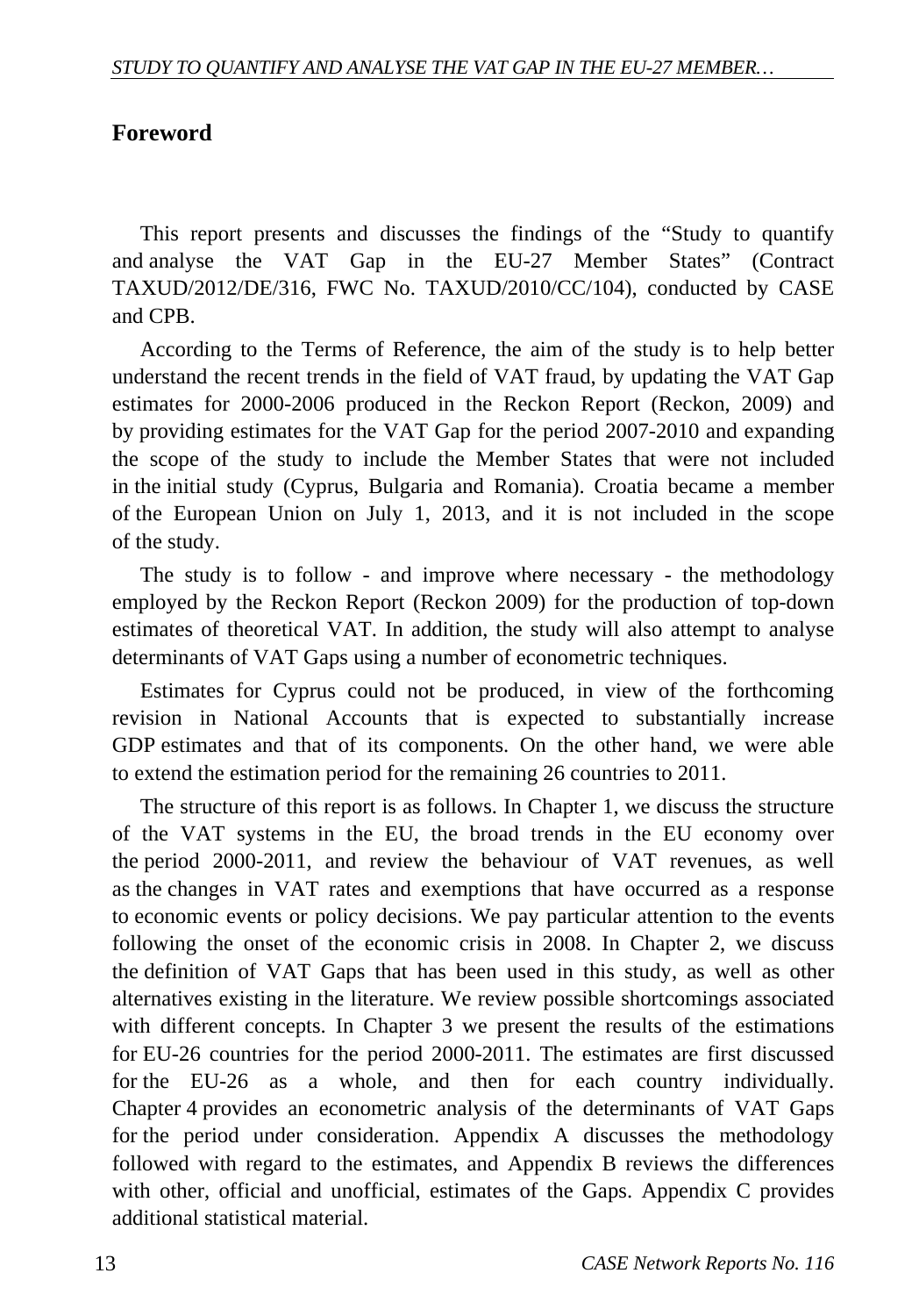#### **Executive Summary**

This report presents and discusses the findings of the "Study to quantify and analyse the VAT Gap in the EU-27 Member States" (Contract TAXUD/2012/DE/316, FWC No. TAXUD/2010/CC/104), conducted by CASE and CPB.

This report provides estimates of the VAT Gaps for 26 of the 28 current countries of the European Union for the period 2000-2011 (Cyprus could not be included due to the imminent release of major revisions to its national accounts, and Croatia joined the EU after the report was completed). The VAT Gap is defined as the difference between the theoretical VAT liability and the collections of VAT, in any country and in any year (in absolute or percentage terms). The calculation of the theoretical VAT liability is performed by applying the "top-down" methodology employed by Reckon (2009), modified as necessary. The estimates in the report have benefitted from several direct communications from EU Member States authorities, which have allowed an improvement in accuracy of key parameters compared to Reckon (2009).

The report also reviews the literature regarding measures of VAT efficiency and non–compliance, and discusses other methodologies currently in use or under development by both academics and tax administrations. It cautions about the use that can be appropriate for the VAT Gaps, as they point not only to noncompliance, but can also register avoidance activities, which might be legal under the letter of the laws and regulations.

The analysis of VAT Gaps for the period 2000-2011 in this report shows that (i) prior to 2008 a moderate declining trend was present in the data, in many cases quite evident in post-accession countries; (ii) there continue however to be great disparities in the performance of countries, and most "worse performers" have been unable to improve their situation substantially over time; (iii) the post-2008 difficult economic times faced by several Member States have strained VAT systems, particularly in the hardest-hit countries, leading to increases in VAT Gaps even as rates were increased on several occasions.

The report estimates that the total VAT Gap for the 26 EU countries amounted to approximately Euro 193 billion in 2011, or about 1.5 percent of the GDP of the EU-26, an increase from the 1.1 percent of EU-26 GDP recorded in 2006. Italy, France, Germany and the United Kingdom contributed over half of the total VAT Gap in absolute terms, although in terms of their own GDP the countries with the largest gaps are Romania, Latvia, Greece and Lithuania.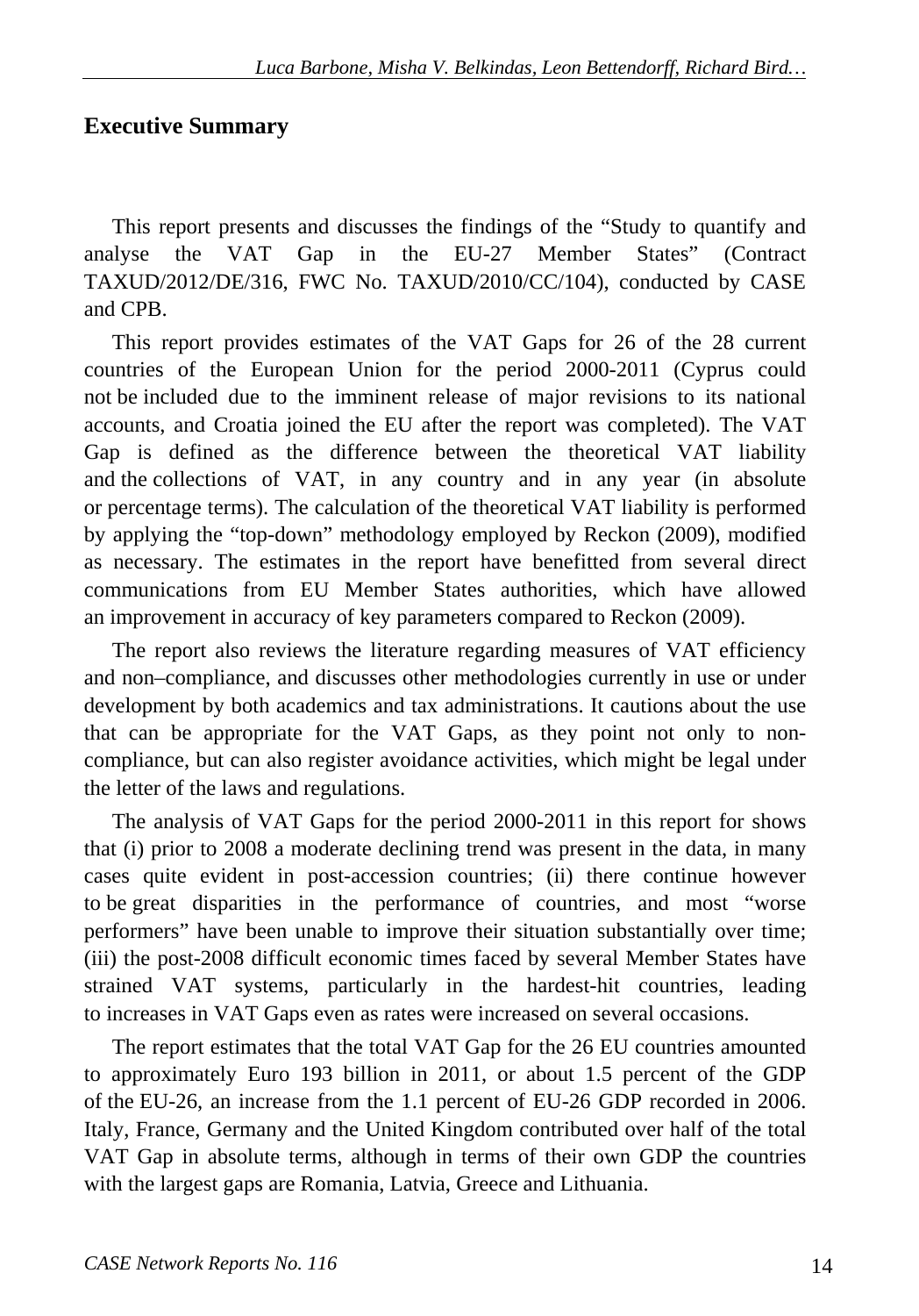Econometric estimates of the determinants of the VAT Gap show that VAT compliance appears to fall when tax rates are increased, at least in countries with weaker tax enforcement. In addition, VAT compliance appears to fall during recessions. These results are consistent with predictions from the theory of tax avoidance, and consistent with some previous estimates.

Together, the estimates of the VAT Gaps and the econometric analysis give some indication of the important place of tax enforcement and tax compliance considerations in determining how VAT should be reformed to respond to Europe's fiscal pressures. Certainly, these results are consistent with the notion that reforms to VAT policy and VAT enforcement can be an important part of fiscal consolidation exercises in some member states.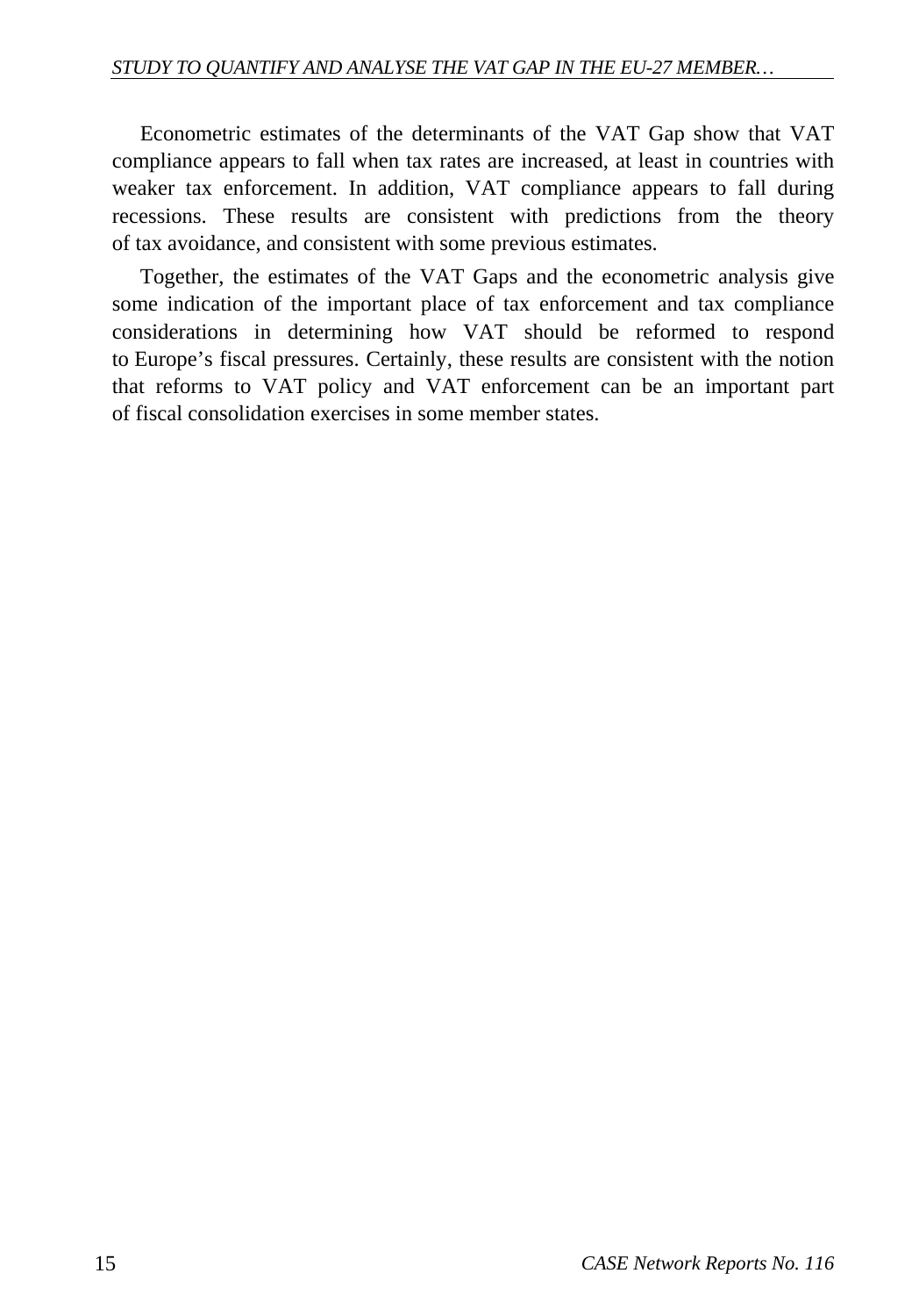# **1. Introduction and Context**

### **1.1. VAT Revenues in the EU**

All EU countries rely on the Value Added Tax (VAT) as one of their main sources of government revenue. Figure 1.1.1 shows that, on average, VAT revenues amounted to 21 percent of total general government revenues for the EU-27 countries over the period 2000-2011, or 7.5 percent of GDP. The lowest percentage in total revenues was registered in Italy, while Bulgaria relies most heavily on VAT in its total general government revenues.





*Source*: EUROSTAT.

As a percentage of GDP, Denmark (which allows for few zero-rated items and no reduced rates) drew the highest amount of resources, at 10 percent of GDP, with Spain being at the opposite end of the spectrum, at 5.8 percent of GDP. During the period under review 8 of the 12 NMS (New Member States) relied most heavily on VAT for their public finances, reflecting among other things the commonalities in approaches to tax reform following the economic transformation of the early 1990s.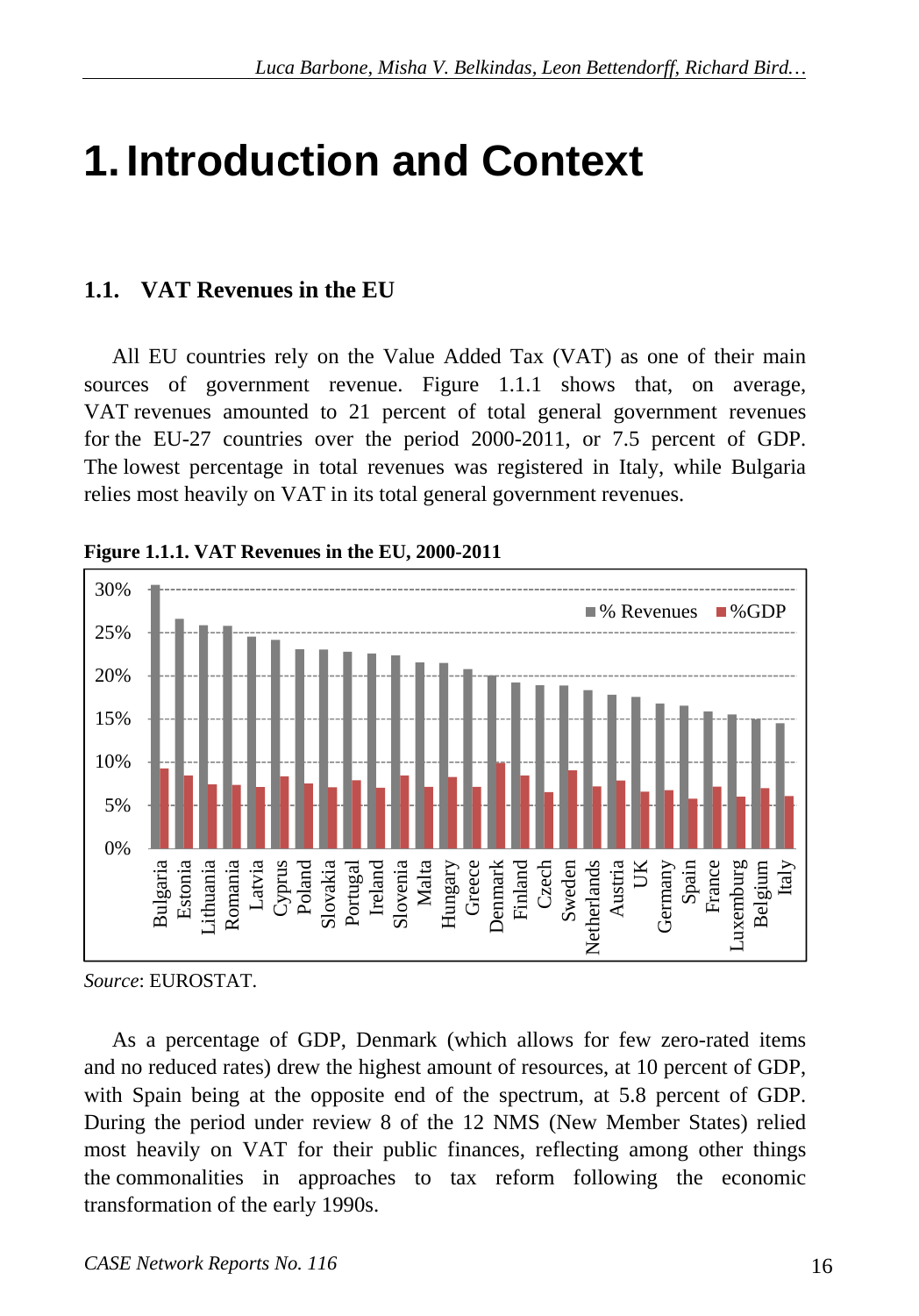#### **1.2. VAT Structures in EU Countries**

The VAT system is defined by parameters that determine its scope, most notably the level of the general rate and of reduced rates, the amount and types of exemptions, and a number of administrative provisions regarding the way in which economic agents must behave (thresholds for registration as taxpayers, frequency of declarations and payments, rules on cross-border trade, etc.). The EU has attempted over the years, in line with the objectives of the Single Market, to harmonize these parameters with a series of Directives. Currently, the VAT Directive, enacted on January 1, 2007 and replacing the Sixth Directive, contains all legislations concerning the common VAT system in place<sup>1</sup>. The Directive does not stipulate one uniform percentage rate for the whole Union, but sets boundaries for the Member States. For example, it restricts the minimum standard rate to 15 percent (this regulation has been extended to 31 December 2015) and allows for two reduced rates of at least 5 percent for goods and services listed in the Annex III of the EU VAT Directive (2006/112/EC). Some derogations and exceptions for Member States are in place, entailing the existence of exemptions, zero rates and super reduced rates.

Table 1.2.1 displays the situation existing at end-2011 with respect to standard and reduced rates, and for a number of other parameters, such as the importance of exempted activities/goods in the total VAT base, the frequency of changes to the rate structure, and the effective rate faced by households.

The table confirms the rather diverse structure of VAT parameters across Member States. The standard rate ranges from 15 to 25 percent; all countries have reduced rates, sometimes a multiplicity of them, with the exception of Denmark, which has no reduced rates, except for granting a zero rate to newspapers, exports, and a few other items. Rates have been changed over time by several countries (both standard and reduced ones). The country discussions in Chapter 3.2 provide details on the evolution of rates over the period of the study. In addition, Box 1.1 provides a discussion of the estimated effects of individual rate changes on VAT revenues.

Table 1.2.1 also displays the weighted average VAT rate faced by households in each country (calculated on the basis of consumption patterns of households, as discussed in Chapter 3 and Appendix A). As is apparent, given the composition of the consumption basket, and the existence of exempt, reduced or zero-rated items, the effective VAT rate faced by households is generally lower than

<sup>1</sup> See http://eur-lex.europa.eu/LexUriServ/LexUriServ.do?uri=OJ:L:2006:347:0001:0118:en:PDF [2013/03/25].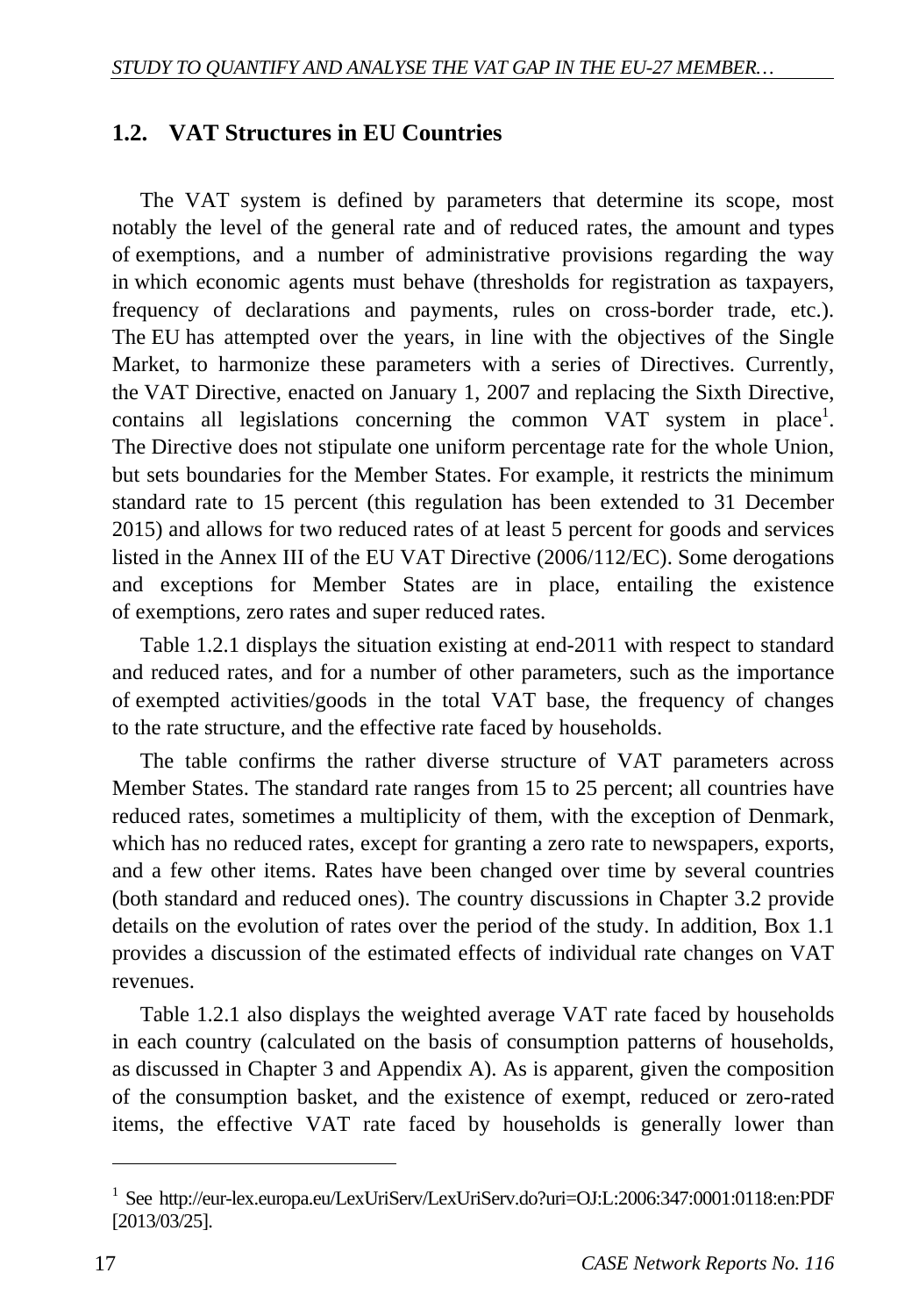the standard rate, sometimes considerably so (in most cases, the effective rate faced by households is less than half of the nominal standard rate).

|                     |                        |      | VAT rates (%)       |     |                                     | <b>Number</b>                                   |                                                       |      |      |
|---------------------|------------------------|------|---------------------|-----|-------------------------------------|-------------------------------------------------|-------------------------------------------------------|------|------|
| Country             | Full<br><b>Reduced</b> |      | <b>Parking Zero</b> |     | of VAT<br>changes*<br>2000-<br>2011 | Average<br>Household<br>Rate $(\frac{6}{6})$ ** | <b>Exempted</b><br>industries<br>(share,<br>$\%$ )*** |      |      |
| Austria             | 20.0                   | 10.0 |                     |     | 12.0                                | No                                              | $\mathbf{0}$                                          | 11.4 | 16.2 |
| Belgium             | 21.0                   | 12.0 | 6.0                 |     | 12.0                                | Yes                                             | $\mathbf{0}$                                          | 10.3 | 14.4 |
| Bulgaria            | 20.0                   | 9.0  |                     |     |                                     | N <sub>o</sub>                                  | $\overline{2}$                                        | 14.2 | 12.0 |
| Czech Republic      | 20.0                   | 10.0 |                     |     |                                     | N <sub>o</sub>                                  | $\overline{4}$                                        | 11.5 | 10.8 |
| Denmark             | 25.0                   |      |                     |     |                                     | Yes                                             | $\boldsymbol{0}$                                      | 15.4 | 21.0 |
| Estonia             | 20.0                   | 9.0  |                     |     |                                     | N <sub>o</sub>                                  | $\overline{2}$                                        | 13.6 | 9.2  |
| Finland             | 23.0                   | 13.0 | 9.0                 |     |                                     | Yes                                             | $\overline{4}$                                        | 11.5 | 15.6 |
| France              | 19.6                   | 5.5  | 2.1                 |     |                                     | No                                              | $\mathbf{1}$                                          | 10.3 | 13.1 |
| Germany             | 19.0                   | 7.0  |                     |     |                                     | N <sub>o</sub>                                  | $\mathbf{1}$                                          | 9.5  | 16.9 |
| Greece              | 23.0                   | 13.0 | 6.5                 |     |                                     | No                                              | 11                                                    | 9.6  | 16.8 |
| Hungary             | 25.0                   | 18.0 | 5.0                 |     |                                     | N <sub>o</sub>                                  | 6                                                     | 15.0 | 10.5 |
| Ireland             | 21.0                   | 13.5 | 9.0                 | 4.8 | 13.5                                | Yes                                             | 10                                                    | 9.2  | 14.8 |
| Italy               | 21.0                   | 10.0 | 4.0                 |     |                                     | Yes                                             | $\mathbf{1}$                                          | 10.6 | 9.5  |
| Latvia              | 22.0                   | 12.0 |                     |     |                                     | N <sub>o</sub>                                  | $\overline{5}$                                        | 12.3 | 16.1 |
| Lithuania           | 21.0                   | 9.0  | 5.0                 |     |                                     | No                                              | $\overline{4}$                                        | 15.1 | 10.3 |
| Luxembourg          | 15.0                   | 12.0 | 6.0                 | 3.0 | 12.0                                | N <sub>o</sub>                                  | $\overline{0}$                                        | 7.8  | 53.6 |
| Malta               | 18.0                   | 5.0  | 7.0                 |     |                                     | Yes                                             | $\overline{2}$                                        | 9.2  | 13.2 |
| Netherlands         | 19.0                   | 6.0  |                     |     |                                     | No                                              | $\mathbf{1}$                                          | 8.4  | 21.4 |
| Poland              | 23.0                   | 8.0  | 5.0                 |     |                                     | N <sub>0</sub>                                  | $\overline{4}$                                        | 10.1 | 12.0 |
| Portugal            | 23.0                   | 13.0 | 6.0                 |     | 13.0                                | N <sub>o</sub>                                  | $\overline{7}$                                        | 10.1 | 16.9 |
| Romania             | 24.0                   | 9.0  | 5.0                 |     |                                     | N <sub>o</sub>                                  | $\overline{3}$                                        | 14.5 | 11.3 |
| Slovakia            | 20.0                   | 10.0 |                     |     |                                     | No                                              | 8                                                     | 13.8 | 8.6  |
| Slovenia            | 20.0                   | 8.5  |                     |     |                                     | N <sub>o</sub>                                  | $\overline{c}$                                        | 11.7 | 10.6 |
| Spain               | 18.0                   | 8.0  | 4.0                 |     |                                     | N <sub>0</sub>                                  | $\overline{2}$                                        | 7.9  | 12.6 |
| Sweden              | 25.0                   | 12.0 | 6.0                 |     |                                     | Yes                                             | $\overline{0}$                                        | 12.2 | 20.0 |
| United Kingdom 20.0 |                        | 5.0  |                     |     |                                     | Yes                                             | $\overline{3}$                                        | 8.9  | 22.3 |

**Table 1.2.1. EU-26: VAT structure, 2011** 

\* Any change in full or reduced rates (incl. introduction/cancellation of rates).

\*\* Weighted average VAT rate faced by households, calculated as VTTL on household consumption divided by Household consumption

\*\*\*Percent of total gross output produced by exempt sectors, calculated from Use Tables All countries apply zero rates to exports. The Parking rate is a transitional rate that applies to items moving from one category to the other.

*Source*: EUROSTAT; WIOD; TAXUD; Own Calculations.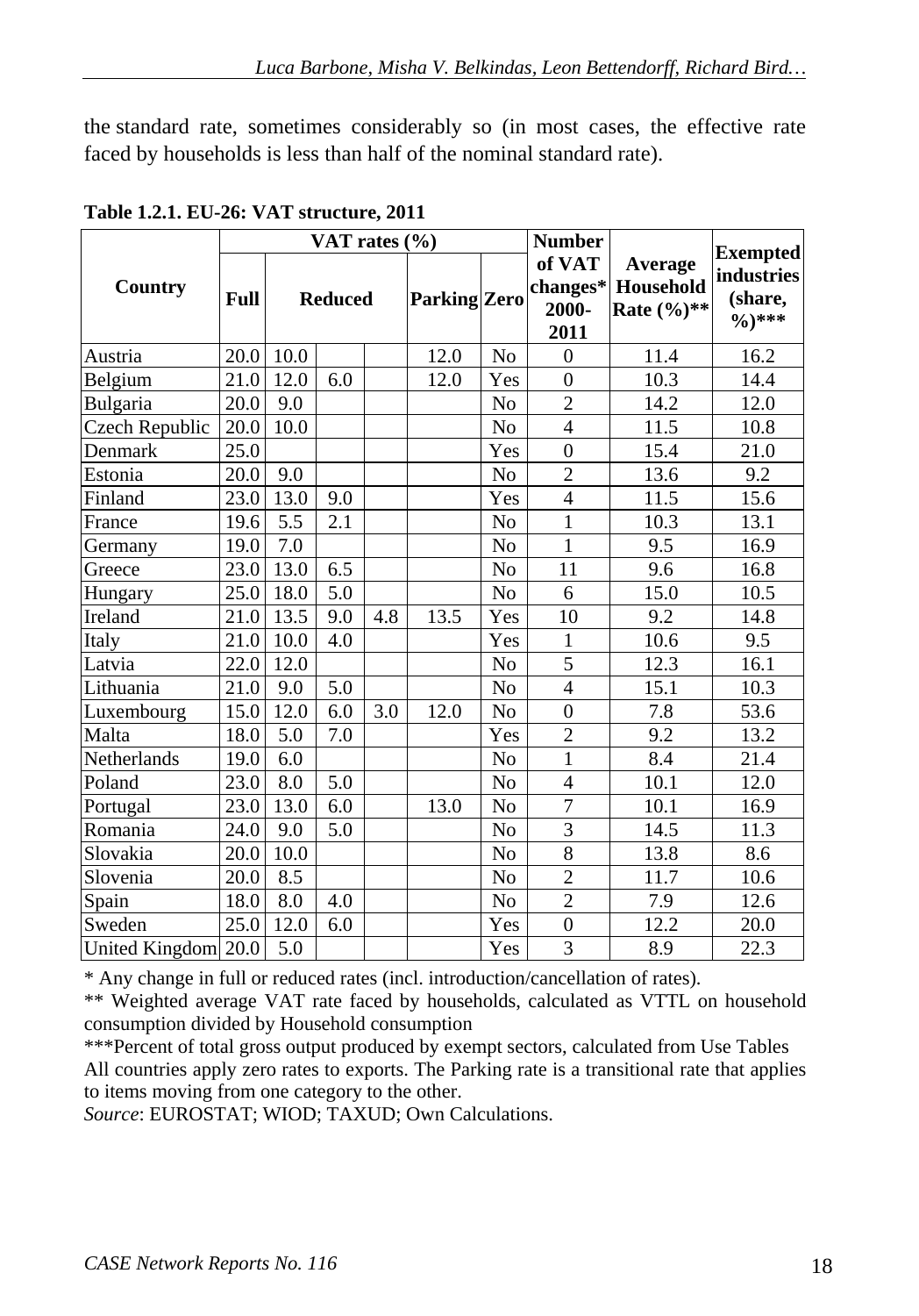#### **Box 1.1. Assessing the Effects of Rate Changes**

In order to assess the ex-ante effects of changes in the VAT rates, an "Index of Policy-Induced VAT Changes" was developed as a synthetic measure aiming at capturing the degree by which changes in VAT rates are used by countries over time (Figure Box 1.1). The index is based on the year 2000 structure of the VAT tax base in each country, and thus seeks to separate the effects of rate increases from those due to the composition of the VTTL. Increases in rates lead to an increase in the index, and the opposite for rate decreases. The amplitude of the change in the index is an approximation of the potential effect on revenues that can be expected from the policy measures. From Figure Box 1.1, one can see that most countries have been relatively conservative in the handling of their standard and special rates, but other have resorted to tinkering with the system much more often. The most notable cases in this respect are those of Latvia, Hungary, Portugal, the Czech Republic, and more recently the United Kingdom, Greece and Romania. About half of the EU-26 countries increased their rates following the onset of the financial-economic crisis in 2008. Interestingly, Ireland, which has had one of the highest frequencies in changes of rates over the sample period, registered overall small actual ex-ante effects on potential revenues—perhaps a case of tinkering at the margin. The full data set for the index is reported in Appendix C.



**Figure Box 1.1. Index of Policy-Induced VAT Changes** 

The last column in Table 1.2.1 displays the percentage of total intermediate consumption purchased by exempt industries, as a proportion of total output. This ratio also displays considerable variability, ranging from the low of 9.5 percent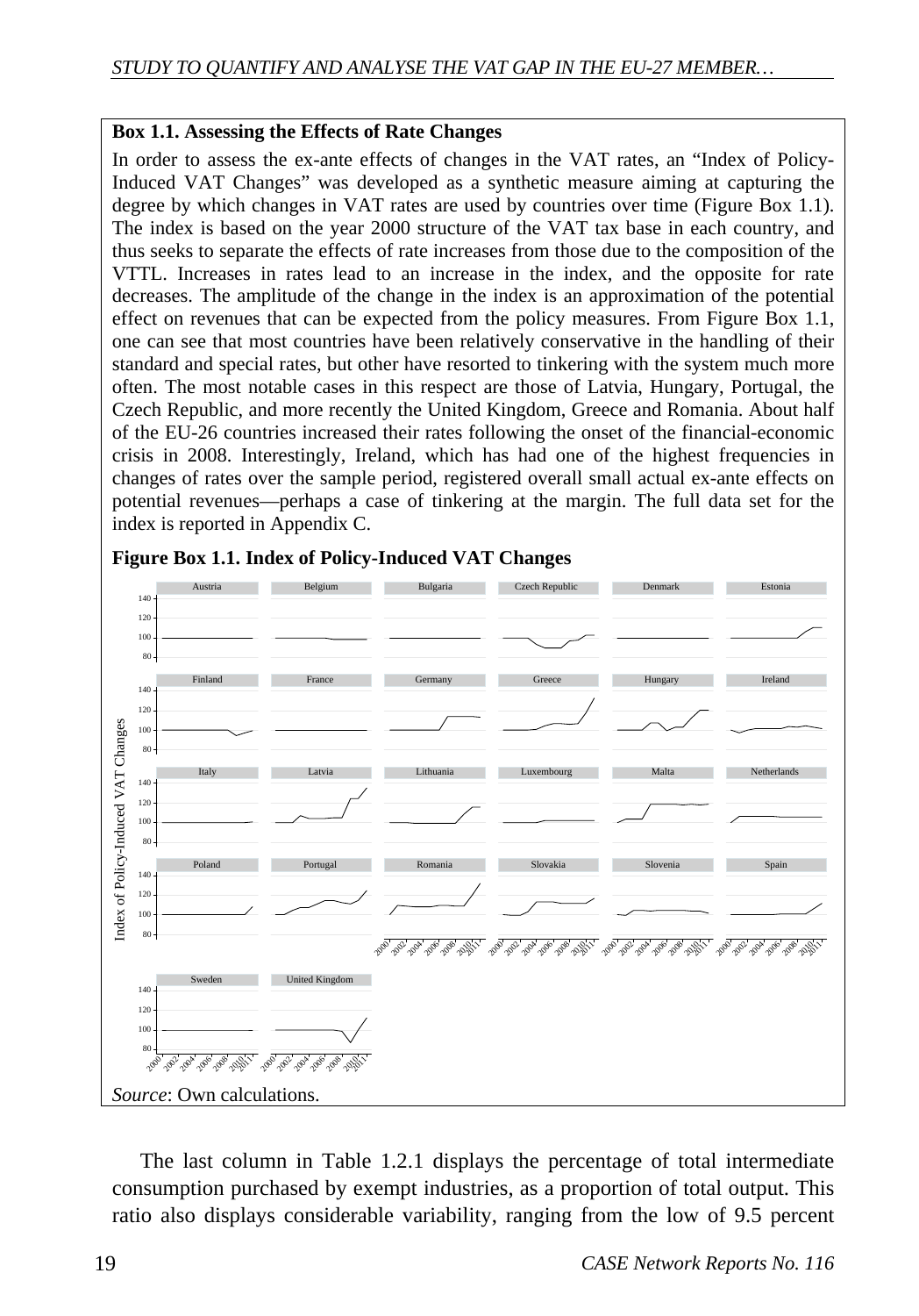in the case of Slovakia, to the high of 54 percent in the case of Luxembourg (the latter being the result of the exemptions in the financial sector, which has a higher importance in Luxembourg compared to the rest of the EU). This parameter is important with respect to the revenue capacity of the VAT, and at the same time it is an indication of inefficiencies built into the system. Exempt economic agents cannot reclaim VAT on inputs; this increases revenues for the treasury, but can lead to tax-induced distortions in the structure of relative prices (something that a "pure" VAT - with no exemptions and no reduced rates is designed to avoid).

#### **1.3. Relevant Economic Developments, 2000-2011**

Economic developments in the European Union during the period under review have been extensively discussed in the literature (Cf. European Commission, 2009). In this section, we restrict ourselves to highlighting a few facts that are useful to better understand/explain the evolution of the VAT Gaps which we will review in Chapter 3. For later analytical purposes, we also introduce two groupings of the EU-26 membership: Euro/non-Euro and Old Member States/New Member States<sup>2</sup>. These groupings are based on self-evident features such as membership in the currency union and duration of EU status. As will be shown in Chapters 3 and 4, the different groupings exhibit different patterns with respect to the level and behaviour of VAT Gaps.

Based on the existing literature, and as evident from Figure 1.3.1 and Figure 1.3.2, the 11-year period can be roughly divided into two sub-periods, 2000-2007 and 2008-2011. During the first period, economic conditions were favourable, although in retrospect large imbalances were accumulating in asset markets, particularly real estate, in a number of countries. Fuelled in part by easy availability of credit for both the public and private sectors, GDP growth was sustained and even robust among members of the European Union, but with noticeable differences. For the entire period 2000-2011, the EU GDP grew at an average of 2.6 percent, but New Member States (NMS) grew at twice the rate of Old Member States (OMS), 3.7 percent vs 1.8 percent. A similar pattern was observed for the Euro-Non-Euro country aggregates.

 $2^{2}$  Euro: Eurozone (excl. Cyprus) / Non-Euro: Non-Eurozone countries; OMS: Old Member States; NMS: New Member States (excl. Cyprus).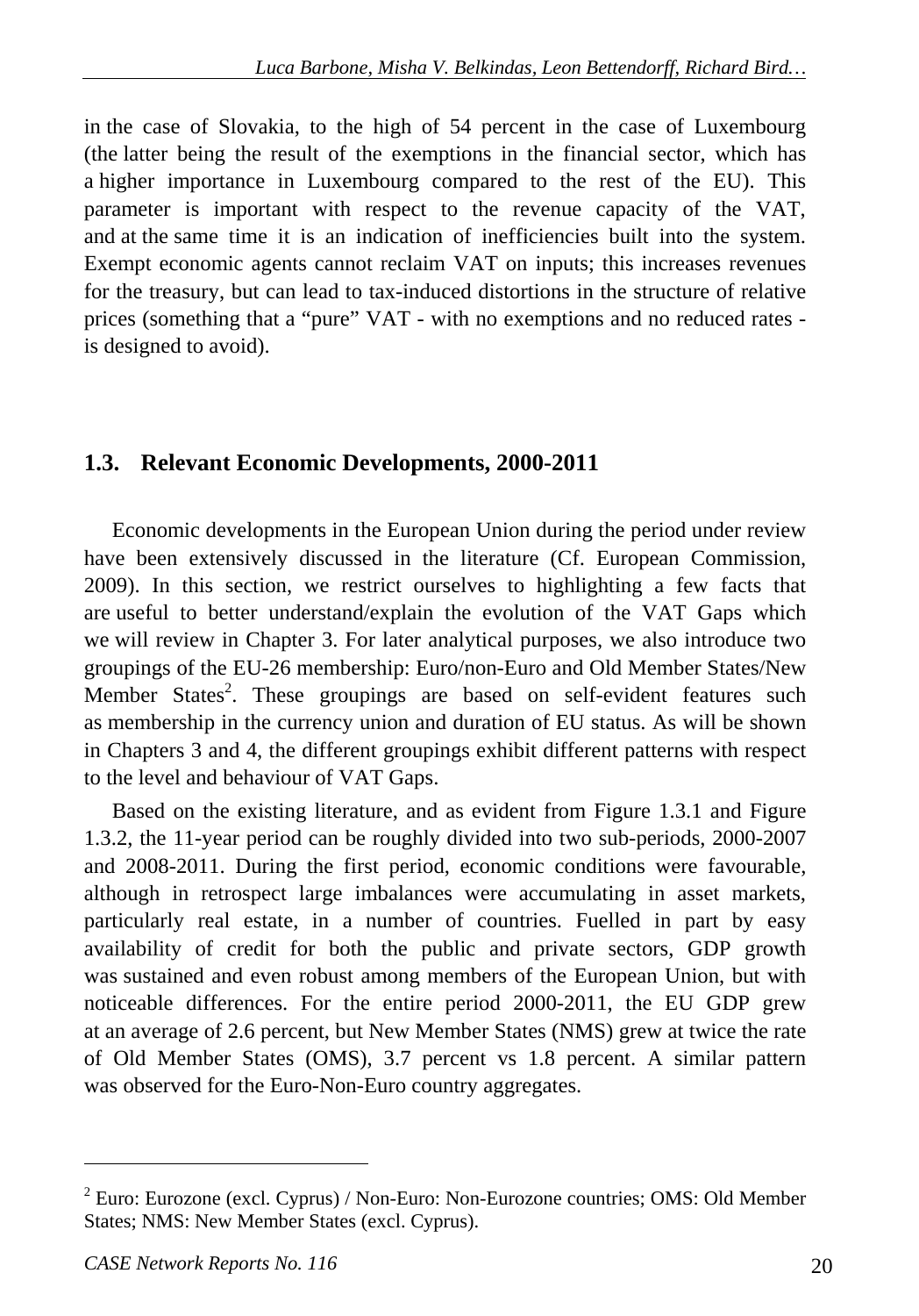

**Figure 1.3.2. GDP Growth (% change)** 

*Source*: EUROSTAT.

Following the onset of the 2008 crisis, all EU countries (with the exception of Poland) experienced a recession in 2009 which was in some cases very severe (e.g., Latvia: real GDP growth -18 percent, Lithuania: -15 percent). Since then, recovery has been slow in a majority of EU countries. With respect to the groupings that we have highlighted, there was a better performance of New Member States compared to OMSs during the boom years; the recession of 2009 was on average worse in the NMS, but the rebound once again brought the NMS on top of the GDP growth rankings.

Government finances were affected by general economic developments, as well as policy choices (Figure 1.3.2). While most (but not all) EU countries took advantage of the boom years to reduce their deficits, the onset of the recession in late 2008 brought about a sharp deterioration in public finances, reflected in increasing deficits. All groupings of countries displayed in Figure 1.3.2 saw an increase in general government deficits, but the highest deterioration was registered for the non-Euro grouping, despite the tightening of budgets begun in late 2009. As a consequence, public debt also rose sharply across the EU. New Member states, due to their higher growth performance, their lower initial levels of debt, and their moderate increases in deficits, continue to have the lowest levels of public debt in relations to their GDP.

General Government total revenues in 2009-2010 fell marginally with respect to GDP, and substantially more in real terms. Since 2011, a rebound has been registered that has continued in 2012, facilitated in many cases by revenueenhancement measures (including in several countries substantial increases in standard VAT rates).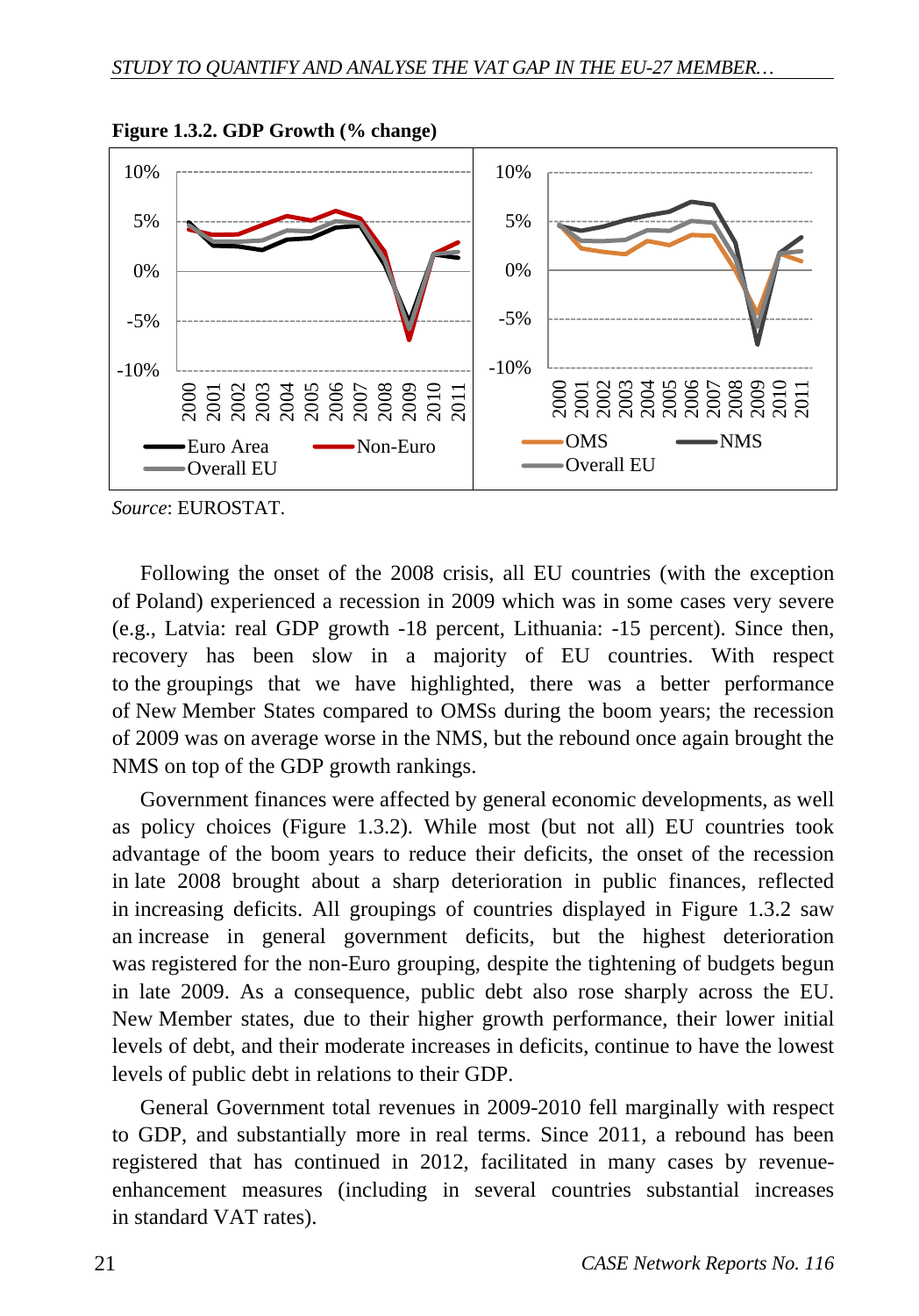

**Figure 1.3.3. Public Finances** 

In sum, the overall economic environment in the European Union saw dramatic developments in the latter part of the period considered for this study. These developments have had a considerable impact on the performance of the VAT systems, as will be shown in the rest of this report.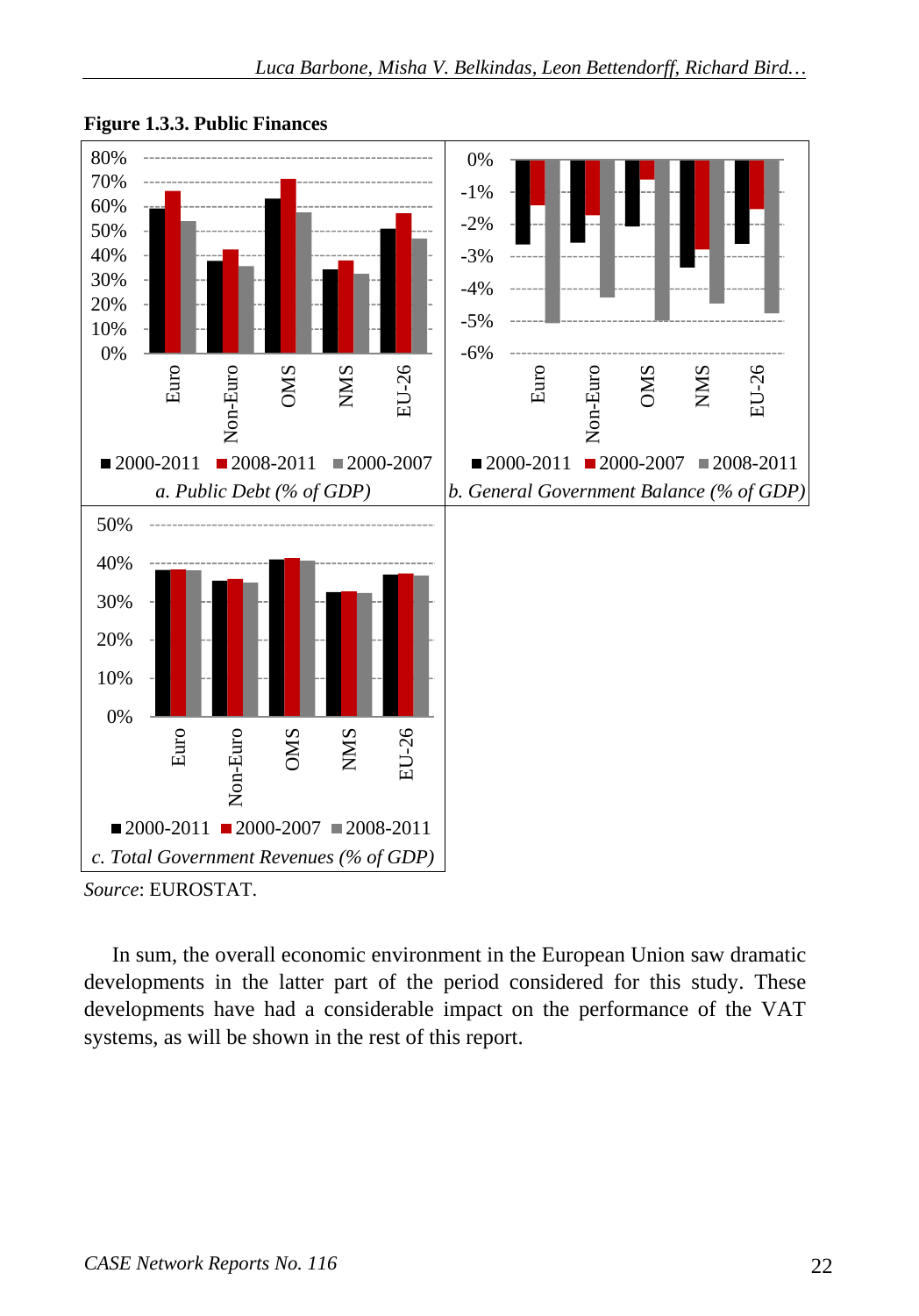# **2. VAT Gaps and Other Measures of Tax Non-compliance**

This Chapter discusses the definition and the possible advantages and shortcomings of VAT Gaps as have been used in this study, as well as other alternatives concepts existing in the literature.

The VAT Gap measured in this report is simple in concept. It is the **difference between the theoretical tax liability according to the tax law and the actual revenue collected**. However, to understand how and to what extent the estimates in this report can be used to measure trends in tax fraud, it is important not only to know the details of how the VAT Gap has been calculated, as set out in the next chapter, but also to understand how the gap measured here relates to a number of 'gap' concepts and other measures relating to tax evasion, tax compliance, and the assessment of the performance of tax administrations that may be found in the literature.

This literature pursues several distinct objectives. One such objective may be to quantify the impact on revenue of the extent to which the VAT in force in any country deviates from a benchmark structure. We discuss such measures in section 2.1. Another objective may be to distinguish between the extent to which such deviations reflect policy decisions embodied in the VAT legislation as opposed to the effectiveness with which that legislation is enforced. We discuss such measures in section 2.2. Yet another objective may be, as already mentioned, to quantify and understand the extent and nature of tax evasion associated with the VAT and ideally the causes of such evasion. The first step in such analysis is to calculate the compliance gap, as discussed in section 2.3. A final objective may be to provide a basis for assessing the effectiveness with which the tax administration is able to reduce such evasion over time. We discuss measures aimed specifically at these objectives in section 2.4. As will be seen, different measures have been developed that can be valuable in achieving each of these objectives, and many of these measures are complementary to each other. The estimates of the compliance gap in the present report provide what in many ways is the key measure needed to link this array of attempts to benchmark VAT performance across countries and over time.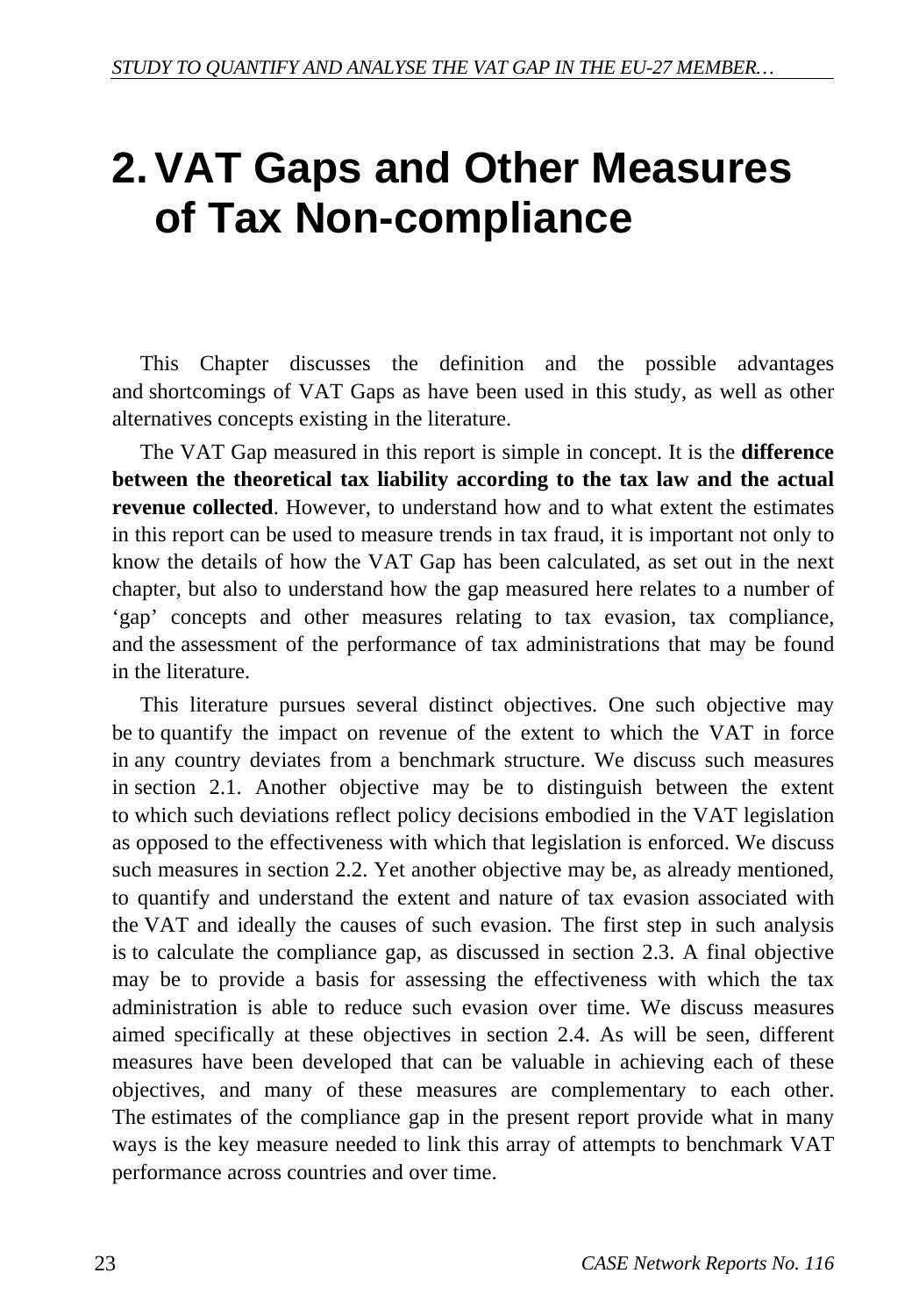# **2.1. Benchmarking the VAT**

The simplest measure of VAT effectiveness – VAT 'productivity', as it is sometimes called in the literature– is VAT collections divided by the standard rate of VAT as a percentage of GDP. A more refined version originating with the IMF (Ebrill et al. 2001), called *c-efficiency* – and currently estimated annually for OECD countries under the name of the **VAT Revenue Ratio (VRR)** (OECD 2012) -- is by far the most commonly used 'gap' measure found in the literature<sup>3</sup>. This benchmark measure which is commonly used for assessing VAT performance is defined as the ratio of actual VAT revenue to the revenue that would be raised if VAT were levied at the standard rate on all consumption with perfect enforcement. This measure has three important advantages. First, it is easy to calculate from readily available data. Secondly, it provides a clearly understandable normative benchmark – a uniform VAT imposed on all final consumption. Thirdly, as Keen (2013) discusses in detail, the gap between actual and 'potential' revenues thus measured may be decomposed in a number of useful ways (see section 2.2). Such decomposition is important because while the VRR (c-efficiency) measure provides a good starting point, it is not in itself adequate to assess either VAT compliance or administrative effort<sup>4</sup>.

<sup>&</sup>lt;sup>3</sup> Occasionally, in popular discussion measures of the so-called 'informal' (or 'hidden') economy are cited as though they are also measures of the extent to which taxes are evaded. While there is often a strong association between such measures and taxation (Schneider 2012), apart from the fact that both are attempts to estimate the potentially knowable unknown, measuring tax gaps is not all the same as measuring the 'hidden' economy. Both the methodology and the meaning of hidden economy measures are still controversial (Breusch 2005). The comparability of such estimates to the value-added based concept of GDP is often unclear and appears to vary from country to country as well as over the business cycle, let alone in the extent, if any, to which it is related to tax evasion. Moreover, as Gemmell and Hasseldine (2012) note, although the measurement errors of hidden economy estimates are unknown the likely error in such estimates may easily be large enough to swamp the apparent year-to-year changes in hidden economy measures so that tax gap estimates that rely on similar methods are not meaningful. For these and other reasons, according to HMRC (2012), 'hidden economy' estimates do not provide a useful basis for assessing trends in tax fraud.

<sup>&</sup>lt;sup>4</sup> The hypothetical VAT structure on which measures like VRR are based is conceptually interesting in several ways. As mentioned, it may, for example, provide a useful point of reference for a tax expenditure study or perhaps even an appropriate normative target for tax policy. As an instance, European Commission (2011) takes as the appropriate 'ideal' tax base all private consumption as recorded in the national accounts. However, although such measures may provide a useful and easy-to-calculate reference point for appraising VAT in a particular country, they have no clear welfare or behavioural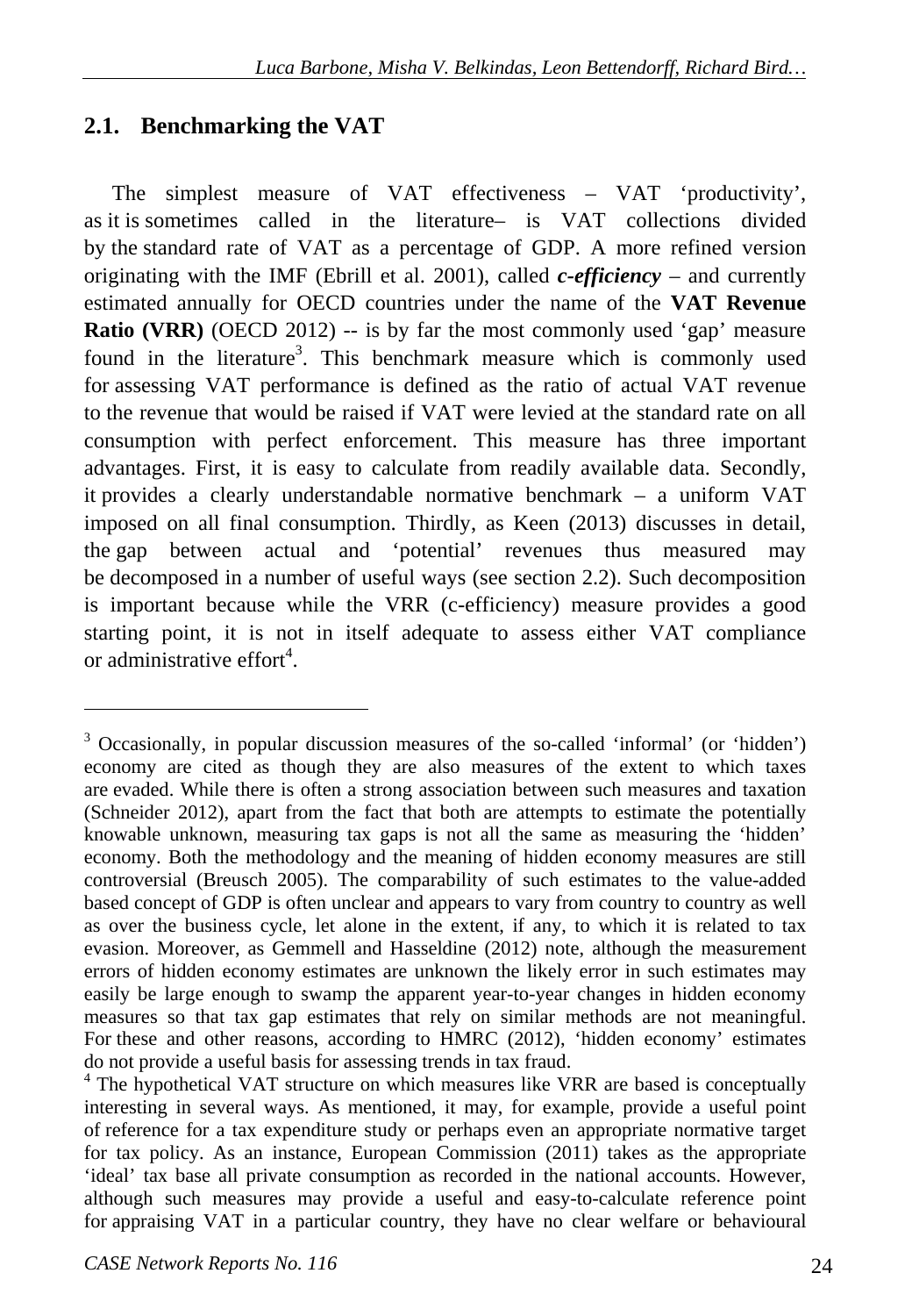The VRR measure is not without some problems. For example, it assumes that moving to the benchmark tax would not affect either the level or composition of consumption, which is unlikely (Alm and El-Ganainy 2013). In addition, it assumes that "consumption" as defined in the national accounts is the same as the aggregate tax base that would be subject to such an ideal uniform comprehensive VAT. As OECD (2012) shows, however, in principle a number of adjustments to national accounts data are needed to estimate something closer to the real base of the VAT because final consumption as reported in the accounts includes some items that are not subject to VAT and excludes some items that are subject to VAT (see Appendix A for discussion of these adjustments). Finally, even if the national accounts base is simply accepted, several different versions of the c-efficiency ratio may be calculated depending on the precise nature of the consumption base chosen: for example, Alm and El-Ganainy (2013) use final household consumption expenditure (as do Borselli, Chiri, and Romagnano 2012), while the present report, like OECD (2012) and Keen (2013), uses a broader conception of final consumption that also includes such consumption not only by households but also by the government and non-profit sectors. In practice, final consumption is measured in expenditure terms and includes not only private final consumption expenditures by households but also final consumption expenditures by non-profit organizations serving households as well as by general government. All are at the end of the supply chain and in principle should therefore pay VAT on their inputs. However, because the output of government and non-profit sectors is usually not subject to output VAT, they cannot deduct such input VAT which thus becomes part of their costs as well as part of potential VAT revenues.

### **2.2. The Policy Gap and the Compliance Gap**

The VRR (c-efficiency) measure assumes that the appropriate ideal or standard tax used as a benchmark is not the one set out in the law but rather a uniform tax imposed on total final consumption as measured by the national income accounts: it provides a measure of the extent to which actual VAT collections deviate from this benchmark. The VRR measure does not assume perfect compliance. Instead,

content and are neither easy to compare meaningfully across countries or to relate in any convincing way to changes in compliance behaviour or administrative effort.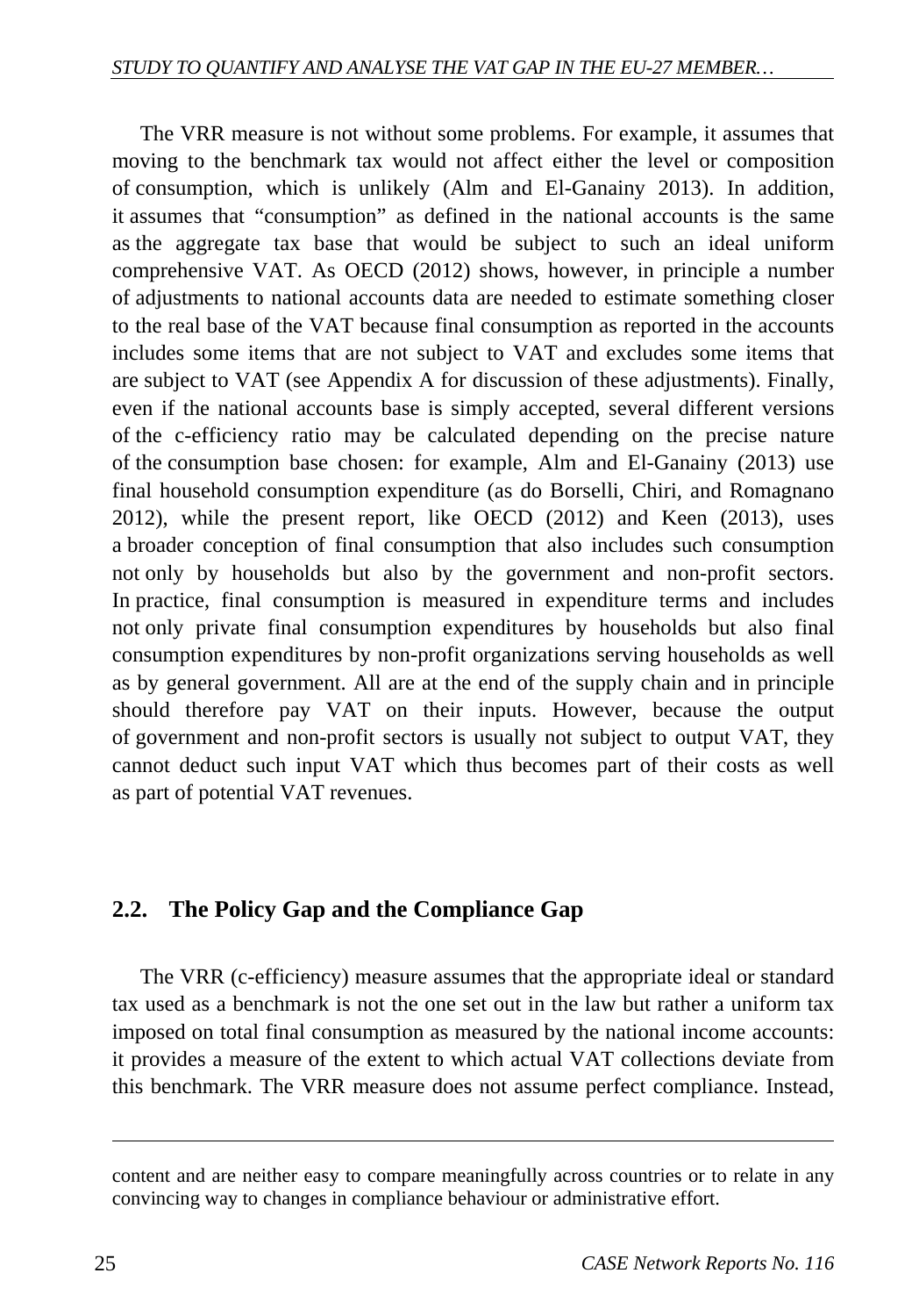it combines a measure of what may be called 'policy efficiency' – the extent to which the statutory tax imposed approximates that which would be collected by a tax imposed at the standard VAT rate from an idealized base with perfect compliance– and 'compliance efficiency' – the extent to which the tax actually assessed differs from what would be assessed if there was perfect compliance with the law. Since VAT non-compliance reduces actual VAT revenues it obviously contributes to the total gap. However, departures from uniform taxation in the design of member states' VATs, such as reduced rates and exemptions, also increase the gap between actual and potential revenue. The VRR and similar aggregate estimates may thus be decomposed into what may be called the **compliance gap** and the **policy gap**<sup>5</sup> .

Several attempts have been made to decompose the total VAT Gap as measured by the c-efficiency concept outlined in section 2.1. For example, IMF (2010) combined the compliance gap estimates from Reckon (2009) with total gap estimates (estimated using the c-efficiency measure and based on EUROSTAT national accounts data) to estimate a policy gap for several EU states as a residual. Keen (2013), again using the gap estimates in Reckon (2009) but this time combining them with the VRR estimates from OECD (2012), extends this analysis and demonstrates that in 2006, the only year for which he presents this calculation, the policy gap in 15 EU member states was always greater than the estimated compliance gap and, for most countries, much larger<sup>6</sup>. Keen's approach is followed in this report, in Section 3.1.

An alternative approach to decomposing the VAT Gap into compliance and policy components is to calculate the policy gap and then estimate the compliance gap as a residual. Borselli, Chiri and Romagnano (2012) recently calculated for each of the 27 EU member states the extent of "policy erosion" of the VAT base for major commodity groups on the basis of the baskets of goods

 $5$  As Keen (2013) notes, the policy gap may be thought of as zero if a single VAT rate is applied perfectly, with no compliance gap, to all final consumption (and only to such consumption) – subject, of course to the caveats noted elsewhere about exactly how consumption is actually measured. In effect, this is equivalent to a measure of the extent to which the legal structure of the actual VAT embodies 'tax expenditures' as compared to the assumed normative standard of a uniform tax on all final consumption. This concept provides a useful summary measure of the extent to which the c-inefficiency (VRR) ratio is attributable to political decisions embodied in tax law rather than to how well that law is enforced. Although no attempt is made to calculate this gap directly in the present report it is in effect measured by the difference between VRR and the compliance gap (see Table 3.1.3).

<sup>&</sup>lt;sup>6</sup> The main exception was Greece, which had the largest c-efficiency 'gap' and by far the largest compliance gap – almost as large as its (residual) policy gap.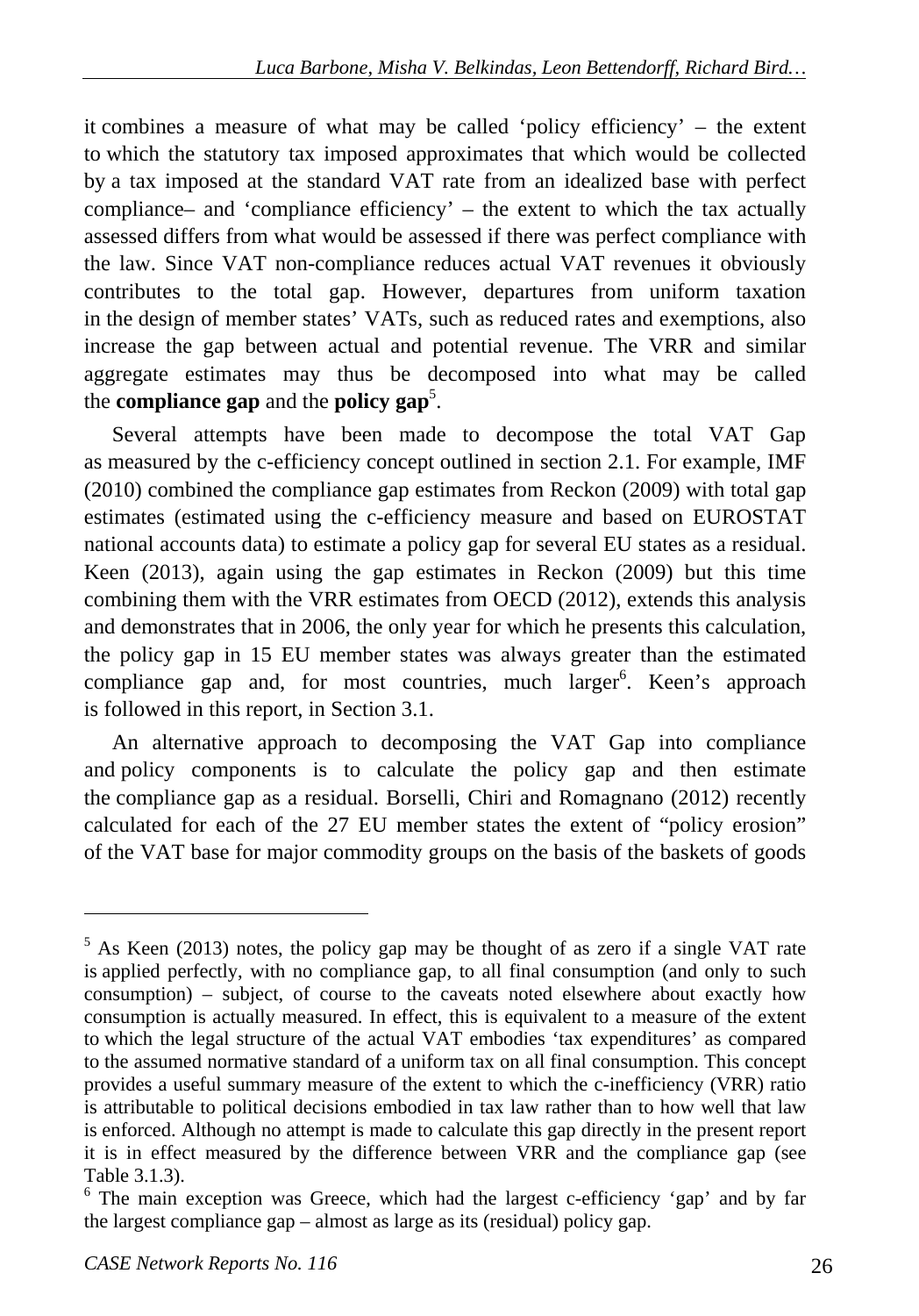and services used by EUROSTAT to calculate consumption price indices7. This study provides estimates of the effective VAT rates on six categories of such consumption for each country and shows that the effective VAT rate ranges from a high of 96% of the standard rate in Bulgaria to a low of 60% in Ireland.

Keen (2013) goes further and decomposes the policy gap into 'rate' and 'exemption' gaps. The policy gap arises in part because few countries apply VAT at a single uniform rate. The impact of different rates may be captured in the **rate gap** since the average consumption-weighted rate is almost always considerably lower than the standard rate (Mathis 2004), as is shown for households in Table 3.1.1. What Keen (2013) calls the **exemption gap** may then be calculated as the difference between the policy gap and the rate gap. This gap may also be estimated from data on the importance in the tax base of zerorated, exempt and excluded consumption (e.g. Borselli, Chiri, and Romagnano 2012, as well as Table  $3.1.1$ <sup>8</sup>.

Finally, it should be noted that the compliance and policy gaps are not independent. For example, to the extent that the policy gap results from legal provisions (exemptions, reduced rates, thresholds, etc.) that make compliance more difficult, reducing the policy gap may often be the simplest and most effective way to reduce the compliance gap. On the other hand, efforts to reduce the compliance gap may lead taxpayers to delve further into the game of discovering and exploiting weaknesses in tax structure, hence increasing the (measured) policy gap.

 $<sup>7</sup>$  Borselli, Chiri and Romagnano (2012) focus on household final consumption, ignoring</sup> not only VAT that falls on investments in dwellings and on consumption provided through public sector (unless directly charged for) but also that included in financing costs and imputed rent. The European Commission's calculation of the 'implicit tax rate on consumption' (European Commission 2012, Table 77), which weights each rate by the value of the transactions to which the rate applies, is based for recent years in some countries (2007-10 for Bulgaria, 2009-10 for Portugal, and 2010 for Lithuania and Romania) on projected bases.

<sup>&</sup>lt;sup>8</sup> As Keen (2013) shows, these two approaches may produce quite different breakdowns between these two components of the policy gap for some countries. On the whole, however, his analysis shows that both non-uniform rates and the rather generous 'standard' EU exemptions as well as numerous country-specific base deviations appear to be important in understanding both cross-country differences in the VRR and the trends observed over time, although we do not pursue this issue further here.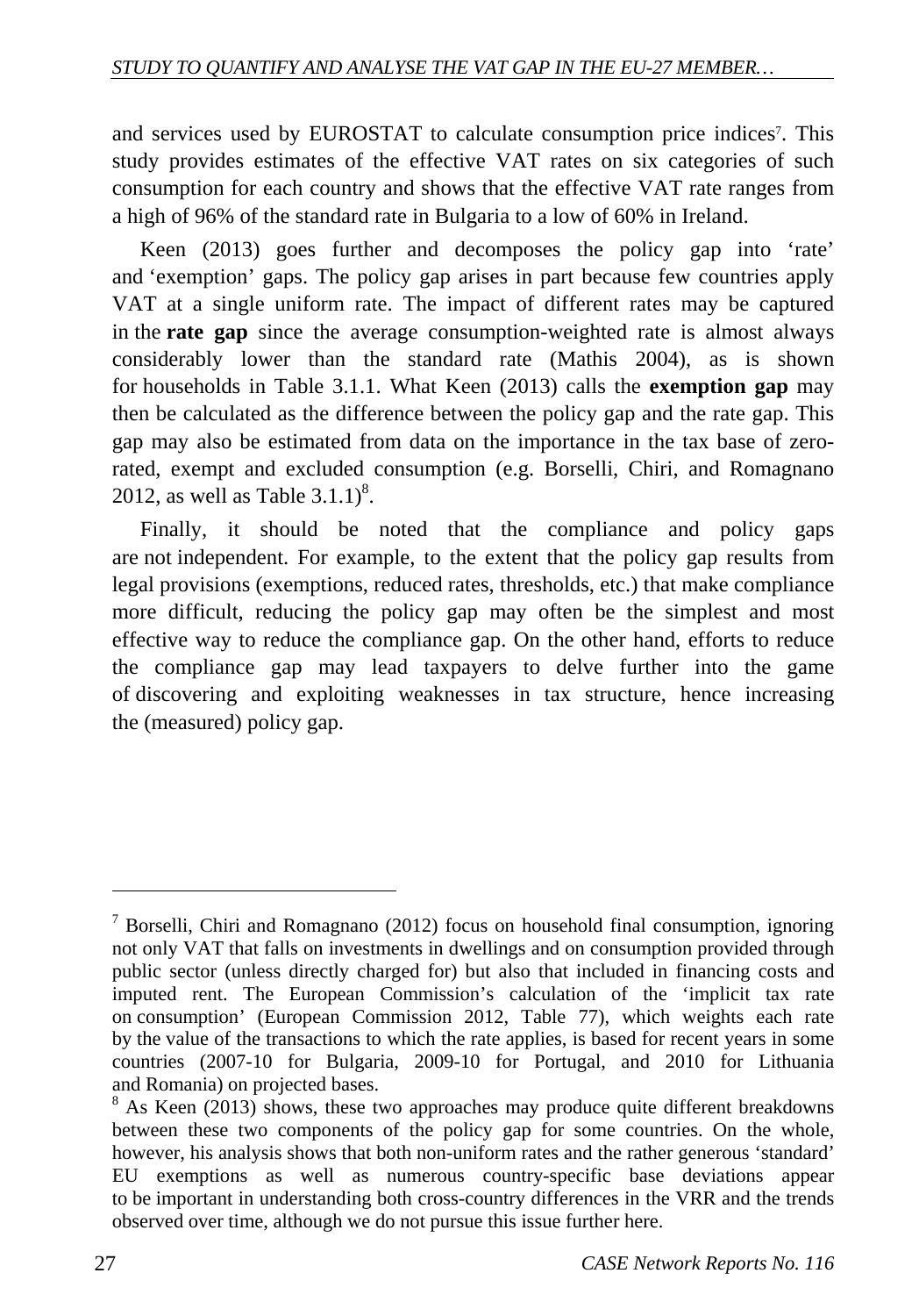## **2.3. Measuring the Compliance Gap**

The focus of this report is on measuring the **compliance gap**, which is henceforth simply called the '**VAT Gap**'. The correct potential VAT base for measuring compliance and assessing administrative performance is that specified in the VAT law – that is, broadly, supplies made for consideration by a business to final consumers<sup>9</sup>.

Two components need to be measured in order to calculate the VAT Gap by the top-down method used in this report: the theoretical VAT tax liability according to the law (**VTTL**) and the amount of VAT actually assessed and collected (**VAT**). The two are then combined to estimate the VAT Gap as 1-VAT/VTTL. The VAT Gap thus estimated measures the gap between potential VAT and actual VAT that may be attributed to non-compliance rather than to deliberate policy decisions to forego revenue by providing favourable treatment through rate differentiation, zero-rating or exemptions. We shall first discuss briefly some of the general problems encountered in calculating VTTL, leaving country-specific details to the later discussion. We comment later on the VAT collection data used in this report.

Studies such as Australia (2012), Corte dei Conti (2012 for Italy), HMRC (2012a), IFP (2012 for Slovakia), Instituto Nacional de Estatística (2012), Parsche, Rüdiger (2009 for Germany), Reckon (2009), Romania Fiscal Council (2011), and Sweden (2008) have, like the present report, estimated VTTL. The method employed in all these studies is a disaggregated 'top-down' approach which applies the appropriate VAT rates to an appropriately segmented final consumption base and then further adjusts the estimated base to take into account the non-deductible input VAT borne by exempt suppliers. This process is not simple. Problems arise both in matching consumption data with VAT bases and rates and in estimating the effects of legal exemptions and non-registrants in different sectors.

To deal with the first of these problems, the best approach is, as is done here, to use the most detailed possible consumption (and other base) data from such sources as national accounts, supply-use tables and household survey data<sup>1011</sup>.

<sup>&</sup>lt;sup>9</sup> The sum total of such transactions is not precisely identical to any economic concept of consumption that can easily be derived from national accounts data or for that matter built up from the underlying supply and use tables or survey data.

<sup>&</sup>lt;sup>10</sup> Since gap measures are based to a substantial extent on national accounts data, they are often changed substantially when the national accounts are revised, as is noted in Chapter 3 with respect to comparing the 2006 estimates for several countries found in Reckon (2009) with those in the present report. Such revisions are particularly likely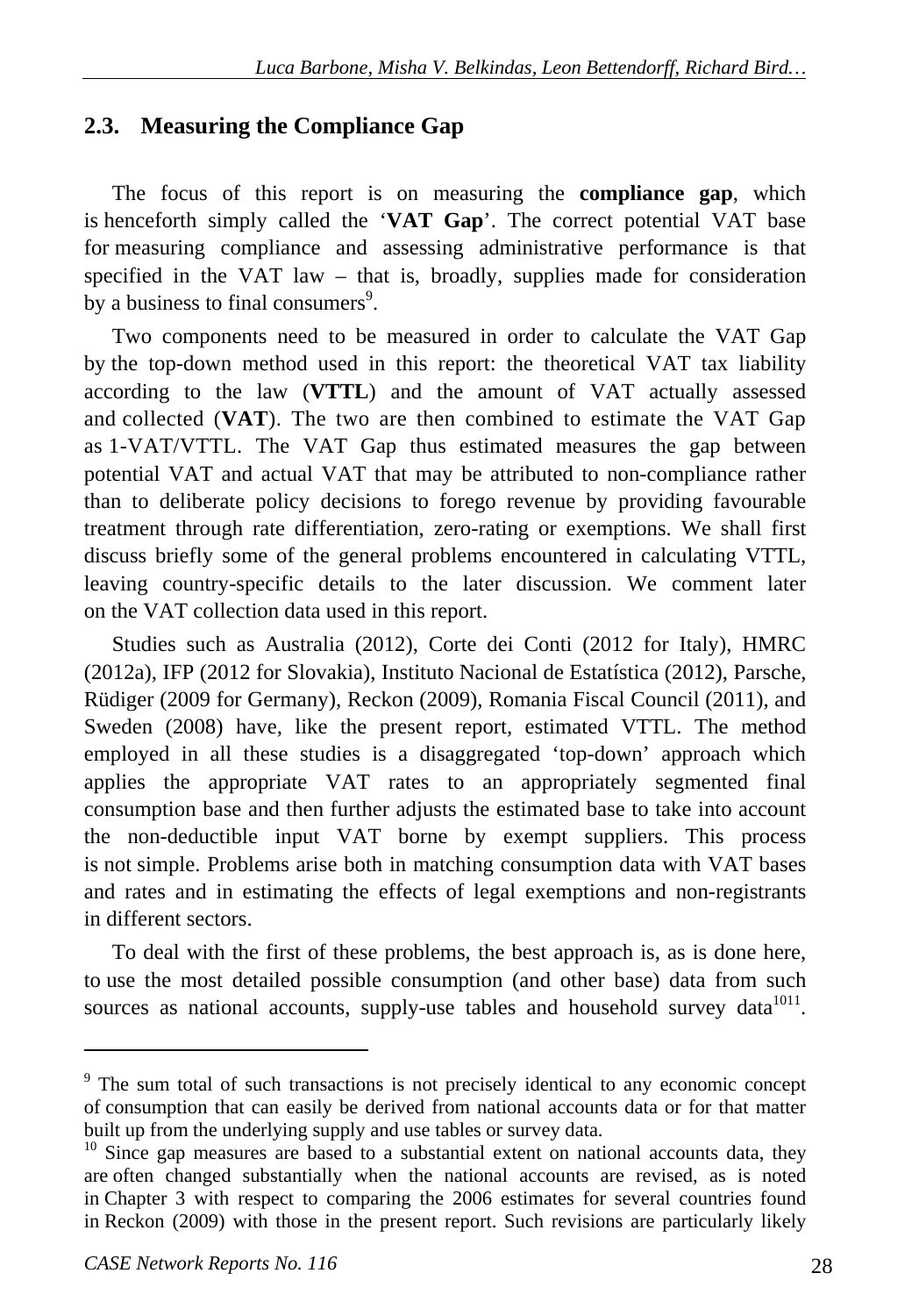A set of net tax rates that has been as carefully constructed as possible on the basis of the tax code is then applied to this disaggregated base in order to estimate VTTL.

In addition to legal exclusions and exemptions, the VAT base in every country may differ from final consumption to the extent that exclusions, exemptions, registration thresholds, and other factors limit input credits with the result that some revenue is associated not with consumption but with production and investment<sup>12</sup>. As Giesecke and Tran  $(2010, 8)$  underline, "linkages between commodity-specific exemptions and the capacity of industry to reclaim VAT on their inputs are not straightforward if industries exhibit multi-production, and if exemptions on a given commodity differ across users of that commodity". While the additional tax burden imposed on much consumption as a result of such hidden VAT (non-deductible VAT on inputs) is unlikely to be large with respect to most labour-intensive services it may sometimes be quite substantial with respect to such capital-intensive services as, say, rental housing. As discussed in Appendix A, numerous assumptions must be made in order to measure this important component of the potential VAT base across countries in as comparable a fashion as possible.

Estimating VTTL is thus a complex procedure. However, since the VAT Gap is the difference between two numbers – VTTL and VAT – it is also important to understand what the second component, actual VAT revenues, means in this report because the figures commonly used to measure this component in different countries are not necessarily comparable. Cash collections in any particular period are obviously relevant from a revenue perspective. But such collections usually include some payments related to liabilities incurred in earlier periods, while some liabilities incurred in the present period will in turn not be collected until future periods. Not all countries actually know the amount of accrued collections for any particular period and some may use different conventions in estimating accruals. From these reasons, as well as to obtain data more directly comparable to such measures of economic activity as GDP, it is sensible to estimate the tax gap on the basis on accrued rather than cash figures. However, as Keen (2013)

to be significant when there are major structural changes like those occurring in a number of countries after 2008.

 $11$  An additional complication is provided by the fact that EUROSTAT-reported NA data does not include a uniform methodology for the estimation of the informal economy, thus potentially resulting in random biases that might affect the calculated VTTL.<br><sup>12</sup> This consideration applies also to construction and real estate investments, where

the NA conventions may be at variance with those of the VAT legislation, and create important discrepancies. This is a point emphasized by the Spanish tax administration in view of the boom-bust cycle experienced in the second half of the 2000s.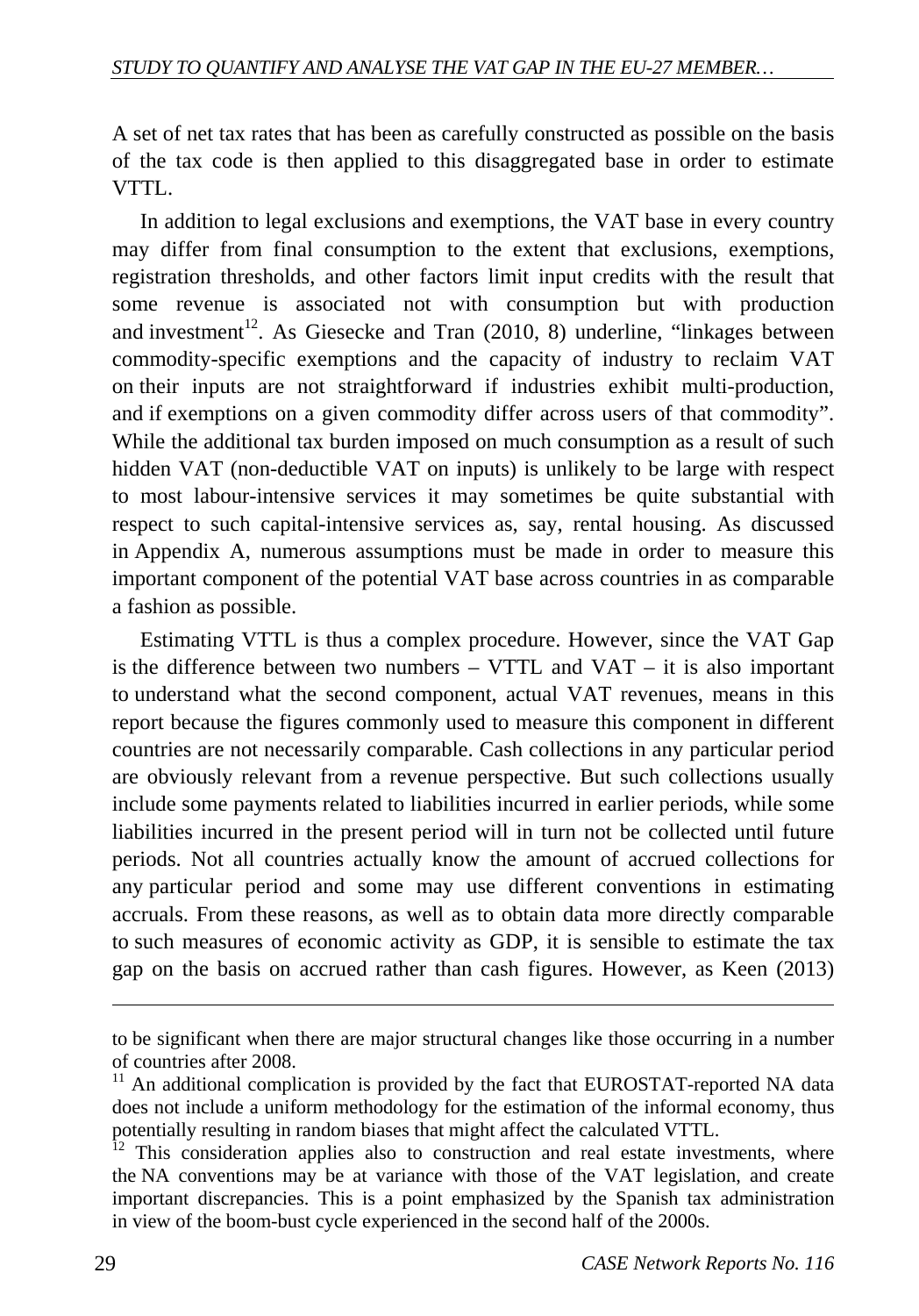stresses, it is surprisingly difficult to define accrued VAT receipts over time and across countries in a consistent and meaningful way. Changes in measured gaps as a result of changes in the relation between the concept of 'accrued' VAT revenues used here and other measures of revenues used in national reporting may be particularly important when events like the recent recession take place<sup>13</sup>. The relation between accrued and cash revenue may also be altered by changes in administrative regimes such as payment or refund periods or the definition of the taxpayer. In Spain, for example, the introduction of a group regime in 2008 altered the pattern of payments and refunds. Similarly, the 2009 extension of the right of taxpayers to claim monthly refunds shifted some refund payments that would have been made in 2010 to  $2009^{14}$ .

For consistency, the present report, like Reckon (2009), uses the VAT revenues reported in EUROSTAT to measure annual VAT collections. For the most part, if not always, these numbers are cash collections within a year, offset by two months and recorded as 'accrued' for the period: that is, the reported accrued VAT collections for 2011 are cash collections for the March 2011 through February 2012 period. These figures are consistent and comparable over time and space (provided all countries have similar rates of inflation)<sup>15</sup>, although some problems may exist. For example, some current collections (even allowing for the twomonth adjustment period) may represent input VAT that will subsequently have to be refunded, especially when excess credits are required to be carried forward for some time before taxpayers (notably zero-rated exporters) may claim refunds. Moreover (as happened in the UK a few years ago)<sup>16</sup> losing a major court case may lead to the need for a substantial refund in a particular tax period that relates

 $<sup>13</sup>$  In Portugal, for example, data provided by the tax agency (AT) shows that the (negative)</sup> impact of refunds on net revenue was much greater in 2009 than in earlier years because many taxpayers were carrying a stock of credits forward (in part perhaps because claiming refunds was likely to trigger a tax audit) and they drew down on this stock to meet their cash needs in the face of the economic crisis.

 $14$  The general rule in Spain is that taxpayers may, unless they are on the monthly refund system, may only request refunds at the end of each tax year, with refunds being paid the following year.

<sup>&</sup>lt;sup>15</sup> Since these numbers are neither cash collections for the year in question nor 'accrued' collections in any meaningful sense, they unlikely to correspond precisely to the VAT collection data reported in public finance reports in different countries. For example, in making its own gap estimates (on a cash basis), the UK assumes a three month lag between the economic activity giving rise to VAT liability and actual collections. It also compares VTTL estimates for any calendar year with estimated VAT receipts in the following financial year (that is, calendar 2012 is compared with the April 2012- March 2013 period).

<sup>&</sup>lt;sup>16</sup> Fleming case cited in HMRC (2010), Measuring Tax Gaps 2009 (revised March 2010) page 43.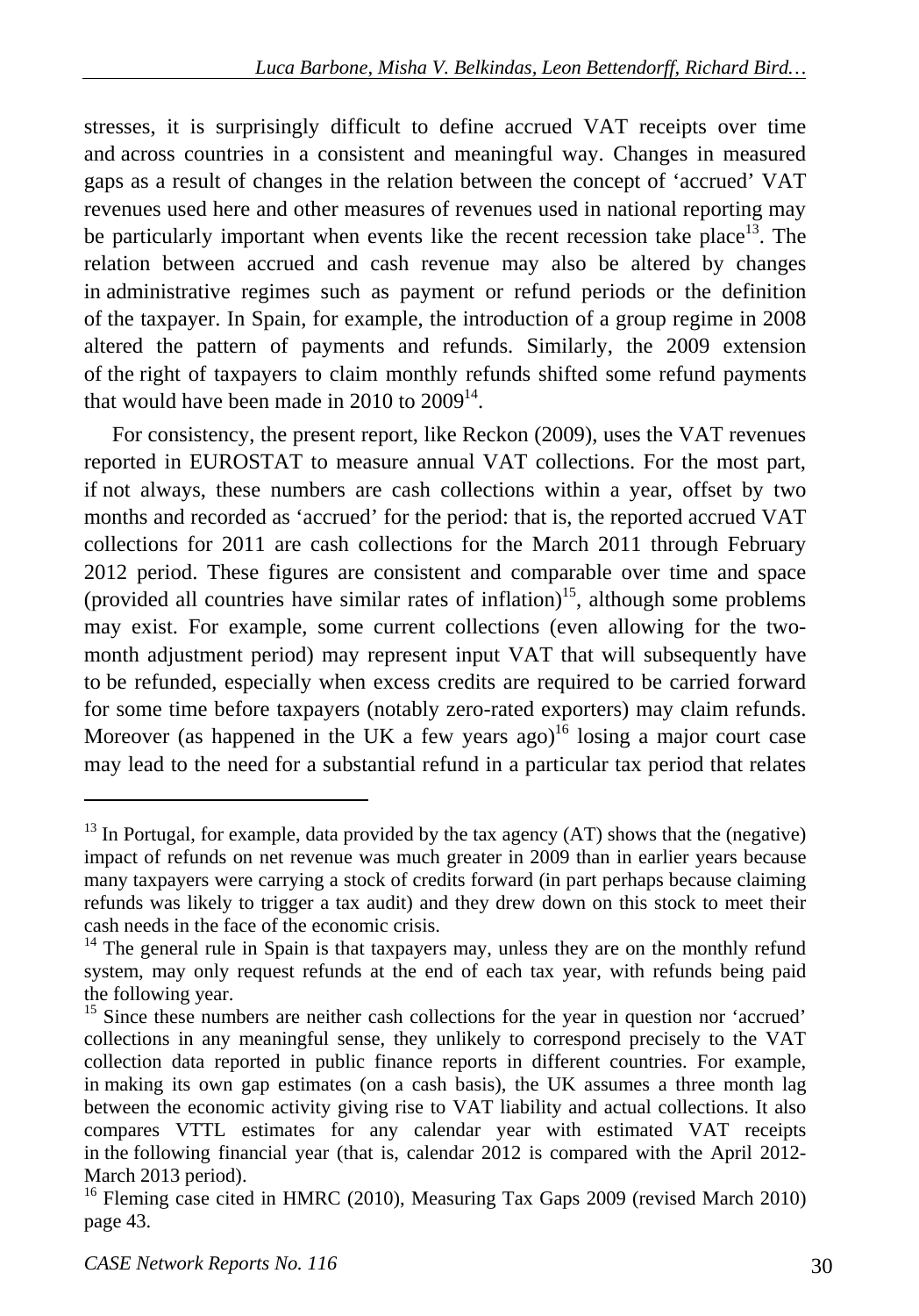to liabilities over a number of prior years. While it is conceptually possible to measure accrued payments in a more economically meaningful way – for example, as all payments received in a specified period plus any excess credits carried forward from the previous period – the latter information is usually available only from tax returns and is not recorded in any comparable data base<sup>17</sup>.

#### **Box 2.1. Possible alternative estimates of compliance gaps**

In order to deal with some of the questions raised in Section 2.3, one could in principle estimate different 'compliance gaps.' For instance, one possible gap measure might be based on collections for liabilities incurred in a particular period that are received within that period compared to VTTL for that period. This measure is clearly closely related to economic activity within the period. However, it would not be an appropriate measure of administrative performance because it ignores the important issue of collecting arrears. Another possible gap measure could be based on total collections made within a period, an amount that includes collections for taxes due in prior periods. The first of these two possible gap measures may be thought of in a sense as measuring the extent of voluntary compliance while the second presumably in part reflects administrative efforts to collect past taxes due but not paid. Presumably, the first (voluntary compliance gap) should be based on the VAT data originally submitted by the taxpayer, while the second (administrative effort gap) should instead be based on the latest assessed VAT data for the relevant returns. Finally, since presumably the gap closed by administrative effort – e.g. with respect to delayed payments – has by definition been identified, one could think of yet another gap concept which would compare the total value of assessments (not payments) to potential collections (VTTL). This concept, like the second one mentioned above, would of course change over time as audits and assessments were carried out. Again, however, the data needed for such calculations are not readily available. Nonetheless, if one reason for estimating the VAT Gap is provide a basis for assessing or comparing the effectiveness of revenue administrations, more refined measures such as those just mentioned, which take account of the time profile of changes in accrued collections as a proportion of the gap calculated in this report would obviously be useful, as would sensitivity analysis of the impact of alternative assumptions with respect both to the VTTL and VAT calculations, especially when cyclical changes are marked. Although the data for the present report did not permit exploration of such matters across the EU, both Spain and Portugal have done some interesting work along these lines in recent years.

 $17$  Another complication is that the liability for a refund occurs when an excess credit return is processed and not when the refund is actually paid. Again, the only way to calculate this amount is from actual VAT returns and such data are not normally available.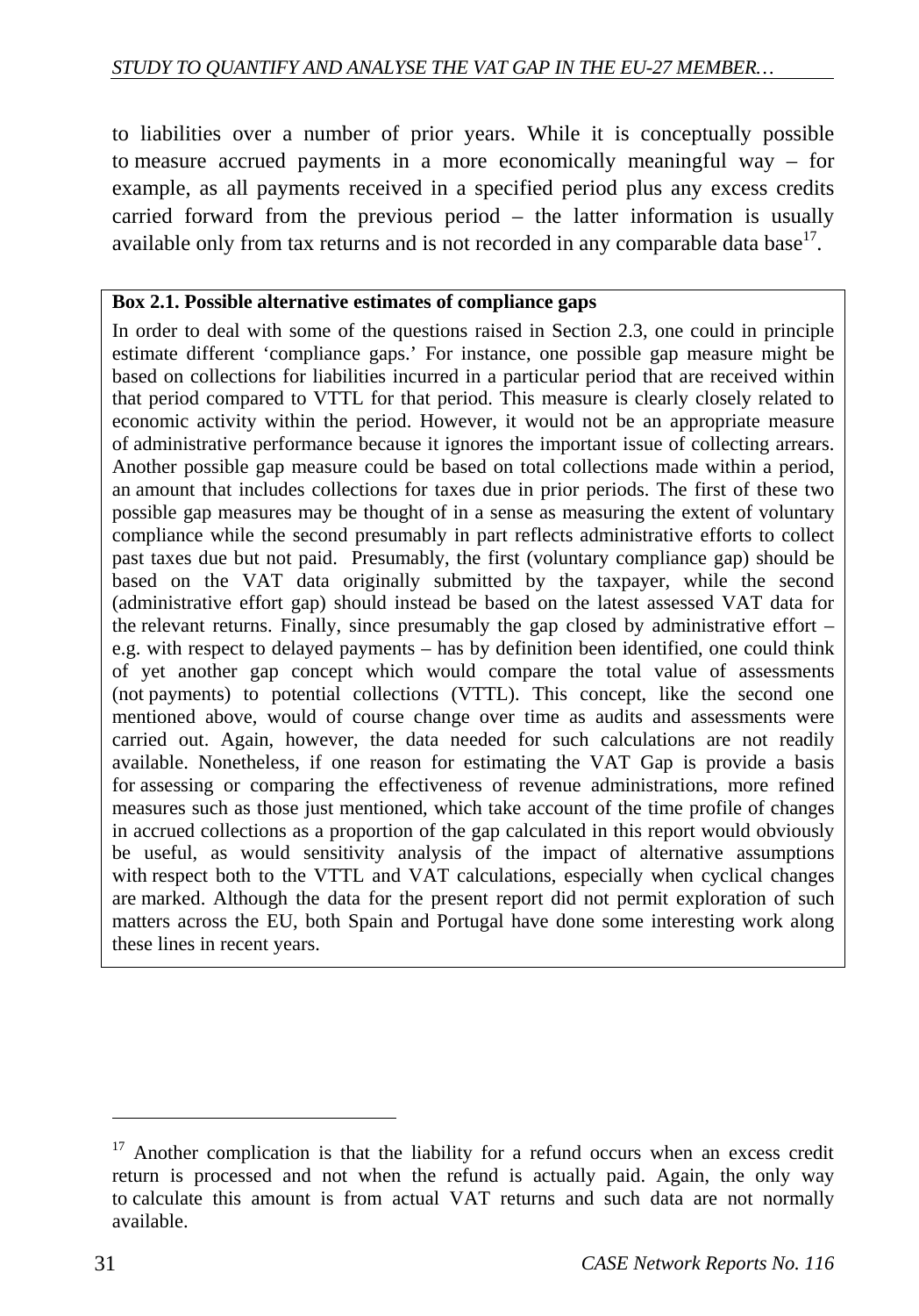# **2.4. The Interpretation of the VAT Gap**

The VAT Gaps reported in Chapter 3 are, as we believe, the best consistent and comparable estimates possible with the available data. It is important to stress that the 'compliance' gap thus measured includes fraud, but also changes in other important elements of the gap such as shifts in the accumulation and reduction of tax debt. In order to understand the nature of the VAT Gap and why it has changed over time, additional 'bottom-up' estimates are needed. One important question is the extent to which it is appropriate to include revenues 'lost' through legal avoidance, which may in some contexts perhaps be understood as part of the 'real' theoretical VAT structure, in contrast to clearly illegal evasion activity. In 2009-10, about one-third of the estimated 'compliance gap' in the UK was attributed to such avoidance (HMRC 2010). HMRC (2011) defines the VAT Gap as the difference between collections and "…the tax that would be paid if all …complied with both the letter of the law and HMRC's interpretation of the intention of Parliament in setting law (referred to as the spirit of the law)"18. As most who testified to the House of Commons (2012) on this issue noted, however, although this approach is understandable given that HMRC's objective is to assess the size of the potential threat to the tax base, it perhaps goes too far. The line between evasion and avoidance is invariably rather murky (as it has sometimes been recognized by lumping the two together under the heading of 'avoision' $)^{19}$ .

One way to resolve this problem followed by some countries is not to attempt to draw such a line and to treat both as identical despite their different legal status. HMRC's stance may perhaps be seen as a small step back from this position, since it implicitly accepts some legal manoeuvers to reduce tax as when an exempt registrant merges with a supplier to reduce non-deductible VAT (economically undesirable though such tax-induced restructuring may be). However, categorizing other forms of 'avoidance' -- even though in some cases such actions may be supported by court decisions -- as being so 'aggressive' in the sense of being outside the 'spirit or intended object of the law' (as understood by HMRC) that they are equivalent to evasion, may go too far. Alternatively, one might argue that since taxpayers can be expected to exploit fully any legal loopholes – and governments have the option of closing those loopholes and even imposing criminal charges on those who exploit them if they wish to do so – avoidance is best thought of as being included in the policy rather than the compliance gap. The proper treatment of tax avoidance is thus a very 'grey' matter that requires

<sup>&</sup>lt;sup>18</sup> See also Thackray (2013).

<sup>&</sup>lt;sup>19</sup> See Oxford Dictionary, at http://ox<u>forddictionaries.com/us/definition/english/avoision.</u>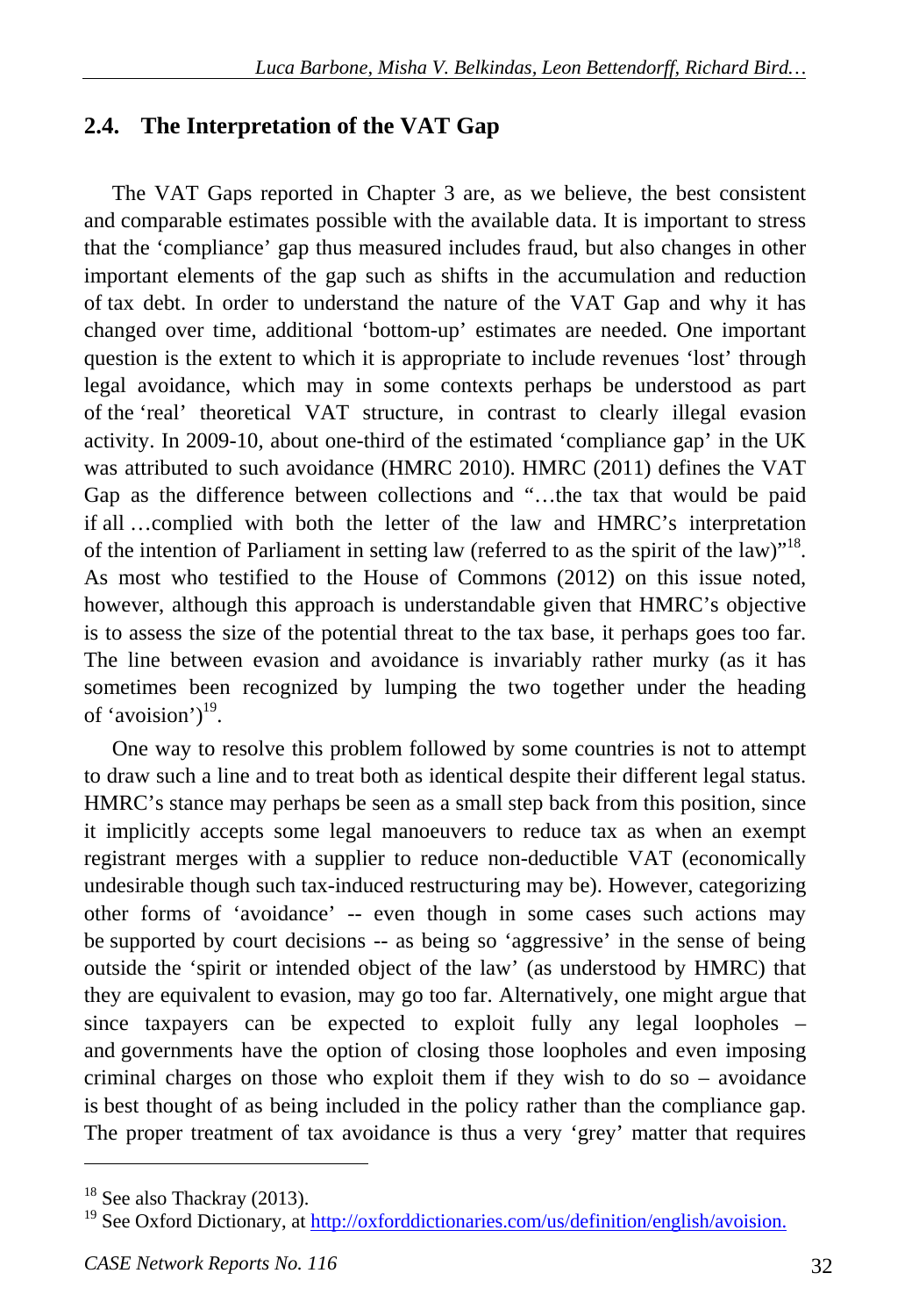close examination in the context of every country to determine the extent to which it affects interpretation of the VAT Gaps estimated here. It has not been possible in a study covering 26 different legal systems, VAT structures, and administrative system to go into this issue in depth.

The second issue the important 'bottom-up' estimates reported for the UK in HMRC (2010) raises relates to the one-fifth or so of the total compliance gap attributed to payment difficulties arising from bankruptcy and financial insolvency. Similarly, Australia (2012) found that a third of the measured VAT (GST) gap in 2009-10 was attributable to debt, compared to an average of about 15% in earlier years. Although the estimated GST gap actually fell sharply from 9.1% in 2008-09 to only 4.9% the next year, Australia (2012) notes that this likely reflects more timing differences between national accounts and taxation data (e.g. with respect to housing) than any sharp improvement in reducing noncompliance $20$ .

Although the present study does not attempt to decompose its estimates of the compliance gap in this fashion, studies like those just mentioned, which indicate that as much as half of the estimated 'compliance gap' may sometimes be attributable to factors other than outright tax evasion suggest that caution should be exercised in using even the best compliance gap estimates as evidence of the extent of outright VAT evasion. An aggregate figure that lumps together (and implicitly attributes equal importance to) such varied behaviours as criminal attacks on the system, outright evasion, activities obscured in the so-called 'hidden' economy, perhaps some types of legal avoidance, differences in legal interpretation, non-payment or delayed payment (or changes in refund patterns), and simple error can provide only a starting point for appraising how well in terms of either effectiveness or efficiency any given tax administration is operating.<sup>21</sup> More detailed 'bottom up' examination of such administrative 'gaps' as those with respect to registration, filing, under-reporting, and payment are likely to be more

 $20$  In Spain, for example, since the sale of houses (and land) is included in the VAT base when it takes place while in the national accounts housing investment is measured only in terms of building (not land) and when it is built rather than when it is sold, when house sales collapsed after 2007, so did a substantial piece of the VAT base as well as VAT revenues, resulting in an increase in the VAT Gap as measured here.

With respect to errors, for example, the gap measure includes all sources of underpayment by taxpayers but does not take any account of the (admittedly less common but not non-existent) overpayment. In contrast, the correct metric for assessing tax administration performance is that taxpayers pay the right amount, not either too little or too much. Another example is the extent to which revenue performance in any period may be affected by changes in the timing of VAT refunds, which is often within the control of the tax administration to a considerable extent.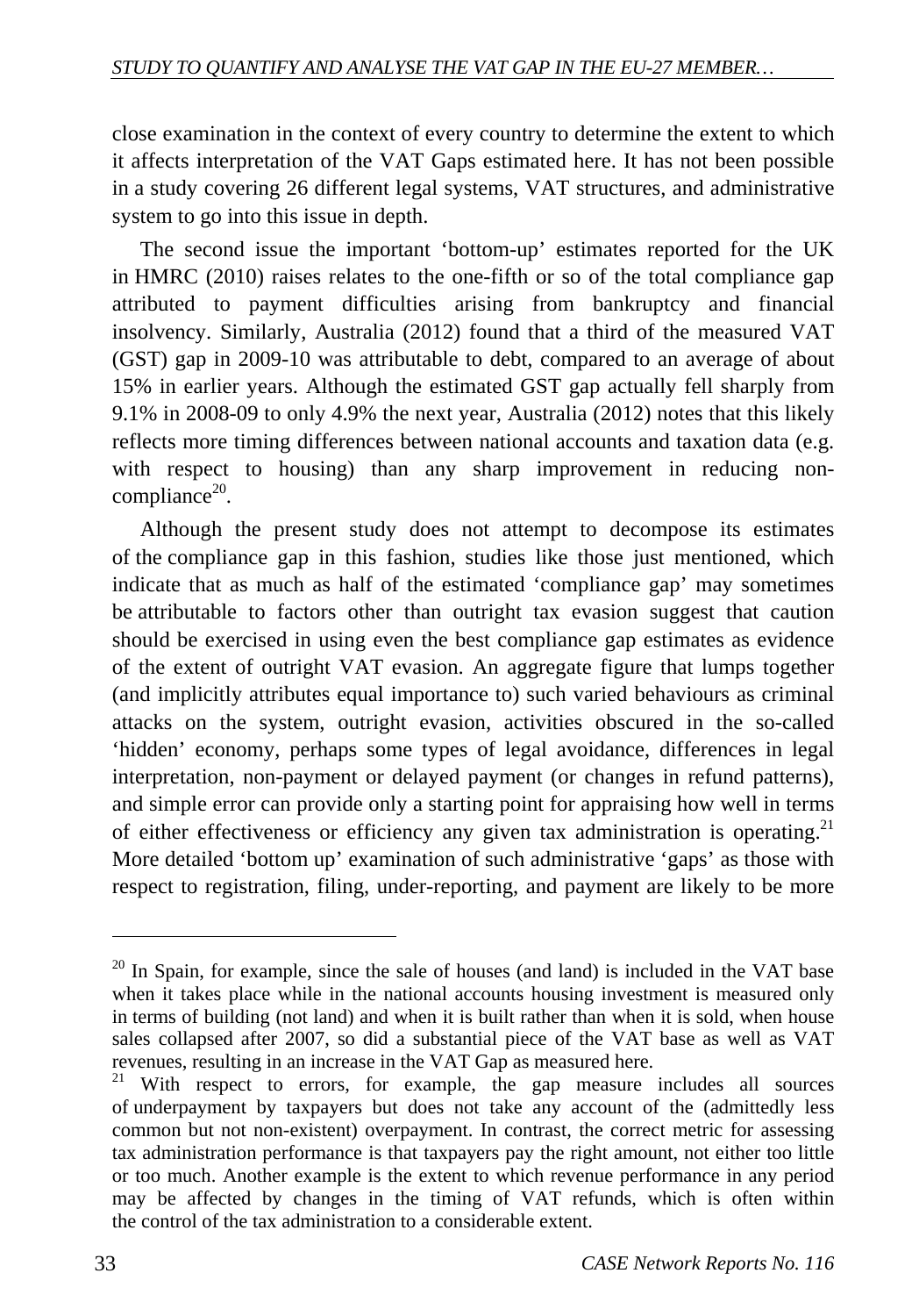helpful in this respect. Nonetheless, changes in the aggregate VAT Gaps reported here can certainly provide a useful signal that more detailed examination of the behaviour of different components in the gap is called for.

Some countries have employed more 'bottom-up' methods to estimate various aspects of VAT compliance. Australia, for example, compares capital expenditure in specific sectors (e.g. mining) to estimated input credits for the sector and also analyses inputs and outputs within the business chain to ensure that B2B transactions (e.g. input tax credits claimed by mining to output tax liabilities reported by suppliers to the mining industry) result in no net VAT revenue. Further development of microdata approaches to measuring tax non-compliance within particular sectors appears to be the most promising path to develop usable and meaningful measures of the components of the VAT Gap from the perspective of assessing and improving tax administration performance.<sup>22</sup>

Summing up, the top-down estimation of the compliance gap that is used in this study has the advantage of producing comparable estimates across a wide range of countries for a substantial time period. However, it does not readily lend itself to decomposing the compliance gap either into such components as criminal fraud (including, e.g., Missing Trader Intra-Community fraud), aggressive avoidance, delayed payments, collection of past debts, changes in refund patterns, underreporting, failure to register, etc. Nor does it lend itself to decomposition in terms of industrial sectors or even imports vs. domestic production. Both types of decomposition are needed to examine the nature of VAT non-compliance in detail in order to understand its nature and causes and to provide an adequate basis for determining how best to cope with the problem and how to assess the effectiveness with which the tax administration is doing so. Such investigations require considerable additional information – information that is seldom publicly available in most countries – and are inherently quite countryspecific in nature.

The VAT Gap estimates in the present report, and the trends over time in these estimates, provide a helpful summary starting point for such detailed investigations. Where more disaggregated (even micro) studies have been carried out, as discussed further in Appendix B, they may provide more directly useful guidance to tax policy and tax administration than aggregate estimates. They may also provide a useful 'bottom-up' (floor) estimate of the VAT compliance gap. In reverse, the VAT Gap estimates here may themselves may perhaps be thought

 $22$  For example, Trigueros, Pleaiz and Vecorena (2012) review the various ways VAT noncompliance has been estimated in Latin American countries and Felstenstein et al (2013) summarize the current state of tax microdata modelling as well as estimating sectoral VAT Gaps for Pakistan.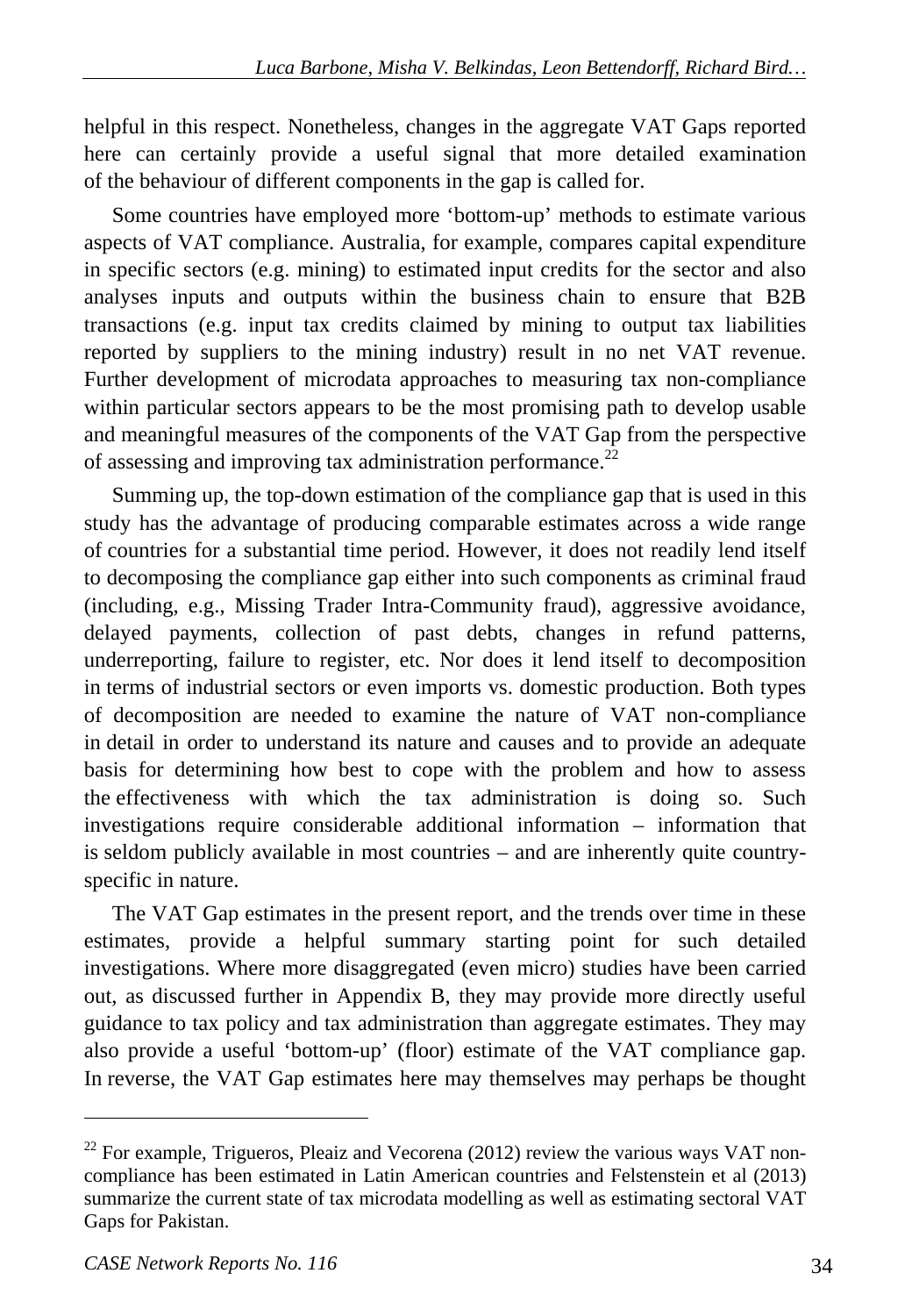of as establishing a 'top-down' (ceiling) approximation of the maximum possible VAT revenues given the existing legal structure (and the inherent uncertainties in all such aggregate estimates of residuals from data that is itself often the result of a complex estimating process).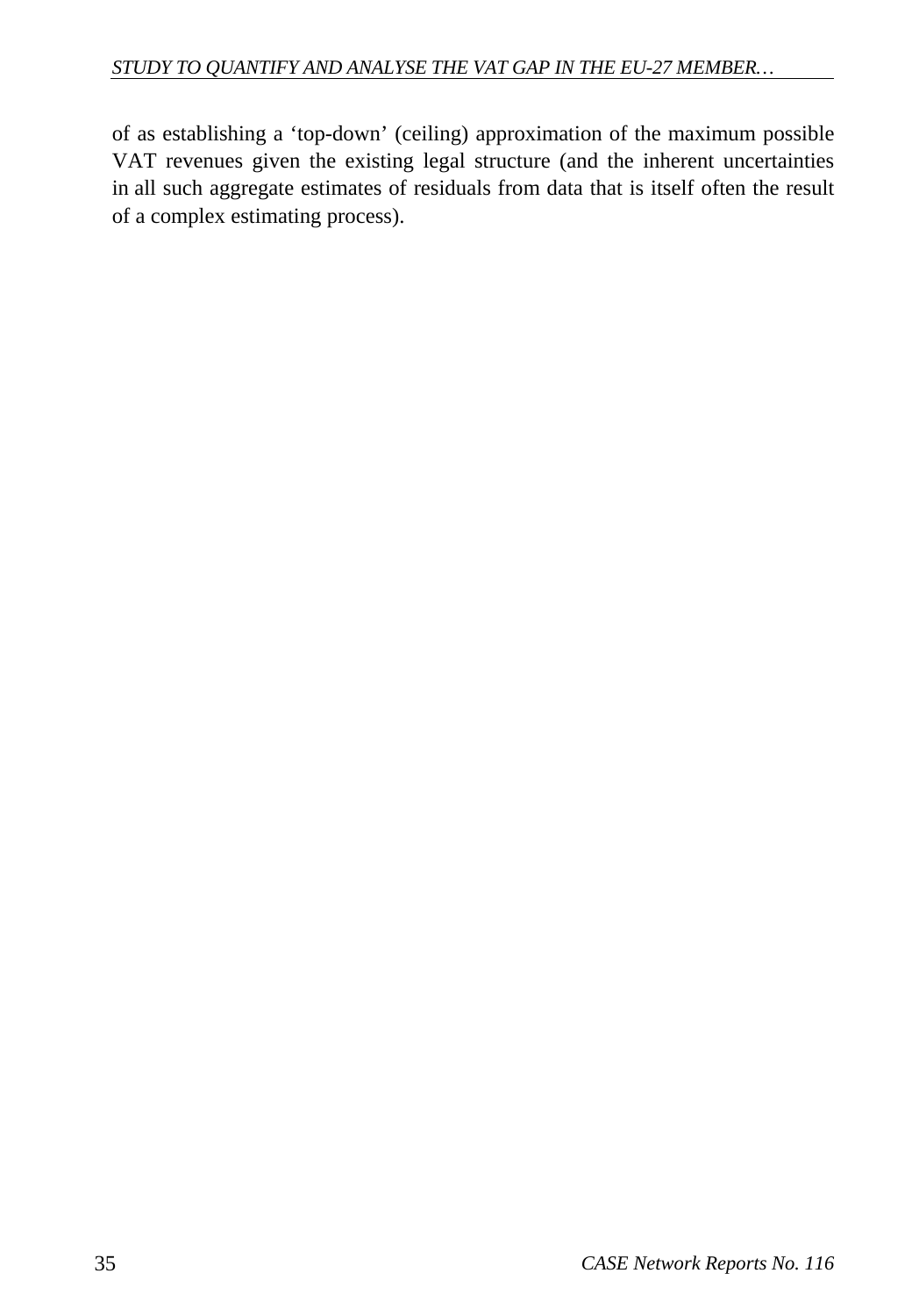# **3. VAT Gaps, 2000-2011**

In this chapter we review the estimates of the VAT Gaps, as described in Chapter 2, for 26 EU countries<sup>23</sup> for the period 2000-2011. In section 3.1 we offer a general overview of trends across the EU and for sub-sets of EU countries. We concentrate in particular on two sub-periods, from 2000 to 2007, leading to the onset of the financial crisis that still affects the EU economies, and 2008-2011, a period which includes great economic distress as well as a number of policy initiatives involving the VAT in many if not all the EU countries. In Section 3.2 we present the country-by-country results. The detailed methodology used to arrive at the results is discussed in detail in Appendix A.

#### **3.1. Overall Results**

Figure 3.1.1 offers a comprehensive overview of VAT Gaps (plotted as a percentage of the estimated VAT Total Tax Liability, VTTL) for the 26 countries in our sample.

The estimated VAT Gaps have a very wide dispersion across countries, as had also been noted in Reckon (2009): they range from the low of 0.2 percent recorded for the Netherlands in 2005 to the high of 49 percent in Romania in 2009.

For the entire sample, over the period 2000-2011 the average VAT Gap is 17 percent, and the median 13 percent. In the year 2011, we estimate that the total VAT Gap for the EU-26 countries amounted to approximately Euro 193 billion (Table 3.1.1), or about 1.5 percent of EU-26 total GDP, an increase from the 1.1 percent of EU-26 GDP recorded in 2006, and above the 2000-2011 average of 1.2 percent. As Figure 3.1.2 shows, the overall gap as a percentage of the EU-26 has shown a marked upward trend since the inception of the 2008-9 recession and financial crisis.

 $^{23}$  Cyprus is undergoing, with assistance from EUROSTAT, a major revision of its national accounts which will affect all estimates for the period in question and is expected to lead to a substantial increase in GDP and consumption. The revision is expected to be finalized sometime in 2014. Because of this, we did not produce estimates for the country, as they would not have statistical validity at this point.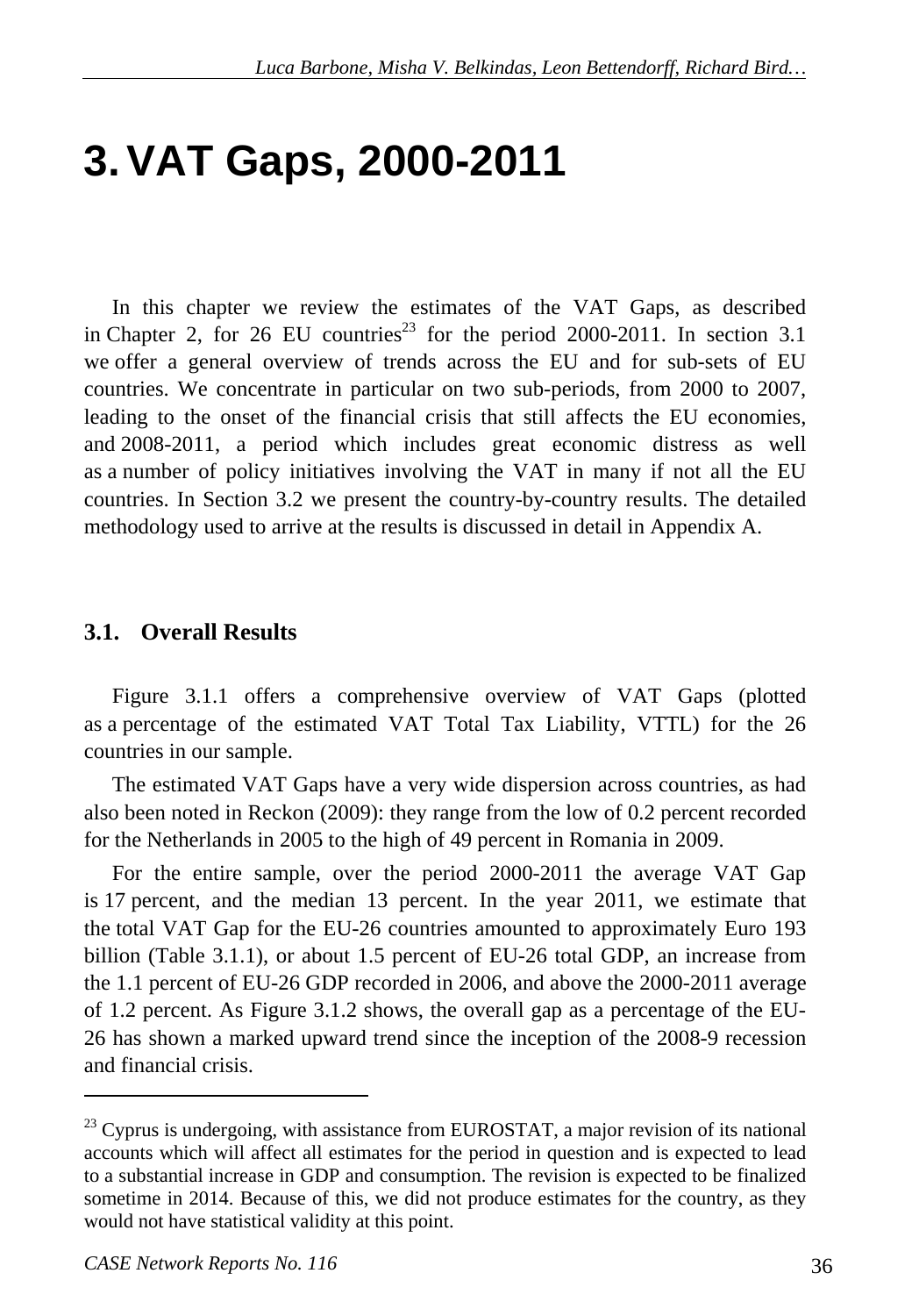

**Figure 3.1.1. VAT Gaps for the EU-26 countries, 2000-2011 (VAT Gap as share of VTTL)** 

*Source*: EUROSTAT; WIOD; TAXUD; Own Calculations.





*Source*: Own Calculations.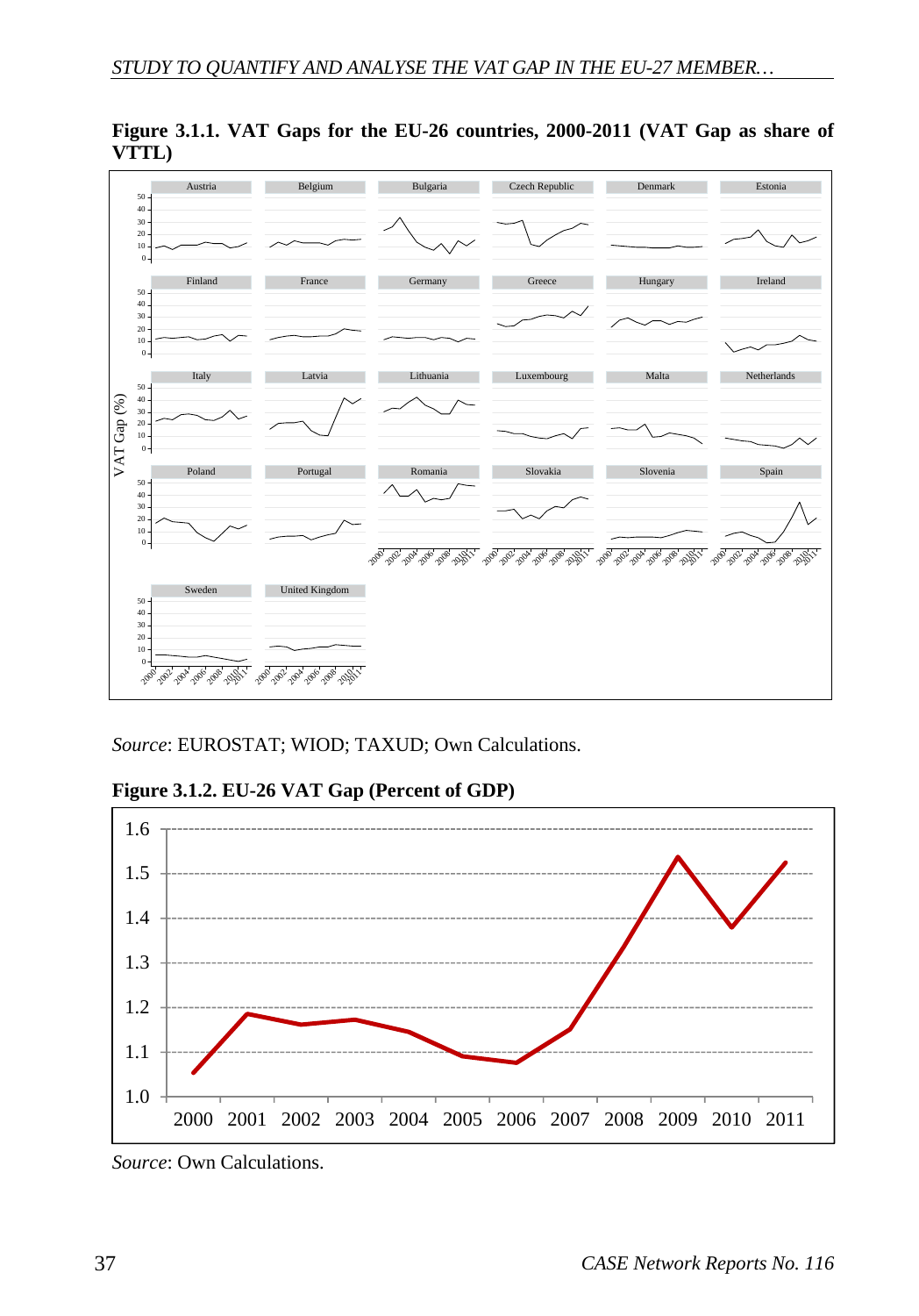| <b>Member State</b>          | <b>VAT</b><br>receipts | <b>VTTL</b>          | <b>VAT Gap</b>     |                | VAT Gap as a<br>share of VTTL                                                                                                                                                                                                                                                                              | VAT Gap as a<br>share of GDP $(\% )$ |     |  |
|------------------------------|------------------------|----------------------|--------------------|----------------|------------------------------------------------------------------------------------------------------------------------------------------------------------------------------------------------------------------------------------------------------------------------------------------------------------|--------------------------------------|-----|--|
|                              | 2011                   | 2011                 | 2011               | 2011           | (%)<br>2000-<br>2011<br>2011<br>1.2<br>11<br>13<br>1.3<br>16<br>1.6<br>23<br>2.7<br>10<br>1.1<br>15<br>1.9<br>13<br>1.5<br>16<br>1.6<br>13<br>1.0<br>30<br>4.7<br>3.7<br>26<br>8<br>0.7<br>26<br>2.3<br>24<br>4.7<br>35<br>4.4<br>1.3<br>12<br>13<br>0.3<br>5<br>0.7<br>13<br>1.5<br>9<br>1.6<br>42<br>7.9 | 2000-<br>2011                        |     |  |
| Austria                      | 23 447                 | 26 915               | 3468               | 13             |                                                                                                                                                                                                                                                                                                            |                                      | 1.0 |  |
| Belgium                      | 26 021                 | 30 991               | 4970               | 16             |                                                                                                                                                                                                                                                                                                            |                                      | 1.1 |  |
| Bulgaria                     | 3 3 5 2                | 3956                 | 604                | 15             |                                                                                                                                                                                                                                                                                                            |                                      | 1.8 |  |
| Czech Republic               | 10 9 94                | 15 2 35              | 4 2 4 1            | 28             |                                                                                                                                                                                                                                                                                                            |                                      | 2.1 |  |
| Denmark                      | 23 869                 | 26 4 36              | 2566               | 10             |                                                                                                                                                                                                                                                                                                            |                                      | 1.1 |  |
| Estonia                      | 1363                   | 1 6 6 4              | 301                | 18             |                                                                                                                                                                                                                                                                                                            |                                      | 1.6 |  |
| Finland                      | 16915                  | 19746                | 2831               | 14             |                                                                                                                                                                                                                                                                                                            |                                      | 1.3 |  |
| France                       | 140 506                | 172739               | 32 233             | 19             |                                                                                                                                                                                                                                                                                                            |                                      | 1.3 |  |
| Germany                      | 189 920                | 216 830              | 26 910             | 12             |                                                                                                                                                                                                                                                                                                            |                                      | 1.0 |  |
| Greece                       | 15 027                 | 24 790               | 9763               | 39             |                                                                                                                                                                                                                                                                                                            |                                      | 3.0 |  |
| Hungary                      | 8516                   | 12 216               | 3700               | 30             |                                                                                                                                                                                                                                                                                                            |                                      | 3.0 |  |
| Ireland                      | 9782                   | 10 890               | 1 1 0 8            | 10             |                                                                                                                                                                                                                                                                                                            |                                      | 0.6 |  |
| Italy                        | 98 557                 | 134 691              | 36 134             | 27             |                                                                                                                                                                                                                                                                                                            |                                      | 2.1 |  |
| Latvia                       | $\overline{1}368$      | 2 3 2 2              | 954                | 41             |                                                                                                                                                                                                                                                                                                            |                                      | 2.3 |  |
| Lithuania                    | 2 4 4 4                | 3795                 | 1 3 5 2            | 36             |                                                                                                                                                                                                                                                                                                            |                                      | 3.9 |  |
| Luxembourg                   | 2690                   | 3 2 4 2              | 551                | 17             |                                                                                                                                                                                                                                                                                                            |                                      | 0.8 |  |
| Malta                        | 520                    | 541                  | 21                 | 4              |                                                                                                                                                                                                                                                                                                            |                                      | 1.0 |  |
| Netherlands                  | 41 610                 | 45 622               | 4 0 1 2            | 9              |                                                                                                                                                                                                                                                                                                            |                                      | 0.4 |  |
| Poland                       | 29 843                 | 35 25 3              | 5 4 1 0            | 15             |                                                                                                                                                                                                                                                                                                            |                                      | 1.1 |  |
| Portugal                     | 14 2 35                | 16 9 99              | 2764               | 16             |                                                                                                                                                                                                                                                                                                            |                                      | 0.8 |  |
| Romania                      | 11 412                 | 21 760               | 10 348             | 48             |                                                                                                                                                                                                                                                                                                            |                                      | 5.4 |  |
| Slovakia                     | 4711                   | 7484                 | 2 7 7 3            | 37             | 29                                                                                                                                                                                                                                                                                                         | 4.0                                  | 2.9 |  |
| Slovenia                     | 3 0 4 9                | 3 3 7 5              | 326                | 10             | $\overline{7}$                                                                                                                                                                                                                                                                                             | 0.9                                  | 0.6 |  |
| Spain                        | 56 547                 | 744<br>71            | $\frac{1}{15}$ 197 | 21             | 12                                                                                                                                                                                                                                                                                                         | 1.4                                  | 0.8 |  |
| Sweden                       | 36 610                 | 37 542               | 932                | $\overline{2}$ | $\overline{4}$                                                                                                                                                                                                                                                                                             | 0.2                                  | 0.4 |  |
| United<br>Kingdom            | 130 577                | 150 064              | 19 487             | 13             | 12                                                                                                                                                                                                                                                                                                         | 1.1                                  | 1.0 |  |
| $EU-26$ , total <sup>a</sup> | 903 884                | 1 096 841            | 192 957            | 18             | 15                                                                                                                                                                                                                                                                                                         | 1.5                                  | 1.2 |  |
| EU-26, average               | $\ddotsc$              | $\ddot{\phantom{0}}$ | $\ddotsc$          | 20             | 17                                                                                                                                                                                                                                                                                                         | 2.1                                  | 1.6 |  |

**Table 3.1.1. Estimates of the VAT Gap, 2011 and avg. 2000-2011 (EUR million)** 

a/: EU-26 treated as one unit.

*Source*: EUROSTAT; Own Calculations.

As cautioned in Section 2.4, the data presented in this section should not necessarily be interpreted as an estimate of VAT evasion, as other factors, including legal avoidance as well as unrecoverable debts, are at play.

The largest economies of the EU, France, Germany, Italy and the United Kingdom contributed over half of the total GAP (both in 2011 and throughout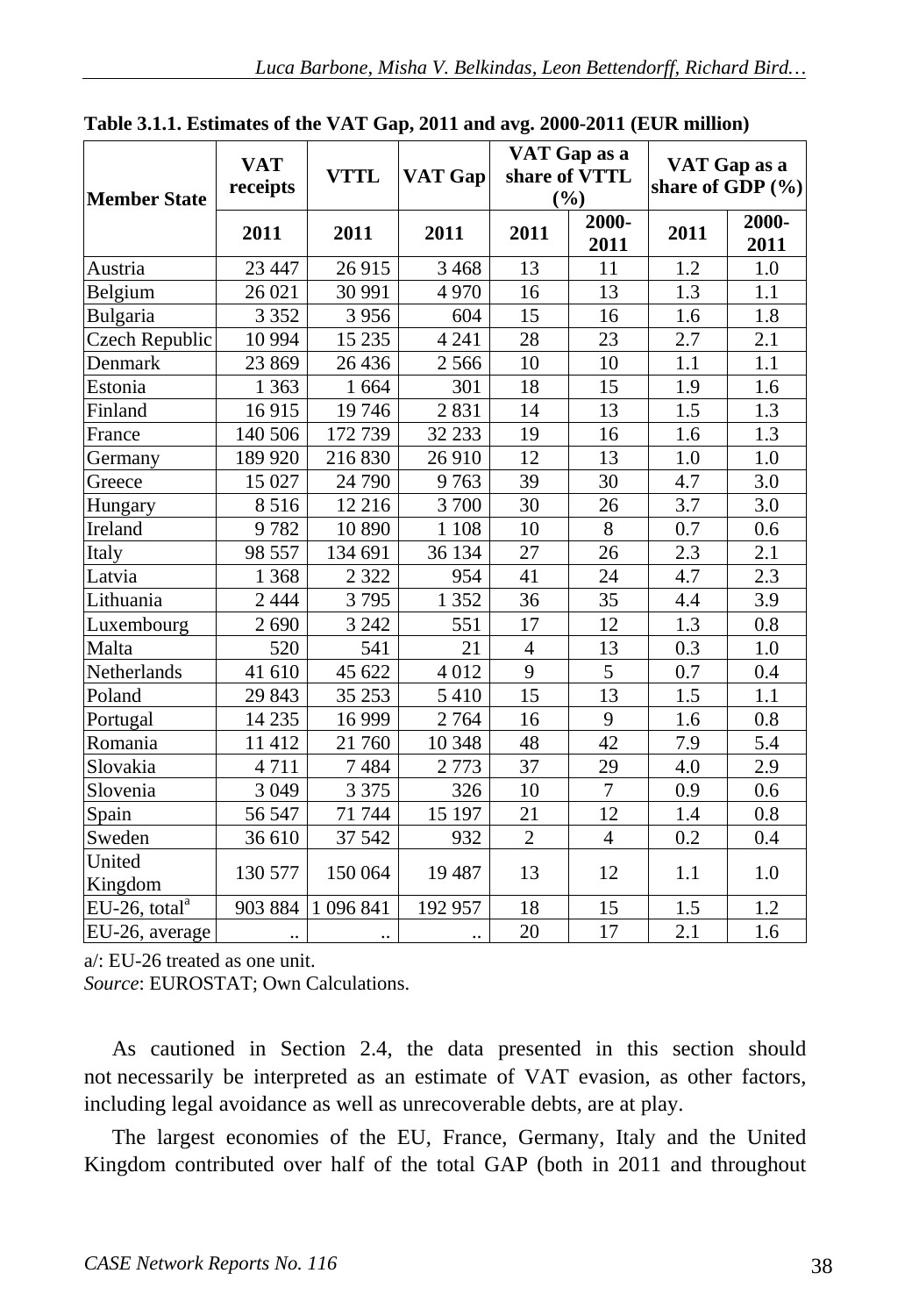the sample period). In terms of their own GDP, the countries with the largest gap (in 2011) were Romania, Latvia, Greece and Lithuania.

#### **Box 3.1. VAT Gap Terminology**

The following concepts (introduced in Chapter 2 and discussed in detail in Appendix A) will be used throughout this and the following chapters.

The **VAT Gap** is the difference, in any given year, between the **VAT Collections** (as recorded by EUROSTAT) and the amount theoretically due, i.e. **VTTL** (VAT Total Tax Liability). The latter is the total amount of estimated VAT payments on the basis of national accounts aggregates and the existing structure of rates and exemptions. It is composed, in our analysis, of four separate components (individual VAT Tax Liabilities, VTLs), plus some adjustments:

- **Household Consumption Liability:** the amount of VAT that is due on account of household consumption, and calculated as the product of the appropriate VAT rates times the amount of consumption of individual products or services.
- **Unrecoverable VAT on Intermediate Consumption**: the amount of VAT paid on inputs by industries that cannot claim a credit because their sales are exempt from VAT.
- **Unrecoverable VAT on inputs to Gross Fixed Capital Formation (GFCF):** the amount of VAT paid on inputs to GFCF activities of industries that cannot claim a credit because their sales are exempt from VAT.
- **Unrecoverable VAT on Government Consumption:** amount of VAT on inputs on government consumption that cannot be recovered because most government activities are exempt from VAT. For example, Government consumption in Education is composed of wages and salaries of Education workers, plus inputs into the education activities of the government at all levels. The VAT paid on such inputs is generally not recoverable, and therefore included into the VTTL.

**Adjustments:** Because of common provisions in all VAT legislation in Member States, a few Adjustments are performed across-the-board, namely (a) an estimate of the VAT not recovered by Small Businesses that can and choose not to register in the formal VAT system (there are different thresholds in different Member States, with some of them not allowing any non-registration); (b) limits to exemptions to VAT recovery on certain business expenditures, namely car purchases, purchases of fuel and entertainment expenses.

Finally, *propex* is defined as the percentage of output in a given sector that is exempt from VAT. If the propex for sector "i" equals 1, for instance, all the output of that sector is exempt from VAT, and consequently the sector is unable to recover the VAT paid on its inputs.

In this section we will also review estimates of the **VRR** (VAT Revenue Ratio), discussed in Chapter 2 and defined as the ratio between VAT collections and an "ideal" VAT with one single rate and no exemptions; and of the **Policy Gap**, defined as the ratio between the VTTL and the "ideal" VAT.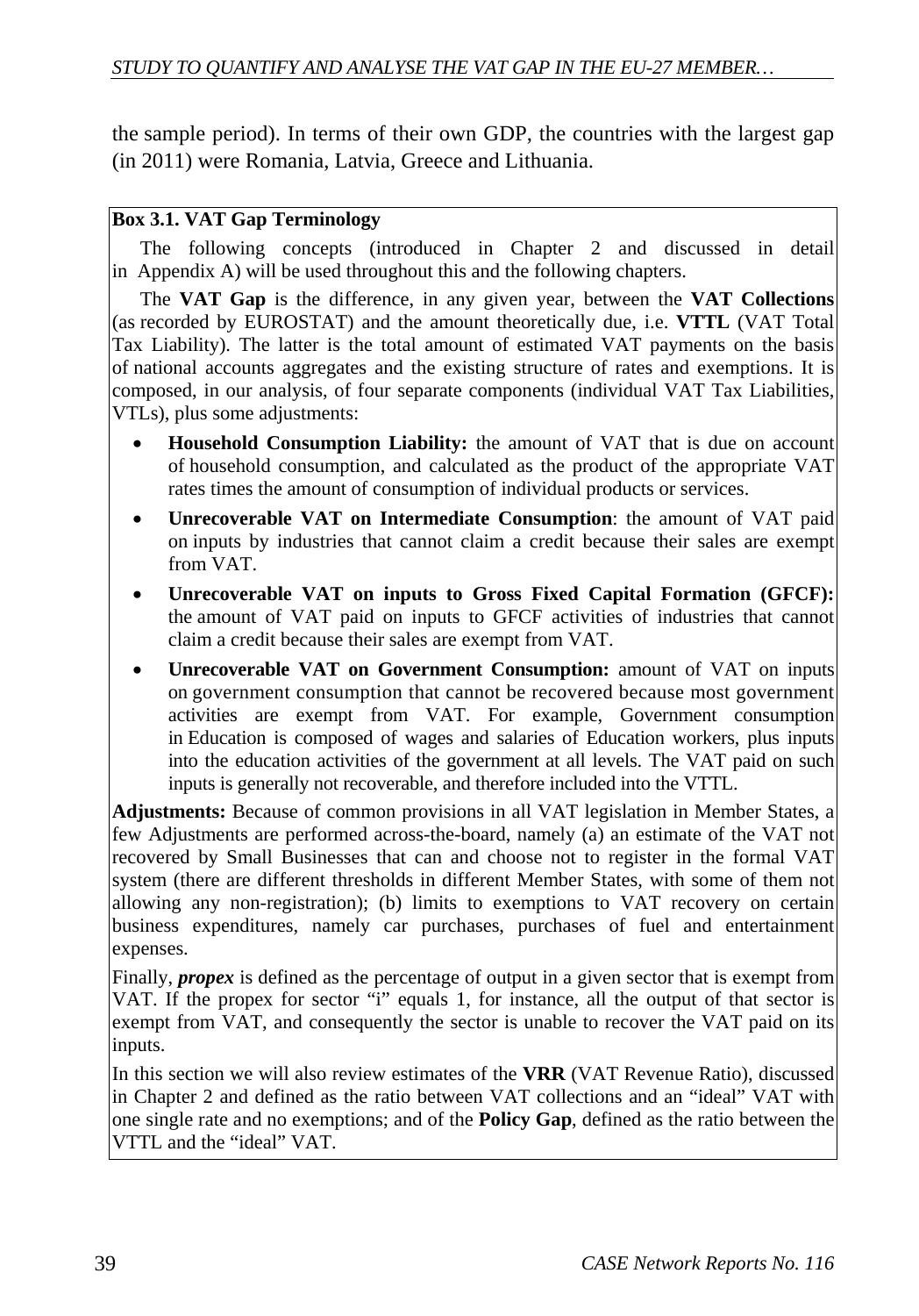## **3.2. Analytical Issues**

In this section we review a number of analytical issues related to the estimates of the VAT Gap, further pursued in Chapter 4, which reports the results of an econometric analysis of determinants of the gaps.

### **3.2.1. Performance across country groupings**

As mentioned, Figure 3.1.1 shows that the performance of the VAT Gap has been rather differentiated across the EU-26. In order to help discern patterns, it is useful to turn to the country groupings introduced in Chapter 1 (Old Member States vs. New Member States, Eurozone vs. non-Eurozone). As Table 3.2.1 shows, they indeed offer interesting contrasts.

|           | Euro       | <b>Non-Euro</b> | <b>OMS</b> | <b>NMS</b> | <b>EU-26</b> |
|-----------|------------|-----------------|------------|------------|--------------|
| 2000-2003 | $\sqrt{2}$ | <u>__</u>       |            | 24         |              |
| 2004-2007 |            | $\overline{ }$  |            | 10         |              |
| 2008-2011 |            | ∠∠              |            | 24         |              |
| 2000-2011 | 14         |                 |            |            |              |

**Table 3.2.1 Average VAT Gap (%), EU-26 and Selected Country Groupings** 

*Source*: Own Calculations.

Over the period 2000-2011, New Member States (NMSs), which - as seen in Chapter 1 - rely on the VAT for a substantially higher percentage of their government revenues, had an average gap 9 percent higher than the older members of the European Union. The difference between NMSs and OMSs had on average narrowed after EU accession of the former (falling from 12 points to 7 during the period 2004-2007), but rose again after the onset of the economic and financial crisis in 2008-9 (to an average of 9 points for the period 2008-2011).

This difference was also mirrored in the Eurozone/Non-Eurozone divide, albeit with a smaller disparity in performance. Eurozone membership on average was associated to a VAT Gap lower by 7 percentage points during the period 2000-2011, with similar patterns to those seen for the OMS/NMSs in the subperiods 2004-2007 and 2008-2011. The uneven performances of the two subgroupings, sustained as they were for a considerable period of time, are further examined in Chapter 4.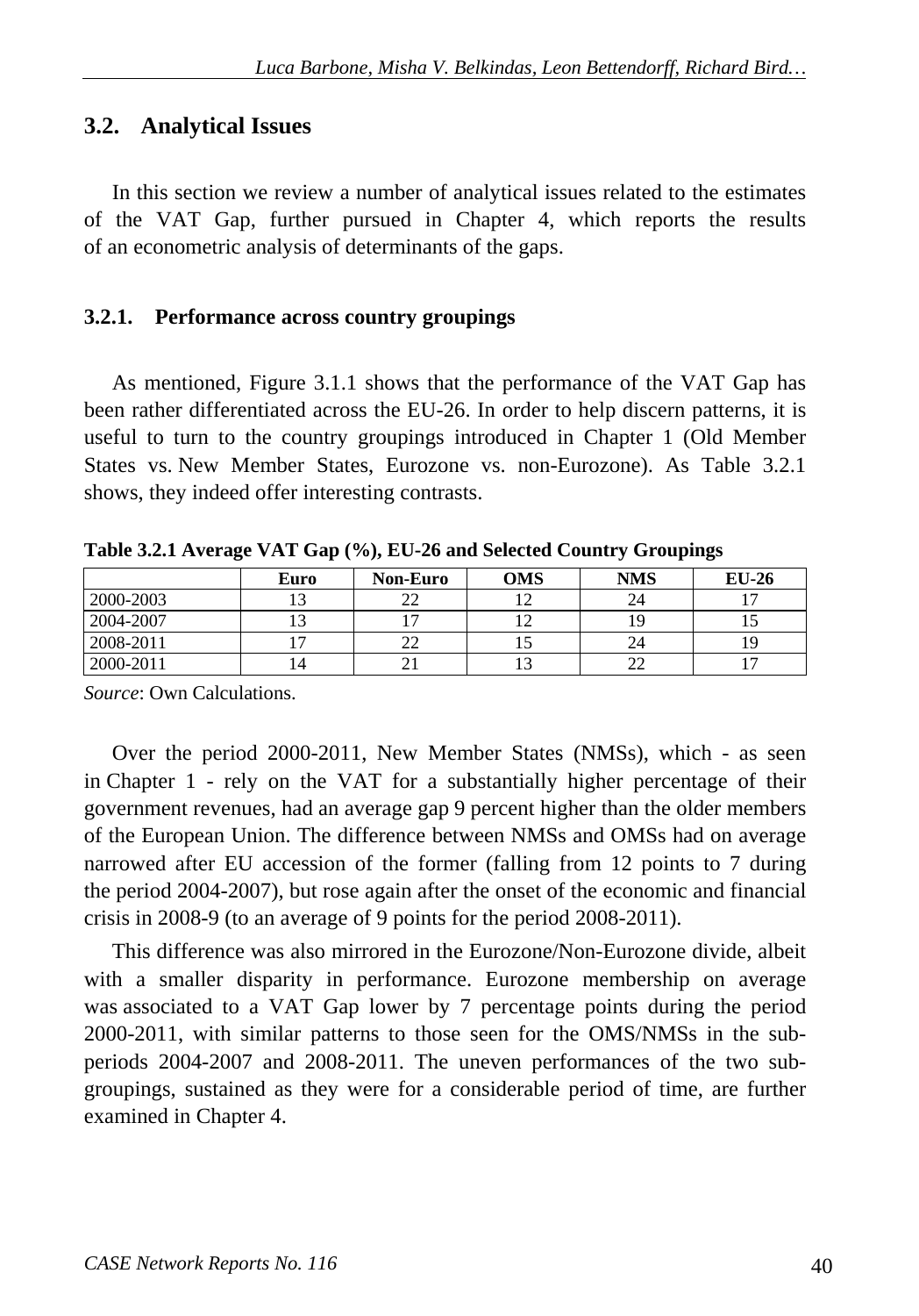#### **Box 3.2. Variability of the Gap: Revenues vs. VTTL**

The VAT Gap is the result of the difference between two variables, the collections of VAT revenues and the total VAT Liability (VTTL) as calculated in this report. Both variables are subject to changes, sometimes substantial, from year to year. Is it possible to gauge the relative importance of either variable in determining movements in the VAT Gap? This issue is partially addressed in Chapter 4, but on the basis of the calculated data it is possible to carry out a preliminary investigation. Visual inspection appears to suggest that the variability of the VAT Gap is driven in greater measure by the variability of revenues rather than the variability of the VTTL.

To test this hypothesis we have calculated the coefficient of variation for each variable (defined as the standard deviation divided by the average—this statistic is comparable across countries). In most (but not all) countries, the coefficient of variation of VAT revenues is higher than that of the VTTL. For the full sample, the average coefficient of variation of VAT revenues is 5.6 percent, against 4.5 percent for the VTTL, meaning that VAT revenues tend to exhibit higher variability than the VTTL. This finding is not surprising, as, barring changes in rates or exemptions, the VTTL tends to be driven in greater measure by structural economic developments, whereas VAT revenue collections may be more sensitive both to the economic cycle (as evidenced after the 2008- 2009 crisis, see below) and to the degree of success of tax administrations in enforcing existing legislation, and to pro-cyclical compliance behaviour of taxpayers, as discussed in Chapter 2.

#### **3.2.2. Composition of the VTTL: on whom the VAT tolls**

Chapter 2 argued that a "pure VAT" could be considered as one levied at a single rate and without exemptions. In reality, as seen in Chapter 1, all EU-26 countries have a VAT system that departs from the "pure VAT" ideal, on account of exemptions and reduced rates - this is what in fact gives rise to the separate components of the VTTL analysed in this report. Thus, as indicated, the VTTL is the sum of five separate components: VAT on Household Consumption, unrecoverable VAT on intermediate consumption by exempt sectors, unrecoverable VAT on Government and NPISH, unrecoverable VAT on GFCF of exempt sectors and several adjustments on account of specific items. Can one gauge from the relative importance of these components the extent to which the actual VAT systems depart from the "pure VAT" ones?

In Table 3.1.3 below we report a decomposition of the Vat Revenue Ratio introduced in Chapter 2. The relative sizes of the five components of the VTTL gives us a flavour of the extent to which the presence of exemptions (and zero and reduced rates) create a wedge between the VAT system in practice as opposed to an "ideal" one. As Figure 3.2.1 shows, indeed there exists a marked chasm between practice and ideal: during 2000-2011, Household consumption,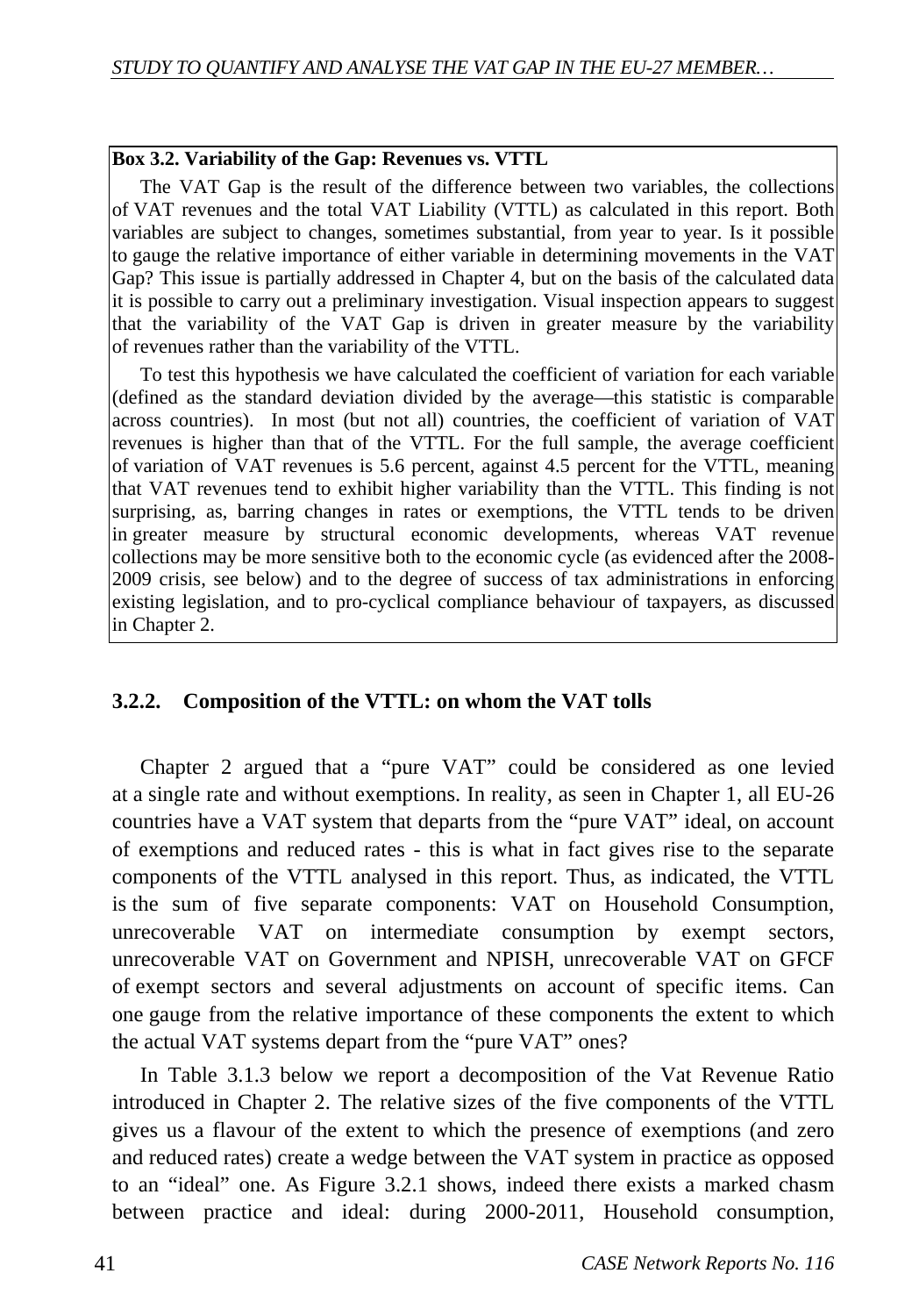in practice, "produced" about only sixty-three percent of VTTL for the average of the EU-26 countries; non-recoverable VAT on inputs paid by exempt industries accounted for about 17 percent, non-recoverable VAT on Gross Fixed Capital Formation (GFCF) was about 14 percent, and the rest of the liability was split between government and NPISH consumption and a number of minor adjustments (small business exemption, limits to company cars and fuel purchases, entertainment expenses).



**Figure 3.2.1. Composition of VTTL, EU-26, 2000-2011** 

*Source*: Own Calculations.

The 31 percent of VAT thus paid by exempt sectors (on intermediate consumption and GFCF expenditures) provides a quick indication of the distortions introduced by the presence of exemptions. There is considerable variability across countries with respect to these components, as the proportion of household consumption in VTTL ranges from the low of 42 percent in Luxembourg to the high of 74 percent in Lithuania (see Section 3.3 for individual country discussions). However, the fact that less than 2/3 of total VAT liability accrues (for the EU-26 as a whole) directly from the intended final taxpayer, is something that should give pause to the policymaker.

This discussion is not meant to suggest that policy choices are easy, even if one takes the simple yardstick of ability to collect taxes. Our data show in fact an intriguing positive association between the share of VTTL that is accrued on account of Household Consumption and the size of the VAT Gap (Figure 3.2.2). It would thus seem that countries that attempt to collect more of their VAT directly from households, by limiting the amount of exemptions, may have more difficulty in doing so than countries that rely implicitly on greater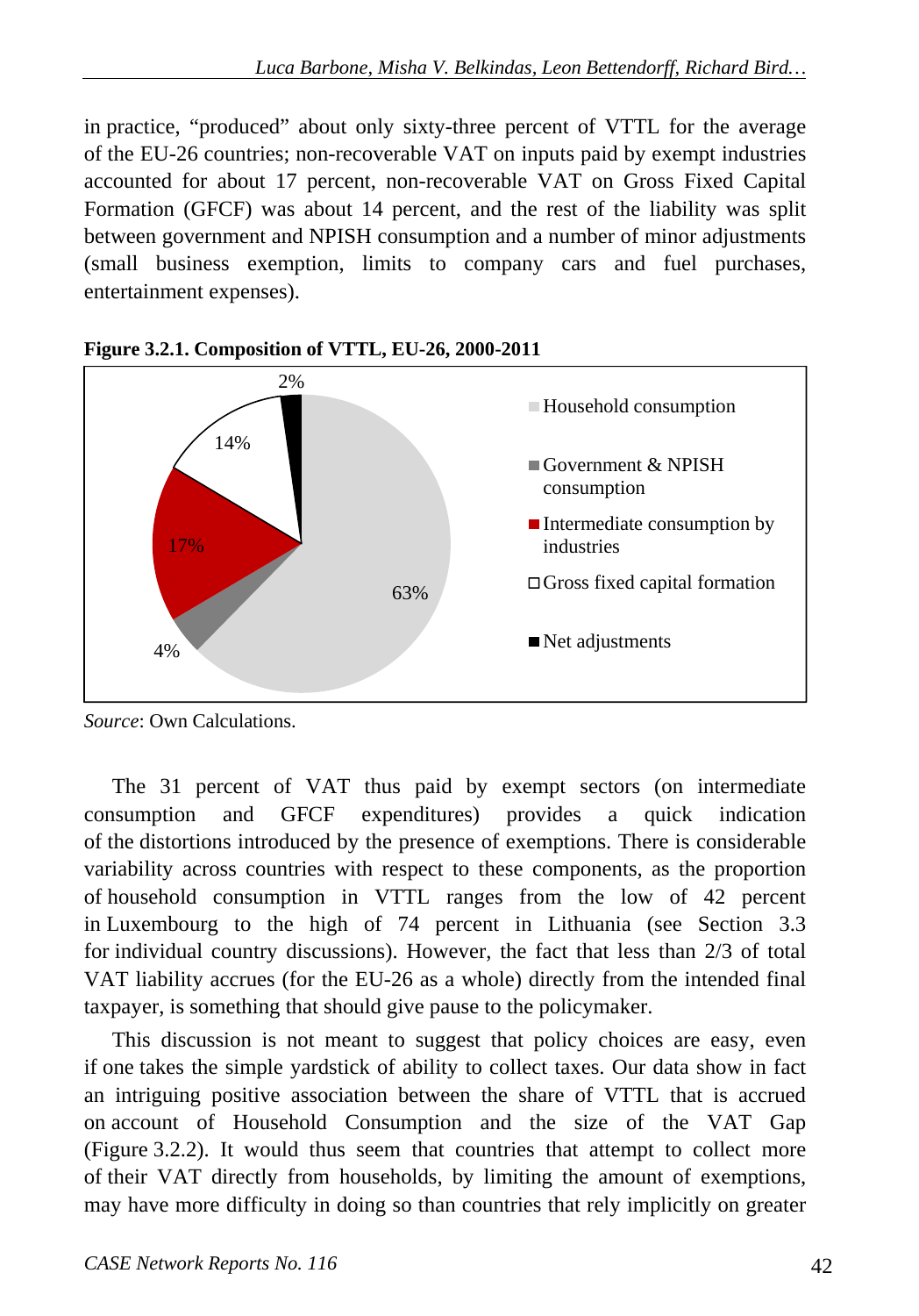amounts from unrecoverable VAT on inputs (this hypothesis would need to be validated by further research that goes beyond the scope of this study).



**Figure 3.2.2. VAT Gaps vs HH Cons. VTTL, 2000-2011** 

*Source*: Own Calculations.

#### **3.2.3. The recession and the VAT gap**

The economic crisis that started in 2008 affected all the EU members, which experienced a recession in 2009 (with the exception of Poland, which however saw a marked deceleration in its GDP growth rate). As discussed in Chapter 1, the severity of the recession varied across countries, with a few MS still experiencing negative output growth at the end of 2011. The data show that the VAT Gap in many (but not all) of the hardest hit countries was affected by these adverse economic developments. Figure 3.2.3 displays a scatter plot comparing the gap values for the years 2000-2003 against the values obtained for the recessionary period of 2008-2011. As is apparent, Spain, Greece, Latvia, Ireland, Portugal and Slovakia saw the highest increases in their gaps, whereas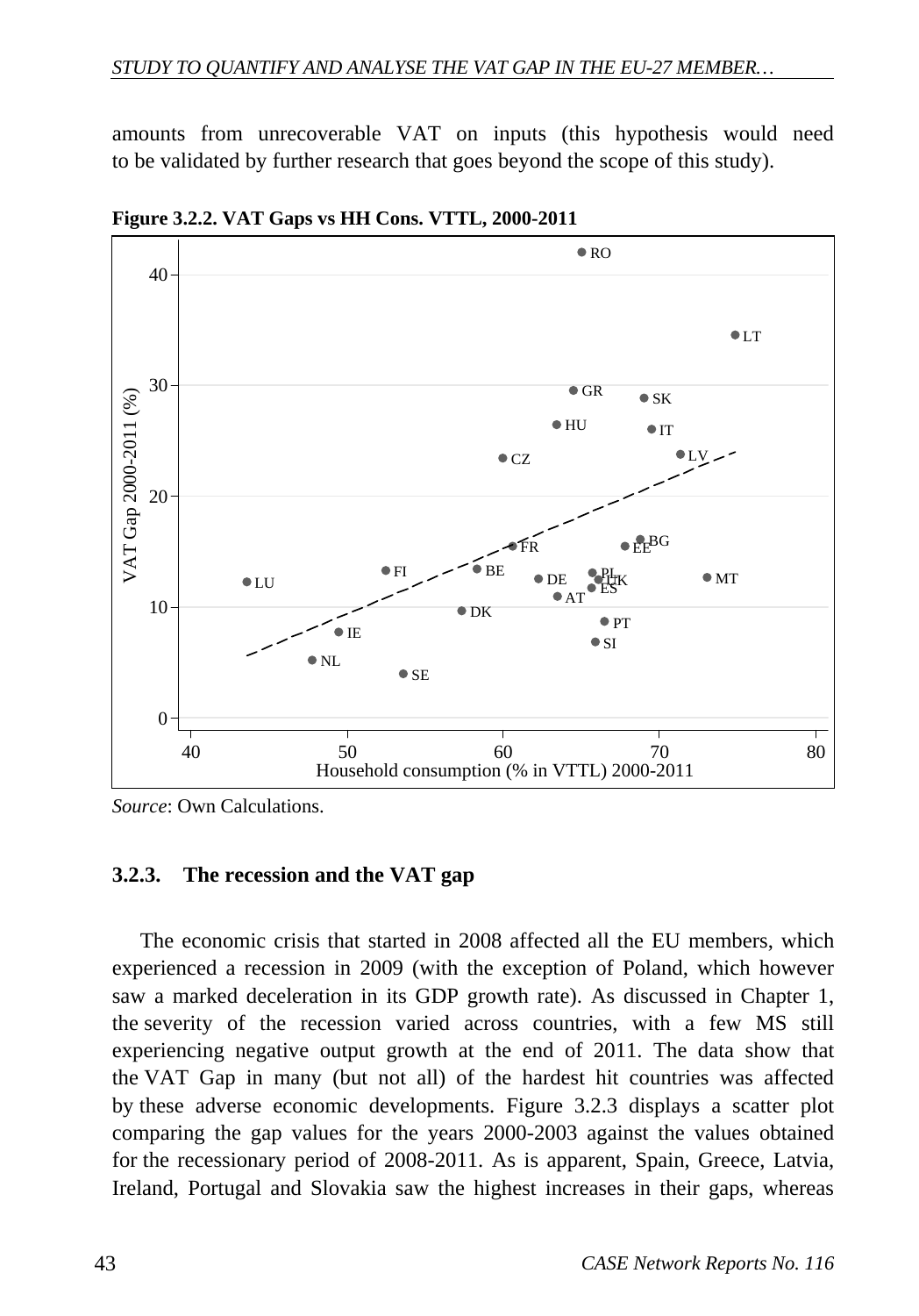Sweden, Poland, Malta, Bulgaria and the Czech Republic were able to improve their levels of collections relative to the theoretical liability.



**Figure 3.2.3. VAT Gaps in 2000-2003 against the values in 2008-2011, 26 countries** 

*Source*: Own Calculations.

A simple regression of the VAT Gaps against a time trend and a dummy variable for the period 2008-2011 (controlling for country-specific effects) confirms that the post-2008 period saw statistically significant increases in the gap across the EU-26: the average gap in 2008-2011 is five percentage points higher.

$$
VATGap = 6.302 + CountryDummies - 0.003Time + 0.051Dumpy 2008-11
$$
  
\n
$$
R^2 = 0.807 (S.E. in parentheses)
$$

In Section 3.3 we review individual country performances, and the cyclical behaviour of the VAT Gap is investigated further in Chapter 4, but we can here point to a number of general indications that appear from the data. Tax systems are generally sensitive to adverse growth developments, as economic difficulties make it more difficult for taxpayers (and tax administrators) to comply with their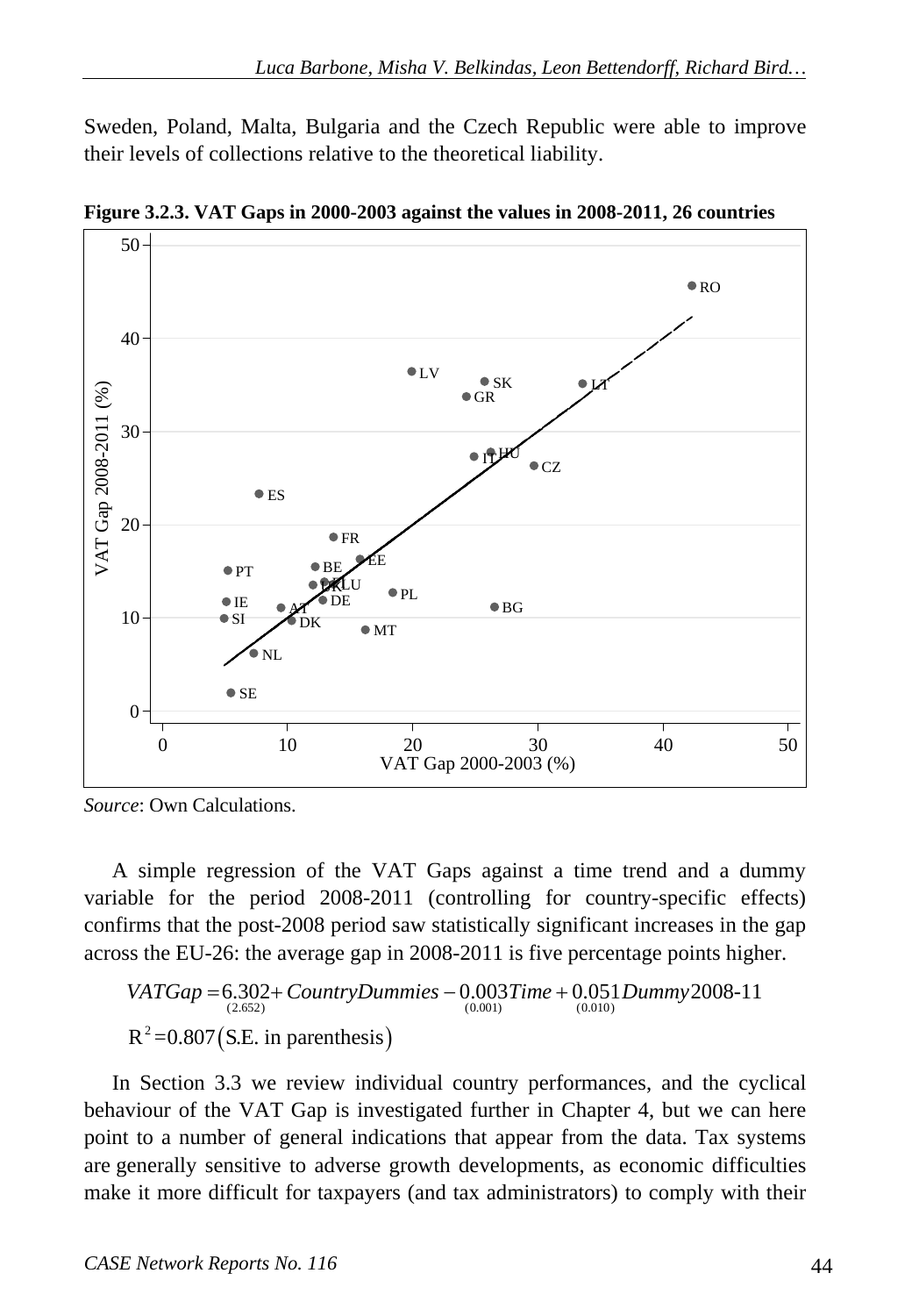obligations. In addition, during the period 2008-2011, many of the worst-hit countries saw substantial declines, in greater proportion than GDP, in their imports, which often represent the easiest component of VAT collection to enforce. From the individual analyses one can also infer that, in countries where increases in rates were used to counteract lower revenues, the capacity of the system to absorb such increases may be limited in the short run (witness for instance the lower-than-expected response to substantial rate increases in VAT applicable to food and beverages in Poland in 2009-2010).

In sum, the analysis of the VAT Gaps for the 2000-2011 period shows that (i) prior to 2008 a moderate declining trend was present in the data, in many cases quite evident in post-accession countries; (ii) there continue however to be great disparities in the performance of countries, and most "worse performers" have been unable to improve their situation substantially over time; (iii) the post-2008 difficult economic times faced by several Member States have strained VAT systems, particularly in the hardest-hit countries, leading to increases in VAT Gaps even as rates were increased on several occasions.

### **3.2.4. VAT gaps, policy gaps and the VAT revenue ratio**

To end this section, we now return to the question earlier raised with regard to the lessons that the VAT Gaps just reviewed provide with respect to a possible policy agenda. In particular, can the VAT Gap estimates (together with other gap measures) be used to gauge the scope for administrative vs. legislative measures in increasing the revenue capacity of VAT systems?

As discussed in Chapter 2, the VAT Gap is related to a more general measure of VAT efficiency, the VAT revenue ratio (VRR), which represents the "ideal" revenue that could be generated by a VAT system applied to consumption as measured in National Accounts, without exemptions or reduced/zero rates and with perfect enforcement (or zero VAT Gap). The VRR gap is a summary measure of the shortfall in VAT revenue collections, compared to a benchmark of uniform taxation of all consumption, and full compliance by taxpayers. As such, the VRR gap is a measure that comprises both the effects of policy and of taxpayer compliance on VAT revenues. VAT non-compliance (the VAT Gap) reduces actual VAT revenues and so contributes to the total gap. But departures from uniform taxation applied to consumption in the design of Member States' VATs, including reduced rates and VAT exemptions, also contribute to the total gap - this is defined as the Policy gap. For this reason,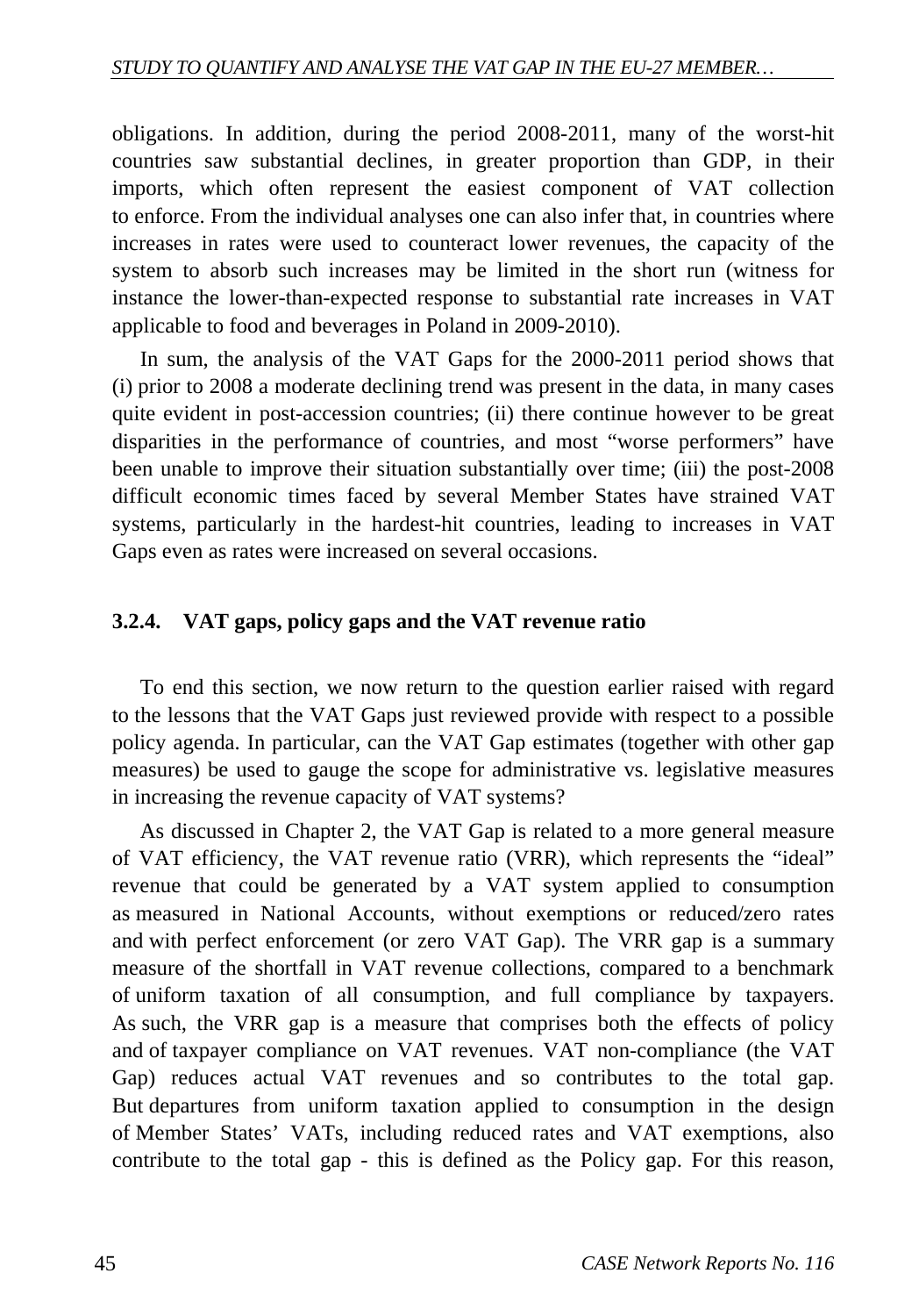the VRR gap measures both the imperfections of VAT policy, and non-compliance by taxpayers<sup>24</sup>. We estimated the VRR Gap for the EU-26 countries by applying the corresponding standard VAT rate to Final Consumption (net of VAT receipts), for the period 2000-2011, and we thus obtained estimates for the Policy Gap, which can be compared to the estimates of the VAT Gaps just reviewed.

The results are displayed in Table 3.2.2, which reports the mean VRR Gap together with the VAT Gap and the estimated Policy Gap for each country, averaged over all years in the sample period 2000-2011.

As the table shows, the average VAT Gap, as discussed in this Chapter, is 17 percent (and the median 13 percent), whereas the average Policy gap is twice as high, at 36 percent (with the median also at 36 percent). As is the case for the VAT Gap estimates we have reviewed, there is considerable dispersion in the Policy gap, which ranges from the low of 14 percent for Romania to the high of 48 percent for Spain and Poland. In most countries, however, the Policy Gap is indeed of a larger magnitude than the VAT Gap<sup>25</sup>.

The interpretation of these results is that, compared to an "ideal" (at least from the economist's point of view) VAT system - with a single rate, no exemptions, and with perfect enforcement of tax laws and regulations - the most important amount of revenue loss during the period 2000-2011 stemmed (in most countries) from choices made over time that have introduced and sometimes extended multiple rates and exemptions. Thus, a strategy to address problems with the VAT system in the context of difficult overall fiscal situations in the EU would be well advised to incorporate both enforcement actions (addressing the VAT Gap) as well as tax policy actions (aimed at reducing the Policy gap).

 $\overline{a}$ 

$$
= 1 - [1 - VAT Gap] * [1 - Policy Gap]
$$

The Policy Gap can then be obtained with the following formula:

*Policy Gap = [VRR Gap – VAT Gap] / [1 – VAT Gap].* 

 $24$  More specifically, we recall the definition of the VAT Revenue Ratio gap:

*VRR Gap =* 1 *– (Actual Revenue) / (Notional Ideal Revenue)*,

where the Notional Ideal Revenue is defined as the standard rate of VAT times the aggregate consumption of the household, non-profit, and government sectors, as recorded in the national accounts.

This is shown in the following identity:

*VRR Gap =* 1 *– [(Actual Revenues) / VTTL] \* (VTTL / Notional Ideal Revenue)* 

where the Policy Gap is defined as the ratio of the "legal" tax liability (the VTTL) to an ideal tax liability without reduced rates or exemptions.

 $25$  The results shown in Table 3.1.3 are consistent with those provided by Keen (2013) for the year 2006 only.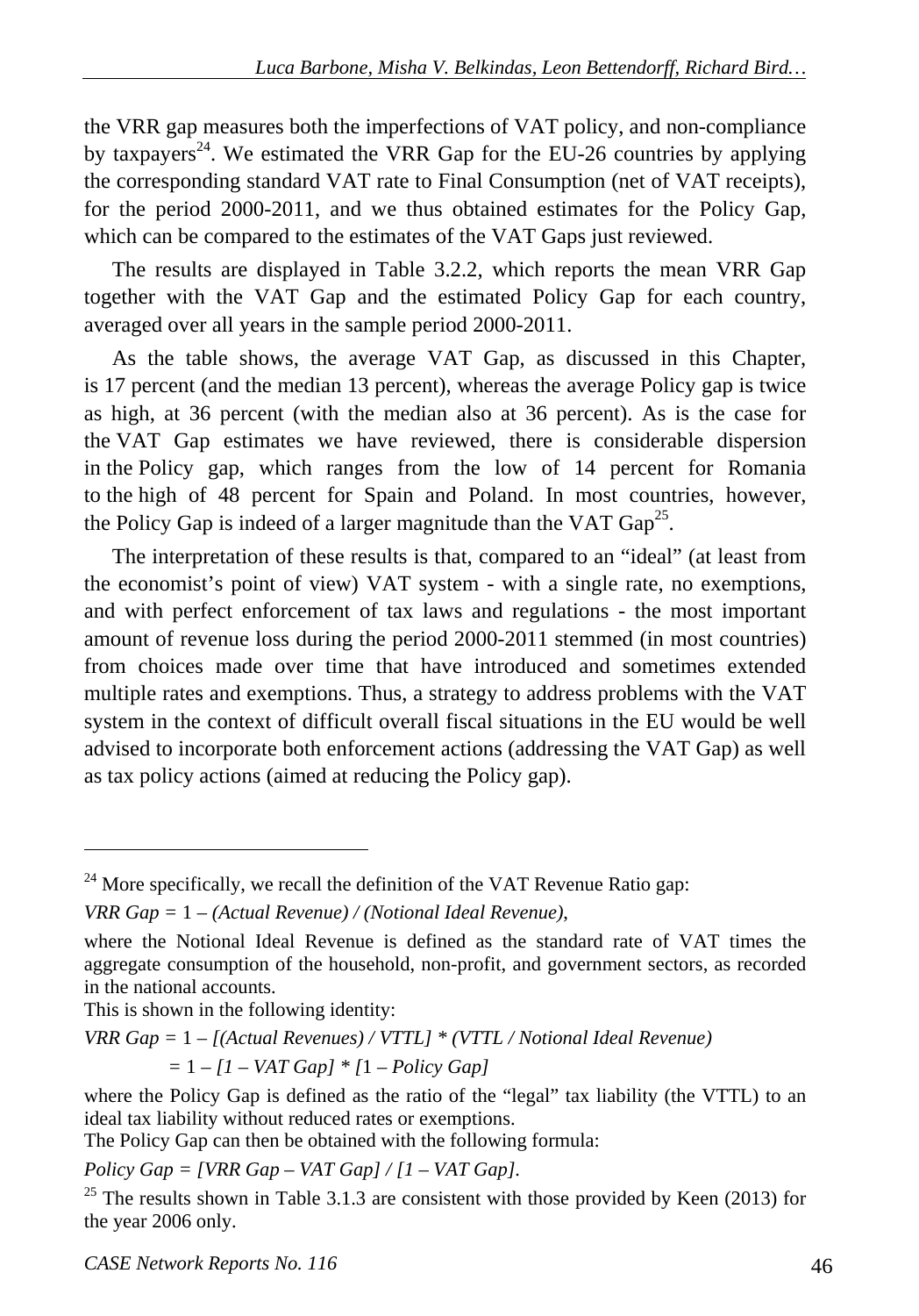|                       | <b>VRR</b> Gap  | VAT Gap        | <b>Policy Gap</b> |
|-----------------------|-----------------|----------------|-------------------|
| Austria               | 43              | 11             | 36                |
| Belgium               | 52              | 13             | 45                |
| Bulgaria              | 34              | 16             | 21                |
| Czech Republic        | 50              | 23             | 35                |
| Denmark               | 42              | 10             | 36                |
| Estonia               | 34              | 15             | 22                |
| Finland               | 44              | 13             | 36                |
| France                | $\overline{52}$ | 16             | 43                |
| Germany               | 45              | 13             | 37                |
| Greece                | 58              | 30             | 40                |
| Hungary               | 50              | 26             | 32                |
| Ireland               | 43              | 8              | 38                |
| Italy                 | 59              | 26             | 45                |
| Latvia                | 49              | 24             | 33                |
| Lithuania             | 47              | 35             | 18                |
| Luxembourg            | 28              | 12             | 18                |
| Malta                 | 51              | 13             | 44                |
| Netherlands           | 44              | $\overline{5}$ | 41                |
| Poland                | 55              | 13             | 48                |
| Portugal              | 49              | 9              | 44                |
| Romania               | 50              | 42             | 14                |
| Slovakia              | 49              | 29             | 28                |
| Slovenia              | 40              | $\overline{7}$ | 35                |
| Spain                 | 54              | 12             | 48                |
| Sweden                | 48              | $\overline{4}$ | 46                |
| <b>United Kingdom</b> | 53              | 12             | 47                |
| Average               | 47              | 17             | 36                |
| Median                | 49              | 13             | $29\,$            |

**Table 3.2.2. VAT Gaps, Policy Gaps and VRR Gaps (2000-2011)** 

*Note*. See text for definition of VRR Gap and Policy Gap. VAT Gap from Table 3.1.1. Estimates from Use tables.

*Source*: Own Calculations.

# **3.3. Individual Country Results**

In this section we review in detail results for the 26 EU Member States for which this study has produced estimates of the VAT Gap. For each Country sheet, we provide the results for the component of the VAT Gap, as well as other statistics. We also offer a short overall assessment of the evolution of the Gap over the study period, the behaviour of VAT rates, and the composition of the VAT liability. In addition, we discuss the main methodological parameters adopted in the estimation, and we offer a comparison to other existing studies of the VAT Gaps.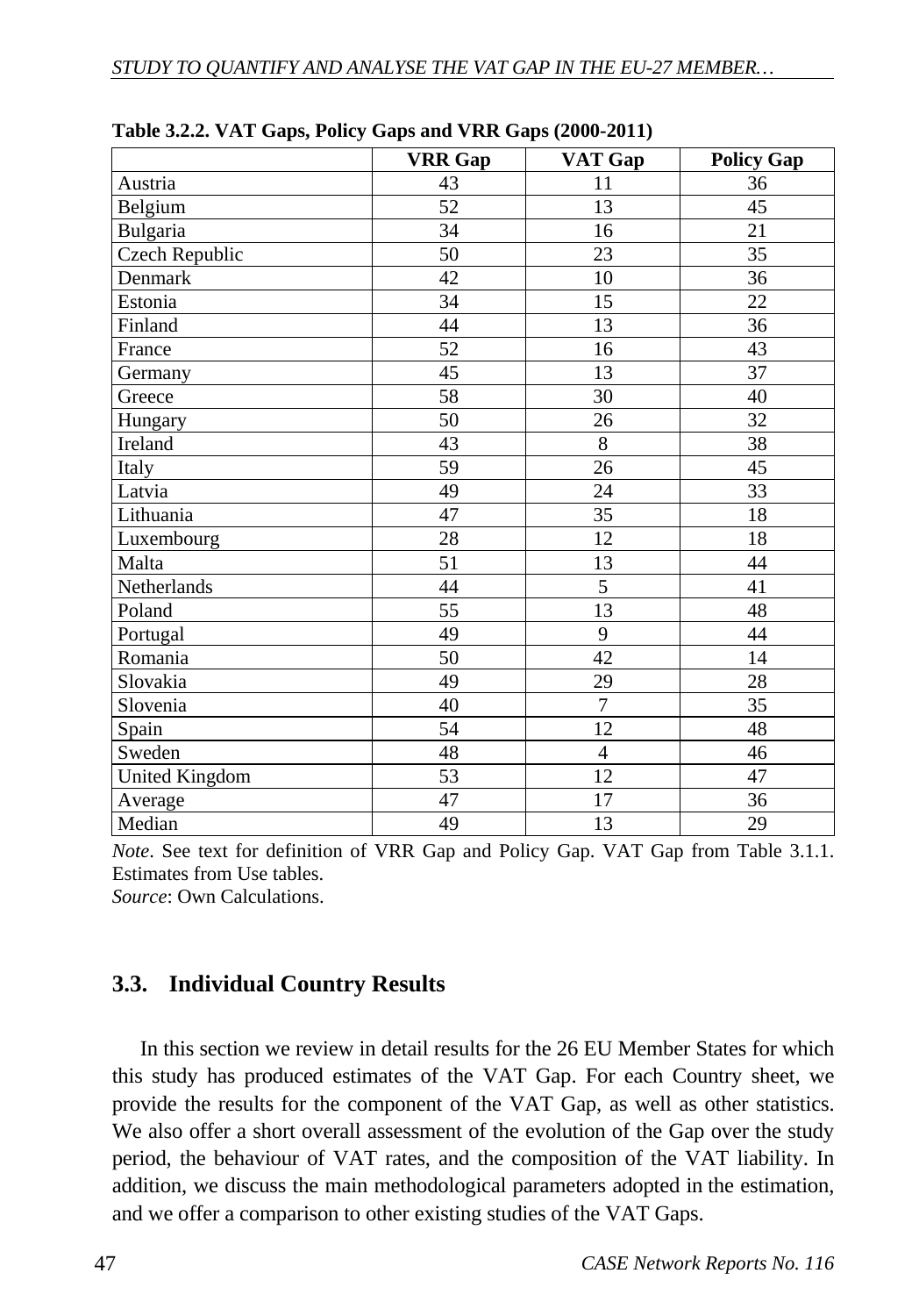### **Austria**

### *Overall Assessment*

Austria has a relatively low level of the Gap, compared to the EU-26 countries (second quintile by its average gap for the period 2000-2011, amounting to 11 percent). While some upward creep was evident during the mid-2000s, the financial crisis that started in 2008 did not cause appreciable increases in the gap, mostly on account of the fact that revenue collection did not suffer during this period (despite experiencing an overall GDP recession of -3.8 percent in 2009). In fact, Austria is one of the few countries in the EU-26 to have seen a steady increase in VAT revenues during the sample period (with a limited pause in 2003).

With respect to policy parameters, Austria has maintained its standard rate (20 percent) and its reduced rate (10 percent) unchanged over the sample period, one of only five EU countries to do so. The composition of the VTTL is typical of the EU average, with household consumption contributing a bit less than twothirds of total, unrecoverable VAT on inputs somewhat less than one-fifth and the rest largely attributable to unrecoverable VAT on inputs on Gross Fixed Capital Formation and on consumption of Government and Non-Profit Institutions Serving Households.

# *Methodological Notes*

As for all countries, the estimates provided in this section are based on National Accounts data as reported by WIOD in their use tables, and supplemented by more recent information concerning national account developments from EUROSTAT. The VAT collection data are also from EUROSTAT.

The assumptions for the most important parameters are as follows:

**VAT rates for 59 product categories**: For most of the products the rates were calculated using EUROSTAT consumption data as described in Appendix A3. In case of 8 products the rates were calculated based on the data from direct communications by national authorities: Manufacture of food products and beverages (DL33), Manufacture of chemicals and chemical products (DG24), Hotels and restaurants (H55), Air transport (I62), Supporting and auxiliary transport activities (I63); Real estate activities (K70), Recreational, cultural and sporting activities (O92) and Other service activities (O93).

*Propex* **(percentage of exemption in each of the 59 group categories)**: For most of the products we have followed the procedure described in Appendix A4. In case of two products the propex was calculated based on data from direct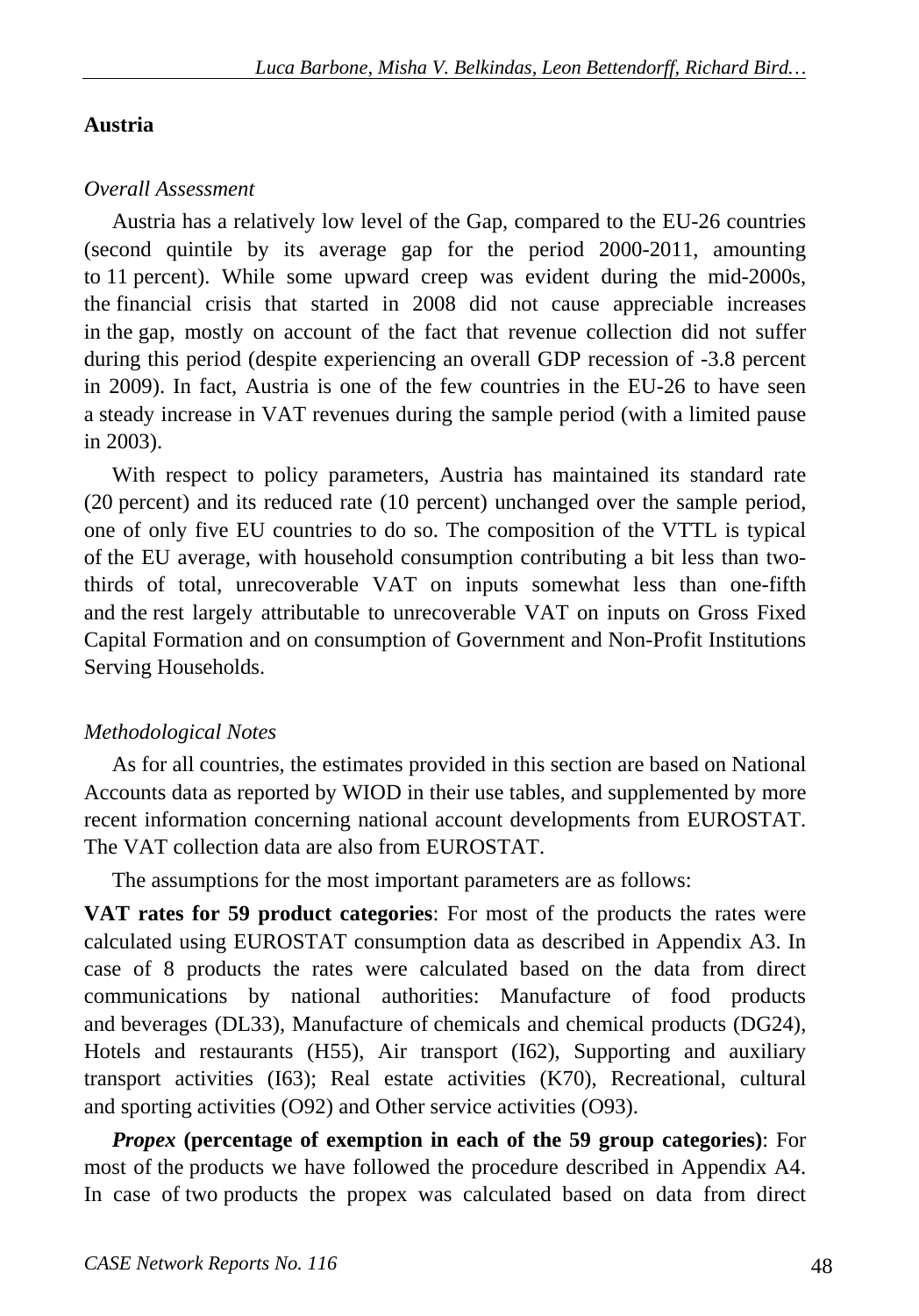communications by national authorities: Recreational, cultural and sporting activities (O92, 15%) and Real estate activities (K70, 99%). Propex for Financial services (WIOD code J) was set at 90%.

**GFCF**: In the case of Austria, based on the estimates of VTTL from GFCF provided in direct communications for the years 2001-2009 we derived share of taxable GFCF and estimated VTTL in 2000, 2010 and 2011.

**Miscellaneous Adjustments**: Adjustment for small business exemption: based on direct communications from national authorities on firms with turnover in between 10 thousand euro and the registration threshold; Restriction on the right to deduct VAT on business cars and fuel: based on direct communications from national authorities. Entertainment deductions: uniform treatment as discussed in Appendix A.

#### *Differences with other published estimates*

The only other published estimates of the VAT Gap for Austria are those of Reckon (2009). Our estimates for the years of overlap are slightly lower (on average about 2 percentage points) largely due to differences in the estimated average household liability. The latter in turn is explained by data revisions which have resulted in somewhat lower estimates for household consumption compared to Reckon (2009), and by differences in the average VAT rate on consumption, due to more precise estimates on account of direct communications from national authorities.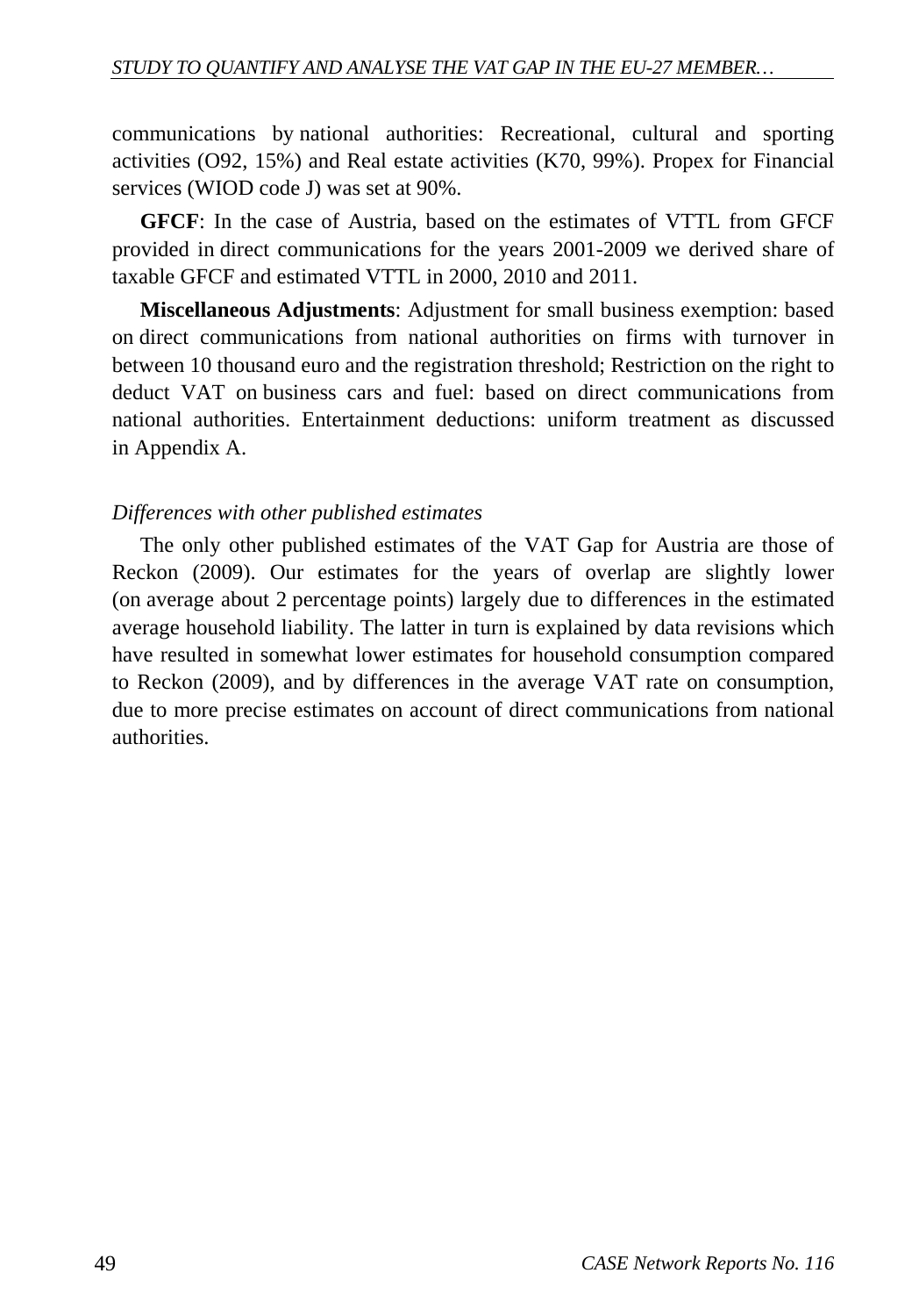|                                                        | 2000    | 2001    | 2002                   | 2003                                                                                                                                              | 2004    | 2005        | 2006    | 2007    | 2008    | 2009    | 2010                                                    | 2011    |
|--------------------------------------------------------|---------|---------|------------------------|---------------------------------------------------------------------------------------------------------------------------------------------------|---------|-------------|---------|---------|---------|---------|---------------------------------------------------------|---------|
| <b>Total VTTL</b>                                      | 18466   | 19 28 1 | 19 453                 | 20 079                                                                                                                                            | 20 963  | 21 907      | 22 867  | 23 9 95 | 25 091  | 24 309  | 25 308                                                  | 26 915  |
| Household consumption                                  | 12 191  | 12 350  | 12 603                 | 12 847                                                                                                                                            | 13 451  | 13 946      | 14 409  | 14 858  | 15 4 98 | 15 400  | 15 9 27                                                 | 16 632  |
| Government & NPISH consumption                         | 456     | 569     | 595                    | 611                                                                                                                                               | 637     | 654         | 684     | 726     | 767     | 778     | 792                                                     | 807     |
| Intermediate consumption by industries                 | 3 0 23  | 3 3 6 8 | 3 3 7 7                | 3563                                                                                                                                              | 3 6 5 5 | 3898        | 4 0 6 9 | 4 3 3 3 | 4 609   | 4731    | 5 0 0 7                                                 | 5418    |
| Gross fixed capital formation                          | 2 2 5 1 | 2 2 5 0 | 2 1 6 7                | 2 2 8 9                                                                                                                                           | 2 3 3 3 | 2 4 8 2     | 2 7 3 3 | 2977    | 2932    | 2 1 9 1 | 2 2 5 4                                                 | 2471    |
| Net adjustments                                        | 544     | 745     | 710                    | 769                                                                                                                                               | 886     | 927         | 972     | 1 1 0 1 | 1 2 8 5 | 1 209   | 1 3 2 9                                                 | 1586    |
| VAT receipts                                           | 16 840  | 17 251  | 17972                  | 17893                                                                                                                                             | 18 590  | 19414       | 19735   | 20 970  | 21 9 35 | 22 158  | 22 7 35                                                 | 23 447  |
| VAT Gap                                                | 1626    | 2 0 3 0 | 1481                   | 2 1 8 6                                                                                                                                           | 2 3 7 3 | 2 4 9 3     | 3 1 3 1 | 3 0 2 6 | 3 1 5 6 | 2 1 5 1 | 2573                                                    | 3 4 6 8 |
| VAT Gap as a share of VTTL                             | 9%      | 11%     | 8%                     | $11\%$                                                                                                                                            | 11%     | 11%         | 14%     | 13%     | 13%     | 9%      | 10%                                                     | 13%     |
| VAT Gap as a share of GDP                              | $0.8\%$ | $0.9\%$ | 0.7%                   | $1.0\%$                                                                                                                                           | 1.0%    | 1.0%        | 1.2%    | 1.1%    | 1.1%    | $0.8\%$ | $0.9\%$                                                 | 1.2%    |
| Full rate                                              |         | 20%     |                        |                                                                                                                                                   |         |             |         |         |         |         |                                                         |         |
| Reduced rates                                          |         | 10%     |                        |                                                                                                                                                   |         |             |         |         |         |         |                                                         |         |
| 30 000                                                 |         |         |                        | 5%                                                                                                                                                |         | composition | 15%     |         |         |         |                                                         | 1.3%    |
| 25 000                                                 |         |         | 11%                    |                                                                                                                                                   |         | of VTTL     |         |         |         |         |                                                         | 1.1%    |
| 20 000                                                 |         |         |                        |                                                                                                                                                   |         |             | 10%     |         |         |         |                                                         |         |
| 15 000                                                 |         |         | 18%                    |                                                                                                                                                   |         |             |         |         |         |         |                                                         | 0.9%    |
| 10 000                                                 |         |         |                        |                                                                                                                                                   | 63%     |             | 5%      |         |         |         |                                                         | 0.7%    |
| 5 0 0 0                                                |         | 3%      |                        |                                                                                                                                                   |         |             |         |         |         |         |                                                         |         |
| $\Omega$<br>2000<br>Total VTTL<br>-Actual VAT receipts |         |         | $\Box$ Net adjustments | Household consumption<br>Government & NPISH consumption<br>$\blacksquare$ Intermediate consumption by industries<br>Gross fixed capital formation |         |             | 0%      |         |         |         | WAT gap as a share of VTTL<br>VAT gap as a share of GDP | 0.5%    |

**Table 3.3.1. Austria: VAT receipts, rates, theoretical liability, compostion of VTTL and gap, 2000–2011 (EUR million)**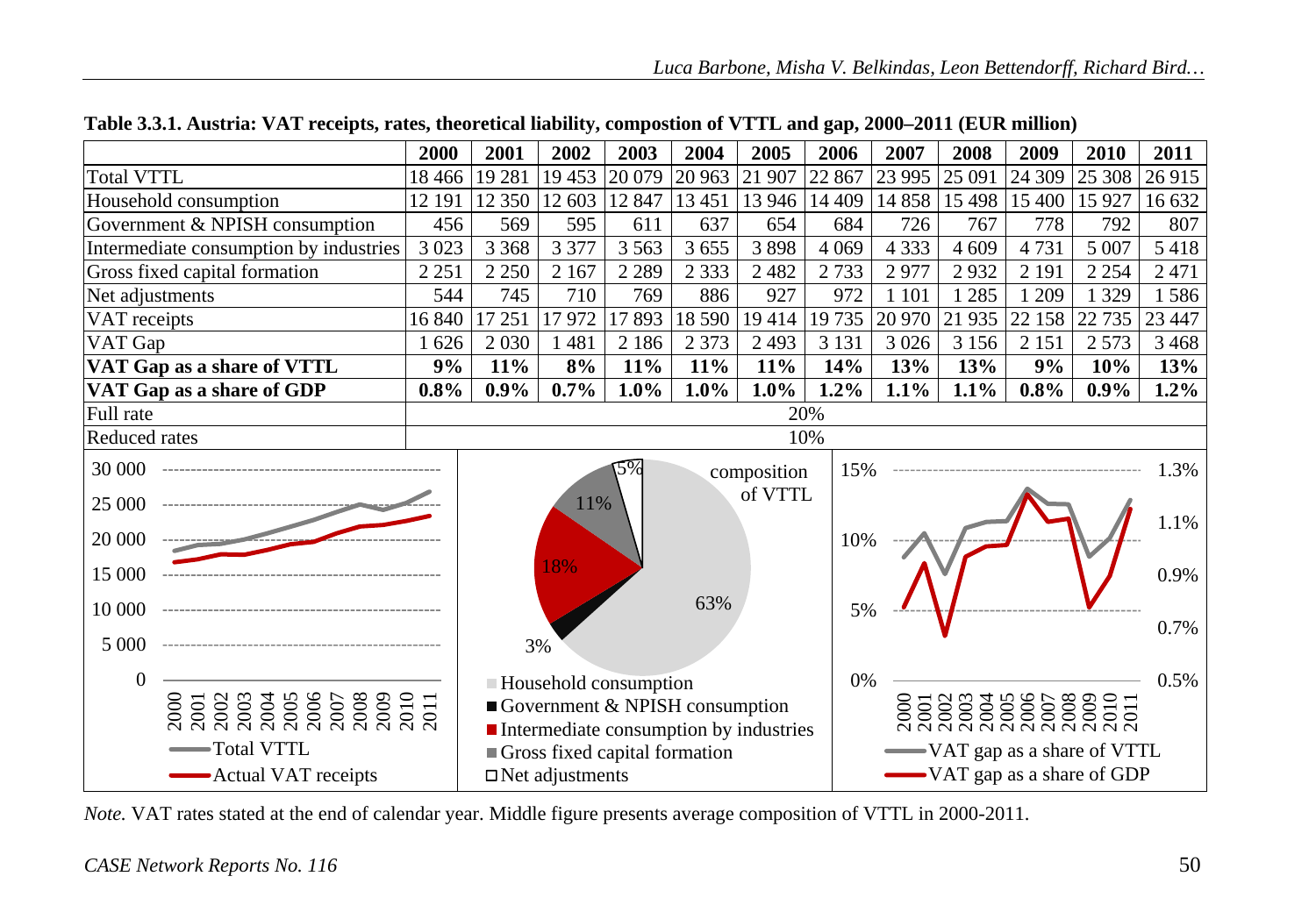### **Belgium**

#### *Overall Assessment*

Belgium's 2000-2011 VAT Gap averaged 13 percent, placing the country in the third quintile and at the median among the EU-26 countries, below the average of 17 percent. The gap increased significantly during 2008-2011 compared to the 2005-2007 period (by some 3 percentage points on average) following the onset of the financial crisis, largely on account of a sluggish revenue performance.

Belgium has not introduced any changes in its standard rate (21 percent) or its two reduced rates (12 and 6 percent) over the sample period. Belgium's share of VAT liability falling on households is lower than the European average, reflecting both exemptions and reduced rates on household consumption items. Consequently, the importance of unrecoverable VAT on purchases of intermediate inputs by industries producing exempt goods is higher than average - an indication of possible distortions to relative prices introduced by the VAT system in the presence of exemptions.

### *Methodological Notes*

As for all countries, the estimates provided in this section are based on National Accounts data as reported by WIOD in their use tables, and supplemented by more recent information concerning national account developments from EUROSTAT. The VAT collection data are also from EUROSTAT.

The assumptions for the most important parameters are as follows:

**VAT rates for 59 product categories**: For all of the products the rates were calculated using EUROSTAT consumption data as described in Appendix A3.

*Propex* **(percentage of exemption in each of the 59 group categories)**: For all of the products the propex factors were calculated using EUROSTAT consumption data as described in Appendix A4.

**GFCF**: The VTTL from GFCF was calculated using estimated shares of taxable investment by economic sectors from direct communications by national authorities. For the years not covered by the direct communications the shares were estimated by interpolation.

**Miscellaneous Adjustments**: The estimates for the following adjustments to VTTL have been used: Small business exemption: null adjustment, registration threshold below 10 thousands euro. Restriction on the right to deduct VAT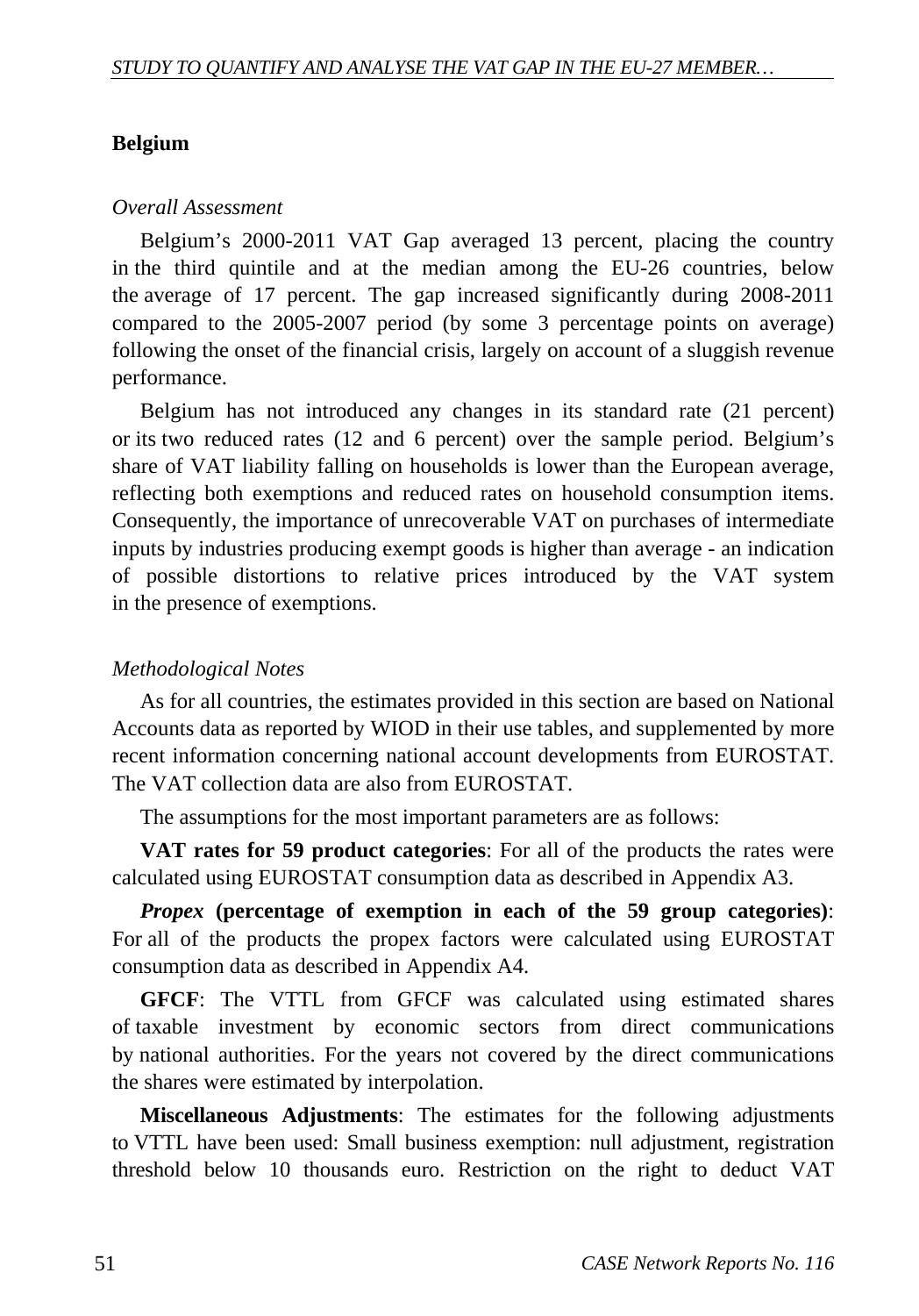on business cars and fuel: based on direct communications from national authorities. Entertainment deductions: uniform treatment as discussed in Appendix A.

## *Differences with other published estimates*

The only published estimates of the VAT Gap for Belgium are those of Reckon (2009). The estimates for the 2000-2006 VAT Gaps in this report are very similar to those of Reckon (2009) (on average less than half of one percentage point higher).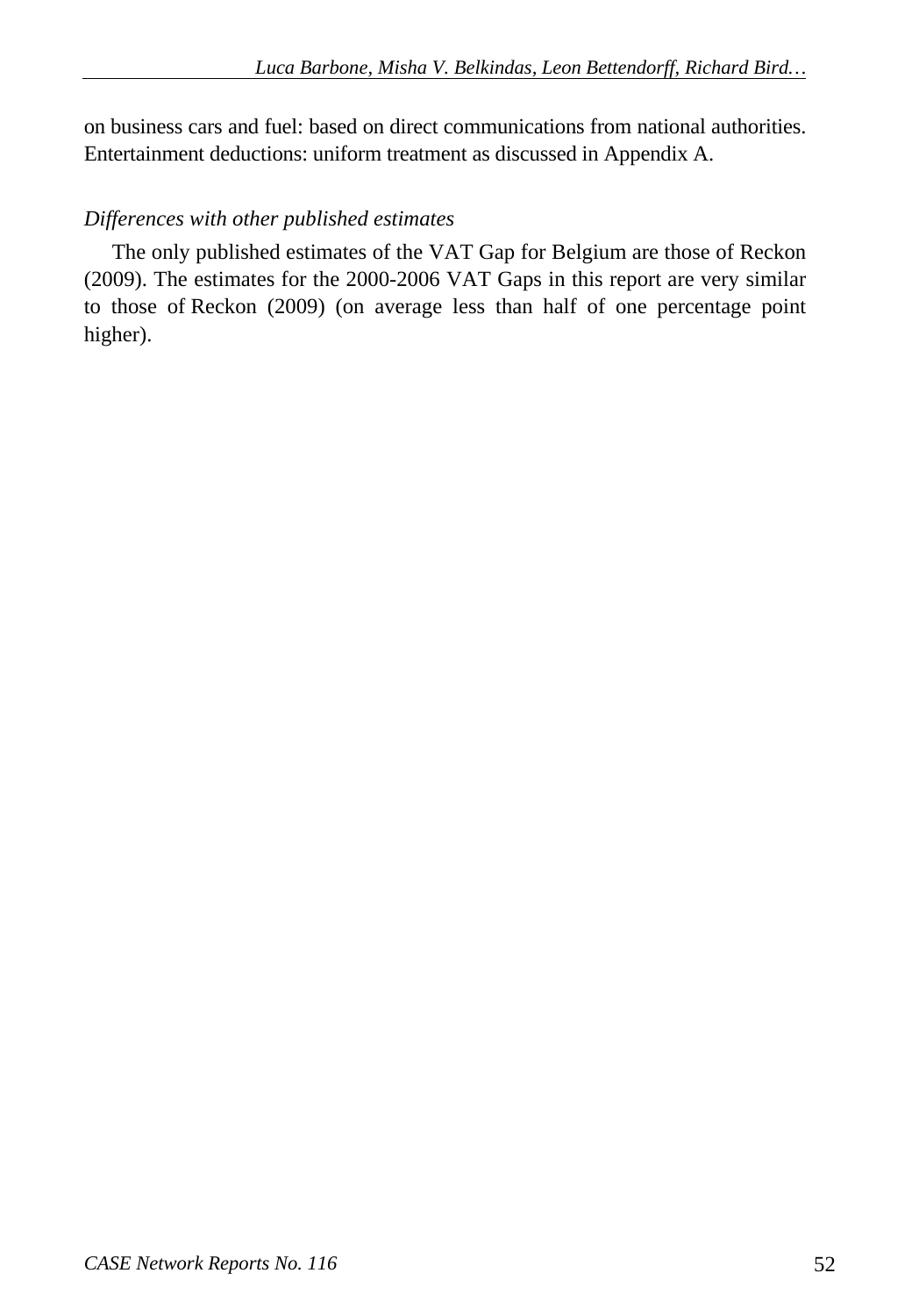|                                        | 2000                                                  | 2001                                 | 2002                   | 2003                          | 2004    | 2005        | 2006     | 2007    | 2008    | 2009    | 2010                       | 2011    |
|----------------------------------------|-------------------------------------------------------|--------------------------------------|------------------------|-------------------------------|---------|-------------|----------|---------|---------|---------|----------------------------|---------|
| <b>Total VTTL</b>                      | 19 9 44                                               | 20 636                               | 20 988                 | 21 933                        | 23 141  | 24 4 8 8    | 25 9 65  | 26 956  | 28 4 04 | 27 9 95 | 29 800                     | 30 991  |
| Household consumption                  | 12 661                                                | 12 675                               | 12 904                 | 13 27 1                       | 13819   | 14 3 68     | 14 9 59  | 15 188  | 15 9 66 | 15 560  | 16 309                     | 16845   |
| Government & NPISH consumption         | 438                                                   | 729                                  | 795                    | 1 0 0 6                       | 1 0 3 2 | 023         | 1 0 6 7  | 1 1 2 3 | 1 2 1 9 | 1 2 2 9 | 269                        | 1 3 2 4 |
| Intermediate consumption by industries | 3 2 7 3                                               | 3725                                 | 3890                   | 4 1 6 2                       | 4 4 2 5 | 4 6 4 9     | 4889     | 5 2 1 8 | 5 6 9 0 | 5 6 7 3 | 6 2 6 1                    | 6788    |
| Gross fixed capital formation          | 2 4 3 0                                               | 2 3 4 8                              | 2 2 9 7                | 2 3 6 8                       | 2576    | 3 1 6 8     | 3 6 5 2  | 3866    | 3 9 6 3 | 4 0 4 0 | 4 1 1 1                    | 4 2 6 8 |
| Net adjustments                        | 1 1 4 2                                               | 1 1 5 9                              | $1\;101$               | 1 1 2 6                       | 289     | 279         | 1 3 9 8  | 1561    | 1567    | 1 4 9 3 | 1850                       | 1767    |
| VAT receipts                           | 18 130                                                | 17817                                | 18591                  | 18730                         | 20 122  | 21 3 6 2    | 22 5 6 9 | 23 908  | 24 126  | 23 600  | 25 230                     | 26 021  |
| VAT Gap                                | 1815                                                  | 2818                                 | 2 3 9 7                | 3 2 0 3                       | 3019    | 3 1 2 6     | 3 3 9 7  | 3 0 48  | 4 2 7 8 | 4 3 9 5 | 4571                       | 4970    |
| VAT Gap as a share of VTTL             | 9%                                                    | 14%                                  | 11%                    | 15%                           | 13%     | 13%         | 13%      | 11%     | 15%     | 16%     | 15%                        | 16%     |
| VAT Gap as a share of GDP              | 0.7%                                                  | 1.1%                                 | 0.9%                   | $1.2\%$                       | $1.0\%$ | 1.0%        | 1.1%     | 0.9%    | 1.2%    | 1.3%    | 1.3%                       | 1.3%    |
| Full rate                              |                                                       |                                      |                        |                               |         |             | 21%      |         |         |         |                            |         |
| Reduced rates                          |                                                       | 12% / 6%                             |                        |                               |         |             |          |         |         |         |                            |         |
| 35000                                  |                                                       |                                      |                        | 6%                            |         | composition | 20%      |         |         |         |                            | 1.4%    |
| 30000                                  |                                                       |                                      | 13%                    |                               |         | of VTTL     |          |         |         |         |                            |         |
| 25000                                  |                                                       |                                      |                        |                               |         |             | 15%      |         |         |         |                            | 1.2%    |
| 20000                                  |                                                       |                                      |                        |                               |         |             |          |         |         |         |                            |         |
|                                        |                                                       |                                      | 19%                    |                               |         |             | 10%      |         |         |         |                            | 1.0%    |
| 15000                                  |                                                       |                                      |                        |                               | 58%     |             |          |         |         |         |                            |         |
| 10000                                  |                                                       |                                      |                        |                               |         |             | 5%       |         |         |         |                            | 0.8%    |
| 5000                                   |                                                       | 4%                                   |                        |                               |         |             |          |         |         |         |                            |         |
| 0                                      |                                                       |                                      |                        | □ Household consumption       |         |             |          |         |         |         |                            | 0.6%    |
|                                        |                                                       | 0%<br>Government & NPISH consumption |                        |                               |         |             |          |         |         |         |                            |         |
|                                        | $\blacksquare$ Intermediate consumption by industries |                                      |                        |                               |         |             |          |         |         |         |                            |         |
| -Total VTTL                            |                                                       |                                      |                        | Gross fixed capital formation |         |             |          |         |         |         | WAT gap as a share of VTTL |         |
| Actual VAT receipts                    |                                                       |                                      | $\Box$ Net adjustments |                               |         |             |          |         |         |         | -VAT gap as a share of GDP |         |
|                                        |                                                       |                                      |                        |                               |         |             |          |         |         |         |                            |         |

**Table 3.3.2. Belgium: VAT receipts, rates, theoretical liability, compostion of VTTL and gap, 2000–2011 (EUR million)**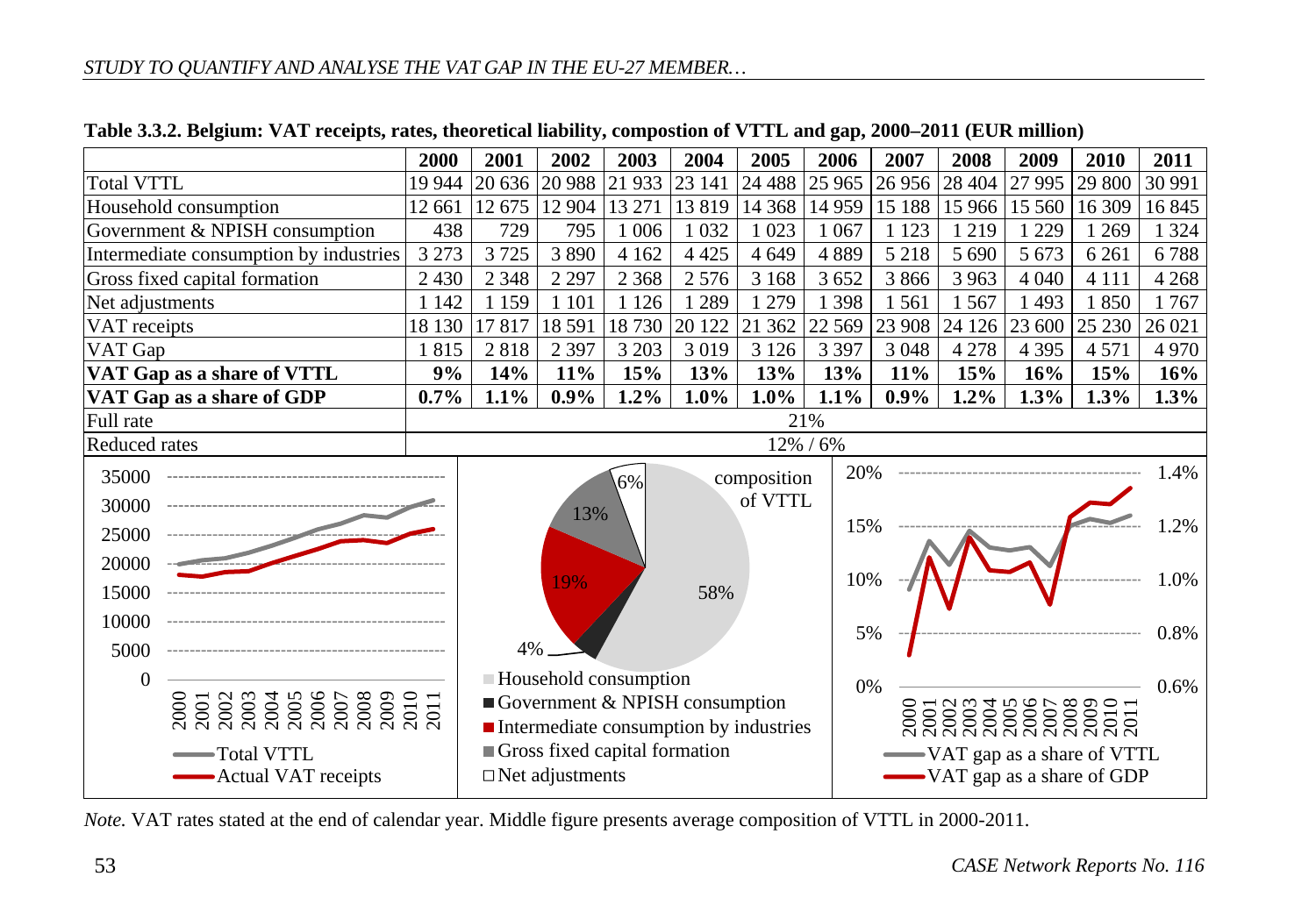# **Bulgaria**

### *Overall Assessment*

Bulgaria's average gap for the period 2000-2011, at 16 percent, places the country in the fourth quintile among the EU-26. However, the average masks a U-shaped pattern (shared with several other New Member States): a strong reduction in the gaps in the earlier part of the period (34 percent in 2002 vs. 4 percent in 2008), coinciding with the accession to the European Union, and resulting from substantial increases in VAT receipts; followed by a recessioninduced partial reversal starting from 2009 (15 percent), thus increasing the VAT Gap again, albeit not to the levels witnessed in the early 2000s.

Bulgaria has maintained unchanged its standard rate (20 percent) while introducing a reduced rate in 2007 (7 percent, changed to 9 percent in 2011). It also shares with countries whose adoption of the VAT is more recent a greater percentage of the VAT liability levied on Household consumption rather than on unrecoverable VAT on inputs of industries producing exempted goods.

## *Methodological Notes*

As for all countries, the estimates provided in this section are based on National Accounts data as reported by WIOD in their use tables, and supplemented by more recent information concerning national account developments from EUROSTAT. The VAT collection data are also from EUROSTAT.

The assumptions for the most important parameters are as follows:

**VAT rates for 59 product categories**: For all of the products the rates were calculated using EUROSTAT consumption data as described in Appendix A3.

*Propex* **(percentage of exemption in each of the 59 group categories)**: For all of the products the propex factors were calculated using EUROSTAT consumption data as described in the Appendix A4.

**GFCF**: The VTTL from GFCF was calculated using estimated shares of taxable investment by economic sectors from direct communications by national authorities. For the years not covered by the direct communications, the shares were estimated by interpolation.

**Miscellaneous Adjustments**: The estimates for the following adjustments to VTTL have been used: Small business exemption: based on direct communications from national authorities on firms with turnover in between 10 thousand euro and the registration threshold; Restriction on the right to deduct VAT on business cars and fuel: estimated based on direct communications from national authorities. Entertainment deductions: uniform treatment as discussed in Appendix A.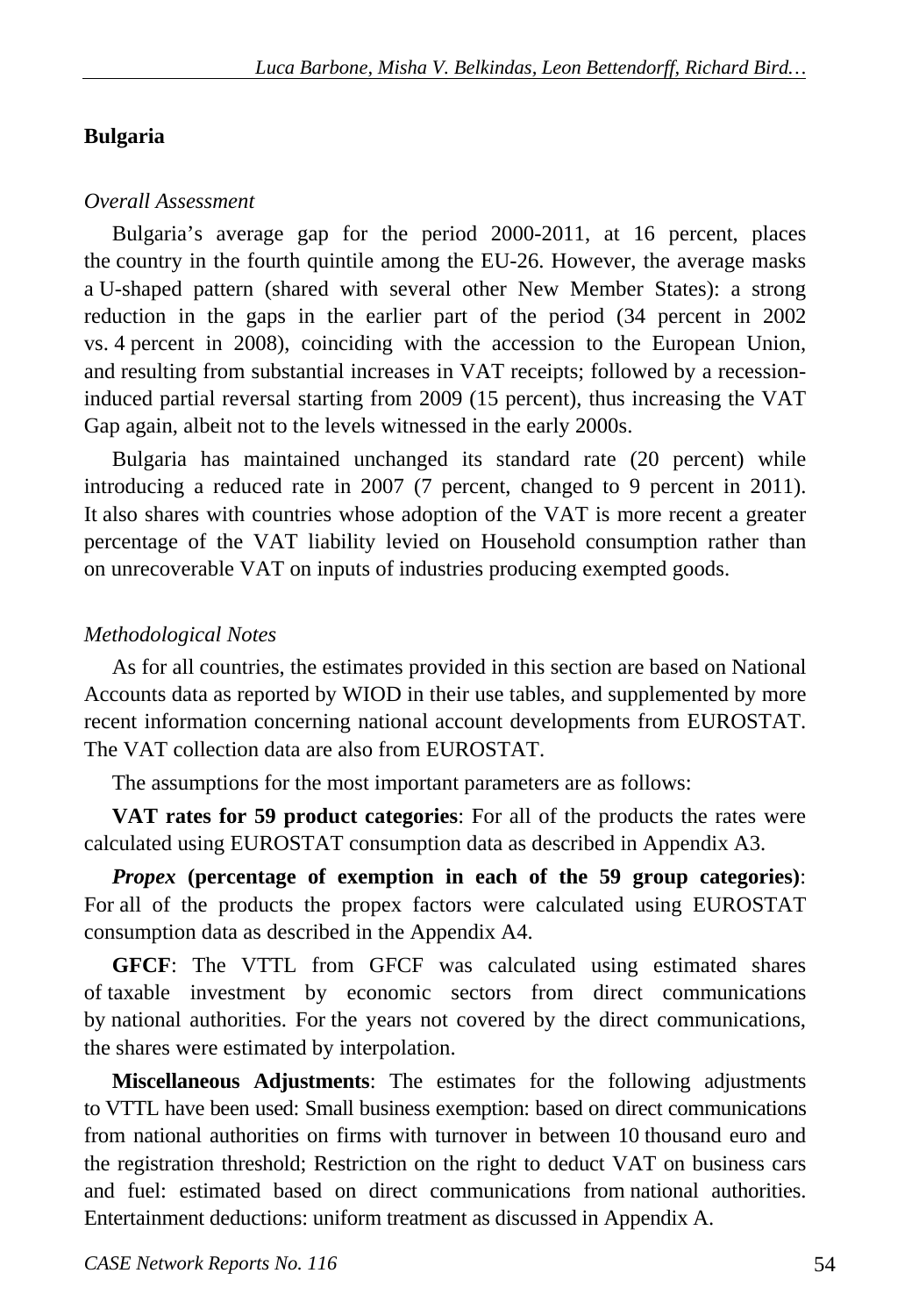## *Differences with other published estimates*

No other estimates of the VAT Gap could be found in published literature.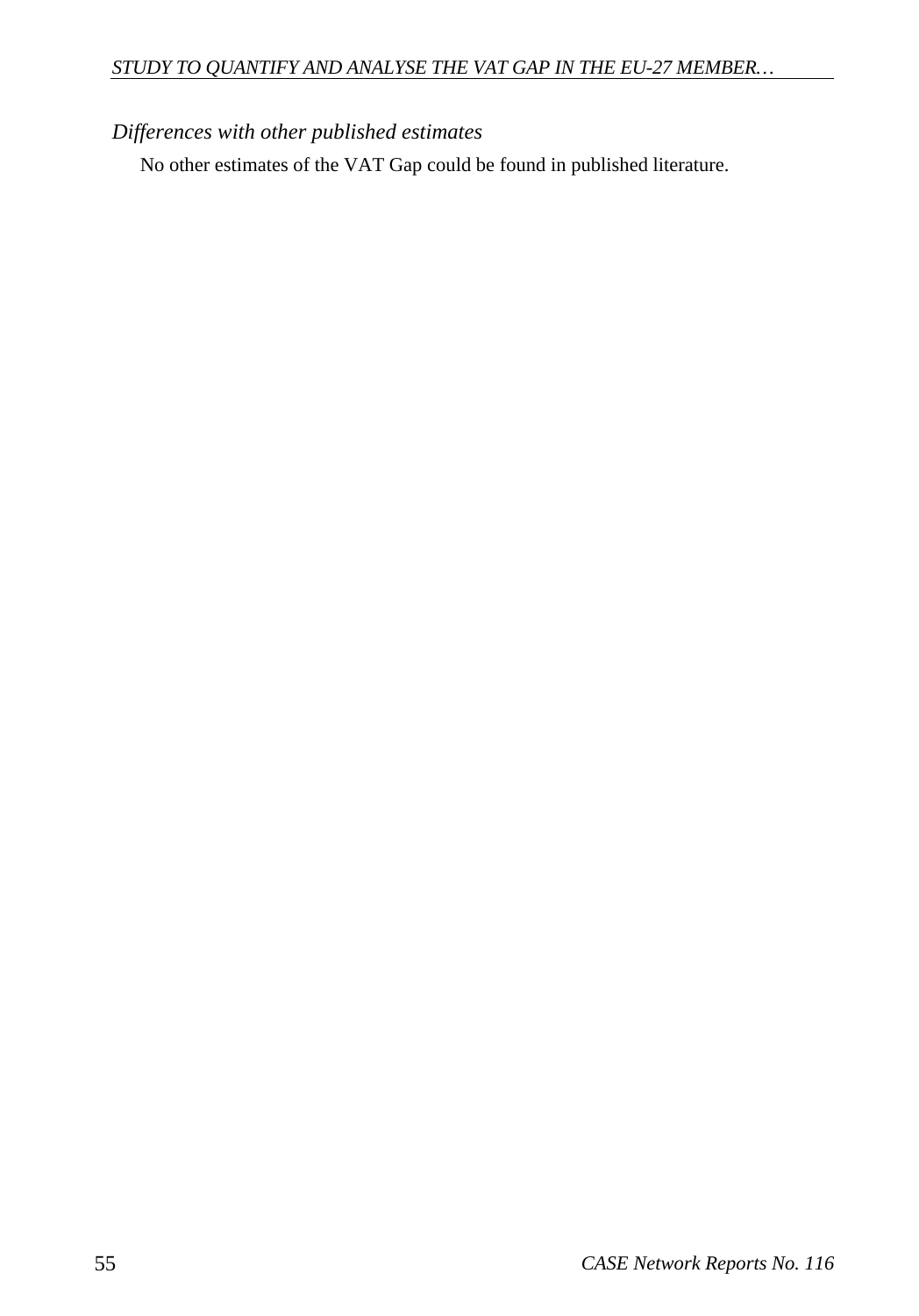|                                                                                                                                                                                                                                                                                                                                                                 | 2000                                   | 2001                                                                                                                                                                        | 2002 | 2003 | 2004    | 2005 | 2006   | 2007    | 2008    | 2009    | 2010                                                    | 2011    |
|-----------------------------------------------------------------------------------------------------------------------------------------------------------------------------------------------------------------------------------------------------------------------------------------------------------------------------------------------------------------|----------------------------------------|-----------------------------------------------------------------------------------------------------------------------------------------------------------------------------|------|------|---------|------|--------|---------|---------|---------|---------------------------------------------------------|---------|
| <b>Total VTTL</b>                                                                                                                                                                                                                                                                                                                                               | 1526                                   | 1769                                                                                                                                                                        | 1886 | 2056 | 2 3 3 0 | 2631 | 3 0 38 | 3 6 3 1 | 4 0 2 6 | 3710    | 3 6 8 4                                                 | 3956    |
| Household consumption                                                                                                                                                                                                                                                                                                                                           | 1 1 3 2                                | 296                                                                                                                                                                         | 373  | 471  | 660     | 830  | 2051   | 2 4 0 5 | 2616    | 2 3 5 7 | 2415                                                    | 2 5 6 5 |
| Government & NPISH consumption                                                                                                                                                                                                                                                                                                                                  | 44                                     | 65                                                                                                                                                                          | 63   | 77   | 76      | 75   | 106    | 95      | 116     | 81      | 84                                                      | 87      |
| Intermediate consumption by industries                                                                                                                                                                                                                                                                                                                          | 245                                    | 281                                                                                                                                                                         | 305  | 346  | 400     | 450  | 521    | 630     | 713     | 735     | 722                                                     | 816     |
| Gross fixed capital formation                                                                                                                                                                                                                                                                                                                                   | 81                                     | 104                                                                                                                                                                         | 114  | 128  | 152     | 220  | 287    | 383     | 482     | 459     | 417                                                     | 422     |
| Net adjustments                                                                                                                                                                                                                                                                                                                                                 | 24                                     | 23                                                                                                                                                                          | 30   | 34   | 42      | 56   | 73     | 118     | 100     | 77      | 45                                                      | 65      |
| VAT receipts                                                                                                                                                                                                                                                                                                                                                    | 169                                    | 1586<br>2 3 7 8<br>310<br>245<br>2011                                                                                                                                       |      |      |         |      |        | 3 1 9 0 | 3 8 6 2 | 3 1 5 6 | 3 2 9 9                                                 | 3 3 5 2 |
| VAT Gap                                                                                                                                                                                                                                                                                                                                                         | 471<br>319<br>253<br>357<br>458<br>641 |                                                                                                                                                                             |      |      |         |      |        | 441     | 164     | 554     | 385                                                     | 604     |
| VAT Gap as a share of VTTL                                                                                                                                                                                                                                                                                                                                      | 23%                                    | 26%                                                                                                                                                                         | 34%  | 23%  | 14%     | 10%  | 7%     | 12%     | 4%      | 15%     | 10%                                                     | 15%     |
| VAT Gap as a share of GDP                                                                                                                                                                                                                                                                                                                                       | 2.5%                                   | 2.9%                                                                                                                                                                        | 3.8% | 2.6% | 1.6%    | 1.1% | 0.8%   | 1.4%    | 0.5%    | 1.6%    | 1.1%                                                    | 1.6%    |
| Full rate                                                                                                                                                                                                                                                                                                                                                       | 20%<br>9%                              |                                                                                                                                                                             |      |      |         |      |        |         |         |         |                                                         |         |
| Reduced rates                                                                                                                                                                                                                                                                                                                                                   |                                        | 7%                                                                                                                                                                          |      |      |         |      |        |         |         |         |                                                         |         |
| 5000                                                                                                                                                                                                                                                                                                                                                            |                                        | 40%<br>4.3%<br>composition<br>2%<br>9%<br>of VTTL                                                                                                                           |      |      |         |      |        |         |         |         |                                                         |         |
| 4000                                                                                                                                                                                                                                                                                                                                                            |                                        |                                                                                                                                                                             | 18%  |      |         |      | 30%    |         |         |         |                                                         | 3.3%    |
| 3000<br>2000                                                                                                                                                                                                                                                                                                                                                    |                                        |                                                                                                                                                                             |      |      |         |      | 20%    |         |         |         |                                                         | 2.3%    |
| 1000                                                                                                                                                                                                                                                                                                                                                            |                                        | 3%                                                                                                                                                                          |      |      | 68%     |      | 10%    |         |         |         |                                                         |         |
| $\Omega$<br>$\begin{array}{l} 2000 \\ 2001 \\ 2002 \\ 2003 \\ 2004 \\ 2006 \\ 2008 \\ 2009 \\ 2009 \\ 2009 \\ 2000 \\ 2011 \\ 2011 \\ 2011 \\ 2011 \\ 2011 \\ 2011 \\ 2011 \\ 2011 \\ 2011 \\ 2011 \\ 2011 \\ 2012 \\ 2012 \\ 2013 \\ 2013 \\ 2014 \\ 2012 \\ 2013 \\ 2014 \\ 2014 \\ 2015 \\ 2016 \\ 2019 \\ 2019 \\ 20$<br>Total VTTL<br>-Actual VAT receipts |                                        | Household consumption<br>Government & NPISH consumption<br>$\blacksquare$ Intermediate consumption by industries<br>Gross fixed capital formation<br>$\Box$ Net adjustments |      |      |         |      |        |         |         |         | WAT gap as a share of VTTL<br>VAT gap as a share of GDP | 0.3%    |

**Table 3.3.3. Bulgaria: VAT receipts, rates, theoretical liability, compostion of VTTL and gap, 2000–2011 (EUR million)**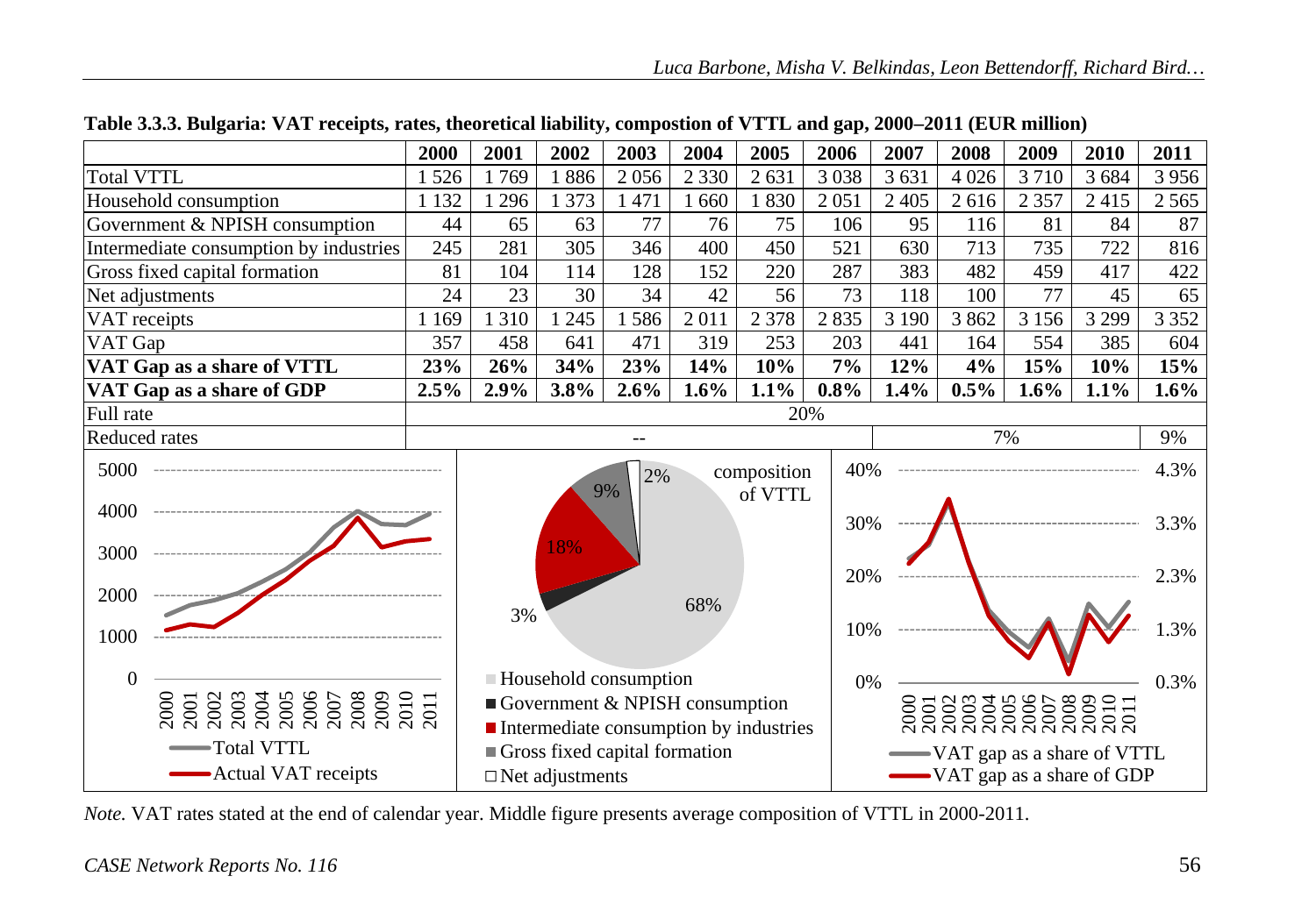### **Czech Republic**

#### *Overall Assessment*

The Czech Republic recorded a relatively high average VAT Gap, at 23 percent for the period 2000-2011 (fourth quintile). The average however masks three distinct sub-periods, with high levels in 2000-2003, then 2004-2006, when a dramatic decrease in the general rate led to much higher revenues and a lower gap (which fell as low as 10 percent in 2005); and finally the period from 2007 until 2011, which saw a steady deterioration (markedly so after the onset of the 2008 recession) in the gap to almost 30 percent, in conjunction with repeated rate increases.

The Czech Republic has managed the VAT rates more actively than other countries during the period under consideration, albeit in changing directions. On average, it has a relatively high share of its VAT revenues accruing from unrecoverable VAT on intermediate inputs of industries producing exempt goods, mirroring the lower-than-EU-26 average contribution to the VTTL from Household consumption.

#### *Methodological Notes*

As for all countries, the estimates provided in this section are based on National Accounts data as reported by WIOD in their use tables, and supplemented by more recent information concerning national account developments from EUROSTAT. The VAT collection data are also from EUROSTAT.

The assumptions for the most important parameters are as follows:

**VAT rates for 59 product categories**: For all of the products the rates were calculated using EUROSTAT consumption data as described in Appendix A3.

*Propex* **(percentage of exemption in each of the 59 group categories)**: For all of the products the propex factors were calculated using EUROSTAT consumption data as described in the Appendix A4.

**GFCF**: The VTTL from GFCF was calculated using estimated shares of taxable investment by economic sectors from direct communications by national authorities. For the years not covered by the direct communications, the shares were estimated by interpolation.

**Miscellaneous Adjustments**: The estimates for the following adjustments to VTTL have been used: Small business exemption: based on direct communications from national authorities on firms with turnover in between 10 thousand euro and the registration threshold; Restriction on the right to deduct VAT on business cars and fuel: estimated based on direct communications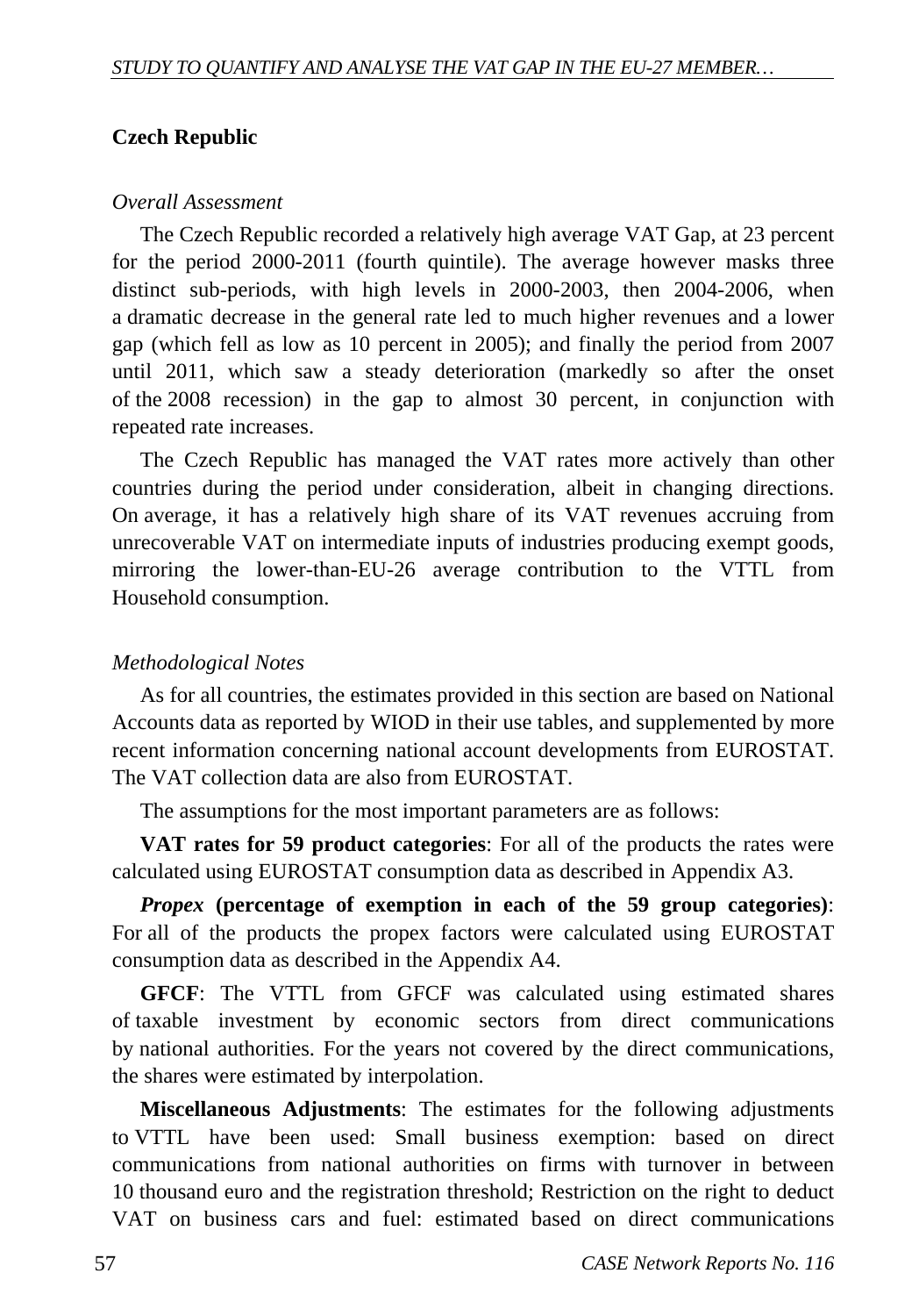from national authorities. Entertainment deductions: uniform treatment as discussed in Appendix A.

### *Differences with other published estimates*

The only published estimated of VAT Gaps for the Czech Republic are those of Reckon (2009). These are on average 9 percentage points higher than results of this study (with the largest differences between 2000 and 2003). The major drivers of these differences are higher estimates of intermediate and household consumption liabilities. The first can be explained by different *propex* for Real estate activities (K70), while the latter by applying different VAT rates (especially for Post and telecommunications services (I64)) See table A.8.2 for further details.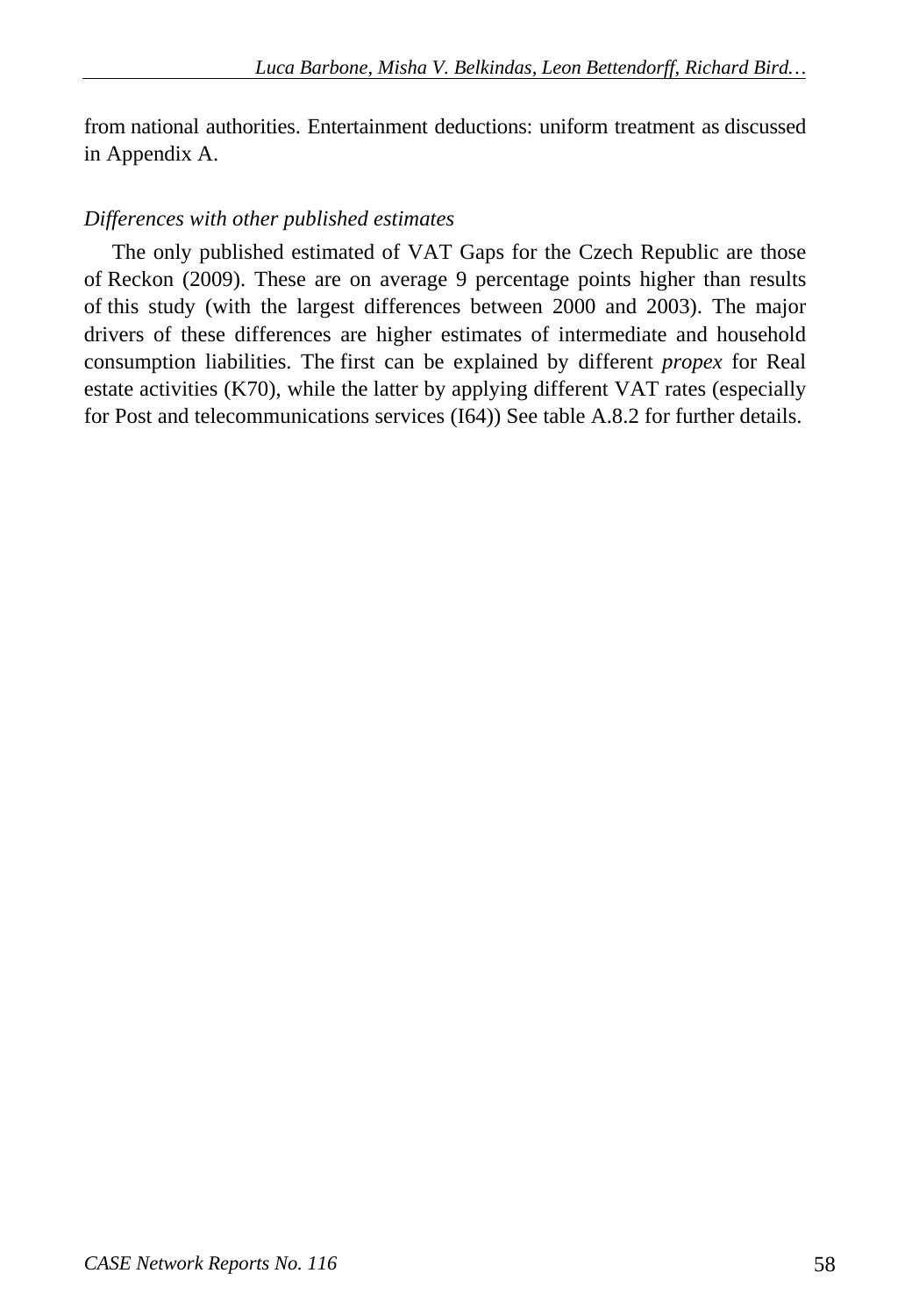|                                        | 2000    | 2001                                                                                   | 2002                           | 2003    | 2004    | 2005        | 2006                      | 2007                       | 2008                                                | 2009    | 2010    | 2011    |
|----------------------------------------|---------|----------------------------------------------------------------------------------------|--------------------------------|---------|---------|-------------|---------------------------|----------------------------|-----------------------------------------------------|---------|---------|---------|
| <b>Total VTTL</b>                      | 5 6 3 2 | 6 1 4 9                                                                                | 7 1 0 6                        | 7511    | 7 2 9 2 | 8028        | 8937                      | 10 3 8 9                   | 13 602                                              | 13 017  | 14735   | 15 2 35 |
| Household consumption                  | 3 5 8 4 | 3 9 8 1                                                                                | 4 4 7 3                        | 4586    | 4513    | 4 8 8 4     | 5 4 9 2                   | 5954                       | 7809                                                | 7 3 4 5 | 8 2 3 0 | 8 5 7 3 |
| Government & NPISH consumption         | 421     | 449                                                                                    | 553                            | 585     | 589     | 608         | 660                       | 707                        | 865                                                 | 870     | 961     | 978     |
| Intermediate consumption by industries | 268     | 351                                                                                    | 592                            | 645     | 660     | 1950        | 2 2 0 4                   | 2597                       | 3 1 4 7                                             | 2989    | 3 4 8 9 | 3 8 0 5 |
| Gross fixed capital formation          | 268     | 270                                                                                    | 321                            | 503     | 347     | 391         | 438                       | 796                        | 409                                                 | 1654    | 1795    | 677     |
| Net adjustments                        | 92      | 98                                                                                     | 167                            | 193     | 182     | 195         | 143                       | 336                        | 371                                                 | 158     | 260     | 201     |
| VAT receipts                           | 3 9 7 0 | 4 3 8 2                                                                                | 5 0 3 6                        | 5 1 5 8 | 6416    | 7 2 2 3     | 7541                      | 8 3 6 6                    | 10 437                                              | 9784    | 10 4 20 | 10 994  |
| VAT Gap                                | 662     | 1767                                                                                   | 2069                           | 2 3 5 4 | 875     | 804         | 1 3 9 6                   | 2023                       | 3 1 6 5                                             | 3 2 3 4 | 4 3 1 5 | 4 2 4 1 |
| VAT Gap as a share of VTTL             | 30%     | 29%                                                                                    | 29%                            | 31%     | 12%     | 10%         | 16%                       | 19%                        | 23%                                                 | 25%     | 29%     | 28%     |
| VAT Gap as a share of GDP              | 2.6%    | 2.5%                                                                                   | 2.5%                           | 2.8%    | 1.0%    | $0.8\%$     | 1.2%                      | 1.5%                       | 2.1%                                                | 2.3%    | 2.9%    | 2.7%    |
| Full rate                              |         | 22%                                                                                    |                                |         |         |             |                           | 19%                        |                                                     |         | 20%     |         |
| Reduced rates                          |         |                                                                                        |                                | 5%      |         |             |                           |                            | 9%                                                  |         |         | 10%     |
| 20000                                  |         |                                                                                        |                                | 2%      |         | Composition | 35%                       |                            |                                                     |         |         | 3.5%    |
|                                        |         |                                                                                        |                                | 8%      |         | of VTTL     | 30%                       |                            |                                                     |         |         | 3.0%    |
| 15000                                  |         |                                                                                        |                                |         |         |             | 25%                       |                            |                                                     |         |         | 2.5%    |
|                                        |         |                                                                                        | 24%                            |         |         |             |                           |                            |                                                     |         |         |         |
| 10000                                  |         |                                                                                        |                                |         |         |             | 20%                       |                            |                                                     |         |         | 2.0%    |
|                                        |         |                                                                                        |                                |         | 59%     |             | 15%                       |                            |                                                     |         |         | 1.5%    |
| 5000                                   |         |                                                                                        |                                |         |         |             | 10%                       |                            |                                                     |         |         | 1.0%    |
|                                        |         |                                                                                        | $7\%$                          |         |         |             | 5%                        |                            |                                                     |         |         | 0.5%    |
| 0                                      |         |                                                                                        | Household consumption          |         |         |             | 0%                        |                            |                                                     |         |         | 0.0%    |
| $\frac{1}{2000}$<br>2000               |         |                                                                                        |                                |         |         |             |                           |                            |                                                     |         |         |         |
|                                        |         |                                                                                        | Government & NPISH consumption |         |         |             |                           |                            | 05383490589001<br>00000000000011<br>000000000000000 |         |         |         |
| ——Total VTTL                           |         | $\blacksquare$ Intermediate consumption by industries<br>Gross fixed capital formation |                                |         |         |             |                           | WAT gap as a share of VTTL |                                                     |         |         |         |
| -Actual VAT receipts                   |         |                                                                                        |                                |         |         |             | WAT gap as a share of GDP |                            |                                                     |         |         |         |
|                                        |         |                                                                                        | $\Box$ Net adjustments         |         |         |             |                           |                            |                                                     |         |         |         |

**Table 3.3.4. Czech Republic: VAT receipts, rates, theoretical liability, compostion of VTTL and gap, 2000–2011 (EUR million)**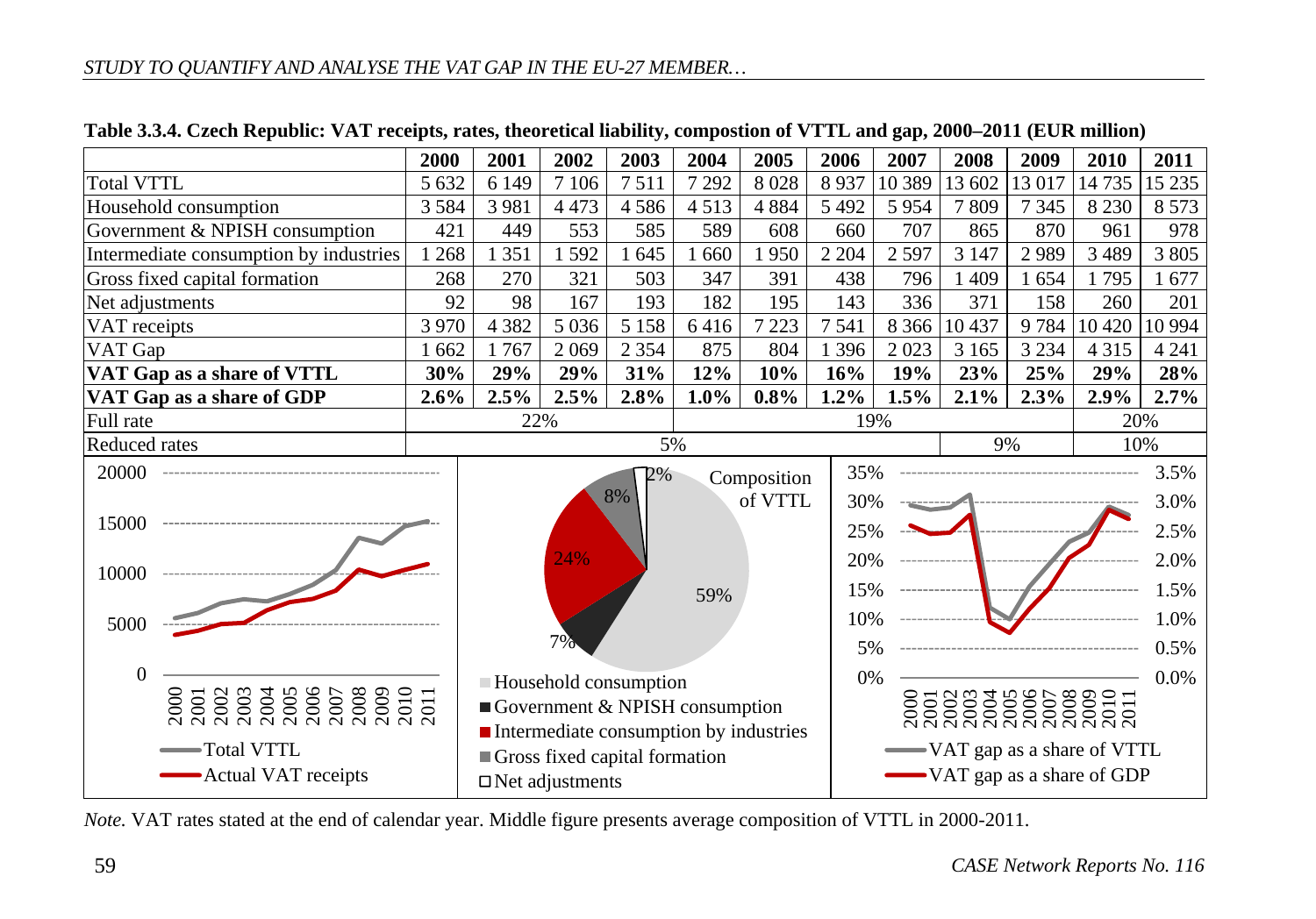## **Denmark**

### *Overall Assessment*

Denmark, at an average 10 percent gap, belongs to the group of EU countries with moderately low VAT Gap levels (the second quintile). The financial crisis caused a blip in the gap in 2008 (from 9 percent in 2007 to 11 percent in 2008), mostly because of somewhat lower VAT revenues. Since then, the gap settled at its pre-crisis position which oscillates around the 9 percent level.

Denmark is the only country in the EU that uses just one full rate (25 percent, although newspapers and a few other items are zero-rated). Despite the near absence of reduced-rate items, Denmark has higher-than-average exemptions, resulting in a lower share of VAT revenues accruing from households, and a correspondingly larger share of unrecoverable VAT from intermediate consumption of industries - an indication of possible economic inefficiencies in the system.

# *Methodological Notes*

As for all countries, the estimates provided in this section are based on National Accounts data as reported by WIOD in their use tables, and supplemented by more recent information concerning national account developments from EUROSTAT. The VAT collection data are also from EUROSTAT. The assumptions for the most important parameters are as follows:

**VAT rates for 59 product categories**: For all of the products the rates were calculated using EUROSTAT consumption data as described in Appendix A3.

*Propex* **(percentage of exemption in each of the 59 group categories)**: For all of the products the propex factors were calculated using EUROSTAT consumption data as described in Appendix A4.

**GFCF**: In the absence of the estimates of taxable investment in direct communications, the VTTL from GFCF was calculated using data from national accounts on GFCF expenditure on 31 industries (NACE rev 1) and 5 economic sectors (government, households, NPISH, financial and non-financial corporations). The share of investment without the right to deduct VAT among non-financial corporation was calculated as the share of GFCF by Education (M) and Health and Social Work (N) industries among the total GFCF by non-financial corporations. For other economic sectors it was assumed that all GFCF is subject to non-deductible VAT.

**Miscellaneous Adjustments**: The estimates for the following adjustments to VTTL have been used: Small business exemption: based on direct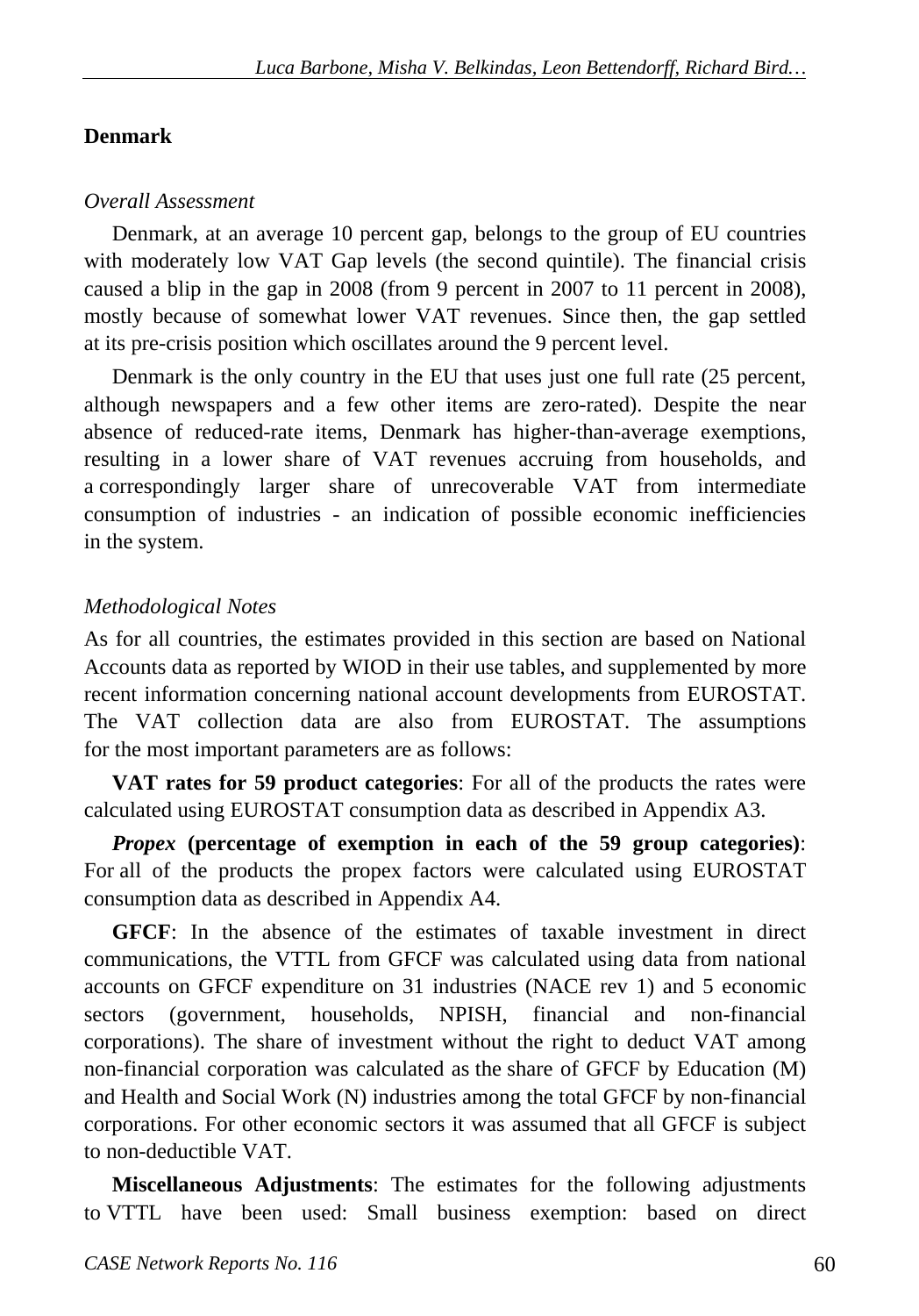communications from national authorities on firms with turnover in between 10 thousand euro and the registration threshold; Restriction on the right to deduct VAT on business cars and fuel: estimated based on direct communications from national authorities. Entertainment deductions: uniform treatment as discussed in Appendix A.

### *Differences with other published estimates*

Denmark estimates VAT Gaps on the basis of a bottom-up methodology that relies on analysis of returns. This methodology, which is discussed in greater detail in Appendix B to this report, is not directly comparable to the results according to the top-down methodology.

Reckon (2009) reported VAT Gaps on average 3 percentage points lower than the ones in this report for the period 2000-2006. The largest discrepancies come from estimation of unrecoverable VAT from intermediate consumption (application of different propex) and gross fixed capital formation. The latter is explained by differences in the National Accounts which have been updated since Reckon (2009) publication.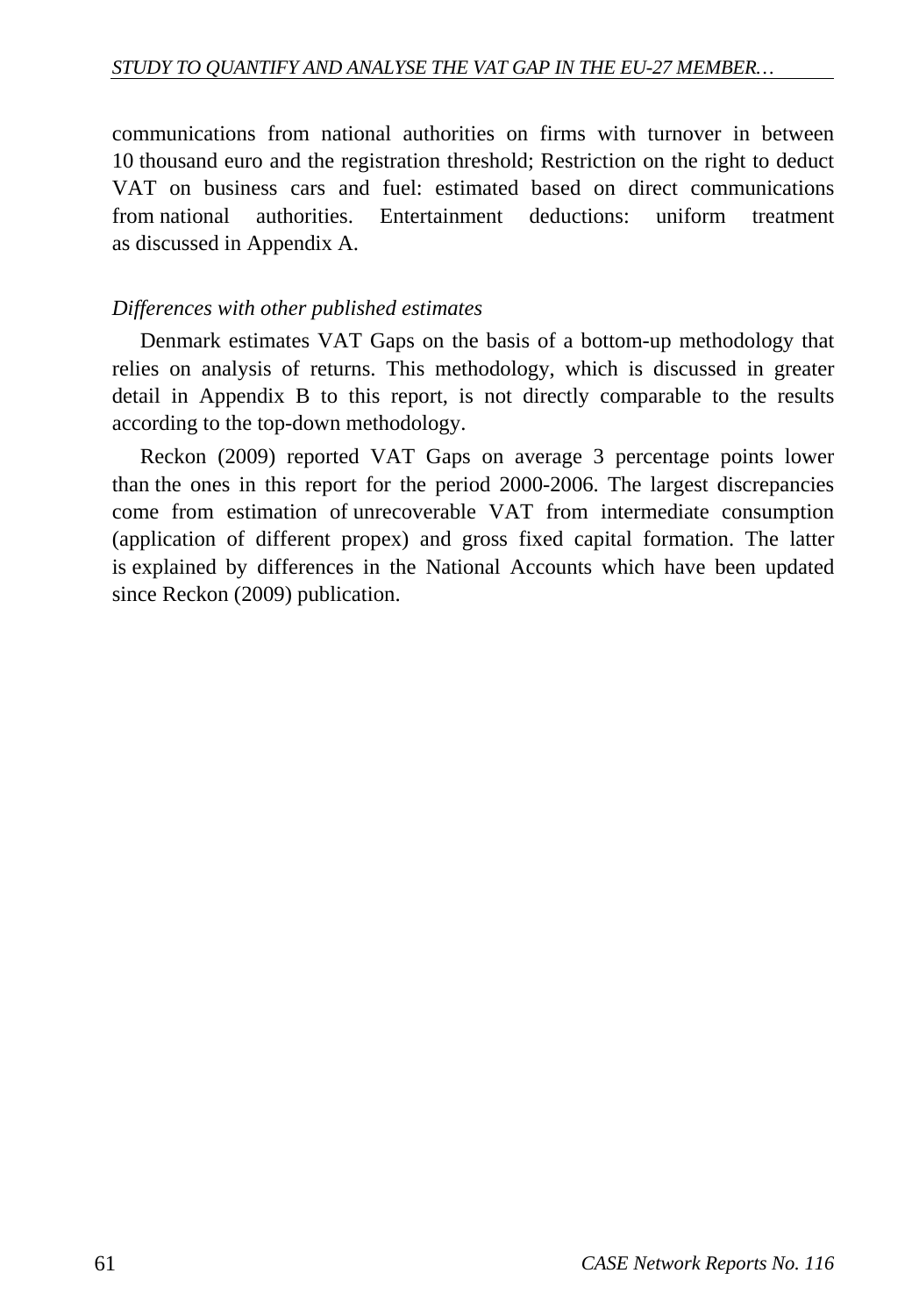|                                          | 2000    | 2001    | 2002                   | 2003                                                                                                                                              | 2004    | 2005        | 2006    | 2007     | 2008   | 2009                                                                                                                 | 2010        | 2011    |
|------------------------------------------|---------|---------|------------------------|---------------------------------------------------------------------------------------------------------------------------------------------------|---------|-------------|---------|----------|--------|----------------------------------------------------------------------------------------------------------------------|-------------|---------|
| <b>Total VTTL</b>                        | 18 682  | 19 3 15 | 19812                  | 20 077                                                                                                                                            | 21 29 3 | 22 880      | 24 7 65 | 25 855   | 26462  | 24 976                                                                                                               | 25 627      | 26 4 36 |
| Household consumption                    | 11 109  | 353     | 729<br>11              | 11 839                                                                                                                                            | 12 625  | 13 25 6     | 14 015  | 14 4 8 1 | 14752  | 13763                                                                                                                | 14 3 5 8    | 14 633  |
| Government & NPISH consumption           | 676     | 730     | 769                    | 786                                                                                                                                               | 817     | 836         | 861     | 857      | 899    | 921                                                                                                                  | 946         | 943     |
| Intermediate consumption by industries   | 3 8 0 1 | 4 0 6 6 | 4 2 6 4                | 4415                                                                                                                                              | 4651    | 5 0 0 3     | 5 4 2 0 | 5 8 4 9  | 6 202  | 6 2 7 1                                                                                                              | 6465        | 6959    |
| Gross fixed capital formation            | 2587    | 2650    | 2538                   | 2 5 4 5                                                                                                                                           | 2688    | 3 2 3 0     | 3819    | 3 9 7 6  | 3887   | 3 3 7 7                                                                                                              | 3 1 8 4     | 3 1 6 9 |
| Net adjustments                          | 509     | 516     | 512                    | 492                                                                                                                                               | 512     | 555         | 650     | 692      | 723    | 645                                                                                                                  | 674         | 732     |
| VAT receipts                             | 16 606  | 17 250  | 17818                  | 18 18 0                                                                                                                                           | 19 25 8 | 20 862      | 22 560  | 23 638   | 23 635 | 22 702                                                                                                               | 23 245      | 23 869  |
| VAT Gap                                  | 2076    | 2 0 6 4 | 994                    | 1897                                                                                                                                              | 2035    | 2017        | 2 2 0 6 | 2 2 1 8  | 2827   | 2 2 7 4                                                                                                              | 2 3 8 2     | 2566    |
| VAT Gap as a share of VTTL               | 11%     | 11%     | 10%                    | 9%                                                                                                                                                | 10%     | 9%          | 9%      | 9%       | 11%    | 9%                                                                                                                   | 9%          | 10%     |
| VAT Gap as a share of GDP                | 1.2%    | 1.2%    | 1.1%                   | 1.0%                                                                                                                                              | 1.0%    | $1.0\%$     | $1.0\%$ | 1.0%     | 1.2%   | 1.0%                                                                                                                 | 1.0%        | $1.1\%$ |
| Full rate                                |         | 25%     |                        |                                                                                                                                                   |         |             |         |          |        |                                                                                                                      |             |         |
| Reduced rates                            |         |         |                        |                                                                                                                                                   |         |             |         |          |        |                                                                                                                      |             |         |
| 30000                                    |         |         |                        | 2%                                                                                                                                                |         | Composition | 12%     |          |        |                                                                                                                      |             | 1.4%    |
| 25000                                    |         |         | 14%                    |                                                                                                                                                   |         | of VTTL     | 10%     |          |        |                                                                                                                      |             | 1.3%    |
| 20000                                    |         |         |                        |                                                                                                                                                   |         |             | 8%      |          |        |                                                                                                                      |             | 1.2%    |
| 15000                                    |         |         | 23%                    |                                                                                                                                                   | 57%     |             | 6%      |          |        |                                                                                                                      |             | 1.1%    |
| 10000                                    |         |         |                        |                                                                                                                                                   |         |             | 4%      |          |        |                                                                                                                      |             | 1.0%    |
| 5000                                     |         |         | 4%                     |                                                                                                                                                   |         |             | 2%      |          |        |                                                                                                                      |             | 0.9%    |
| 0<br>——Total VTTL<br>Actual VAT receipts |         |         | $\Box$ Net adjustments | Household consumption<br>Government & NPISH consumption<br>$\blacksquare$ Intermediate consumption by industries<br>Gross fixed capital formation |         |             | 0%      |          |        | រី ដូច ។<br>ខេត្តកំពង់ ខេត្តកំពង់<br>ដូច កំពង់ ខេត្តកំពង់<br>WAT gap as a share of VTTL<br>VAT gap as a share of GDP | ន្តិក្តីក្ត | 0.8%    |

**Table 3.3.5. Denmark: VAT receipts, rates, theoretical liability, compostion of VTTL and gap, 2000–2011 (EUR million)**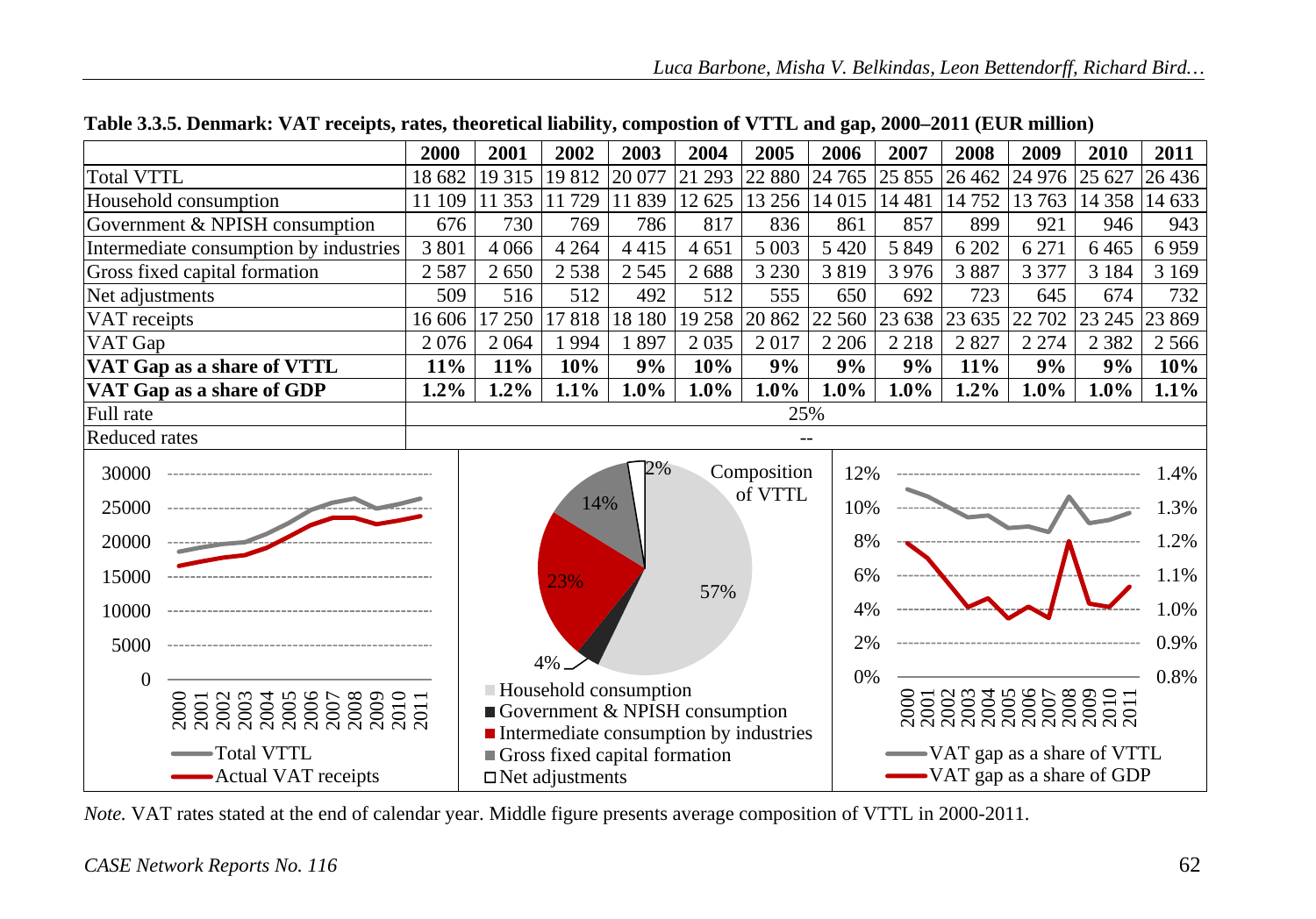### **Estonia**

### *Overall Assessment*

Estonia is among the countries in the fourth VAT Gap quintile with its 15 percent average gap between 2000 and 2011. As with other NMSs, the gaps significantly decreased after 2004 (from 24 to 9 percent in 2007), but inched up again after 2008, following the onset of the financial crisis, which was felt very strongly in the country.

Estonia began the 2000s with a full (18 percent) and one reduced rate (5 percent), which were both increased in 2009 (to 20 and 9 percent, respectively), with minor effects on collected revenues. Its proportion of VTTL from the household sector is somewhat higher than the EU-26 average, reflecting possibly the relatively newer nature of the VAT system in the country.

### *Methodological Notes*

As for all countries, the estimates provided in this section are based on National Accounts data as reported by WIOD in their use tables, and supplemented by more recent information concerning national account developments from EUROSTAT. The VAT collection data are also from EUROSTAT.

The assumptions for the most important parameters are as follows:

**VAT rates for 59 product categories**: For all of the products the rates were calculated using EUROSTAT consumption data as described in Appendix A3.

*Propex* **(percentage of exemption in each of the 59 group categories)**: For most of the products we have followed the procedure described in Appendix A4. In case of seven products the propex was calculated based on data from direct communications by national authorities: Post and telecommunications (I64, 7%), Financial intermediation, except insurance (J65, 90%), Insurance (J66, 99%), Activities auxiliary to financial intermediation (J67, 44%), Health and social work (N85, 94%), Recreational, cultural and sporting activities (O92, 46%), Real estate activities (K70, 12%).

**GFCF**: The VTTL from GFCF was calculated using estimated shares of taxable investment by economic sectors from direct communications by national authorities. For the years not covered by the direct communications, the shares were estimated by interpolation.

**Miscellaneous Adjustments**: The estimates for the following adjustments to VTTL have been used: Small business exemption: based on direct communications from national authorities on firms with turnover in between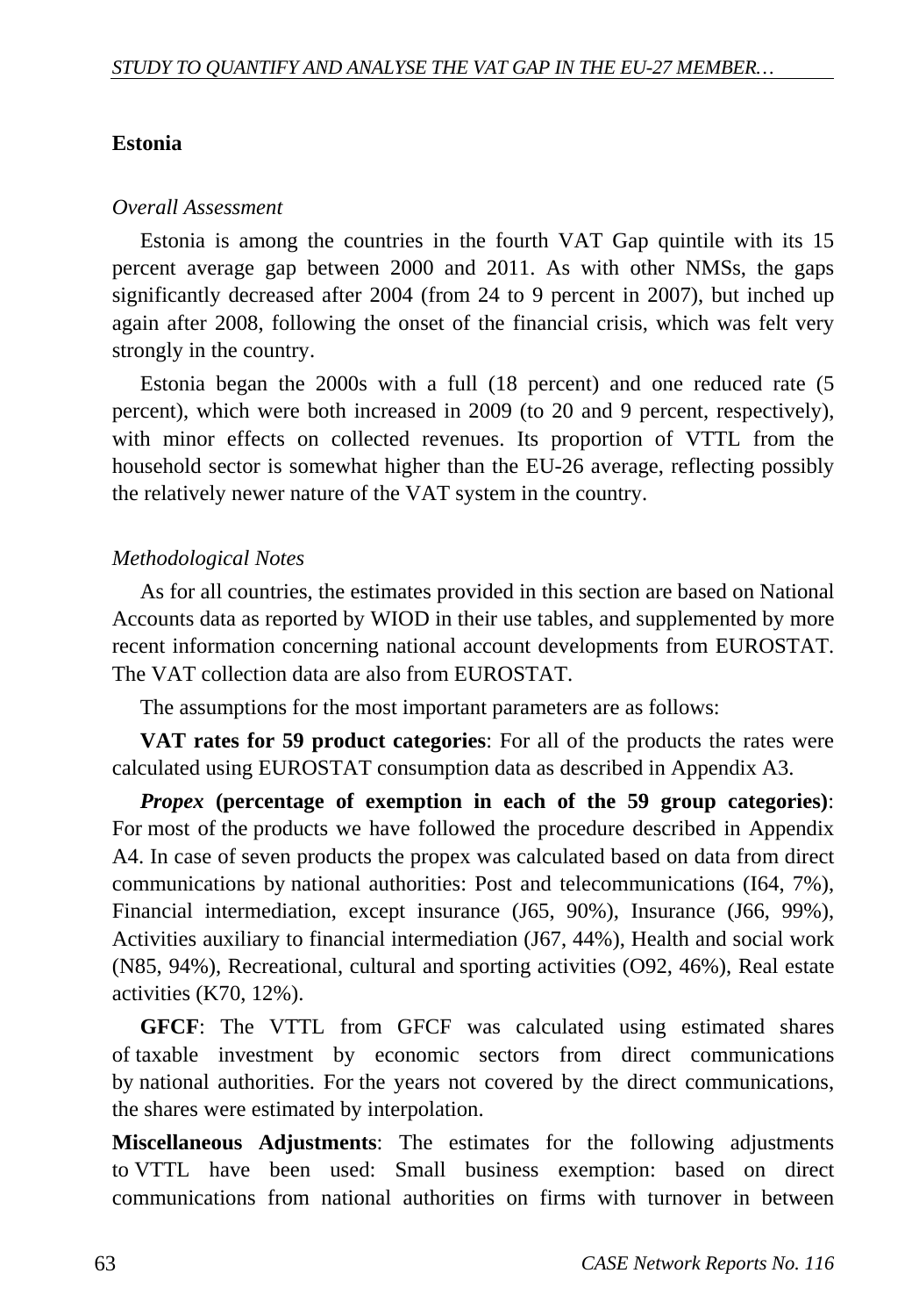10 thousand euro and the registration threshold; Restriction on the right to deduct VAT on business cars and fuel: not applicable (full deductibility). Entertainment deductions: uniform treatment as discussed in Appendix A.

## *Differences with other published estimates*

The estimates of VAT Gap in this study are on average 2 percentage points higher than results of Reckon (2009). The differences are explained by underestimated values of missing EUROSTAT use tables by Reckon, especially data on household final consumption. In addition, slightly higher propexes were utilized in a number of cases, based on direct communications from the authorities. See Appendix Table A.2.8 for details.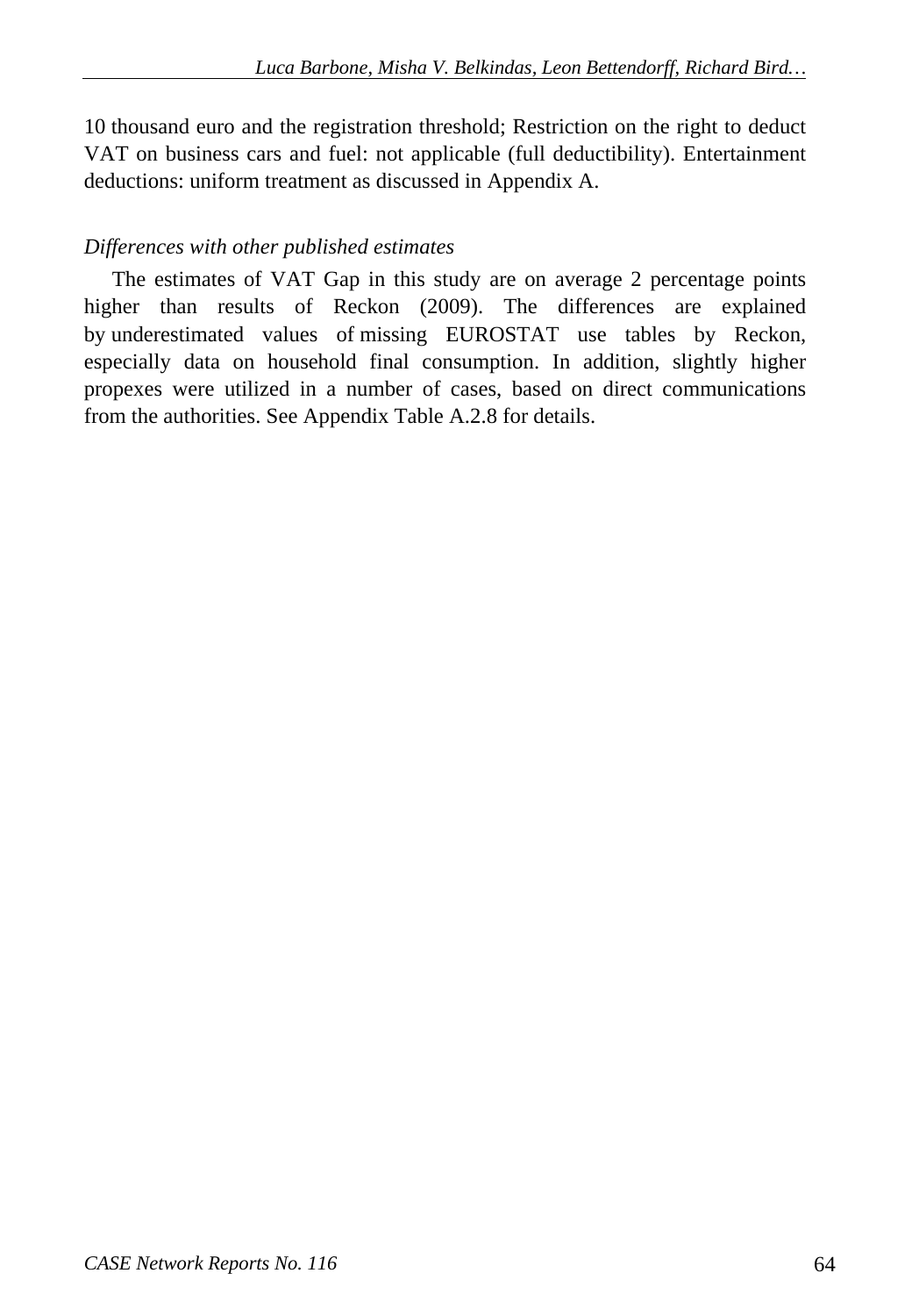|                                                                                                                                                                                                                                                                                                                       | 2000 | 2001                                   | 2002                                                  | 2003           | 2004 | 2005           | 2006                       | 2007 | 2008    | 2009                      | 2010  | 2011    |
|-----------------------------------------------------------------------------------------------------------------------------------------------------------------------------------------------------------------------------------------------------------------------------------------------------------------------|------|----------------------------------------|-------------------------------------------------------|----------------|------|----------------|----------------------------|------|---------|---------------------------|-------|---------|
| <b>Total VTTL</b>                                                                                                                                                                                                                                                                                                     | 595  | 677                                    | 782                                                   | 865            | 973  | 1 1 2 8        | 1 3 5 8                    | 569  | 1595    | 405                       | 1478  | 1 6 6 4 |
| Household consumption                                                                                                                                                                                                                                                                                                 | 421  | 476                                    | 540                                                   | 599            | 684  | 781            | 908                        | 025  | 1 0 6 4 | 931                       | 974   | 1 0 6 0 |
| Government & NPISH consumption                                                                                                                                                                                                                                                                                        | 23   | 26                                     | 31                                                    | 33             | 39   | 44             | 51                         | 58   | 68      | 72                        | 75    | 78      |
| Intermediate consumption by industries                                                                                                                                                                                                                                                                                | 83   | 92                                     | 99                                                    | 111            | 113  | 128            | 147                        | 178  | 195     | 189                       | 228   | 274     |
| Gross fixed capital formation                                                                                                                                                                                                                                                                                         | 65   | 81                                     | 109                                                   | 118            | 131  | 168            | 247                        | 299  | 258     | 205                       | 194   | 241     |
| Net adjustments                                                                                                                                                                                                                                                                                                       | 3    | 3                                      | 4                                                     | $\overline{4}$ | 5    | $\overline{7}$ | 5                          | 10   | 10      | $\overline{7}$            | 8     | 11      |
| VAT receipts                                                                                                                                                                                                                                                                                                          | 520  | 568                                    | 651                                                   | 712            | 744  | 970            | 1 2 1 5                    | 423  | 1 2 8 8 | 1 2 2 4                   | 1 257 | 1 3 6 3 |
| VAT Gap                                                                                                                                                                                                                                                                                                               | 75   | 109                                    | 132                                                   | 153            | 229  | 158            | 143                        | 146  | 308     | 181                       | 221   | 301     |
| VAT Gap as a share of VTTL                                                                                                                                                                                                                                                                                            | 13%  | 16%                                    | 17%                                                   | 18%            | 24%  | 14%            | 11%                        | 9%   | 19%     | 13%                       | 15%   | 18%     |
| VAT Gap as a share of GDP                                                                                                                                                                                                                                                                                             | 1.2% | 1.6%                                   | 1.7%                                                  | 1.8%           | 2.4% | 1.4%           | 1.1%                       | 0.9% | 1.9%    | 1.3%                      | 1.5%  | 1.9%    |
| Full rate                                                                                                                                                                                                                                                                                                             |      | 18%                                    |                                                       |                |      |                |                            |      |         |                           | 20%   |         |
| Reduced rates                                                                                                                                                                                                                                                                                                         |      |                                        |                                                       |                | 5%   |                |                            |      |         |                           | 9%    |         |
| 2000                                                                                                                                                                                                                                                                                                                  |      | 25%<br>$1\%$<br>Composition<br>of VTTL |                                                       |                |      |                |                            |      |         |                           |       | 3.0%    |
| 1500                                                                                                                                                                                                                                                                                                                  |      |                                        |                                                       | 15%            |      |                | 20%                        |      |         |                           |       | 2.5%    |
| 1000                                                                                                                                                                                                                                                                                                                  |      |                                        | 3%                                                    |                |      |                | 15%                        |      |         |                           |       | 2.0%    |
|                                                                                                                                                                                                                                                                                                                       |      | 4%                                     |                                                       |                | 67%  |                | 10%                        |      |         |                           |       | 1.5%    |
| 500                                                                                                                                                                                                                                                                                                                   |      |                                        |                                                       |                |      |                | 5%                         |      |         |                           |       | 1.0%    |
| $\Omega$                                                                                                                                                                                                                                                                                                              |      |                                        | ■ Household consumption                               |                |      |                | 0%                         |      |         |                           |       | 0.5%    |
| $\begin{array}{l} 2001 \\ 2003 \\ 2004 \\ 2005 \\ 2006 \\ 2007 \\ 2008 \\ 2009 \\ 2009 \\ 2009 \\ 2011 \\ 2011 \\ 2011 \\ 2011 \\ 2011 \\ 2011 \\ 2011 \\ 2011 \\ 2011 \\ 2011 \\ 2011 \\ 2011 \\ 2012 \\ 2012 \\ 2013 \\ 2013 \\ 2014 \\ 2012 \\ 2013 \\ 2014 \\ 2014 \\ 2015 \\ 2016 \\ 2018 \\ 2019 \\ 20$<br>2000 |      |                                        | Government & NPISH consumption                        |                |      |                |                            |      |         |                           |       |         |
|                                                                                                                                                                                                                                                                                                                       |      |                                        | $\blacksquare$ Intermediate consumption by industries |                |      |                |                            |      |         |                           |       |         |
| Total VTTL                                                                                                                                                                                                                                                                                                            |      |                                        | Gross fixed capital formation                         |                |      |                | WAT gap as a share of VTTL |      |         |                           |       |         |
| -Actual VAT receipts                                                                                                                                                                                                                                                                                                  |      |                                        | $\Box$ Net adjustments                                |                |      |                |                            |      |         | VAT gap as a share of GDP |       |         |

**Table 3.3.6. Estonia: VAT receipts, rates, theoretical liability, compostion of VTTL and gap, 2000–2011 (EUR million)**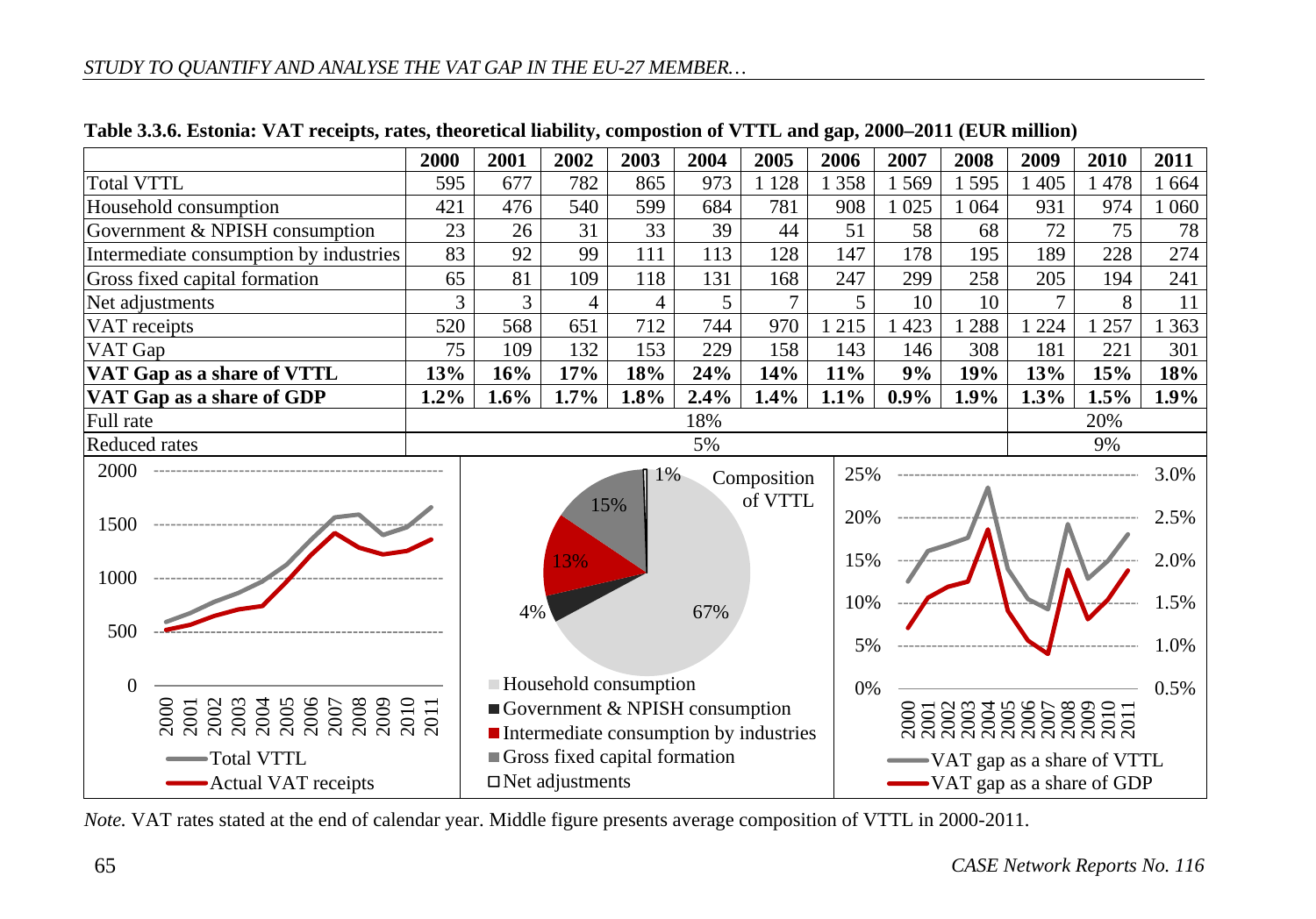# **Finland**

### *Overall Assessment*

Finland's average 2000-2011 VAT Gap is 13 percent, placing the country in the third quintile among the EU-26. The gaps have shown very modest fluctuations over the years, but edged upwards starting in 2007 and continuing in the post-2008-2009 crisis period.

The VAT system consists of a full and two reduced rates which were changed four times during the estimation period. Finland is also notable for the low proportion of the total VAT liability that accrues from household consumption, and the corresponding large share of unrecoverable VAT on industry inputs and on Gross Fixed Capital Formation - an indication of the possible economic inefficiencies induced by the prevalence of exemptions.

## *Methodological Notes*

As for all countries, the estimates provided in this section are based on National Accounts data as reported by WIOD in their use tables, and supplemented by more recent information concerning national account developments from EUROSTAT. The VAT collection data are also from EUROSTAT.

The assumptions for the most important parameters are as follows:

**VAT rates for 59 product categories**: For all of the products the rates were calculated using EUROSTAT consumption data as described in Appendix A3.

*Propex* **(percentage of exemption in each of the 59 group categories)**: For all of the products the propex factors were calculated using EUROSTAT consumption data as described in Appendix A4.

**GFCF**: The VTTL from GFCF was calculated using estimated shares of taxable investment by economic sectors from direct communications by national authorities. For the years not covered by the direct communications, the shares were estimated by interpolation.

**Miscellaneous Adjustments**: Estimates for the following adjustments to VTTL have been used: Small business exemption: null adjustment, registration threshold below 10 thousands euro. Restriction on the right to deduct VAT on business cars and fuel: based on direct communications from national authorities. Entertainment deductions: uniform treatment as discussed in Appendix A.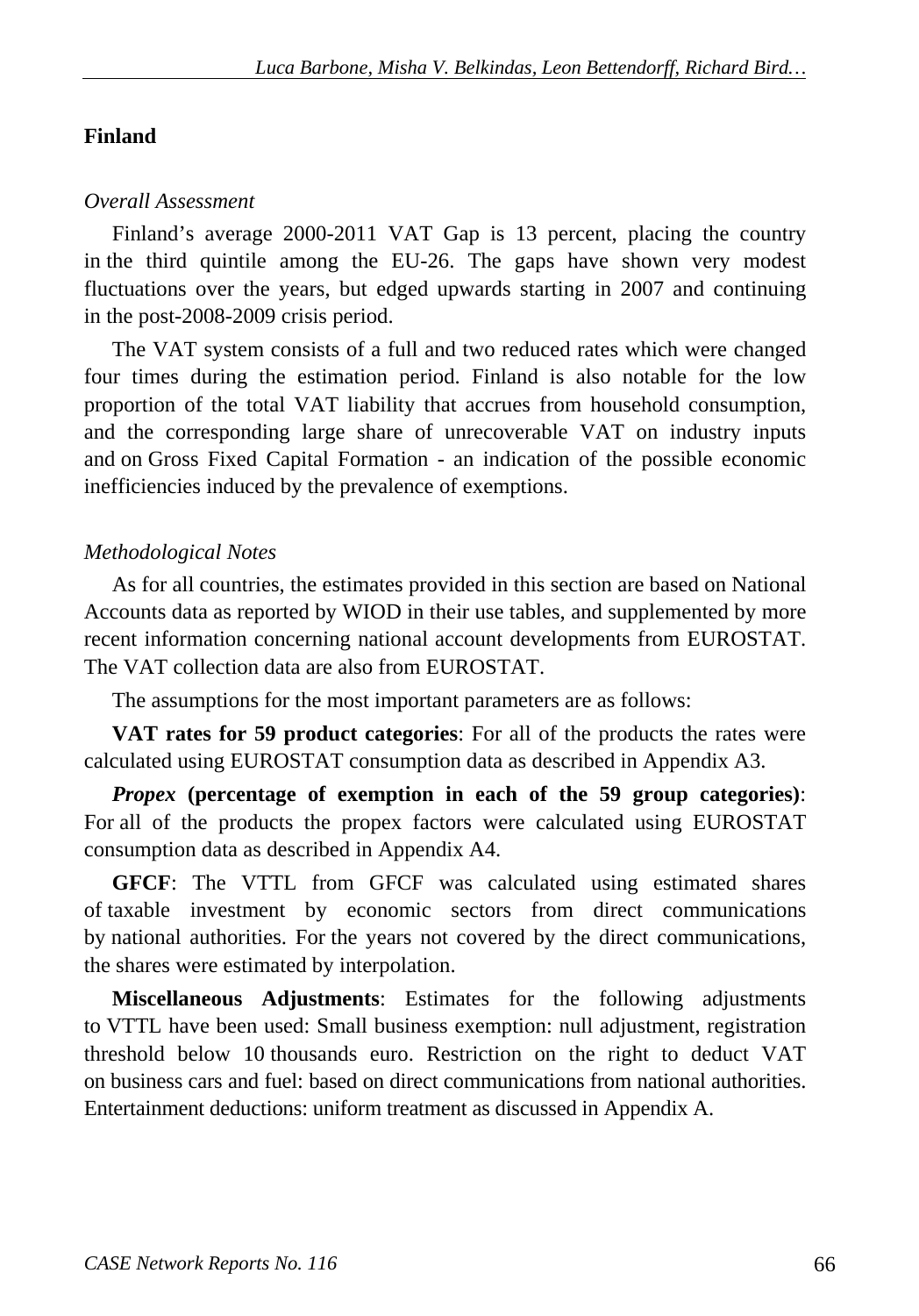### *Differences with other published estimates*

Finland's average 2000-2006 VAT Gap published in this report is 8 percentage points higher than Reckon (2009) estimates. Discrepancies are due to underestimated output in the missing use tables by Reckon. In some cases different propexes and rates were applied. Direct communications with authorities allowed us to use more precise GFCF estimates.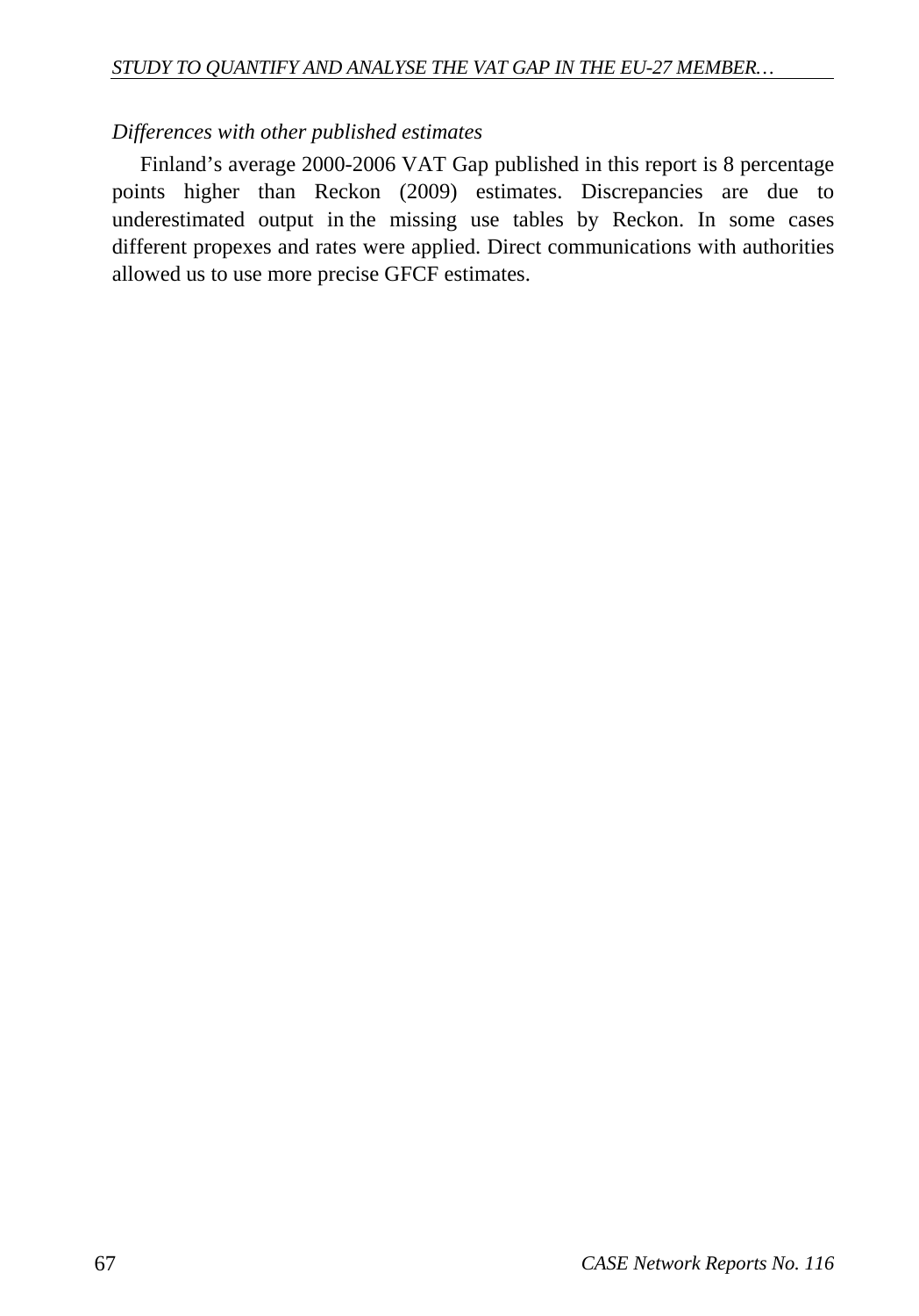|                                                | 2000    | 2001                                | 2002                   | 2003                                                                                                                                              | 2004    | 2005    | 2006    | 2007    | 2008                                                    | 2009    | 2010    | 2011         |  |
|------------------------------------------------|---------|-------------------------------------|------------------------|---------------------------------------------------------------------------------------------------------------------------------------------------|---------|---------|---------|---------|---------------------------------------------------------|---------|---------|--------------|--|
| <b>Total VTTL</b>                              | 12 392  | 12 846                              | 13 4 22                | 14 3 28                                                                                                                                           | 15 017  | 15 4 68 | 16 408  | 17 644  | 18 337                                                  | 16 667  | 18018   | 19746        |  |
| Household consumption                          | 6 5 6 1 | 6862                                | 7 1 7 7                | 7631                                                                                                                                              | 7907    | 8 2 1 4 | 8796    | 9 1 5 4 | 9606                                                    | 8 5 4 9 | 9 2 3 0 | 10 010       |  |
| Government & NPISH consumption                 | 692     | 711                                 | 750                    | 784                                                                                                                                               | 803     | 835     | 775     | 808     | 834                                                     | 846     | 887     | 947          |  |
| Intermediate consumption by industries         | 2578    | 2658                                | 2875                   | 3 0 8 2                                                                                                                                           | 3 2 0 9 | 3 3 5 8 | 3 4 7 8 | 3 6 8 6 | 3 9 5 9                                                 | 4 0 23  | 4 3 9 8 | 4 8 8 0      |  |
| Gross fixed capital formation                  | 2 3 4 9 | 2 3 8 5                             | 2 3 9 7                | 2567                                                                                                                                              | 2805    | 2699    | 2 9 9 0 | 3 5 8 4 | 3 3 1 0                                                 | 2824    | 2997    | 3 3 2 5      |  |
| Net adjustments                                | 211     | 229                                 | 221                    | 264                                                                                                                                               | 293     | 362     | 369     | 412     | 628                                                     | 424     | 507     | 585          |  |
| VAT receipts                                   | 10869   | 1 1 1 8                             | 11 680                 | 12 455                                                                                                                                            | 12 949  | 13 658  | 14418   | 15 0 54 | 15 5 11                                                 | 14 951  | 15 25 6 | 16915        |  |
| VAT Gap                                        | 1523    | 1728                                | 741                    | 1873                                                                                                                                              | 2068    | 1810    | 1990    | 2 5 9 0 | 2826                                                    | 1716    | 2 7 6 2 | 2831         |  |
| VAT Gap as a share of VTTL                     | 12%     | 13%                                 | 13%                    | 13%                                                                                                                                               | 14%     | 12%     | 12%     | 15%     | 15%                                                     | 10%     | 15%     | 14%          |  |
| VAT Gap as a share of GDP                      | $1.2\%$ | 1.2%                                | 1.2%                   | 1.3%                                                                                                                                              | 1.4%    | 1.1%    | 1.2%    | 1.4%    | 1.5%                                                    | 1.0%    | 1.5%    | 1.5%         |  |
| Full rate                                      |         | 22%                                 |                        |                                                                                                                                                   |         |         |         |         |                                                         |         | 23%     |              |  |
| Reduced rates                                  |         | 17 / 8%<br>12/8%                    |                        |                                                                                                                                                   |         |         |         |         |                                                         |         |         | 13/9%        |  |
| 25000<br>20000                                 |         | 2%<br>Composition<br>of VTTL<br>18% |                        |                                                                                                                                                   |         |         |         |         |                                                         |         |         | 2.5%<br>2.0% |  |
| 15000<br>10000                                 |         |                                     | 22%                    |                                                                                                                                                   | 53%     |         | 10%     |         |                                                         |         |         | 1.5%         |  |
| 5000                                           |         |                                     | 5%                     |                                                                                                                                                   |         |         | 5%      |         |                                                         |         |         | 1.0%         |  |
| $\Omega$<br>Total VTTL<br>-Actual VAT receipts |         |                                     | $\Box$ Net adjustments | Household consumption<br>Government & NPISH consumption<br>$\blacksquare$ Intermediate consumption by industries<br>Gross fixed capital formation |         |         | 0%      |         | WAT gap as a share of VTTL<br>VAT gap as a share of GDP |         |         | 0.5%         |  |

**Table 3.3.7. Finland: VAT receipts, rates, theoretical liability, compostion of VTTL and gap, 2000–2011 (EUR million)**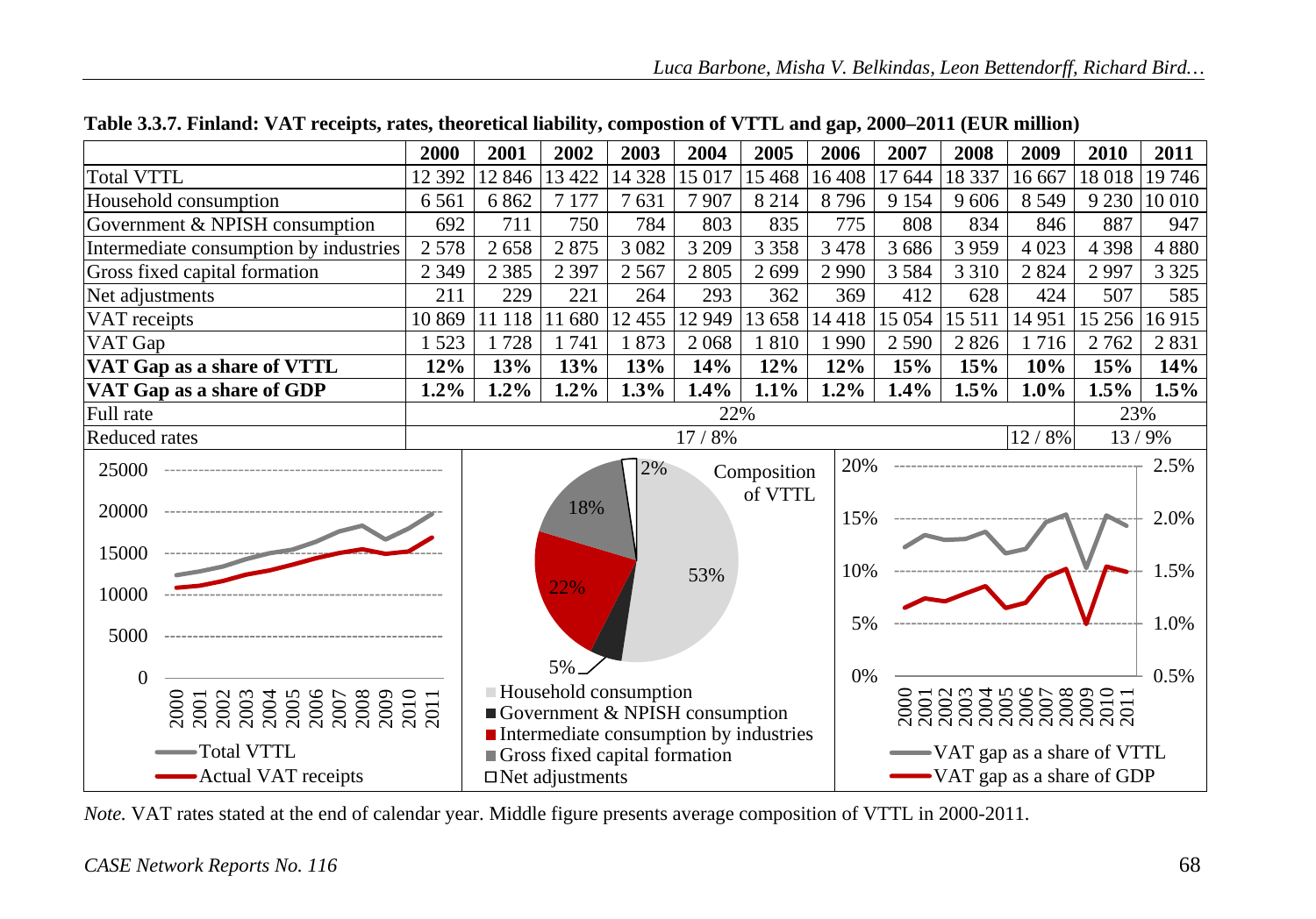#### **France**

#### *Overall Assessment*

The average VAT Gap in France over the period 2000-2011 was 16 percent (just below the average value for the EU-26 countries, but above the median), placing it in the fourth quintile for the EU-26 countries. There was a notable escalation of the gap as a result of the 2008-9 crisis period (from 14 percent in 2007 to 20 percent in 2009), brought about by a fall in revenues in 2009, and a sluggish recovery after that.

VAT rates (a full rate of 19.6 percent and two reduced rates of 5.5 and 2.1 percent) have not been changed during the period. France's share of VAT liability from household consumption is slightly lower than the EU average.

#### *Methodological Notes*

As for all countries, the estimates provided in this section are based on National Accounts data as reported by WIOD in their use tables, and supplemented by more recent information concerning national account developments from EUROSTAT. The VAT collection data are also from EUROSTAT.

The assumptions for the most important parameters are as follows:

**VAT rates for 59 product categories**: For all of the products the rates were calculated using EUROSTAT consumption data as described in Appendix A3.

*Propex* **(percentage of exemption in each of the 59 group categories)**: For most of the products we have followed the procedure described in Appendix A4. In case of six products the propex was calculated based on data from direct communications by national authorities: Post and telecommunications (I64, 5%), Financial intermediation, except insurance (J65, 66%), Insurance (J66, 100%), Activities auxiliary to financial intermediation (J67, 56%), Real estate activities (K70, 62%), Recreational, cultural and sporting activities (O92, 34%).

**GFCF**: The VTTL from GFCF was calculated using estimated shares of taxable investment by economic sectors from direct communications by national authorities. For the years not covered by the direct communications, the shares were estimated by interpolation.

**Miscellaneous Adjustments**: Estimates for the following adjustments to the VTTL have been used: Small business exemption: based on direct communications from national authorities on firms with turnover in between 10 thousand euro and the registration threshold; Restriction on the right to deduct VAT on business cars and fuel: estimated based on direct communications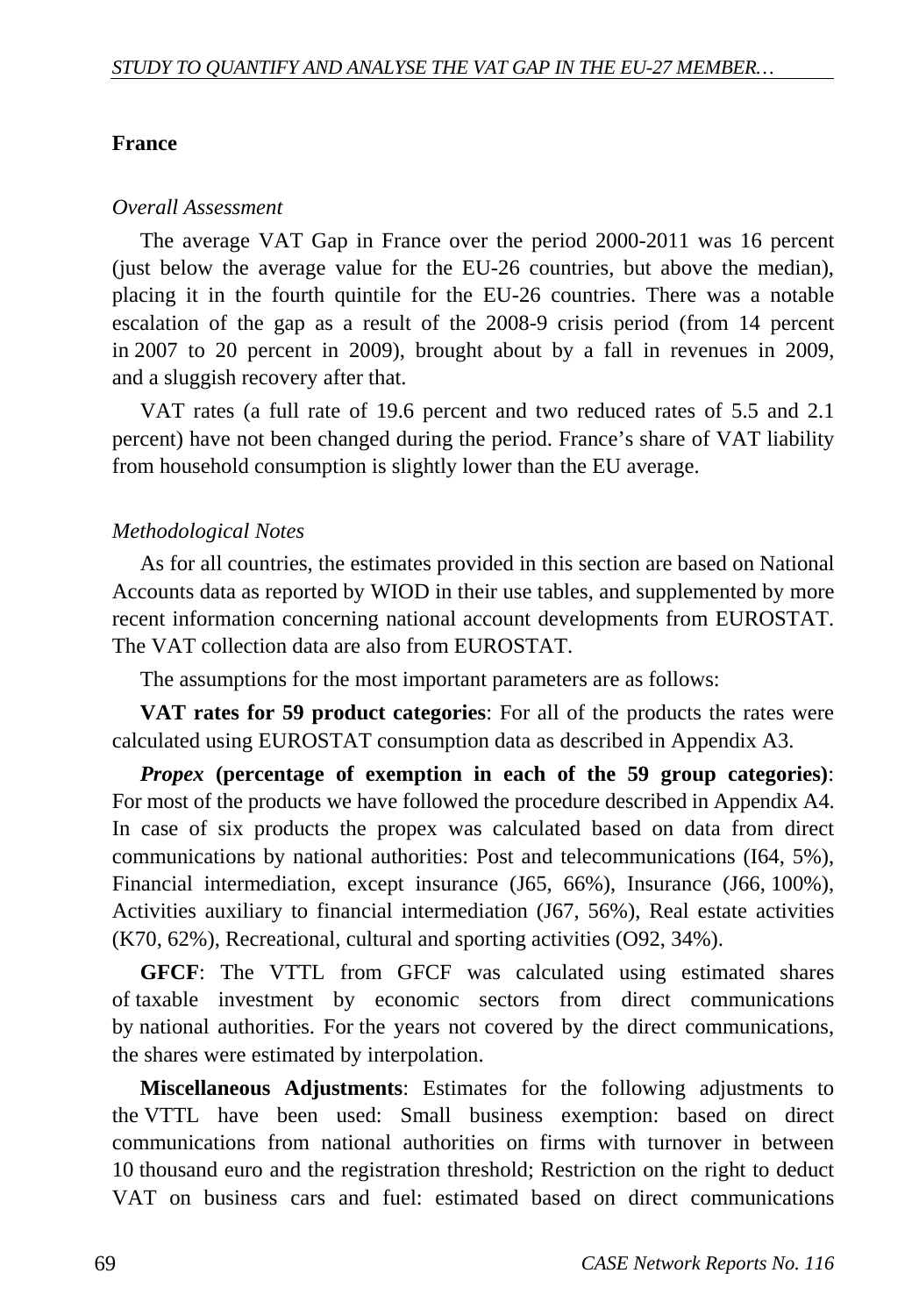from national authorities. Entertainment deductions: uniform treatment as discussed in Appendix A.

#### *Differences with other published estimates*

Our VAT Gap estimates are on average 7 percentage points higher than figures of Reckon (2009). This reflects both revisions in national accounts data, and the application of different *propexes* and rates which result from direct communications with France's authorities and a finer level of disaggregation. See Appendix Table A.2.8 for details.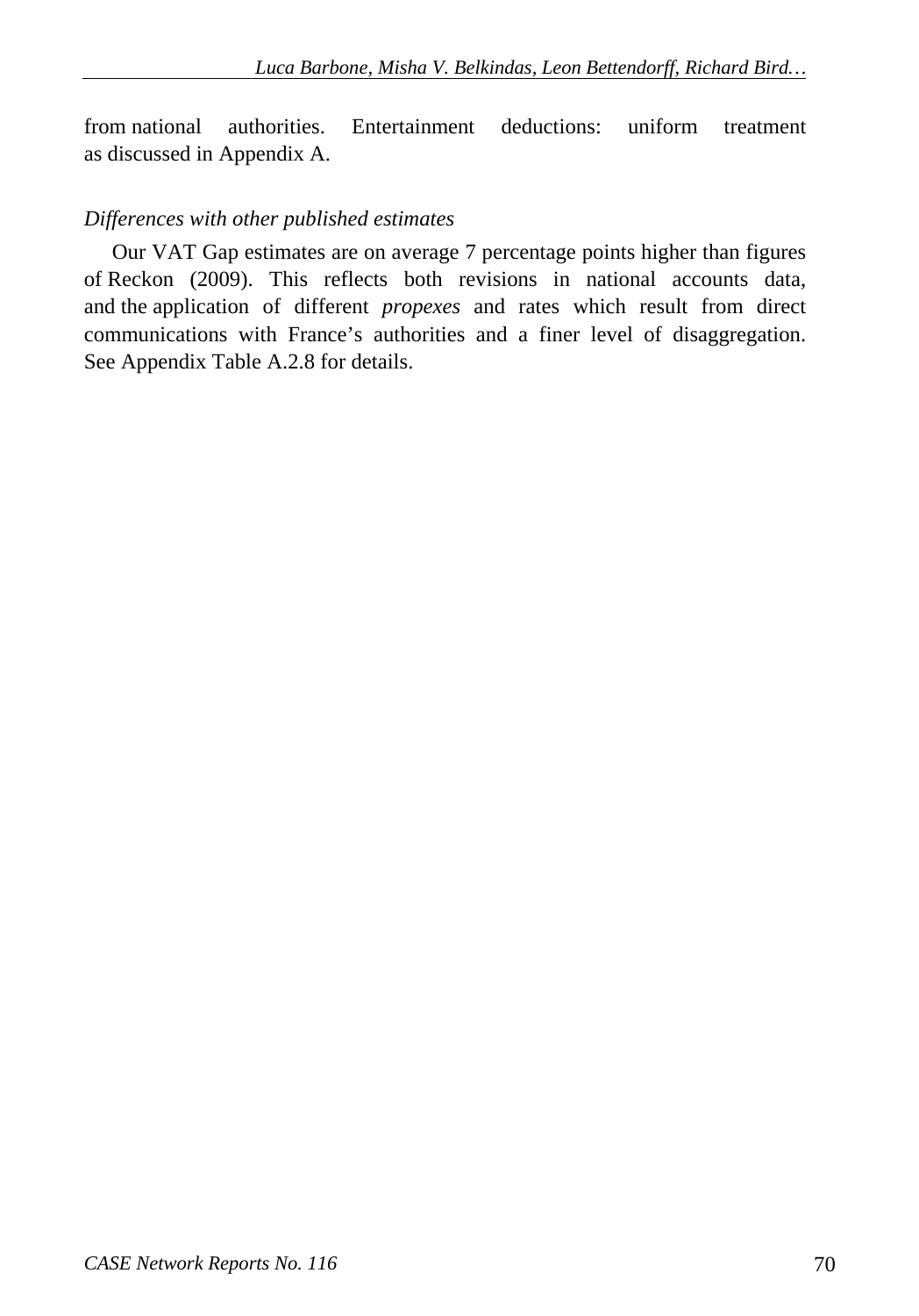|                                        | 2000    | 2001            | 2002                   | 2003                                                    | 2004    | 2005                                                                                            | 2006    | 2007    | 2008    | 2009                                                    | 2010                   | 2011    |  |
|----------------------------------------|---------|-----------------|------------------------|---------------------------------------------------------|---------|-------------------------------------------------------------------------------------------------|---------|---------|---------|---------------------------------------------------------|------------------------|---------|--|
| <b>Total VTTL</b>                      |         | 120 868 125 149 |                        |                                                         |         | 129 566 134 051 139 912 147 140                                                                 |         |         |         | 154 054 159 651 164 505 163 781 167 727 172 739         |                        |         |  |
| Household consumption                  | 74 348  | 77 337          | 79 919                 | 82 372                                                  | 85 229  | 88 560                                                                                          | 91 5 93 | 95 156  | 98 505  |                                                         | 98 816 101 311 103 691 |         |  |
| Government & NPISH consumption         | 5 3 4 1 | 5 7 4 6         | 6 3 3 9                | 6 5 9 3                                                 | 6855    | 7 1 9 8                                                                                         | 7485    | 7810    | 8073    | 9843                                                    | 10 165                 | 10 339  |  |
| Intermediate consumption by industries | 17916   | 18 4 79         | 19 701                 | 20 40 6                                                 | 21 4 25 | 22 4 9 6                                                                                        | 23 844  | 24 7 28 | 25 4 31 | 19 847                                                  | 20 905                 | 22 0 84 |  |
| Gross fixed capital formation          | 19 349  | 19 683          | 19784                  | 20 8 29                                                 | 22 240  | 24 3 97                                                                                         | 26 693  | 27 460  | 26 9 67 | 30 186                                                  | 29 688                 | 31 195  |  |
| Net adjustments                        | 3913    | 3 9 0 3         | 3 8 2 3                | 3 8 5 1                                                 | 4 1 6 3 | 4 4 8 9                                                                                         | 4 4 3 9 | 4 4 9 7 | 5 5 2 9 | 5 0 9 0                                                 | 5 6 5 8                | 5 4 2 9 |  |
| VAT receipts                           |         |                 |                        |                                                         |         | 107 163 108 581 110 413 113 622 120 224 126 625 131 693 136 542 137 736 130 303 135 579 140 506 |         |         |         |                                                         |                        |         |  |
| VAT Gap                                | 13 705  |                 | 16 568 19 153          | 20 4 29                                                 | 19688   | 20 5 15                                                                                         | 22 361  | 23 110  | 26 7 69 | 33 478                                                  | 32 148                 | 32 233  |  |
| VAT Gap as a share of VTTL             | 11%     | 13%             | 15%                    | 15%                                                     | 14%     | 14%                                                                                             | 15%     | 14%     | 16%     | 20%                                                     | 19%                    | 19%     |  |
| VAT Gap as a share of GDP              | 1.0%    | 1.1%            | 1.2%                   | 1.3%                                                    | 1.2%    | 1.2%                                                                                            | 1.2%    | 1.2%    | 1.4%    | 1.8%                                                    | 1.7%                   | 1.6%    |  |
| Full rate                              |         | 19.6%           |                        |                                                         |         |                                                                                                 |         |         |         |                                                         |                        |         |  |
| Reduced rates                          |         | 5.5% / 2.1%     |                        |                                                         |         |                                                                                                 |         |         |         |                                                         |                        |         |  |
| 200000                                 |         |                 |                        | 3%                                                      |         | Composition                                                                                     | 25%     |         |         |                                                         |                        | 1.8%    |  |
| 150000                                 |         |                 | 17%                    |                                                         |         | of VTTL                                                                                         | 20%     |         |         |                                                         |                        | 1.6%    |  |
| 100000                                 |         |                 | 14%                    |                                                         |         |                                                                                                 | 15%     |         |         |                                                         |                        | 1.4%    |  |
|                                        |         |                 |                        |                                                         | 61%     |                                                                                                 | 10%     |         |         |                                                         |                        | 1.2%    |  |
| 50000                                  |         |                 | 5%                     |                                                         |         |                                                                                                 | 5%      |         |         |                                                         |                        | 1.0%    |  |
| $\Omega$                               |         |                 |                        |                                                         |         |                                                                                                 | 0%      |         |         |                                                         |                        | 0.8%    |  |
| 2000                                   |         |                 |                        | Household consumption<br>Government & NPISH consumption |         |                                                                                                 |         |         |         |                                                         |                        |         |  |
| Total VTTL<br>-Actual VAT receipts     |         |                 | $\Box$ Net adjustments | Gross fixed capital formation                           |         | $\blacksquare$ Intermediate consumption by industries                                           |         |         |         | WAT gap as a share of VTTL<br>WAT gap as a share of GDP |                        |         |  |
|                                        |         |                 |                        |                                                         |         |                                                                                                 |         |         |         |                                                         |                        |         |  |

**Table 3.3.8. France: VAT receipts, rates, theoretical liability, compostion of VTTL and gap, 2000–2011 (EUR million)**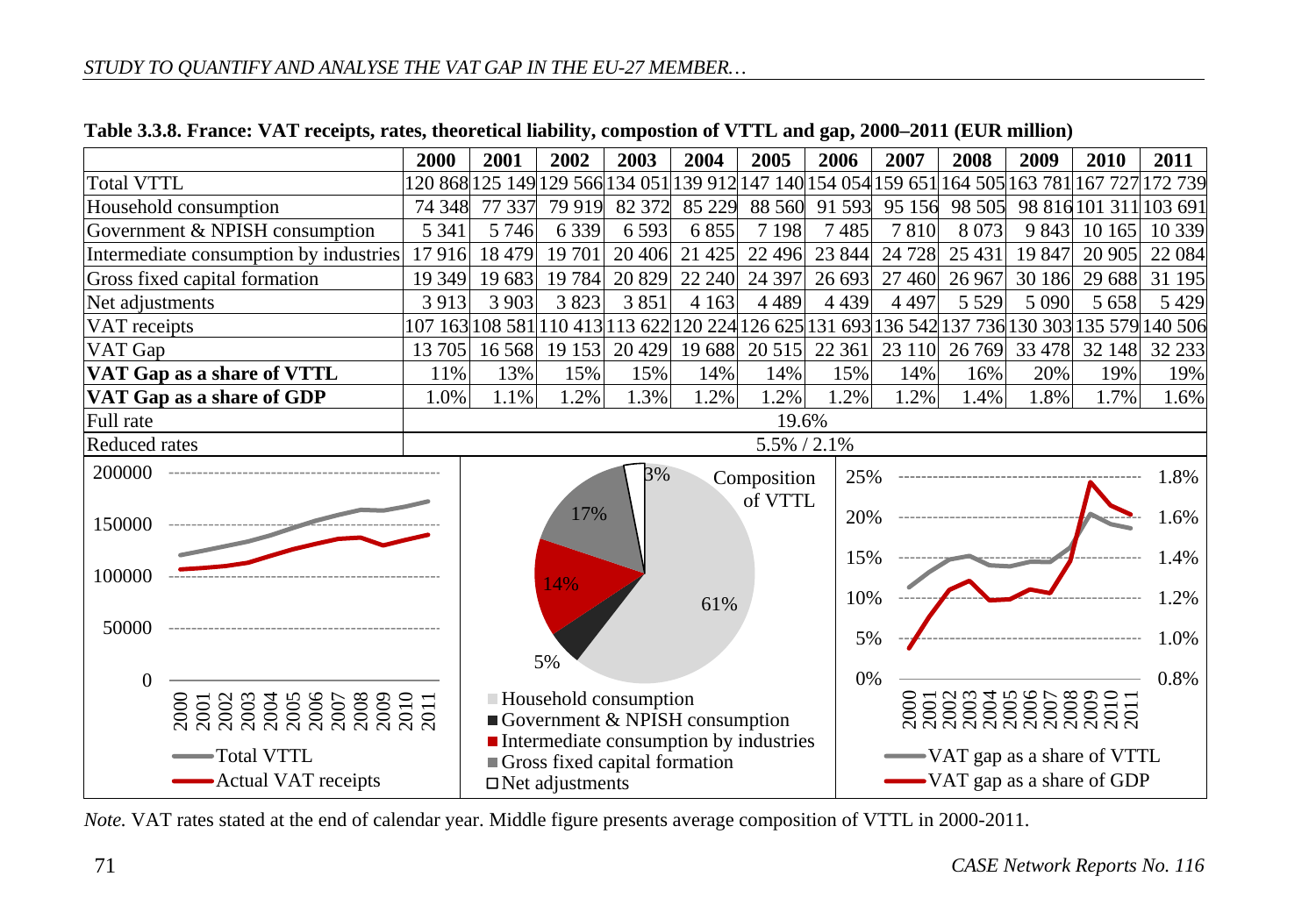# **Germany**

### *Overall Assessment*

Germany's average VAT Gap amounted to 13 percent over the period 2000- 2011; this is also the median value for the EU-26 group. The gap has been remarkably stable during the sample time period, including in the post-crisis period after 2008.

The VAT system is characterized by one full (changed once in 2007 from 16 to 19 percent) and one reduced rate (7 percent). The share of VAT liability from household consumption is in line with the average of the EU-26.

# *Methodological Notes*

As for all countries, the estimates provided in this section are based on National Accounts data as reported by WIOD in their use tables, and supplemented by more recent information concerning national account developments from EUROSTAT. The VAT collection data are also from EUROSTAT.

The assumptions for the most important parameters are as follows:

**VAT rates for 59 product categories**: For all of the products the rates were calculated using EUROSTAT consumption data as described in the Appendix A3.

*Propex* **(percentage of exemption in each of the 59 group categories)**: For all of the products the propex factors were calculated using EUROSTAT consumption data as described in the Appendix A4.

**GFCF**: The VTTL from GFCF was calculated using estimated shares of taxable investment by economic sectors from direct communications by national authorities. For the years not covered by the direct communications, the shares were estimated by interpolation.

**Miscellaneous Adjustments**: Estimates for the following adjustments to VTTL have been used: Small business exemption: based on direct communications from national authorities on firms with turnover in between 10 thousand euro and the registration threshold; Restriction on the right to deduct VAT on business cars and fuel: not applicable (full deductibility). Entertainment deductions: uniform treatment as discussed in Appendix A.

# *Differences with other published estimates*

Germany's average 2000-2006 VAT Gap calculated by Reckon (2009) is virtually identical to this report's estimates.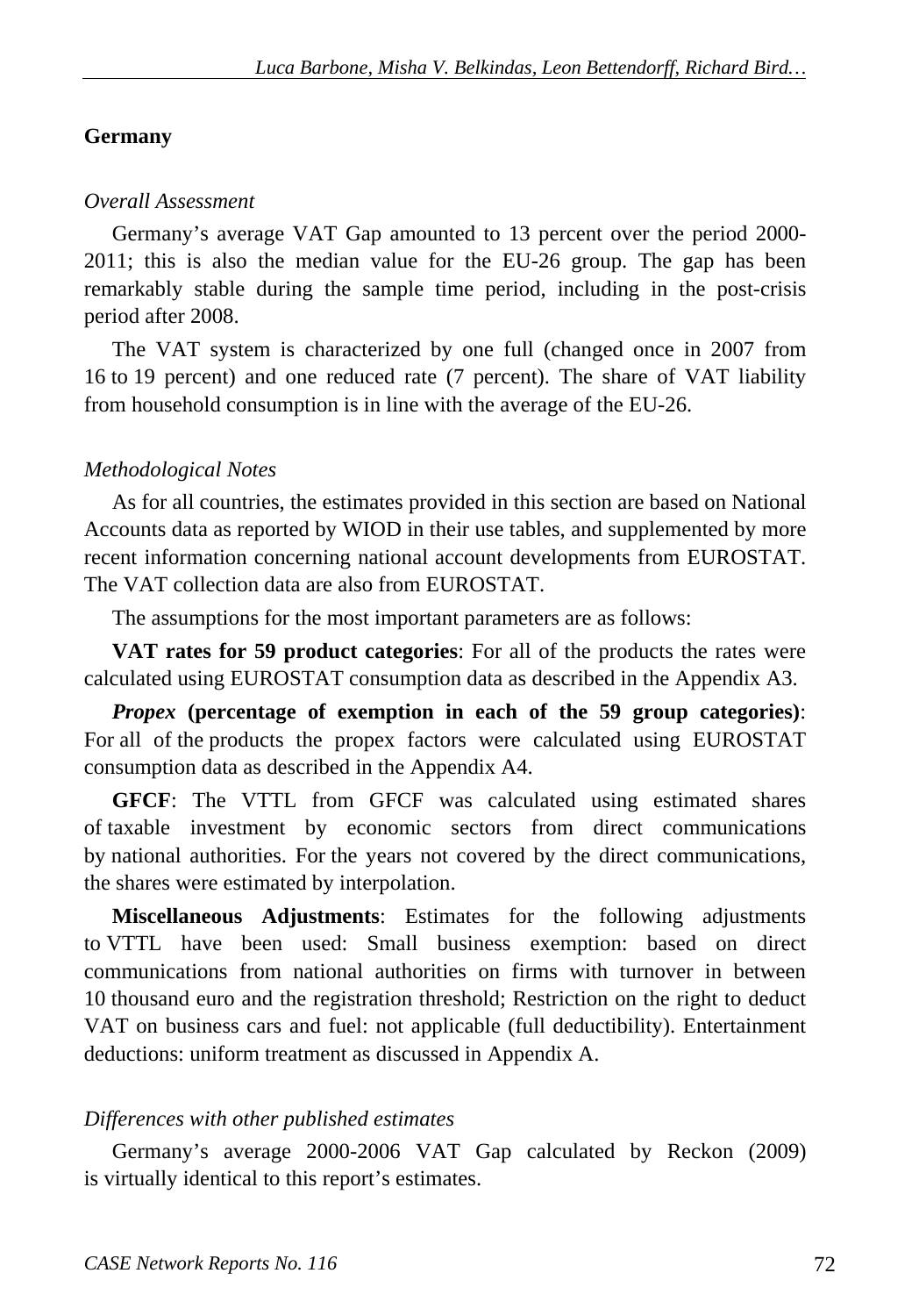The IFO Institute (Parsche, 2009) has also occasionally produced estimates of the VAT Gap for Germany (until 2008) that are on average about 4 percent lower than those in this report. We were not able to reconcile the two estimates, in the absence of access to the details of the IFO calculations.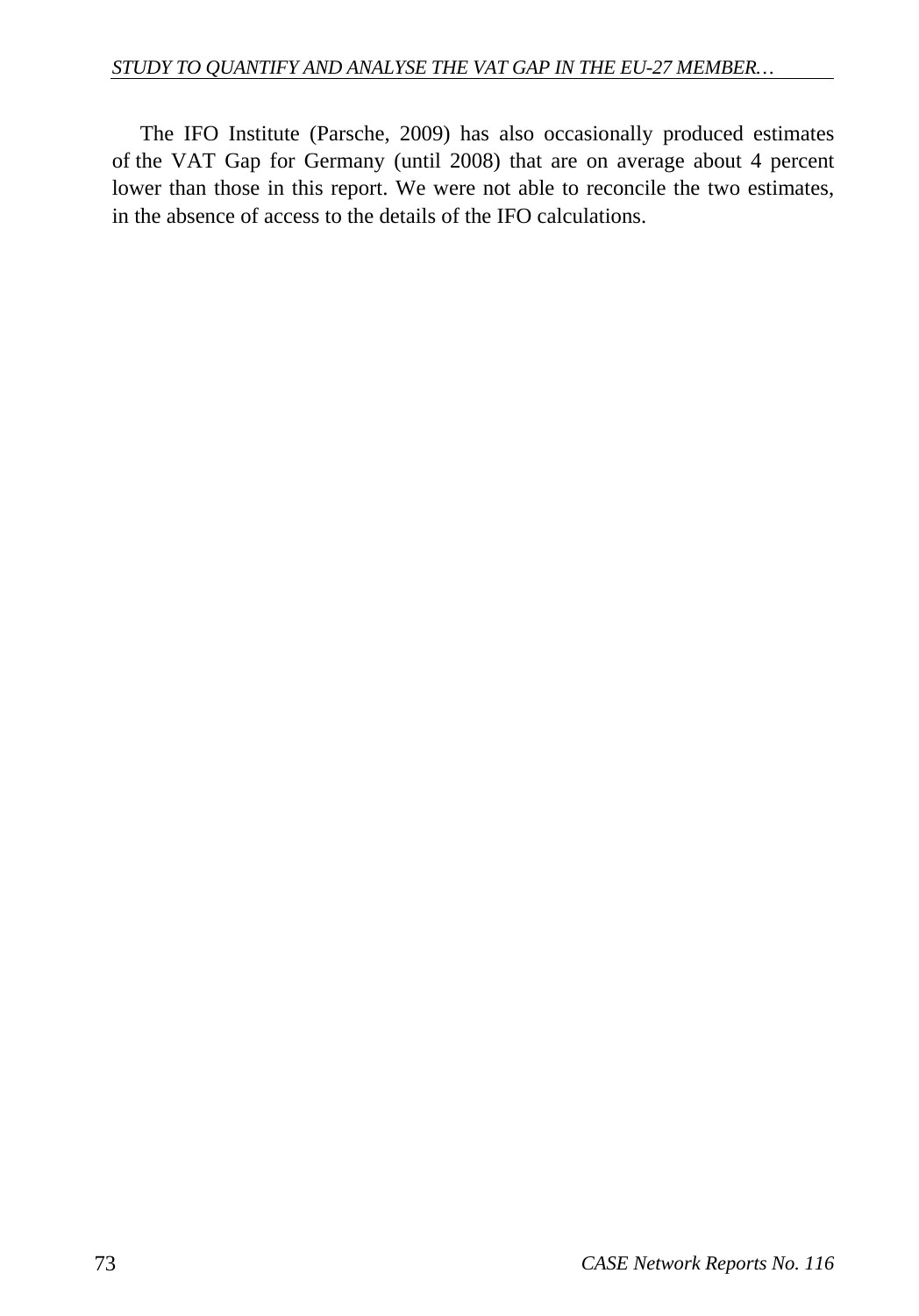|                                        | 2000    | 2001                          | 2002                    | 2003          | 2004    | 2005                                                                                            | 2006    | 2007    | 2008                       | 2009    | 2010          | 2011    |
|----------------------------------------|---------|-------------------------------|-------------------------|---------------|---------|-------------------------------------------------------------------------------------------------|---------|---------|----------------------------|---------|---------------|---------|
| <b>Total VTTL</b>                      |         |                               |                         |               |         | 157 896 161 207 157 665 157 689 158 468 160 996 166 848 196 743 201 402 197 267 206 364 216 830 |         |         |                            |         |               |         |
| Household consumption                  |         | 96 492 100 443                | 99 319                  |               |         | 99 481 101 019 102 873 106 008 121 621 124 734 122 371 125 930 129 502                          |         |         |                            |         |               |         |
| Government & NPISH consumption         | 6 3 6 0 | 6712                          | 6703                    | 6 8 8 1       | 6 4 4 5 | 6962                                                                                            | 7036    | 8 5 4 7 | 8 6 9 0                    | 8 8 0 9 | 9073          | 9 3 5 8 |
| Intermediate consumption by industries | 23 608  | 23 913                        | 23 753                  | 24 3 19       | 24 080  | 24 707                                                                                          | 25 4 45 | 30 819  | 31 774                     |         | 32 538 35 334 | 38 895  |
| Gross fixed capital formation          | 30 225  | 28 940                        | 26 9 27                 | 26 111        | 26 041  | 25 5 95                                                                                         | 27 500  |         | 34 888 35 317              | 32 621  | 34 989        | 37933   |
| Net adjustments                        | 211     | 1 1 9 9                       | 962                     | 896           | 884     | 859                                                                                             | 859     | 868     | 886                        | 927     | 1 0 38        | 1 1 4 1 |
| VAT receipts                           |         |                               |                         |               |         | 140 020 139 090 136 780 137 190 137 430 139 810 147 140 170 080 175 870 177 680 180 220 189 920 |         |         |                            |         |               |         |
| VAT Gap                                | 17876   | 22 117                        |                         | 20 885 20 499 | 21 038  | 21 186                                                                                          | 19 708  | 26 663  | 25 5 32                    | 19587   | 26 144        | 26 910  |
| VAT Gap as a share of VTTL             | 11%     | 14%                           | 13%                     | 13%           | 13%     | 13%                                                                                             | 12%     | 14%     | 13%                        | 10%     | 13%           | 12%     |
| VAT Gap as a share of GDP              | 0.9%    | 1.1%                          | 1.0%                    | 1.0%          | $1.0\%$ | 1.0%                                                                                            | 0.9%    | 1.1%    | 1.0%                       | 0.8%    | 1.0%          | 1.0%    |
| Full rate                              |         |                               |                         | 16%           |         |                                                                                                 |         |         |                            | 19%     |               |         |
| Reduced rates                          |         |                               |                         |               |         | 7%                                                                                              |         |         |                            |         |               |         |
| 250000                                 |         |                               |                         | $1\%$         |         |                                                                                                 | 15%     |         |                            |         |               | 2.0%    |
| 200000                                 |         | Composition<br>of VTTL<br>17% |                         |               |         |                                                                                                 |         |         |                            |         |               |         |
| 150000                                 |         |                               | 16%                     |               |         |                                                                                                 | 10%     |         |                            |         |               | 1.5%    |
| 100000                                 |         |                               |                         |               | 62%     |                                                                                                 | 5%      |         |                            |         |               | 1.0%    |
| 50000                                  |         | 4%                            |                         |               |         |                                                                                                 |         |         |                            |         |               |         |
| 0                                      |         |                               | □ Household consumption |               |         |                                                                                                 | 0%      |         |                            |         |               | 0.5%    |
|                                        |         |                               |                         |               |         |                                                                                                 |         |         |                            |         |               |         |
| ——Total VTTL                           |         |                               |                         |               |         | Government & NPISH consumption                                                                  |         |         | WAT gap as a share of VTTL |         |               |         |
| Actual VAT receipts                    |         |                               |                         |               |         |                                                                                                 |         |         | VAT gap as a share of GDP  |         |               |         |

**Table 3.3.9. Germany: VAT receipts, rates, theoretical liability, compostion of VTTL and gap, 2000–2011 (EUR million)**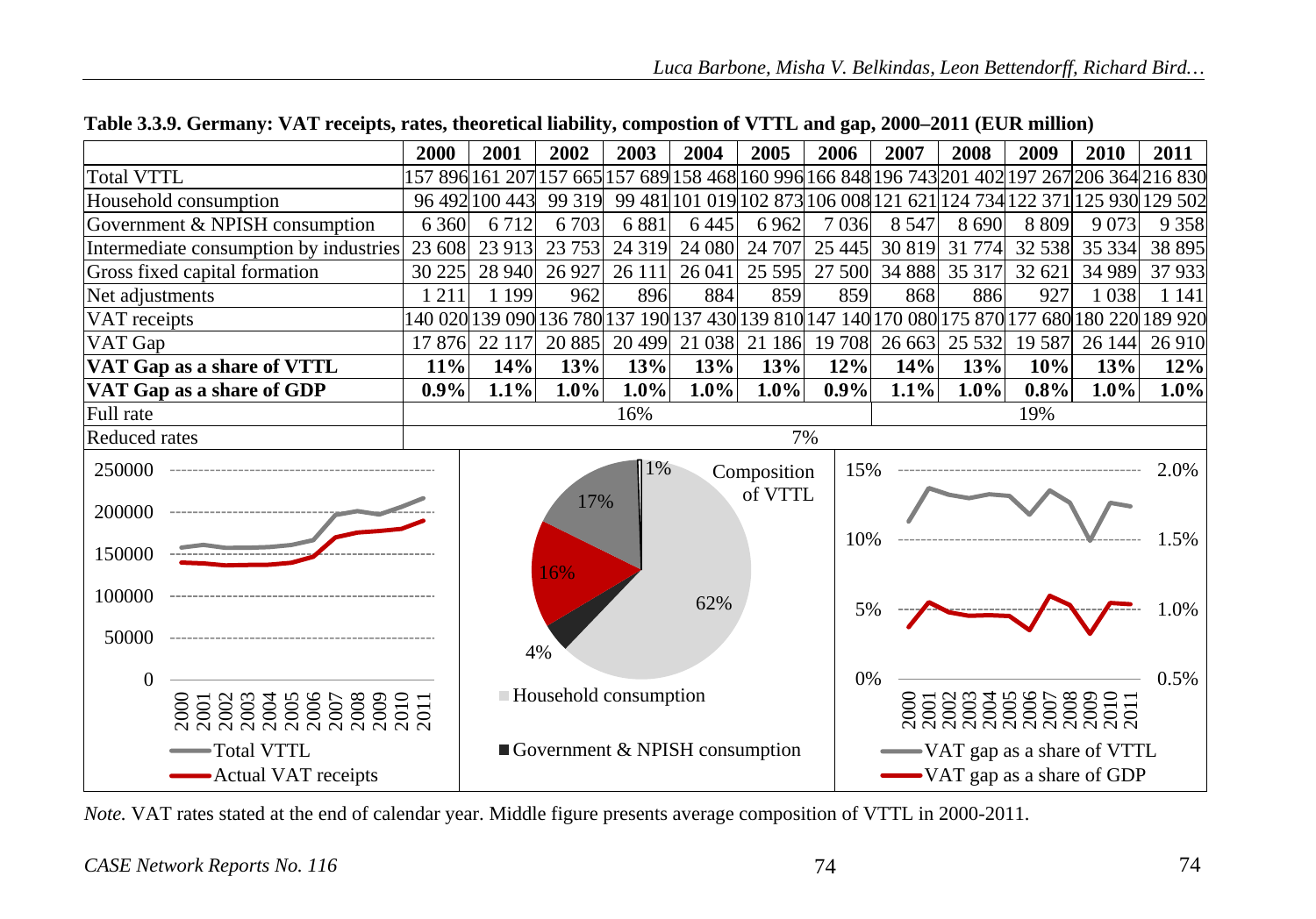### **Greece**

### *Overall Assessment*

Greece is among high VAT Gap level countries with its average 30 percent (fifth quintile of the EU-26 for the period 2000-2011). The gaps have shown a significant upward tendency, particularly after 2003 (from 22 percent in 2001 up to 39 percent in 2011). The increase in the post-2008 period has been driven by collapsing revenues, despite a number of rate increases, as a result of the strong recession in the economy.

Greece's share of theoretical VAT liability accruing from households is higher than the average in the EU-26, although the high level of gap makes it even more difficult to gauge the actual relative burden on economic sectors.

### *Methodological Notes*

As for all countries, the estimates provided in this section are based on National Accounts data as reported by WIOD in their use tables, and supplemented by more recent information concerning national account developments from EUROSTAT. The VAT collection data are also from EUROSTAT.

The assumptions for the most important parameters are as follows:

**VAT rates for 59 product categories**: For all of the products the rates were calculated using EUROSTAT consumption data as described in Appendix A3.

*Propex* **(percentage of exemption in each of the 59 group categories)**: For most of the products we have followed the procedure described in Appendix A4. In case of three products the propex was calculated based on data from direct communications by national authorities: Financial intermediation, except insurance (J65, 96%), Insurance (J66, 73%), Activities auxiliary to financial intermediation (J67, 88%).

**GFCF**: The VTTL from GFCF was calculated using estimated shares of taxable investment by economic sectors from direct communications by national authorities. For the years not covered by the direct communications, the shares were estimated by interpolation.

**Miscellaneous Adjustments**: Estimates for the following adjustments to VTTL have been used: Small business exemption: null adjustment, registration threshold not higher than 10 thousands euro. Restriction on the right to deduct VAT on business cars and fuel: based on direct communications from national authorities. Entertainment deductions: uniform treatment as discussed in Appendix A.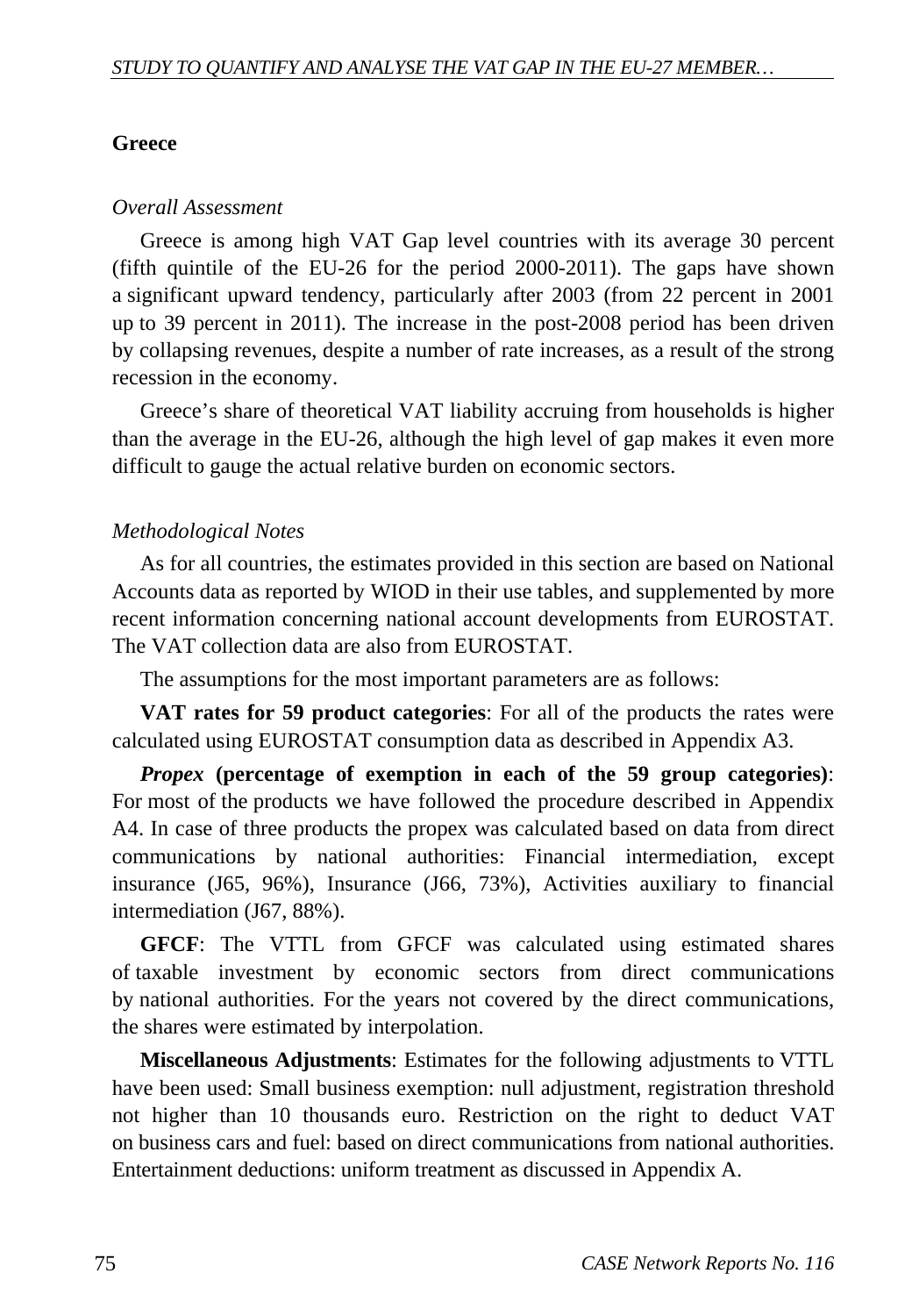## *Differences with other published estimates*

Our estimates of 2000-2006 VAT Gaps for Greece are on average one percentage point higher than the estimates in Reckon (2009). The main reasons for the differences are the National Accounts data used. Reckon (2009) had at its disposal only pre-2000 use tables, therefore, all 2000-2006 national statistics were extrapolated, leading to underestimation of the results.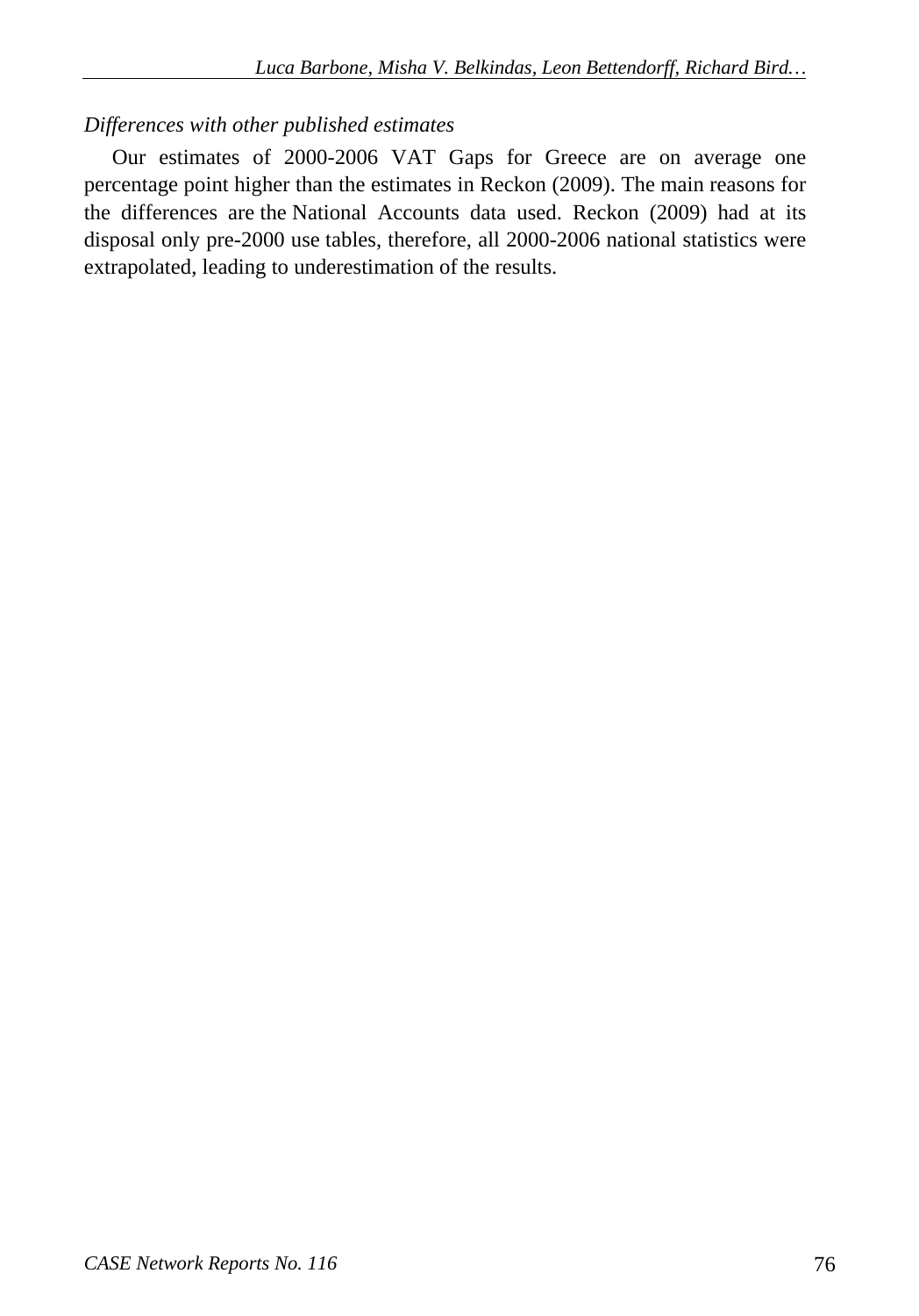|                                                                            | 2000    | 2001    | 2002                   | 2003                                                                                   | 2004   | 2005        | 2006    | 2007    | 2008    | 2009    | 2010                                                    | 2011    |
|----------------------------------------------------------------------------|---------|---------|------------------------|----------------------------------------------------------------------------------------|--------|-------------|---------|---------|---------|---------|---------------------------------------------------------|---------|
| <b>Total VTTL</b>                                                          | 13 074  | 14 061  | 15 5 24                | 16 590                                                                                 | 17472  | 19 3 8 6    | 21 885  | 24 26 5 | 24 072  | 22 983  | 23 7 39                                                 | 24 790  |
| Household consumption                                                      | 8083    | 8919    | 9818                   | 10 373                                                                                 | 11 105 | 12 482      | 13 9 20 | 14 645  | 15 649  | 15 191  | 16 3 39                                                 | 17 68 6 |
| Government & NPISH consumption                                             | 36      | 45      | 51                     | 54                                                                                     | 61     | 66          | 88      | 96      | 110     | 107     | 105                                                     | 120     |
| Intermediate consumption by industries                                     | 642     | 1584    | 1801                   | 1763                                                                                   | 1937   | 2073        | 2 2 1 5 | 2599    | 2 6 6 2 | 3 0 0 3 | 3 0 3 6                                                 | 3 2 6 6 |
| Gross fixed capital formation                                              | 3 2 0 8 | 3 4 0 2 | 3 7 2 5                | 4 2 6 7                                                                                | 4 207  | 4585        | 5 4 8 6 | 6752    | 5 4 4 9 | 4535    | 4 0 7 8                                                 | 3 5 3 5 |
| Net adjustments                                                            | 104     | 110     | 128                    | 133                                                                                    | 163    | 180         | 177     | 174     | 202     | 147     | 180                                                     | 183     |
| VAT receipts                                                               | 9 8 2 4 | 10 960  | 11 969                 | 12 043                                                                                 | 12 573 | 13 3 98     | 14 9 10 | 16 611  | 17 020  | 14914   | 16 308                                                  | 15 027  |
| VAT Gap                                                                    | 3 2 5 0 | 3 1 0 1 | 3 5 5 5                | 4547                                                                                   | 4899   | 5988        | 6975    | 7654    | 7052    | 8 0 6 9 | 7431                                                    | 9763    |
| VAT Gap as a share of VTTL                                                 | 25%     | 22%     | 23%                    | 27%                                                                                    | 28%    | 31%         | 32%     | 32%     | 29%     | 35%     | 31%                                                     | 39%     |
| VAT Gap as a share of GDP                                                  | 2.4%    | 2.1%    | 2.3%                   | 2.6%                                                                                   | 2.6%   | 3.1%        | 3.3%    | 3.4%    | $3.0\%$ | 3.5%    | 3.3%                                                    | 4.7%    |
| Full rate                                                                  |         |         | 18%                    |                                                                                        |        |             |         | 19%     |         |         | 23%                                                     |         |
| Reduced rates                                                              |         |         | 8/4%                   |                                                                                        |        |             |         | 9/4.5%  |         |         | 11/5.5% 13/6.5%                                         |         |
| 30000                                                                      |         |         |                        | $1\%$                                                                                  |        | Composition | 50%     |         |         |         |                                                         | 6.0%    |
| 25000                                                                      |         |         | 22%                    |                                                                                        |        | of VTTL     | 40%     |         |         |         |                                                         | 5.0%    |
| 20000                                                                      |         |         |                        |                                                                                        |        |             | 30%     |         |         |         |                                                         | 4.0%    |
| 15000<br>10000                                                             |         |         | 12%                    |                                                                                        |        |             | 20%     |         |         |         |                                                         | 3.0%    |
|                                                                            |         |         |                        |                                                                                        | 65%    |             |         |         |         |         |                                                         |         |
| 5000                                                                       |         | 0%      |                        |                                                                                        |        |             | 10%     |         |         |         |                                                         | 2.0%    |
| $\theta$                                                                   |         |         |                        |                                                                                        |        |             | 0%      |         |         |         |                                                         | 1.0%    |
| 2001<br>2003<br>2003 2006<br>2006 2008 2009<br>2010 2008 2009 2011<br>2000 |         |         |                        | Household consumption<br>Government & NPISH consumption                                |        |             |         |         |         |         |                                                         |         |
| ——Total VTTL<br>-Actual VAT receipts                                       |         |         | $\Box$ Net adjustments | $\blacksquare$ Intermediate consumption by industries<br>Gross fixed capital formation |        |             |         |         |         |         | WAT gap as a share of VTTL<br>WAT gap as a share of GDP |         |

**Table 3.3.10. Greece: VAT receipts, rates, theoretical liability, compostion of VTTL and gap, 2000–2011 (EUR million)**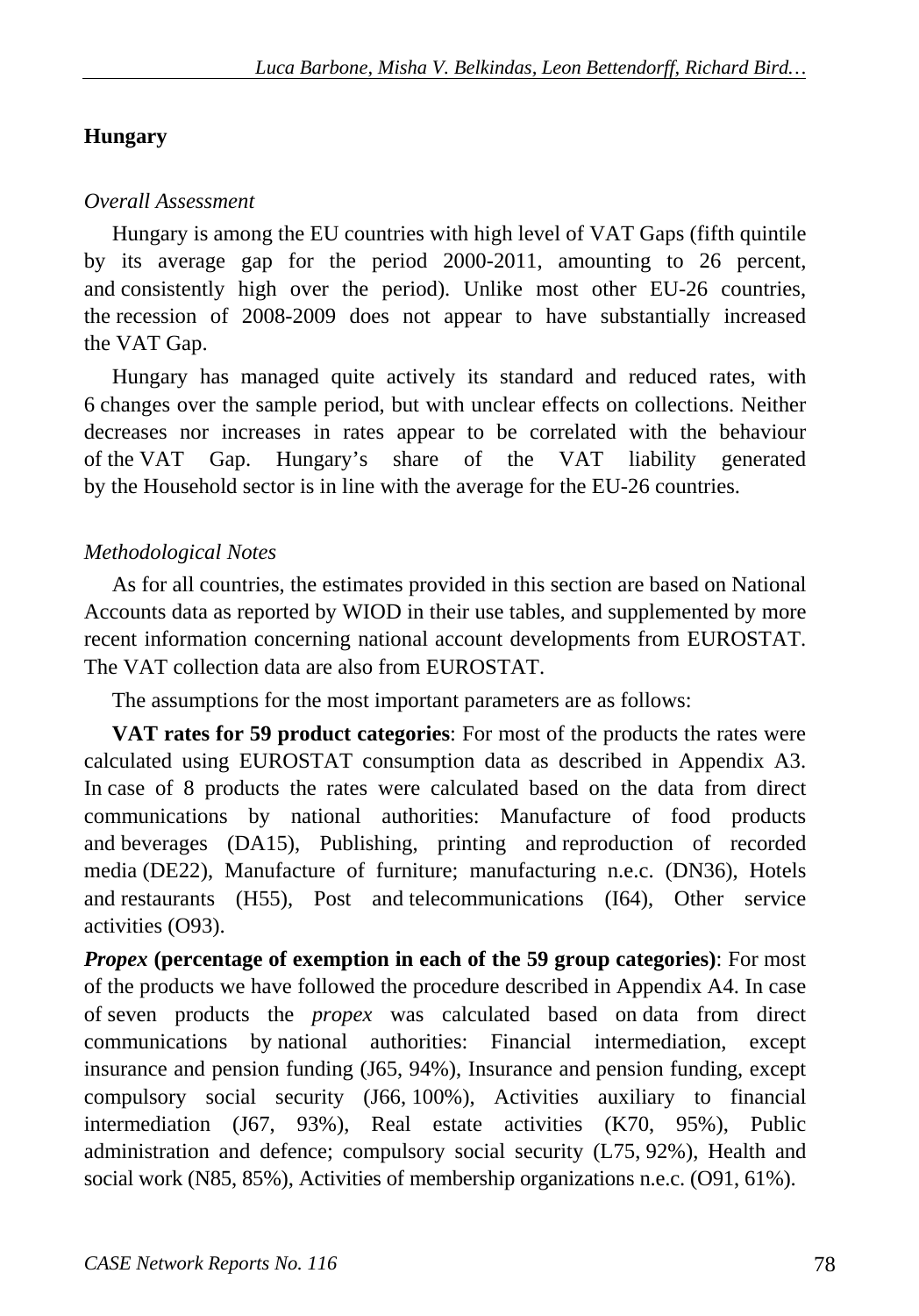**GFCF**: The VTTL from GFCF was calculated using estimated shares of taxable investment by economic sectors from direct communications by national authorities. For the years not covered by the direct communications, the shares were estimated by interpolation.

**Miscellaneous Adjustments**: Estimates for the following adjustments to VTTL have been used: Small business exemption: based on direct communications from national authorities on firms with turnover in between 10 thousand euro and the registration threshold; Restriction on the right to deduct VAT on business cars and fuel: estimated based on direct communications from national authorities. Entertainment deductions: uniform treatment as discussed in Appendix A.

### *Differences with other published estimates*

The VAT Gap for Hungary calculated in this study is on average 4 percentage points higher that the estimates in Reckon (2009). The differences are due to different rates and *propexes* applied in the theoretical liability calculations, which result from direct communication with Hungarian national authorities. In addition, the values forecasted by Reckon (2009) for the missing use tables were underestimated, especially household final consumption expenditures.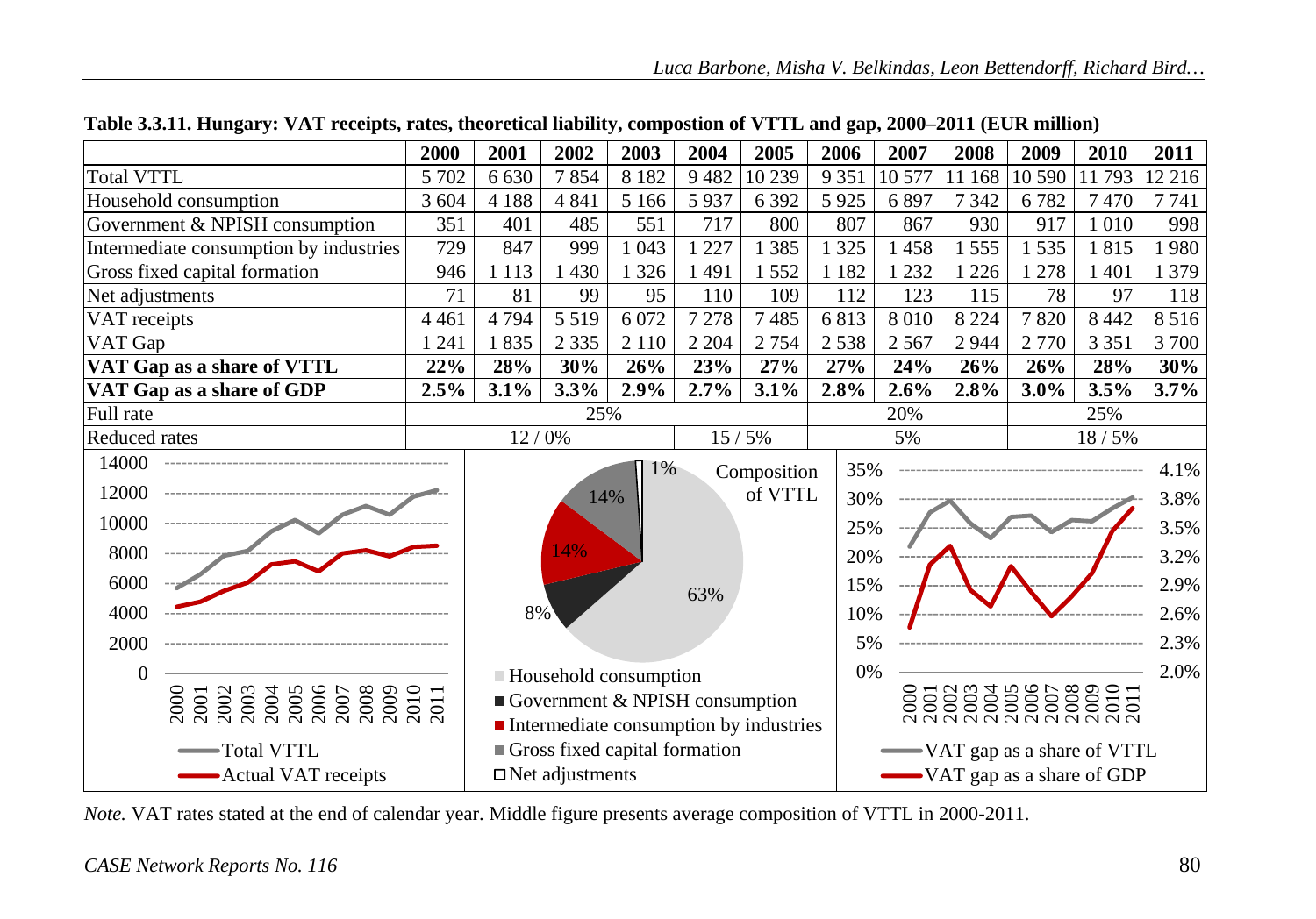### **Ireland**

### *Overall Assessment*

Ireland's average VAT Gap of 8 percent between 2000 and 2011 (first quintile of the EU-26 countries) masks a deterioration following the onset of the economic crisis. In the pre-crisis period, gaps were mostly below the 10 percent level, but rose to double-digits since, with a peak of 15 percent in 2009 (partially reversed in 2010-11).

Ireland introduced no less than 9 changes to its standard and reduced rates during the period, second only to Greece, but with minimal ex-ante effect on revenues (Table Appendix C.1). Ireland also has the second-lowest share of VAT Liability accruing from the household sector, at 49 percent, an indication of the possible large distortions introduced by the exemptions and multiple rate system.

### *Methodological Notes*

As for all countries, the estimates provided in this section are based on National Accounts data as reported by WIOD in their use tables, and supplemented by more recent information concerning national account developments from EUROSTAT. The VAT collection data are also from EUROSTAT.

The assumptions for the most important parameters are as follows:

**VAT rates for 59 product categories**: For all of the products the rates were calculated using EUROSTAT consumption data as described in Appendix A3.

*Propex* **(percentage of exemption in each of the 59 group categories)**: For most of the products we have followed the procedure described in Appendix A4. In case of two products the *propex* was calculated based on data from direct communications by national authorities: Financial intermediation (WIOD code J, 62%), Real estate services (K70, 23%).

**GFCF**: The VTTL from GFCF was calculated using estimated shares of taxable investment by economic sectors from direct communications by national authorities. For the years not covered by the direct communications, the shares were estimated by interpolation.

**Miscellaneous Adjustments**: Estimates for the following adjustments to VTTL have been used: Small business exemption: based on direct communications from national authorities on firms with turnover in between 10 thousand euro and the registration threshold; Restriction on the right to deduct VAT on business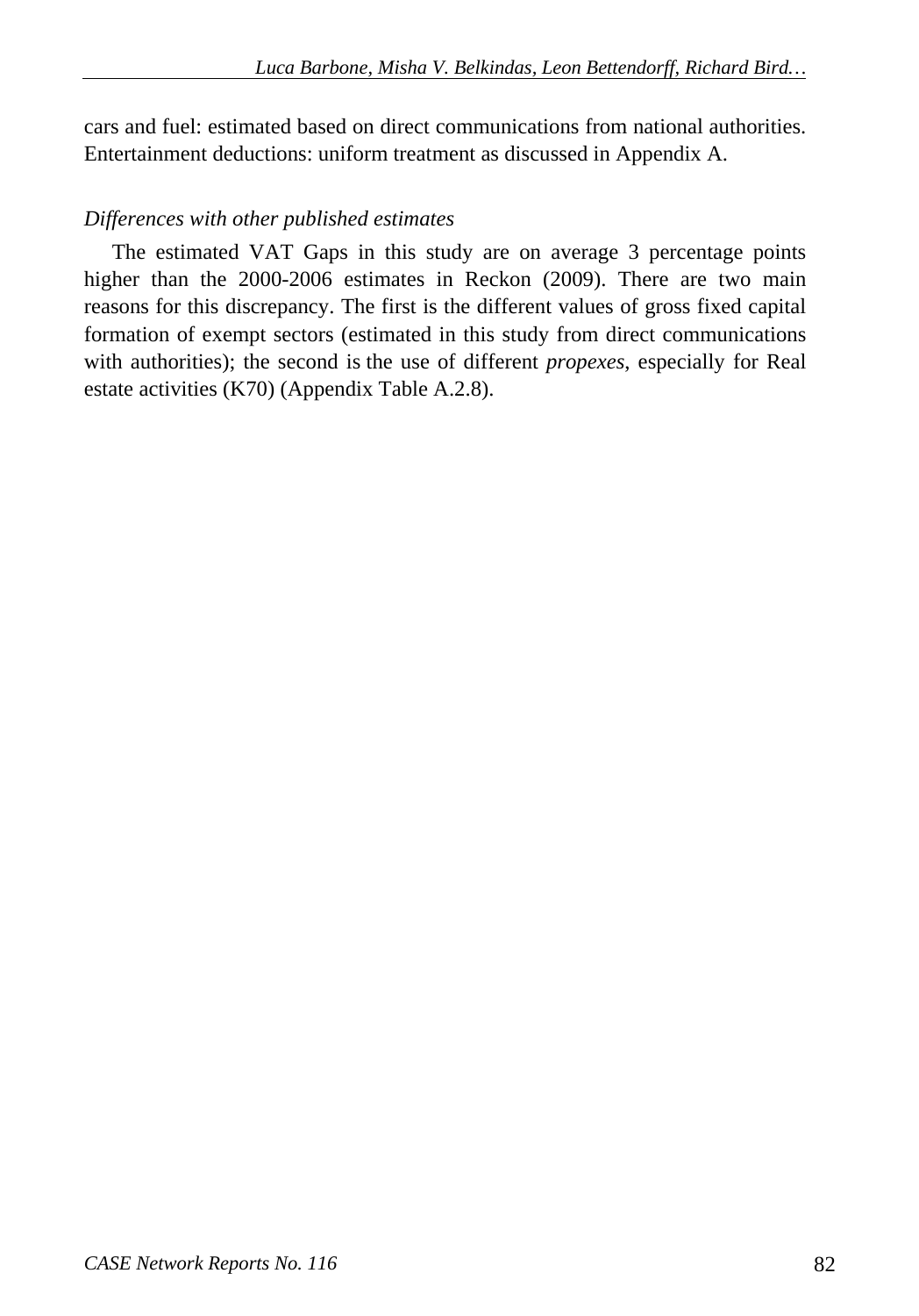|                                        | 2000    | 2001                                                                                                                                                                                                          | 2002    | 2003                        | 2004          | 2005        | 2006    | 2007           | 2008    | 2009    | 2010    | 2011    |
|----------------------------------------|---------|---------------------------------------------------------------------------------------------------------------------------------------------------------------------------------------------------------------|---------|-----------------------------|---------------|-------------|---------|----------------|---------|---------|---------|---------|
| <b>Total VTTL</b>                      | 8 4 4 7 | 8 1 1 0                                                                                                                                                                                                       | 9537    |                             | 10 417 11 276 | 13 3 12     | 14853   | 15 670         | 14 650  | 12 149  | 11 350  | 10 890  |
| Household consumption                  | 4 3 5 0 | 4 2 0 9                                                                                                                                                                                                       | 4 5 2 2 | 5 0 38                      | 5 3 0 2       | 6 3 9 5     | 7 1 6 8 | 7 1 2 0        | 6927    | 6 2 3 4 | 6 0 63  | 5 8 7 6 |
| Government & NPISH consumption         | 82      | 83                                                                                                                                                                                                            | 94      | 103                         | 107           | 139         | 193     | 483            | 488     | 468     | 430     | 417     |
| Intermediate consumption by industries | 1 3 2 8 | 1 635                                                                                                                                                                                                         | 1753    | 1890                        | 1990          | 1952        | 2 1 4 7 | 2665           | 2689    | 2597    | 2 5 0 8 | 2585    |
| Gross fixed capital formation          | 2 4 4 8 | 926                                                                                                                                                                                                           | 2829    | 3 0 8 3                     | 3 4 9 8       | 4428        | 5 0 21  | 5 0 9 0        | 4 2 2 0 | 2632    | 2 1 3 4 | 1792    |
| Net adjustments                        | 239     | 257                                                                                                                                                                                                           | 339     | 304                         | 380           | 398         | 325     | 311            | 327     | 218     | 216     | 220     |
| VAT receipts                           | 7657    | 7999                                                                                                                                                                                                          | 9 1 6 8 |                             | 9 814 10 947  | 12 3 64     | 13 802  | 14 3 34        | 13 102  | 10 338  | 10 056  | 9782    |
| VAT Gap                                | 790     | 112                                                                                                                                                                                                           | 369     | 602                         | 329           | 948         | 1052    | 1 3 3 6        | 1548    | 1811    | 1 2 9 4 | 1 1 0 8 |
| VAT Gap as a share of VTTL             | 9%      | $1\%$                                                                                                                                                                                                         | 4%      | 6%                          | 3%            | 7%          | $7\%$   | 9%             | 11%     | 15%     | $11\%$  | 10%     |
| VAT Gap as a share of GDP              | 0.7%    | 0.1%                                                                                                                                                                                                          | 0.3%    | 0.4%                        | 0.2%          | 0.6%        | 0.6%    | 0.7%           | 0.9%    | 1.1%    | $0.8\%$ | 0.7%    |
| Full rate                              | 21%     | 20%                                                                                                                                                                                                           |         |                             | 21%           |             |         |                | 21.5%   |         | 21%     |         |
| Reduced rates                          | 12.5/   |                                                                                                                                                                                                               | 12.5/   | 13.5/                       | 13.5/         |             |         |                | 13.5/   |         |         | 13.5/   |
|                                        | 4.2%    | 4.3%                                                                                                                                                                                                          |         | 4.3%                        | 4.4%          |             |         | 4.8/9%<br>4.8% |         |         |         |         |
| 20000                                  |         |                                                                                                                                                                                                               |         | 3%                          |               | Composition | 15%     |                |         |         |         | 1.5%    |
| 15000<br>10000                         |         |                                                                                                                                                                                                               | 28%     |                             | 49%           |             | 10%     |                |         |         |         | 1.0%    |
| 5000                                   |         |                                                                                                                                                                                                               | 18%     |                             |               |             | 5%      |                |         |         |         | 0.5%    |
| $\Omega$                               |         |                                                                                                                                                                                                               |         | 2%<br>Household consumption |               |             | 0%      |                |         |         |         | 0.0%    |
| Total VTTL<br>-Actual VAT receipts     |         | Government & NPISH consumption<br>$\blacksquare$ Intermediate consumption by industries<br>Gross fixed capital formation<br>WAT gap as a share of VTTL<br>$\Box$ Net adjustments<br>WAT gap as a share of GDP |         |                             |               |             |         |                |         |         |         |         |

**Table 3.3.12. Ireland: VAT receipts, rates, theoretical liability, compostion of VTTL and gap, 2000–2011 (EUR million)**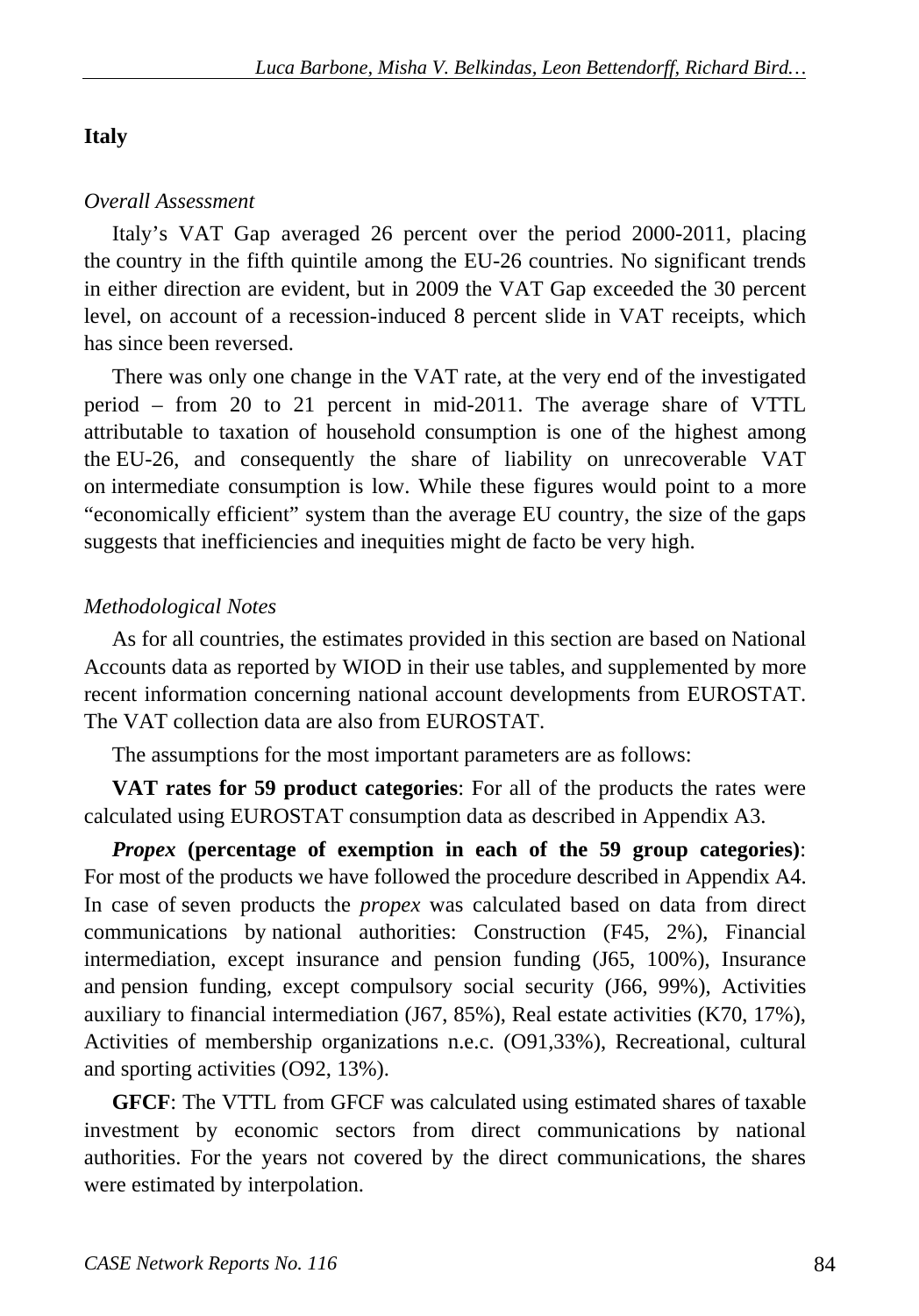**Miscellaneous Adjustments**: Estimates for the following adjustments to VTTL have been used: Small business exemption: based on direct communications from national authorities on firms with turnover in between 10 thousand euro and the registration threshold; Restriction on the right to deduct VAT on business cars and fuel: estimated based on direct communications from national authorities. Entertainment deductions: uniform treatment as discussed in Appendix A.

### *Differences with other published estimates*

The estimates of VAT Gap for the period 2000-2006 by Reckon (2009) are very similar to the outcomes of this study (on average lower by less than one percentage point). There are two primary drivers of slightly different theoretical liabilities. Firstly, we applied different rates for 59 products categories (particularly for the goods purchased mostly by the government sector). Secondly, benefitting from direct communications with authorities, our gross fixed capital formation estimates are slightly higher.

Estimates produced by Italian authorities (Corte dei Conti 2012) point to somewhat higher Gap levels than the ones in this report. However, the estimates are only displayed in a graph, and detailed calculations are not published; this prevented an assessment of the differences with this report.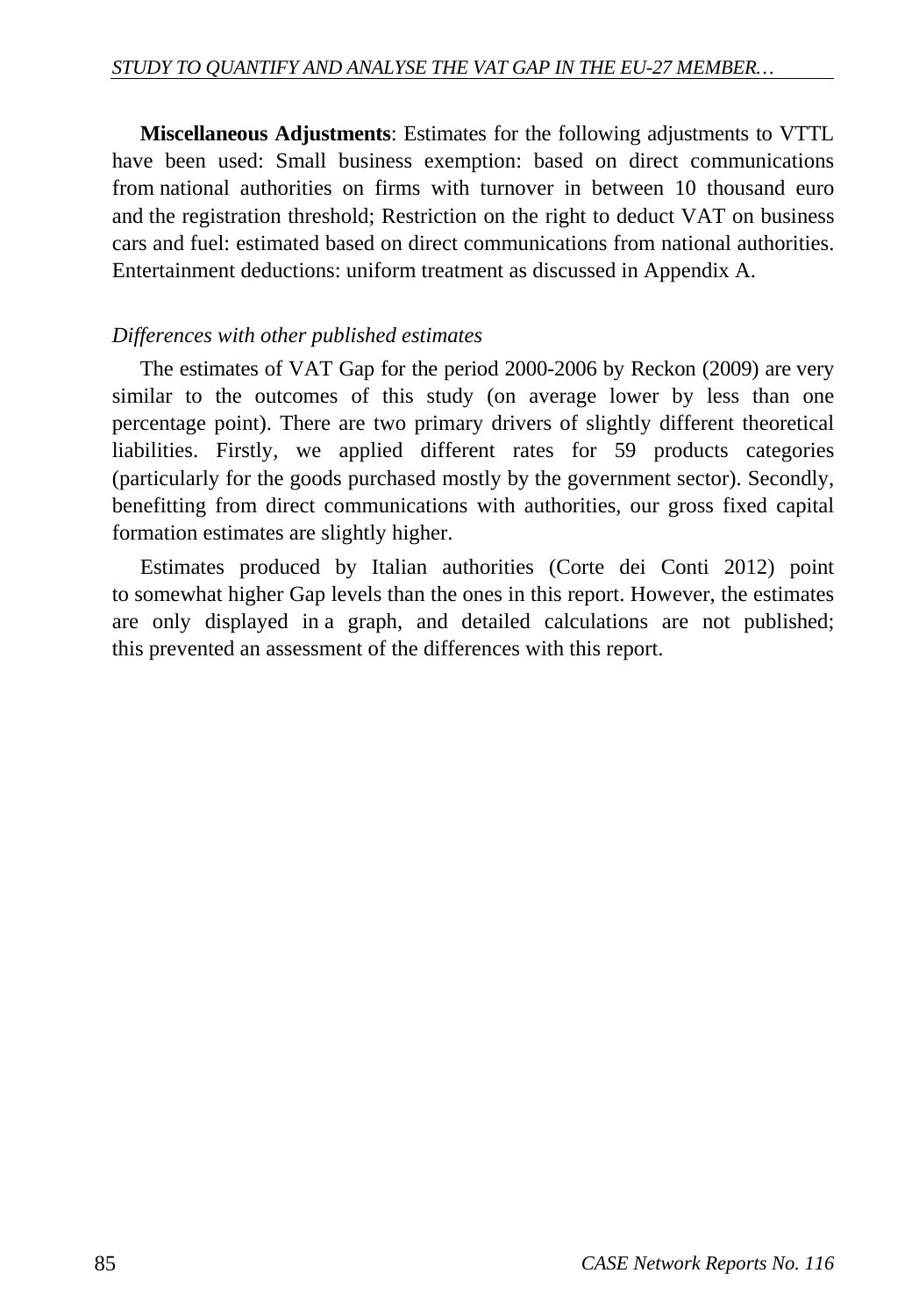|                                                              | 2000                                                                                                                                     | 2001    | 2002                                                    | 2003    | 2004    | 2005    | 2006       | 2007    | 2008                          | 2009                       | 2010            | 2011    |  |
|--------------------------------------------------------------|------------------------------------------------------------------------------------------------------------------------------------------|---------|---------------------------------------------------------|---------|---------|---------|------------|---------|-------------------------------|----------------------------|-----------------|---------|--|
| <b>Total VTTL</b>                                            |                                                                                                                                          |         | 100 292 103 772 105 848 110 025 114 054 117 705 122 122 |         |         |         |            | 124 980 |                               | 127 308 126 337            | 129 285 134 691 |         |  |
| Household consumption                                        | 72 081                                                                                                                                   | 73 883  | 75 458                                                  | 77 677  | 80 049  | 81 980  | 84 618     | 86 253  | 87 683                        | 84 722                     | 87 24 6         | 90 607  |  |
| Government & NPISH consumption                               | 5 4 6 5                                                                                                                                  | 6 1 5 4 | 6 4 4 0                                                 | 6583    | 7 1 1 0 | 7 5 0 4 | 7743       | 7714    | 8036                          | 8 1 3 8                    | 8 1 9 9         | 8 1 3 2 |  |
| Intermediate consumption by industries                       | 8 8 8 0                                                                                                                                  | 9 3 5 0 | 9 9 4 4                                                 | 10 675  | 11 131  | 11776   | 12 255     | 12 707  | 13 28 3                       | 13 660                     | 14 4 8 0        | 15 290  |  |
| Gross fixed capital formation                                | 10 036                                                                                                                                   | 10 591  | 10 3 14                                                 | 11 4 35 | 11 885  | 12 3 10 | 13 018     | 13 689  | 13 657                        | 15 790                     | 15 5 87         | 15 887  |  |
| Net adjustments                                              | 3830                                                                                                                                     | 3795    | 3 6 9 1                                                 | 3 6 5 6 | 3880    | 4 1 3 5 | 4 4 8 8    | 4617    | 4 6 5 0                       | 4 0 2 6                    | 3 7 7 4         | 4775    |  |
| VAT receipts                                                 | 77 473                                                                                                                                   | 78 056  | 80 3 82                                                 | 79 099  | 81 515  | 85 317  | 92 992     | 95 623  | 93 698                        |                            | 86 544 97 586   | 98 557  |  |
| VAT Gap                                                      | 22 8 19                                                                                                                                  | 25 716  | 25 4 6 6                                                | 30 9 26 | 32 539  | 32 388  | 29 130     | 29 357  | 33 610                        |                            | 39 793 31 699   | 36 134  |  |
| VAT Gap as a share of VTTL                                   | 23%                                                                                                                                      | 25%     | 24%                                                     | 28%     | 29%     | 28%     | 24%        | 23%     | 26%                           | 31%                        | 25%             | 27%     |  |
| VAT Gap as a share of GDP                                    | 1.9%                                                                                                                                     | 2.0%    | 2.0%                                                    | 2.3%    | 2.3%    | 2.3%    | 2.0%       | 1.9%    | 2.1%                          | 2.6%                       | 2.0%            | 2.3%    |  |
| Full rate                                                    |                                                                                                                                          |         |                                                         |         |         | 20%     |            |         |                               |                            |                 | 21%     |  |
| Reduced rates                                                | 10/4%<br>35%<br>Composition                                                                                                              |         |                                                         |         |         |         |            |         |                               |                            |                 |         |  |
| 150000                                                       |                                                                                                                                          |         |                                                         |         |         |         | 2.7%       |         |                               |                            |                 |         |  |
|                                                              |                                                                                                                                          |         | 11%                                                     | 4%      |         | of VTTL | 30%        |         |                               |                            |                 | 2.5%    |  |
| 100000                                                       |                                                                                                                                          |         | 10%                                                     |         |         |         | 25%        |         |                               |                            |                 | 2.3%    |  |
|                                                              |                                                                                                                                          |         |                                                         |         |         |         | 20%        |         |                               |                            |                 | 2.1%    |  |
| 50000                                                        |                                                                                                                                          | 6%      |                                                         |         |         |         | 15%        |         |                               |                            |                 | 1.9%    |  |
|                                                              |                                                                                                                                          |         |                                                         |         | 69%     |         | 10%        |         |                               |                            |                 | 1.7%    |  |
|                                                              |                                                                                                                                          |         |                                                         |         |         |         |            | 5%      |                               |                            |                 | 1.5%    |  |
| $\theta$                                                     |                                                                                                                                          |         |                                                         |         |         |         | 0%<br>1.3% |         |                               |                            |                 |         |  |
| 2003<br>2003<br>2005<br>2007<br>2007<br>2008<br>2000<br>2001 | Household consumption<br>2009<br>2010<br>2011<br>Government & NPISH consumption<br>$\blacksquare$ Intermediate consumption by industries |         |                                                         |         |         |         |            |         | 5003300508<br>2000<br>ន្តន្តុ |                            |                 |         |  |
| $-$ Total VTTL                                               | Gross fixed capital formation                                                                                                            |         |                                                         |         |         |         |            |         |                               | WAT gap as a share of VTTL |                 |         |  |
| Actual VAT receipts                                          |                                                                                                                                          |         | $\Box$ Net adjustments                                  |         |         |         |            |         | -VAT gap as a share of GDP    |                            |                 |         |  |

**Table 3.3.13. Italy: VAT receipts, rates, theoretical liability, compostion of VTTL and gap, 2000–2011 (EUR million)**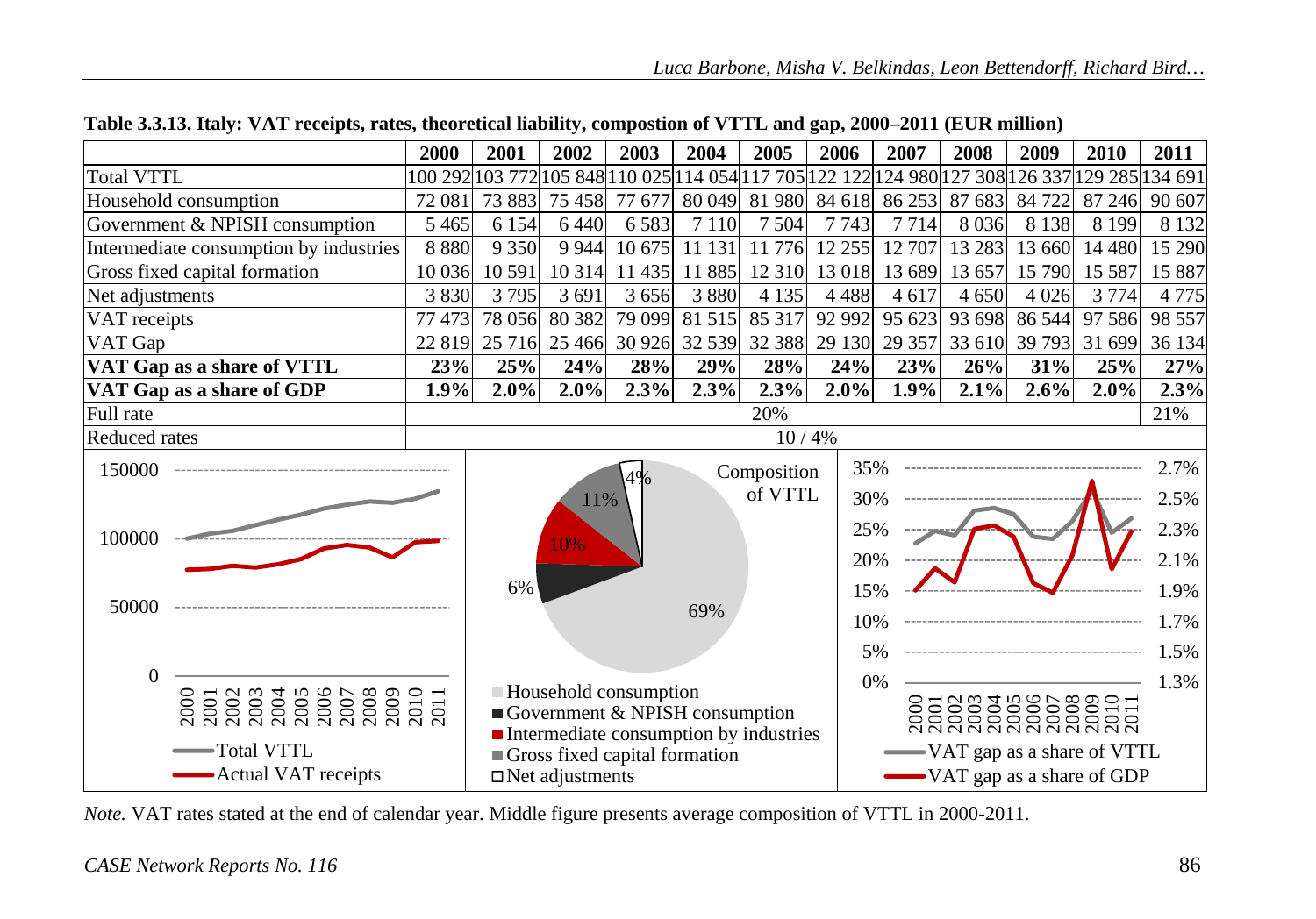### **Latvia**

### *Overall Assessment*

Latvia registered a large VAT Gap during the period 2000-2011, placing the country in the fourth quintile of the EU-26, with an average of 24 percent. Latvia's economy was heavily hit by the financial crisis. Gains achieved in the mid-2000s in reducing the VAT Gap from the mid-20's before it joined the EU in 2004, to 13 percent by 2007, were reversed on account of the recession and a 30 percent collapse of VAT revenues in 2009. Despite a subsequent (partial) recovery of receipts, following substantial adjustments to the rates, the 2011 gap is still one of the highest registered in the EU.

Latvia has changed both the standard and reduced rates twice in response to the recession-induced fall in revenues in 2008-2009. Latvia's share of VAT liability generated by Household consumption is higher than the EU-26 average, as tends to be the case for NMS.

### *Methodological Notes*

As for all countries, the estimates provided in this section are based on National Accounts data as reported by WIOD in their use tables, and supplemented by more recent information concerning national account developments from EUROSTAT. The VAT collection data are also from EUROSTAT.

The assumptions for the most important parameters are as follows:

**VAT rates for 59 product categories**: For all of the products the rates were calculated using EUROSTAT consumption data as described in Appendix A3.

*Propex* **(percentage of exemption in each of the 59 group categories)**: For most of the products we have followed the procedure described in Appendix A4. In case of four products the propex was calculated based on data from direct communications by national authorities: Financial intermediation (WIOD code J, 99%), Health and social work. (N85, 98%).

**GFCF**: The VTTL from GFCF was calculated using estimated shares of taxable investment by economic sectors from direct communications by national authorities. For the years not covered by the direct communications, the shares were estimated by interpolation.

**Miscellaneous Adjustments**: Estimates for the following adjustments to VTTL have been used: Small business exemption: based on direct communications from national authorities on firms with turnover in between 10 thousand euro and the registration threshold; Restriction on the right to deduct VAT on business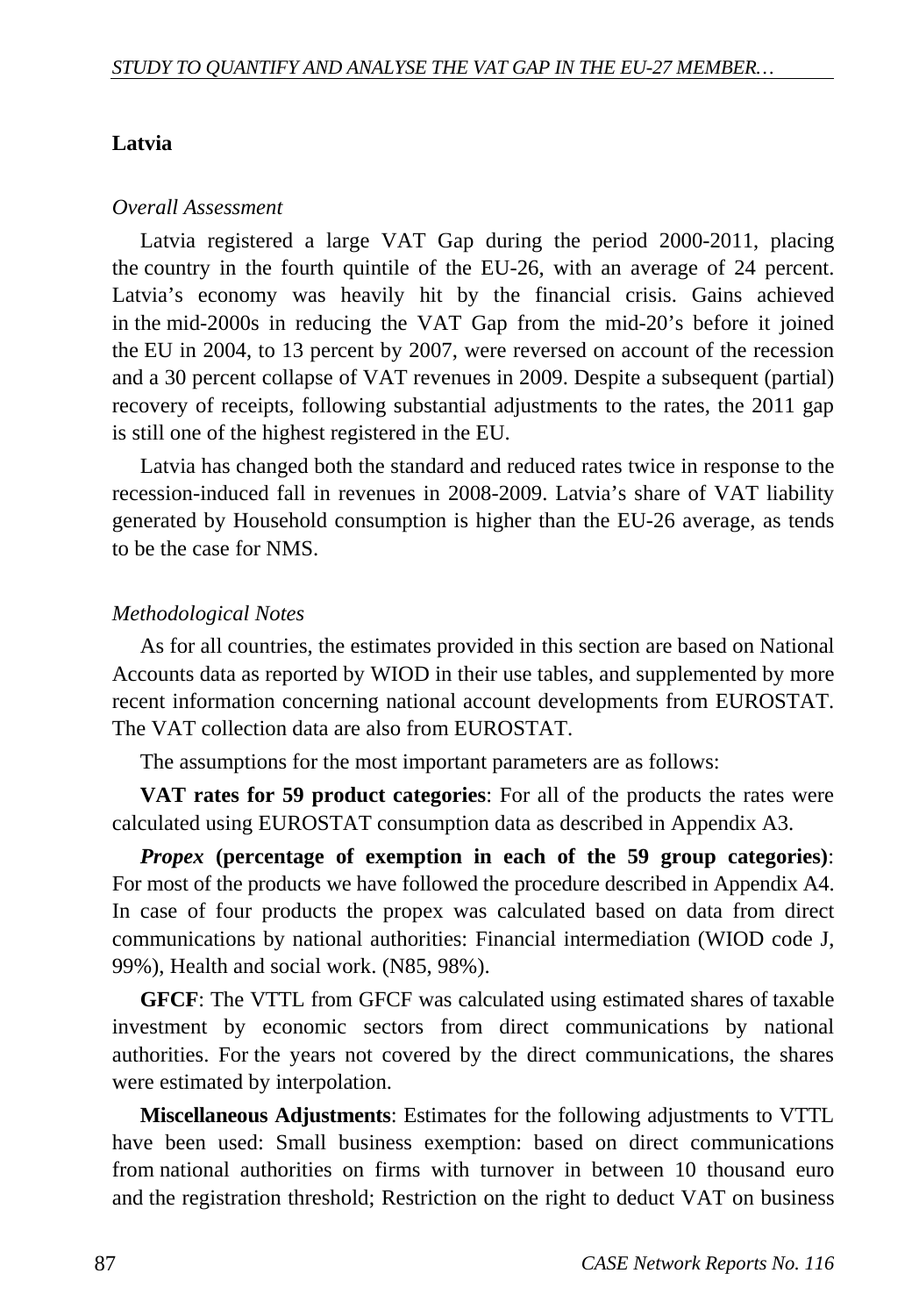cars and fuel: estimated based on direct communications from national authorities. Entertainment deductions: uniform treatment as discussed in Appendix A.

## *Differences with other published estimates*

Latvia's average 2000-2006 VAT Gap published in this report is around 10 percentage points lower than the estimates in Reckon (2009). The main driver of differences is the non-availability of use tables for the investigated time period by Reckon (2009), which used extrapolated values of National Accounts based on pre-2000 information. That led to different results in terms of theoretical liability estimations (mostly overestimated, see Appendix Table A.2.8).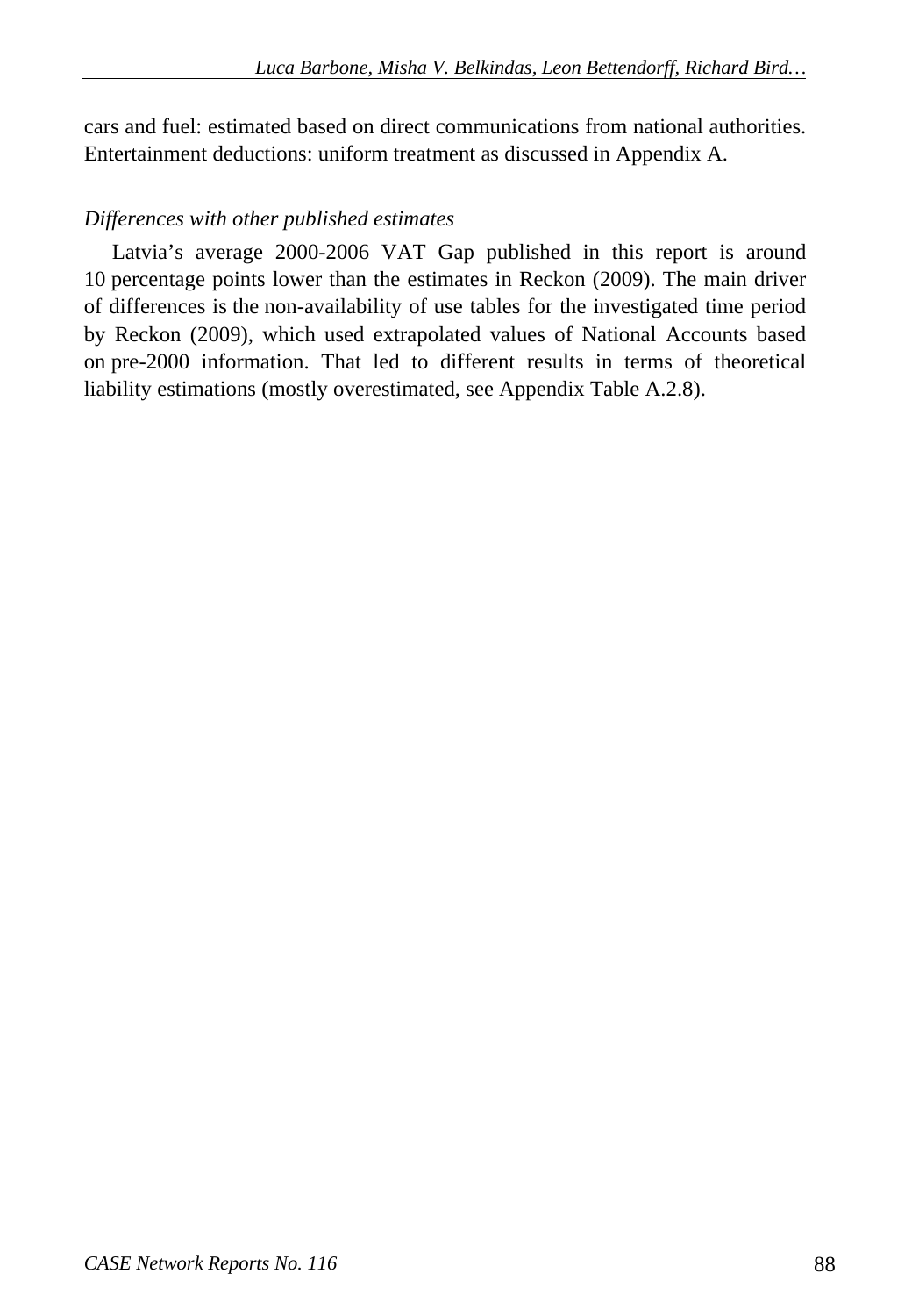|                                                                                                                                                                                                                                                                                                                                                                  | 2000 | 2001 | 2002                   | 2003                                                                                     | 2004           | 2005                                                  | 2006 | 2007 | 2008    | 2009                                                    | 2010    | 2011    |
|------------------------------------------------------------------------------------------------------------------------------------------------------------------------------------------------------------------------------------------------------------------------------------------------------------------------------------------------------------------|------|------|------------------------|------------------------------------------------------------------------------------------|----------------|-------------------------------------------------------|------|------|---------|---------------------------------------------------------|---------|---------|
| <b>Total VTTL</b>                                                                                                                                                                                                                                                                                                                                                | 711  | 789  | 843                    | 918                                                                                      | 1 0 1 0        | 1 1 9 0                                               | 548  | 1942 | 2 0 6 9 | 913                                                     | 1890    | 2 3 2 2 |
| Household consumption                                                                                                                                                                                                                                                                                                                                            | 549  | 604  | 645                    | 675                                                                                      | 723            | 838                                                   | 062  | 334  | 428     | 1 2 9 5                                                 | 299     | 570     |
| Government & NPISH consumption                                                                                                                                                                                                                                                                                                                                   | 12   | 11   | 14                     | 13                                                                                       | 12             | 13                                                    | 13   | 23   | 31      | 25                                                      | 23      | 26      |
| Intermediate consumption by industries                                                                                                                                                                                                                                                                                                                           | 106  | 128  | 135                    | 161                                                                                      | 183            | 199                                                   | 247  | 302  | 346     | 345                                                     | 365     | 464     |
| Gross fixed capital formation                                                                                                                                                                                                                                                                                                                                    | 42   | 42   | 46                     | 65                                                                                       | 88             | 134                                                   | 218  | 273  | 251     | 235                                                     | 194     | 251     |
| Net adjustments                                                                                                                                                                                                                                                                                                                                                  | 3    | 3    | 3                      | 3                                                                                        | $\overline{4}$ | 6                                                     | 9    | 10   | 13      | 13                                                      | 9       | 11      |
| VAT receipts                                                                                                                                                                                                                                                                                                                                                     | 599  | 626  | 661                    | 720                                                                                      | 779            | 1011                                                  | 374  | 733  | 538     | 1 1 0 9                                                 | 1 1 9 2 | 368     |
| VAT Gap                                                                                                                                                                                                                                                                                                                                                          | 112  | 162  | 183                    | 198                                                                                      | 231            | 179                                                   | 175  | 209  | 531     | 804                                                     | 698     | 954     |
| VAT Gap as a share of VTTL                                                                                                                                                                                                                                                                                                                                       | 16%  | 21%  | 22%                    | 22%                                                                                      | 23%            | 15%                                                   | 11%  | 11%  | 26%     | 42%                                                     | 37%     | 41%     |
| VAT Gap as a share of GDP                                                                                                                                                                                                                                                                                                                                        | 1.3% | 1.8% | 1.9%                   | 2.0%                                                                                     | 2.1%           | 1.4%                                                  | 1.1% | 1.0% | 2.3%    | 4.3%                                                    | 3.9%    | 4.7%    |
| Full rate                                                                                                                                                                                                                                                                                                                                                        |      |      |                        |                                                                                          | 18%            |                                                       |      |      |         | 21%                                                     |         | 22%     |
| Reduced rates                                                                                                                                                                                                                                                                                                                                                    |      |      |                        | 9%                                                                                       |                |                                                       | 5%   |      |         |                                                         |         |         |
| 2500                                                                                                                                                                                                                                                                                                                                                             |      |      |                        | 1%<br>11%                                                                                |                | Composition                                           | 50%  |      |         |                                                         |         | 5.0%    |
| 2000                                                                                                                                                                                                                                                                                                                                                             |      |      |                        |                                                                                          |                | of VTTL                                               | 40%  |      |         |                                                         |         | 4.0%    |
| 1500                                                                                                                                                                                                                                                                                                                                                             |      |      | 17%                    |                                                                                          |                |                                                       | 30%  |      |         |                                                         |         | 3.0%    |
| 1000                                                                                                                                                                                                                                                                                                                                                             |      | 1%   |                        |                                                                                          | 70%            |                                                       | 20%  |      |         |                                                         |         | 2.0%    |
| 500                                                                                                                                                                                                                                                                                                                                                              |      |      |                        |                                                                                          |                |                                                       | 10%  |      |         |                                                         |         | 1.0%    |
| $\Omega$<br>$\begin{array}{l} 2000 \\ 2001 \\ 2002 \\ 2003 \\ 2004 \\ 2005 \\ 2006 \\ 2007 \\ 2008 \\ 2009 \\ 2009 \\ 2011 \\ 2011 \\ 2011 \\ 2011 \\ 2011 \\ 2011 \\ 2011 \\ 2011 \\ 2011 \\ 2011 \\ 2011 \\ 2011 \\ 2012 \\ 2012 \\ 2013 \\ 2013 \\ 2014 \\ 2012 \\ 2013 \\ 2014 \\ 2014 \\ 2015 \\ 2016 \\ 2019 \\ 20$<br>-Total VTTL<br>-Actual VAT receipts |      |      | $\Box$ Net adjustments | Household consumption<br>Government & NPISH consumption<br>Gross fixed capital formation |                | $\blacksquare$ Intermediate consumption by industries | 0%   |      |         | WAT gap as a share of VTTL<br>VAT gap as a share of GDP |         | 0.0%    |

**Table 3.3.14. Latvia: VAT receipts, rates, theoretical liability, compostion of VTTL and gap, 2000–2011 (EUR million)**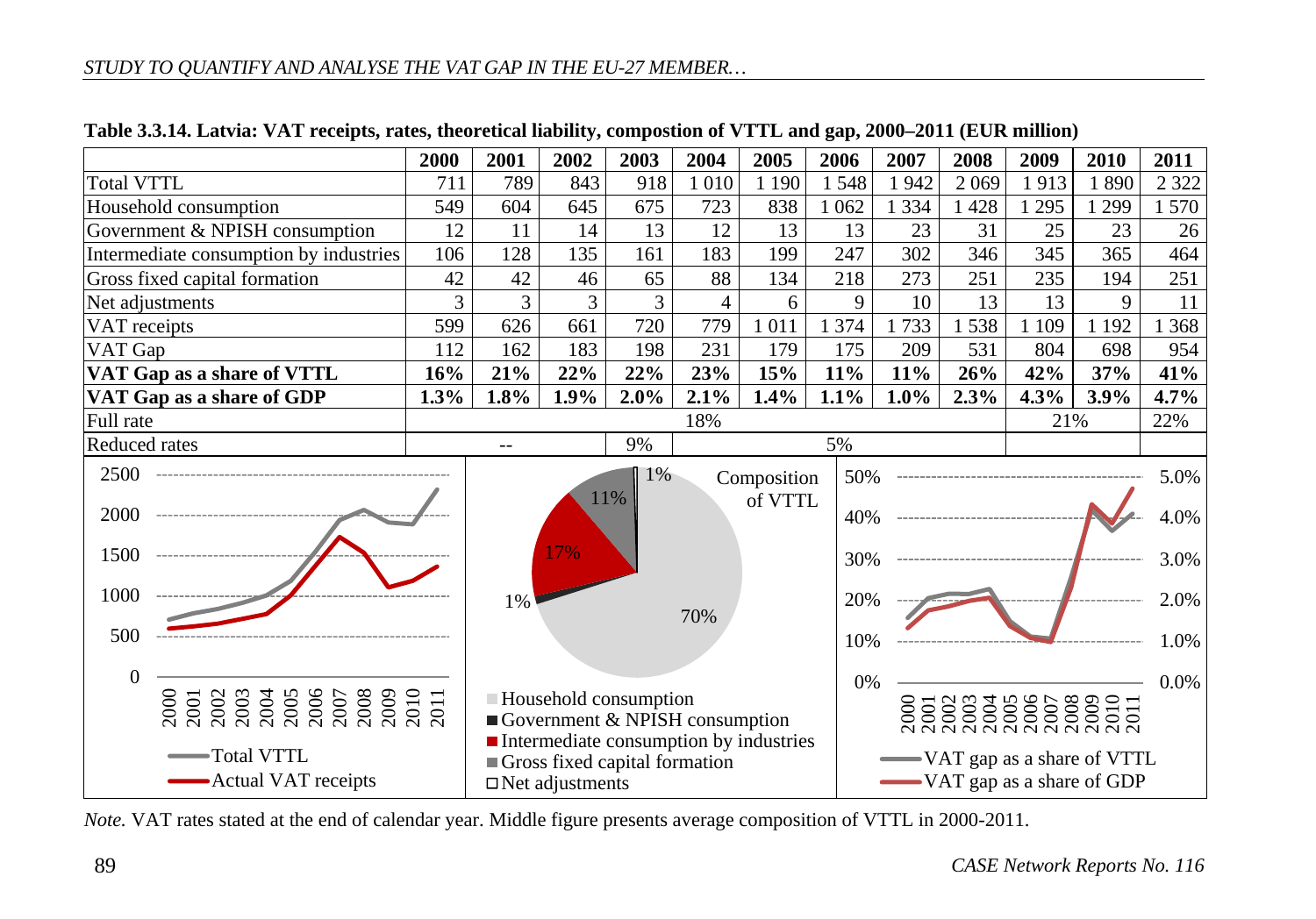## **Lithuania**

### *Overall Assessment*

Lithuania has the second-largest VAT Gap in the EU-26, at an average of 35 percent during the period 2000-2011. The gap increased drastically in the after-2008 crisis years, from 29 percent in 2007 to 40 percent in 2009 mostly due to lower VAT receipts in view of the severe recession that hit the country in 2008-2009.

There are two reduced rates and one full rate in the VAT system of Lithuania. The standard rate was increased in 2009 to 21 percent in order to shore up revenues severely affected by the recession, with moderate success as collections remained in 2011 below the 2008 peak. The country has the highest percentage of the VTTL levied on household consumption in the EU-26 countries, at 74 percent, and as shown in Table 1.2.1, one of the highest effective rates on household consumption.

## *Methodological Notes*

As for all countries, the estimates provided in this section are based on National Accounts data as reported by WIOD in their use tables, and supplemented by more recent information concerning national account developments from EUROSTAT. The VAT collection data are also from EUROSTAT.

The assumptions for the most important parameters are as follows:

**VAT rates for 59 product categories**: For all of the products the rates were calculated using EUROSTAT consumption data as described in Appendix A3.

*Propex* **(percentage of exemption in each of the 59 group categories)**: For most of the products we have followed the procedure described in Appendix A4. In case of three products the propex was calculated based on data from direct communications by national authorities: Financial intermediation, except insurance and pension funding (J65, 95%), Insurance and pension funding, except compulsory social security (J66, 98%), Activities auxiliary to financial intermediation (J67, 80%).

**GFCF**: The VTTL from GFCF was calculated using estimated shares of taxable investment by economic sectors from direct communications by national authorities. For the years not covered by the direct communications, the shares were estimated by interpolation.

**Miscellaneous Adjustments**: Estimates for the following adjustments to VTTL have been used: Small business exemption: based on direct communications from national authorities on firms with turnover in between 10 thousand euro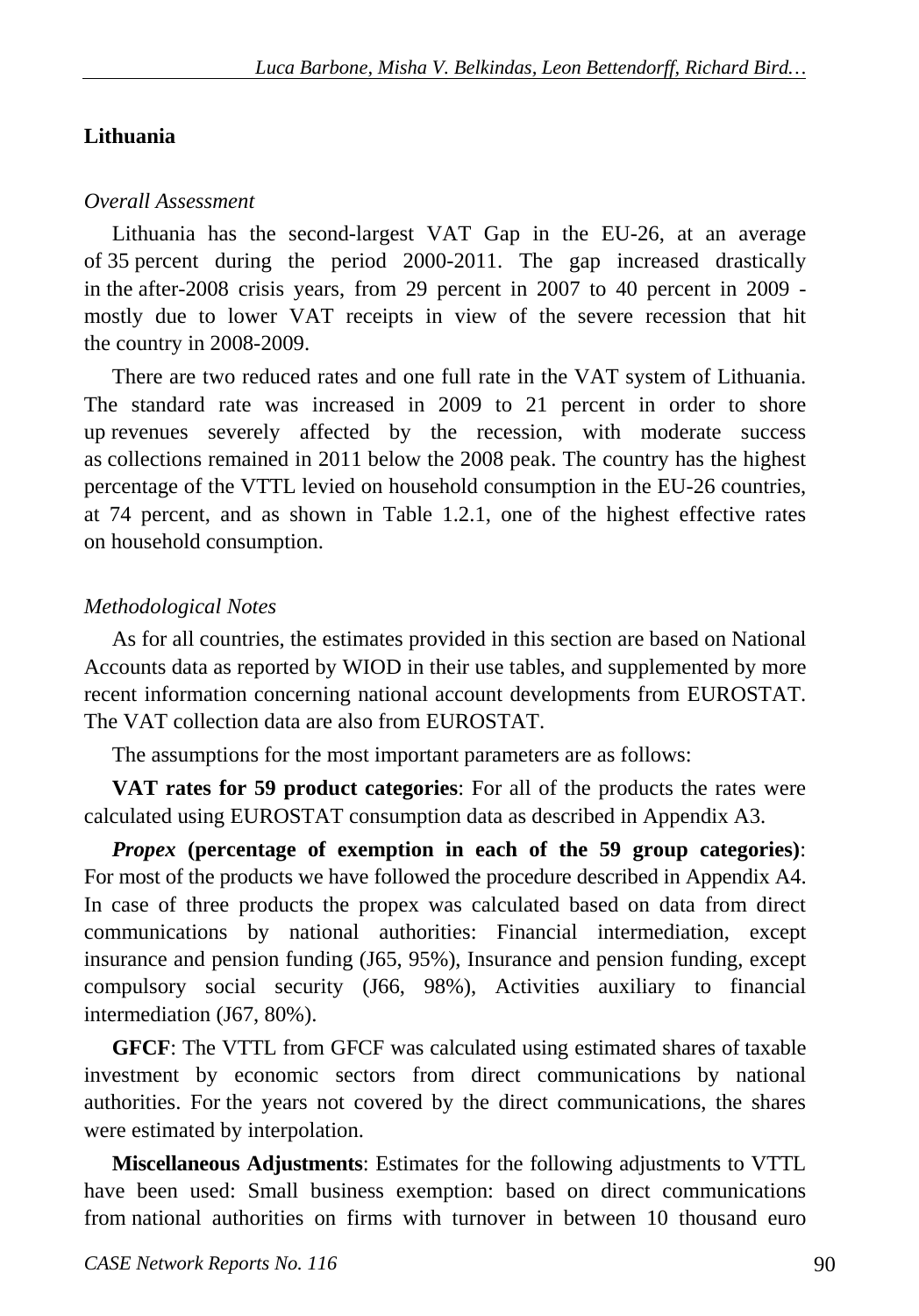and the registration threshold; Restriction on the right to deduct VAT on business cars and fuel: estimated based on direct communications from national authorities. Entertainment deductions: uniform treatment as discussed in Appendix A.

### *Differences with other published estimates*

The estimates of 2000-2006 VAT Gaps in this study are on average 14 percentage points higher than the Reckon (2009) figures. One of the reasons is different source and revisions for National Accounts data. Due to direct communications with Lithuanian national authorities, for some product/industry groups we applied different VAT rates and propexes. Another significant driver of differences is theoretical liability from gross fixed capital formation, which is more precise due to direct communications from the authorities.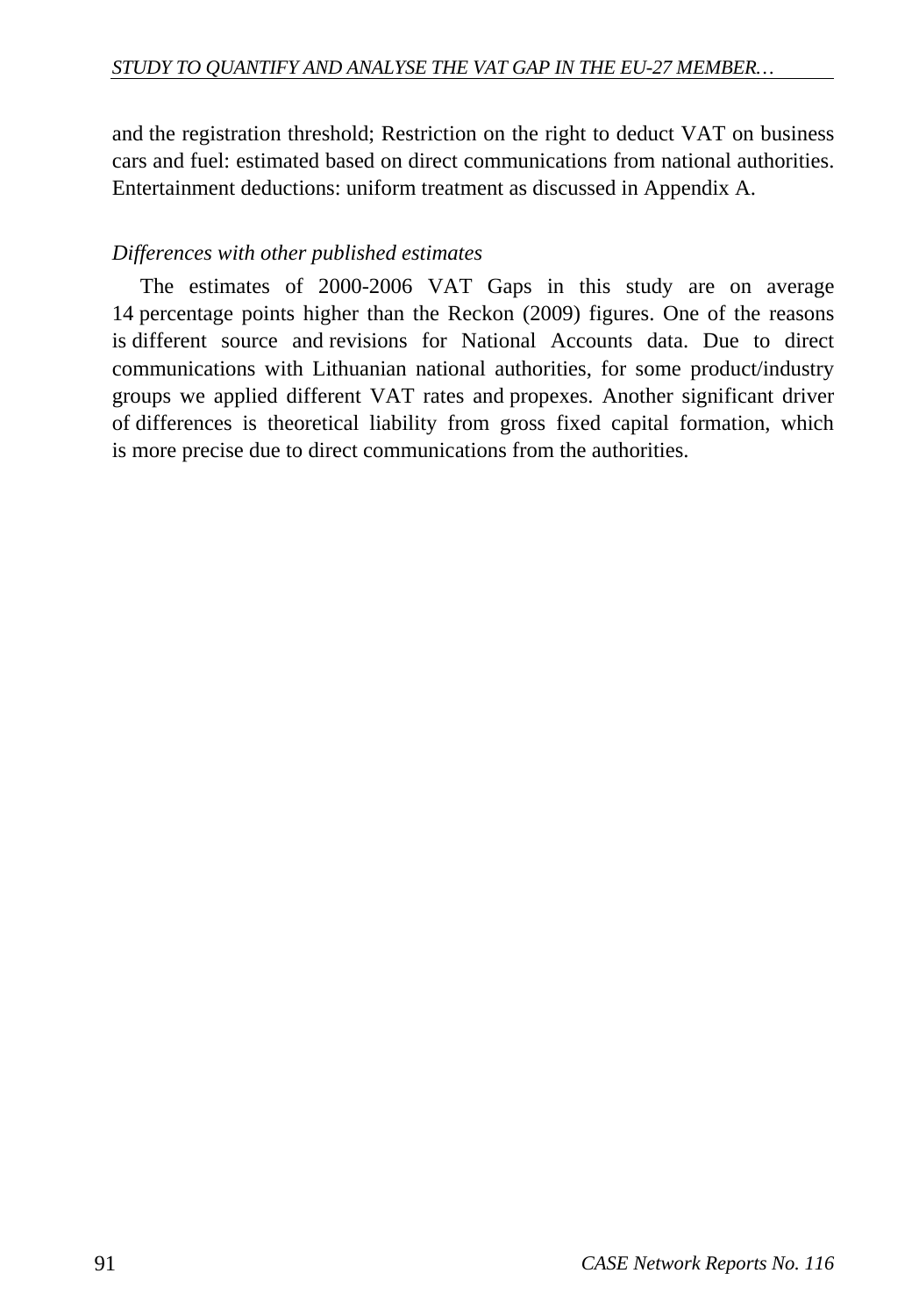|                                                                                                                                                                                                                                                                                                                                                                  | 2000    | 2001    | 2002                   | 2003                    | 2004                                                            | 2005                                                  | 2006 | 2007    | 2008    | 2009    | 2010                                                                       | 2011    |
|------------------------------------------------------------------------------------------------------------------------------------------------------------------------------------------------------------------------------------------------------------------------------------------------------------------------------------------------------------------|---------|---------|------------------------|-------------------------|-----------------------------------------------------------------|-------------------------------------------------------|------|---------|---------|---------|----------------------------------------------------------------------------|---------|
| <b>Total VTTL</b>                                                                                                                                                                                                                                                                                                                                                | 1 3 4 7 | 1488    | 1650                   | 1792                    | 2033                                                            | 2 3 2 5                                               | 2711 | 3 2 6 1 | 3 641   | 3 2 5 8 | 3 4 2 3                                                                    | 3795    |
| Household consumption                                                                                                                                                                                                                                                                                                                                            | 1 0 3 6 | 1 1 4 9 | 1 2 6 3                | 1 3 6 3                 | 1534                                                            | 1743                                                  | 1978 | 2 3 1 0 | 2 6 23  | 2479    | 2 5 5 1                                                                    | 2818    |
| Government & NPISH consumption                                                                                                                                                                                                                                                                                                                                   | 37      | 40      | 41                     | 43                      | 43                                                              | 53                                                    | 69   | 84      | 94      | 88      | 91                                                                         | 93      |
| Intermediate consumption by industries                                                                                                                                                                                                                                                                                                                           | 115     | 114     | 133                    | 144                     | 165                                                             | 209                                                   | 251  | 303     | 378     | 319     | 384                                                                        | 436     |
| Gross fixed capital formation                                                                                                                                                                                                                                                                                                                                    | 153     | 176     | 205                    | 235                     | 279                                                             | 306                                                   | 387  | 528     | 524     | 366     | 385                                                                        | 431     |
| Net adjustments                                                                                                                                                                                                                                                                                                                                                  | 6       | 8       | 8                      | 7                       | 11                                                              | 14                                                    | 26   | 37      | 22      | 6       | 14                                                                         | 17      |
| VAT receipts                                                                                                                                                                                                                                                                                                                                                     | 939     | 989     | 1 1 1 1                | 1 1 1 1                 | 1 1 7 5                                                         | 488                                                   | 826  | 2 3 3 0 | 2593    | 1961    | 2 1 8 0                                                                    | 2 4 4 4 |
| VAT Gap                                                                                                                                                                                                                                                                                                                                                          | 408     | 498     | 539                    | 681                     | 857                                                             | 837                                                   | 885  | 930     | 1 0 4 8 | 297     | 1 2 4 3                                                                    | 1 3 5 2 |
| VAT Gap as a share of VTTL                                                                                                                                                                                                                                                                                                                                       | 30%     | 34%     | 33%                    | 38%                     | 42%                                                             | 36%                                                   | 33%  | 29%     | 29%     | 40%     | 36%                                                                        | 36%     |
| VAT Gap as a share of GDP                                                                                                                                                                                                                                                                                                                                        | 3.3%    | 3.7%    | 3.6%                   | 4.1%                    | 4.7%                                                            | 4.0%                                                  | 3.7% | 3.2%    | 3.2%    | 4.9%    | 4.5%                                                                       | 4.4%    |
| Full rate                                                                                                                                                                                                                                                                                                                                                        |         |         |                        |                         | 18%                                                             |                                                       |      |         |         |         | 21%                                                                        |         |
| Reduced rates                                                                                                                                                                                                                                                                                                                                                    | 9%      |         |                        |                         |                                                                 |                                                       | 9/5% |         |         |         |                                                                            |         |
| 4000                                                                                                                                                                                                                                                                                                                                                             |         |         |                        | 1%<br>13%               |                                                                 | Composition<br>of VTTL                                | 50%  |         |         |         |                                                                            | 5.0%    |
| 3000                                                                                                                                                                                                                                                                                                                                                             |         |         | 10%                    |                         |                                                                 |                                                       | 40%  |         |         |         |                                                                            | 4.5%    |
| 2000                                                                                                                                                                                                                                                                                                                                                             |         | 2%      |                        |                         |                                                                 |                                                       | 30%  |         |         |         |                                                                            | 4.0%    |
|                                                                                                                                                                                                                                                                                                                                                                  |         |         |                        |                         | 74%                                                             |                                                       | 20%  |         |         |         |                                                                            | 3.5%    |
| 1000                                                                                                                                                                                                                                                                                                                                                             |         |         |                        |                         |                                                                 |                                                       | 10%  |         |         |         |                                                                            | 3.0%    |
| $\Omega$<br>$\begin{array}{l} 2000 \\ 2001 \\ 2003 \\ 2004 \\ 2005 \\ 2006 \\ 2006 \\ 2007 \\ 2008 \\ 2009 \\ 2009 \\ 2011 \\ 2011 \\ 2011 \\ 2011 \\ 2011 \\ 2011 \\ 2011 \\ 2011 \\ 2011 \\ 2011 \\ 2011 \\ 2011 \\ 2012 \\ 2012 \\ 2013 \\ 2013 \\ 2014 \\ 2012 \\ 2013 \\ 2013 \\ 2014 \\ 2014 \\ 2015 \\ 2016 \\ 20$<br>-Total VTTL<br>-Actual VAT receipts |         |         | $\Box$ Net adjustments | ■ Household consumption | Government & NPISH consumption<br>Gross fixed capital formation | $\blacksquare$ Intermediate consumption by industries | 0%   |         |         |         | $\overline{a}$<br>-VAT gap as a share of VTTL<br>VAT gap as a share of GDP | 2.5%    |

| Table 3.3.15. Lithuania: VAT receipts, rates, theoretical liability, compostion of VTTL and gap, 2000-2011 (EUR million) |
|--------------------------------------------------------------------------------------------------------------------------|
|--------------------------------------------------------------------------------------------------------------------------|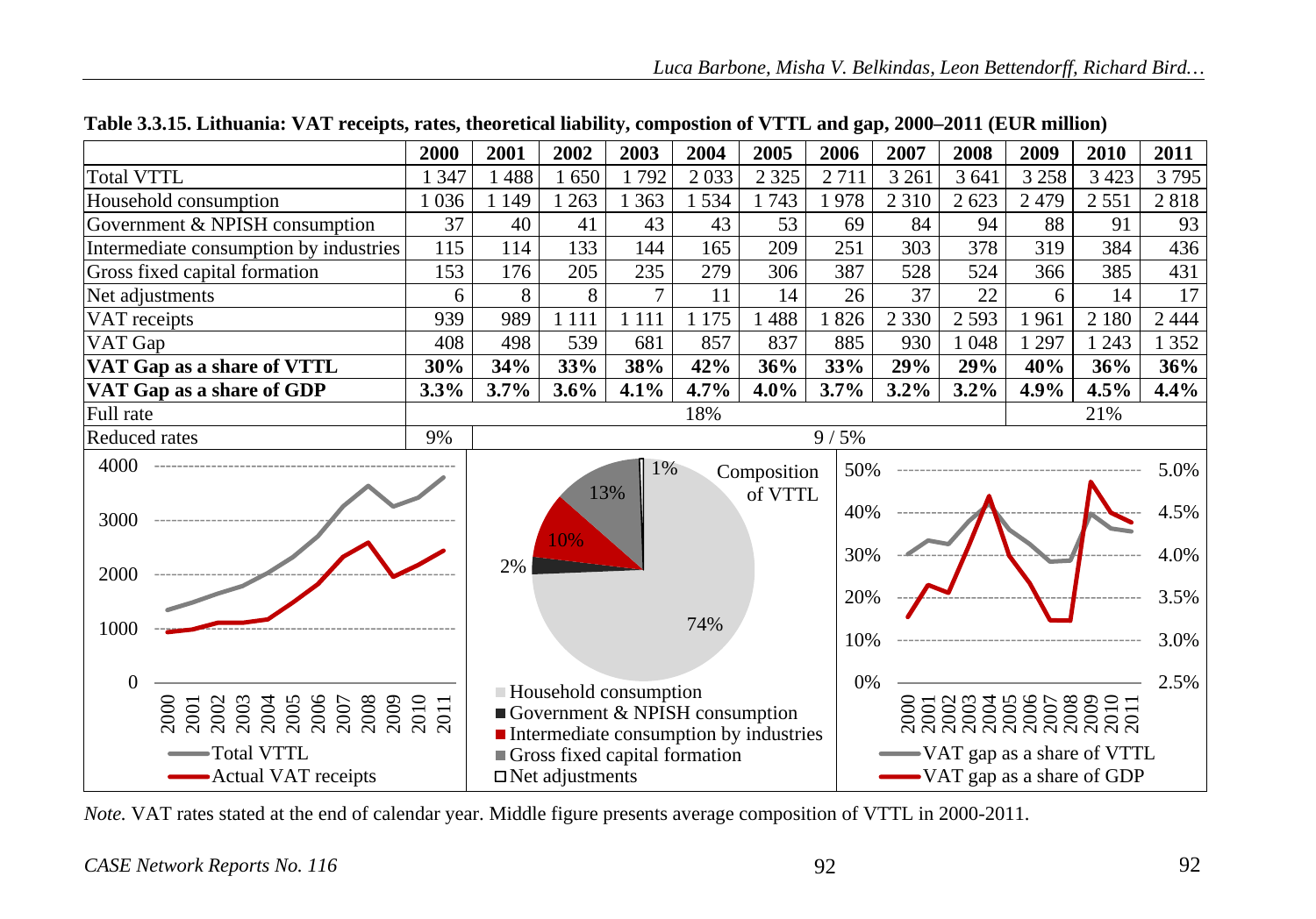### **Luxembourg**

#### *Overall Assessment*

Luxembourg's average VAT Gap, at 12 percent, puts it below the EU-26 median and average. The gap saw a sustained decrease in the mid-2000s, (to a low of 8 percent in 2006), but, in combination with the financial crisis, it started to rise, to reach 17 percent in 2010 and 2011. Luxembourg is unique in receiving large VAT revenues from E-commerce firms that choose their location on account of the low standard rate.

Luxembourg has the lowest standard VAT rate of the EU (15 percent) and has kept all its rates unchanged over the sample period. Luxembourg's share of VAT liability generated by Household consumption is the lowest of the EU-26, at 42 percent. This is the result of the favourable treatment of households through reduced rates and exemptions, as well as the exceptions role played by the financial sector and by the above-mentioned E-commerce revenues.

### *Methodological Notes*

The estimates are based on National Accounts data as reported by WIOD in their use tables, and supplemented by more recent information concerning national account developments from EUROSTAT. The VAT collection data are from EUROSTAT.

**VAT rates for 59 product categories**: For all of the products the rates were calculated using EUROSTAT consumption data as described in Appendix A3.

*Propex* **(percentage of exemption in each of the 59 group categories)**: For most of the products we have followed the procedure described in Appendix A4. For financial intermediation services the *propex* was calculated based on data from direct communications by national authorities: Financial intermediation (WIOD code J, 82%).

**GFCF**: The VTTL from GFCF was calculated using estimated shares of taxable investment by economic sectors from direct communications by national authorities. For the years not covered by the direct communications, the shares were estimated by interpolation.

**Miscellaneous Adjustments**: Estimates for the following adjustments to VTTL have been used: small business exemption: null adjustment, registration threshold not greater than 10 thousands euro. Restriction on the right to deduct VAT on business cars and fuel: not applicable (full deductibility). Entertainment deductions: uniform treatment as discussed in Appendix A. Estimates of VTTL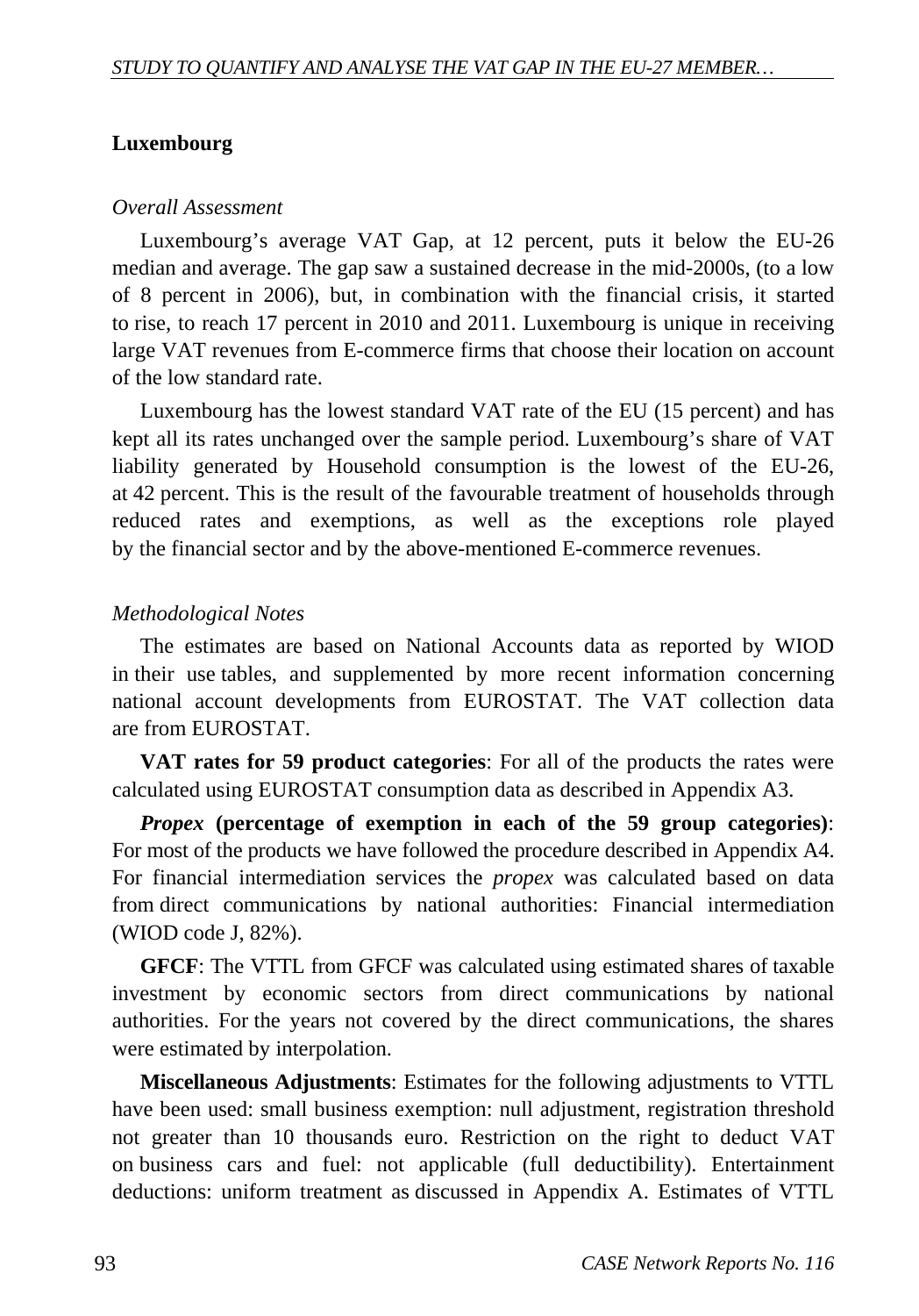from services booked in Luxembourg by internet commerce companies have been obtained through direct communication from authorities.

## *Differences with other published estimates*

The VAT Gap estimates in this study are on average 6 percentage points higher than the 2000-2006 VAT Gaps for Luxembourg in Reckon (2009). The main difference is due to non-inclusion in the VTTL by Reckon (2009) of substantial revenues accrued on account of services booked in Luxembourg by internet commerce companies that take advantage of Luxembourg's low standard rate, but do not appear in National Accounts (see Appendix Table A.2.8).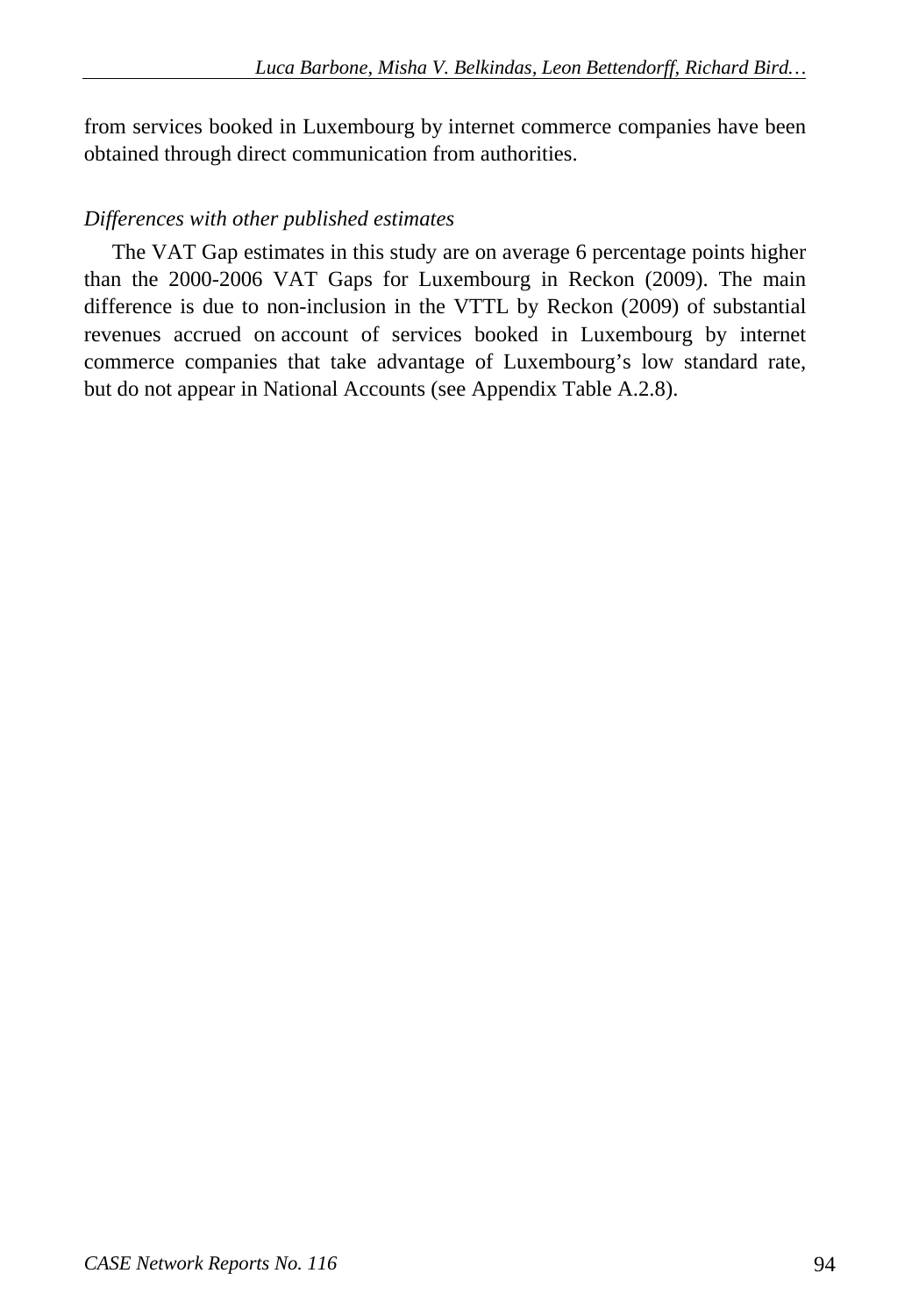|                                                                                                                                                                                                                                                                                                                        | 2000                                                  | 2001 | 2002                   | 2003                           | 2004    | 2005        | 2006    | 2007    | 2008    | 2009    | 2010                       | 2011    |
|------------------------------------------------------------------------------------------------------------------------------------------------------------------------------------------------------------------------------------------------------------------------------------------------------------------------|-------------------------------------------------------|------|------------------------|--------------------------------|---------|-------------|---------|---------|---------|---------|----------------------------|---------|
| <b>Total VTTL</b>                                                                                                                                                                                                                                                                                                      | 449                                                   | 1537 | 584                    | 1677                           | 1852    | 2039        | 2 1 3 6 | 2410    | 2682    | 2 6 4 3 | 3 0 0 7                    | 3 2 4 2 |
| Household consumption                                                                                                                                                                                                                                                                                                  | 734                                                   | 748  | 806                    | 798                            | 867     | 919         | 928     | 972     | 1 0 5 4 | 1 0 4 4 | 1 0 8 4                    | 1 1 3 5 |
| Government & NPISH consumption                                                                                                                                                                                                                                                                                         | 22                                                    | 24   | 28                     | 31                             | 35      | 38          | 41      | 41      | 43      | 50      | 53                         | 56      |
| Intermediate consumption by industries                                                                                                                                                                                                                                                                                 | 356                                                   | 390  | 375                    | 372                            | 425     | 471         | 523     | 654     | 747     | 740     | 877                        | 944     |
| Gross fixed capital formation                                                                                                                                                                                                                                                                                          | 178                                                   | 198  | 210                    | 222                            | 233     | 241         | 243     | 278     | 258     | 283     | 370                        | 405     |
| Net adjustments                                                                                                                                                                                                                                                                                                        | 158                                                   | 175  | 166                    | 254                            | 293     | 369         | 401     | 465     | 580     | 526     | 624                        | 702     |
| VAT receipts                                                                                                                                                                                                                                                                                                           | 234                                                   | 314  | 383                    | 467                            | 662     | 863         | 1959    | 2 1 5 6 | 2 3 5 1 | 2419    | 2 5 0 3                    | 2690    |
| VAT Gap                                                                                                                                                                                                                                                                                                                | 215                                                   | 223  | 202                    | 210                            | 190     | 176         | 177     | 254     | 331     | 224     | 504                        | 551     |
| VAT Gap as a share of VTTL                                                                                                                                                                                                                                                                                             | 15%                                                   | 15%  | 13%                    | 13%                            | 10%     | 9%          | 8%      | 11%     | 12%     | 8%      | 17%                        | 17%     |
| VAT Gap as a share of GDP                                                                                                                                                                                                                                                                                              | 1.0%                                                  | 1.0% | 0.8%                   | 0.8%                           | $0.7\%$ | 0.6%        | 0.5%    | 0.7%    | 0.9%    | 0.6%    | 1.3%                       | 1.3%    |
| Full rate                                                                                                                                                                                                                                                                                                              |                                                       |      |                        |                                |         | 15%         |         |         |         |         |                            |         |
| Reduced rates                                                                                                                                                                                                                                                                                                          |                                                       |      |                        |                                |         | 12/6/3%     |         |         |         |         |                            |         |
| 3500                                                                                                                                                                                                                                                                                                                   |                                                       |      |                        |                                |         | Composition | 20%     |         |         |         |                            | 1.5%    |
| 3000                                                                                                                                                                                                                                                                                                                   |                                                       |      | 18%                    |                                |         | of VTTL     |         |         |         |         |                            |         |
| 2500                                                                                                                                                                                                                                                                                                                   |                                                       |      |                        |                                |         |             | 15%     |         |         |         |                            | 1.2%    |
|                                                                                                                                                                                                                                                                                                                        |                                                       |      |                        |                                | 42%     |             |         |         |         |         |                            |         |
| 2000                                                                                                                                                                                                                                                                                                                   |                                                       |      | 12%                    |                                |         |             | 10%     |         |         |         |                            | 0.9%    |
| 1500                                                                                                                                                                                                                                                                                                                   |                                                       |      |                        |                                |         |             |         |         |         |         |                            |         |
| 1000                                                                                                                                                                                                                                                                                                                   |                                                       |      |                        |                                |         |             | 5%      |         |         |         |                            | 0.6%    |
| 500                                                                                                                                                                                                                                                                                                                    |                                                       |      | 26%                    |                                |         |             |         |         |         |         |                            |         |
|                                                                                                                                                                                                                                                                                                                        |                                                       |      |                        |                                | 2%      |             | 0%      |         |         |         |                            | 0.3%    |
| $\Omega$                                                                                                                                                                                                                                                                                                               |                                                       |      |                        | Household consumption          |         |             |         |         |         |         |                            |         |
| $\begin{array}{l} 2002 \\ 2003 \\ 2004 \\ 2005 \\ 2006 \\ 2007 \\ 2008 \\ 2003 \\ 2003 \\ 2009 \\ 2009 \\ 2009 \\ 2009 \\ 2009 \\ 2009 \\ 2009 \\ 2009 \\ 2009 \\ 2009 \\ 2009 \\ 2009 \\ 2009 \\ 2009 \\ 2009 \\ 2009 \\ 2009 \\ 2009 \\ 2009 \\ 2009 \\ 2009 \\ 2009 \\ 2009 \\ 2009 \\ 2009 \\ 2000 \\ 20$<br>20001 | 2010                                                  |      |                        | Government & NPISH consumption |         |             |         |         |         |         |                            |         |
|                                                                                                                                                                                                                                                                                                                        | $\blacksquare$ Intermediate consumption by industries |      |                        |                                |         |             |         |         |         |         |                            |         |
| Total VTTL<br>$\blacksquare$ Gross fixed capital formation                                                                                                                                                                                                                                                             |                                                       |      |                        |                                |         |             |         |         |         |         | WAT gap as a share of VTTL |         |
| -Actual VAT receipts                                                                                                                                                                                                                                                                                                   |                                                       |      | $\Box$ Net adjustments |                                |         |             |         |         |         |         | VAT gap as a share of GDP  |         |

**Table 3.3.16. Luxembourg: VAT receipts, rates, theoretical liability, compostion of VTTL and gap, 2000–2011 (EUR million)**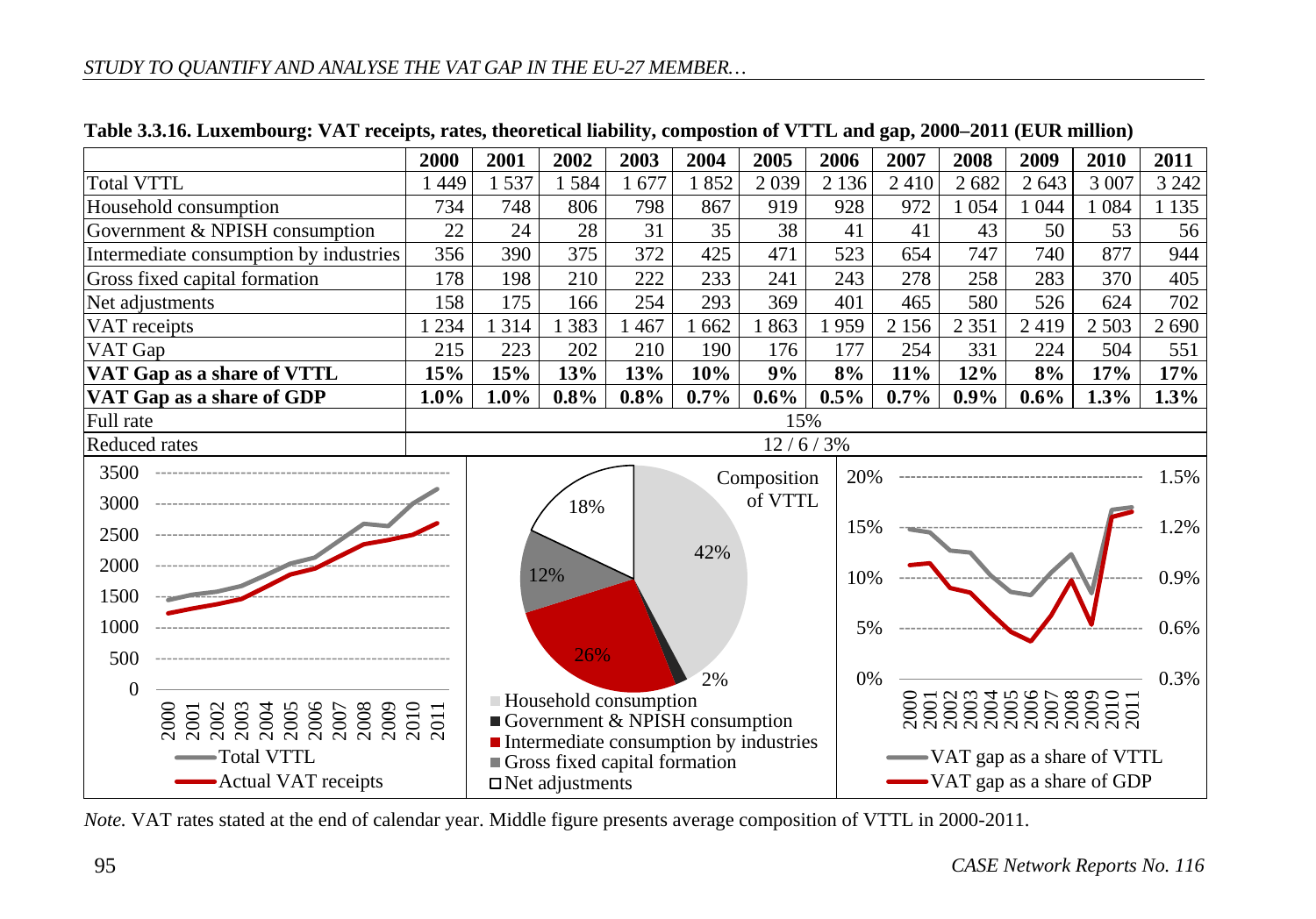# **Malta**

## *Overall Assessment*

Malta belongs to the group of EU countries with average levels of VAT Gap (third quintile by its average gap 2000-2011, amounting to 13 percent). The VAT Gap sharply decreased after the country became a member state of the EU. The financial crisis that started in 2008 did not cause any appreciable increases in the gap. On the contrary, the opposite is observable - from 13 percent in 2007 to 4 percent in 2011, the latter result due to exceptionally high receipts that year.

Malta has the second lowest standard rate among the EU-26 countries, at 18 percent. A second reduced rate was introduced in 2011. Malta's share of VTTL accruing to the Household sector is one of the highest in the EU-26, second only to Lithuania, at 73 percent.

# *Methodological Notes*

As for all countries, the estimates provided in this section are based on National Accounts data as reported by WIOD in their use tables, and supplemented by more recent information concerning national account developments from EUROSTAT. The VAT collection data are also from EUROSTAT.

The assumptions for the most important parameters are as follows:

**VAT rates for 59 product categories**: For most of the products the rates were calculated using EUROSTAT consumption data as described in Appendix A3. In case of Recreational, cultural and sporting activities (O92) the rates were calculated based on the data from direct communications by national authorities.

*Propex* **(percentage of exemption in each of the 59 group categories)**: For all of the products the *propex* factors were calculated using EUROSTAT consumption data as described in the Appendix A4.

**GFCF**: The VTTL from GFCF was calculated using estimated shares of taxable investment by economic sectors from direct communications by national authorities. For the years not covered by the direct communications, the shares were estimated by interpolation.

**Miscellaneous Adjustments**: Estimates for the following adjustments to VTTL have been used: Small business exemption: based on direct communications from national authorities on firms with turnover in between 10 thousand euro and the registration threshold; Restriction on the right to deduct VAT on business cars and fuel: assuming 50% of GFCF expenditure on cars cannot be deducted (information from direct communications not available, similar assumption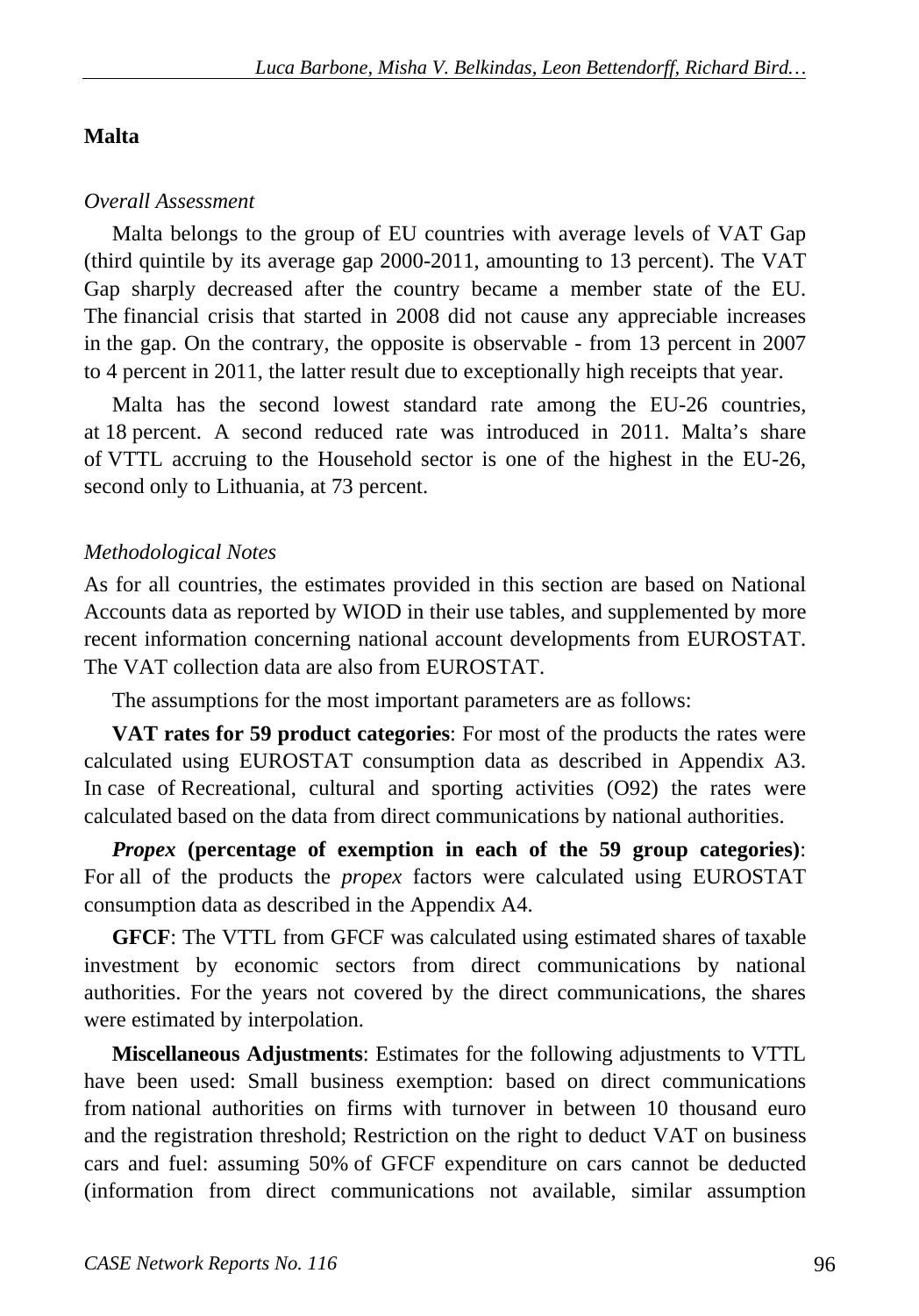was made by Reckon (2009). Entertainment deductions: uniform treatment as discussed in Appendix A.

### *Differences with other published estimates*

Malta's 2000-2006 average VAT Gap reported in this study is 2 percentage points higher than that in Reckon (2009). One of the reasons lies in usage of extrapolated use tables by Reckon which underestimated the expenditures, especially household consumption. There are also cases where we apply different VAT rates for several product categories.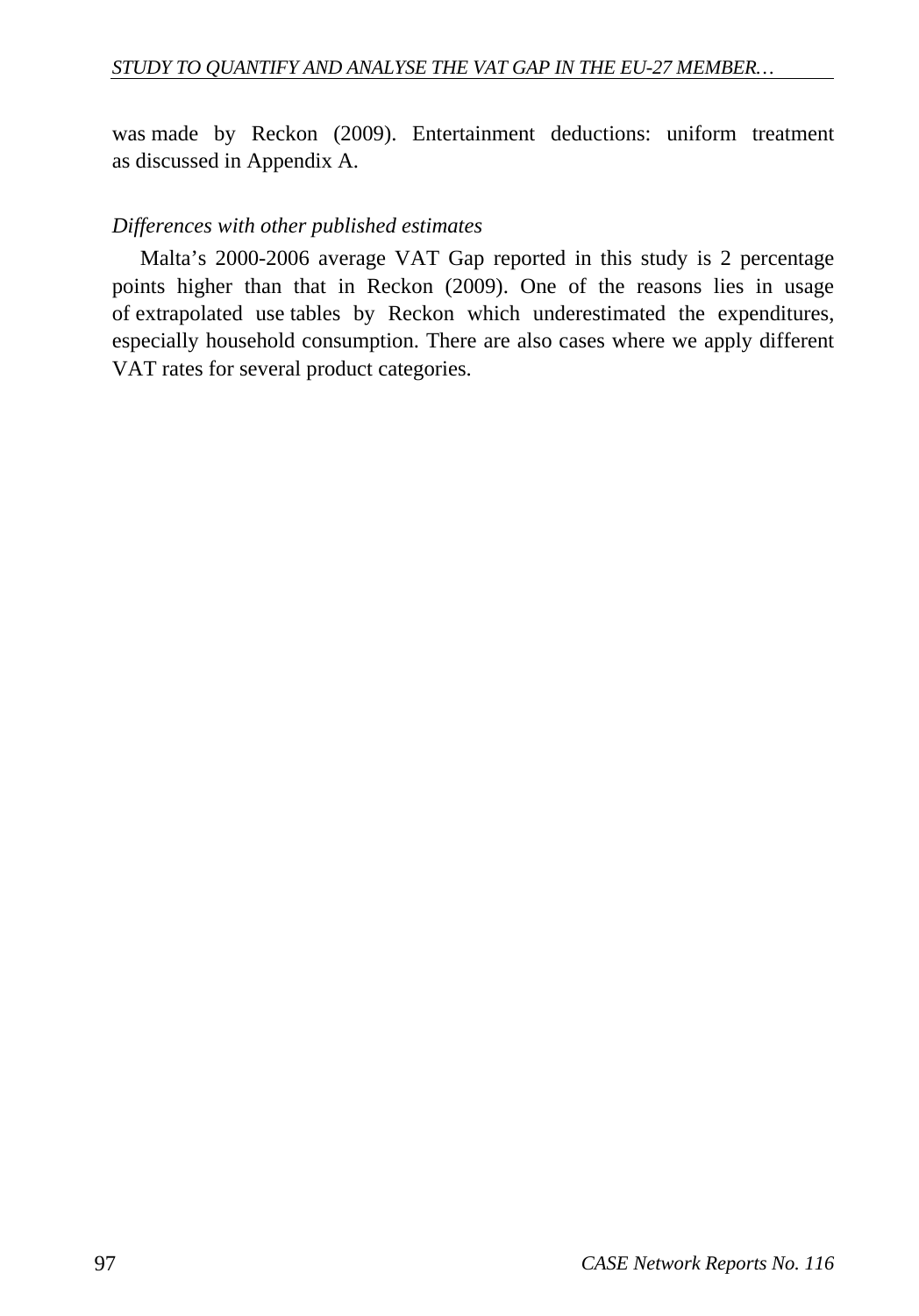|                                        | 2000                                                                                                                                                                                                                                                                                                                                                                                                                                                                                 | 2001                                                                                                                                                                                                                                                        | 2002 | 2003 | 2004 | 2005 | 2006 | 2007 | 2008 | 2009                               | 2010       | 2011            |
|----------------------------------------|--------------------------------------------------------------------------------------------------------------------------------------------------------------------------------------------------------------------------------------------------------------------------------------------------------------------------------------------------------------------------------------------------------------------------------------------------------------------------------------|-------------------------------------------------------------------------------------------------------------------------------------------------------------------------------------------------------------------------------------------------------------|------|------|------|------|------|------|------|------------------------------------|------------|-----------------|
| <b>Total VTTL</b>                      | 283                                                                                                                                                                                                                                                                                                                                                                                                                                                                                  | 313                                                                                                                                                                                                                                                         | 324  | 340  | 416  | 438  | 455  | 482  | 521  | 510                                | 522        | 541             |
| Household consumption                  | 218                                                                                                                                                                                                                                                                                                                                                                                                                                                                                  | 243                                                                                                                                                                                                                                                         | 250  | 258  | 310  | 323  | 326  | 337  | 370  | 355                                | 361        | 377             |
| Government & NPISH consumption         | 12                                                                                                                                                                                                                                                                                                                                                                                                                                                                                   | 14                                                                                                                                                                                                                                                          | 16   | 15   | 22   | 20   | 21   | 23   | 31   | 32                                 | 33         | 35              |
| Intermediate consumption by industries | 29                                                                                                                                                                                                                                                                                                                                                                                                                                                                                   | 20                                                                                                                                                                                                                                                          | 23   | 26   | 38   | 42   | 55   | 66   | 75   | 80                                 | 87         | 90              |
| Gross fixed capital formation          | 22                                                                                                                                                                                                                                                                                                                                                                                                                                                                                   | 21                                                                                                                                                                                                                                                          | 23   | 28   | 30   | 37   | 36   | 37   | 29   | 26                                 | 26         | 24              |
| Net adjustments                        | $\overline{2}$                                                                                                                                                                                                                                                                                                                                                                                                                                                                       | 15                                                                                                                                                                                                                                                          | 12   | 13   | 15   | 16   | 17   | 19   | 17   | 16                                 | 15         | 15              |
| VAT receipts                           | 236                                                                                                                                                                                                                                                                                                                                                                                                                                                                                  | 259                                                                                                                                                                                                                                                         | 273  | 288  | 333  | 397  | 410  | 420  | 458  | 457                                | 477        | 520             |
| VAT Gap                                | 47                                                                                                                                                                                                                                                                                                                                                                                                                                                                                   | 54                                                                                                                                                                                                                                                          | 51   | 52   | 83   | 40   | 46   | 62   | 63   | 53                                 | 45         | $\overline{21}$ |
| VAT Gap as a share of VTTL             |                                                                                                                                                                                                                                                                                                                                                                                                                                                                                      |                                                                                                                                                                                                                                                             |      |      |      |      |      |      |      |                                    |            | 4%              |
| VAT Gap as a share of GDP              |                                                                                                                                                                                                                                                                                                                                                                                                                                                                                      |                                                                                                                                                                                                                                                             |      |      |      |      |      |      |      |                                    |            | 0.3%            |
| Full rate                              |                                                                                                                                                                                                                                                                                                                                                                                                                                                                                      |                                                                                                                                                                                                                                                             |      |      |      |      |      |      |      |                                    |            |                 |
| Reduced rates                          |                                                                                                                                                                                                                                                                                                                                                                                                                                                                                      |                                                                                                                                                                                                                                                             |      |      |      |      |      |      |      |                                    |            | 5/7%            |
| 600                                    |                                                                                                                                                                                                                                                                                                                                                                                                                                                                                      |                                                                                                                                                                                                                                                             |      | 3%   |      |      |      |      |      |                                    |            | 2.5%            |
| 500                                    |                                                                                                                                                                                                                                                                                                                                                                                                                                                                                      |                                                                                                                                                                                                                                                             |      |      |      |      |      |      |      |                                    |            | 2.0%            |
| 400                                    |                                                                                                                                                                                                                                                                                                                                                                                                                                                                                      | 16%<br>15%<br>20%<br>9%<br>10%<br>13%<br>12%<br>10%<br>17%<br>17%<br>9%<br>1.3%<br>1.1%<br>1.1%<br>1.8%<br>0.8%<br>0.9%<br>1.1%<br>1.1%<br>0.9%<br>0.7%<br>1.1%<br>15%<br>18%<br>5%<br>25%<br>Composition<br>7%<br>of VTTL<br>20%<br>2%<br>15%<br>5%<br>10% |      |      |      |      |      |      |      |                                    | 1.5%       |                 |
| 300<br>200                             |                                                                                                                                                                                                                                                                                                                                                                                                                                                                                      |                                                                                                                                                                                                                                                             |      |      |      |      |      |      |      |                                    |            | 1.0%            |
| 100                                    |                                                                                                                                                                                                                                                                                                                                                                                                                                                                                      |                                                                                                                                                                                                                                                             |      |      | 73%  |      | 5%   |      |      |                                    |            | 0.5%            |
| $\theta$                               |                                                                                                                                                                                                                                                                                                                                                                                                                                                                                      |                                                                                                                                                                                                                                                             |      |      |      |      |      | 0%   |      |                                    |            | 0.0%            |
| Total VTTL                             | <b>Household consumption</b><br>$\begin{array}{l} 2000 \\ 2001 \\ 2000 \\ 2001 \\ 2000 \\ 2000 \\ 2000 \\ 2000 \\ 2000 \\ 2000 \\ 2000 \\ 2000 \\ 2000 \\ 2000 \\ 2000 \\ 2000 \\ 2000 \\ 2000 \\ 2000 \\ 2000 \\ 2000 \\ 2000 \\ 2000 \\ 2000 \\ 2000 \\ 2000 \\ 2000 \\ 2000 \\ 2000 \\ 2000 \\ 2000 \\ 2000 \\ 2000 \\ 2000 \\ 2000 \\ 20$<br>Government & NPISH consumption<br>Intermediate consumption by industries<br>Gross fixed capital formation<br>$\Box$ Net adjustments |                                                                                                                                                                                                                                                             |      |      |      |      |      |      |      | 2008<br>WAT gap as a share of VTTL | 200<br>201 |                 |
| Actual VAT receipts                    |                                                                                                                                                                                                                                                                                                                                                                                                                                                                                      |                                                                                                                                                                                                                                                             |      |      |      |      |      |      |      | VAT gap as a share of GDP          |            |                 |

**Table 3.3.17. Malta: VAT receipts, rates, theoretical liability, compostion of VTTL and gap, 2000–2011 (EUR million)**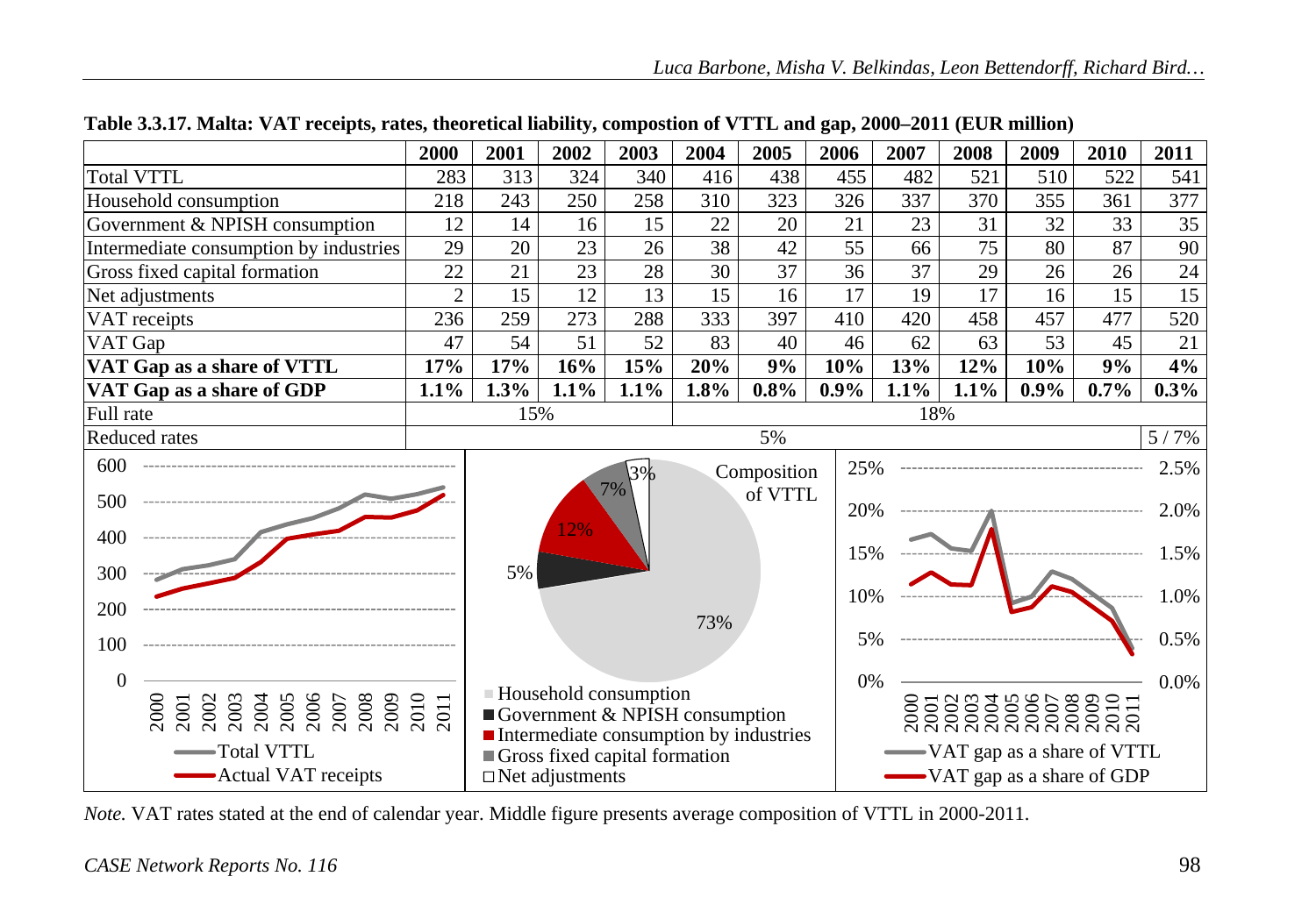#### **Netherlands**

#### *Overall assessment*

The Netherland's average VAT Gap between 2000 and 2011 is 5 percent (placing it in the first quintile among the EU-26 countries). The gap showed a steady decrease from 2000 to 2007 (from 9 to 0.2 percent), but the financial crises negatively impacted VAT receipts, causing an increase up to 9 percent in 2011.

VAT rates have been stable over the period. The Netherlands have one of the lowest percentages of VAT Liability accruing from Household consumption (47 percent) in the EU-26, and correspondingly a higher-than-average liability from exempt sectors, and indication of possible economic inefficiencies generated by the system.

#### *Methodological Notes*

As for all countries, the estimates provided in this section are based on National Accounts data as reported by WIOD in their use tables, and supplemented by more recent information concerning national account developments from EUROSTAT. The VAT collection data are also from EUROSTAT.

The assumptions for the most important parameters are as follows:

**VAT rates for 59 product categories**: For all of the products the rates were calculated using EUROSTAT consumption data as described in Appendix A3.

*Propex* **(percentage of exemption in each of the 59 group categories)**: For all of the products the *propex* factors were calculated using EUROSTAT consumption data as described in the Appendix A4.

**GFCF**: The VTTL from GFCF was calculated using estimated shares of taxable investment by economic sectors from direct communications by national authorities. For the years not covered by the direct communications, the shares were estimated by interpolation.

**Miscellaneous Adjustments**: Estimates for the following adjustments to VTTL have been used: Small business exemption: based on direct communications from national authorities on firms with turnover in between 10 thousand euro and VAT under the registration threshold; Restriction on the right to deduct VAT on business cars and fuel: not applicable (full deductibility). Entertainment deductions: uniform treatment as discussed in Appendix A.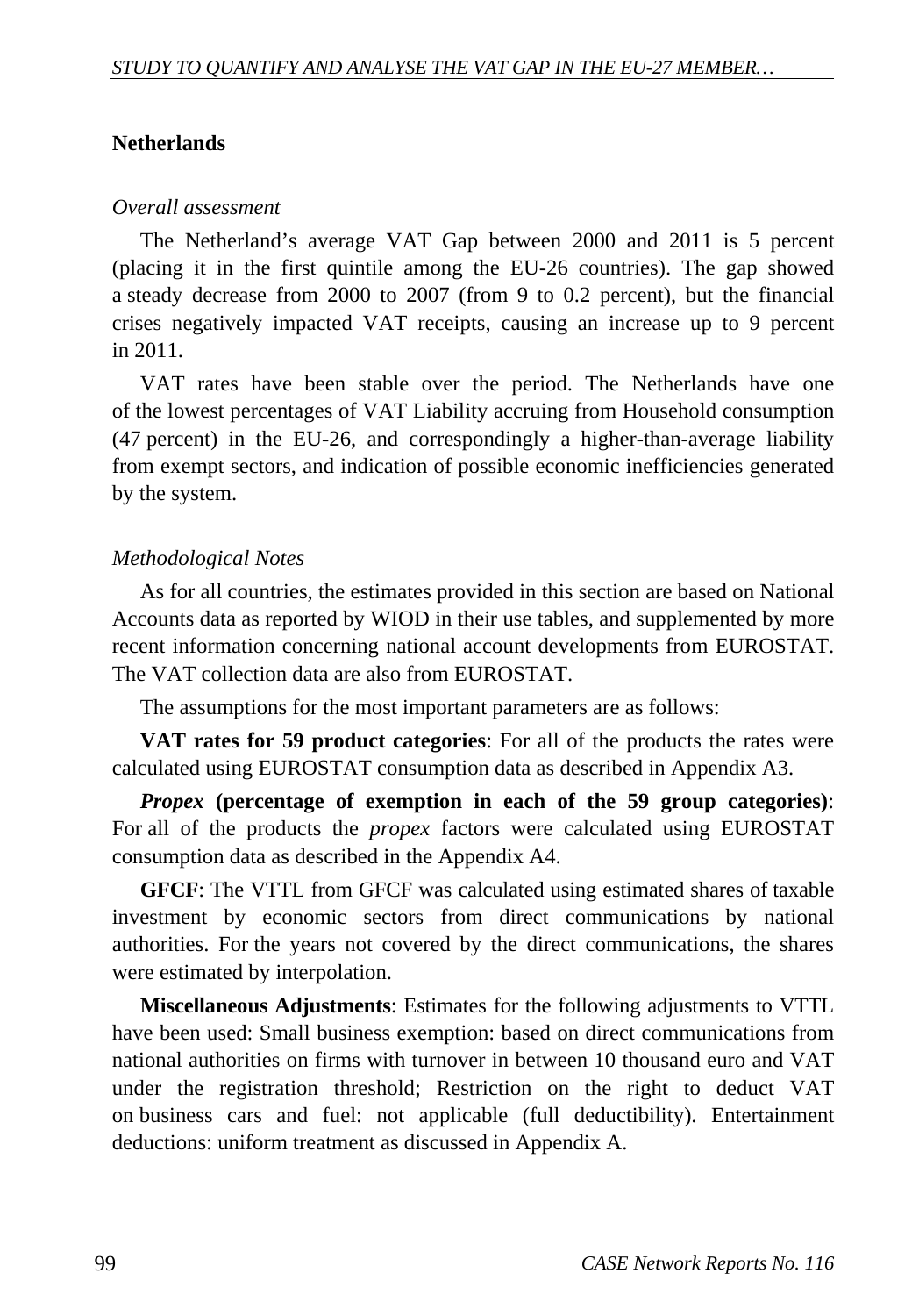### *Differences with other published estimates*

Estimates of this report are very similar to those of Reckon (2009). Slight differences exist in *propexes* and rates applied in both calculations, and, due to revisions in the National Accounts, some values of expenditures differ, in particular for government and intermediate consumptions.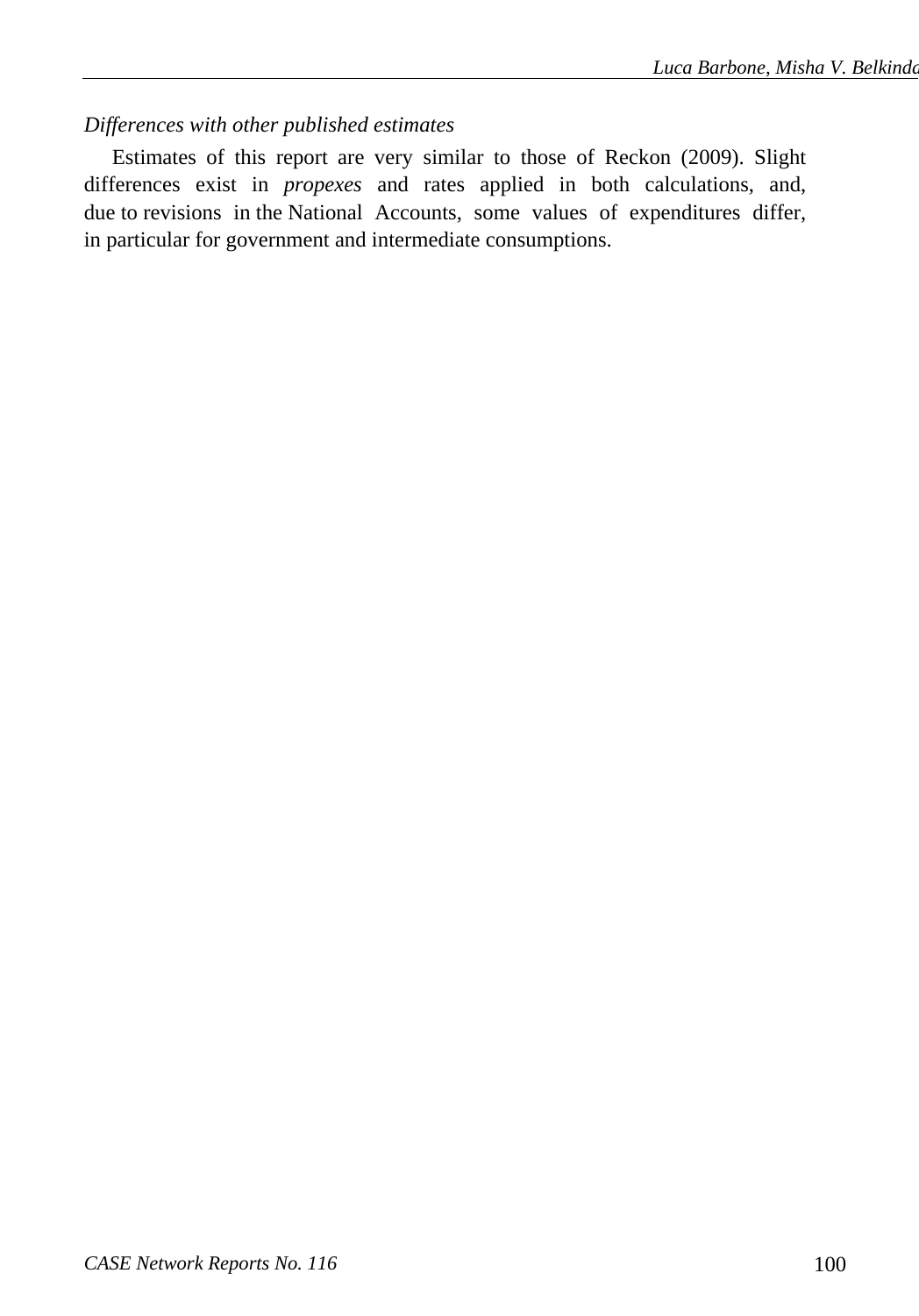|                                                        | 2000    | 2001    | 2002                   | 2003                                                                                                                                                    | 2004    | 2005          | 2006          | 2007    | 2008    | 2009     | 2010                                                    | 2011    |
|--------------------------------------------------------|---------|---------|------------------------|---------------------------------------------------------------------------------------------------------------------------------------------------------|---------|---------------|---------------|---------|---------|----------|---------------------------------------------------------|---------|
| <b>Total VTTL</b>                                      | 31 617  | 35 283  | 35 871                 | 36 987                                                                                                                                                  | 37 051  | 38 014        | 40 838        | 42 943  | 44 850  | 43 9 34  | 44 199                                                  | 45 622  |
| Household consumption                                  | 15 9 54 | 17469   | 18 091                 | 18 16 6                                                                                                                                                 | 18 2 20 | 18586         | 19 464 20 269 |         | 20 906  | 19 69 6  | 20 015                                                  | 20 25 3 |
| Government & NPISH consumption                         | 1 3 5 8 | 1533    | 1656                   | 1704                                                                                                                                                    | 1693    | 1756          | 1980          | 2070    | 2 1 5 8 | 2 2 3 4  | 2 2 7 4                                                 | 2 2 9 2 |
| Intermediate consumption by industries                 | 6981    | 8 1 0 1 | 8 4 7 2                | 9 0 21                                                                                                                                                  | 9 1 4 8 | 9 5 6 5       | 10 380        | 11 117  | 11 814  | 12 3 6 9 | 12 9 98                                                 | 13 693  |
| Gross fixed capital formation                          | 7063    | 7901    | 7 3 6 7                | 7823                                                                                                                                                    | 7693    | 7807          | 8695          | 9 1 6 9 | 9 641   | 9312     | 8531                                                    | 9033    |
| Net adjustments                                        | 261     | 280     | 285                    | 274                                                                                                                                                     | 298     | 300           | 319           | 318     | 331     | 323      | 381                                                     | 351     |
| VAT receipts                                           | 28 849  | 32 509  | 33 4 93                | 34 7 54                                                                                                                                                 | 35 811  | 36 950 39 888 |               | 42 873  | 43 221  | 40 086   | 42 654                                                  | 41 610  |
| VAT Gap                                                | 2768    | 2 7 7 4 | 2 3 7 8                | 2 2 3 3                                                                                                                                                 | 1 240   | 1 0 6 4       | 950           | 70      | 629     | 3848     | 1545                                                    | 4 0 1 2 |
| VAT Gap as a share of VTTL                             | 9%      | 8%      | $7\%$                  | 6%                                                                                                                                                      | 3%      | 3%            | $2\%$         | $0\%$   | 4%      | 9%       | 3%                                                      | 9%      |
| VAT Gap as a share of GDP                              | 0.7%    | $0.6\%$ | 0.5%                   | 0.5%                                                                                                                                                    | 0.3%    | $0.2\%$       | 0.2%          | $0.0\%$ | 0.3%    | 0.7%     | 0.3%                                                    | $0.7\%$ |
| Full rate                                              | 17.5%   |         |                        |                                                                                                                                                         |         |               | 19%           |         |         |          |                                                         |         |
| Reduced rates                                          |         |         |                        |                                                                                                                                                         |         | 6%            |               |         |         |          |                                                         |         |
| 50000                                                  |         |         |                        | 1%                                                                                                                                                      |         | Composition   | 10%           |         |         |          |                                                         | 1.0%    |
| 40000                                                  |         |         | 21%                    |                                                                                                                                                         |         | of VTTL       | 8%            |         |         |          |                                                         | 0.8%    |
| 30000                                                  |         |         |                        |                                                                                                                                                         | 47%     |               | 6%            |         |         |          |                                                         | 0.6%    |
| 20000                                                  |         |         | 26%                    |                                                                                                                                                         |         |               | 4%            |         |         |          |                                                         | 0.4%    |
| 10000                                                  |         |         |                        |                                                                                                                                                         |         |               | 2%            |         |         |          |                                                         | 0.2%    |
| $\Omega$<br>2000<br>Total VTTL<br>-Actual VAT receipts |         |         | $\Box$ Net adjustments | 5%<br>Household consumption<br>Government & NPISH consumption<br>$\blacksquare$ Intermediate consumption by industries<br>Gross fixed capital formation |         |               | 0%            |         |         |          | WAT gap as a share of VTTL<br>VAT gap as a share of GDP | 0.0%    |

**Table 3.3.18. Netherlands: VAT receipts, rates, theoretical liability, compostion of VTTL and gap, 2000–2011 (EUR million)**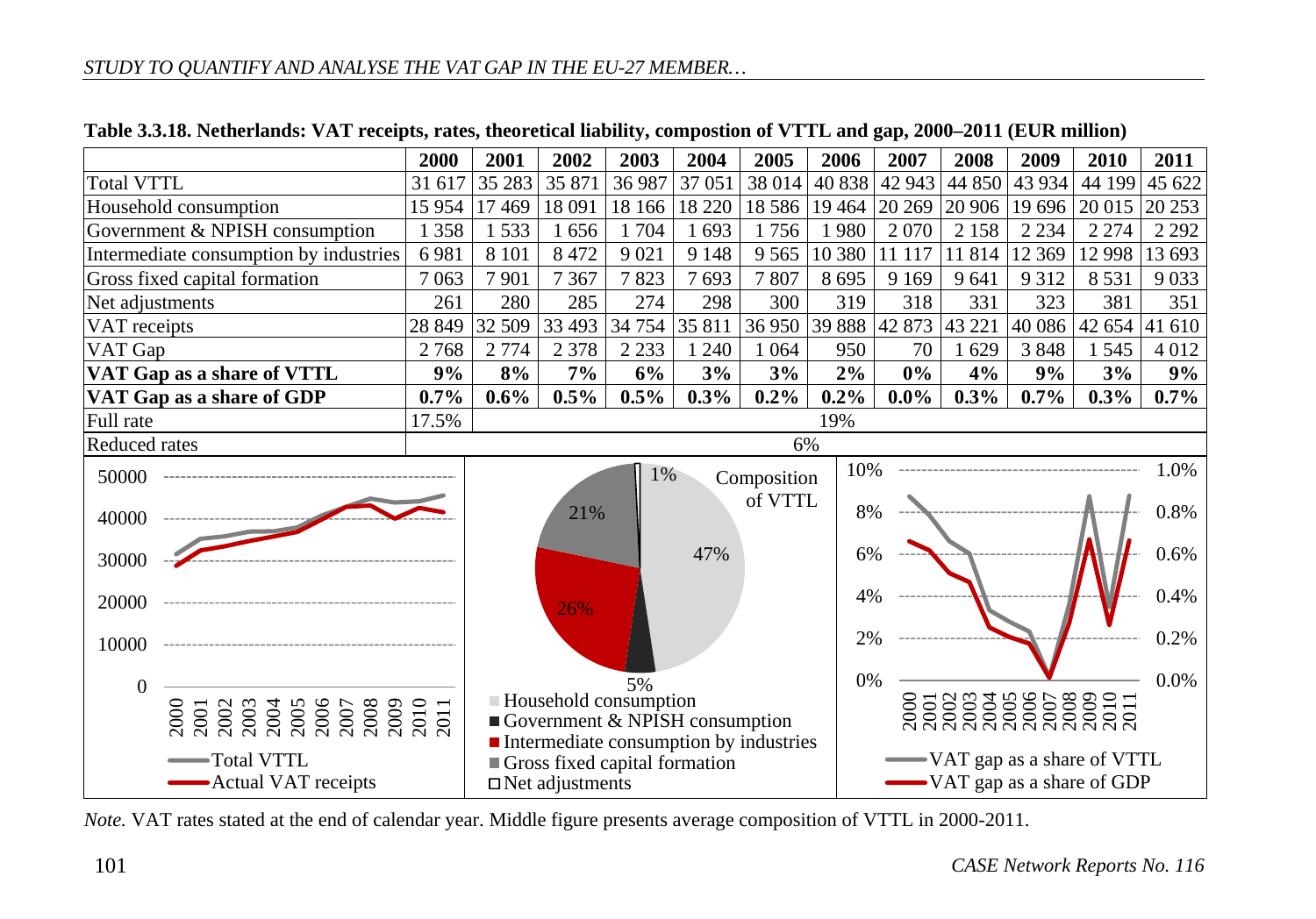## **Poland**

### *Overall Assessment*

Poland's VAT Gap over the period 2000-2011 amounted to 13 percent (third quintile). Starting from double-digit levels at the beginning of the 2000s, the Gap decreased substantially after the country joined the EU in 2004. Even though the financial crisis did not result in negative GDP growth in Poland, there was a significant increase in the VAT Gap in 2009 (to 15 percent, largely on account of a 20 percent decrease in revenues), which has been maintained through 2011.

There are two reduced rates and a full rate, which were increased during 2011 (a major driver of the VTTL increase in 2011). Poland's share of VAT Liability attributable to Household consumption is slightly above the average of the EU-26, at 65 percent for the period 2000-2011.

# *Methodological Notes*

As for all countries, the estimates provided in this section are based on National Accounts data as reported by WIOD in their use tables, and supplemented by more recent information concerning national account developments from EUROSTAT. The VAT collection data are also from EUROSTAT.

The assumptions for the most important parameters are as follows:

**VAT rates for 59 product categories**: For all of the products the rates were calculated using EUROSTAT consumption data as described in Appendix A3.

*Propex* **(percentage of exemption in each of the 59 group categories)**: For all of the products the propex factors were calculated using EUROSTAT consumption data as described in the Appendix A4.

**GFCF**: The VTTL from GFCF was calculated using estimated shares of taxable investment by economic sectors from direct communications by national authorities. For the years not covered by the direct communications, the shares were estimated by interpolation.

**Miscellaneous Adjustments**: Estimates for the following adjustments to VTTL have been used: Small business exemption: based on direct communications from national authorities on firms with turnover in between 10 thousand euro and the registration threshold; Restriction on the right to deduct VAT on business cars and fuel: estimated based on direct communications from national authorities. Entertainment deductions: uniform treatment as discussed in Appendix A.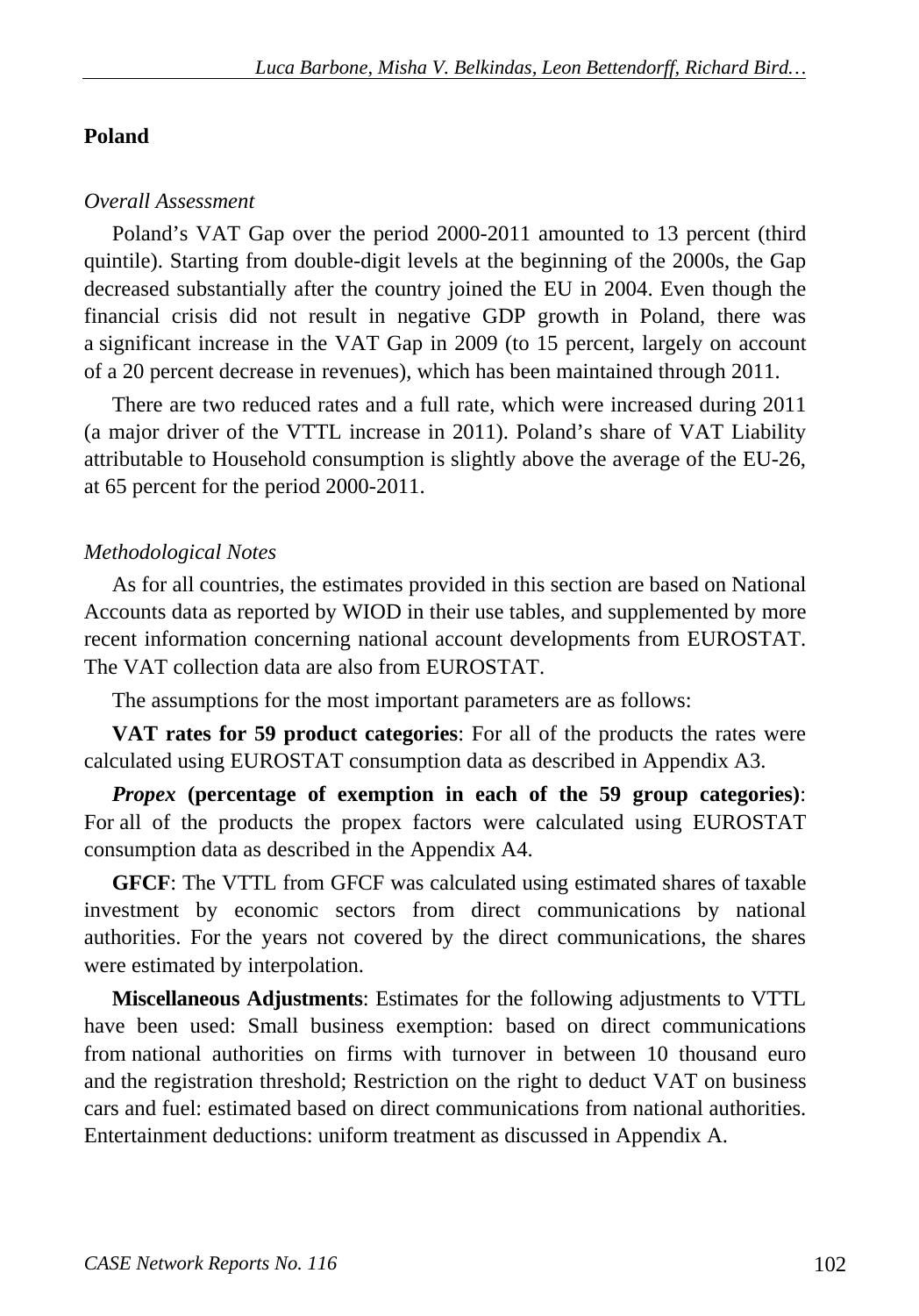### *Differences with other published estimates*

Poland's 2000-2006 VAT Gap calculated in this report is 3 percentage points lower than the average gap reported in Reckon (2009). The major drivers of differences lay in revisions of National Accounts data and Reckon's estimations of missing use tables (Reckon estimated four out of seven years). Other dissimilarities in VAT theoretical liability from intermediate consumption expenditures are explained by application of different *propexes* and VAT rates.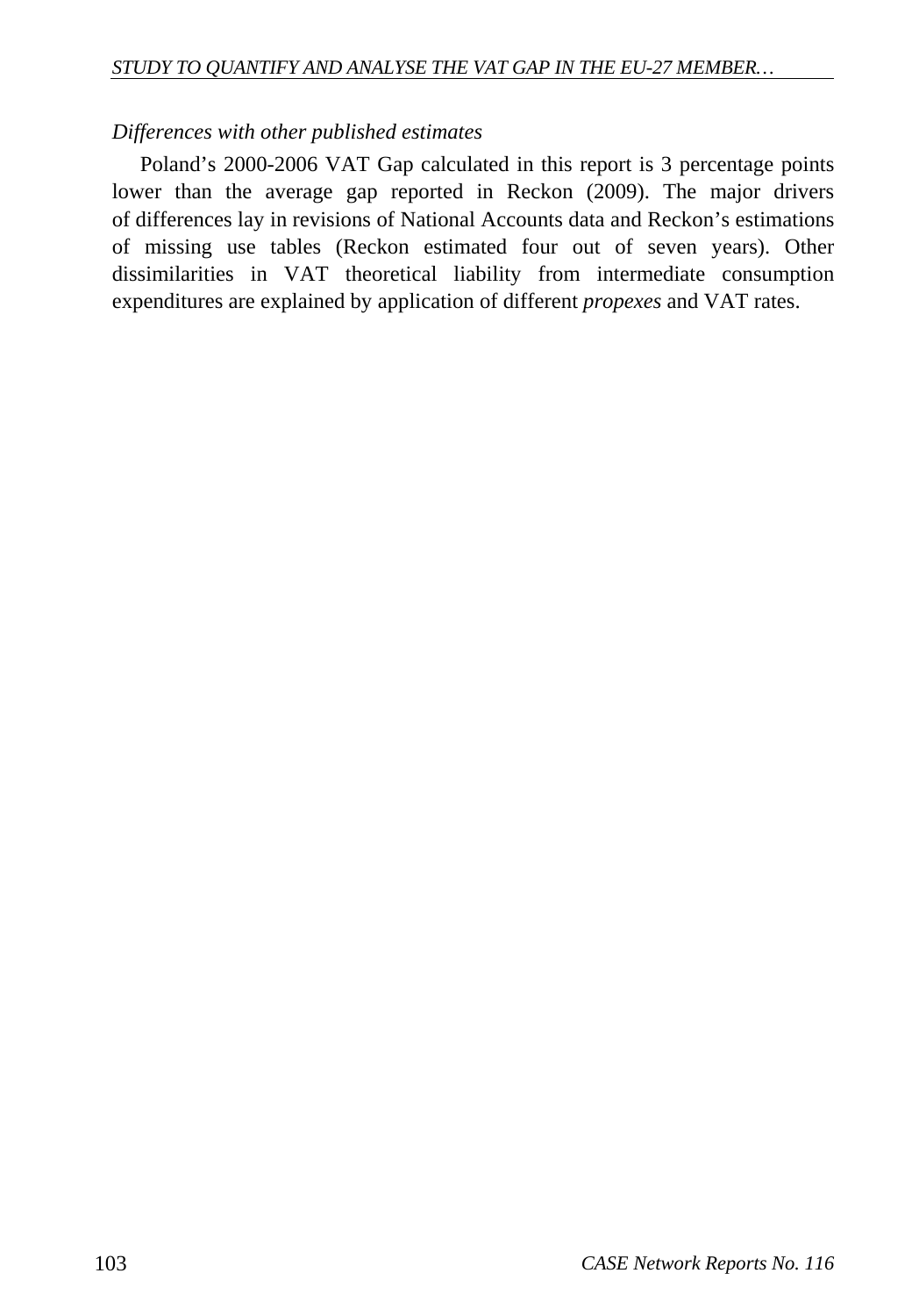|                                                                                                                                                                                                                                                                                                                                                                 | 2000                                                                                                                                                                                                                                           | 2001                                                                              | 2002    | 2003   | 2004   | 2005    | 2006    | 2007    | 2008    | 2009    | 2010    | 2011    |
|-----------------------------------------------------------------------------------------------------------------------------------------------------------------------------------------------------------------------------------------------------------------------------------------------------------------------------------------------------------------|------------------------------------------------------------------------------------------------------------------------------------------------------------------------------------------------------------------------------------------------|-----------------------------------------------------------------------------------|---------|--------|--------|---------|---------|---------|---------|---------|---------|---------|
| <b>Total VTTL</b>                                                                                                                                                                                                                                                                                                                                               | 15 4 83                                                                                                                                                                                                                                        | 18 18 4                                                                           | 18 4 36 | 16 593 | 17610  | 20 753  | 23 337  | 26 4 34 | 31 847  | 27 041  | 31 300  | 45 622  |
| Household consumption                                                                                                                                                                                                                                                                                                                                           | 10 5 28                                                                                                                                                                                                                                        | 12 3 14                                                                           | 12 641  | 11 165 | 11 963 | 13 9 95 | 15 288  | 16958   | 20 15 2 | 17 164  | 19 660  | 20 25 3 |
| Government & NPISH consumption                                                                                                                                                                                                                                                                                                                                  | 535                                                                                                                                                                                                                                            | 621                                                                               | 619     | 568    | 544    | 683     | 822     | 963     | 1 1 4 9 | 988     | 1 1 4 8 | 2 2 9 2 |
| Intermediate consumption by industries                                                                                                                                                                                                                                                                                                                          | 2 5 2 2                                                                                                                                                                                                                                        | 2936                                                                              | 2 9 6 0 | 2857   | 2924   | 3 5 2 2 | 4 2 2 7 | 4875    | 5 802   | 4710    | 5 5 3 6 | 13 693  |
| Gross fixed capital formation                                                                                                                                                                                                                                                                                                                                   | I 587                                                                                                                                                                                                                                          | 2 0 0 3                                                                           | 1 9 0 9 | 1692   | 1 804  | 2 1 2 3 | 2571    | 3 1 7 7 | 4 0 0 3 | 3 6 1 2 | 4 2 6 5 | 9033    |
| Net adjustments                                                                                                                                                                                                                                                                                                                                                 | 311                                                                                                                                                                                                                                            | 311                                                                               | 307     | 311    | 374    | 430     | 430     | 461     | 740     | 568     | 691     | 351     |
| VAT receipts                                                                                                                                                                                                                                                                                                                                                    | 12877                                                                                                                                                                                                                                          | 14 3 8 1                                                                          | 15 066  | 13 686 | 14 633 | 18 837  | 22 127  | 25 9 23 | 29 103  | 23 056  | 27 5 35 | 41 610  |
| VAT Gap                                                                                                                                                                                                                                                                                                                                                         | 2 606                                                                                                                                                                                                                                          | 3 803                                                                             | 3 3 7 0 | 2908   | 2977   | 1916    | 1211    | 511     | 2 7 4 3 | 3 9 8 5 | 3764    | 4 0 1 2 |
| VAT Gap as a share of VTTL                                                                                                                                                                                                                                                                                                                                      | 17%                                                                                                                                                                                                                                            | 21%                                                                               | 18%     | 18%    | 17%    | 9%      | 5%      | 2%      | 9%      | 15%     | 12%     | 9%      |
| VAT Gap as a share of GDP                                                                                                                                                                                                                                                                                                                                       | 1.4%                                                                                                                                                                                                                                           |                                                                                   | 1.6%    |        |        |         |         |         |         |         | 1.1%    | 0.7%    |
| Full rate                                                                                                                                                                                                                                                                                                                                                       |                                                                                                                                                                                                                                                |                                                                                   |         |        |        | 22%     |         |         |         |         |         | 23%     |
| Reduced rates                                                                                                                                                                                                                                                                                                                                                   |                                                                                                                                                                                                                                                |                                                                                   |         |        |        | 7/3%    |         |         |         |         |         | 8/5%    |
| 40000                                                                                                                                                                                                                                                                                                                                                           | 2%<br>Composition<br>25%<br>of VTTL<br>12%                                                                                                                                                                                                     |                                                                                   |         |        |        |         |         |         |         |         |         | 5.0%    |
| 30000                                                                                                                                                                                                                                                                                                                                                           |                                                                                                                                                                                                                                                | 0.8%<br>1.8%<br>1.5%<br>1.5%<br>0.8%<br>0.4%<br>0.2%<br>1.3%<br>20%<br>17%<br>15% |         |        |        |         |         |         |         |         |         | 4.0%    |
| 20000                                                                                                                                                                                                                                                                                                                                                           |                                                                                                                                                                                                                                                | 10%<br>65%                                                                        |         |        |        |         |         |         |         |         | 3.0%    |         |
| 10000                                                                                                                                                                                                                                                                                                                                                           |                                                                                                                                                                                                                                                |                                                                                   |         |        |        |         |         |         |         |         |         | 2.0%    |
|                                                                                                                                                                                                                                                                                                                                                                 | 4%<br>5%                                                                                                                                                                                                                                       |                                                                                   |         |        |        |         |         |         |         |         | 1.0%    |         |
| $\Omega$<br>$\begin{array}{l} 2000 \\ 2001 \\ 2000 \\ 2000 \\ 2000 \\ 2000 \\ 2000 \\ 2000 \\ 2000 \\ 2000 \\ 2000 \\ 2000 \\ 2011 \\ 2011 \\ 2011 \\ 2011 \\ 2011 \\ 2011 \\ 2011 \\ 2011 \\ 2011 \\ 2011 \\ 2011 \\ 2011 \\ 2011 \\ 2012 \\ 2012 \\ 2013 \\ 2013 \\ 2014 \\ 2012 \\ 2013 \\ 2014 \\ 2014 \\ 2016 \\ 20$<br>Total VTTL<br>-Actual VAT receipts | 0%<br>Household consumption<br>Government & NPISH consumption<br>$\blacksquare$ Intermediate consumption by industries<br>Gross fixed capital formation<br>-VAT gap as a share of VTTL<br>$\Box$ Net adjustments<br>-VAT gap as a share of GDP |                                                                                   |         |        |        |         |         |         |         | 0.0%    |         |         |

**Table 3.3.19. Poland: VAT receipts, rates, theoretical liability, compostion of VTTL and gap, 2000–2011 (EUR million)**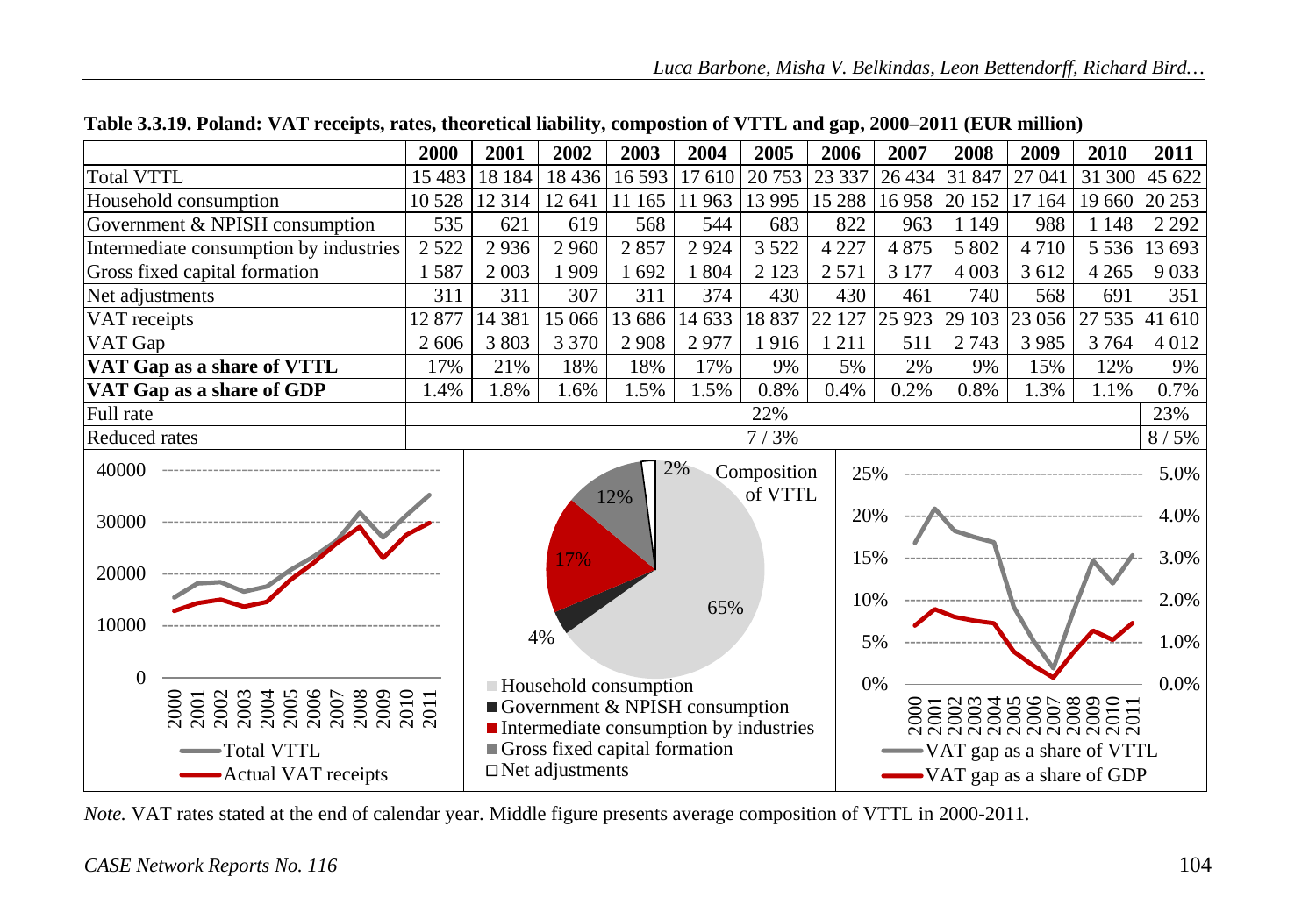## **Portugal**

### *Overall Assessment*

Portugal's average VAT Gap for the period 2000-2011 places it in the group of EU countries with low levels of VAT Gap (first quintile by its average gap of 9 percent). This average however masks a substantial deterioration in performance following the onset of the post-2008 recession. Due to a collapse in revenues, only partially reversed, the 2011 gap stood at 16 percent, more than twice the pre-crisis level. Research by the Portuguese tax administration shows that the considerable increase in the Gap during 2009-2011 was in great part attributable to changes in taxpayers' behaviour with respect to requests for refunds ("out of the ordinary" refunds amounted, respectively, to about 7, 4 and 4 percent of the VTTL).

Portugal has frequently changed its standard and reduced rates (7 times in the sample period). As shown in table Appendix C1, this has increased its VAT revenue potential by one quarter, although the actual increase in revenues has been held in check by the increase in the VAT Gap. Portugal relies on VAT taxation of Household consumption in a larger proportion than the EU-26 average.

### *Methodological Notes*

As for all countries, the estimates provided in this section are based on National Accounts data as reported by WIOD in their use tables, and supplemented by more recent information concerning national account developments from EUROSTAT. The VAT collection data are also from EUROSTAT. The assumptions for the most important parameters are as follows:

**VAT rates for 59 product categories**: For all of the products the rates were calculated using EUROSTAT consumption data as described in Appendix A3.

**Propex (percentage of exemption in each of the 59 group categories)**: For most of the products we have followed the procedure described in Appendix A4. In case of fourteen products the *propex* was calculated based on data from direct communications by national authorities: Collection, purification and distribution of water (E41, 7%), Construction (F45, 18%), Supporting and auxiliary transport activities; activities of travel agencies (I63, 1%), Post and telecommunications (I64,7%), Financial intermediation, except insurance and pension funding (J65, 87%), Insurance and pension funding, except compulsory social security (J66,100%), Activities auxiliary to financial intermediation (J77, 75%), Real estate activities (K70, 96%), Research and development (K73, 43%), Public administration and defence; compulsory social security (L75, 94%), Health and social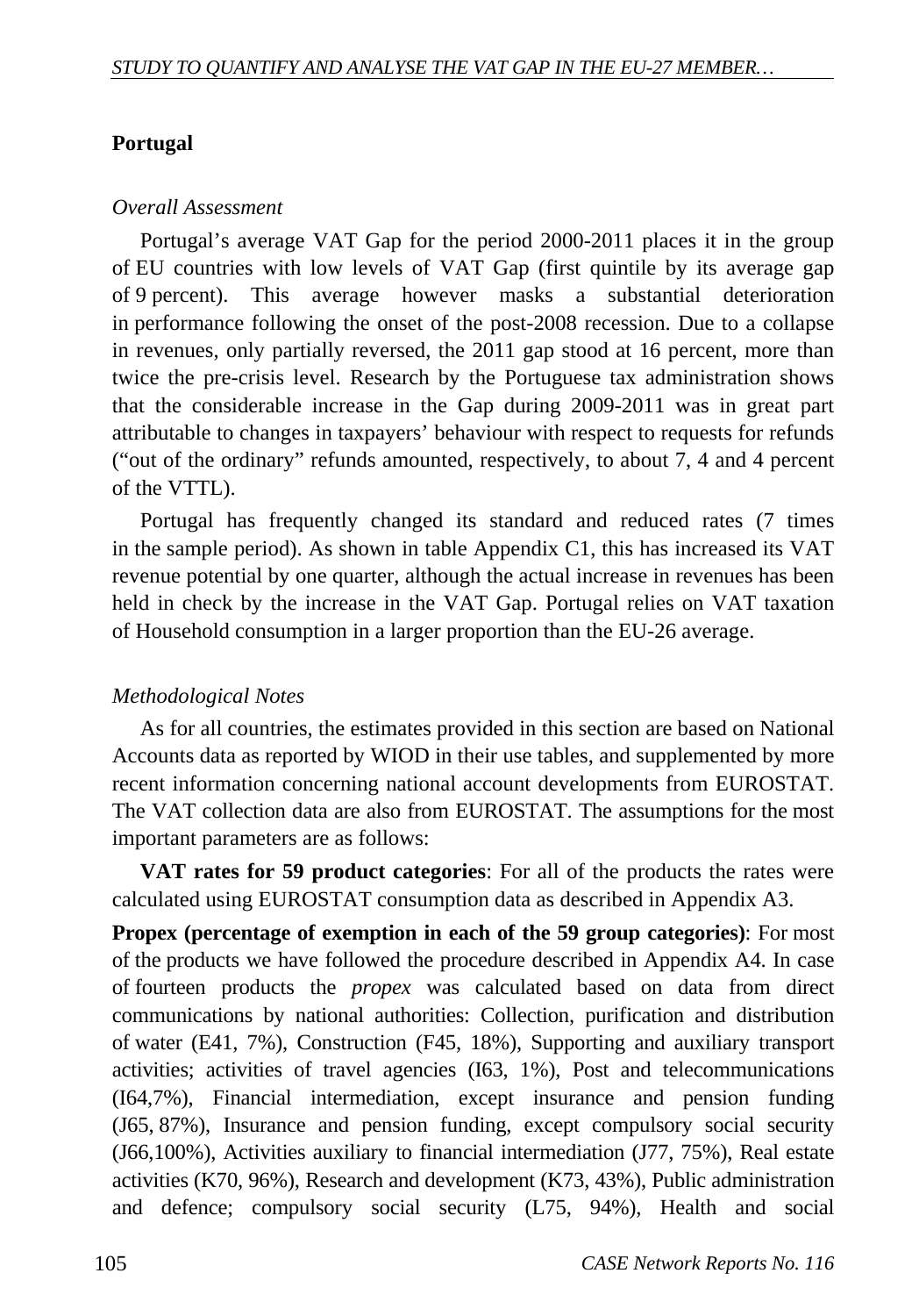work (N85, 98%), Sewage and refuse disposal, sanitation etc. (O90, 14%), Activities of membership organizations n.e.c. (O91, 93%), Recreational, cultural and sporting activities (O92, 51%), Other services (O93, 11%).

**GFCF**: The VTTL from GFCF was calculated using estimated shares of taxable investment by economic sectors from direct communications by national authorities. For the years not covered by the direct communications, the shares were estimated by interpolation.

**Miscellaneous Adjustments**: The estimates for the following adjustments to VTTL have been used: Small business exemption: null adjustment, registration threshold not greater than 10 thousands euro. Restriction on the right to deduct VAT on business cars and fuel: based on direct communications from national authorities. Entertainment deductions: uniform treatment as discussed in Appendix A.

### *Differences with other published estimates*

The average VAT Gap in time period 2000-2006 estimated by Reckon (2009) is less than one percentage point higher than the one calculated in this study. Some of the drivers of these small differences are the VAT rates which are dissimilar to Reckon for several product categories. In addition, direct communications with authorities allowed estimation of more accurate gross fixed capital formation values.

The Portuguese authorities published in Instituto Nacional de Estatística (2012) estimates for the VAT Gap for 2006-2010, which are very close to the estimates reported in this report.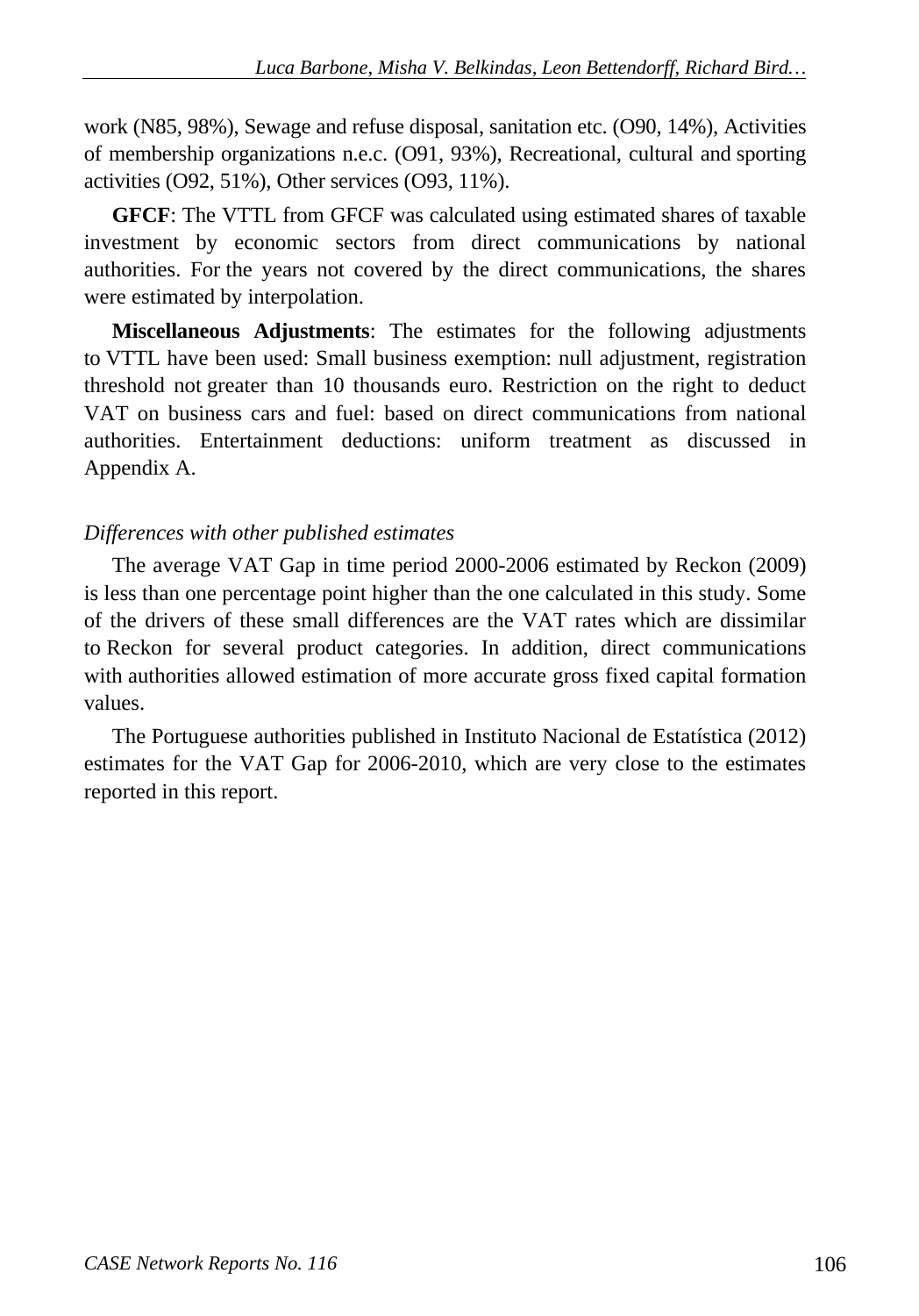|                                                                                                                                                                                                                                                                                                                                                                                                                                           | 2000                          | 2001    | 2002    | 2003      | 2004    | 2005                   | 2006    | 2007    | 2008                       | 2009     | 2010    | 2011    |  |  |
|-------------------------------------------------------------------------------------------------------------------------------------------------------------------------------------------------------------------------------------------------------------------------------------------------------------------------------------------------------------------------------------------------------------------------------------------|-------------------------------|---------|---------|-----------|---------|------------------------|---------|---------|----------------------------|----------|---------|---------|--|--|
| <b>Total VTTL</b>                                                                                                                                                                                                                                                                                                                                                                                                                         | 10 0 84                       | 10583   | 11 350  | 11791     | 12 4 10 | 13 450                 | 14 5 98 | 15 447  | 15 775                     | 14 8 8 2 | 16 092  | 16 9 99 |  |  |
| Household consumption                                                                                                                                                                                                                                                                                                                                                                                                                     | 6 6 4 4                       | 6968    | 7522    | 7828      | 8 2 3 7 | 8868                   | 9779    | 10 370  | 10 604                     | 9895     | 10 602  | 11 505  |  |  |
| Government & NPISH consumption                                                                                                                                                                                                                                                                                                                                                                                                            | 198                           | 226     | 245     | 260       | 281     | 312                    | 370     | 403     | 419                        | 387      | 399     | 411     |  |  |
| Intermediate consumption by industries                                                                                                                                                                                                                                                                                                                                                                                                    | 847                           | 1933    | 2073    | 2 2 1 0   | 2 3 5 4 | 2613                   | 2733    | 2891    | 2933                       | 2 9 0 9  | 3 1 7 0 | 3 3 0 2 |  |  |
| Gross fixed capital formation                                                                                                                                                                                                                                                                                                                                                                                                             | 043                           | 1 1 1 0 | 1 1 6 0 | 1 1 4 7   | 1 1 6 5 | 1 2 3 7                | 274     | 1 3 4 3 | 372                        | 293      | 1413    | 320     |  |  |
| Net adjustments                                                                                                                                                                                                                                                                                                                                                                                                                           | 352                           | 346     | 351     | 346       | 373     | 421                    | 443     | 440     | 446                        | 399      | 508     | 461     |  |  |
| VAT receipts                                                                                                                                                                                                                                                                                                                                                                                                                              | 9 7 3 4                       | 10 021  | 10 668  | 076<br>11 | 569     | 13 001                 | 13 764  | 14 3 33 | 14 4 24                    | 11 971   | 13 5 17 | 14 2 35 |  |  |
| VAT Gap                                                                                                                                                                                                                                                                                                                                                                                                                                   | 350                           | 562     | 682     | 715       | 842     | 449                    | 835     | 1 1 1 4 | 1 351                      | 2911     | 2 5 7 5 | 2764    |  |  |
| VAT Gap as a share of VTTL                                                                                                                                                                                                                                                                                                                                                                                                                | 3%                            | 5%      | 6%      | 6%        | 7%      | 3%                     | 6%      | 7%      | 9%                         | 20%      | 16%     | 16%     |  |  |
| VAT Gap as a share of GDP                                                                                                                                                                                                                                                                                                                                                                                                                 | 0.3%                          | 0.4%    | 0.5%    | 0.5%      | 0.6%    | 0.3%                   | 0.5%    | 0.7%    | 0.8%                       | 1.7%     | 1.5%    | 1.6%    |  |  |
| Full rate                                                                                                                                                                                                                                                                                                                                                                                                                                 | 17%                           |         |         | 19%       |         |                        | 21%     |         | 20%                        |          | 21%     | 23%     |  |  |
| Reduced rates                                                                                                                                                                                                                                                                                                                                                                                                                             |                               | 12/5%   |         |           |         |                        |         |         |                            |          | 13/6%   |         |  |  |
| 20000                                                                                                                                                                                                                                                                                                                                                                                                                                     |                               |         | 9%      | 3%        |         | Composition<br>of VTTL | 25%     |         |                            |          |         | 2.5%    |  |  |
| 15000                                                                                                                                                                                                                                                                                                                                                                                                                                     |                               |         |         |           |         |                        | 20%     |         |                            |          |         | 2.0%    |  |  |
| 10000                                                                                                                                                                                                                                                                                                                                                                                                                                     |                               |         | 19%     |           |         |                        | 15%     |         |                            |          |         | 1.5%    |  |  |
|                                                                                                                                                                                                                                                                                                                                                                                                                                           |                               |         |         |           | 67%     |                        | 10%     |         |                            |          |         | 1.0%    |  |  |
| 5000                                                                                                                                                                                                                                                                                                                                                                                                                                      |                               | 2%      |         |           |         |                        |         | 5%      |                            |          |         | 0.5%    |  |  |
| 0                                                                                                                                                                                                                                                                                                                                                                                                                                         |                               |         |         |           |         |                        | 0%      |         |                            |          |         | 0.0%    |  |  |
| Household consumption<br>$\begin{array}{l} 2000 \\ 2000 \\ 2000 \\ 2000 \\ 2000 \\ 2000 \\ 2000 \\ 2000 \\ 2000 \\ 2000 \\ 2000 \\ 2011 \\ 2011 \\ 2011 \\ 2011 \\ 2011 \\ 2011 \\ 2011 \\ 2011 \\ 2011 \\ 2011 \\ 2011 \\ 2011 \\ 2011 \\ 2011 \\ 2012 \\ 2012 \\ 2012 \\ 2013 \\ 2013 \\ 2014 \\ 2012 \\ 2013 \\ 2014 \\ 2014 \\ 20$<br>2000<br>Government & NPISH consumption<br>$\blacksquare$ Intermediate consumption by industries |                               |         |         |           |         |                        |         |         |                            |          |         |         |  |  |
| Total VTTL                                                                                                                                                                                                                                                                                                                                                                                                                                | Gross fixed capital formation |         |         |           |         |                        |         |         | WAT gap as a share of VTTL |          |         |         |  |  |
| -Actual VAT receipts                                                                                                                                                                                                                                                                                                                                                                                                                      | $\Box$ Net adjustments        |         |         |           |         |                        |         |         | WAT gap as a share of GDP  |          |         |         |  |  |

**Table 3.3.20. Portugal: VAT receipts, rates, theoretical liability, compostion of VTTL and gap, 2000–2011 (EUR million)**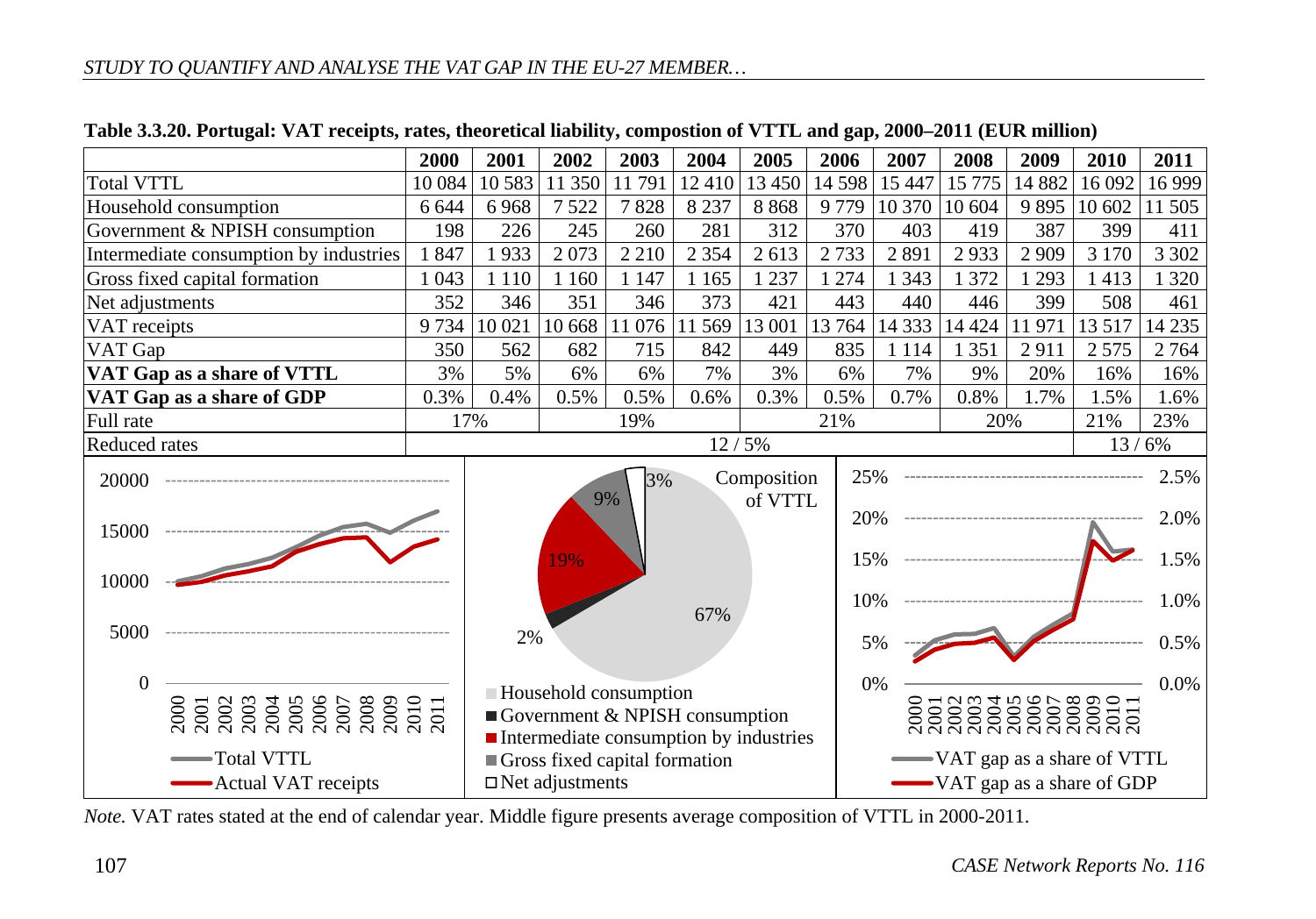## **Romania**

### *Overall Assessment*

Romania ranks last among the EU-26 with regard to its VAT Gap, on average 42 percent over the sample period. The progress registered during the pre-2008 crisis period, when the VAT Gap decreased to below 40 percent, was reversed after 2008, as VAT revenues collapsed by some 30 percent in 2009. Despite a recovery in revenues in 2010-2011, following the sharp increase of the standard rate in 2010, Romania's Gap in 2011 was the highest among EU-26 countries, at 48 percent.

Romania increased its standard rate sharply in 2010 (from 19 to 24 percent), in response to the revenue decline observed in the previous year. Its VAT structure, as exemplified by the share of VTTL that is attributable to the Household sector, is close to the EU-26 average. However, the extent of the VAT Gap is such that it is very hard to gauge which sectors might indeed bear a disproportionate share of the VAT burden.

## *Methodological Notes*

As for all countries, the estimates provided in this section are based on National Accounts data as reported by WIOD in their use tables, and supplemented by more recent information concerning national account developments from EUROSTAT. The VAT collection data are also from EUROSTAT.

The assumptions for the most important parameters are as follows:

**VAT rates for 59 product categories**: For all of the products the rates were calculated using EUROSTAT consumption data as described in Appendix A3.

*Propex* **(percentage of exemption in each of the 59 group categories)**: For all of the products the propex factors were calculated using EUROSTAT consumption data as described in Appendix A4.

**GFCF**: The VTTL from GFCF was calculated using estimated shares of taxable investment by economic sectors from direct communications by national authorities. For the years not covered by the direct communications, the shares were estimated by interpolation.

**Miscellaneous Adjustments**: Estimates for the following adjustments to VTTL have been used: Small business exemption: based on direct communications from national authorities on firms with turnover in between 10 thousand euro and the registration threshold; Restriction on the right to deduct VAT on business cars and fuel: assuming 50% of GFCF expenditure on cars cannot be deducted (information from direct communications not available,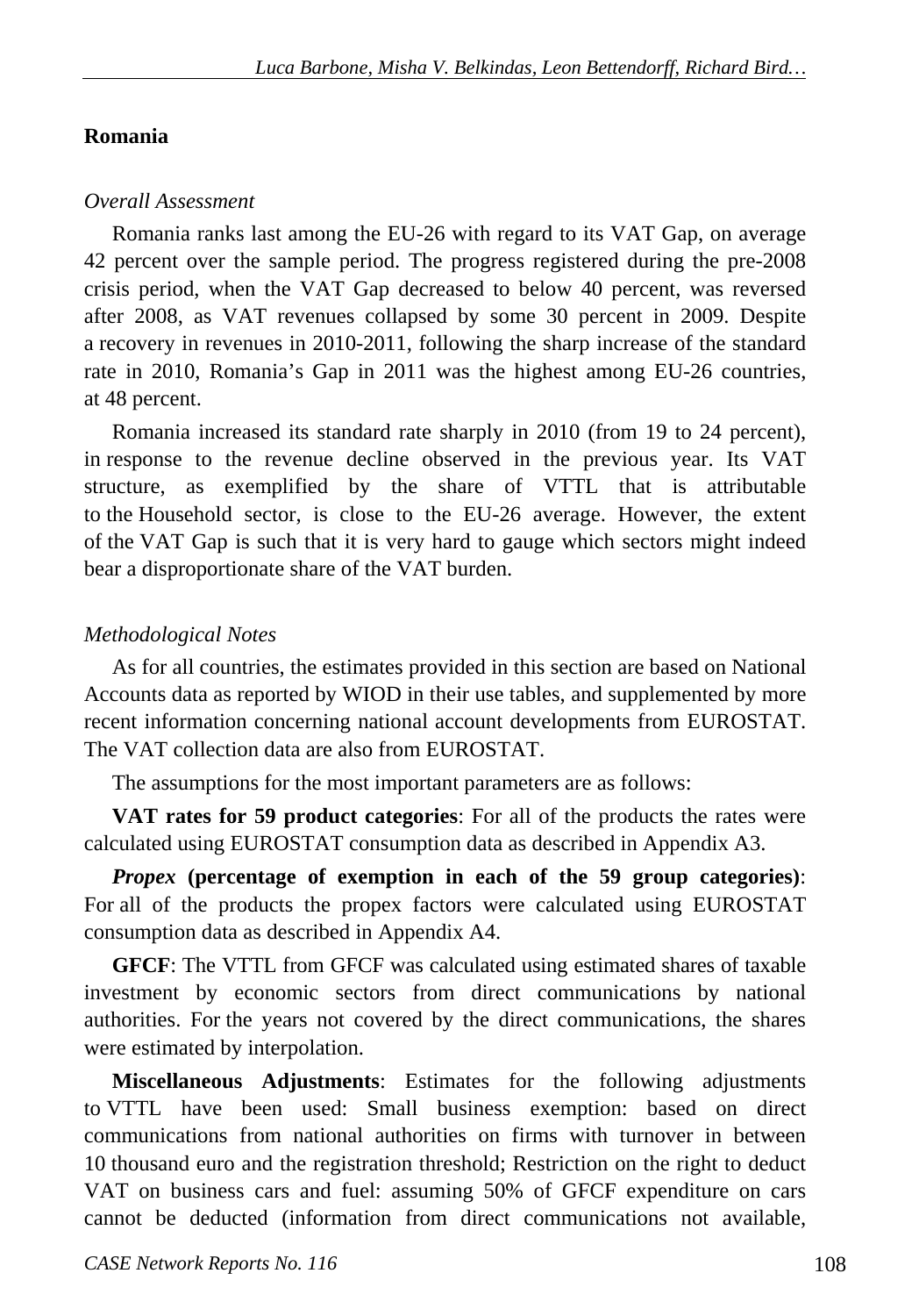similar assumption was made by Reckon (2009)). Entertainment deductions: uniform treatment as discussed in Appendix A.

## *Differences with other published estimates*

Romania Fiscal Council (2011) published, in its annual report for 2011, a graph with figures for the VAT Gap for 2002-2009. The figures are in the range 31-41 percent of VTTL, somewhat lower than the estimates in this report, but nevertheless the highest in the EU. We were not able to verify the reasons for the differences in estimates, due to lack of information on the methodology and the data sources in the Fiscal Council report.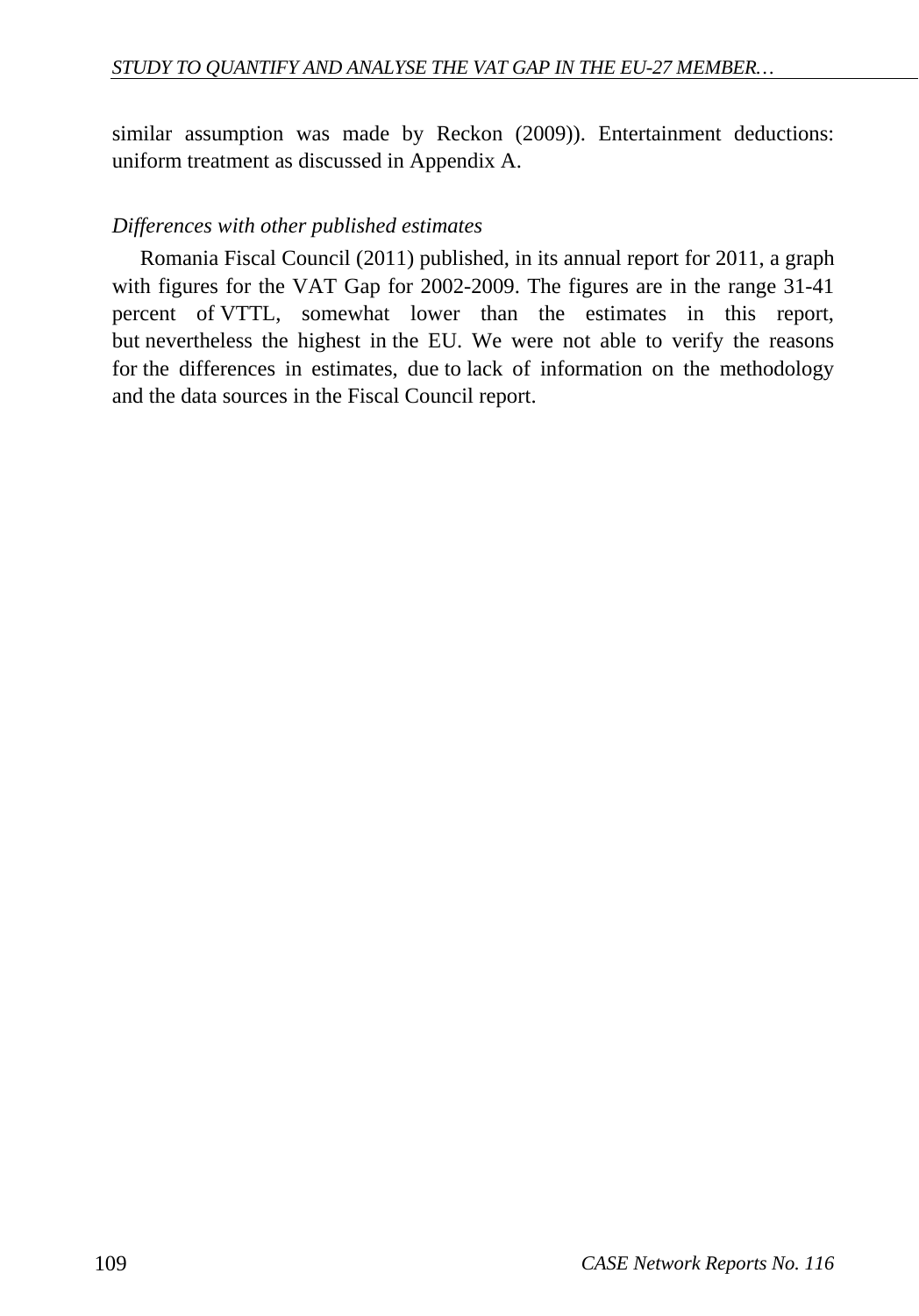|                                                                                                                                                                                                                                                                                                                       | 2000    | 2001    | 2002                   | 2003                                                                                   | 2004    | 2005                   | 2006       | 2007    | 2008                                                     | 2009    | 2010      | 2011      |
|-----------------------------------------------------------------------------------------------------------------------------------------------------------------------------------------------------------------------------------------------------------------------------------------------------------------------|---------|---------|------------------------|----------------------------------------------------------------------------------------|---------|------------------------|------------|---------|----------------------------------------------------------|---------|-----------|-----------|
| <b>Total VTTL</b>                                                                                                                                                                                                                                                                                                     | 4 5 1 0 | 5 5 4 5 | 5 6 9 6                | 6 2 3 2                                                                                | 7388    | 9 8 2 6                | 12 3 38    | 15 769  | 17 601                                                   | 15 4 82 | 18 381    | 21 760    |
| Household consumption                                                                                                                                                                                                                                                                                                 | 3 0 4 6 | 3 8 7 4 | 3 9 6 7                | 4 2 2 9                                                                                | 5 1 3 9 | 6739                   | 8 3 7 1    | 10 217  | 11 092                                                   | 8936    | 10 675    | 12 20 6   |
| Government & NPISH consumption                                                                                                                                                                                                                                                                                        | 235     | 268     | 233                    | 311                                                                                    | 358     | 507                    | 614        | 726     | 871                                                      | 875     | 916       | 989       |
| Intermediate consumption by industries                                                                                                                                                                                                                                                                                | 609     | 640     | 679                    | 772                                                                                    | 845     | 1 0 9 6                | 284        | 1671    | 2 0 3 1                                                  | 1681    | 1996      | 2466      |
| Gross fixed capital formation                                                                                                                                                                                                                                                                                         | 561     | 616     | 642                    | 723                                                                                    | 805     | 1 201                  | 678        | 2582    | 2974                                                     | 3 603   | 4 3 6 7   | 5 5 5 3   |
| Net adjustments                                                                                                                                                                                                                                                                                                       | 59      | 148     | 176                    | 197                                                                                    | 242     | 284                    | 391        | 573     | 633                                                      | 388     | 427       | 545       |
| VAT receipts                                                                                                                                                                                                                                                                                                          | 2633    | 2830    | 3 4 4 9                | 3781                                                                                   | 4 0 7 5 | 6439                   | 7741       | 10 079  | 11 036                                                   | 7852    | 9494      | 412<br>-1 |
| VAT Gap                                                                                                                                                                                                                                                                                                               | 877     | 2714    | 2 2 4 7                | 2451                                                                                   | 3 3 1 4 | 3 3 8 7                | 4 5 9 7    | 5 6 9 1 | 6 5 6 4                                                  | 7630    | 8887      | 10 348    |
| VAT Gap as a share of VTTL                                                                                                                                                                                                                                                                                            | 42%     | 49%     | 39%                    | 39%                                                                                    | 45%     | 34%                    | 37%        | 36%     | 37%                                                      | 49%     | 48%       | 48%       |
| VAT Gap as a share of GDP                                                                                                                                                                                                                                                                                             | 4.6%    | 6.0%    | 4.6%                   | 4.7%                                                                                   | 5.4%    | 4.2%                   | 4.7%       | 4.6%    | 4.7%                                                     | 6.5%    | 7.1%      | 7.9%      |
| Full rate                                                                                                                                                                                                                                                                                                             |         |         |                        |                                                                                        | 19%     |                        |            |         |                                                          |         | 24%       |           |
| Reduced rates                                                                                                                                                                                                                                                                                                         |         |         |                        |                                                                                        |         | 9%                     |            |         |                                                          | 9/5%    |           |           |
| 25000                                                                                                                                                                                                                                                                                                                 |         |         |                        | 3%                                                                                     |         | Composition<br>of VTTL | 60%        |         |                                                          |         |           | 9.0%      |
| 20000                                                                                                                                                                                                                                                                                                                 |         |         | 18%                    |                                                                                        |         |                        | 50%        |         |                                                          |         |           | 8.0%      |
| 15000                                                                                                                                                                                                                                                                                                                 |         |         |                        |                                                                                        |         |                        | 40%<br>30% |         |                                                          |         |           | 7.0%      |
| 10000                                                                                                                                                                                                                                                                                                                 |         |         | 11%                    |                                                                                        | 63%     |                        | 20%        |         |                                                          |         |           | 6.0%      |
| 5000                                                                                                                                                                                                                                                                                                                  |         | 5%      |                        |                                                                                        |         |                        | 10%        |         |                                                          |         |           | 5.0%      |
| $\Omega$                                                                                                                                                                                                                                                                                                              |         |         |                        |                                                                                        |         |                        | 0%         |         |                                                          |         | $\circ$   | 4.0%      |
| $\begin{array}{l} 2001 \\ 2002 \\ 2003 \\ 2004 \\ 2005 \\ 2006 \\ 2007 \\ 2008 \\ 2003 \\ 2008 \\ 2009 \\ 2009 \\ 2009 \\ 2009 \\ 2009 \\ 2000 \\ 2000 \\ 2000 \\ 2000 \\ 2000 \\ 2000 \\ 2000 \\ 2000 \\ 2000 \\ 2000 \\ 2000 \\ 2000 \\ 2000 \\ 2000 \\ 2000 \\ 2000 \\ 2000 \\ 2000 \\ 2000 \\ 2000 \\ 20$<br>2000 | 2011    |         |                        | ■ Household consumption<br>Government & NPISH consumption                              |         |                        |            |         |                                                          |         | $\approx$ |           |
| -Total VTTL<br>-Actual VAT receipts                                                                                                                                                                                                                                                                                   |         |         | $\Box$ Net adjustments | $\blacksquare$ Intermediate consumption by industries<br>Gross fixed capital formation |         |                        |            |         | WAT gap as a share of VTTL<br>-VAT gap as a share of GDP |         |           |           |

| Table 3.3.21. Romania: VAT receipts, rates, theoretical liability, compostion of VTTL and gap, 2000-2011 (EUR million) |  |  |  |
|------------------------------------------------------------------------------------------------------------------------|--|--|--|
|                                                                                                                        |  |  |  |

*Note.* VAT rates stated at the end of calendar year. Middle figure presents average composition of VTTL in 2000-2011.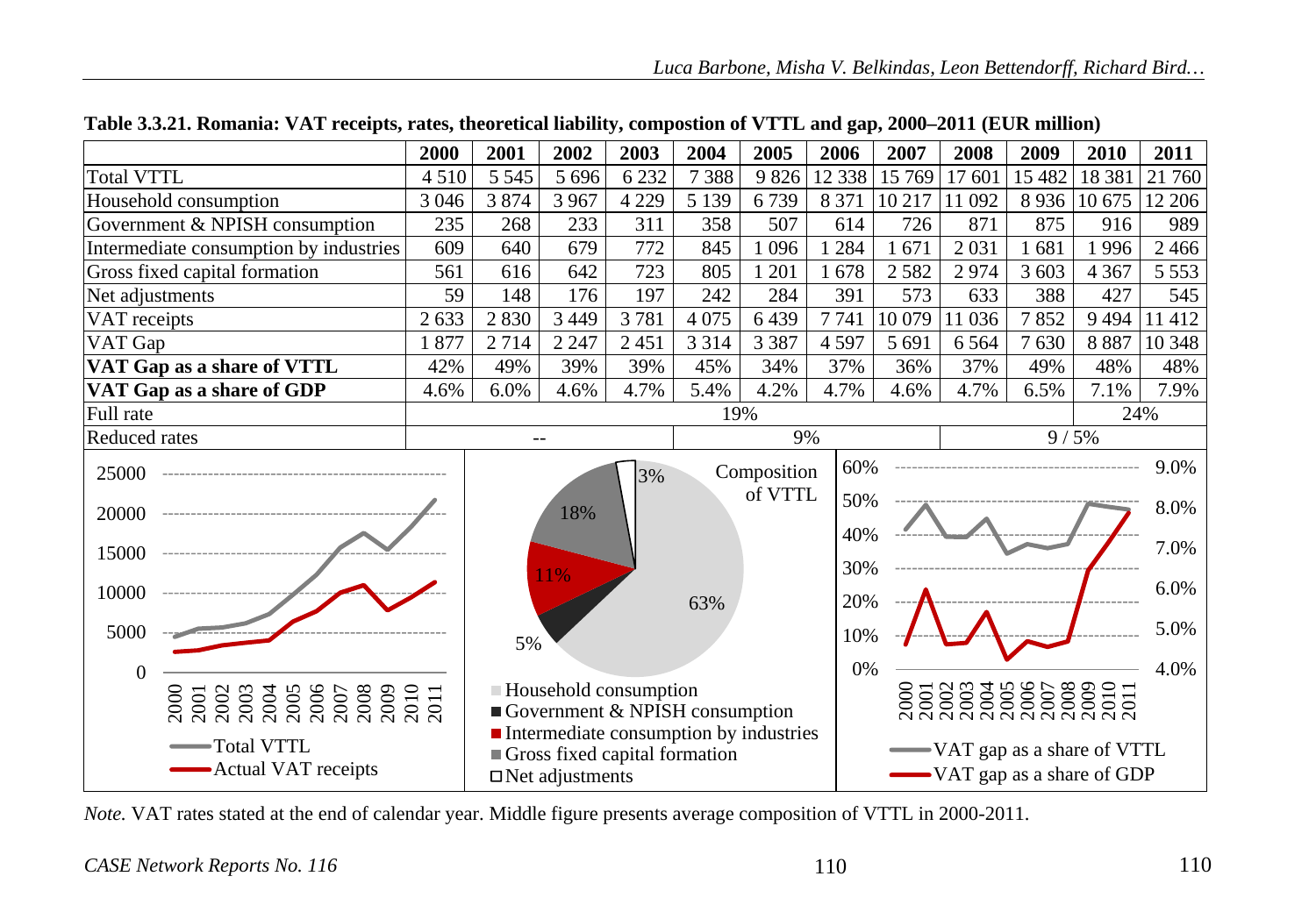### **Slovakia**

#### *Overall Assessment*

Slovakia belongs to the group of EU countries with high levels of VAT Gap (fifth quintile of the EU-26 by its average gap for the period 2000-2011, amounting to 29 percent). As in other NMS, the Gap was reduced in the pre-EU accession year via a lower VAT burden (the full rate decreased from 25 to 20 percent in 2003 while the reduced one was increased by 4 percentage points). However, the gains were lost with the economic crisis, leading to an increase in the gap to levels in the upper 30s.

Slovakia has changed its standard and reduced rates six times over 2000-2011. Its (theoretical) reliance on VAT Liability from the Household sector is higher than the EU-26 average, although the high level of the Gap makes it difficult to gauge the economic significance of this percentage.

## *Methodological Notes*

As for all countries, the estimates provided in this section are based on National Accounts data as reported by WIOD in their use tables, and supplemented by more recent information concerning national account developments from EUROSTAT. The VAT collection data are also from EUROSTAT.

The assumptions for the most important parameters are as follows:

**VAT rates for 59 product categories**: For all of the products the rates were calculated using EUROSTAT consumption data as described in Appendix A3.

*Propex* **(percentage of exemption in each of the 59 group categories)**: For most of the products we have followed the procedure described in Appendix A4. In case of four products the propex was calculated based on data from direct communications by national authorities: Financial intermediation, except insurance and pension funding (J65, 100%), Insurance and pension funding, except compulsory social security (J66,100%), Activities auxiliary to financial intermediation (J77, 85%), Real estate activities (K70, 52%).

**GFCF**: The VTTL from GFCF was calculated using estimated shares of taxable investment by economic sectors from direct communications by national authorities. For the years not covered by the direct communications, the shares were estimated by interpolation.

**Miscellaneous Adjustments**: The estimates for the following adjustments to VTTL have been used: Small business exemption: based on direct communications from national authorities on firms with turnover in between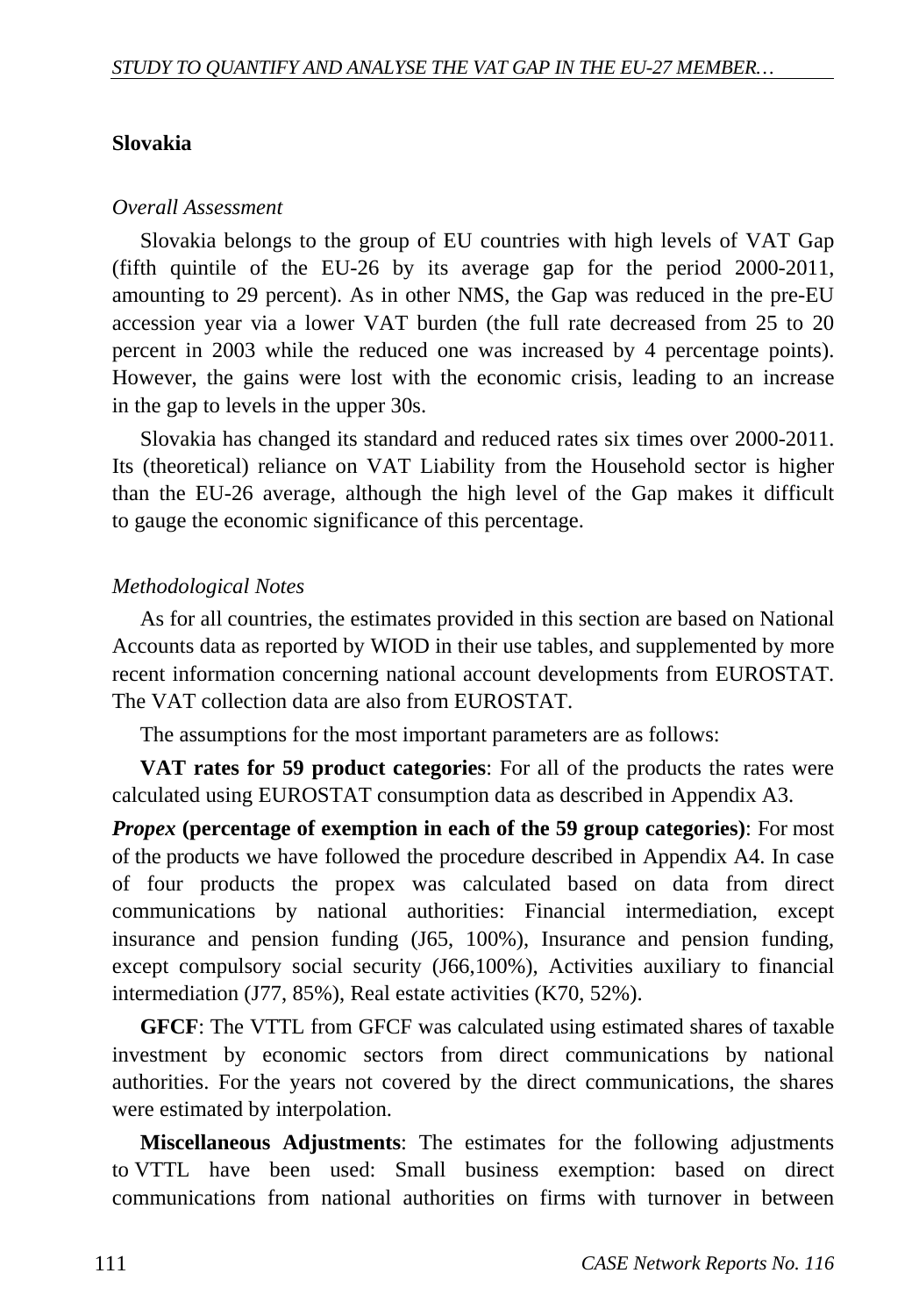10 thousand euro and the registration threshold; Restriction on the right to deduct VAT on business cars and fuel: estimated based on direct communications from national authorities. Entertainment deductions: uniform treatment as discussed in Appendix A.

# *Differences with other published estimates*

The VAT Gap for Slovakia calculated in this study is on average less than one percentage point higher that the estimates in Reckon (2009). The major differences between these two studies stem from different sources for National Accounts data. There are slight differences in volumes of consumption expenditures in use tables between EUROSTAT and WIOD use tables. In addition, direct communications with the authorities allowed us to employ more precise gross fixed capital formation estimates.

The Ministry of Finance of Slovakia has published estimates for the VAT Gap for the period 2000-2010 (IFP, 2012). The average estimate of the VAT Gap for 2000-2010, at 26 percent, is 2 percent lower than the average for the same period in this report.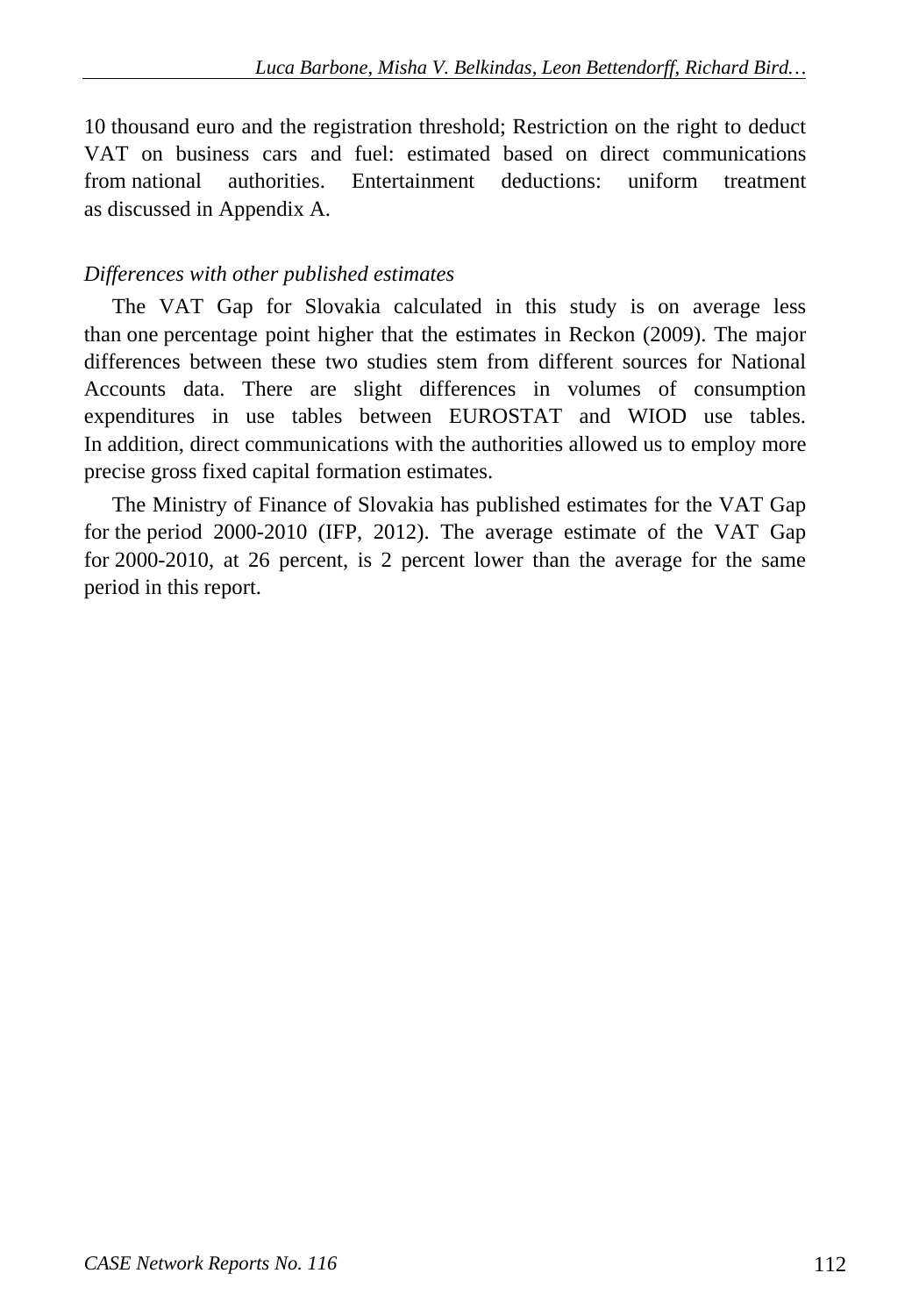|                                        | 2000    | 2001    | 2002                                                                                    | 2003    | 2004    | 2005        | 2006    | 2007    | 2008   | 2009    | 2010                       | 2011    |
|----------------------------------------|---------|---------|-----------------------------------------------------------------------------------------|---------|---------|-------------|---------|---------|--------|---------|----------------------------|---------|
| <b>Total VTTL</b>                      | 2974    | 3 3 6 1 | 3 600                                                                                   | 3827    | 4598    | 4 8 6 6     | 5 6 22  | 6 0 0 3 | 6585   | 6615    | 6795                       | 7484    |
| Household consumption                  | 1968    | 2 2 5 9 | 2 3 9 5                                                                                 | 2626    | 3 2 5 2 | 3 4 0 2     | 3863    | 4 2 7 1 | 4738   | 4 6 8 0 | 4 6 9 2                    | 5 0 5 9 |
| Government & NPISH consumption         | 160     | 166     | 187                                                                                     | 230     | 246     | 216         | 273     | 260     | 280    | 282     | 287                        | 293     |
| Intermediate consumption by industries | 420     | 446     | 486                                                                                     | 515     | 616     | 673         | 775     | 750     | 902    | 877     | 979                        | 1 1 3 3 |
| Gross fixed capital formation          | 400     | 463     | 499                                                                                     | 432     | 459     | 545         | 638     | 650     | 601    | 703     | 764                        | 892     |
| Net adjustments                        | 26      | 27      | 33                                                                                      | 24      | 24      | 29          | 73      | 73      | 65     | 73      | 74                         | 107     |
| VAT receipts                           | 2 1 6 8 | 2 4 5 4 | 2582                                                                                    | 3 0 3 1 | 3 5 0 7 | 3 8 8 0     | 4 1 0 4 | 4 1 4 7 | 4 6 21 | 4 2 2 1 | 4 1 8 2                    | 4711    |
| VAT Gap                                | 806     | 907     | 1018                                                                                    | 795     | 1 0 9 1 | 986         | 1518    | 1856    | 1964   | 2 3 9 3 | 2 6 1 3                    | 2773    |
| VAT Gap as a share of VTTL             | 27%     | 27%     | 28%                                                                                     | 21%     | 24%     | 20%         | 27%     | 31%     | 30%    | 36%     | 38%                        | 37%     |
| VAT Gap as a share of GDP              | 2.6%    | 2.7%    | 2.8%                                                                                    | 2.0%    | 2.4%    | 2.0%        | 2.8%    | 3.0%    | 2.9%   | 3.8%    | 4.0%                       | 4.0%    |
| Full rate                              |         | 23%     |                                                                                         | 20%     |         |             |         | 19%     |        |         |                            | 20%     |
| Reduced rates                          |         | 10%     |                                                                                         | 14%     |         |             |         |         | 10%    |         | 10/6%                      | 10%     |
| 8000                                   |         |         | 11%                                                                                     | 1%      |         | Composition | 50%     |         |        |         |                            | 4.4%    |
| 6000                                   |         |         |                                                                                         |         |         | of VTTL     | 40%     |         |        |         |                            | 3.9%    |
| 4000                                   |         |         | 14%                                                                                     |         |         |             | 30%     |         |        |         |                            | 3.4%    |
|                                        |         | 5%      |                                                                                         |         | 69%     |             | 20%     |         |        |         |                            | 2.9%    |
| 2000                                   |         |         |                                                                                         |         |         |             | 10%     |         |        |         |                            | 2.4%    |
| $\Omega$                               |         |         | $\blacksquare$ Household consumption                                                    |         |         |             | 0%      |         |        |         |                            | 1.9%    |
|                                        |         |         | Government & NPISH consumption<br>$\blacksquare$ Intermediate consumption by industries |         |         |             |         |         |        |         |                            |         |
| -Total VTTL                            |         |         | Gross fixed capital formation                                                           |         |         |             |         |         |        |         | WAT gap as a share of VTTL |         |
| Actual VAT receipts                    |         |         | $\Box$ Net adjustments                                                                  |         |         |             |         |         |        |         | VAT gap as a share of GDP  |         |

**Table 3.3.22. Slovakia: VAT receipts, rates, theoretical liability, compostion of VTTL and gap, 2000–2011 (EUR million)** 

*Note.* VAT rates stated at the end of calendar year. Middle figure presents average composition of VTTL in 2000-2011.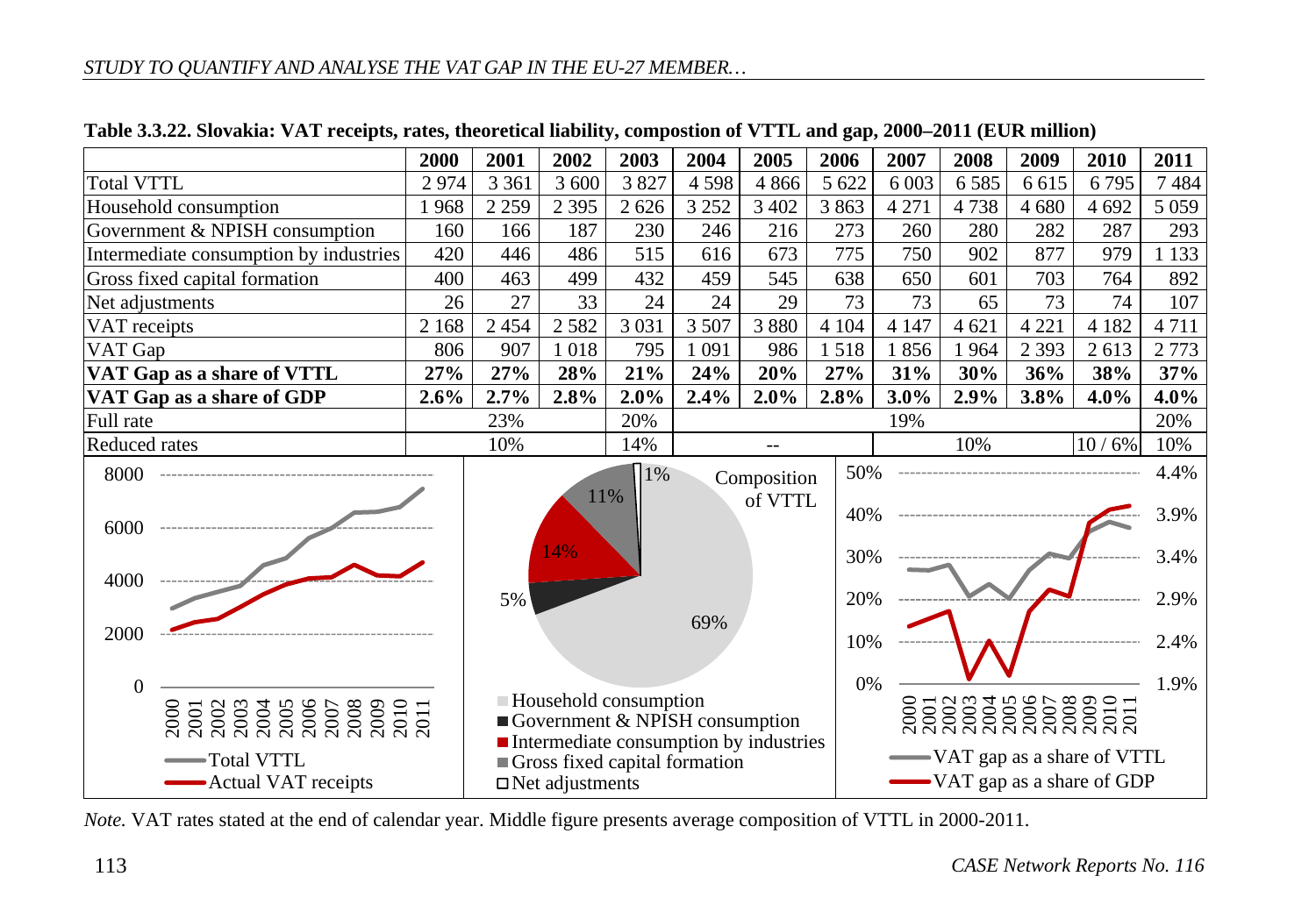## **Slovenia**

## *Overall Assessment*

Slovenia is the country with the third-lowest VAT Gap among the EU-26 during the period 2000-2011, at 7 percent. The economic downturn resulted however in the lifting of the gap from around 4-5 percent level before the crisis, to a high of 11 percent in 2009 (mostly due to a sharper reduction in VAT receipts than that of the VTTL).

Slovenia has maintained its standard and reduced rates unchanged since 2002. The share of Household consumption in total VTTL is somewhat higher than the EU-26 average, as is the case for several NMS.

# *Methodological Notes*

As for all countries, the estimates provided in this section are based on National Accounts data as reported by WIOD in their use tables, and supplemented by more recent information concerning national account developments from EUROSTAT. The VAT collection data are also from EUROSTAT.

The assumptions for the most important parameters are as follows:

**VAT rates for 59 product categories**: For all of the products the rates were calculated using EUROSTAT consumption data as described in Appendix A3.

*Propex* **(percentage of exemption in each of the 59 group categories)**: For all of the products the propex factors were calculated using EUROSTAT consumption data as described in Appendix A4.

**GFCF**: The VTTL from GFCF was calculated using estimated shares of taxable investment by economic sectors from direct communications by national authorities. For the years not covered by the direct communications, the shares were estimated by interpolation.

**Miscellaneous Adjustments**: The estimates for the following adjustments to VTTL have been used: small business exemption: based on direct communications from national authorities on firms with turnover in between 10 thousand euro and the registration threshold; Restriction on the right to deduct VAT on business cars and fuel: estimated based on direct communications from national authorities. Entertainment deductions: uniform treatment as discussed in Appendix A.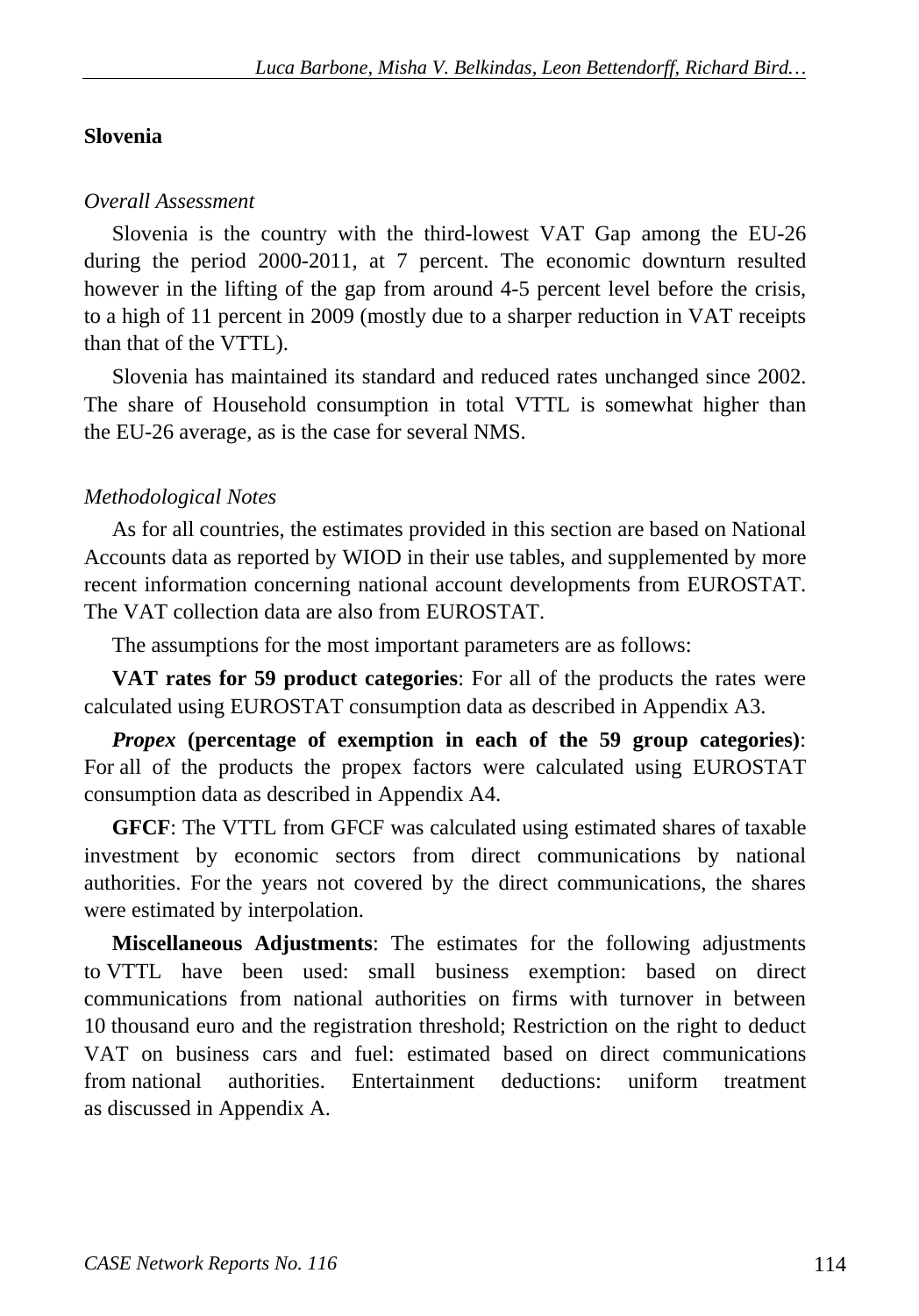## *Differences with other published estimates*

Slovenia's average 2000-2006 VAT Gap calculated in this report is 5 percentage points lower than the average of the gaps estimated by Reckon (2009). The differences in the outcomes are due to National Account sources which have been revised since Reckon (2009) published its report. In addition, due to direct communications with Slovenian authorities we applied different rates for household and intermediate consumption, and were able to more accurately estimate the theoretical liability from investments (GFCF).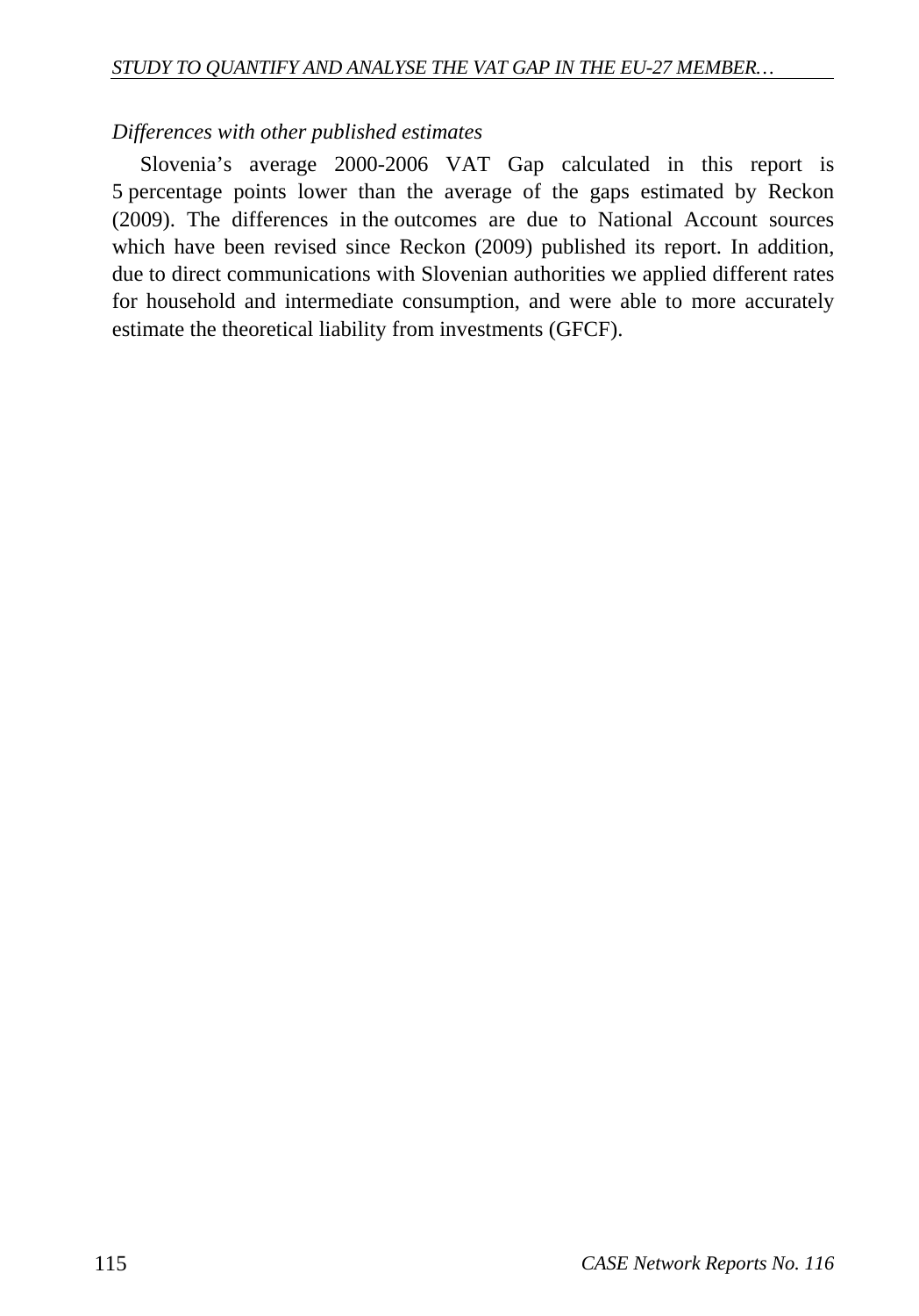|                                                                                                                                                                                                                                                                                                                                         | 2000    | 2001 | 2002                                                                                                                                              | 2003    | 2004    | 2005        | 2006 | 2007    | 2008    | 2009                       | 2010    | 2011    |
|-----------------------------------------------------------------------------------------------------------------------------------------------------------------------------------------------------------------------------------------------------------------------------------------------------------------------------------------|---------|------|---------------------------------------------------------------------------------------------------------------------------------------------------|---------|---------|-------------|------|---------|---------|----------------------------|---------|---------|
| <b>Total VTTL</b>                                                                                                                                                                                                                                                                                                                       | 1657    | 1817 | 2084                                                                                                                                              | 2 2 7 3 | 2 4 5 0 | 2610        | 2783 | 3 1 3 2 | 3 4 7 6 | 3 3 5 2                    | 3 4 0 1 | 3 3 7 5 |
| Household consumption                                                                                                                                                                                                                                                                                                                   | 1 1 2 3 | 222  | 1 3 8 0                                                                                                                                           | 1 505   | 1616    | 1732        | 1826 | 2033    | 2 2 2 4 | 2 1 6 3                    | 2 2 2 6 | 2 2 3 7 |
| Government & NPISH consumption                                                                                                                                                                                                                                                                                                          | 56      | 61   | 72                                                                                                                                                | 78      | 87      | 95          | 102  | 109     | 123     | 125                        | 128     | 130     |
| Intermediate consumption by industries                                                                                                                                                                                                                                                                                                  | 200     | 226  | 293                                                                                                                                               | 309     | 322     | 351         | 387  | 425     | 473     | 475                        | 500     | 506     |
| Gross fixed capital formation                                                                                                                                                                                                                                                                                                           | 216     | 236  | 257                                                                                                                                               | 294     | 332     | 328         | 365  | 441     | 490     | 453                        | 415     | 363     |
| Net adjustments                                                                                                                                                                                                                                                                                                                         | 62      | 72   | 82                                                                                                                                                | 87      | 94      | 104         | 102  | 125     | 166     | 137                        | 131     | 139     |
| VAT receipts                                                                                                                                                                                                                                                                                                                            | 1599    | 1718 | 1982                                                                                                                                              | 2 1 4 0 | 2 3 1 1 | 2472        | 2647 | 2923    | 3 1 6 5 | 2991                       | 3 0 4 5 | 3 0 4 9 |
| VAT Gap                                                                                                                                                                                                                                                                                                                                 | 58      | 99   | 103                                                                                                                                               | 132     | 139     | 138         | 136  | 210     | 311     | 361                        | 356     | 326     |
| VAT Gap as a share of VTTL                                                                                                                                                                                                                                                                                                              | 4%      | 5%   | 5%                                                                                                                                                | 6%      | 6%      | 5%          | 5%   | 7%      | 9%      | 11%                        | 10%     | 10%     |
| VAT Gap as a share of GDP                                                                                                                                                                                                                                                                                                               | 0.3%    | 0.5% | 0.4%                                                                                                                                              | 0.5%    | 0.5%    | 0.5%        | 0.4% | 0.6%    | 0.8%    | 1.0%                       | 1.0%    | 0.9%    |
| Full rate                                                                                                                                                                                                                                                                                                                               | 19%     |      |                                                                                                                                                   |         |         |             | 20%  |         |         |                            |         |         |
| Reduced rates                                                                                                                                                                                                                                                                                                                           | 8%      |      |                                                                                                                                                   |         |         |             | 8.5% |         |         |                            |         |         |
| 4000                                                                                                                                                                                                                                                                                                                                    |         |      |                                                                                                                                                   | 4%      |         | Composition | 12%  |         |         |                            |         | 1.2%    |
| 3000                                                                                                                                                                                                                                                                                                                                    |         |      | 13%                                                                                                                                               |         |         | of VTTL     | 10%  |         |         |                            |         | 1.0%    |
|                                                                                                                                                                                                                                                                                                                                         |         |      | 14%                                                                                                                                               |         |         |             | 8%   |         |         |                            |         | 0.8%    |
| 2000                                                                                                                                                                                                                                                                                                                                    |         |      |                                                                                                                                                   |         |         |             | 6%   |         |         |                            |         |         |
|                                                                                                                                                                                                                                                                                                                                         |         |      |                                                                                                                                                   |         | 66%     |             | 4%   |         |         |                            |         | 0.6%    |
| 1000                                                                                                                                                                                                                                                                                                                                    |         | 3%   |                                                                                                                                                   |         |         |             | 2%   |         |         |                            |         | 0.4%    |
| $\Omega$<br>$\begin{array}{l} 2000 \\ 2001 \\ 2000 \\ 2000 \\ 2000 \\ 2000 \\ 2000 \\ 2000 \\ 2000 \\ 2000 \\ 2000 \\ 2000 \\ 2011 \\ 2011 \\ 2011 \\ 2011 \\ 2011 \\ 2011 \\ 2011 \\ 2011 \\ 2011 \\ 2011 \\ 2011 \\ 2011 \\ 2011 \\ 2011 \\ 2012 \\ 2012 \\ 2012 \\ 2013 \\ 2013 \\ 2014 \\ 2012 \\ 2013 \\ 2014 \\ 20$<br>Total VTTL |         |      | Household consumption<br>Government & NPISH consumption<br>$\blacksquare$ Intermediate consumption by industries<br>Gross fixed capital formation |         |         |             |      | 0%      |         | WAT gap as a share of VTTL |         | 0.2%    |
| Actual VAT receipts                                                                                                                                                                                                                                                                                                                     |         |      | $\Box$ Net adjustments                                                                                                                            |         |         |             |      |         |         | -VAT gap as a share of GDP |         |         |

**Table 3.3.23. Slovenia: VAT receipts, rates, theoretical liability, compostion of VTTL and gap, 2000–2011 (EUR million)** 

*Note.* VAT rates stated at the end of calendar year. Middle figure presents average composition of VTTL in 2000-2011.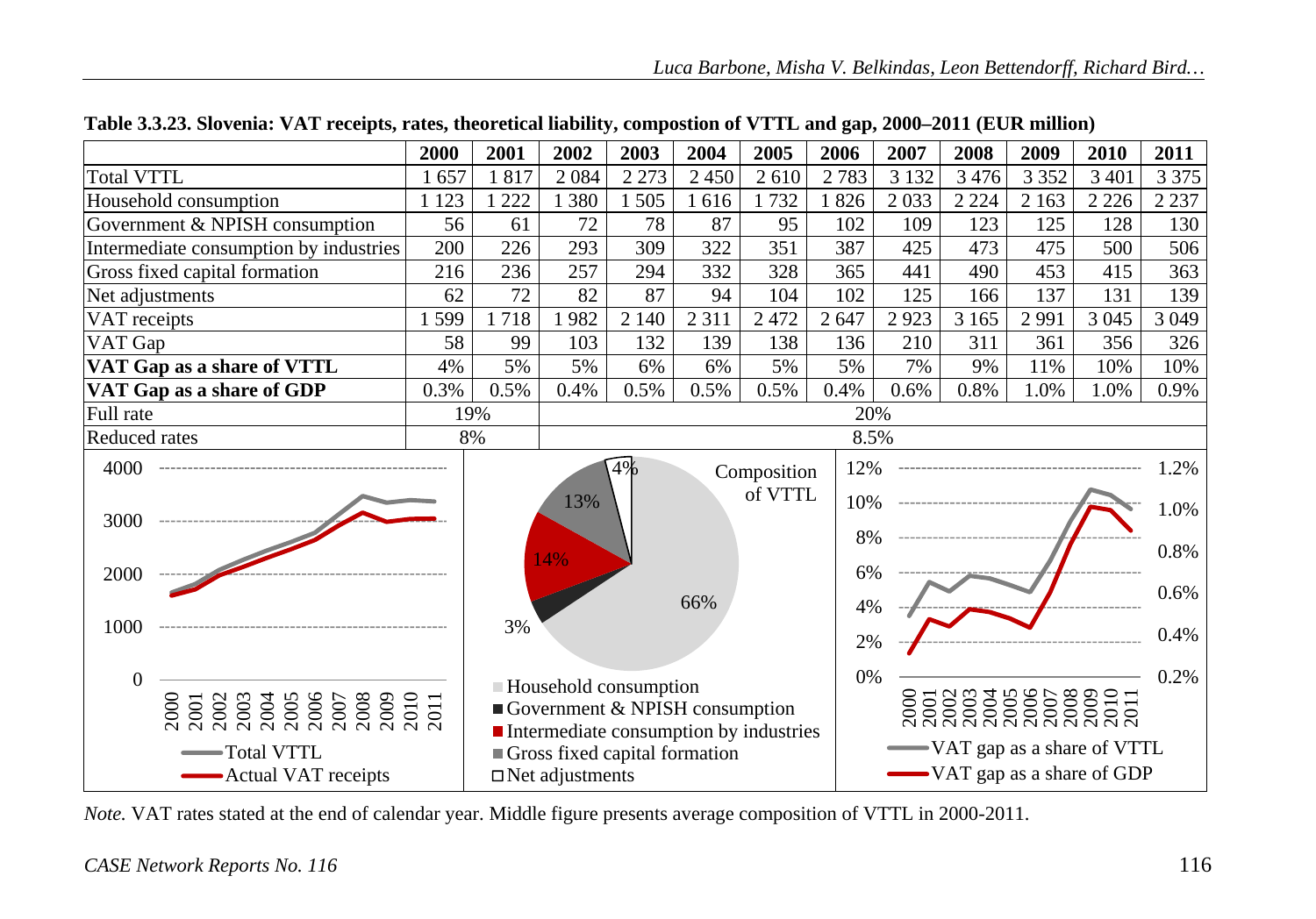#### **Spain**

### *Overall Assessment*

While the average gap over the period 2000-2011 is 12 percent, placing Spain in the second quintile among the EU-26 countries, Spain's performance has been rather uneven. As one of the hardest-hit countries by the 2007 real estate collapse and the ensuing 2008 economic crisis in the Euro area, Spain saw the VAT Gap increase from 2 percent in 2006 to 34 percent in 2009, on account of sharply reduced revenues (which fell by 32 percent in nominal terms between 2006 and 2009). Research by the Spanish Tax administration shows that the increase in the Gap after 2008 was heightened by changes to the filing and refund procedures implemented in those years. In particular, the effect of taxpayers taking advantage of new procedures is estimated at Euro 2.8, 5.6 and 7.7 billion for 2009-2011, corresponding to 3.4, 8.1 and 10.7 percent of the VTTL for that period.

The standard rate and one of the reduced rates were increased in 2010 to shore up collections, which indeed rose, although in 2011 they remained 11 percent lower than the high in 2007. Spain relied, during the sample period, on revenues from the household sector in a manner very similar to the average of the EU-26 countries.

## *Methodological Notes*

As for all countries, the estimates provided in this section are based on National Accounts data as reported by WIOD in their use tables, and supplemented by more recent information concerning national account developments from EUROSTAT. The VAT collection data are also from EUROSTAT. VAT revenues are decreased by the amount attributable to the sales tax applicable in the Canary Islands.

The assumptions for the most important parameters are as follows:

**VAT rates for 59 product categories**: For all of the products the rates were calculated using EUROSTAT consumption data as described in the Appendix A3.

*Propex* **(percentage of exemption in each of the 59 group categories)**: For all of the products the propex factors were calculated using EUROSTAT consumption data as described in Appendix A4.

**GFCF**: The VTTL from GFCF was calculated using estimated shares of taxable investment by economic sectors from direct communications by national authorities. For the years not covered by the direct communications, the shares were estimated by interpolation.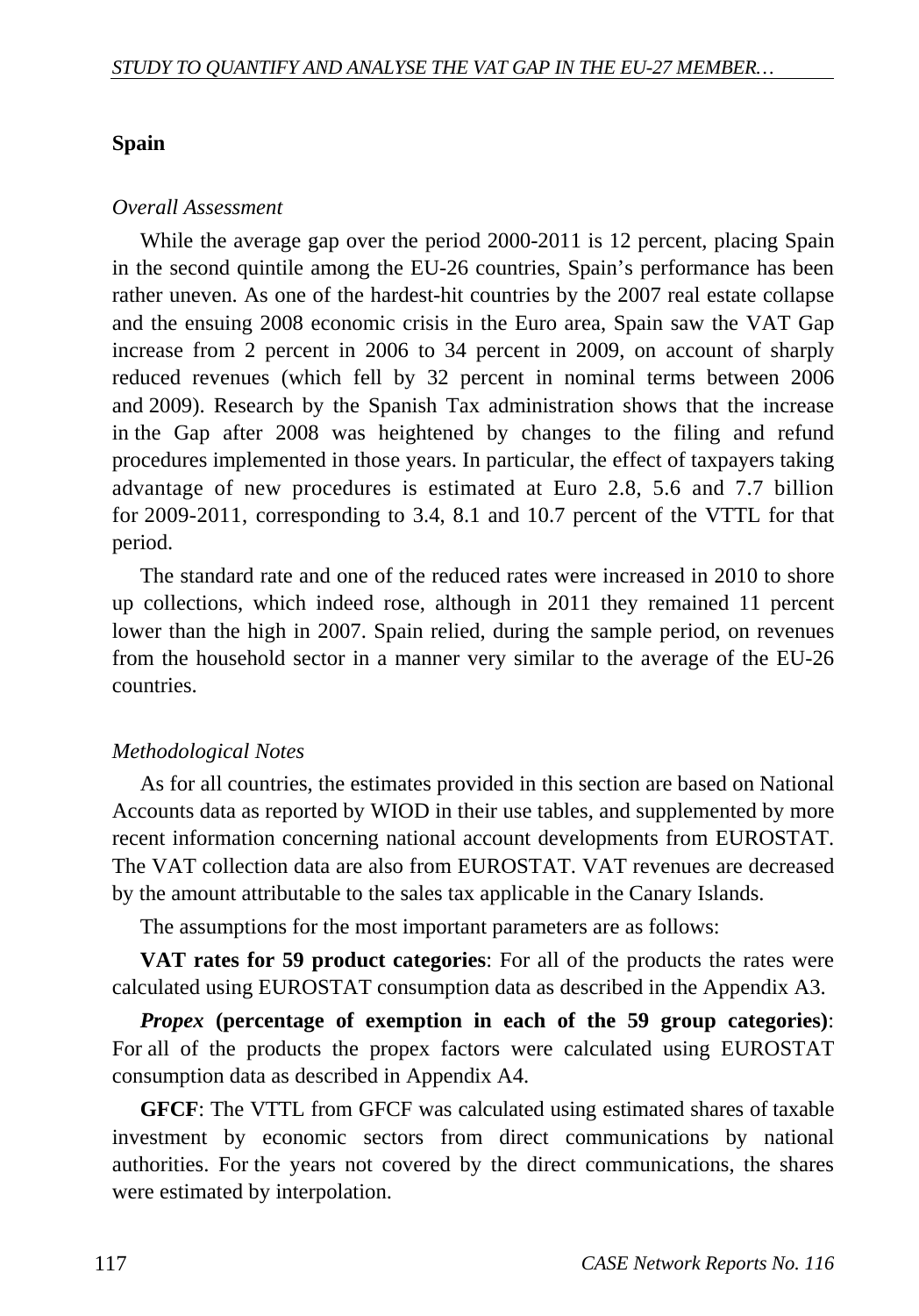**Miscellaneous Adjustments**: Estimates for the following adjustments to VTTL have been used: Small Business Exemption: does not apply in Spain. Farmers' special scheme: estimates provided by Spanish authorities. Restriction on the right to deduct VAT on business cars and fuel: assuming 50% of business expenditure on cars is not deductible, according to the Spanish VAT legislation. Entertainment deductions: uniform treatment as discussed in Appendix A. The VTTL is further decreased by an estimate of the VTTL attributable to the Canary Islands (for consistency with the treatment of revenues discussed above).

# *Differences with other published estimates*

Spain's average 2000-2006 VAT Gap published in this report is around 3 percentage points lower than Reckon (2009) estimates. One of the reasons is the amount of VAT collected by authorities. Data on VAT revenues have been revised since Reckon's publication and now it is EUR 846 million higher, on average, than data used by Reckon. Some additional dissimilarity in VTTL can be explained by sources of National Accounts (EUROSTAT vs. WIOD) and employment of slightly different rates for products categories.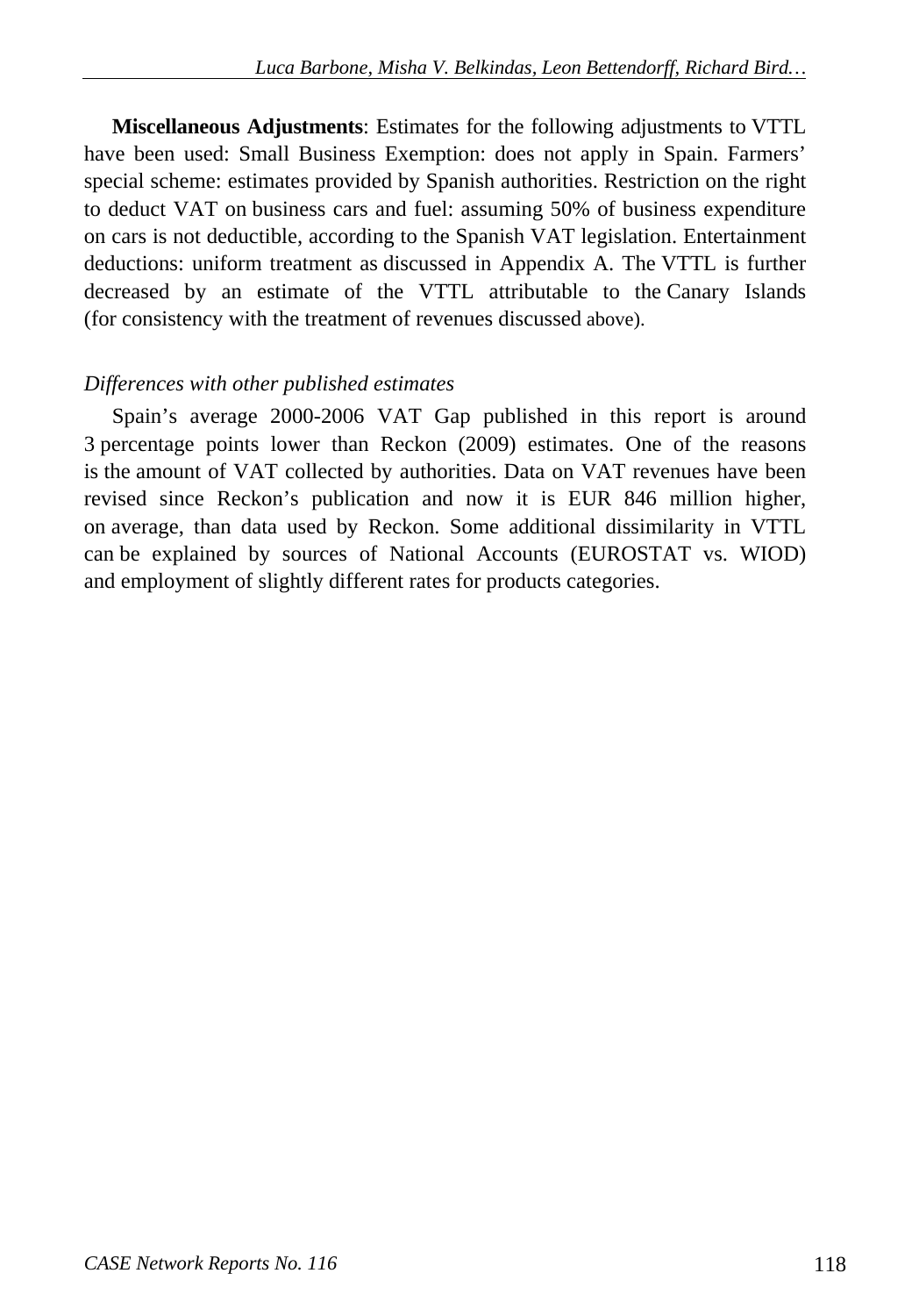|                                        | 2000    | 2001    | 2002                   | 2003                                                                                     | 2004    | 2005                                                  | 2006    | 2007          | 2008         | 2009     | 2010                                         | 2011    |
|----------------------------------------|---------|---------|------------------------|------------------------------------------------------------------------------------------|---------|-------------------------------------------------------|---------|---------------|--------------|----------|----------------------------------------------|---------|
| <b>Total VTTL</b>                      | 40 777  | 43 421  | 46 065                 | 49 347                                                                                   | 53 483  | 58 591                                                | 64 105  | 68 4 61       | 69 50 6      | 65 143   | 68757                                        | 71 744  |
| Household consumption                  | 28 309  | 30 070  | 31 267                 | 32 982                                                                                   | 35 417  | 38 0 85                                               | 40 894  | 43 466 44 159 |              | 40 70 5  | 44 103                                       | 47 372  |
| Government & NPISH consumption         | 1 1 8 1 | 297     | 428                    | 1573                                                                                     | 1769    | 1933                                                  | 2 2 7 0 | 2475          | 2646         | 2636     | 2799                                         | 2918    |
| Intermediate consumption by industries | 5 1 0 9 | 5 2 9 9 | 5 8 5 0                | 6 3 9 4                                                                                  | 7 2 1 7 | 8 1 1 2                                               | 8 8 5 4 |               | 9 638 10 303 | 10 575   | 10 9 82                                      | 11 496  |
| Gross fixed capital formation          | 5 2 1 5 | 5 7 7 8 | 6516                   | 7 2 6 9                                                                                  | 7883    | 9 2 5 2                                               | 10724   | 11 577        | 11 002       | 10 20 6  | 9848                                         | 8914    |
| Net adjustments                        | 963     | 978     | 1 0 0 3                | 1 1 2 9                                                                                  | 1 1 9 7 | 1 2 1 0                                               | 1 3 6 3 | 1 3 0 5       | 1 3 9 6      | 1 0 20   | 1026                                         | 1 0 4 4 |
| VAT receipts                           | 38 159  | 39 831  | 41 648                 | 46 030                                                                                   | 50795   | 58 213                                                | 63 273  | 61 713        | 54 280       | 42 669   | 57 992                                       | 56 547  |
| VAT Gap                                | 2618    | 3 5 9 0 | 4417                   | 3 3 1 7                                                                                  | 2688    | 378                                                   | 832     |               | 6 748 15 226 | 22 4 7 4 | 10765                                        | 15 197  |
| VAT Gap as a share of VTTL             | 6%      | 8%      | 10%                    | 7%                                                                                       | 5%      | $1\%$                                                 | $1\%$   | 10%           | 22%          | 34%      | 16%                                          | 21%     |
| VAT Gap as a share of GDP              | 0.4%    | 0.5%    | $0.6\%$                | 0.4%                                                                                     | $0.3\%$ | $0.0\%$                                               | 0.1%    | $0.6\%$       | 1.4%         | 2.1%     | 1.0%                                         | 1.4%    |
| Full rate                              |         |         |                        |                                                                                          |         | 16%                                                   |         |               |              |          |                                              | 18%     |
| Reduced rates                          |         |         |                        |                                                                                          |         | 7/4%                                                  |         |               |              |          | 8/4%                                         |         |
| 80000                                  |         |         | 15%                    | 2%                                                                                       |         | Composition<br>of VTTL                                | 40%     |               |              |          |                                              | 4.0%    |
| 60000                                  |         |         | 14%                    |                                                                                          |         |                                                       | 30%     |               |              |          |                                              | 3.0%    |
| 40000                                  |         |         |                        |                                                                                          | 65%     |                                                       | 20%     |               |              |          |                                              | 2.0%    |
| 20000                                  |         | 4%      |                        |                                                                                          |         |                                                       | 10%     |               |              |          |                                              | 1.0%    |
| $\Omega$<br>Total VTTL                 |         |         |                        | Household consumption<br>Government & NPISH consumption<br>Gross fixed capital formation |         | $\blacksquare$ Intermediate consumption by industries | 0%      |               |              |          | $\overline{5}$<br>WAT gap as a share of VTTL | 0.0%    |
| -Actual VAT receipts                   |         |         | $\Box$ Net adjustments |                                                                                          |         |                                                       |         |               |              |          | VAT gap as a share of GDP                    |         |

**Table 3.3.24. Spain: VAT receipts, rates, theoretical liability, compostion of VTTL and gap, 2000–2011 (EUR million)** 

*Note.* VAT rates stated at the end of calendar year. Middle figure presents average composition of VTTL in 2000-2011.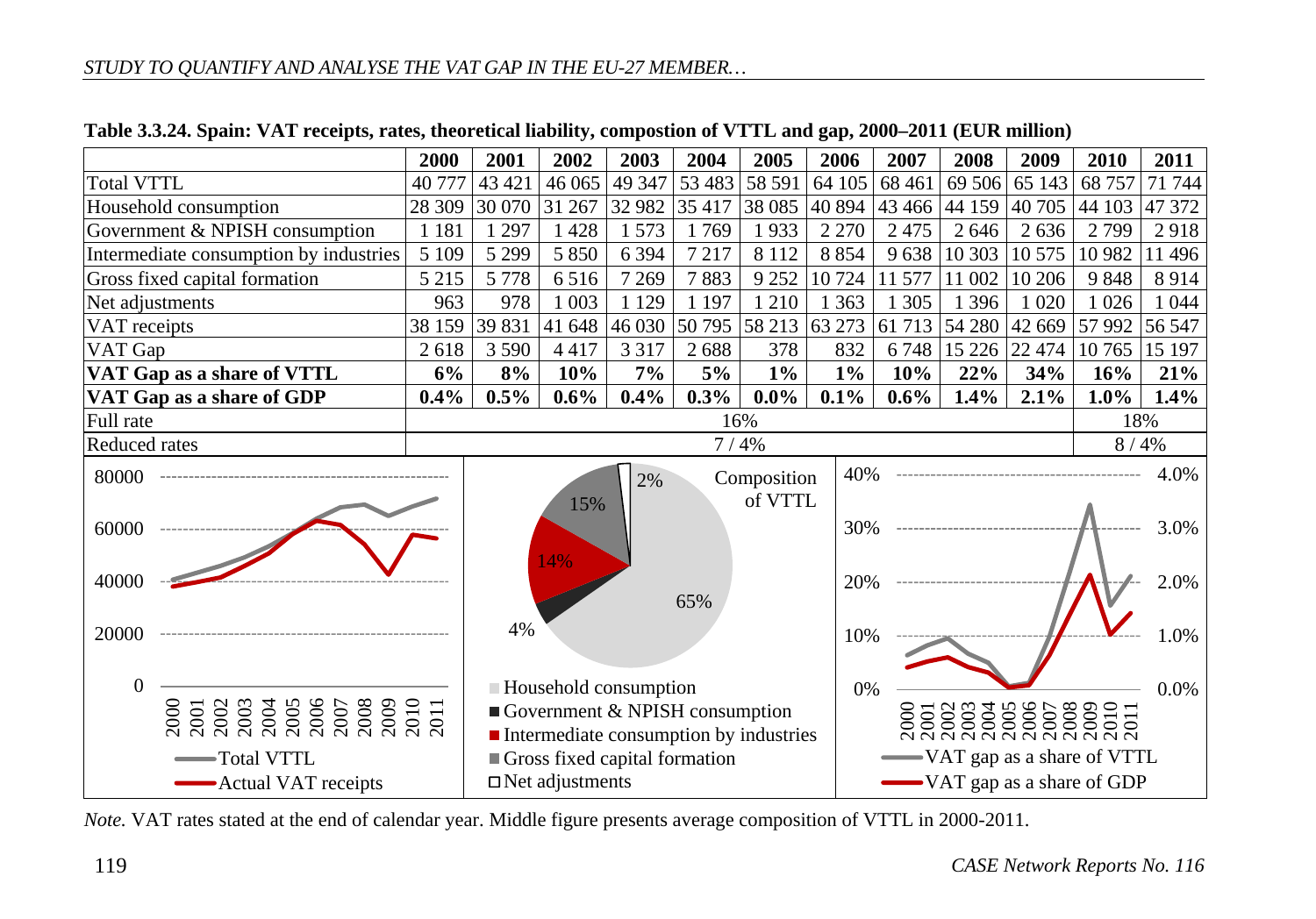## **Sweden**

## *Overall Assessment*

Sweden enjoyed the lowest average VAT Gap of the EU-26 countries, at 4 percent during the period 2000-2011, and with a steady downward trend. Sweden is in fact one of the few countries in the EU-26 that was able to reduce its gap during the post-2008 period.

Sweden has maintained its standard rate (25 percent) and its reduced rates (6 and 12 percent) unchanged over the sample period. The relative importance of exemptions, however, is high, as shown by the less-than-average reliance on household consumption in the total VTTL compared to the EU-26.

# *Methodological Notes*

As for all countries, the estimates provided in this section are based on National Accounts data as reported by WIOD in their use tables, and supplemented by more recent information concerning national account developments from EUROSTAT. The VAT collection data are also from EUROSTAT.

The assumptions for the most important parameters are as follows:

**VAT rates for 59 product categories**: For all of the products the rates were calculated using EUROSTAT consumption data as described in Appendix A3.

*Propex* **(percentage of exemption in each of the 59 group categories)**: For most of the products we have followed the procedure described in Appendix A4. In case of six products the propex was calculated based on data from direct communications by national authorities: Financial intermediation, except insurance and pension funding (J65, 93%), Insurance and pension funding, except compulsory social security (J66,94%), Activities auxiliary to financial intermediation (J77, 100%), Real estate activities (K70, 100%), Health and social work (N85, 98%), Recreational, cultural and sporting activities (O92, 37%).

**GFCF**: The VTTL from GFCF was calculated using estimated shares of taxable investment by economic sectors from direct communications by national authorities. For the years not covered by the direct communications, the shares were estimated by interpolation.

**Miscellaneous Adjustments**: The estimates for the following adjustments to VTTL have been used: Small business exemption: null adjustment. Restriction on the right to deduct VAT on business cars and fuel: based on direct communications from national authorities. Entertainment deductions: uniform treatment as discussed in Appendix A.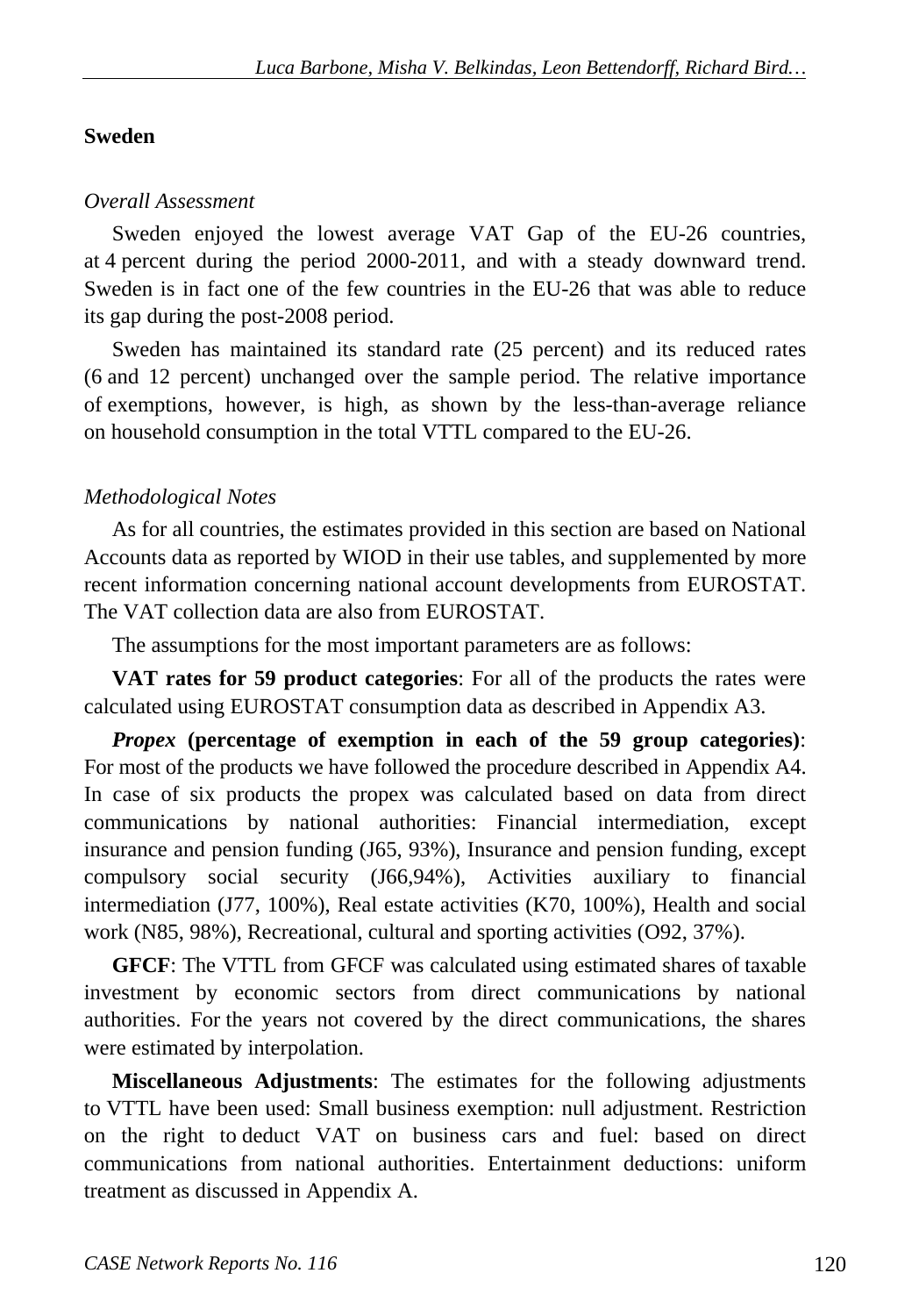## *Differences with other published estimates*

The estimates of Swedish VAT Gap in this study are on average 1 percentage point higher than results of Reckon (2009). This small difference is explained by different amounts of VAT revenues (in 2005 and 2006, on average, lower by 1.4 billion EUR). Due to revisions of National Accounts since Reckon's publication, there are some dissimilarity in consumption expenditures, especially intermediate and household consumption data. We also employ different propex rates for the intermediate consumption theoretical liability calculations.

As noted in Chapter 2, the Swedish National Tax Agency published a report in 2008 (Sweden 2008) containing a number of estimates of Gap concepts for several taxes (and has issued a number of updates in the period since). The methodology combines top-down with analysis of returns. While the numbers in the Sweden (2008) are not directly comparable to the estimates in this report, they indicate, for 2005, a "VAT Gap" of 14 percent of "assessed tax". This figure is considerably higher than the 5 percent estimated here for that year.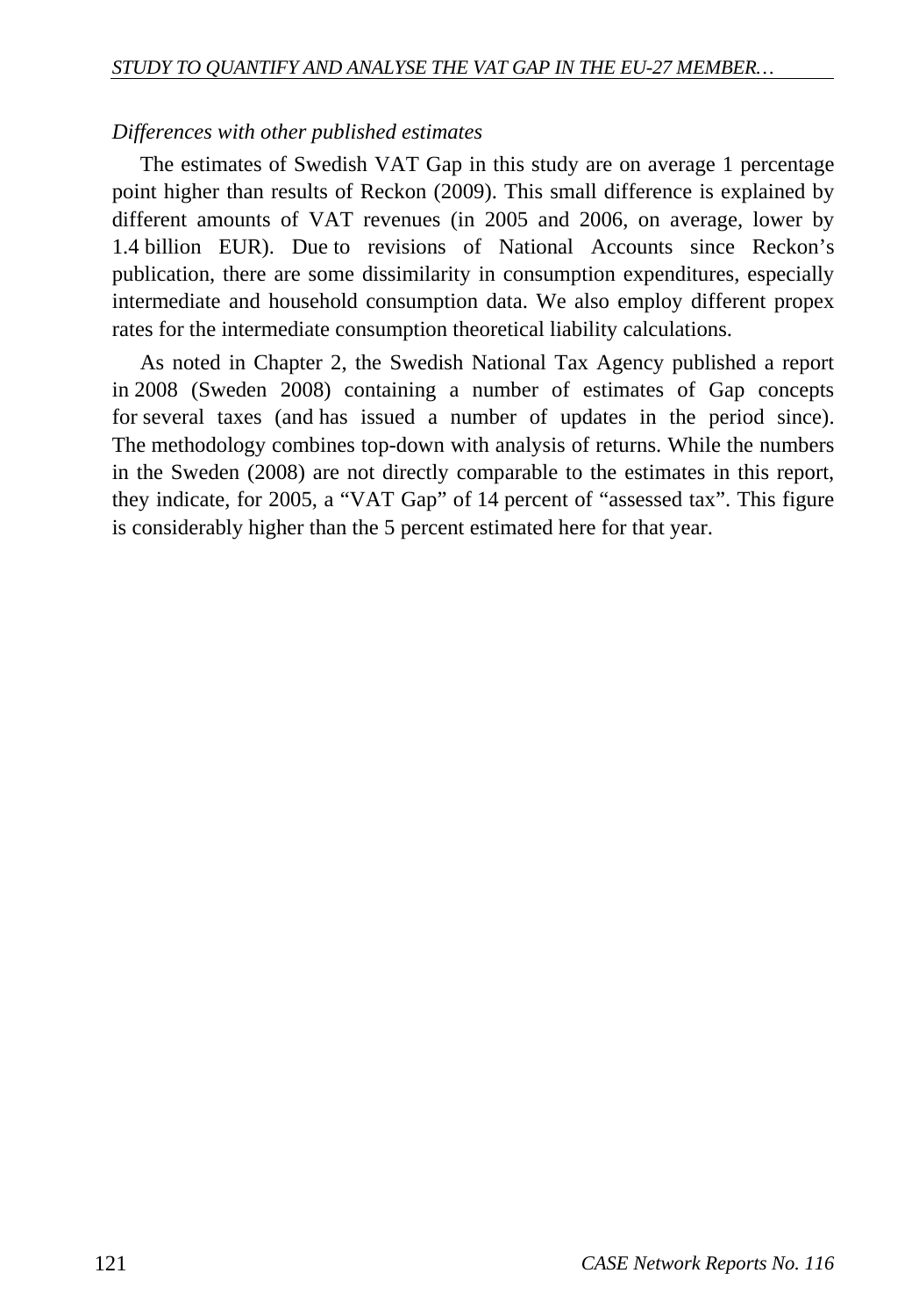|                                                                      | 2000    | 2001                                                    | 2002                   | 2003                                                  | 2004    | 2005        | 2006    | 2007                       | 2008    | 2009                       | 2010    | 2011    |
|----------------------------------------------------------------------|---------|---------------------------------------------------------|------------------------|-------------------------------------------------------|---------|-------------|---------|----------------------------|---------|----------------------------|---------|---------|
| <b>Total VTTL</b>                                                    | 24 4 69 | 23 4 9 0                                                | 24 9 47                | 25 913                                                | 26 8 34 | 27 937      | 30 002  | 31 794                     | 31 830  | 28758                      | 34 050  | 37 542  |
| Household consumption                                                | 13 376  | 12 809                                                  | 13 597                 | 14 3 16                                               | 14 7 45 | 15 0 93     | 15 852  | 16 691                     | 16 600  | 15 264                     | 17953   | 19613   |
| Government & NPISH consumption                                       | 064     | 1 0 3 4                                                 | 1 1 1 2                | 1 1 7 9                                               | 1 2 3 7 | 1218        | 1 2 8 0 | 1 3 9 7                    | 393     | 1 3 1 2                    | 1512    | 1658    |
| Intermediate consumption by industries                               | 6 6 9 3 | 6448                                                    | 6895                   | 7037                                                  | 7 2 4 4 | 7506        | 7979    | 8 3 1 7                    | 8 2 8 6 | 7572                       | 9078    | 10 0 95 |
| Gross fixed capital formation                                        | 3016    | 2885                                                    | 3 0 2 3                | 3 0 5 1                                               | 3 2 1 4 | 3731        | 4 4 8 2 | 4951                       | 5 0 7 3 | 4 2 3 0                    | 5 0 5 3 | 5 6 5 5 |
| Net adjustments                                                      | 320     | 315                                                     | 321                    | 331                                                   | 394     | 389         | 409     | 439                        | 479     | 379                        | 454     | 521     |
| VAT receipts                                                         | 23 073  | 22 110                                                  | 23 5 45                | 24 676                                                | 25 642  | 26 78 6     | 28 4 65 | 30 550                     | 30 941  | 28 199                     | 33 825  | 36 610  |
| VAT Gap                                                              | 1 396   | 381                                                     | 403                    | 237                                                   | 1 1 9 2 | 1 1 5 2     | 1537    | 245                        | 889     | 558                        | 225     | 932     |
| VAT Gap as a share of VTTL                                           | 6%      | 6%                                                      | 6%                     | 5%                                                    | 4%      | 4%          | 5%      | 4%                         | 3%      | 2%                         | $1\%$   | 2%      |
| VAT Gap as a share of GDP                                            | 0.5%    | 0.5%                                                    | 0.5%                   | 0.4%                                                  | 0.4%    | 0.4%        | 0.5%    | 0.4%                       | 0.3%    | 0.2%                       | 0.1%    | 0.2%    |
| Full rate                                                            |         |                                                         |                        |                                                       |         | 25%         |         |                            |         |                            |         |         |
| Reduced rates                                                        |         |                                                         |                        |                                                       |         | 12/6%       |         |                            |         |                            |         |         |
| 40000                                                                |         |                                                         |                        |                                                       | 1%      | Composition | 7%      |                            |         |                            |         | 0.7%    |
|                                                                      |         |                                                         |                        | 14%                                                   |         | of VTTL     | 6%      |                            |         |                            |         | 0.6%    |
| 30000                                                                |         |                                                         |                        |                                                       |         |             |         |                            |         |                            |         |         |
|                                                                      |         |                                                         |                        |                                                       |         |             | 5%      |                            |         |                            |         | 0.5%    |
| 20000                                                                |         |                                                         |                        |                                                       |         |             | 4%      |                            |         |                            |         | 0.4%    |
|                                                                      |         |                                                         | 27%                    |                                                       | 54%     |             | 3%      |                            |         |                            |         | 0.3%    |
|                                                                      |         |                                                         |                        |                                                       |         |             | 2%      |                            |         |                            |         | 0.2%    |
| 10000                                                                |         |                                                         |                        |                                                       |         |             | 1%      |                            |         |                            |         | 0.1%    |
|                                                                      |         |                                                         | 4%                     |                                                       |         |             |         |                            |         |                            |         |         |
| 0                                                                    |         |                                                         |                        |                                                       |         |             | 0%      |                            |         |                            |         | 0.0%    |
| 2002<br>2003<br>2003<br>2005<br>2006<br>2007<br>2008<br>2009<br>2000 | 2011    | Household consumption<br>Government & NPISH consumption |                        |                                                       |         |             |         |                            |         |                            |         |         |
|                                                                      |         |                                                         |                        | $\blacksquare$ Intermediate consumption by industries |         |             |         |                            |         |                            |         |         |
| Total VTTL                                                           |         |                                                         |                        | Gross fixed capital formation                         |         |             |         | WAT gap as a share of VTTL |         |                            |         |         |
| -Actual VAT receipts                                                 |         |                                                         | $\Box$ Net adjustments |                                                       |         |             |         |                            |         | -VAT gap as a share of GDP |         |         |

| Table 3.3.25. Sweden: VAT receipts, rates, theoretical liability, compostion of VTTL and gap, 2000–2011 (EUR million) |  |  |  |
|-----------------------------------------------------------------------------------------------------------------------|--|--|--|
|                                                                                                                       |  |  |  |

*Note.* VAT rates stated at the end of calendar year. Middle figure presents average composition of VTTL in 2000-2011.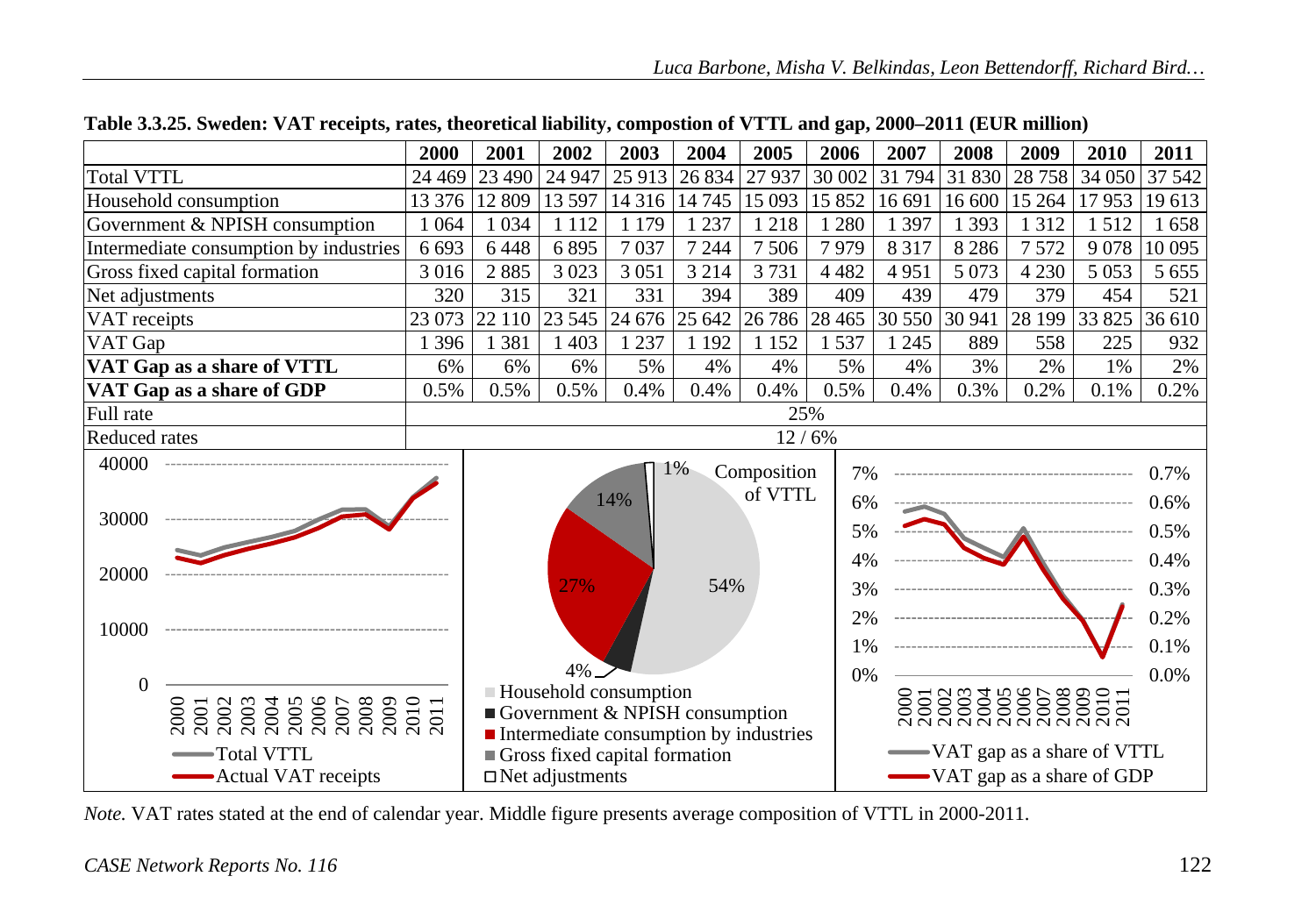#### **United Kingdom**

#### *Overall Assessment*

At 12 percent, the United Kingdom is at the average of the VAT Gap and slightly above the median for the EU-26 countries. The onset of the post-2008 crisis appears to have consolidated slightly higher levels than the ones prevailing in the early 2000s.

The VAT system of the UK is based on a full rate (increased in 2011 from 17.5 to 20 percent) and one reduced rate (5 percent). The proportion of VAT liability accruing from Household consumption is somewhat higher than the average for the EU-26 countries.

#### *Methodological Notes*

As for all countries, the estimates provided in this section are based on National Accounts data as reported by WIOD in their use tables, and supplemented by more recent information concerning national account developments from EUROSTAT. The VAT collection data from EUROSTAT have been increased by the amounts collected from the NHS, BBC and others (which are reimbursed to the payers, and reported only on a net basis to EUROSTAT).

The assumptions for the most important parameters are as follows:

**VAT rates for 59 product categories**: For all of the products the rates were calculated using EUROSTAT consumption data as described in Appendix A3.

*Propex* **(percentage of exemption in each of the 59 group categories)**: For most of the products we have followed the procedure described in Appendix A4. In case of six products the propex was calculated based on data from direct communications by national authorities: Financial intermediation, except insurance and pension funding (J65, 55%), Insurance and pension funding, except compulsory social security (J66, 59%), Activities auxiliary to financial intermediation (J77, 44%), Real estate activities (K70, 70%), Health and social work (N85, 81%), Activities of membership organizations n.e.c. (O91, 44%), Recreational, cultural and sporting activities (O92, 16%).

**GFCF**: The VTTL from GFCF was calculated using estimated shares of taxable investment by economic sectors from direct communications by national authorities. For the years not covered by the direct communications, the shares were estimated by interpolation.

**Miscellaneous Adjustments**: Estimates for the following adjustments to VTTL have been used: Small business exemption: based on direct communications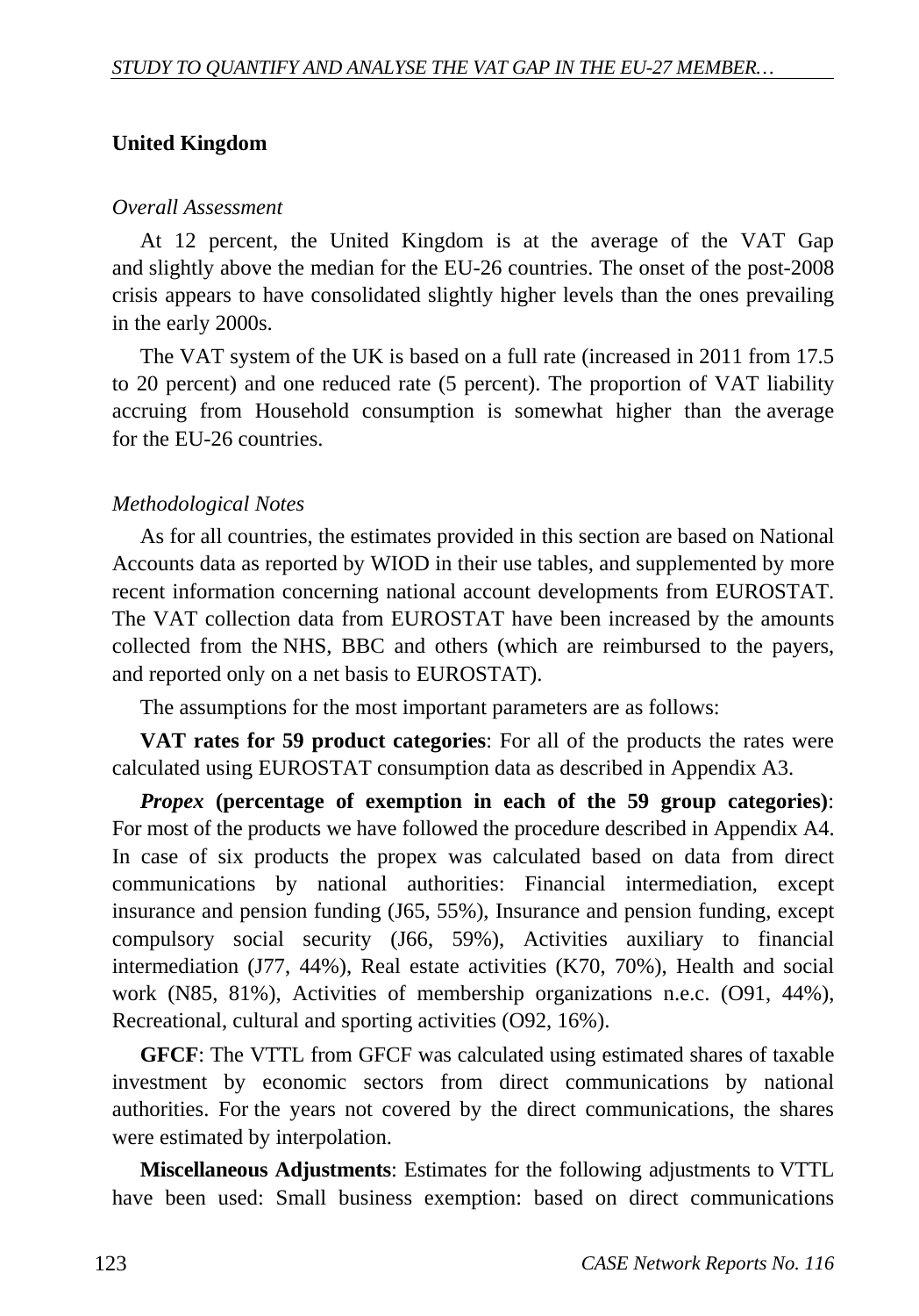from national authorities on firms with turnover in between 10 thousand euro and the registration threshold; Restriction on the right to deduct VAT on business cars and fuel: estimated based on direct communications from national authorities. Entertainment deductions: uniform treatment as discussed in Appendix A.

# *Differences with other published estimates*

UK's HMRC has published for a number of years estimates of the VAT Gap following a broadly similar methodology to the one used in this report. Published estimates are somewhat lower than the ones in this report (by about 2 percentage point, with the exception of a larger difference in 2011), but have been reconciled through a number of factors: (i) the use of fiscal vs calendar year; (ii) netting out of litigation repayments; (iii) slight differences in data revisions and calculation of rates applicable to product groupings.

The UK's 2000-2006 VAT Gap calculated in this report is 4 percentage points lower than the average gap reported in Reckon (2009). The major drivers of differences lay in revisions of National Accounts and Reckon's overestimations of missing use tables data. Dissimilarities in VAT theoretical liability from intermediate consumption expenditures are explained by application of different propexes and VAT rates. Due to direct communications with the authorities we estimated more precisely the gross fixed capital formation theoretical liability (see Appendix Table A.8.2 for details).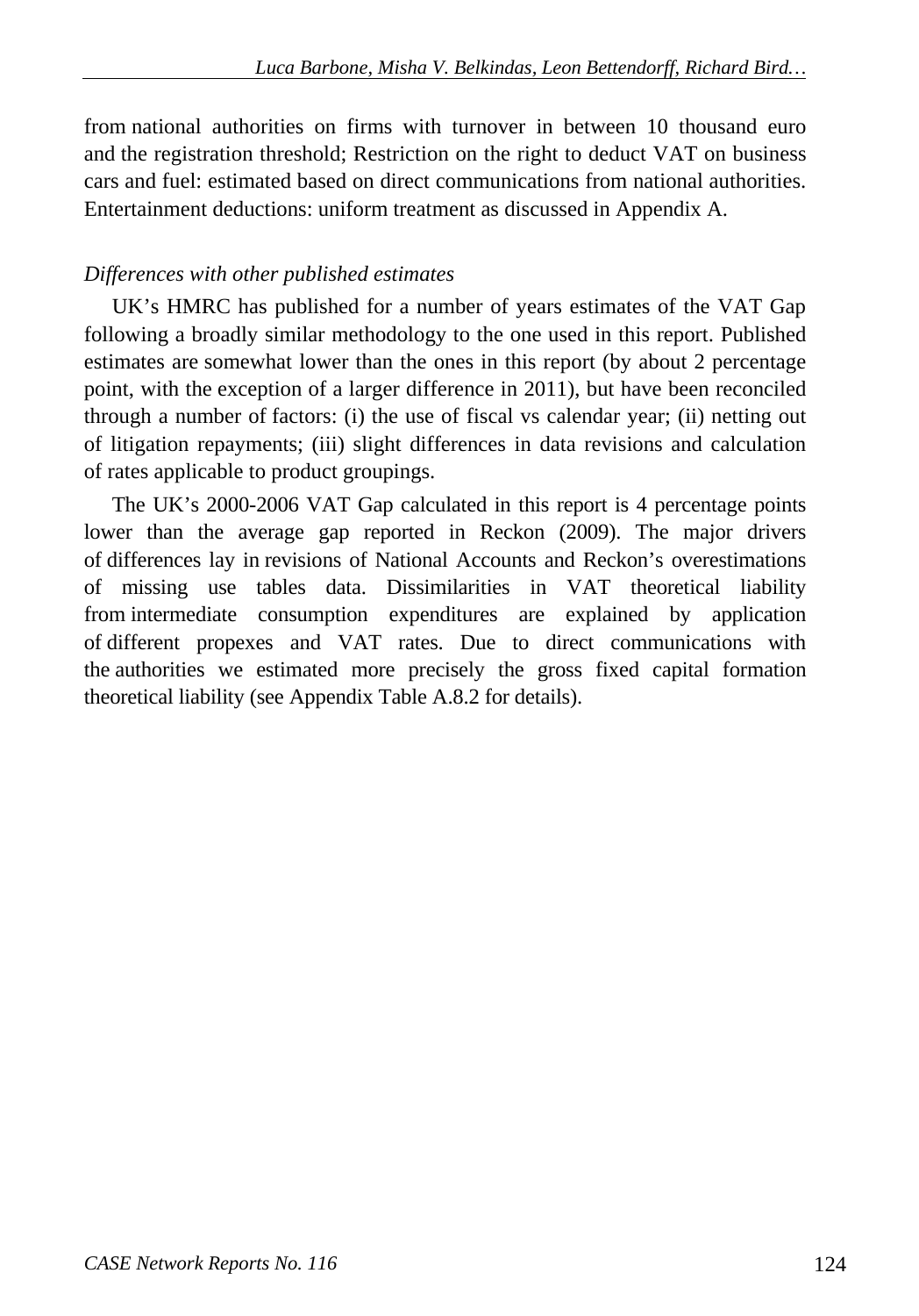|                                                | 2000    | 2001    | 2002                   | 2003                                                                  | 2004                           | 2005                                                                                    | 2006    | 2007                  | 2008                 | 2009                                                                                             | 2010                                               | 2011    |
|------------------------------------------------|---------|---------|------------------------|-----------------------------------------------------------------------|--------------------------------|-----------------------------------------------------------------------------------------|---------|-----------------------|----------------------|--------------------------------------------------------------------------------------------------|----------------------------------------------------|---------|
| <b>Total VTTL</b>                              | 121 490 |         |                        |                                                                       |                                | 125 763 131 319 125 710 136 941 139 488 149 492 156 296 137 366 105 445 130 650 150 064 |         |                       |                      |                                                                                                  |                                                    |         |
| Household consumption                          | 83 769  | 85 811  | 89 966                 | 85 375                                                                | 92 439                         |                                                                                         |         | 93 593 97 124 100 498 | 87 762               | 67 275                                                                                           | 83 700                                             | 95 647  |
| Government & NPISH consumption                 | 2 2 2 2 | 2 3 0 4 | 2 4 7 2                | 2 3 7 3                                                               | 2995                           | 2839                                                                                    | 2951    | 3 1 8 3               | 2962                 | 2473                                                                                             | 3 0 6 7                                            | 3 5 20  |
| Intermediate consumption by industries         | 25 540  | 27 030  | 27 709                 | 26 4 85                                                               | 28 179                         | 32 104                                                                                  | 34 35 5 |                       | 36 586 32 615        | 26 228                                                                                           | 31 825                                             | 36 829  |
| Gross fixed capital formation                  | 7860    | 8 3 8 3 | 9 20 2                 | 9569                                                                  | 11 018                         | 8 3 2 0                                                                                 | 11988   | 13 9 33               | 12 3 8 9             | 8 4 9 9                                                                                          | 10 840                                             | 11 674  |
| Net adjustments                                | 2 100   | 2 2 3 6 | 1970                   | 1 9 0 8                                                               | 2 3 1 0                        | 2632                                                                                    | 3 0 7 4 | 2096                  | 1639                 | 969                                                                                              | 219                                                | 2 3 9 5 |
| VAT receipts                                   |         |         |                        |                                                                       |                                | 106 512 109 188 114 583 113 314 121 812 123 766 130 571 136 404 117 292 91 229          |         |                       |                      |                                                                                                  | 113 714 130 577                                    |         |
| VAT Gap                                        | 14 977  | 16575   | 16736                  | 12 3 9 6                                                              | 15 129                         | 15 722                                                                                  | 18 9 21 | 19892                 | 20 074               | 14 215                                                                                           | 16937                                              | 19487   |
| VAT Gap as a share of VTTL                     | 12%     | 13%     | 13%                    | 10%                                                                   | 11%                            | 11%                                                                                     | 13%     | 13%                   | 15%                  | 13%                                                                                              | 13%                                                | 13%     |
| VAT Gap as a share of GDP                      | 0.9%    | 1.0%    | 1.0%                   | 0.8%                                                                  | 0.9%                           | 0.9%                                                                                    | 1.0%    | 1.0%                  | 1.1%                 | 0.9%                                                                                             | 1.0%                                               | 1.1%    |
| Full rate                                      |         |         |                        | 17.5%                                                                 |                                |                                                                                         |         |                       | 15%                  |                                                                                                  | 17.5%                                              | 20%     |
| Reduced rates                                  |         |         |                        |                                                                       |                                | 5%                                                                                      |         |                       |                      |                                                                                                  |                                                    |         |
| 200000                                         |         |         |                        | $1\%$<br>8%                                                           |                                |                                                                                         | 16%     |                       |                      |                                                                                                  |                                                    | 1.3%    |
| 150000                                         |         |         |                        |                                                                       |                                |                                                                                         | 14%     |                       |                      |                                                                                                  |                                                    | 1.2%    |
|                                                |         |         | 23%                    |                                                                       |                                |                                                                                         | 12%     |                       |                      |                                                                                                  |                                                    | 1.1%    |
| 100000                                         |         |         |                        |                                                                       |                                |                                                                                         | 10%     |                       |                      |                                                                                                  |                                                    | 1.0%    |
| 50000                                          |         | 2%      |                        |                                                                       | 66%                            |                                                                                         | 8%      |                       |                      |                                                                                                  |                                                    | 0.9%    |
|                                                |         |         |                        |                                                                       |                                |                                                                                         | 6%      |                       |                      |                                                                                                  |                                                    | 0.8%    |
| $\Omega$<br>Total VTTL<br>-Actual VAT receipts |         |         | $\Box$ Net adjustments | $\blacksquare$ Household consumption<br>Gross fixed capital formation | Government & NPISH consumption | $\blacksquare$ Intermediate consumption by industries                                   | 4%      |                       | 2001<br>2003<br>2003 | 2005<br>2006<br>2006<br>2007<br>2008<br>WAT gap as a share of VTTL<br>-VAT gap as a share of GDP | $\begin{array}{c} 200 \\ 2011 \\ 2011 \end{array}$ | 0.7%    |

**Table 3.3.26. United Kingdom: VAT receipts, rates, theoretical liability, compostion of VTTL and gap, 2000–2011 (EUR million)** 

*Note.* VAT rates stated at the end of calendar year. Middle figure presents average composition of VTTL in 2000-2011.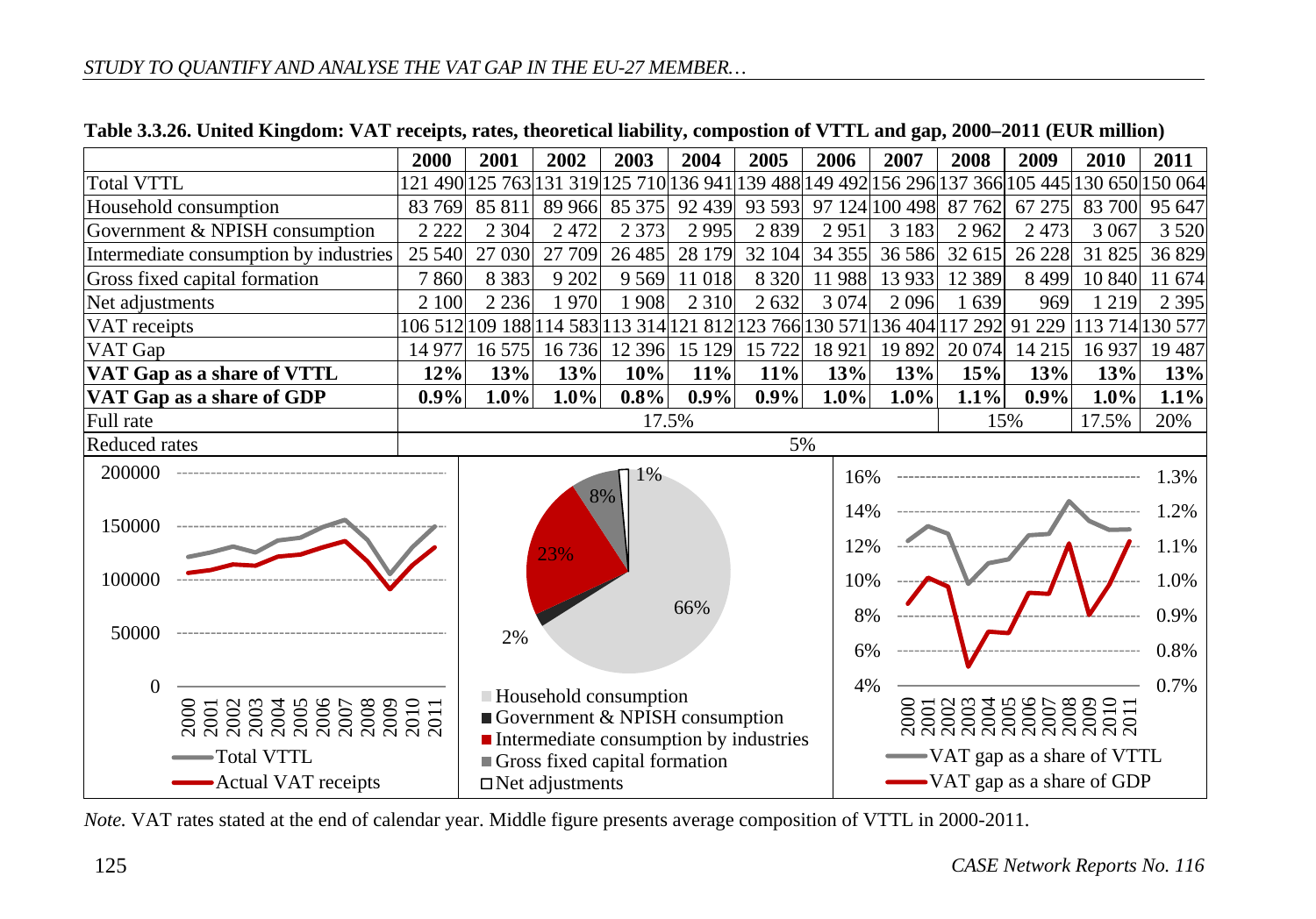# **4. Econometric Estimates: Determinants of the VAT Gap**

# **4.1. Introduction and Overview**

As argued throughout this report, non-compliance in taxation is economically costly on account of two main factors. First, the revenue losses that it causes to governments and the public programs they finance, and the potential, among other things, of a spiral of higher rates to compensate for losses and higher noncompliance as a result of the higher rates (witness the large number of VAT rate increases in the EU in the past few years documented in Chapters 1 and 3). Secondly, tax non-compliance also reduces the efficiency of the tax system and the overall productivity of the economy. Tax avoidance and evasion lead to distortions in economic decisions, as individuals and firms structure their activities differently in order to reduce taxes.

This Chapter seeks to enhance understanding of the economic factors leading to revenue non-compliance. The VAT Gap estimates presented in Chapter 3 suggest that non-compliance varies substantially among member states, and it has also varied over time, with apparent increases in the gap since the 2008-9 financial crisis and recession. Understanding these patterns is a step towards improving VAT compliance among all member states and reaping its economic and fiscal benefits.

A secondary objective is to analyse differences in VAT Gaps among member states, and the characteristics of national economies that are correlated with compliance gaps.

Revenue losses and inefficiencies due to tax non-compliance are not confined to the VAT. Indeed, certain features of the design of VAT should make noncompliance less likely than with some other tax bases. An invoice-and-credit VAT is designed to make evasion easier for authorities to detect, because VAT is levied on taxable purchases at each stage of the production chain, with tax paid on inputs in turn refunded only to registered businesses. Therefore, underpayment of tax at one stage of the production change tends to reduce input tax credits available at subsequent stages, so that the effect of non-compliance on net revenues is reduced. And incentives for tax evasion may be reduced, since a tax-evading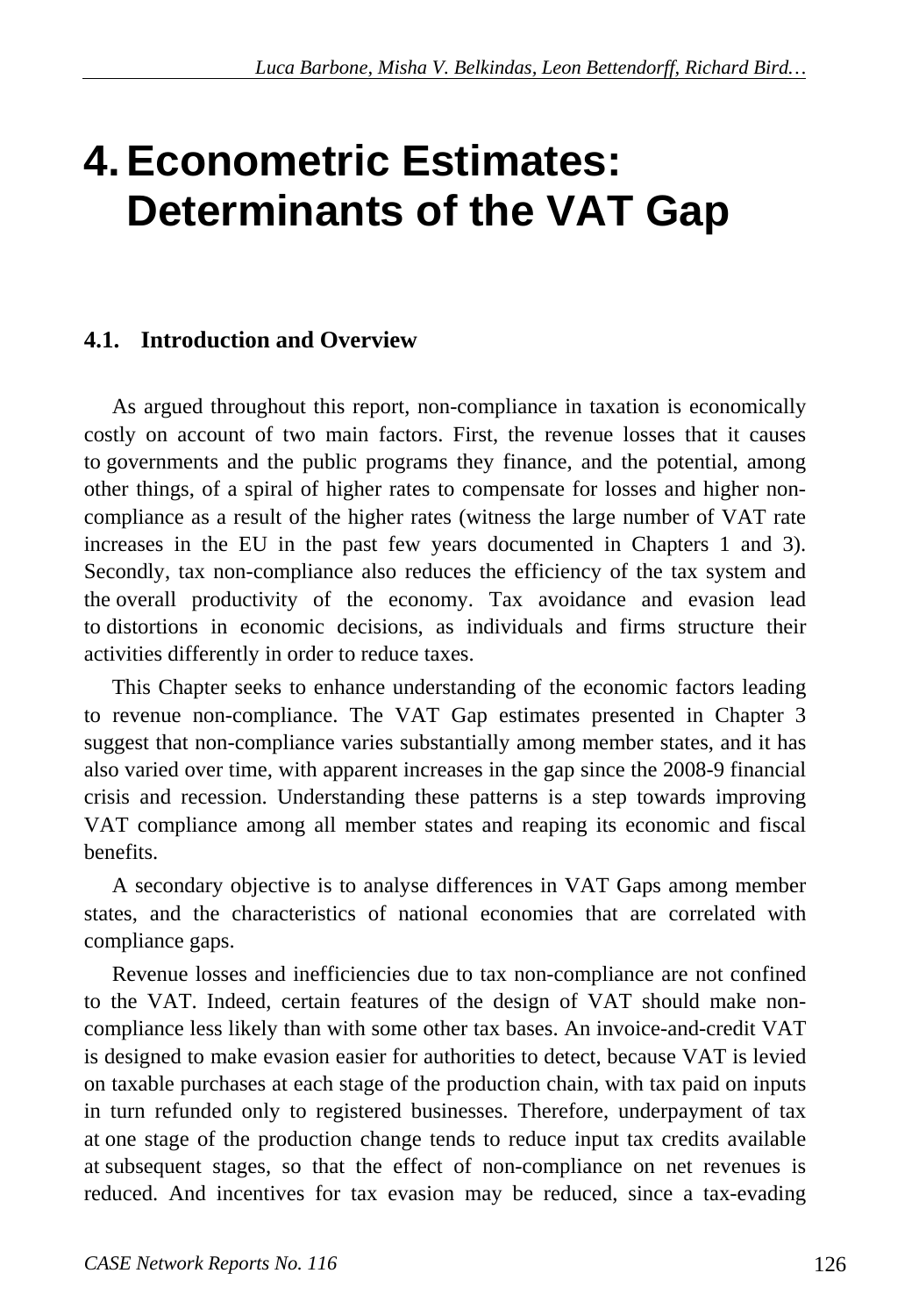business may escape at most the tax due on its value added in production, but is liable for the tax paid on production inputs and not creditable for the evader. This tends to raise production costs for evaders and it discourages other, registered businesses from dealing with evaders, since the tax charged by a registered supplier is creditable by a taxable purchaser, whereas the higher costs of an evading supplier are not<sup>26</sup>.

Related considerations suggest that VAT compliance should be greatest in countries that are most open to international trade, since VAT is typically assessed on imported goods at the border, making VAT evasion far more difficult for imports, and the incentives for VAT compliance by exporters are strong. Some previous research has indeed found evidence that VAT compliance increases with openness, at least for less developed countries. However, this effect may be muted for individual EU countries, to the extent that much international trade occurs within the single market and is not subject to border controls.

Another consideration of interest is the role of tax rates. As VAT rates rise, all else equal the potential return to tax evasion increases. We therefore expect high rates of VAT to cause high rates of non-compliance with the tax, resulting in an erosion of the tax base and a decline in the revenue potential of VAT. In other words, VAT revenues are likely to rise less than proportionately with tax rates. Understanding the magnitude of this effect, if supported by the data, is evidently important to forecasting VAT revenues.

# **4.2. Previous Quantitative Studies**

Several other studies have analysed the economic, social and institutional determinants of VAT non-compliance in the data. Much of this previous quantitative research, however, has been hampered by the difficulty in measuring non-compliance in a consistent way for a large sample of countries and years. For this reason, many studies have examined proxies for non-compliance that are less reliable or much smaller than our "top down" estimates of the VAT Gap based on national accounts data.

<sup>&</sup>lt;sup>26</sup> In recent work using Brazilian business microdata, De Paula and Sheinkman (2009) find that informal businesses are more likely to have informal suppliers and customers, a result that is consistent with the VAT chain effect on tax evasion. Pomeranz (2010) examines field experiments in Chile that shows how VAT non-compliance behaviour cascades through the supply chain.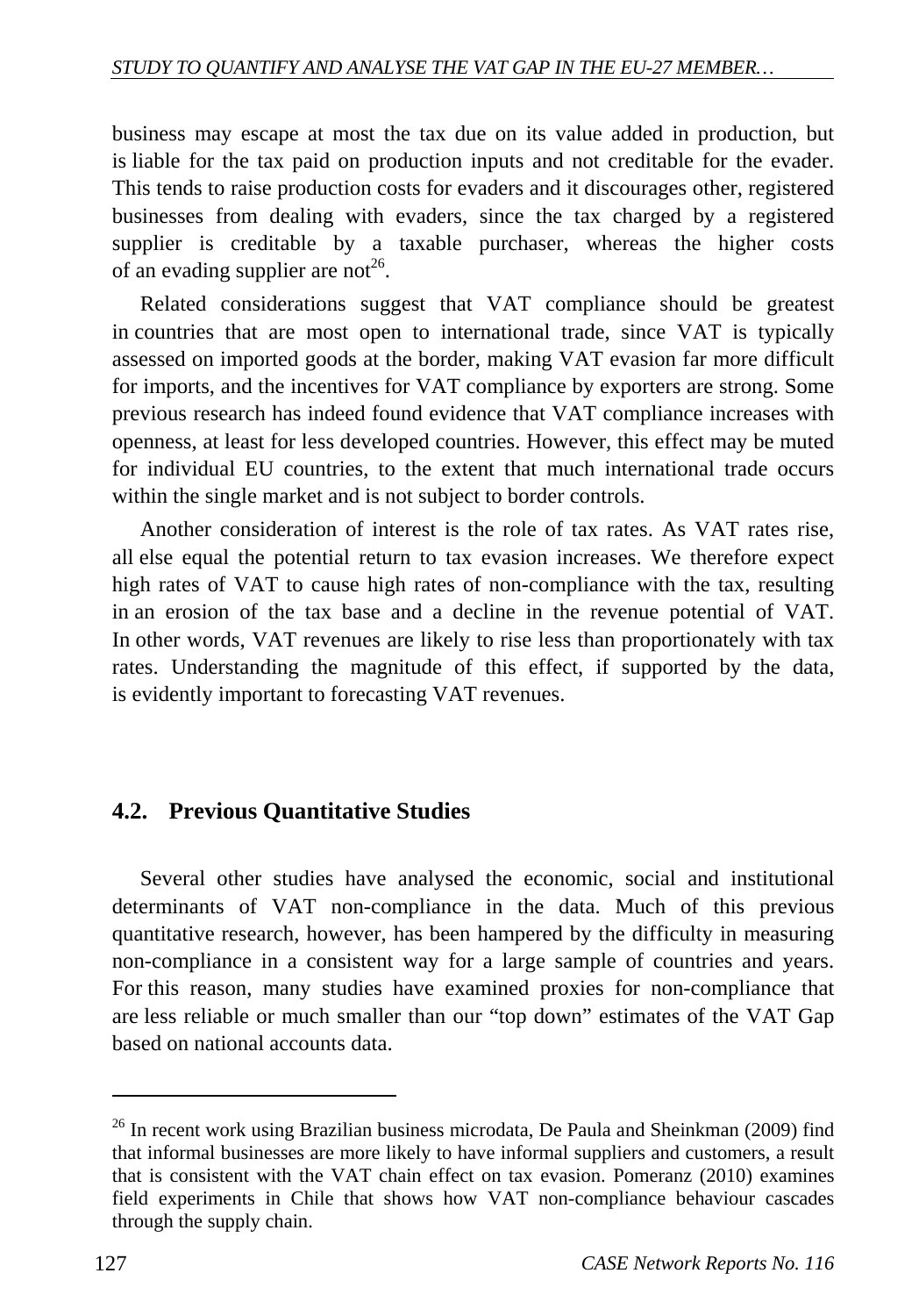In one early study, Agha and Haughton (1996) constructed an estimate of VAT compliance for a cross-section of 17 OECD countries in 1987. They found that non-compliance was generally higher in countries with higher standard VAT rates, and those with more departures from uniform taxation (i.e. those with multiple VAT rates). The effects were large: a one percentage point increase in the VAT rate is associated in their sample with a 2.7 percentage point reduction in the compliance rate.

Christie and Holzner (2006) estimated VAT compliance for 29 European countries in the period 2000-2003. They found that lower compliance is associated with higher rates of VAT and with lower levels of judicial and legal effectiveness, which they suggest is a proxy for the level of tax enforcement in a country. They also find that compliance is positively correlated with the share of tourism in GDP, which may reflect greater compliance in the tourism sector, or simply VAT revenues paid by international visitors whose consumption is not adequately captured in the national accounts $2^7$ .

Other studies have examined empirical determinants of the VAT revenues, rather than measures of VAT non-compliance per se. For example, Aizenman and Jinjirak (2008) regress VAT Revenue Ratios on economic and political variables for a panel of 44 countries over 1970–99. They find inter alia that the VRR is positively associated with a country's openness to trade, which could reflect the importance of border controls in enforcing the  $VAT^{28}$ . Similarly, Matthews (2003) regresses VAT revenues on VAT rates and control variables for a sample of 14 EU countries. He concludes that the base-eroding effects of tax rate increases are strong.

#### **Box 4.1. The "difference-in-difference" estimator**

The Reckon (2009) study that is the precursor to this report based its econometric analysis of gaps on a cross-sectional estimator that correlates the level of estimated VAT Gap in each country to the levels of the corresponding explanatory variables. Formally, the statistical results in Reckon (2009) are based on a "random effects estimator" that assumes unobservable factors influencing the VAT Gap are uncorrelated with the explanatory variables of interest. As the authors of the Reckon study recognize, this approach is unlikely to uncover true causal determinants of VAT compliance, due to omitted variables bias.

Put simply, while differences in compliance gaps among countries may be correlated with certain observed explanatory variables, such as tax rates and institutional measures,

 $2<sup>27</sup>$  This may be the case because national accounts personal consumption data are based in part on household survey data that exclude international visitors from the sample frame.

 $28$  Desai and Hines (2005) examine the impact of the VAT on international trade in a crosssection of countries, finding that existence of VAT is associated with lower openness to trade, particularly for low and middle income countries.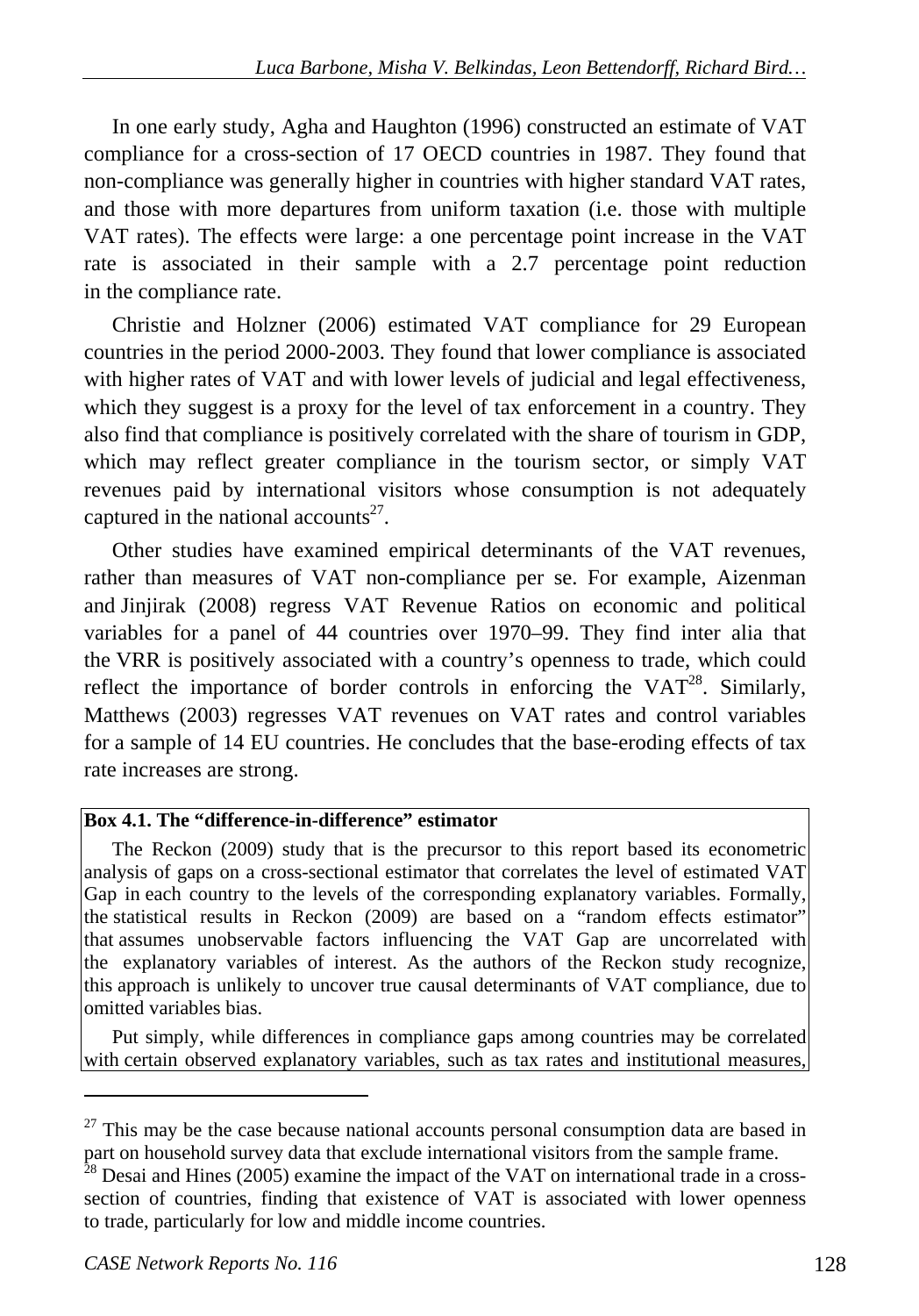they are probably also correlated with many other factors that are not included in the regressions. Attributing causal effects to regression coefficients in this context is therefore a precarious exercise. For example, if member states with weaker judicial and legal effectiveness also have less accurate national accounts data than other member states, then estimated VAT Gaps would be related to judicial and legal effectiveness in the data, even in the absence of a causal link.

In contrast, the econometric analysis reported below is based on a "fixed effects estimator" that is robust to the possibility of persistent, unobservable influences on the measured VAT Gap in each country that are correlated with explanatory variables. In effect, the fixed effects estimator removes the effect of time-invariant determinants of compliance gaps that may be correlated with variables of interest. Thus our estimates are driven by changes in explanatory variables over time within each country, rather than permanent differences in them between countries. This is apt to give a clearer picture of the causal effects of explanatory variables on VAT compliance, as long as the unobserved factors influencing compliance remain roughly constant within each country over time.

Specifications include year fixed effects, which remove the effect of unobservable factors driving VAT compliance over time that are common to all member states and that maybe correlated with trends in explanatory variables of interest (most notably, with the general economic downturn since 2008). Thus we employ a "difference in difference" estimator of the causes of VAT compliance that is identified from variation in explanatory variables within each country over time that is not common to all countries.

The persistence of fiscal and economic time series over time can also lead to downward bias in conventional estimated standard errors of regression coefficients in the panel data context. To deal with this, we estimate standard errors using a formula that is robust to arbitrary forms of serial correlation in the data for each country.

Caution must be exercised in comparing such studies to those that look at direct measures of VAT non-compliance. As noted earlier, VAT revenues and the VRR reflect the impact of policy choices such as exemptions and reduced rates on certain transactions, as well as the effects of non-compliance. Furthermore, VAT revenues may be eroded by various forms of tax avoidance behaviour that do not in themselves constitute non-compliance with the tax. Nevertheless, all the evidence cited is at least consistent with the proposition that VAT compliance decreases as the VAT rate increases, and some studies support other propositions on the importance of tax enforcement and specific features of VAT design such as tax enforcement at international borders.

Reckon (2009) also used econometric techniques to investigate the links between estimated VAT compliance gaps and the economic and social characteristics of member states. The main finding of the Reckon econometric analysis was that VAT Gaps were significantly higher among countries with weaker legal institutions, and higher perceived levels of corruption. This again highlights the idea that institutional differences among countries have effects on tax enforcement and compliance behaviour of taxpayers.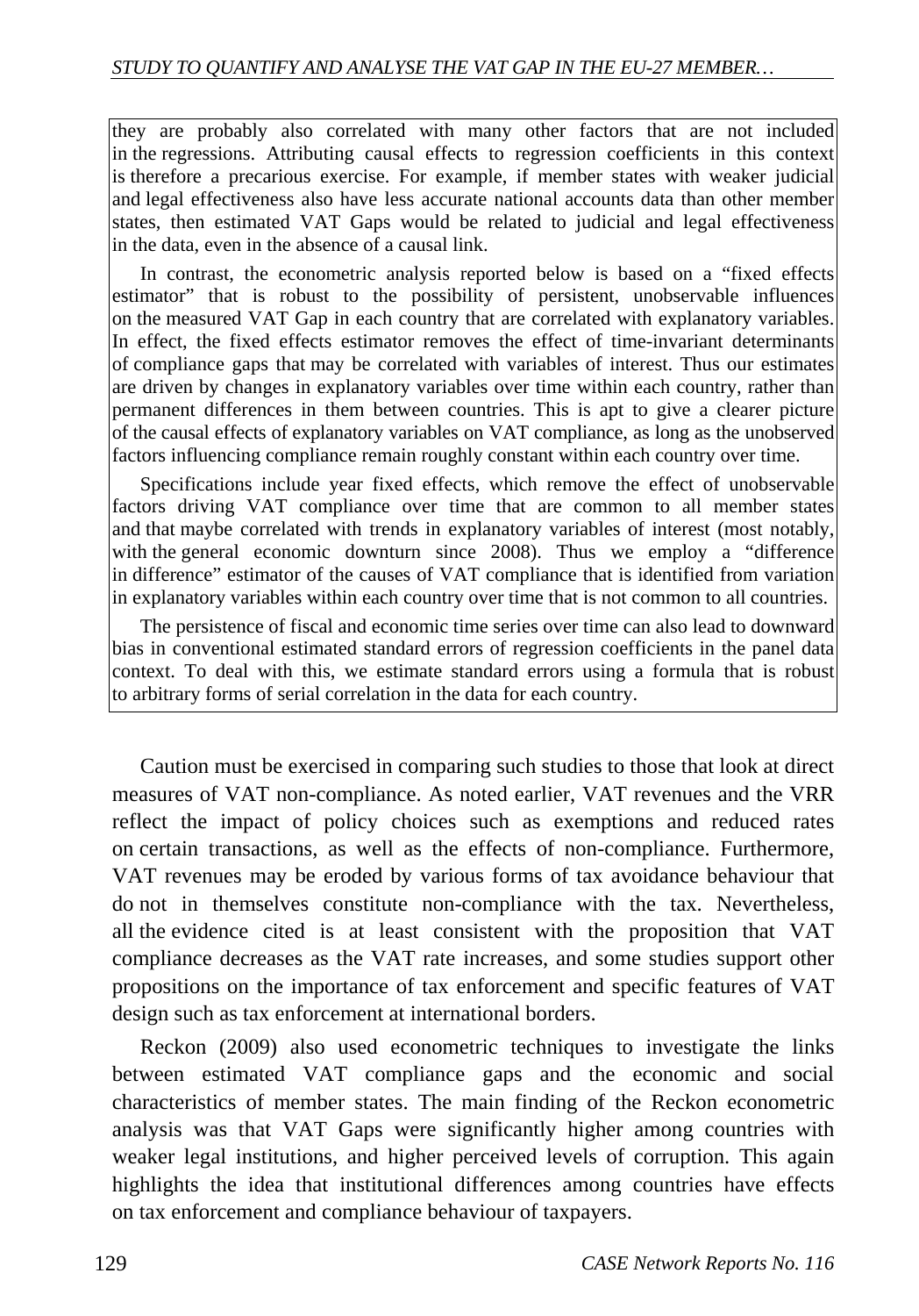Reckon (2009) also examined correlations between compliance gaps and economic variables, including sectoral composition of the economy (measures of construction output and tourism), the level of taxation (VAT standard rate and theoretical VAT liability as a share of GDP), and other measures. However, no robust statistical relationships with these variables were detected in the analysis.

# **4.3. Econometric Analysis**

The foregoing discussion has emphasized that the VAT compliance gap may vary over the business cycle, and it may rise in response to increases in rates of tax. Furthermore, compliance gaps differ substantially among member states, reflecting their different economic and institutional settings. These considerations highlight the potential benefits of measures to reduce VAT non-compliance, both as a means of enhancing government revenue and of ameliorating the loss in productivity resulting from non-compliance behaviour.

To investigate these considerations further, we conducted an econometric analysis to regress the calculated VAT Gaps as a percentage of theoretical liability on a number of explanatory variables. The main objectives of the analysis are to elucidate the evolution of the compliance gap over the business cycle and in response to tax rate changes, and to describe how these effects on compliance vary with the institutional quality of member states.

The key explanatory variables in the analysis are as follows:

- The output gap, defined as the percentage difference between GDP and its long-run trend component, as estimated by official sources. The theoretical considerations discussed above point to no particular predicted relationship between the business cycle and VAT compliance. However, the first look at the data suggests that the compliance gap is counter-cyclical, rising during economic downturns.
- The standard rate of VAT, to measure the potential gains to VAT evasion. Based on the previous empirical literature and theoretical considerations, we expect that the VAT rate exerts a positive effect on the compliance gap, at least among countries with poor tax enforcement.

All regressions include country and year fixed effects, so that our estimates reflect the impact of changes in explanatory variables within a country over time, rather than of persistent differences between countries. This is likely to give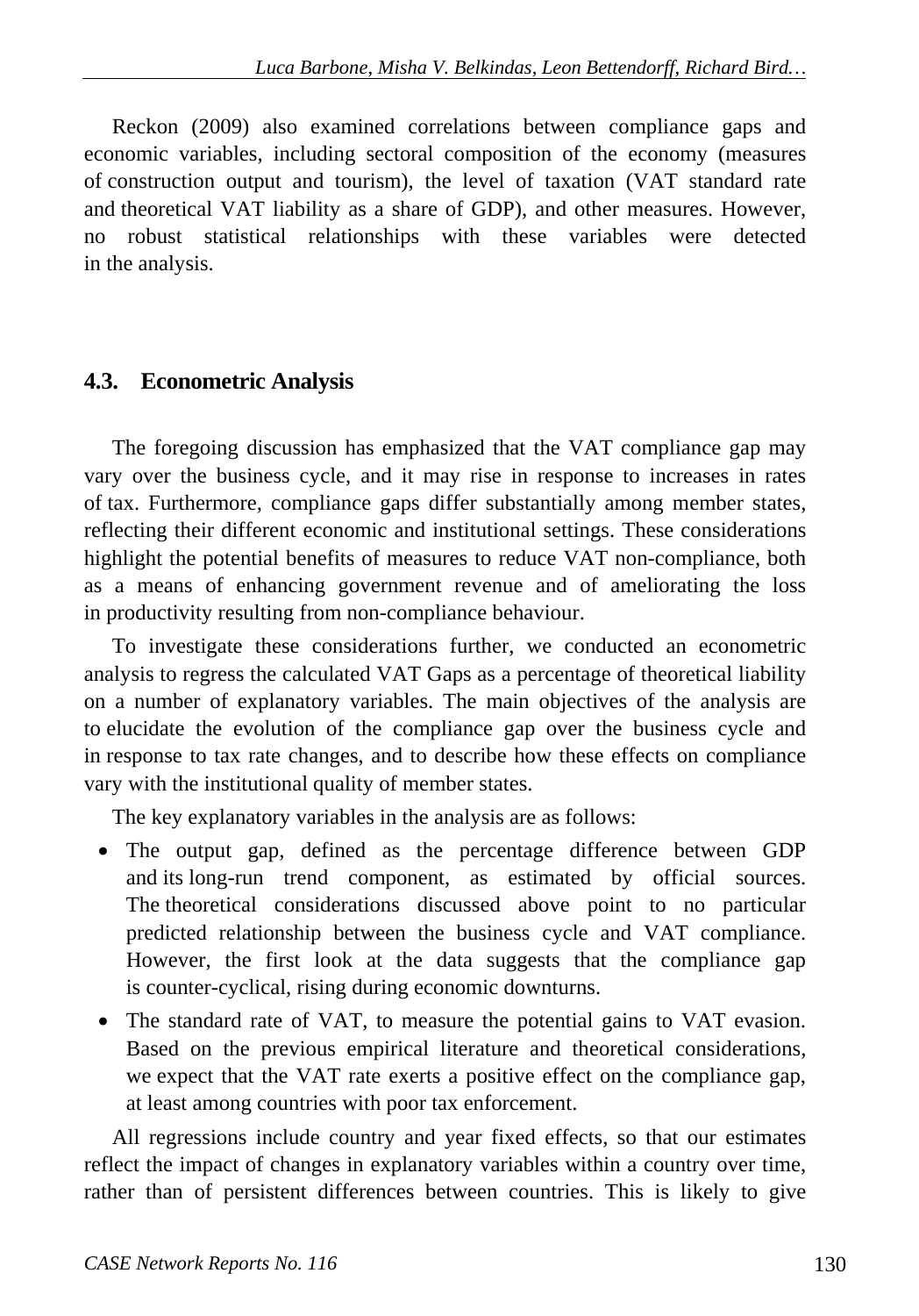a more accurate estimate of the determinants of VAT Gaps than previous studies based on cross-sectional comparisons between countries (See Box 4.1 for details.).

Although the year and country fixed effect variables are our primary controls for other factors affecting the VAT Gap, all specifications include additional control variables:

- The Corruption Perceptions Index (CPI) compiled by Transparency International, to control for factors related to public sector corruption, which may directly influence tax enforcement and tax morale of taxpayers (a higher index indicates a lower corruption level).
- An indicator for years following accession of the country to the EU, to control for the effects of accession on tax design and enforcement.
- The logarithm of real GDP per capita, which is intended to capture the changes in economic circumstances of new member states (particularly in eastern Europe) over the sample period, which may have had an independent influence on VAT compliance.
- In some specifications, other explanatory variables discussed below.

Column 1 of Table 4.3.1 reports results from the base specification, which simply regresses the VAT Gap as a percentage of theoretical liability on the output gap and standard tax rate, plus control variables. Consistent with expectations, the standard VAT rate exerts a significant positive effect on the compliance gap, with each percentage point increase in the tax rate associated on average with a decrease in the compliance rate of 0.67 percentage points. Since the average compliance gap in the sample is 17.4 per cent, this effect is rather large. Observe also that the compliance gap is indeed counter-cyclical, with a one percentage point increase in the output gap (i.e. one per cent fall in output below trend) associated on average with a 0.38 percentage point increase in the VAT Gap. However, the estimated effect of the output gap is not significantly different than zero.

One possible reason for the insignificant estimated effect of the output gap on the compliance gap is that this variable may not capture the business cycle accurately, particularly during the recent economic downturn<sup>29</sup>. If the output gap

 $29$  The output gap is defined as the deviation of GDP from its long-run trend component, which is in turn estimated with a Hodrick-Prescott filter. It is well known that the Hodrick-Prescott filter (and other auto-regressive smoothing procedures) may do a poor job of detecting the persistent component of deviations in a series near the end of the sample period – in essence, because there is insufficient data there to determine whether changes in the data are permanent or transitory. Since our sample period is 2000 to 2011, many countries in the sample were experiencing substantial downturns in output at the end of the sample, which therefore may not be adequately captured by the output gap measure.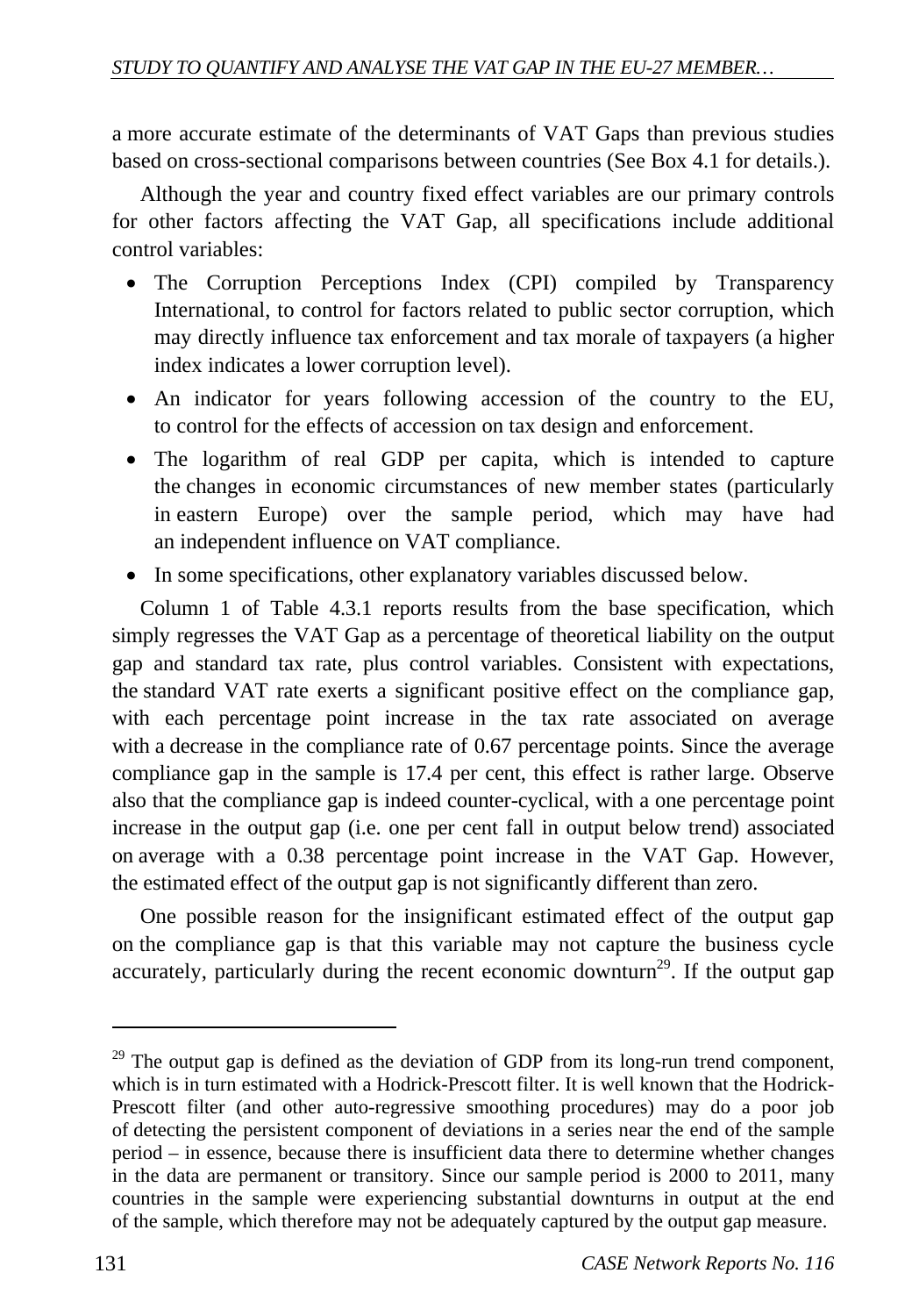variable is measured with error, then the estimated effect of the business cycle on compliance in Column 1 will be biased towards zero. A simple alternative is to proxy for the business cycle with the headline unemployment rate, which may capture the effects of the recent downturn more accurately than the output gap variable. Results of this specification are reported in the second column of Table 4.3.1. In this case, as expected, the results do show a significant counter-cyclical effect in compliance, with each percentage point increase in the unemployment rate associated with a 0.90 per cent increase in the compliance gap. Other coefficients in the regression are essentially unchanged.

As noted previously, some researchers have found that VAT compliance is greater in countries that are more open to trade, which may reflect the importance of border controls in assessing imported goods for taxation under the VAT. The same effect might occur within a country over time, inasmuch as the VAT compliance gap might be smaller in years where imports comprise a larger share of the potential tax base for VAT.

|                                    |          | Dependent variable: VAT Gap |           |
|------------------------------------|----------|-----------------------------|-----------|
| <b>Independent variables</b>       | (1)      | (2)                         | (3)       |
|                                    | 0.38     |                             |           |
| Output gap                         | [0.28]   |                             |           |
|                                    |          | $0.90***$                   | $0.86***$ |
| Unemployment rate                  |          | [0.30]                      | [0.29]    |
|                                    | 0.67     | $0.74*$                     | $0.76*$   |
| Standard VAT rate                  | [0.42]   | [0.44]                      | [0.44]    |
|                                    |          | --                          | $-0.08$   |
| Imports subject to border controls |          |                             | [0.08]    |
|                                    | 1.55     | 1.47                        | 1.53      |
| Corruption Perceptions Index       | [1.30]   | [1.10]                      | [1.17]    |
|                                    | $-2.85*$ | $-2.50$                     | $-5.99*$  |
| EU accession                       | [1.69]   | [1.63]                      | [3.62]    |
| Observations                       | 312      | 312                         | 312       |
| R-squared                          | 0.86     | 0.88                        | 0.88      |

**Table 4.3.1. Basic Regression Results** 

*Notes*. \* p<0.10; \*\* p<0.05; \*\*\* p<0.01. In brackets are robust standard errors clustered by country. All specifications include year and country fixed effects, and controls for log real GDP per capita and log population. Results for other control variables omitted for brevity. See text for details.

*Source*: Own Calculations.

Since a number of member states of the EU experienced a significant decline in trade as a share of GDP during the recent economic downturn, the effects of the import share may be confounded with the business cycle effects that these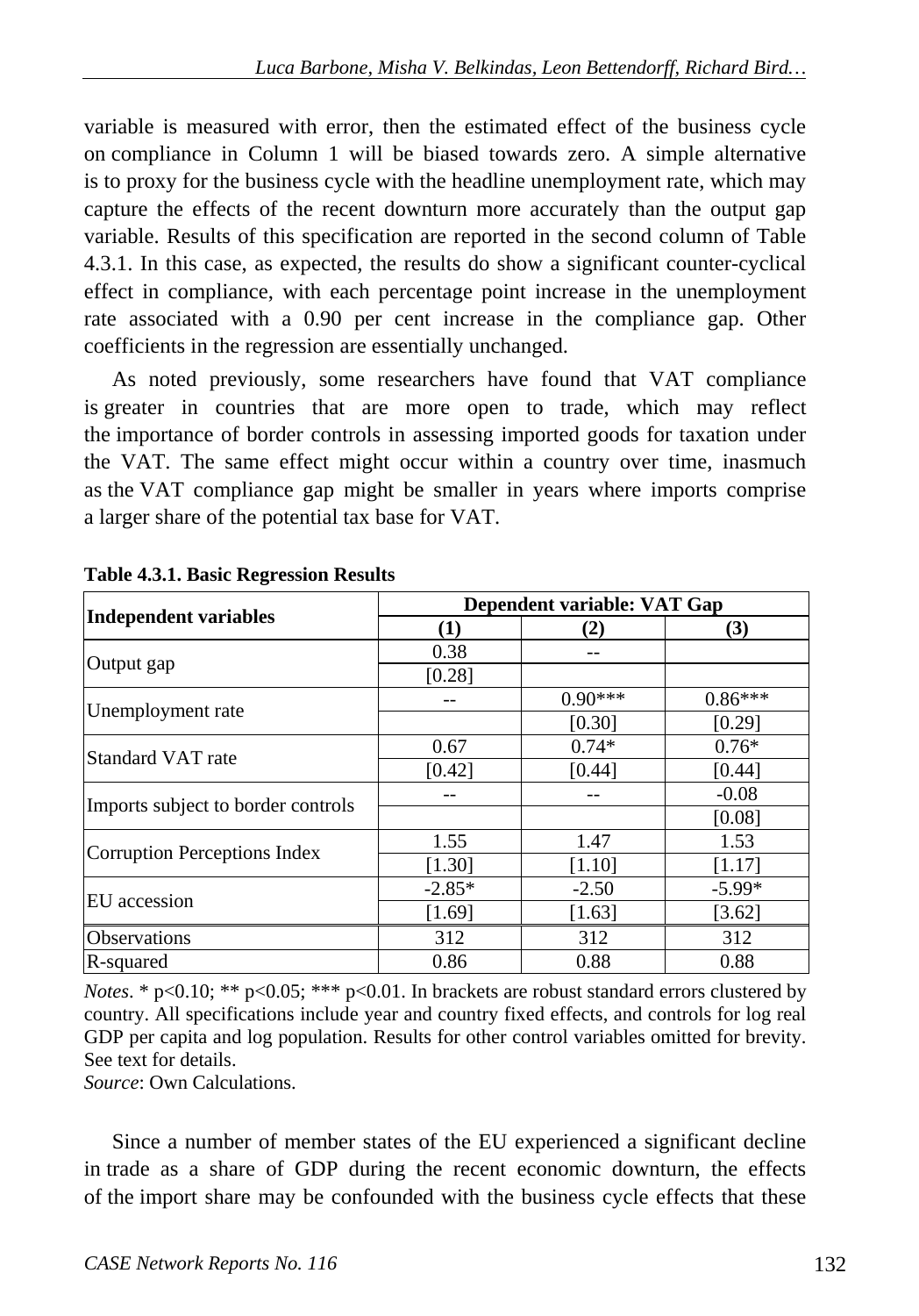regressions are seeking to uncover. In the last column of Table 4.3.1 an additional control is introduced that measures the share in GDP of imports that are in principle subject to border controls<sup>30</sup>. As predicted, the compliance gap is smaller in a country in years in which the import share rises relative to other member states. However, the effect is extremely small and statistically insignificant. Observe also that the estimated coefficients for the unemployment rate and the standard VAT rate are essentially unchanged. Thus our data offer essentially no support for the hypothesis that border controls on imports play a role in improving VAT compliance in the EU.

In all columns of Table 4.3.1, the estimated effect of the Corruption Perceptions Index on the VAT Gap is positive (though insignificant), indicating that an improvement in corruption perceptions within a country is associated with a larger compliance gap. This direction of this effect is unexpected and difficult to account for. However, the large standard error of the estimates indicates that we cannot reject the hypothesis that changes in CPI simply have no effect on compliance in the data.

The last row in the table reports the estimated effect of EU accession on the compliance gap of new member states. In the specification of Column 3, the estimate implies that the compliance gap dropped 6 per cent on average following accession, controlling for other factors<sup>31</sup>. This may reflect changes in the design or administration of VAT systems following accession to the EU, or broader effects of institutional changes in new member states. These considerations are discussed at greater length in what follows.

## **4.4. Differences among Countries and the Role of Institutions**

The data in this report display large, persistent differences in VAT Gaps across countries. It seems likely that the economic, legal, and cultural institutions have

<sup>&</sup>lt;sup>30</sup> As noted, the effect of imports on VAT compliance is somewhat different in Europe, where member states have done away with border controls for internal trade. To account for this, the variable is defined as the share of extra-EU imports in GDP for years when the country is an EU member, and total imports as a percentage of GDP for years prior to accession.

<sup>&</sup>lt;sup>31</sup> Given the fixed effect estimator employed in this report, this estimate reflects changes in the compliance gap over time within individual member states following accession, and it does not reflect the average differences in compliance gaps between old and new member states.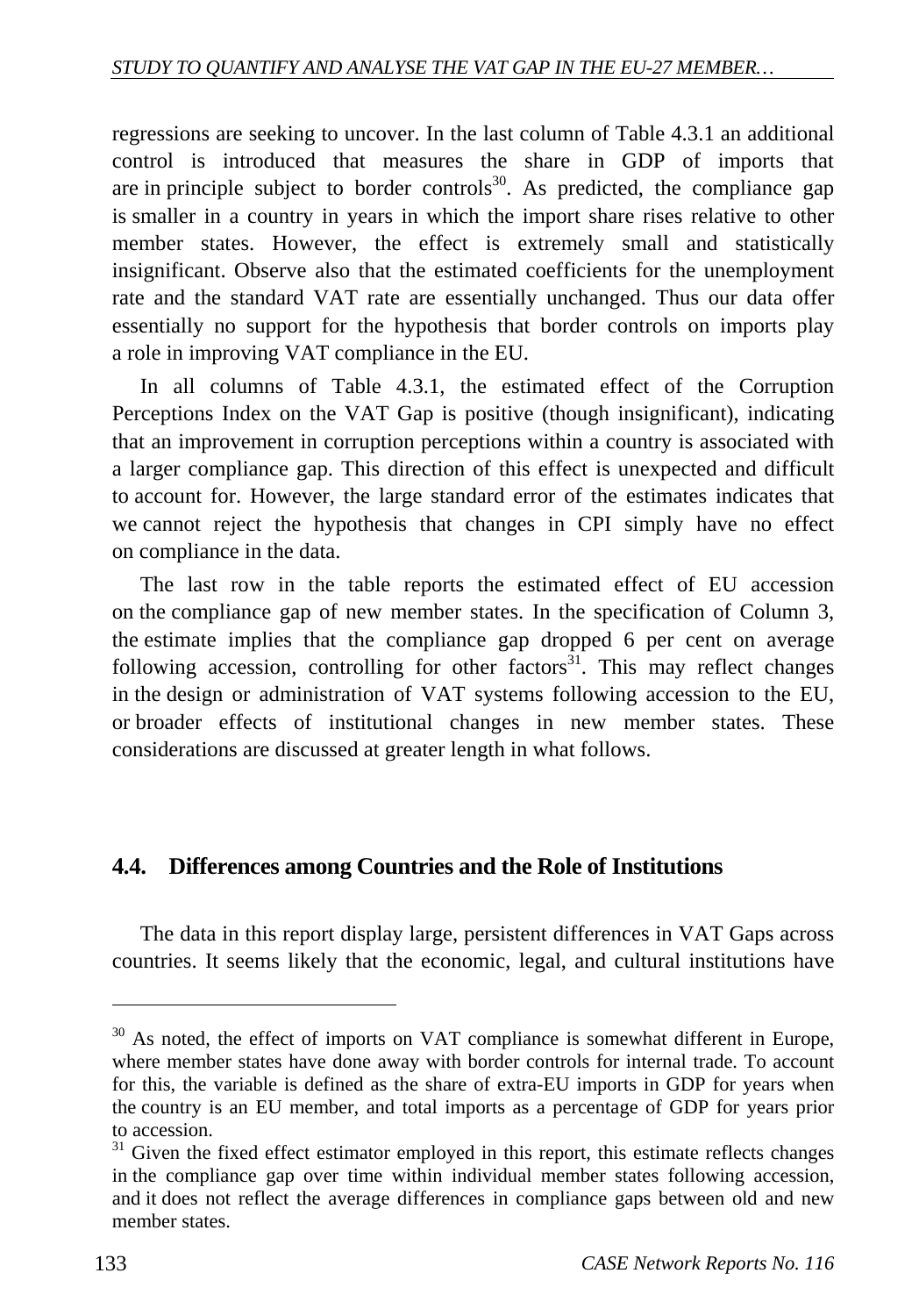a variety of influences on how VAT systems are designed, how taxes are enforced, and how individual taxpayers view tax compliance. All such institutional influences may be reflected in the reported VAT Gaps and are worthy of further investigation. As discussed earlier, Reckon (2009) had investigated these issues and concluded that institutional factors were important in determining crosscountry differences in the VAT Gaps.

To provide an initial sense of these cross-country differences, Figure 4.4.1 plots the mean VAT Gap for the period 2000-11 against the corresponding mean value of CPI for each country. (Corruption perceptions could reflect actual differences in the efficacy of tax enforcement among countries, which would be reflected in the compliance gap, or merely in public perceptions about enforcement, which could affect tax morale and tax compliance behaviour.) As expected, there is a strong negative association between CPI and compliance gaps across countries, which is displayed in the figure.



**Figure 4.4.1. Mean VAT Gap against the corresponding mean value of CPI, 2000- 2011** 

*Source*: Own Calculations.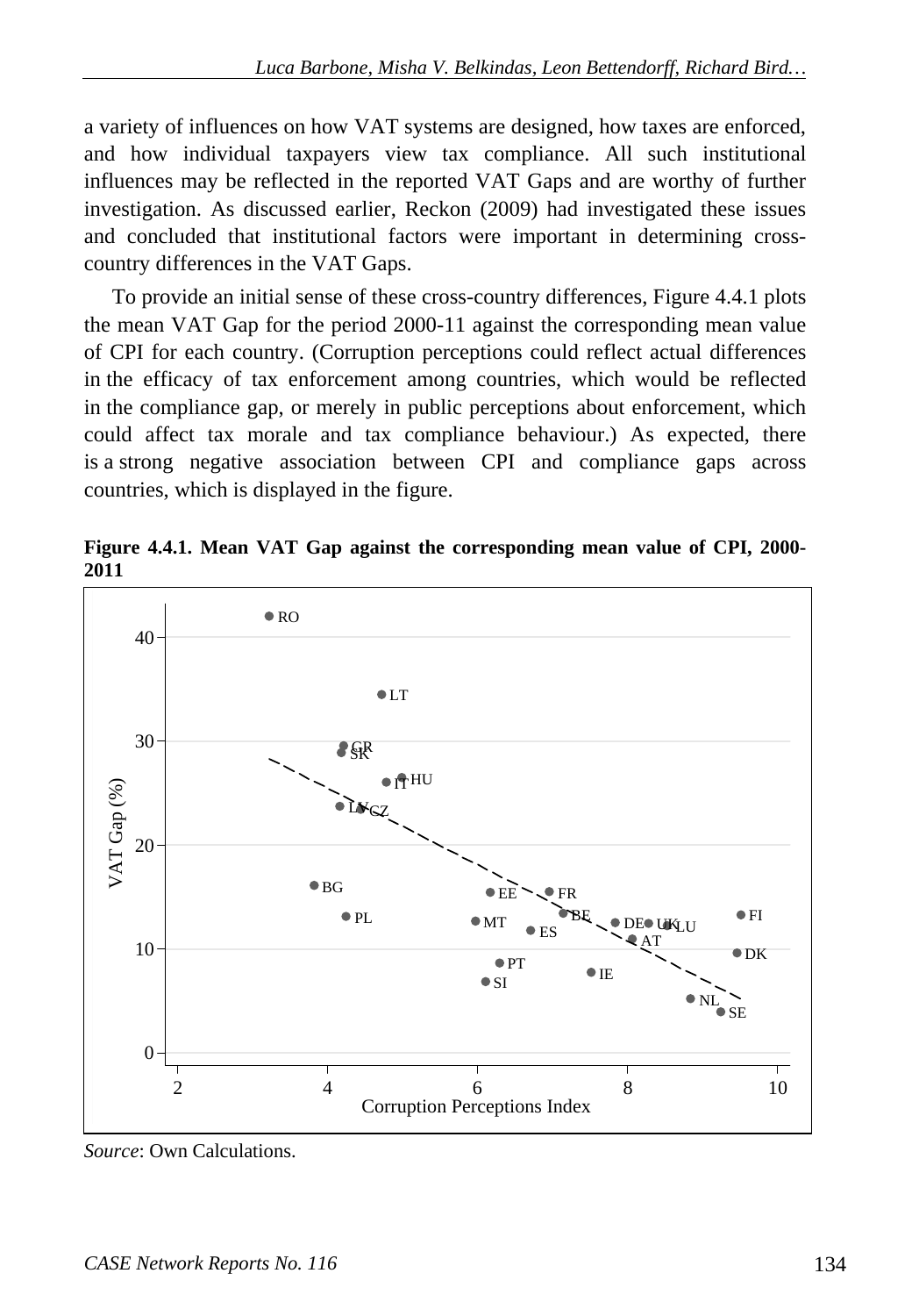As argued above, however, such cross-country differences may reflect the influence of omitted variables that are correlated with CPI, rather than the direct effect of corruption perceptions per  $se^{32}$ . For example, the countries in the "southeast" portion of the figure, with above-average CPI and low compliance gaps, are also mainly in the Euro zone, they are mainly in northern Europe, and they generally acceded to the Union earlier than the other countries. Each of these additional factors may also explain some portion of the differences in mean compliance gaps. Further inspection of the data shows that the compliance gap is on average smaller for euro zone countries and countries with high (i.e. favourable) CPI. Indeed, the two measures are strongly correlated: of the 16 euro zone countries in the sample (Cyprus is excluded), 10 scored a CPI above the median; whereas, just 3 of the 10 other countries did.

**Figure 4.4.2. Mean VAT Gap (%) over time for the average of Euro zone and other countries** 



*Source*: Own Calculations.

 $32$  Recall that, with the fixed estimator employed in this study, the effect is persistent crosscountry differences in gaps is excluded from the regression analysis.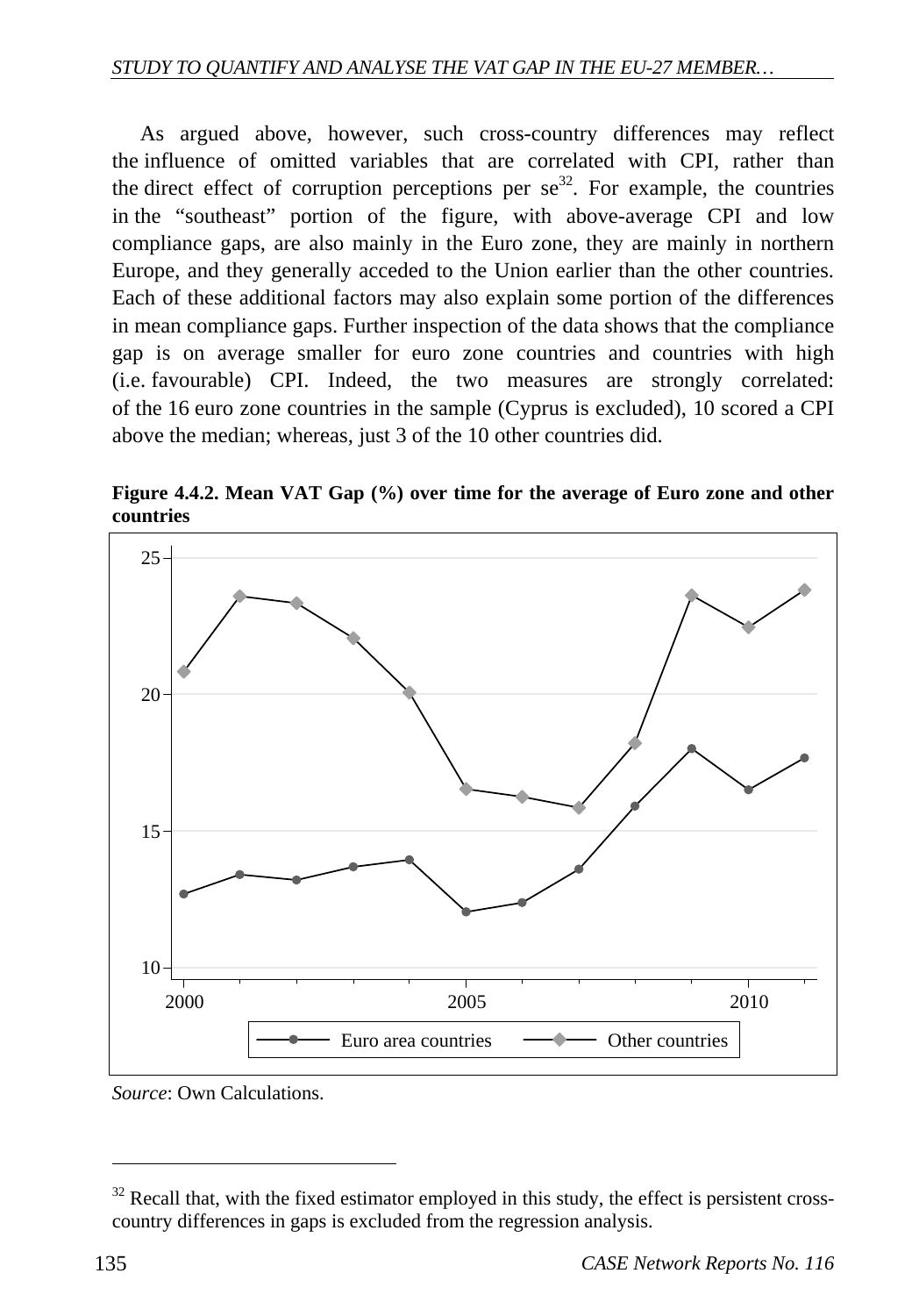Likewise, Figure 4.4.2 plots the mean VAT Gap over time for the average of Euro zone and other countries<sup>33</sup>. Membership in the Euro zone may exert an independent effect on the VAT Gap, perhaps because of changes in VAT design or enforcement induced by the fiscal restraints imposed on Euro countries under the Maastricht treaty. Consistent with this hypothesis, the mean compliance gap is indeed lower among Euro zone countries in all years of the sample. The measured gaps have evidently risen on average since the 2008-9 economic crisis, especially among countries outside the Euro zone. In the latter group, the mean gap was also higher in the early years of the sample, which may reflect a secular downward trend in the compliance gap before the 2008-9 recession, or the effects of the 2001-2 recession, or other factors.

Summing up, since it would be imprudent on the basis of cross-country comparisons to infer any causal effect of corruption perceptions on compliance, because countries that differ in their measured CPI also likely differ in a variety of other, unobserved ways that may also influence tax compliance, a different approach has been chosen here. The degree of heterogeneity in tax compliance is assessed by dividing member states ex ante into two groups on the basis of these institutional differences, and then investigating how tax compliance responds differently to shocks in two groups of countries. For example, if tax compliance is more problematic in countries with poor institutions for tax enforcement and compliance, then we expect the VAT Gap to be more sensitive to increases in the VAT rate in those countries as well. Likewise, if taxpayers are less likely to comply with VAT during economic downturns, then we expect the sensitivity of the VAT Gap to the business cycle to be greater in those countries with persistently weaker compliance.

Consistent with this approach, Table 4.4.1 reports results for regression specifications that are the same as in Column 3 of Table 4.3.1, except that the key regression coefficients are allowed to differ for groups of countries with different institutional features presumably affecting their VAT systems. Each column of the table corresponds to one such definition of institutional diversity.

In Column 1, the criterion for belonging to a group or another is whether a country's CPI is below the EU median in 2006 (the midpoint of the sample). The estimated effect of the unemployment rate on the VAT Gap is now 0.99 for countries with low CPI, compared to 0.69 for countries with high CPI. This suggests there is greater cyclicality in the compliance gap and so in the VAT base in countries with poor institutions. However, the difference between the two estimated coefficients is not significantly different from zero. In this sense,

<sup>&</sup>lt;sup>33</sup> Euro zone countries are defined as those which had adopted the Euro by January 1, 2011.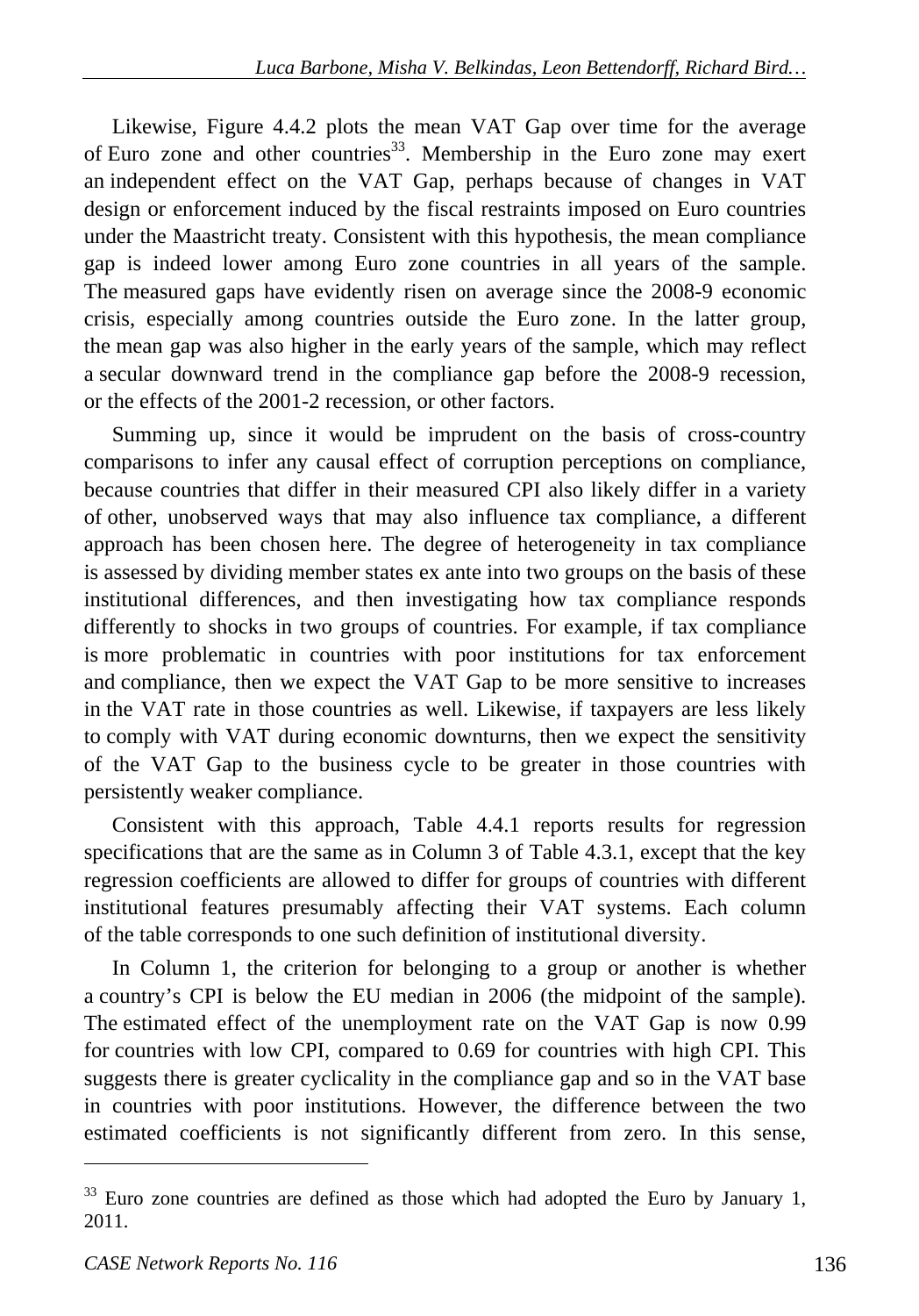the data do not support the notion that compliance is more cyclical in either group of countries. More strikingly, the VAT Gap is significantly positively related to the standard VAT rate in countries with low CPI, whereas the estimated coefficient is insignificant (and in fact negative) for countries with high CPI. Thus the data are consistent with the notion that increases in the standard rate of VAT lead to decrease in compliance in countries with poor institutions. However, no such effect on the VAT rate is discernible in countries with good institutions.

|                                                                                                       |                             | Dependent variable: VAT Gap |                             |
|-------------------------------------------------------------------------------------------------------|-----------------------------|-----------------------------|-----------------------------|
| <b>Independent variable</b>                                                                           | $\bf(1)$                    | $\bf(2)$                    | (3)                         |
| <b>Classification Variable: Institutional</b><br>Diversity Presumably Affecting VAT<br><b>Systems</b> | Below-average<br><b>CPI</b> | Non-members<br>of Euro Area | New Member<br><b>States</b> |
| <b>Unemployment Rate</b>                                                                              |                             |                             |                             |
| Countries in-group <sup>a</sup>                                                                       | $0.99***$                   | $1.04***$                   | $0.90**$                    |
| Countries not in-group <sup>b</sup>                                                                   | $0.69*$                     | $0.73**$                    | $0.84***$                   |
| Standard VAT rate                                                                                     |                             |                             |                             |
| Countries in-group <sup>a</sup>                                                                       | $0.93**$                    | $1.41**$                    | 0.89                        |
| Countries not in-group <sup>b</sup>                                                                   | $-0.73$                     | 0.02                        | 0.46                        |
| Imports subject to border controls                                                                    | $-0.07$                     | $-0.08$                     | $-0.08$                     |
| <b>Corruption Perceptions Index</b>                                                                   | 1.78                        | 1.23                        | 1.51                        |
| EU accession                                                                                          | $-6.10$                     | $-5.86*$                    | $-6.16*$                    |
| <b>Observations</b>                                                                                   | 312                         | 312                         | 312                         |
| R-squared                                                                                             | 0.88                        | 0.88                        | 0.88                        |

**Table 4.4.1. Heterogeneity and the role of institutions** 

*Notes*:

 $*$  p<0.10;  $*$  p  $< 0.05$ ;  $*$   $*$  p  $< 0.01$ .

a/ Countries in-group are EU-26 countries belonging to any of the three classifications (Below-average CPI, Non-Members of Euro Area, New Member States), respectively;

b/ Countries not in-group are countries not belonging to any of the three classifications, respectively.Note.

All specifications include year and country fixed effects, and controls for log real GDP per capita, log population, and EU accession. Results for other control variables omitted for brevity.

*Source*: Own Calculations.

In Column 2 of the table, separate coefficients are estimated for Euro zone and other countries. The results in this case are extremely similar to those of Column 1, which is unsurprising given the strong correlation between CPI rankings and Euro zone membership, as depicted in Figure 4.4.1. In Column 3 of the table, coefficient estimates are instead allowed to differ for the EU-15 and New Member States. In this case, results are broadly similar, except that there is no significant difference in the estimated effect of the standard VAT rate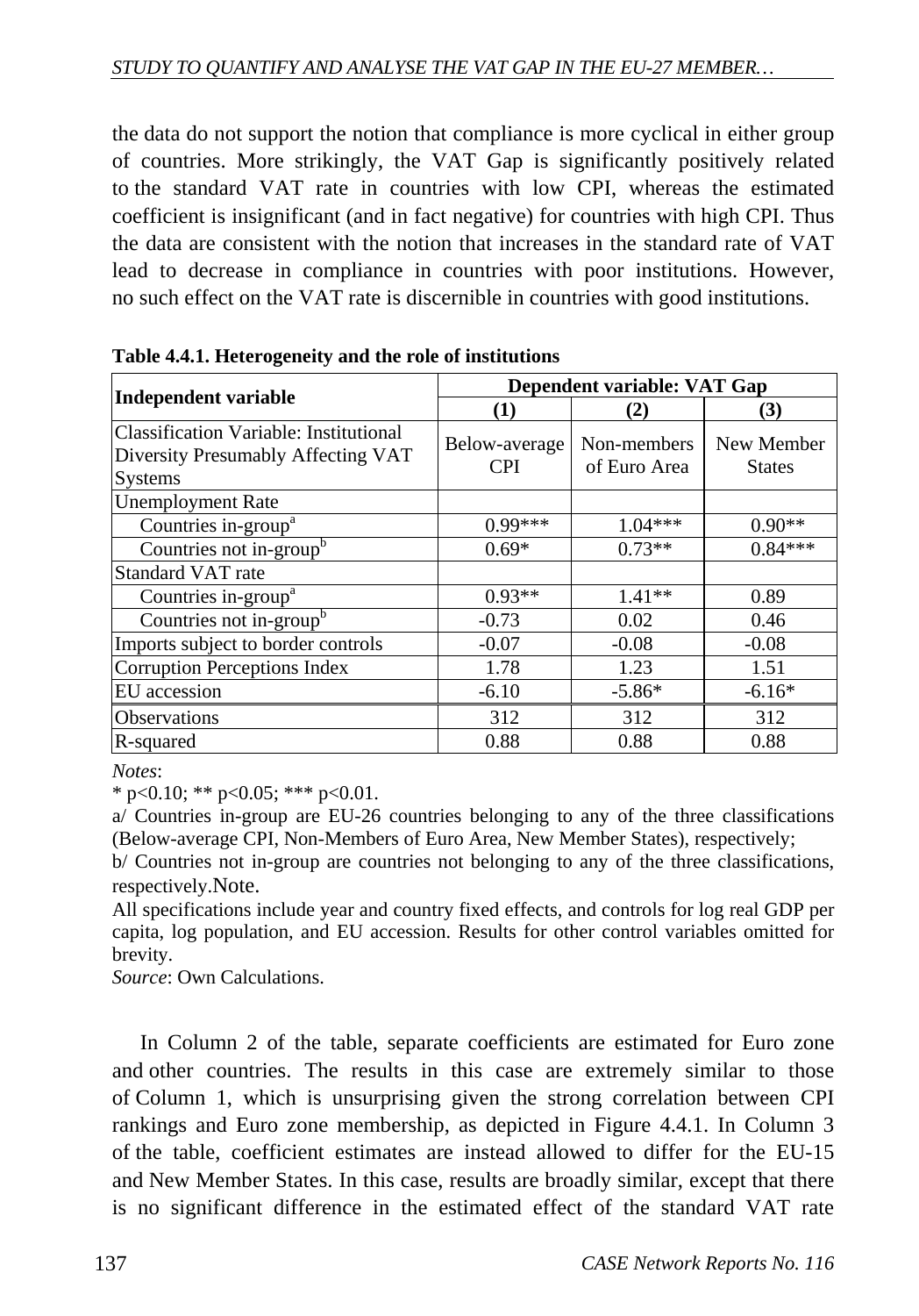on compliance in the two groups of countries. This suggests that VAT Gaps are less explained by the date of EU accession than by Euro zone membership, or other factors that are correlated with measured CPI.

It is worth noting that the estimated effect of the tax rates on compliance for low CPI countries is of a magnitude that is economically significant, as well as statistically significant. The implied effect on VAT revenues can be estimated using the estimated parameter and a standard linear approximation. Taking the estimate of 0.93 for the tax rate effect from Column 1, and setting the tax rate at 21.5 per cent and the VAT Gap at 26.6 per cent (the average values among low CPI countries in 2011), we may estimate that VAT revenues in low CPI countries are 27.2 per cent lower than they would be if there were no effect of tax rates on compliance. Thus differences in compliance driven by institutions may be contributing substantially to revenue loss, as well as to productivity losses due to non-compliance behaviour.

In summary, these results show that VAT compliance appears to fall when tax rates are increased, at least in countries with ostensibly weaker institutions of tax enforcement and compliance. Similarly, VAT compliance appears to fall during recessions. These results are consistent with predictions from the theory of tax avoidance, and consistent with some previous estimates. Together, these results give some indication of the important place of tax enforcement and tax compliance considerations in determining how VAT should be reformed to respond to Europe's fiscal pressures. Certainly, these results are consistent with the notion that reforms to VAT policy and VAT enforcement can be an important part of fiscal consolidation exercises in some member states.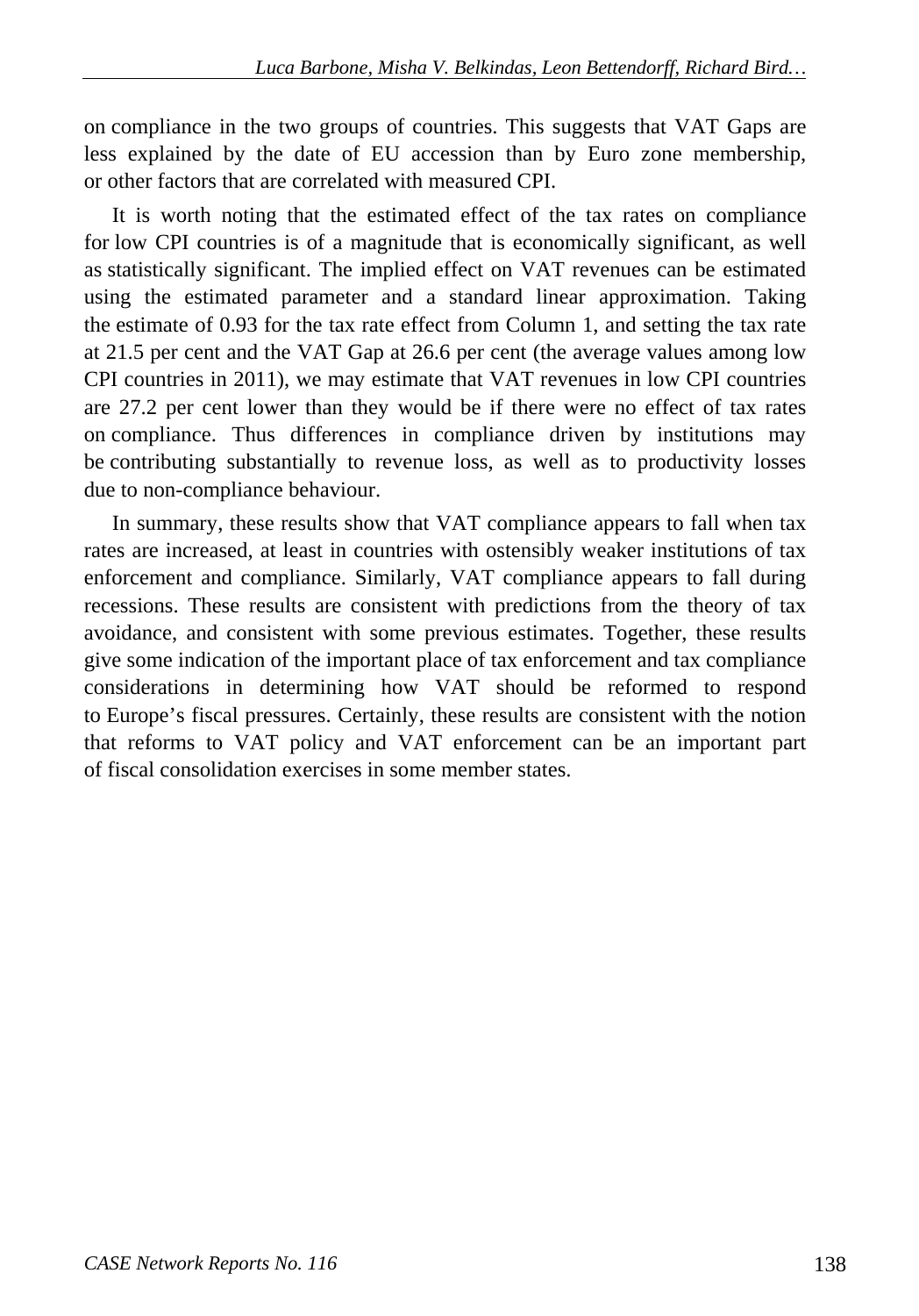# **Appendix A - Methodology**

# **A.1 Introduction**

As discussed in Chapter 2, our general approach to calculating the VAT total theoretical liability (VTTL) is the so called "top-down" approach in which national accounts figures are used to estimate the VAT liability generated by different sub-aggregates of the total economy. Sections 2-5 of this Appendix describe the computation of different components of the VTTL. In particular, section 2 describes the definition of the VTTL in the presence of the perfect data; section 3.1 and 3.2 describes the WIOD use table data and estimated individual components of the VTTL, which can be obtained from these data; section 3.3 provides details on the final consumption VTL (VAT Theoretical Liability) and the calculation of the appropriate VAT rates; section 3.4 describes the VTL from intermediate consumption; section 3.5 describes the VTL from Gross Fixed Capital Formation (GFCF); section 4 discusses issues in forecasting WIOD data for 2010-2011; section 5 lists additional set of assumptions and adjustments made to the VTTL.

Readers already familiar with the "top-down" approach may want to skip to section A.8, which summarises differences in our computation with the one employed in Reckon's study of the VAT Gap 2000-2006. While similar in many respects and the general approach, important differences in several steps of the calculations have led to revision of the estimates earlier produced by Reckon.

One such difference between approaches is worth mentioning upfront. One of the additional sources of data for this study are the member states "Own Resource Account VAT submissions", referred to in the text as "direct communications". These direct communications are submitted annually to the European commission by each country and provide calculations of the total VAT taxable base. Each year the taxable base is estimated using the current VAT legislation and the data from two years prior to the year of submission. While countries employ different methodologies to calculate total taxable base, so that the final number may not be consistently compared across the countries, each submission contains a wealth of data on the VAT regime, applicable VAT rates, share of non-deductible inputs, etc., calculated at a very fine level of accuracy.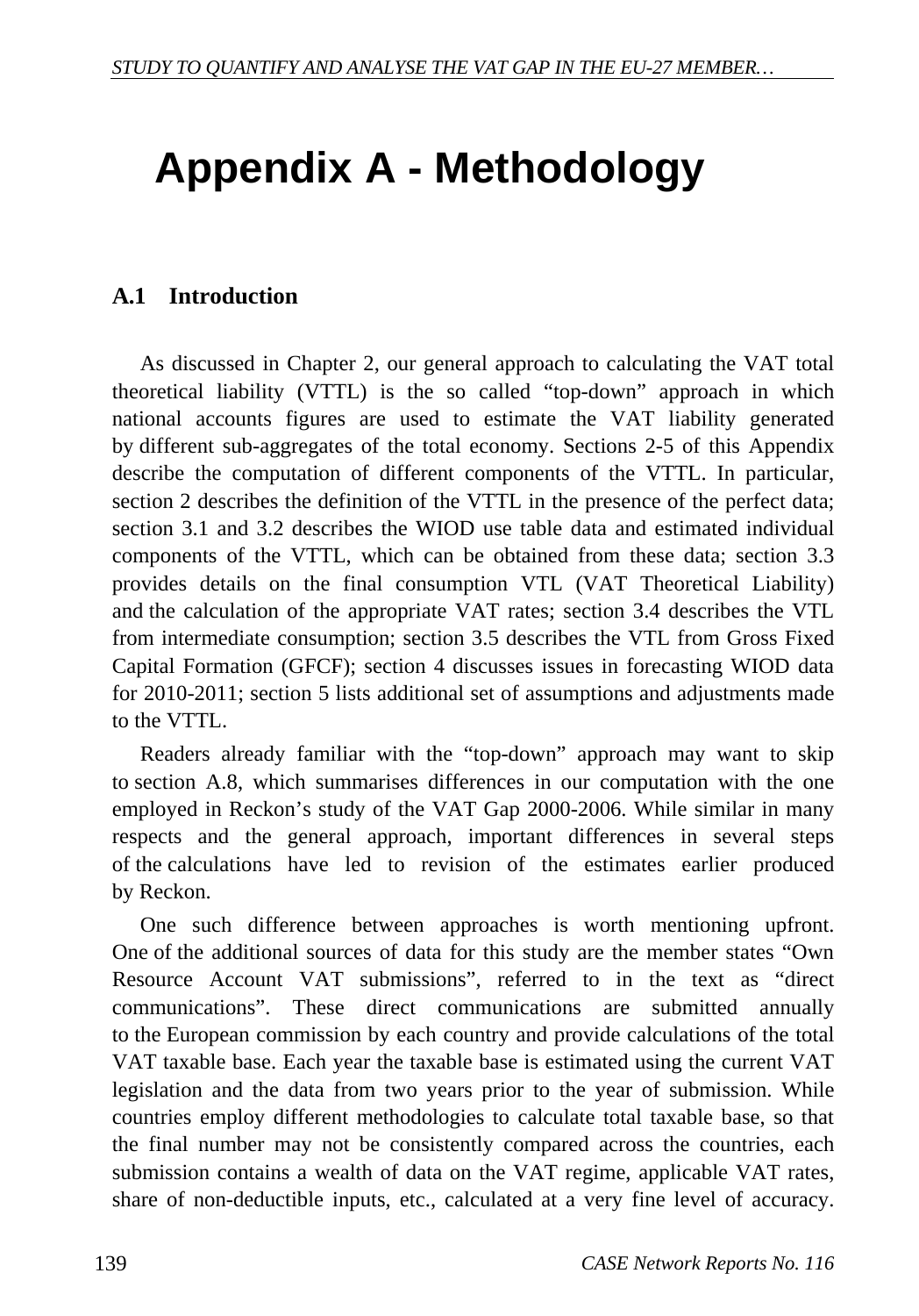Therefore, in cases when direct communication offered an estimate more accurate than could be produced from the publicly available national data we chose to use such estimates $34$ .

# **A.2 A note on the computation of the VAT total theoretical liability (VTTL)**

The total theoretical VAT liability can be broken down into the sum of the two major components: the VAT paid by final consumers and the VAT paid by producers. Final consumers pay the VAT on purchases of the taxable goods and services, while producers pay VAT on inputs when producing non-taxable or exempt goods and services.

If complete data on the values and applicable VAT rates for all individual purchases by consumers and producers were available, the VTTL could be computed as:

$$
\sum_{i=1}^n value_i \cdot VATrate_i + \sum_{j=1}^k value_j \cdot VATrate_j ,
$$

where  $i$  - final taxable purchases by consumers,  $j$  - purchases of intermediate inputs used for production of exempt goods.

In the absence of complete data on all the purchases, we estimate the theoretical VAT liability using different national accounts aggregates. One of the main data sources is the data produced by WIOD project<sup>35</sup>, which provides use tables for the 27 EU countries for the years 2000-2009. The WIOD data are used to calculate VTL from the intermediate and final consumption.

## **World Input-Output Database (WIOD) - WIOD.org**

- Produced by University of Groningen;
- Funded by European Commission;
- Harmonized Supply and Use tables for 50 countries, including EU 27;
- Time period 2000-2009 (most 2007-2009 tables are estimated);
- CPA classification for 59 goods and NACE rev 1 classification for 36 industries.

 $34$  Reckon (2009) mentions that at a late stage of their study they had been given access to the "Own Resources" statement, but goes on to say that because of the timing of the granting of access, they had been unable to incorporate the Statements in their results. 35 http://www.wiod.org/database/index.htm.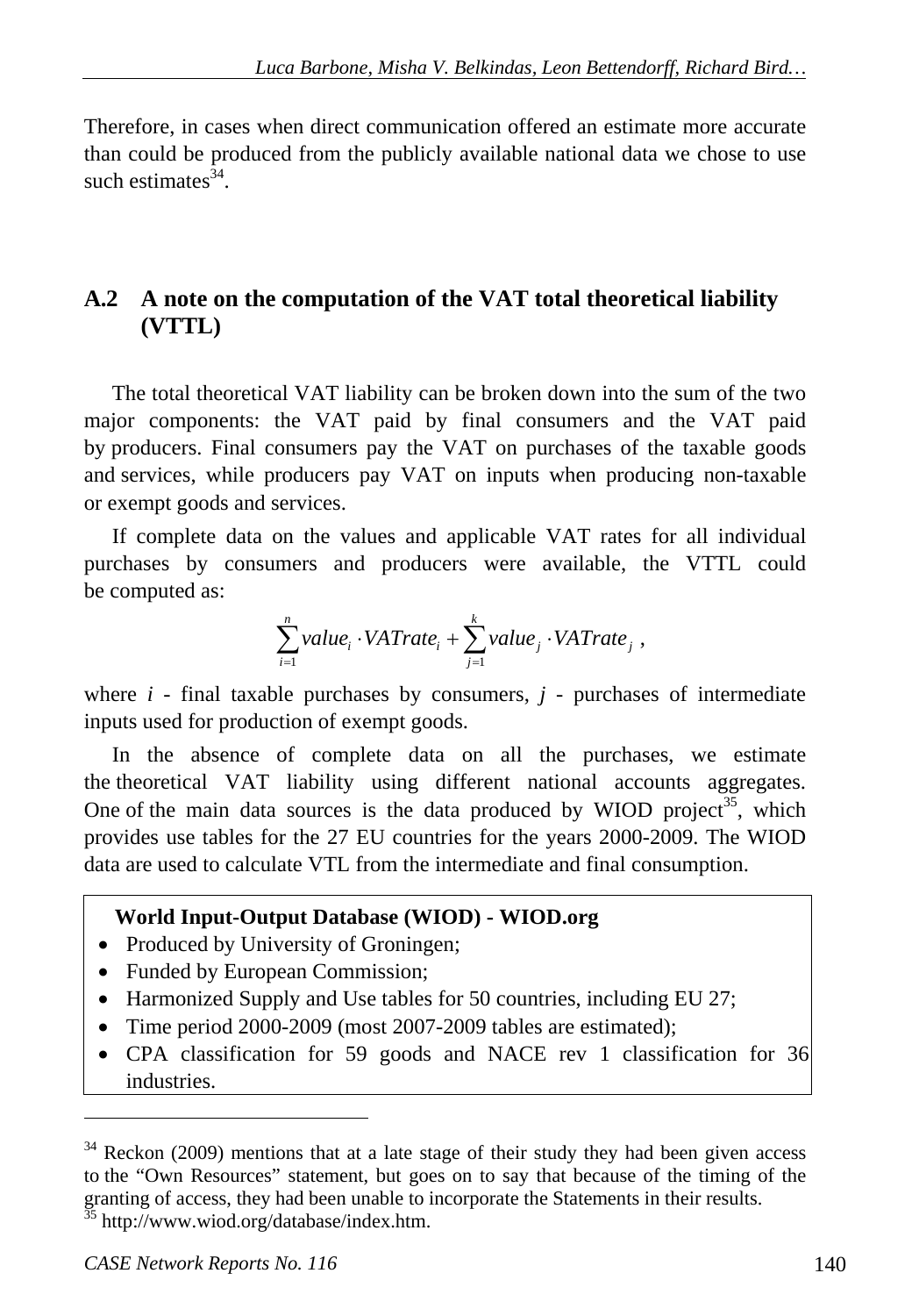WIOD use tables provide aggregate data on the purchases of goods and services by different uses. The goods and services are aggregated into 59 different groups, according to the CPA 2-digit classification. All purchases are classified into consumption (intermediate and final), investment and exports. Consumption and investment purchases can generate VAT liability, while the exports are not subject to VAT. For the reasons explained below, we have used WIOD data to calculate VTL arising from the intermediate and final consumption, but not from the investment.

Consumption data in WIOD is broken into 39 different categories: intermediate consumption by 36 industries and final consumption by 3 types of users: households, government and non-profit institutions serving households (NPISH).

The WIOD database records the investment use of a product as a single number without a further breakdown by type of investor: whether it is a household purchasing a dwelling or a vehicle (transaction which can generate VAT) or an enterprise purchasing a building or a vehicle for business use (transaction which would generally be VAT exempt). Therefore, we have used alternative data sources to calculate VAT from the investment type of purchases: a combination of national account aggregate for total investment by economic sector with assumptions derived from the VAT own resource accounts.

It is important to stress, that just as any other type of aggregate data, WIOD data are themselves estimates of the whole economy and are subject to possible error. WIOD data are estimated using the nationally available data from the statistical offices of the member states. There are two advantages of the WIOD data over the use tables available at EUROSTAT.

First is completeness: WIOD data are available for the 27 member states for years 2000-2009 without exceptions (albeit with most country tables for 2007-2009 estimated through a RAS procedure). Second is comparability: WIOD data was computed with an emphasis on comparability across countries, taking into account possible differences between the countries national accounts systems. While in general WIOD total consumption figures are consistent with the EUROSTAT estimates, in some cases, the EUROSTAT and WIOD values are different. This presumably means that WIOD numbers were adjusted to ensure comparability with other countries. However, the source of the difference remains unknown. Aware of these differences, we have chosen to generally use WIOD based figures, unless specifically convinced that EUROSTAT data are more accurate in any particular case.

We compute the total estimated VTL as the sum of three different components (Table A.2.1):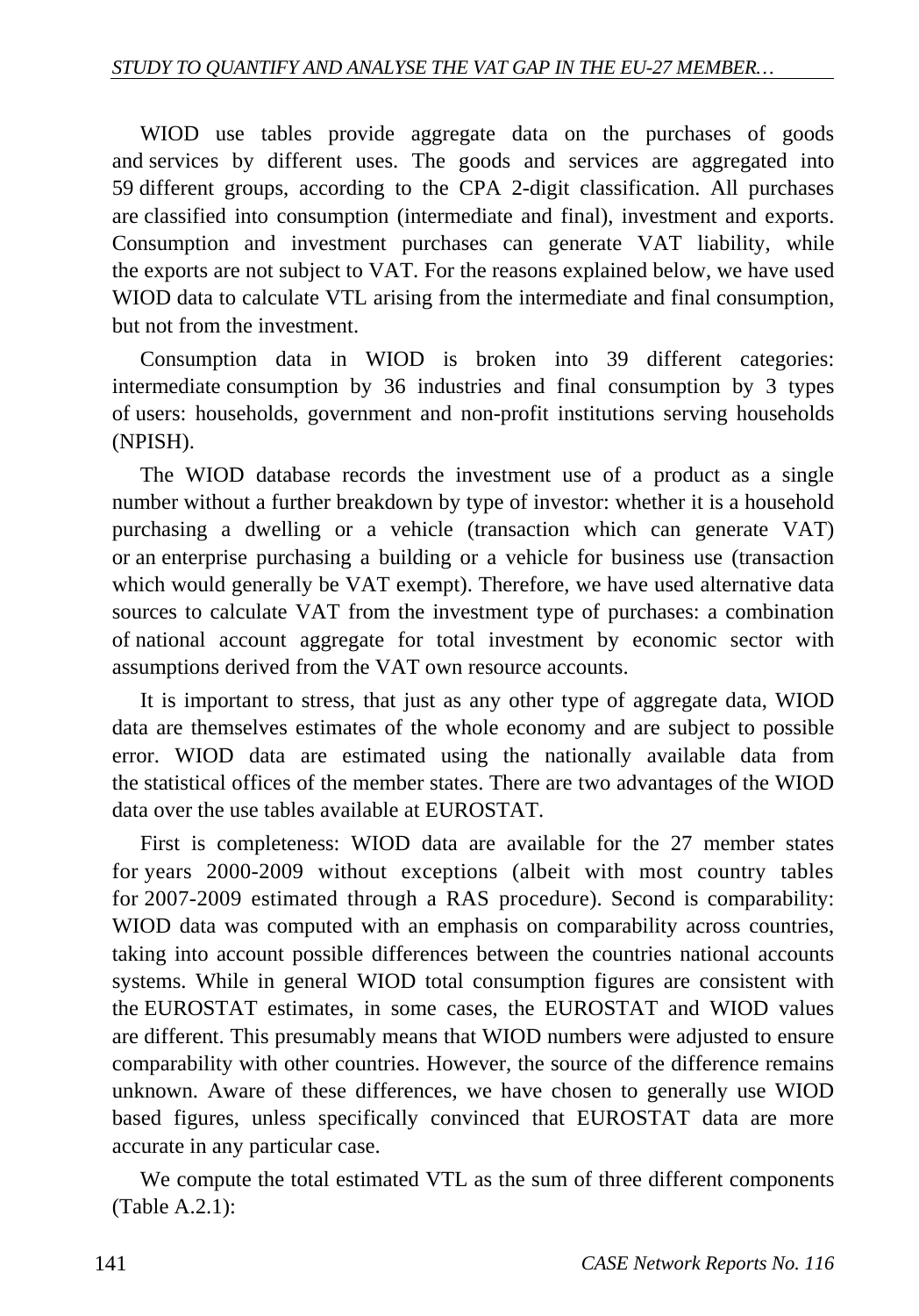|    | <b>Type</b>           | Data source              | Data detail                |
|----|-----------------------|--------------------------|----------------------------|
| 1. | VTL from final        | <b>WIOD</b>              | 59 CPA 2-digit products    |
|    | consumption           |                          | consumed by households,    |
|    |                       |                          | by government and by       |
|    |                       |                          | NPISH.                     |
| 2. | VTL from intermediate | <b>WIOD</b>              | 59 CPA 2-digit products    |
|    | consumption with non- |                          | purchased by 36 industries |
|    | deductible VAT        |                          |                            |
| 3. | VTL from investment   | National accounts series | Total gross fixed capital  |
|    |                       | and own account resource | formation for 5 sectors:   |
|    |                       | estimations.             | households, government,    |
|    |                       |                          | NPISHs, financial and      |
|    |                       |                          | non-financial corporations |

**Table A.2.1. Three different components of VTL** 

*Source*: Own Calculations.

Details of the computation of each VTL component are presented in the following three sections.

# **A.3 VTL from final consumption of households, government and NPISH**

The VTL from final consumption is estimated as the sum of the values of net consumption (not incl. VAT) of each of the 59 groups of goods times the average VAT rate for that group of goods and services in particular country and year.

The VAT rates for each of the 59 goods and services for 27 countries and 11 years were constructed on the basis of two major data sources: TAXUD publications of the full and reduced VAT rates in the EU member states and the VAT tax codes and tax changes database from the International Bureau of Fiscal Documentation (IBFD). Initially, we defined the VAT rates or each of the 2,531 goods at the lowest level of 6 digit CPA classification. The 6-digit VAT rates were then further aggregated to 2 digit CPA level by appropriate weighting of products with different VAT rates. Two sources for consumption weights were used: 1) EUROSTAT data on household consumption by 3 or 4 digit COICOP group. 2) Direct communications from the countries own resource VAT accounts sometimes were used when they provided consumption data at a greater detail.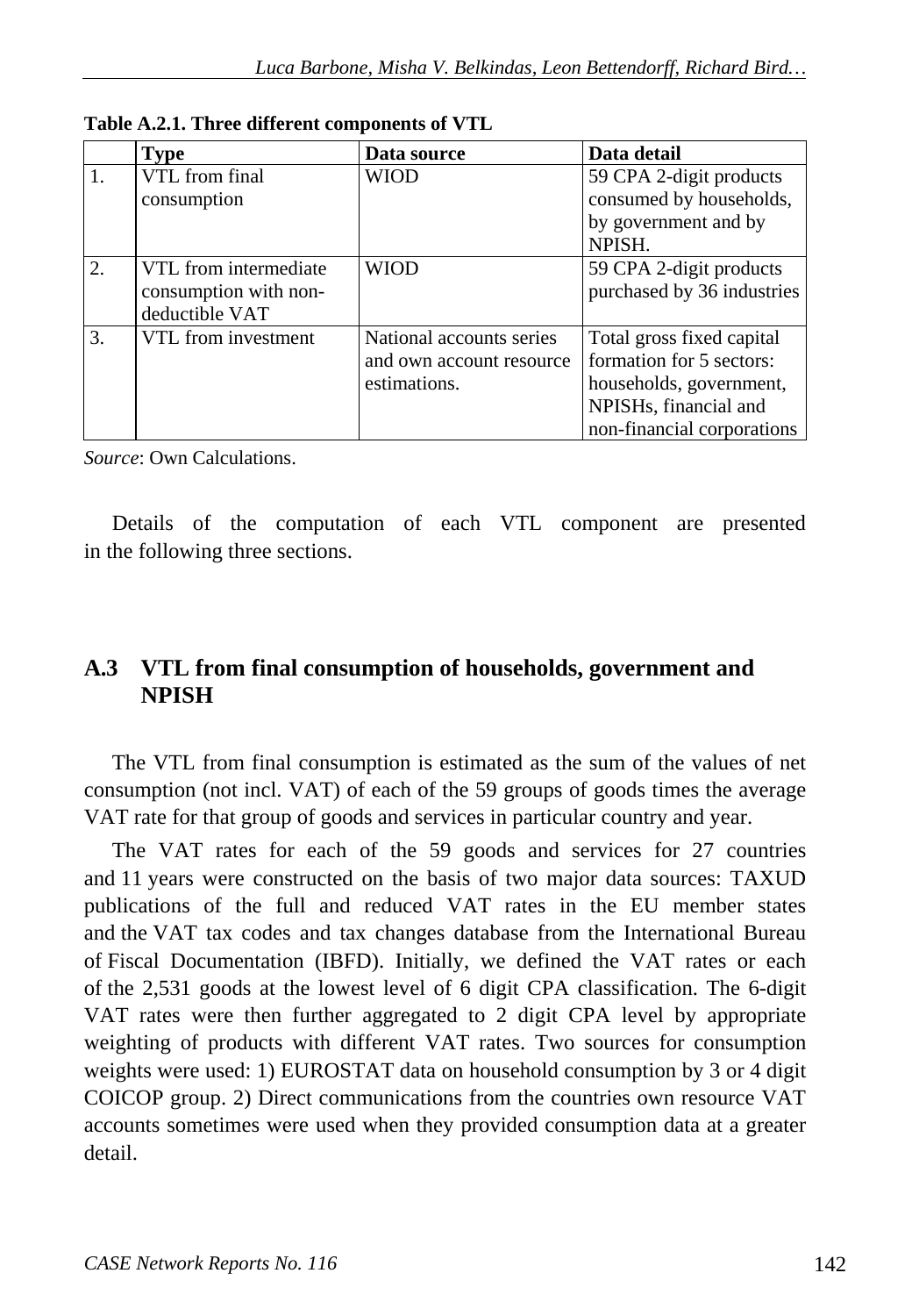# **A.4 VTL from the intermediate consumption with non-deductible VAT**

For each of the 36 industries used in WIOD, the VTL from the intermediate consumption is computed as the product of the industries total use of each of the 59 inputs times the average VAT rate for these groups of inputs times industry average proportion of non-deductible VAT in the intermediate consumption, i.e. proportion of VAT that was charged on inputs that were used to produce exempt goods. Following the terminology coined in Reckon (2009) study, we are calling this proportion a "*propex*" factor. The calculation of *propex* for each of the 36 WIOD industries consisted of two steps.

As a first step, we calculated *propex* for each of the 59 industries according to NACE Rev 1 classification of industries, which also matches CPA rev 1 classification of goods. If no goods or services produced by industry were exempted, the *propex* was set to zero, if all the goods or services produced by industry were exempted the *propex* was set to one. When a portion of goods or services produced by industry was exempted, we had estimated *propex* to be equal to the share of exempt output in the industry's total output. This calculation involves assumption that proportion of inputs used by industry to produce exempt goods is equal to the share of exempted goods in the industry's output.

As a second step, the *propex* factors defined for the 59 NACE Rev 1 industries were aggregated for the 36 industries according to WIOD classification. The average *propex* for the aggregation of several industries is computed as the weighted average of *propex*es of these industries, with the weights equal to the total VAT paid on each industry's intermediate consumption, both deductible and non-deductible.

Finally, whenever possible, we verified our estimates of *propex* factors with the estimates provided by direct communication with the countries and, when more accurate estimates were available, we updated the values. An important departure from Reckon (2009) computation concerns the assumption regarding the *propex* factor for the financial sector industry. While Reckon applied a uniform assumption of 0.6 *propex* for each countries financial sector, we have country specific estimates ranging from 1 in Austria to 0.82 in Luxembourg to 0.55 in the UK.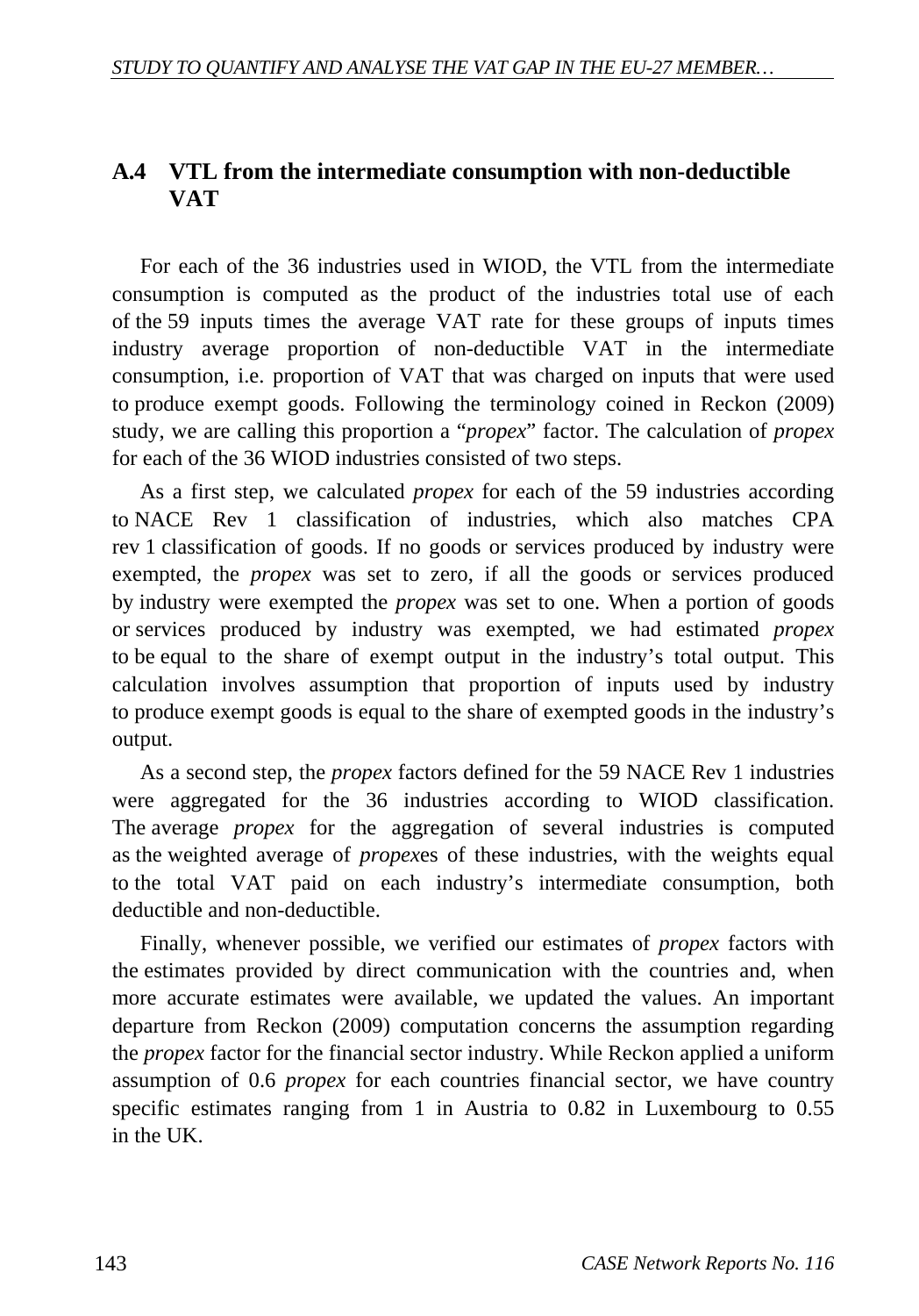# **A.5 VTTL arising from investment purchases**

The VTL associated with investment purchases consists of two parts: gross fixed capital formation and "changes in valuables". The VTTL from changes in valuables is calculated by applying standard VAT rate to total changes in valuables taken from the EUROSTAT National Accounts GDP series. In order to calculate the VTL from gross fixed capital formation, we have used two data sources.

- 1. EUROSTAT national accounts series on the non-financial transactions provide GFCF expenditure for 5 economic sectors: households, government, NPISH, financial and non-financial corporations. However, no further breakdown of GFCF expenditure by different types of goods is available in these series, and no information on whether that expenditure was with or without right to deduct VAT.
- 2. We have relied on direct communications from the countries in order to estimate the shares of the deductible expenditure and the shares of nondeductible expenditure charged at full and reduced VAT rates for each five of the economic sectors or their combination. These shares were then applied to the non-financial transactions series to calculate the associated VAT liability. Such information was available for all of the countries except for Denmark and Austria. However, Austria had provided exact estimation of VAT liability from the gross fixed capital formation for all the years, and these values were used directly. For Denmark, the GFCF liability was calculated under additional set of assumptions described in footnote<sup>36</sup>.

<sup>&</sup>lt;sup>36</sup> In case of Denmark we calculated GFCF VAT liability, using a combination of EUROSTAT non-financial transactions national accounts series (nf tr) with nama\_nace\_31 series, which provided estimate of GFCF expenditure by 31 industries. The total GFCF VTL was calculated as a sum of estimated VTL from GFCF by government, households, NPISH, financial and exempted non-financial corporations. The values for the GFCF expenditure by households and NPISH were taken from the nf tr series, the values for government, financial and exempted non-financial corporations were taken from the nace\_31 series, using L (public administration), J and K (financial intermediation and real estate), and M and N (education and health and social work) industries respectively. The standard rate was applied to the net values to calculate the VTL.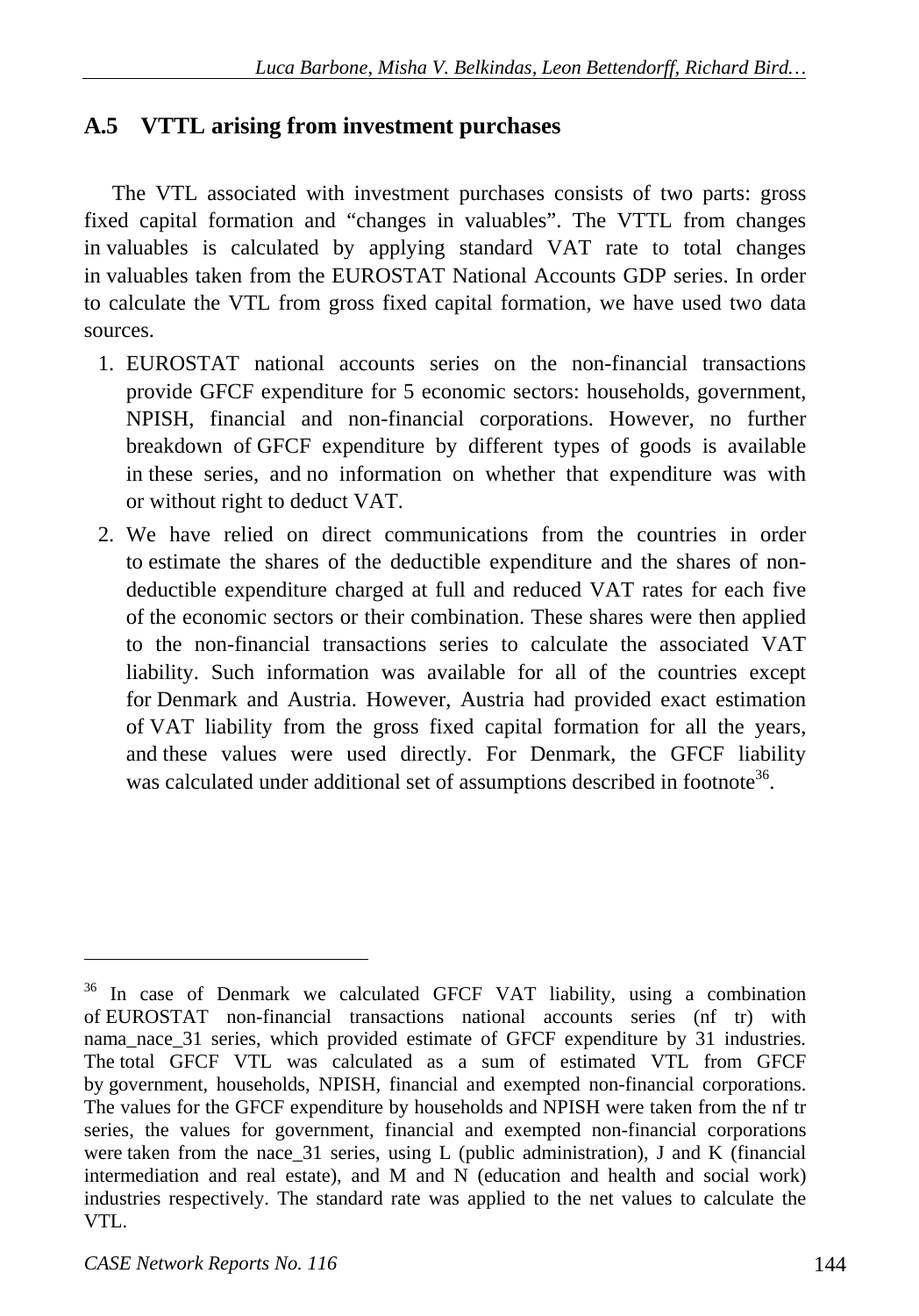# **A.6 Forecasting the WIOD 2010-2011 data**

In order to obtain estimates of the VTTL from final and intermediate consumption for 2010 and 2011 we have used EUROSTAT national accounts series and forecasted WIOD tables under the following assumptions:

- the growth in total final consumption for households, government and NPISH is equal to growth of the total final consumption for households, government and NPISH estimated from the EUROSTAT national accounts series.
- the growth in total intermediate consumption of each of the 36 industries is equal to the growth in total intermediate consumption.
- changes in final and intermediate consumption across the products are proportionate to the total growth.

In other words, we have forecasted the 2010 and 2011 WIOD use tables, taking the total consumption figures across the products from national accounts series, but keeping the use table matrix as in 2009 WIOD data.

### **A.7 Additional assumptions and adjustments to the VTTL**

Additional corrections were applied to the total VTTL to arrive at the final calculation. In two of them, the estimates were mostly based on data from direct communications:

- VTL deduction due to exemptions on the VAT charged on sales of businesses with annual turnover below a certain threshold. As of 2011, the level of threshold varied from more than 80 thousands euro in United Kingdom to about 3 thousands euro in Sweden and null in Spain. For 19 countries with the threshold above 10 thousand euro, we calculated partial adjustment to the VTTL, based on the data from direct communications. These data contained estimates of the taxable base by small firms, with turnover below the threshold but over 10 thousand euro, typically calculated as the difference between sales to final consumers and purchases of taxable inputs. The adjustment was then calculated as the product of the taxable base and average household vat rate. In case of seven countries (Belgium, Finland, Greece, Luxembourg, Portugal, Sweden and Spain) the threshold was set to 10 thousand euros or less and therefore no adjustment was applied.
- VTL arising from the restriction on the right to deduct in respect to business purchases of vehicles and fuel. As of 2011 this restriction applied in 22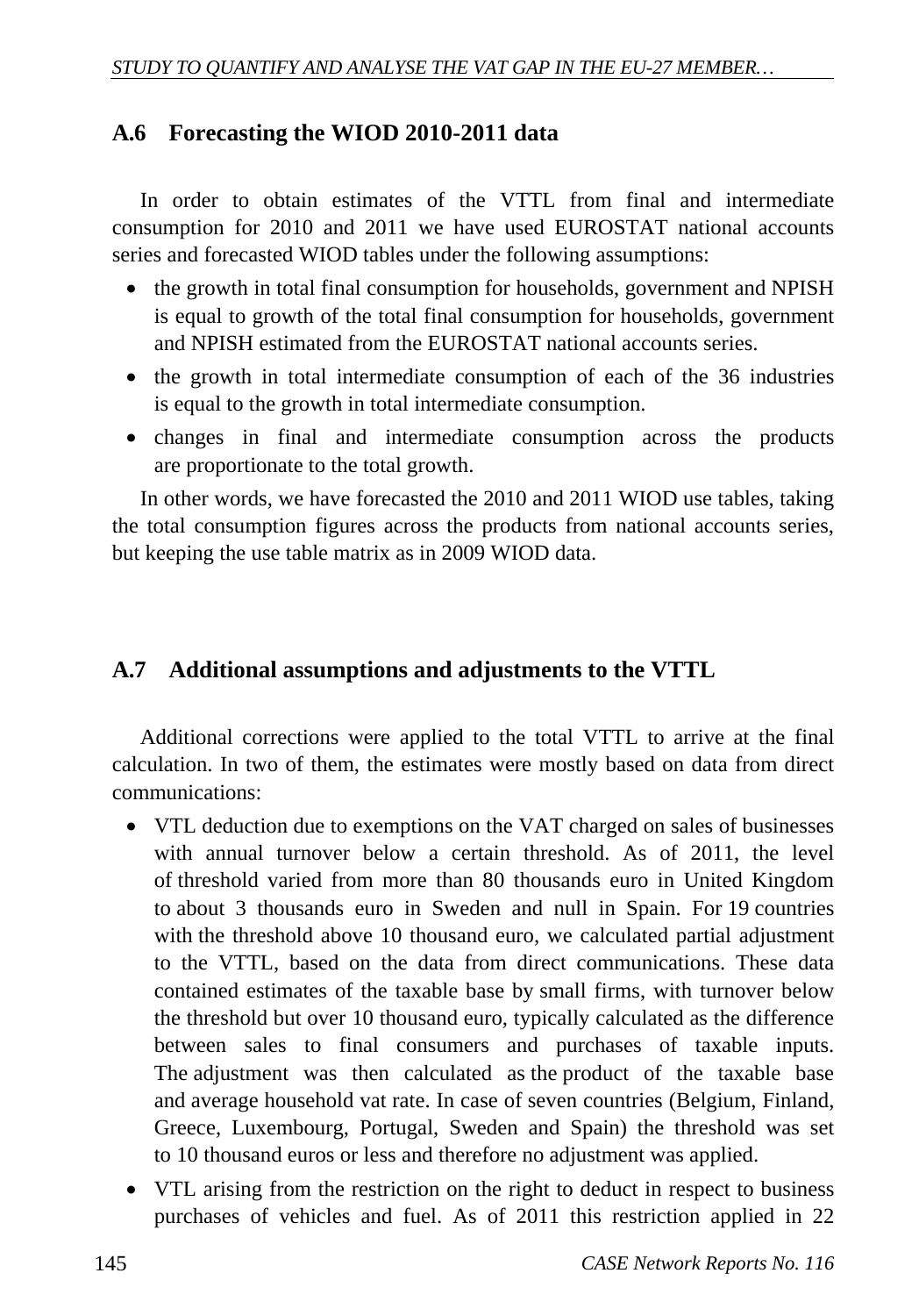out of the 26 countries and did not apply in Estonia, Germany, Luxembourg and Netherlands. In case of 20 countries, we have calculated the correction based on the estimates provided in direct communications. Two other countries, Romania and Malta, did not provide any estimates. In this case, the adjustment was calculated as proposed in Reckon (2009) in Section 7: by assuming that half of the GFCF purchases of vehicles are not VAT deductible.

Other corrections were calculated as proposed in Reckon (2009) in Section7.

- VTL arising from the restriction on the right to deduct in respect to business entertainment expenditures, business purchases of vehicles and fuel.
- VTL adjustment for the different VAT regime on the specific territories of the member states.

In case of Luxembourg we found it necessary to replace the "tank tourism" adjustment by a higher estimate, which includes not just fuel, but also other goods and services, which are exported from within the country to non-residents, but still generate VAT. Direct communication from Luxembourg quotes such services, as "Fuel exports to business users, information services (including those to internet-based companies), banking services etc.". These transactions were subject to VAT, but were not accounted in the either WIOD or EUROSTAT use tables (According to the use tables, such transactions would fall under exports and not generate any VAT liability). Using the estimates of the VAT liability from such transactions reported in Luxembourg direct communications, we calculated Luxembourg "VAT liable export to non-residents" adjustment for all the years.

# **A.8 List of main differences with Reckon (2009) computations**

Table A.8.1 shows some of the important differences in computation and data used in this study and in Reckon (2009). While both studies apply the similar "topdown" approach, there is notable difference in the choice of data, computation of the VTL from the gross fixed capital formation and higher use of estimates from direct communications in this study than in the one conducted by Reckon.

Table A.8.2 illustrates major sources of differences in VAT Gap estimates by Reckon and CASE in 2006, when the Gap estimates differ by more than 2 percentage points.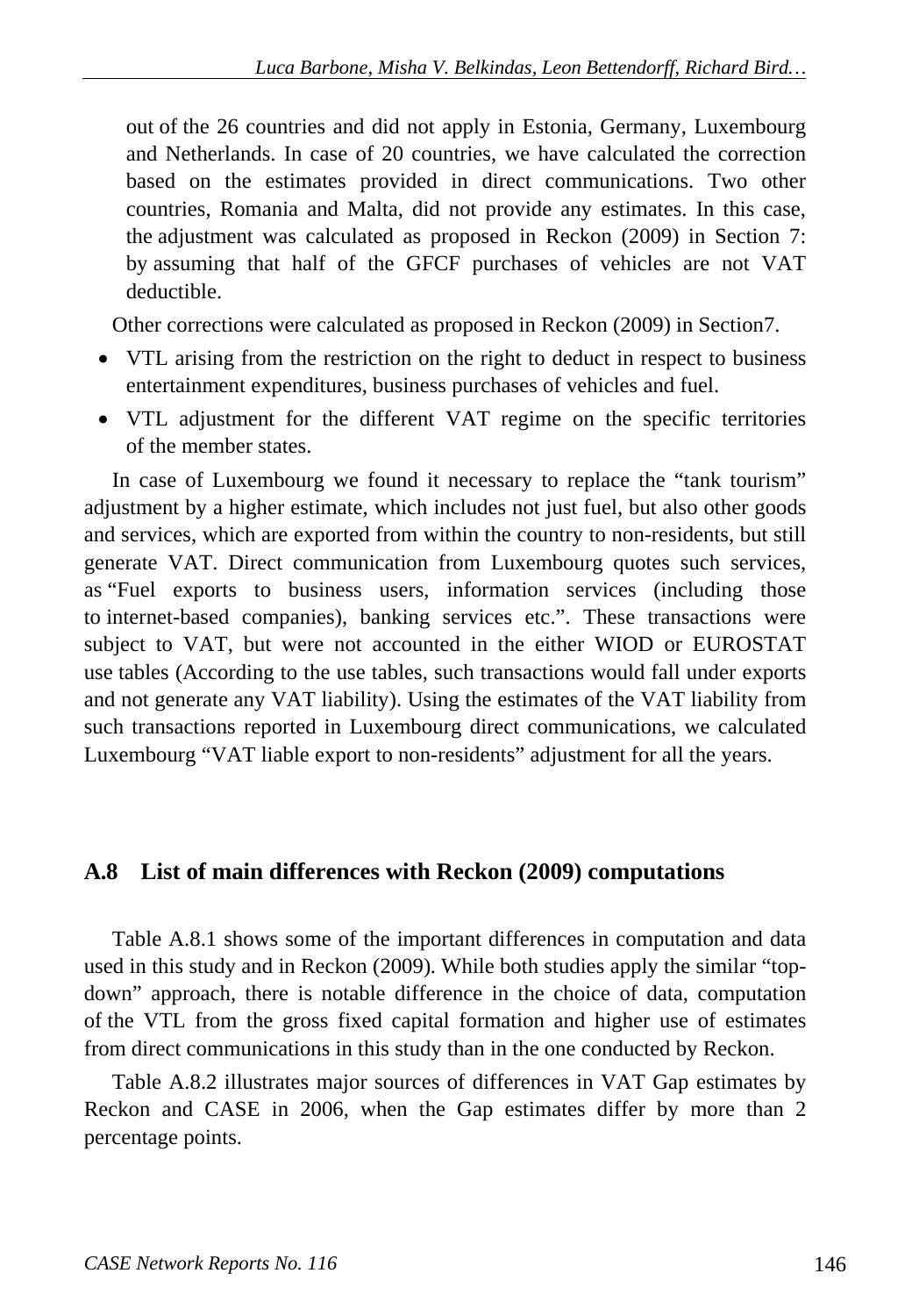|                              | Reckon (2009) study        | This study                             |
|------------------------------|----------------------------|----------------------------------------|
| Use table source data        | <b>EUROSTAT NACE Rev</b>   | <b>WIOD</b>                            |
|                              |                            |                                        |
| Computation of VAT           | Computation starting at    | Own computation starting at higher     |
| rates                        | 4 digit CPA level          | precision 6-digit CPA level, estimates |
|                              |                            | from direct communications.            |
| Computation of <i>propex</i> | Assumptions,               | Assumptions, consumption based         |
| factors                      | consumption based          | weights and estimates from direct      |
|                              | weights.                   | communications.                        |
| Computation of               | <b>EUROSTAT</b> investment | EUROSTAT investment series             |
| liability from the GFCF      | series combined with a     | combined with taxable shares           |
|                              | set of own assumptions.    | estimates from direct communications.  |
| Adjustments to the           | Adjustment for "tank       | Adjustment for all VAT liable          |
| VTTL in Luxembourg           | tourism"                   | "export".                              |

| Table A.8.1. Differences in computation and data used in this and in Reckon's study |  |  |
|-------------------------------------------------------------------------------------|--|--|
|-------------------------------------------------------------------------------------|--|--|

*Source*: Reckon (2006).

#### **Table A.8.2. Major sources of differences in VAT Gap estimates by Reckon and CASE in 2006**

|                          |             | <b>Gap estimates</b> | Major                                 |                                                                                                                                                                                                                                                                                                | Main reasons for the difference in assumptions                                                                                 |
|--------------------------|-------------|----------------------|---------------------------------------|------------------------------------------------------------------------------------------------------------------------------------------------------------------------------------------------------------------------------------------------------------------------------------------------|--------------------------------------------------------------------------------------------------------------------------------|
| Country                  | <b>CASE</b> | <b>Reckon</b>        | source of the<br>difference<br>in VTL | <b>CASE</b>                                                                                                                                                                                                                                                                                    | <b>Reckon</b>                                                                                                                  |
| Lithuania <sup>33%</sup> |             | 22%                  | HH                                    |                                                                                                                                                                                                                                                                                                | Zero consumption of<br>Food and beverages by<br>HH in Reckon's data                                                            |
| France                   | 15%         | 7%                   | HH,<br><b>GFCF</b>                    | IC, HH expenditure on food VAT rate for hotel and<br>and beverages is 7 bln<br>euro higher in WIOD<br>than in Reckon's data.<br>VAT rate for hotel and<br>restaurants is 13%;<br>VAT rate for<br>construction is 19.6%.<br><i>propex</i> for Financial<br>Intermediation industry<br>is $0.74$ | restaurants is 12.8%;<br>VAT rate for<br>construction is 5%;<br>propex for Financial<br>Intermediation industry<br>is $0.64$ . |
| Luxem-<br>bourg          | 8%          | 1%                   | Adjustment<br>to VTTL                 | Adjustment includes<br>VTL from all<br>"exported" services                                                                                                                                                                                                                                     | Adjustment includes<br>VTL from tank-tourism<br>only                                                                           |
| Latvia                   | 11%         | 22%                  | Household,                            | Difference between the<br>Government WIOD and Reckon's<br>use tables data.                                                                                                                                                                                                                     | Negative values of<br>government final<br>expenditure and<br>household consumption<br>in Reckon's data                         |
| Finland                  | 12%         | 5%                   | IC, GFCF                              | Propex for Real estate<br>activities is 1                                                                                                                                                                                                                                                      | Propex for Real estate<br>activities is 0.55                                                                                   |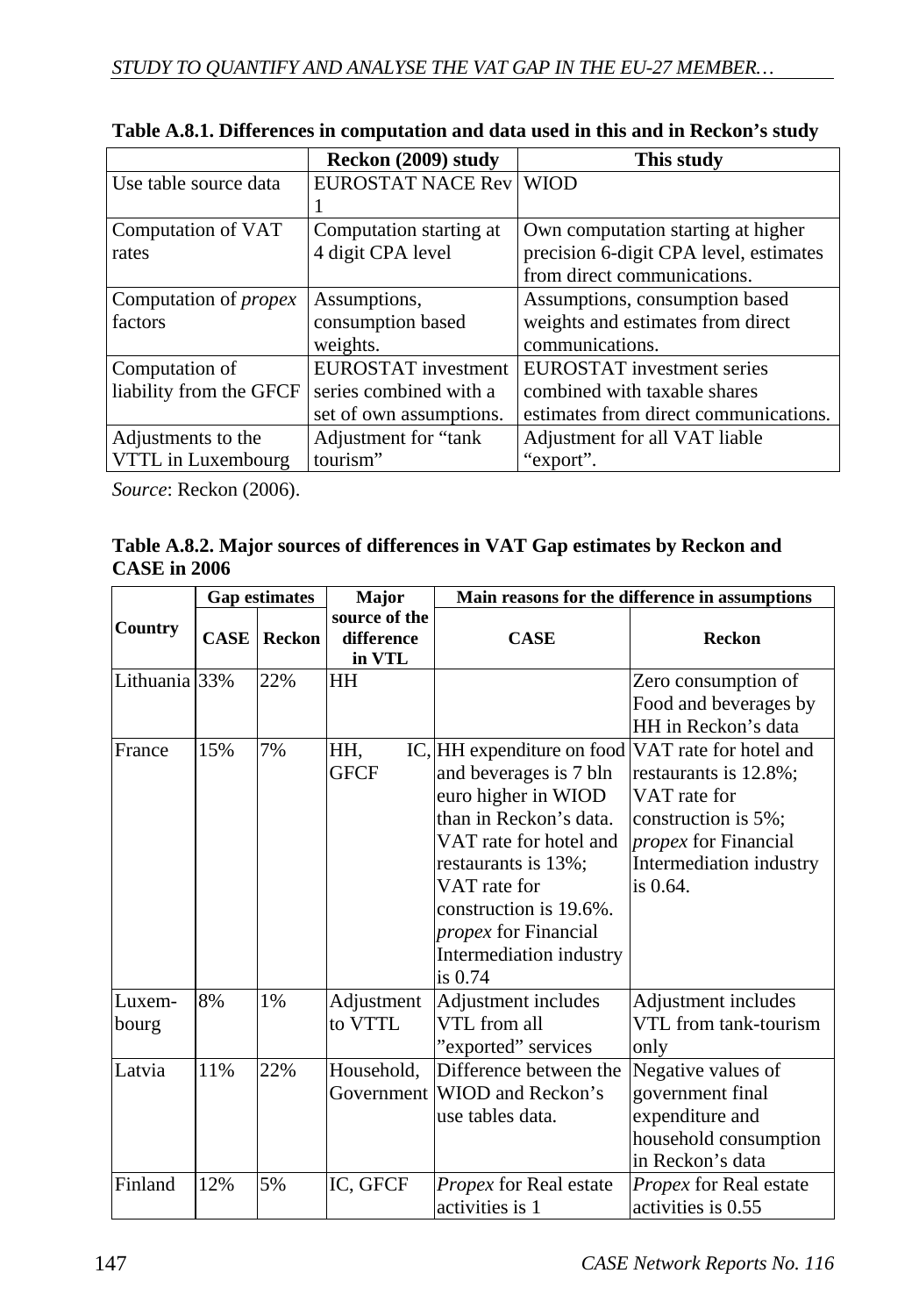|            |             | <b>Gap estimates</b> | Major                                 |                                                                                                                                                                                                                                                           | Main reasons for the difference in assumptions                                                                                                                                                                                                                |
|------------|-------------|----------------------|---------------------------------------|-----------------------------------------------------------------------------------------------------------------------------------------------------------------------------------------------------------------------------------------------------------|---------------------------------------------------------------------------------------------------------------------------------------------------------------------------------------------------------------------------------------------------------------|
| Country    | <b>CASE</b> | <b>Reckon</b>        | source of the<br>difference<br>in VTL | <b>CASE</b>                                                                                                                                                                                                                                               | <b>Reckon</b>                                                                                                                                                                                                                                                 |
| Ireland    | 7%          | 2%                   | IC                                    | Propex for real estate<br>activities is 1; Propex<br>for Financial<br>intermediation is 1                                                                                                                                                                 | Propex for Real estate<br>activities is 0.61; propex<br>for Financial<br>intermediation is 0.64.                                                                                                                                                              |
| Denmark 9% |             | 4%                   | IC, GFCF.                             | Propex for Financial<br>Intermediation industry<br>is 1; <i>propex</i> for Inland<br>Transport is 1                                                                                                                                                       | Propex for Financial<br>Intermediation industry<br>is 0.58; propex for<br>Inland Transport is 0.11                                                                                                                                                            |
| Hungary    | 27%         | 23%                  | HH, IC                                | HH consumption of<br>fuel in WIOD data are<br>250 bln HUF larger<br>than in Reckon's data;<br>Propex for Real estate<br>activities is 0.96                                                                                                                | Propex for real estate<br>activities is 0.16                                                                                                                                                                                                                  |
| Estonia    | 11%         | 8%                   | <b>HH</b>                             | HH consumption of<br>tobacco is 150 mln euro<br>higher in WIOD than in<br>Reckon's data.                                                                                                                                                                  |                                                                                                                                                                                                                                                               |
| Sweden     | 5%          | 3%                   | , IC                                  | Government Zero government<br>expenditure on other<br>business activities in<br>Reckon's data vs. 18<br>bln in WIOD data;<br>propex for Financial<br>Intermediation industry<br>is 0.95                                                                   | propex for Financial<br>Intermediation industry<br>is 0.65                                                                                                                                                                                                    |
| <b>UK</b>  | 14%         | 17%                  | Household,<br>IC, GFCF                | Difference between the<br>WIOD and Reckon's<br>use tables data.                                                                                                                                                                                           |                                                                                                                                                                                                                                                               |
| Germany    | 12%         | 10%                  | Household,<br>IC                      | 10% VAT rate for<br>expenditure on<br>Recreation and Culture.<br>HH expenditure on<br>petrol is 8 bln euro<br>higher in WIOD than in Reckon's data than in<br>Reckon's data. Propex<br>for Financial<br>Intermediation industry<br>estate activities is 1 | 5% VAT rate for<br>expenditure on<br>Recreation and Culture.<br>HH expenditure on<br>petrol is 8 bln lower in<br>WIOD. Propex for<br>Financial Intermediation<br>industry is 0.63. Propex<br>is 0.94; Propex for Real for Real estate activities<br>is $0.56$ |
| Malta      | 10%         | 11%                  | <b>GFCF</b>                           |                                                                                                                                                                                                                                                           |                                                                                                                                                                                                                                                               |

*Source*: Reckon (2006).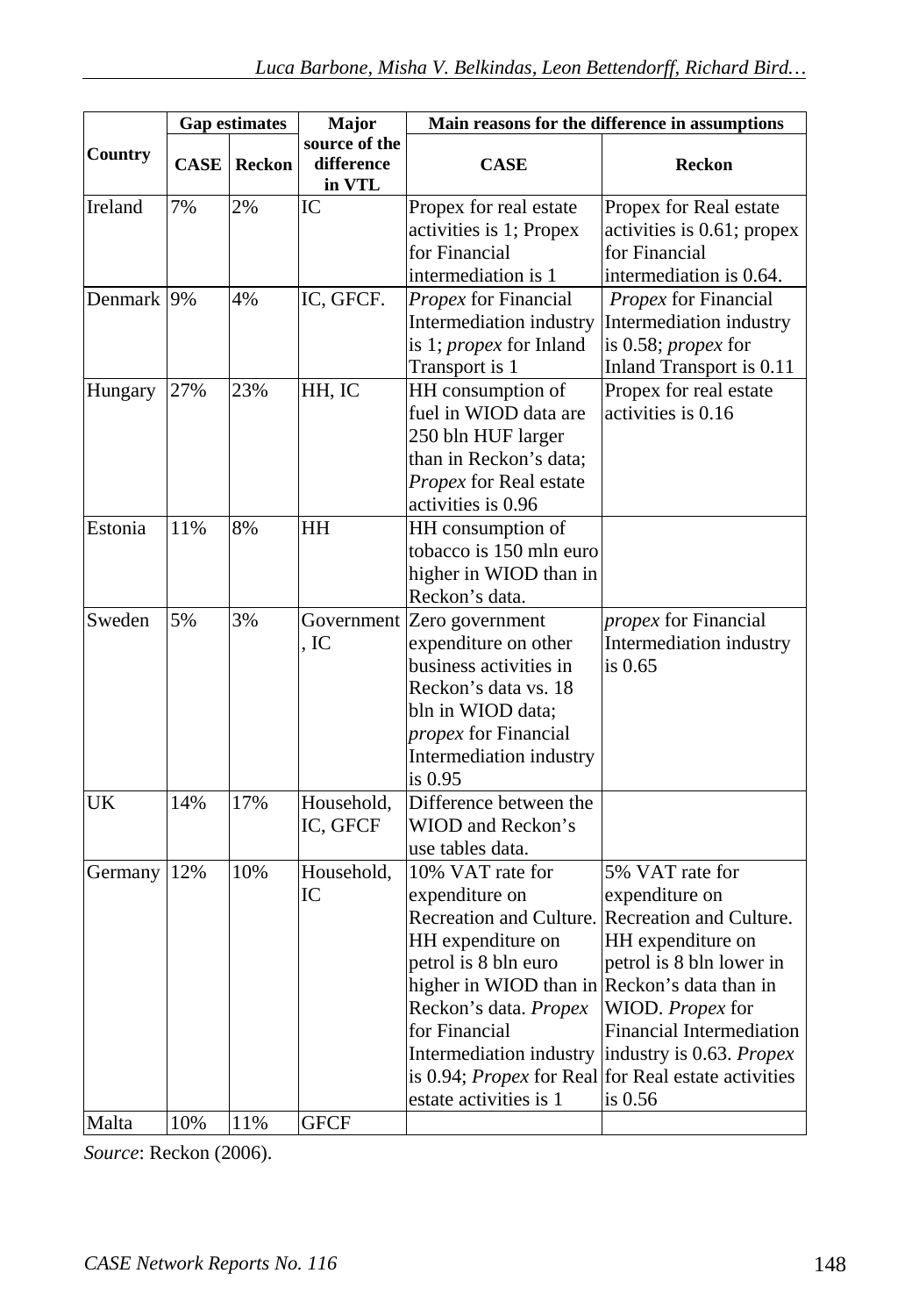With the exception of Malta, UK and Latvia revision of VAT rates, propex factors and VTL from GFCF in addition to higher consumption figures in WIOD data have led to upward revision of the VTTL and the VAT Gap estimates. In case of UK and Latvia the source of the difference was difference in the source data (large values in Reckon's data than in WIOD). In case of Malta the difference was due to lower estimate of VTL from GFCF in this study than in Reckon's study.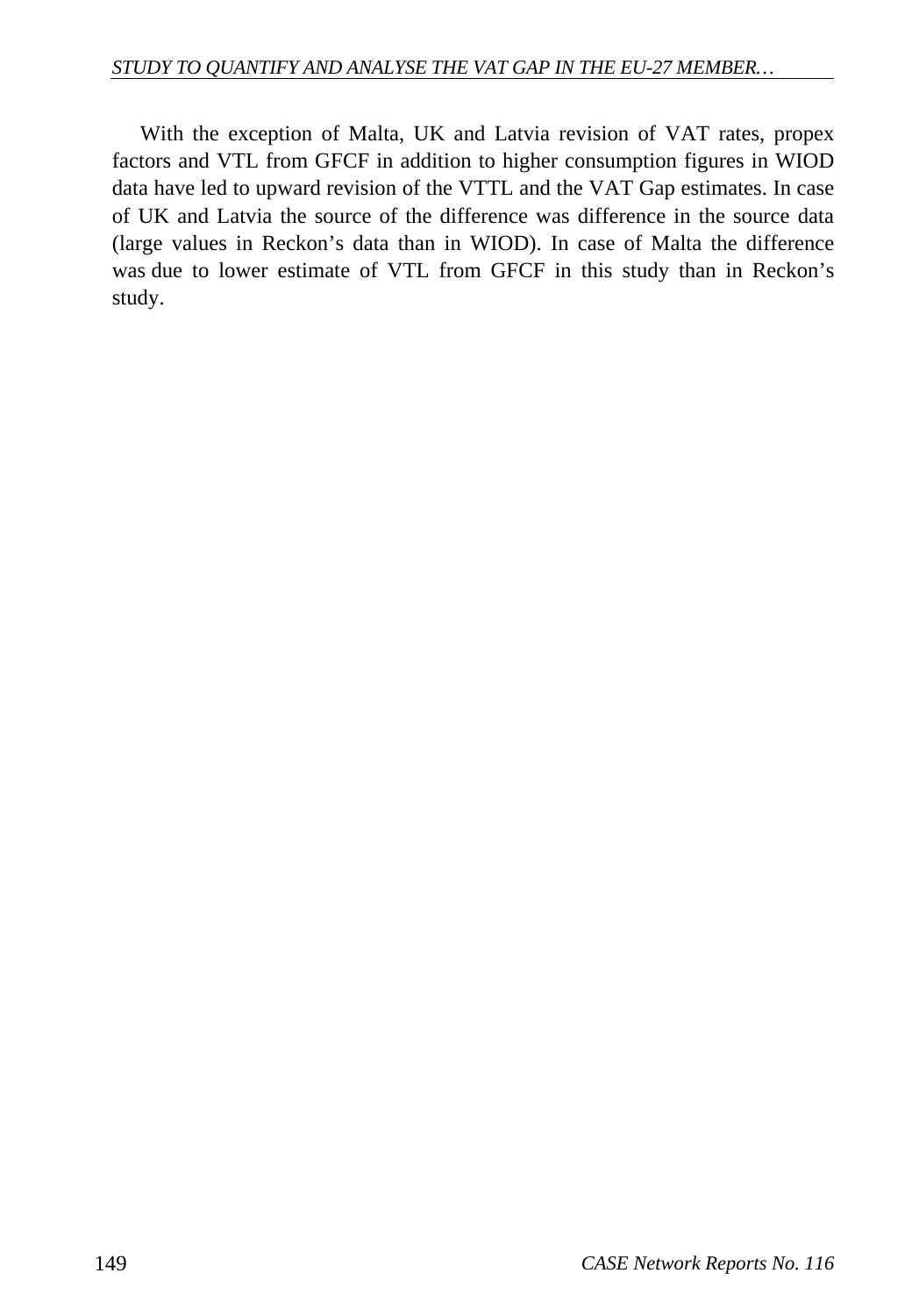# **Appendix B – Comparison to Other Approaches**

As discussed in Chapter 2, two methods have been used to calculate the VAT compliance gap. Most such calculations, like this report, have used what was called above the top-down approach under which potential VAT revenues are calculated based on national income accounts and other statistical sources and then compared with VAT revenues. First, the total amount of expenditure theoretically liable to VAT is calculated. Second, the tax liability on that expenditure is calculated. Third, VAT receipts are deducted. The residual element is then the estimate of the VAT compliance gap, which is usually reported as either a percentage of the potential VAT collections (VTTL) or of GDP.

Of course, this measure of non-compliance includes not only losses due to evasion or fraud but also those arising from simple errors, financial insolvency and payment problems as well as the use of legal avoidance methods. It may also, as noted above, produce different and sometimes even conflicting results depending on the exact way in which 'actual' VAT is reported.

The data problems inherent in calculating the compliance gap mean that VAT Gap estimates are likely to contain a substantial (and largely unknowable) margin of error $37$ . However, unless there is reason to think that the size of these problems

 $37$  It can be exceptionally difficult to determine the potential VAT liability of certain activities owing to the sometimes quite complex and disaggregated natures of the 'commodities' for which statutory rates need to be calculated and the equally complex nature of the relevant legislation. For one example, see the recent detailed treatment of the VAT treatment of agriculture in Spain in Paton Garcia (2012): As European Commission (2011) shows, matters are especially complex with respect to the public sector where not only are the rules set out in the VAT directive not always clear, but they have to some extent been altered over time by ECJ decisions and have in any case been implemented in different member states to varying extents within very different legal systems. The result is that it can be exceptionally difficult in some countries even for experienced tax officials or private experts to determine to what extent the 'output' of public agencies is subject to VAT and even more complicated to determine the 'effective' VAT rate imposed in the form of non-recoverable input VAT on final consumption provided through such agencies. Not only are many of the border lines noted above drawn differently in the legal systems of EU member states but often tax principle seems to have little to do with how such activities are in fact treated in different countries.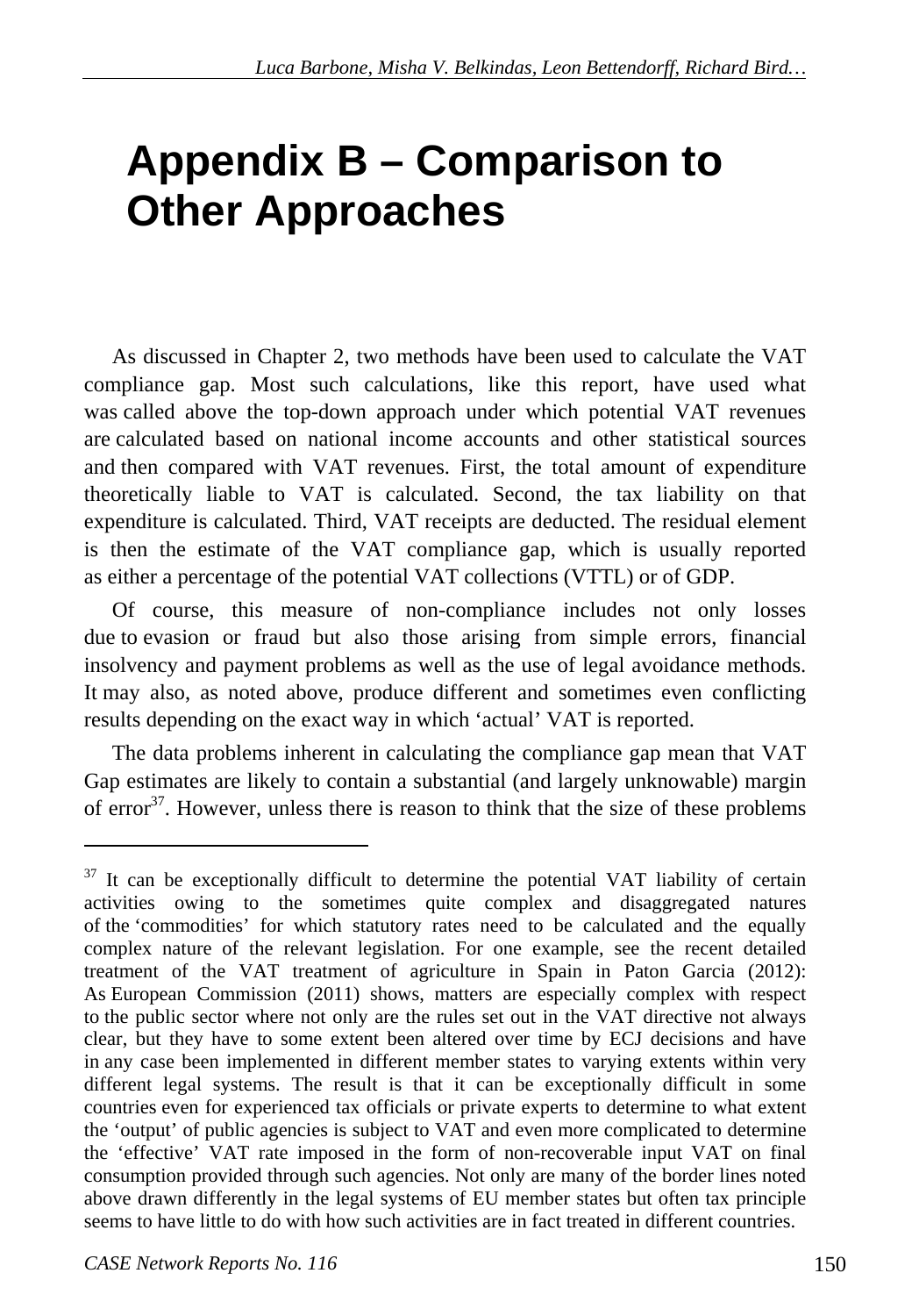fluctuates significantly over time – for example, with the business cycle - trend estimates of changes over time may still convey important information. In chapters 3 and 4 we have provided some evidence that both the theoretical (VTTL) and to a greater extent the actual (VAT) components of the gap estimates appear to exhibit some cyclical sensitivity. Before interpreting changes in the VAT (compliance) gap (VTTL –VAT) as indicating changes in fraud, evasion, or administrative efficiency, it is thus important to take explicitly into account cyclical factors such as important changes in base composition (e.g. the collapse of the housing sector in Spain) that may affect the VTTL estimate as well as cyclical and other factors that may affect the VAT figures through shifts in payment patterns. Such factors appear to have had markedly different effects in different countries in recent years. It is also, of course, important to allow for such well-known phenomena as the tendency of tax bases to shrink when rates are increased and the fact that consumption patterns may shift in response to tax change $38$ .

Alternative top-down approaches to measuring the VAT Gap are possible. In fact, several of the earliest attempts (mostly unpublished) to estimate the potential VAT base in countries considering the adoption of such a tax employed variant approaches based largely on national accounts and input-output data which made little or no use of household survey data<sup>39</sup>. A considerably more sophisticated version of this approach is currently under development at the IMF as one component of an extensive program of developing a broad set of indicators that may be used to assess and improve revenue administration in the wide range of countries to which the Fiscal Affairs Department of the IMF provides technical assistance. This approach focuses less on modelling the 'theoretical' tax base by estimating theoretically taxable final consumption and then applying the appropriate rate(s) than on estimating directly the amount of taxable output and the input tax credits in each sector in order to determine the potential net VAT for each sector. Assuming VAT is imposed on all final consumption and only on such consumption – which, as discussed earlier, it is not how it is done – in terms of the standard national accounting identity (Y=C+I+G+X-M), the approach used in Reckon (2009) and in the present report may be thought of directly estimating  $C + G$ , where G is a proxy for the exempt sector that gives rise to non-deductible VAT on inputs, and then calculating VTTL by applying the appropriate tax rates. In contrast, the alternative approach estimates

 $38$  As an example of the latter, OECD (2012) cites the case of Australia in 2008 when a rise in housing prices led to shift in spending from goods subject to VAT (vehicles, etc.) to exempt goods (rents). ). See also Alm and El-Ganainy (2013).

<sup>&</sup>lt;sup>39</sup> For two examples, see Bird (1985) and Aguirre and Shome (1987).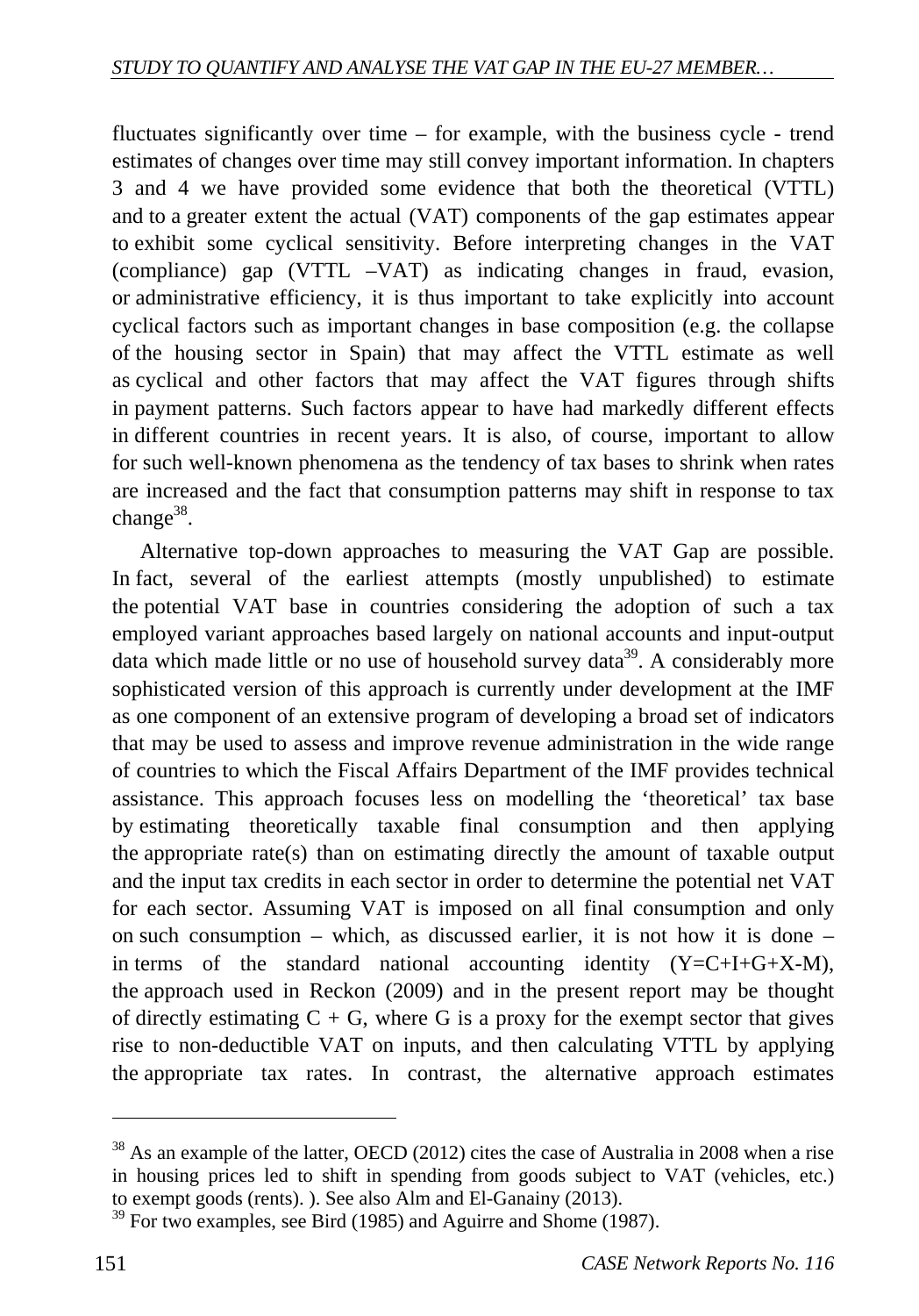the potential VAT directly as the amount that would be collected if applied to a base calculated as Y+M–X–I–G=C, where C includes VAT collected in the process of producing exempt or excluded activities. Output tax is calculated for each sector as sectoral output less exports, plus imports, plus excises and duties, times the relevant VAT rate. To calculate net potential VAT, an amount equal to the tax rate times the value of inputs plus investment (for deductible inputs and investment only, of course) is then deducted from output tax.

This alternative top-down approach requires VAT data on a sectoral basis and is even more dependent on national accounting data than the approach used in the present report, which relies heavily on the (presumably) more independent data base provided from consumer surveys. Since supply-use tables are aligned with GNP aggregates but the VAT base is in practice more closely related to the GDP, this approach in principal should adjust export data to exclude domestic consumption by non-nationals and imports to include consumption abroad by nationals. While such adjustments are possible, they obviously introduce additional estimation and complexity to the process. Nonetheless, this approach has at least two apparent advantages as a way of modelling the VAT Gap. First, in effect it models the potential net VAT for each sector in essentially the same way as VAT is actually determined for each taxpayer, which may perhaps make it easier to understand - for example, when VTTL falls sharply because of a decline in imports. Secondly, it focuses attention on the question of whether gap estimates are more sensitive to how the potential tax is modelled or how the tax is reported, as discussed in Chapter 2 above.

The primary data used in this alternative approach are the disaggregated supply-use (input-output) tables. To use these tables, which are also used in the estimates in the present report, several important assumptions must be made. With both approaches, the results reflect both underlying data problems and assumptions. For instance:

- There may be gaps in the national accounts data (e.g. re non-observed economy $)^{40}$ ;
- The definitions used in compiling national accounts data may not be consistent with those that define the VAT base;
- The share of output in each sector by VAT registrants may need to be estimated;

<sup>40</sup> In principle, national accounts data include estimates of 'non-observable' activities but in fact they appear to do so to different degrees (and using different methods, including some that make use of VAT data) in different countries: see Blades and Roberts (2002) and UNICE (2008).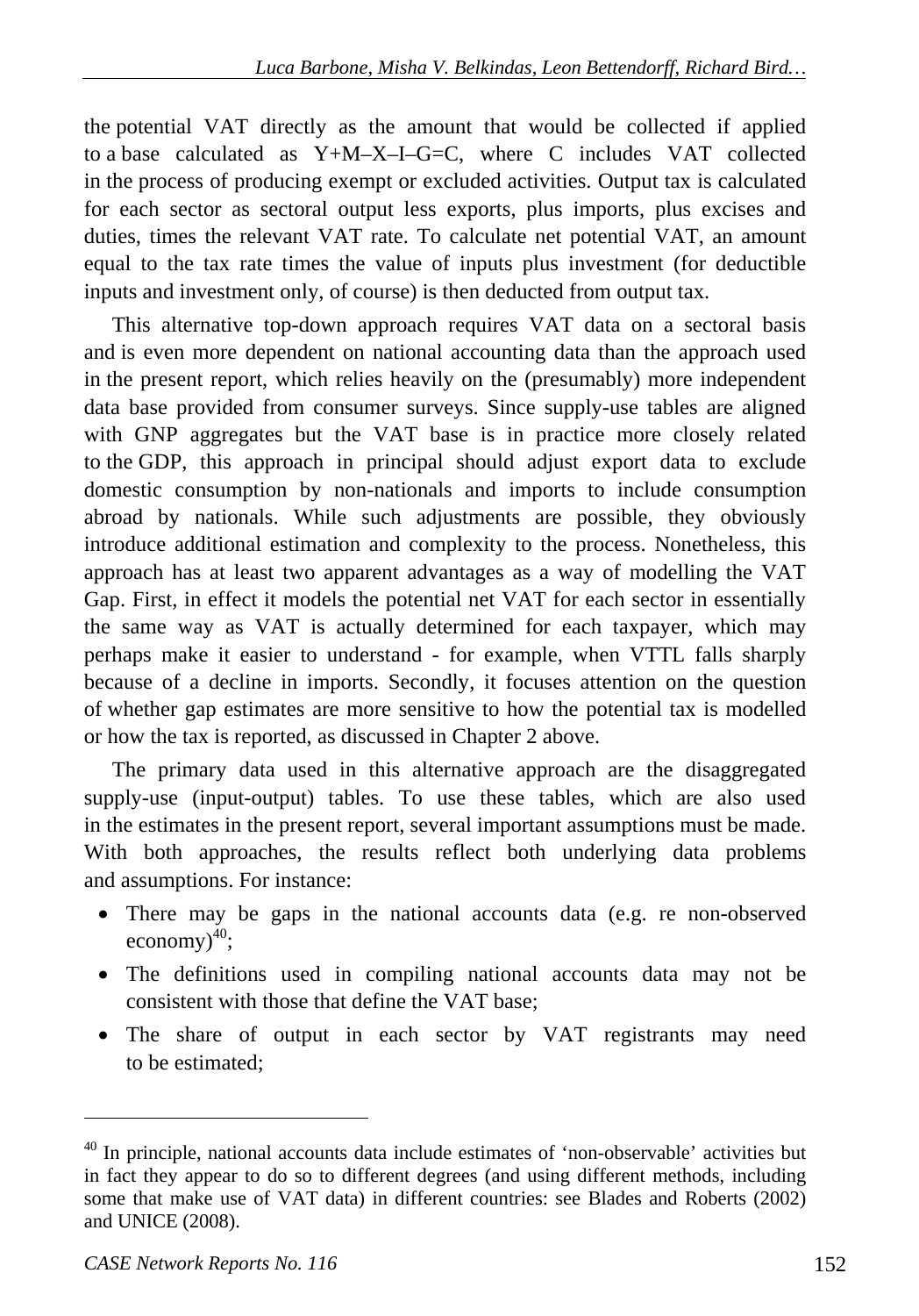- Estimates of the proportion of inputs to outputs or taxable and non-taxable supplies in each sector are needed;
- It is assumed that the legal VAT rate for any activity applies to all taxpayers using or supplying it which is not always the case;
- Since the supply-use tables are closer to GNP than to GDP, adjustments are needed for both the domestic consumption of non-nationals and consumption abroad by nationals;
- Commodity detail for X and M may need to be constructed from customs data;
- Assumptions are needed to deal with such problems as years with missing data.

According to the EUROSTAT manual, the amount of non-deductible ('stuck') VAT is supposed to be reported by countries on the basis of VAT legislation as part of the process of assembling the matrices underlying the use tables<sup>41</sup>. Ideally, such calculations should encompass not only intermediate consumption, but investment (including inventories) and also domestic purchases of exempt products by non-residents. In principle, it may appear possible simply to estimate the amount of non-deductible VAT directly from such data. However, it is difficult to do so accurately owing to the lack of information on the distribution of such non-deductible VAT as well as some uncertainty about to what extent and how well different countries may have satisfied these requirements in preparing their tables in different years.

Yet another way to estimate the VAT Gap is to build it up from other disaggregated measures. Using a variant of the top-down approach, the UK estimates VTTL for five different components of expenditure – household consumption (which accounts for 70% of the base), capital expenditure on housing, government expenditure, expenditure of charities, and expenditure of partially exempt businesses, taking into account VAT rates as applied to the inputs and outputs of the different components as adjusted for special

<sup>&</sup>lt;sup>41</sup> The EUROSTAT supply-use tables record output and purchases in net terms in the sense that invoiced VAT is excluded from output data while purchases are recorded inclusive of non-deductible VAT in intermediate consumption, capital formation and, if necessary, inventories also (EUROSTAT Manual 2008). The non-deductible VAT included in the use table at purchasers' prices must then be deducted from the use table to balance supply and use. Although presumably many countries have made the complex estimations necessary for this procedure to be implemented – Chapters 4-6 of the manual indicate how difficult it would be to make such estimates 'correctly' and how much estimation and assumption is needed to do so -- it seems unlikely that such estimates have been adjusted annually to adapt to changing production and consumption patterns.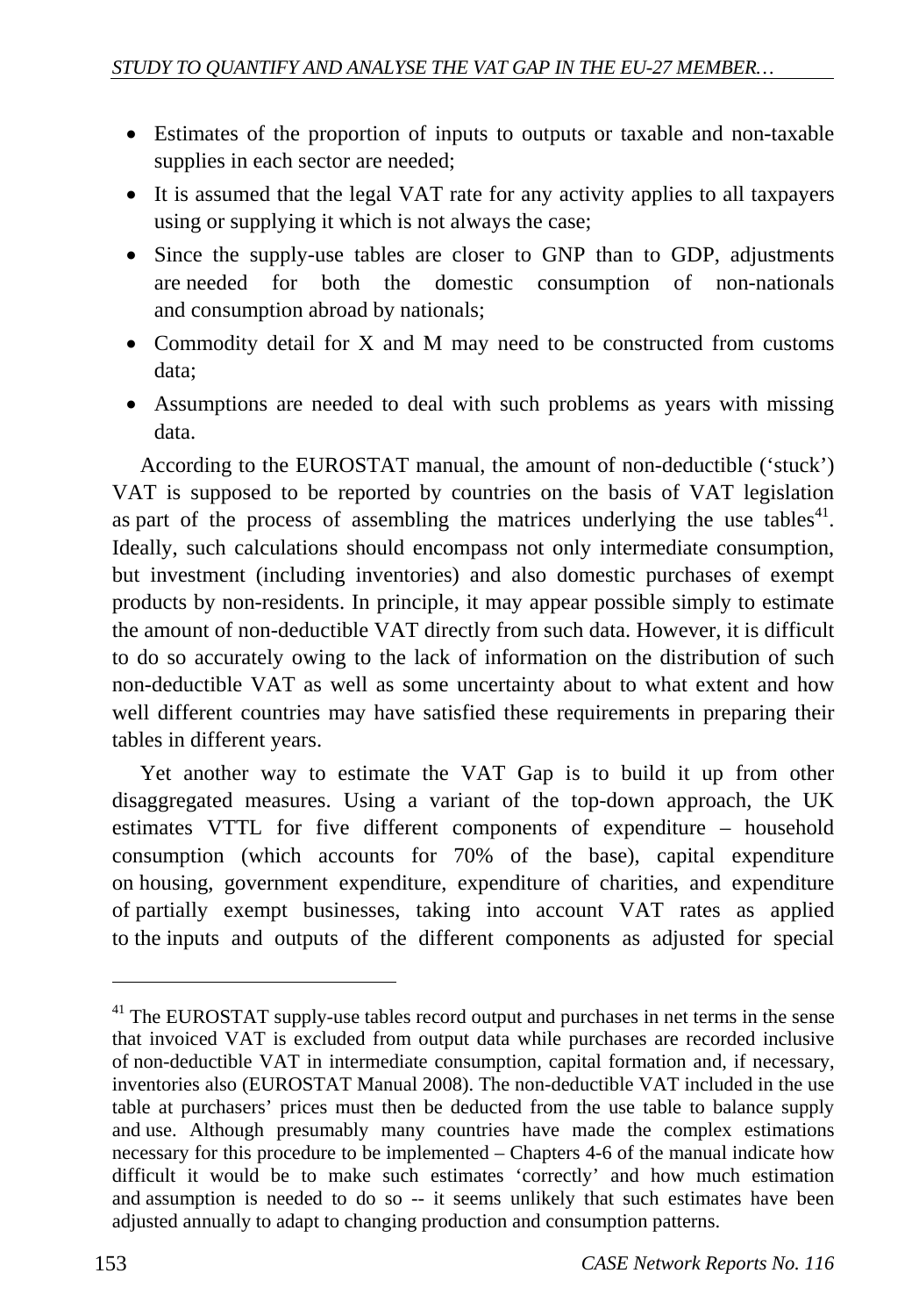exemption and relief schemes<sup>42</sup>. In addition, however, it employs a complementary 'bottom-up' approach both to check the top-down estimate and to be able to attribute losses to specific problem areas in order to better guide tax management. In making these calculations, it is assumed that all taxes are imposed and collected in accordance with HMRC's definition of the appropriate tax base: that is, no allowance is made for what they consider to be tax avoidance (even when such avoidance has been ratified by judicial agreement) or for any debt as a result of payment schedules (even when explicitly agreed with HMRC).

A quite different "bottom-up" approach is used in Denmark, which relies on an extensive random audit system to build up a VAT Gap estimate on the basis of adjusting reported VAT returns by sector<sup>43</sup>. This approach has the considerable advantage of signalling clearly which sectors of the economy are most troublesome in this respect. For 2008, for example, while the overall VAT compliance gap for small and medium enterprises was estimated at only 2.9 percent of potential VAT liability, the sectoral gaps for the 10 largest contributors to this gap ranged from only 1.6 percent for the building and construction sector to an astonishing 50.7 percent for the leisure and culture sector (Pedersen 2013). Although the most common form of non-compliance uncovered was improper deduction of private expenses, almost half (44.9 percent) of the measured gap was attributable to undeclared sales, 17.3 percent to underreported VAT on sales, and 16.2 percent to missing documentation of VAT deducted on purchases. The total VAT Gap for 2008, including that for large companies not included in the random audit system, was estimated at 5 percent of tax liability. In contrast, this report using the top-down approach estimates the gap in 2008 as 11.2 percent. Discrepancies of this magnitude do not mean that one method or the other is 'wrong' or that one is necessarily more meaningful than the other. But they do suggest strongly that the words of caution with respect to the need to use gap measures with care and the usefulness of pursuing different approaches to estimating VAT noncompliance.

All top-down estimates, however disaggregated the form in which they are constructed may be, in effect aggregate all differences between potential and actual revenue into a single measure. Separate 'bottom up' estimates are needed to identify the relative importance of changes in such components of the estimated gap as simple errors, delayed payments, changes in the timing

 $^{42}$  As Bird and Gendron (2010) discuss in detail, a rather similar sectoral approach is used

in Canada to allocate their share of revenues to those provinces imposing a VAT.<br><sup>43</sup> This approach was of course pioneered by the US Internal Revenue Service in its wellknown TCMP program.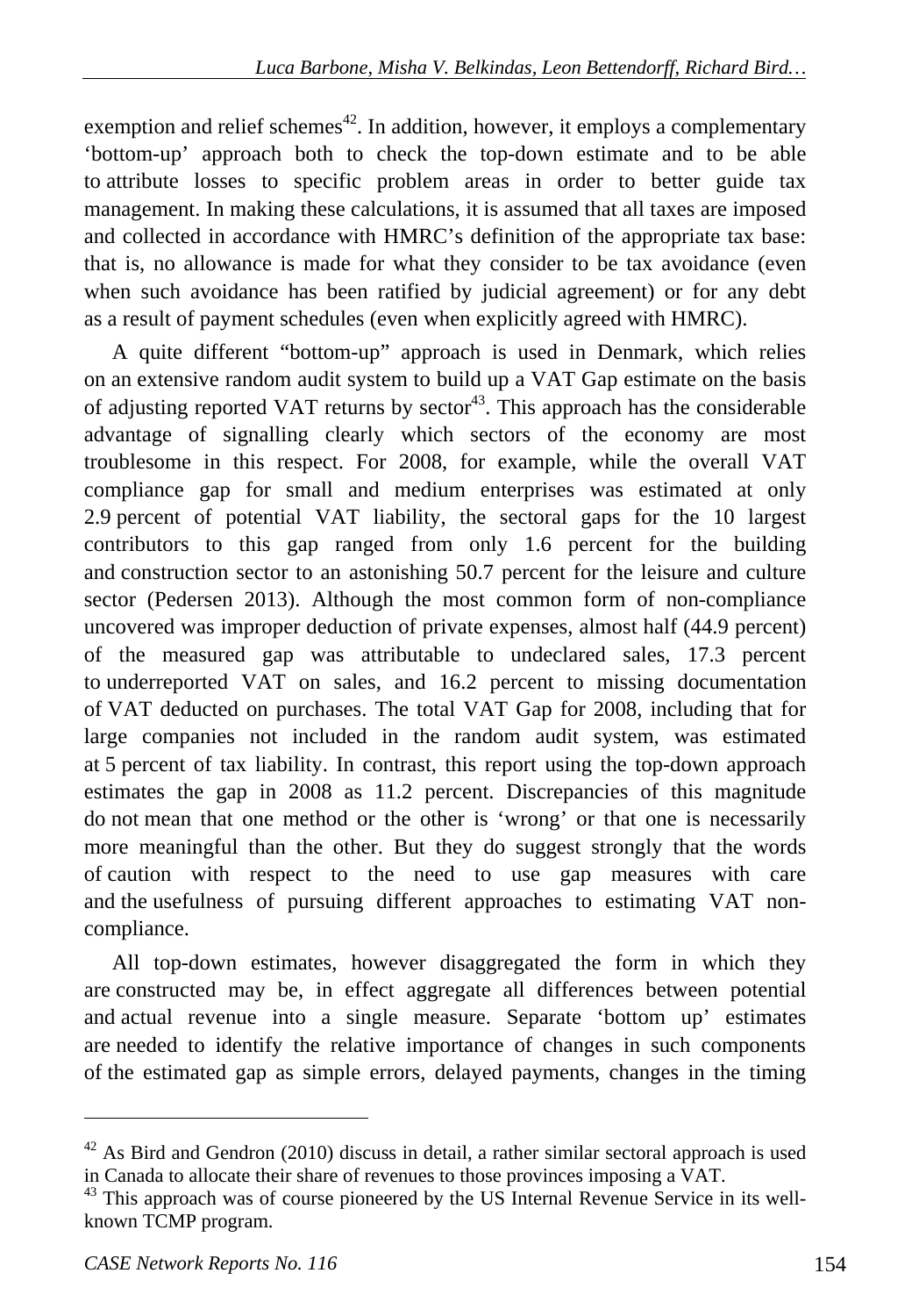of credits (especially refunds), legal and administrative changes that in effect accelerate payment schedules, criminal activities, and avoidance schemes that may be considered undesirable but are nonetheless legal. In addition, of course, bottom up analysis may be useful in helping to validate the reasonableness of the VAT Gap estimate and in addition to establish lower bounds for the gap.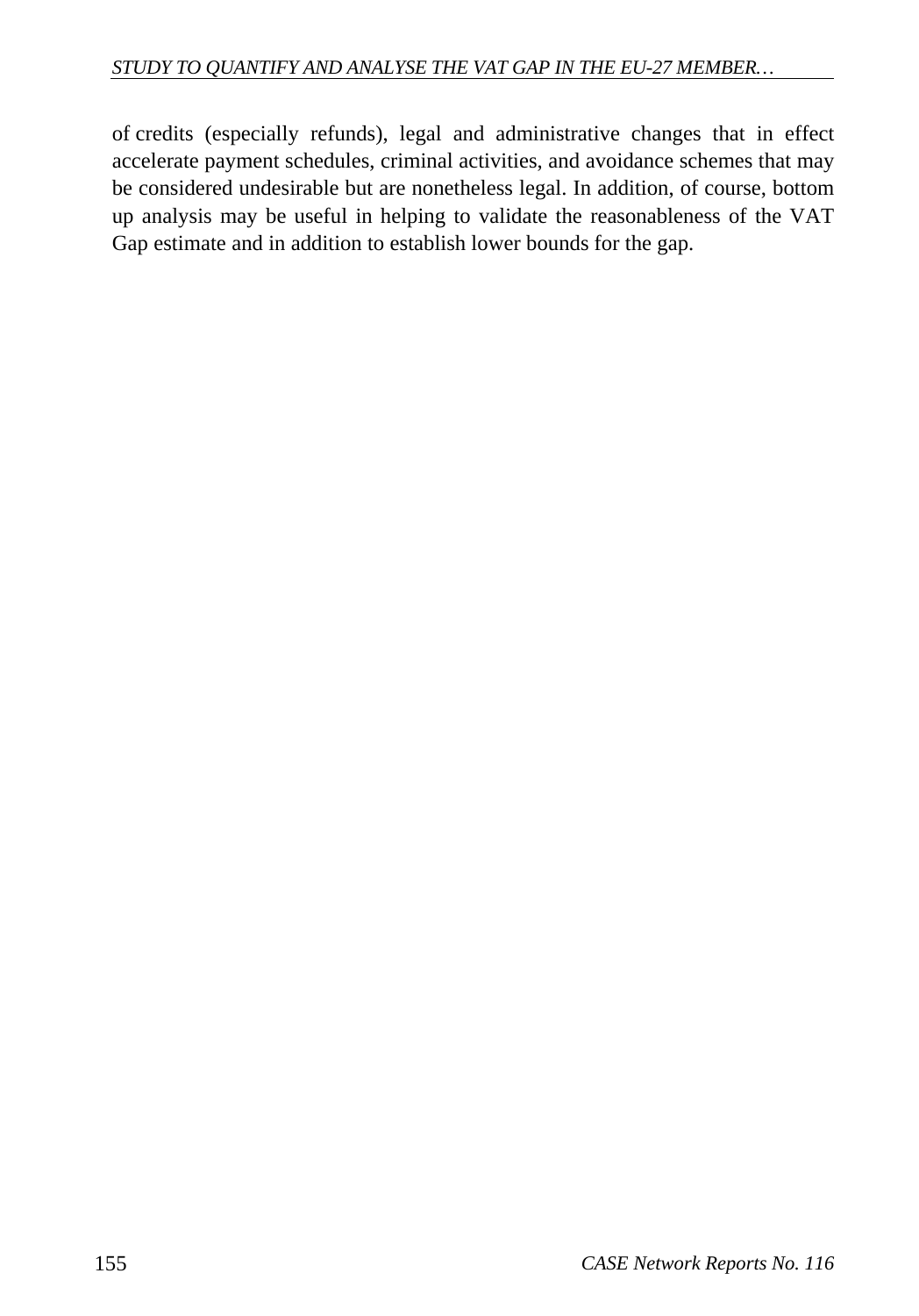# **Appendix C – Statistical Appendix**

| <b>Member</b><br>state | 2000  | 2001                   | 2002 | 2003                                            |      | 2004 2005 | 2006 | 2007                                                        | 2008  | 2009  | 2010                                                                          | 2011  |
|------------------------|-------|------------------------|------|-------------------------------------------------|------|-----------|------|-------------------------------------------------------------|-------|-------|-------------------------------------------------------------------------------|-------|
| Austria                |       |                        |      |                                                 |      |           |      | 100.0 100.0 100.0 100.0 100.0 100.0 100.0 100.0 100.0 100.0 |       |       | 99.7                                                                          | 99.8  |
| $\overline{Bel}$ gium  |       | 100.0 100.0 99.9       |      | [100.0 100.0 100.1 100.1 98.5]                  |      |           |      |                                                             | 98.7  | 98.6  | 98.7                                                                          | 98.7  |
| Bulgaria               |       |                        |      | 100.0 100.0 100.0 100.0 100.0 100.0 100.0 100.1 |      |           |      |                                                             | 100.1 | 100.1 | 100.1                                                                         | 100.1 |
| Czech<br>Republic      |       |                        |      | 100.0 100.0 100.2 100.2 93.2                    |      | 89.8      | 89.6 | 89.8                                                        | 97.2  | 97.5  | 103.0 103.0                                                                   |       |
| Denmark                |       |                        |      |                                                 |      |           |      |                                                             |       |       | 100.0 100.0 100.0 100.0 100.0 100.0 100.0 100.0 100.0 100.0 100.0 100.0       |       |
| Estonia                |       |                        |      |                                                 |      |           |      |                                                             |       |       | 100.0 100.0 100.0 100.0 100.0 100.0 100.0 100.0 100.1 106.1 110.7 110.7       |       |
| Finland                |       |                        |      | 100.0 100.0 100.0 100.0 100.0 100.0 100.0 99.9  |      |           |      |                                                             | 99.9  | 94.9  | 97.1                                                                          | 99.3  |
| France                 |       |                        |      |                                                 |      |           |      |                                                             |       |       | 100.0 100.0 100.0 100.0 100.0 100.0 100.0 100.0 100.0 100.0 100.0 100.0       |       |
| Germany                |       |                        |      |                                                 |      |           |      |                                                             |       |       | 100.0 100.0 100.0 100.0 100.0 100.0 100.0 113.9 113.9 113.9 113.8 113.1       |       |
| Greece                 |       |                        |      |                                                 |      |           |      |                                                             |       |       | 100.0 100.0 100.0 100.0 101.0 104.9 106.5 106.5 106.3 106.4 117.3 132.7       |       |
| Hungary                |       |                        |      |                                                 |      |           |      |                                                             |       |       | 100.0 100.0 100.1 100.1 107.7 107.6 99.5 103.2 103.3 112.3 120.8 115.2        |       |
| Ireland                | 100.0 | 97.2                   |      |                                                 |      |           |      | $[100.0 101.4 101.5 101.9 102.1 103.6 103.1 104.7]$         |       |       | 103.3 101.8                                                                   |       |
| Italy                  |       |                        |      | 100.0 100.0 100.0 100.0 100.0 100.0 99.8        |      |           |      | 99.7                                                        | 99.7  | 99.7  | 99.7                                                                          | 100.5 |
| Latvia                 |       |                        |      |                                                 |      |           |      |                                                             |       |       | 100.0 100.0 100.0 107.3 104.2 104.2 104.2 104.8 104.8 124.3 124.3 135.2       |       |
| Lithuania              |       | 100.0 100.0 100.0 99.2 |      |                                                 | 99.2 | 99.1      | 99.1 | 99.2                                                        | 99.4  |       | 108.9 116.1 115.8                                                             |       |
| Luxembourg             |       |                        |      |                                                 |      |           |      | 100.0 100.0 100.0 100.0 100.0 102.4 102.4 102.3 102.0 102.2 |       |       | $102.1$ 102.1                                                                 |       |
| Malta                  |       |                        |      |                                                 |      |           |      |                                                             |       |       | 100.0 103.7 103.9 103.9 118.7 118.4 118.8 118.6 117.9 118.5 118.1 118.6       |       |
| Netherlands            |       |                        |      |                                                 |      |           |      |                                                             |       |       | 100.0 106.1 106.1 106.1 106.1 106.1 106.1 106.1 106.1 106.1 106.1 106.1 106.1 |       |
| Poland                 |       |                        |      |                                                 |      |           |      |                                                             |       |       | 100.0 100.5 100.5 100.5 100.5 100.5 100.5 100.3 100.4 100.4 100.4 108.0       |       |
| Portugal               |       |                        |      |                                                 |      |           |      |                                                             |       |       | 100.0 100.0 104.5 107.9 107.7 111.5 114.6 114.4 112.6 111.2 114.6 124.9       |       |
| Romania                |       |                        |      |                                                 |      |           |      |                                                             |       |       | 100.0 109.6 108.9 108.1 108.1 108.1 109.6 109.4 109.3 109.3 120.8 131.7       |       |
| Slovakia               |       |                        |      |                                                 |      |           |      |                                                             |       |       | 100.0 100.0 100.0 103.1 13.0 113.0 113.0 112.2 112.0 112.1 12.1 12.1 16.9     |       |
| Slovenia               |       |                        |      |                                                 |      |           |      |                                                             |       |       | 100.0 100.0 104.4 104.6 104.1 104.6 104.7 104.7 104.3 104.3 104.3 101.8       |       |
| Spain                  |       |                        |      |                                                 |      |           |      |                                                             |       |       | 100.0 100.0 100.0 100.0 100.0 100.0 100.8 100.8 100.9 100.9 106.5 112.0       |       |
| Sweden                 |       |                        |      | 100.0 100.0 100.0 100.0 100.0 100.0 100.0 99.9  |      |           |      |                                                             | 99.9  |       | [100.0] 100.0] 100.0                                                          |       |
| United<br>Kingdom      |       |                        |      |                                                 |      |           |      | 100.0 100.0 100.0 100.0 100.0 100.0 100.0 100.0 99.0        |       | 87.4  | 100.0 112.1                                                                   |       |

#### **Table C.1. Index of Policy-Induced VAT Changes**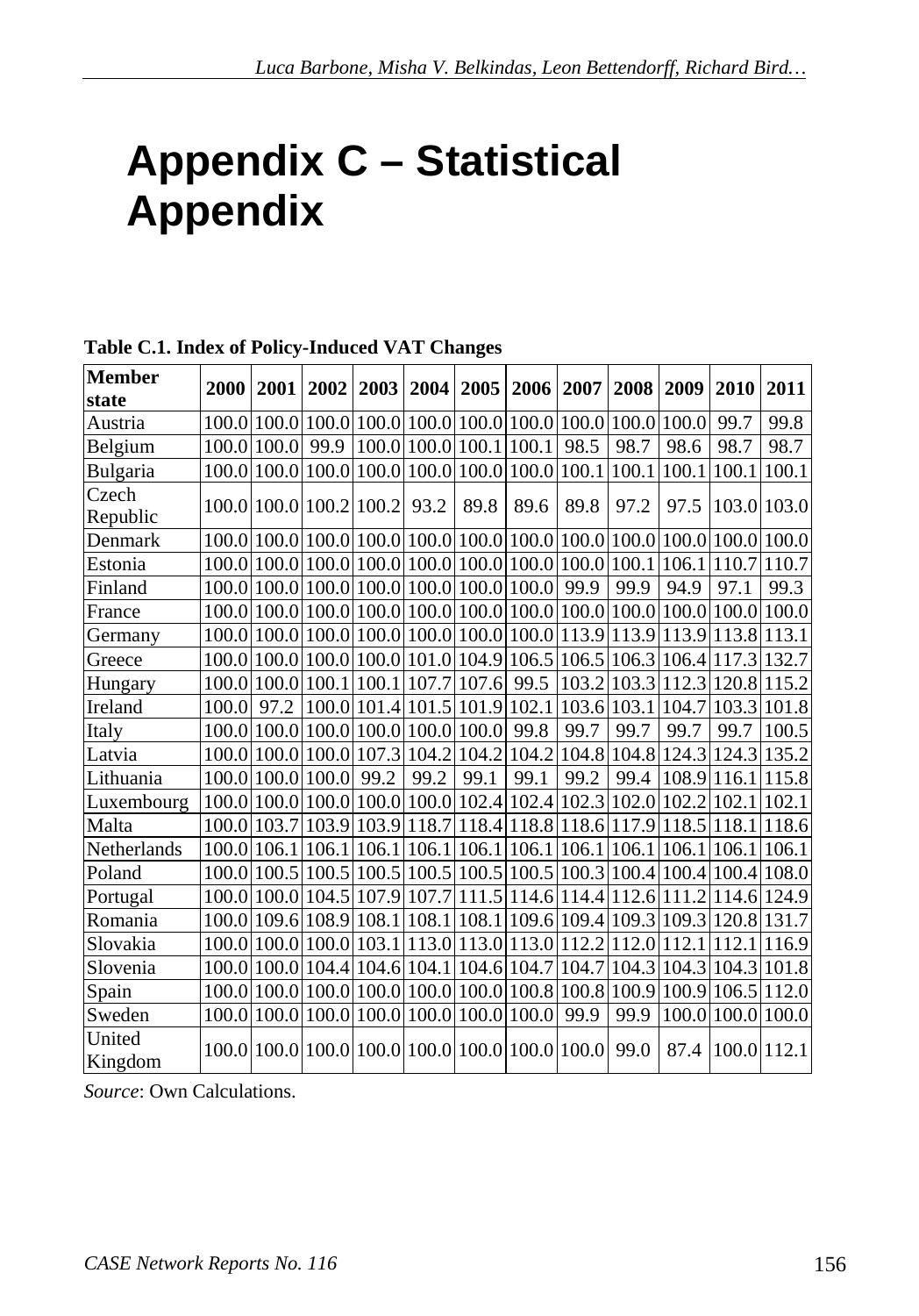| <b>Member state</b>   | 2000      | 2001    | 2002    | 2003    | 2004    | 2005     | 2006    | 2007    | 2008    | 2009     | 2010    | 2011    |
|-----------------------|-----------|---------|---------|---------|---------|----------|---------|---------|---------|----------|---------|---------|
| Austria               | 18 4 66   | 19 281  | 19 453  | 20 079  | 20 963  | 21 907   | 22 867  | 23 9 95 | 25 091  | 24 309   | 25 308  | 26 915  |
| Belgium               | 19 9 44   | 20 636  | 20 988  | 21 933  | 23 141  | 24 4 8 8 | 25 9 65 | 26 956  | 28 404  | 27 9 95  | 29 800  | 30 991  |
| Bulgaria              | 526       | 1769    | 886     | 2056    | 2 3 3 0 | 2631     | 3 0 38  | 3 6 3 1 | 4 0 26  | 3710     | 3 6 8 4 | 3956    |
| <b>Czech Republic</b> | 5 632     | 6 1 4 9 | 7 1 0 6 | 7511    | 7 2 9 2 | 8028     | 8937    | 10 3 89 | 13 602  | 13 017   | 14735   | 15 2 35 |
| Denmark               | 18 682    | 19 3 15 | 19812   | 20 077  | 21 29 3 | 22 880   | 24 7 65 | 25 855  | 26 4 62 | 24 976   | 25 627  | 26 4 36 |
| Estonia               | 595       | 677     | 782     | 865     | 973     | 1 1 2 8  | 1 3 5 8 | 1569    | 1595    | 1 4 0 5  | 1478    | 1 6 6 4 |
| Finland               | 12 392    | 12 846  | 13 4 22 | 14 3 28 | 15 017  | 15468    | 16 408  | 17 644  | 18 3 37 | 16 667   | 18018   | 19746   |
| France                | 120 868   | 125 149 | 129 566 | 134 051 | 139 912 | 147 140  | 154 054 | 159 651 | 164 505 | 163 781  | 167 727 | 172 739 |
| Germany               | 157896    | 161 207 | 157 665 | 157 689 | 158 468 | 160 996  | 166 848 | 196 743 | 201 402 | 197 267  | 206 364 | 216 830 |
| Greece                | 13 074    | 14 061  | 15 5 24 | 16 590  | 17472   | 19 3 8 6 | 21 885  | 24 265  | 24 072  | 22 983   | 23 7 39 | 24 790  |
| Hungary               | 5 702     | 6 6 3 0 | 7854    | 8 1 8 2 | 9482    | 10 239   | 9 3 5 1 | 10 577  | 11 168  | 10 590   | 11793   | 12 216  |
| Ireland               | 8 4 4 7   | 8 1 1 0 | 9537    | 10417   | 11 276  | 13 3 12  | 14 853  | 15 670  | 14 650  | 12 149   | 11 350  | 10 890  |
| Italy                 | 100 292   | 103 772 | 105 848 | 110 025 | 114 054 | 117 705  | 122 122 | 124 980 | 127 308 | 126 337  | 129 285 | 134 691 |
| Latvia                | 711       | 789     | 843     | 918     | 1 0 1 0 | 1 1 9 0  | 1548    | 1942    | 2069    | 913      | 1890    | 2 3 2 2 |
| Lithuania             | 347       | 1488    | 650     | 792     | 2033    | 2 3 2 5  | 2711    | 3 2 6 1 | 3 641   | 3 2 5 8  | 3 4 2 3 | 3795    |
| Luxembourg            | 449       | 1537    | 1584    | 1677    | 1852    | 2039     | 2 1 3 6 | 2410    | 2682    | 2643     | 3 0 0 7 | 3 2 4 2 |
| Malta                 | 283       | 313     | 324     | 340     | 416     | 438      | 455     | 482     | 521     | 510      | 522     | 541     |
| Netherlands           | 31<br>617 | 35 28 3 | 35 871  | 36 987  | 37 051  | 38 014   | 40 838  | 42 943  | 44 850  | 43 9 34  | 44 199  | 45 622  |
| Poland                | 15 4 83   | 18 18 4 | 18 4 36 | 16 5 93 | 17610   | 20753    | 23 337  | 26 4 34 | 31 847  | 27 041   | 31 300  | 35 25 3 |
| Portugal              | 10 0 84   | 10 5 83 | 11 350  | 11791   | 12 4 10 | 13 450   | 14 5 98 | 15 447  | 15 775  | 14 8 8 2 | 16092   | 16 9 99 |
| Romania               | 4510      | 5 5 4 5 | 5 6 9 6 | 6 2 3 2 | 7388    | 9826     | 12 3 38 | 15 769  | 17 601  | 15 4 82  | 18381   | 21 760  |
| Slovakia              | 2974      | 3 3 6 1 | 3 600   | 3827    | 4598    | 4 8 6 6  | 5 6 22  | 6 0 0 3 | 6585    | 6 6 1 5  | 6795    | 7484    |
| Slovenia              | 657       | 1817    | 2084    | 2 2 7 3 | 2 4 5 0 | 2610     | 2783    | 3 1 3 2 | 3476    | 3 3 5 2  | 3 4 0 1 | 3 3 7 5 |
| Spain                 | 40 777    | 43 421  | 46 065  | 49 347  | 53 483  | 58 591   | 64 105  | 68 4 61 | 69 50 6 | 65 143   | 68 757  | 71 744  |
| Sweden                | 24 4 69   | 23 490  | 24 947  | 25 913  | 26 834  | 27937    | 30 002  | 31 794  | 31 830  | 28758    | 34 050  | 37 542  |
| <b>United Kingdom</b> | 121 490   | 125 763 | 131 319 | 125 710 | 136 941 | 139 488  | 149 492 | 156 296 | 137 366 | 105 445  | 130 650 | 150 064 |

**Table C.2. Total VTTL, 2000–2011 (EUR million)**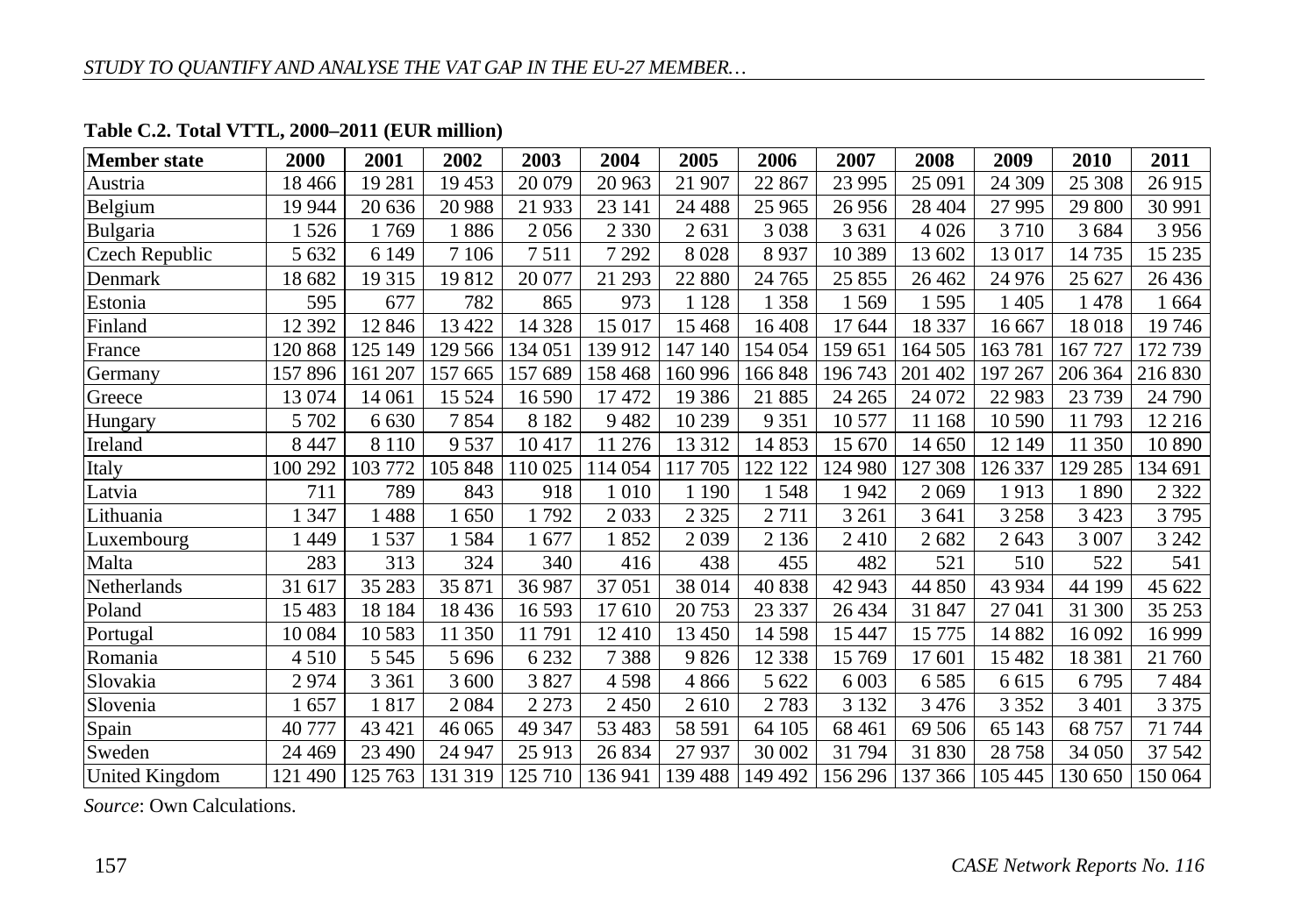| <b>Member state</b>   | 2000    | 2001    | 2002    | 2003    | 2004    | 2005     | 2006    | 2007     | 2008    | 2009    | 2010     | 2011    |
|-----------------------|---------|---------|---------|---------|---------|----------|---------|----------|---------|---------|----------|---------|
| Austria               | 12 191  | 12 350  | 12 603  | 12 847  | 13 451  | 13 946   | 14 409  | 14 8 5 8 | 15 4 98 | 15 400  | 15 9 27  | 16 632  |
| Belgium               | 12 661  | 12 675  | 12 904  | 13 27 1 | 13819   | 14 3 68  | 14 9 59 | 15 188   | 15 966  | 15 560  | 16 309   | 16845   |
| Bulgaria              | 1 1 3 2 | 296     | 373     | 1471    | 1 660   | 1830     | 2 0 5 1 | 2 4 0 5  | 2616    | 2 3 5 7 | 2415     | 2565    |
| Czech Republic        | 3 5 8 4 | 3981    | 4 4 7 3 | 4586    | 4513    | 4 8 8 4  | 5 4 9 2 | 5954     | 7809    | 7 3 4 5 | 8 2 3 0  | 8 5 7 3 |
| Denmark               | 109     | 11 353  | 11729   | 11839   | 12 625  | 13 25 6  | 14 015  | 14 4 8 1 | 14752   | 13763   | 14 3 5 8 | 14 633  |
| Estonia               | 421     | 476     | 540     | 599     | 684     | 781      | 908     | 1 0 25   | 1 0 6 4 | 931     | 974      | 1 0 6 0 |
| Finland               | 6561    | 6862    | 7 1 7 7 | 7631    | 7907    | 8 2 1 4  | 8796    | 9 1 5 4  | 9606    | 8 5 4 9 | 9 2 3 0  | 10 010  |
| France                | 74 348  | 77 337  | 79 919  | 82 372  | 85 229  | 88 560   | 91 593  | 95 156   | 98 505  | 98 816  | 101 311  | 103 691 |
| Germany               | 96 492  | 100 443 | 99 319  | 99 481  | 101 019 | 102 873  | 106 008 | 121 621  | 124 734 | 122 371 | 125 930  | 129 502 |
| Greece                | 8083    | 8919    | 9818    | 10 373  | 11 105  | 12 482   | 13 9 20 | 14 645   | 15 649  | 15 191  | 16 339   | 17 686  |
| Hungary               | 3 604   | 4 1 8 8 | 4841    | 5 1 6 6 | 5937    | 6 3 9 2  | 5925    | 6897     | 7 3 4 2 | 6782    | 7470     | 7741    |
| Ireland               | 4 3 5 0 | 4 2 0 9 | 4522    | 5 0 38  | 5 3 0 2 | 6 3 9 5  | 7 1 6 8 | 7 1 2 0  | 6927    | 6 2 3 4 | 6 0 6 3  | 5 8 7 6 |
| Italy                 | 72 081  | 73 883  | 75 458  | 77 677  | 80 049  | 81 980   | 84 618  | 86 253   | 87 683  | 84 722  | 87 24 6  | 90 607  |
| Latvia                | 549     | 604     | 645     | 675     | 723     | 838      | 1 0 6 2 | 334      | 428     | 1 2 9 5 | 299      | 1570    |
| Lithuania             | 036     | 1 1 4 9 | 263     | 363     | 534     | 743      | 1978    | 2 3 1 0  | 2 6 23  | 2479    | 2551     | 2818    |
| Luxembourg            | 734     | 748     | 806     | 798     | 867     | 919      | 928     | 972      | 054     | 1 044   | 084      | 1 1 3 5 |
| Malta                 | 218     | 243     | 250     | 258     | 310     | 323      | 326     | 337      | 370     | 355     | 361      | 377     |
| Netherlands           | 15 9 54 | 17 4 69 | 18 091  | 18 16 6 | 18 220  | 18 5 8 6 | 19 4 64 | 20 269   | 20 906  | 19 69 6 | 20 015   | 20 25 3 |
| Poland                | 10 5 28 | 12 3 14 | 12 641  | 11 165  | 11 963  | 13 9 95  | 15 288  | 16958    | 20 15 2 | 17 164  | 19 660   | 21 993  |
| Portugal              | 6 644   | 6968    | 7522    | 7828    | 8 2 3 7 | 8868     | 9779    | 10 370   | 10 604  | 9895    | 10 602   | 11 505  |
| Romania               | 3 0 4 6 | 3 8 7 4 | 3 9 6 7 | 4 2 2 9 | 5 1 3 9 | 6739     | 8 3 7 1 | 10 217   | 11 092  | 8936    | 10 675   | 12 20 6 |
| Slovakia              | 1968    | 2 2 5 9 | 2 3 9 5 | 2626    | 3 2 5 2 | 3 4 0 2  | 3863    | 4 2 7 1  | 4738    | 4680    | 4 6 9 2  | 5 0 5 9 |
| Slovenia              | 1 1 2 3 | 222     | 380     | 1 505   | 1616    | 1732     | 1826    | 2033     | 2 2 2 4 | 2 1 6 3 | 2 2 2 6  | 2 2 3 7 |
| Spain                 | 28 309  | 30 070  | 31 267  | 32 982  | 35 417  | 38 085   | 40 894  | 43 4 66  | 44 159  | 40 705  | 44 103   | 47 372  |
| Sweden                | 13 376  | 12 809  | 13 597  | 14 3 16 | 14745   | 15 0 93  | 15 852  | 16 691   | 16 600  | 15 264  | 17953    | 19613   |
| <b>United Kingdom</b> | 83 769  | 85 811  | 89 966  | 85 375  | 92 439  | 93 593   | 97 124  | 100 498  | 87 762  | 67 275  | 83 700   | 95 647  |

**Table C.3. VAT Liability from Household Consumption, 2000–2011 (EUR million)**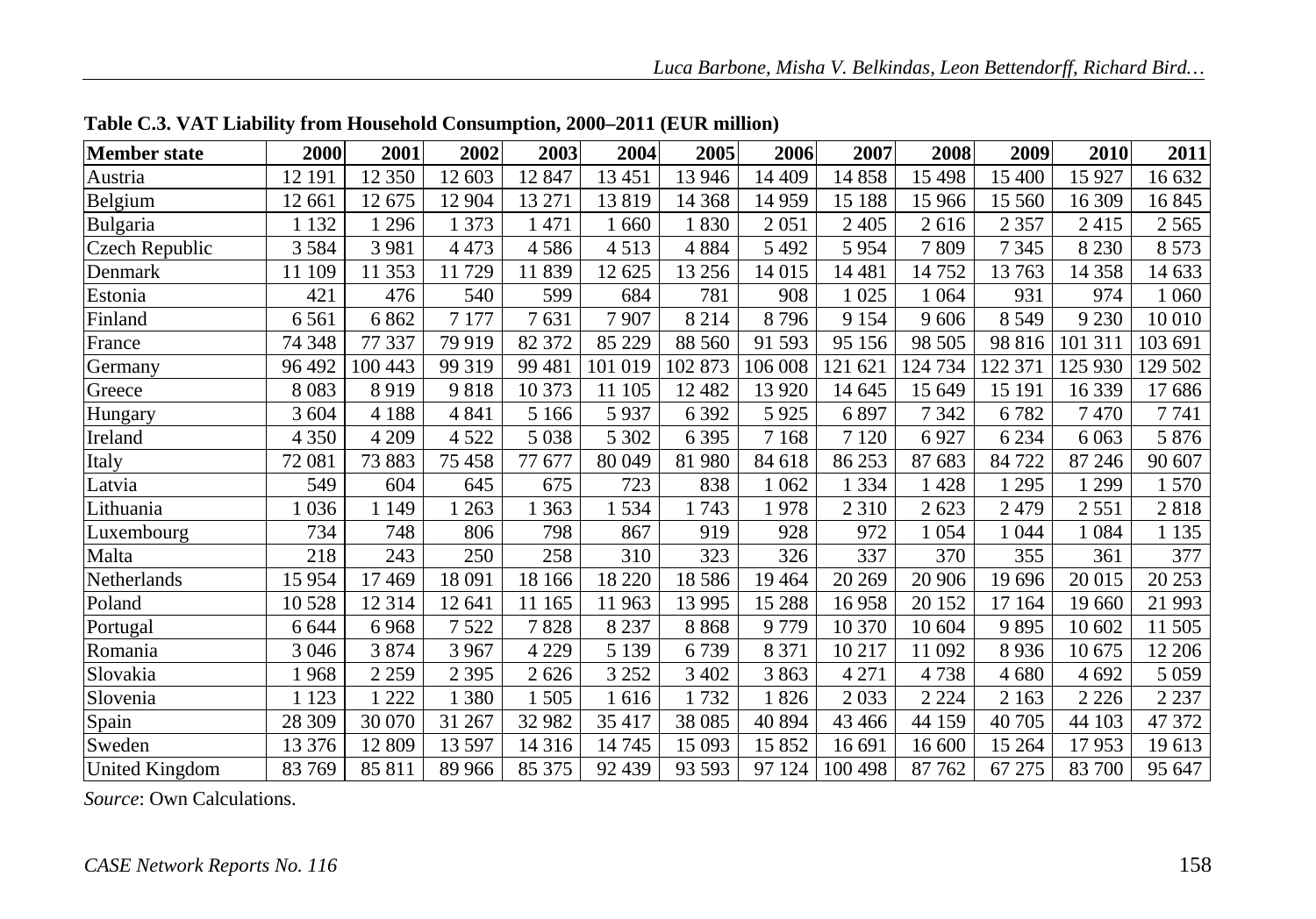| <b>Member</b> state   | 2000    | 2001    | 2002    | 2003    | 2004    | 2005    | 2006    | 2007    | 2008    | 2009    | 2010    | 2011    |
|-----------------------|---------|---------|---------|---------|---------|---------|---------|---------|---------|---------|---------|---------|
| Austria               | 456     | 569     | 595     | 611     | 637     | 654     | 684     | 726     | 767     | 778     | 792     | 807     |
| Belgium               | 438     | 729     | 795     | 1 0 0 6 | 032     | 1 0 23  | 1 0 6 7 | 1 1 2 3 | 1219    | 229     | 269     | 1 3 2 4 |
| Bulgaria              | 44      | 65      | 63      | 77      | 76      | 75      | 106     | 95      | 116     | 81      | 84      | 87      |
| <b>Czech Republic</b> | 421     | 449     | 553     | 585     | 589     | 608     | 660     | 707     | 865     | 870     | 961     | 978     |
| Denmark               | 676     | 730     | 769     | 786     | 817     | 836     | 861     | 857     | 899     | 921     | 946     | 943     |
| Estonia               | 23      | 26      | 31      | 33      | 39      | 44      | 51      | 58      | 68      | 72      | 75      | 78      |
| Finland               | 692     | 711     | 750     | 784     | 803     | 835     | 775     | 808     | 834     | 846     | 887     | 947     |
| France                | 5 3 4 1 | 5746    | 6339    | 6593    | 6855    | 7 1 9 8 | 7485    | 7810    | 8073    | 9843    | 10 165  | 10 339  |
| Germany               | 6 3 6 0 | 6712    | 6703    | 6881    | 6445    | 6962    | 7036    | 8 5 4 7 | 8690    | 8 8 0 9 | 9073    | 9 3 5 8 |
| Greece                | 36      | 45      | 51      | 54      | 61      | 66      | 88      | 96      | 110     | 107     | 105     | 120     |
| Hungary               | 351     | 401     | 485     | 551     | 717     | 800     | 807     | 867     | 930     | 917     | 1 0 1 0 | 998     |
| Ireland               | 82      | 83      | 94      | 103     | 107     | 139     | 193     | 483     | 488     | 468     | 430     | 417     |
| Italy                 | 5465    | 6 1 5 4 | 6 4 4 0 | 6583    | 7 1 1 0 | 7504    | 7743    | 7714    | 8036    | 8 1 3 8 | 8 1 9 9 | 8 1 3 2 |
| Latvia                | 12      | 11      | 14      | 13      | 12      | 13      | 13      | 23      | 31      | 25      | 23      | 26      |
| Lithuania             | 37      | 40      | 41      | 43      | 43      | 53      | 69      | 84      | 94      | 88      | 91      | 93      |
| Luxembourg            | 22      | 24      | 28      | 31      | 35      | 38      | 41      | 41      | 43      | 50      | 53      | 56      |
| Malta                 | 12      | 14      | 16      | 15      | 22      | 20      | 21      | 23      | 31      | 32      | 33      | 35      |
| Netherlands           | 358     | 533     | 656     | 1704    | 693     | 1756    | 1980    | 2070    | 2 1 5 8 | 2 2 3 4 | 2 2 7 4 | 2 2 9 2 |
| Poland                | 535     | 621     | 619     | 568     | 544     | 683     | 822     | 963     | 1 1 4 9 | 988     | 1 1 4 8 | 1 2 6 3 |
| Portugal              | 198     | 226     | 245     | 260     | 281     | 312     | 370     | 403     | 419     | 387     | 399     | 411     |
| Romania               | 235     | 268     | 233     | 311     | 358     | 507     | 614     | 726     | 871     | 875     | 916     | 989     |
| Slovakia              | 160     | 166     | 187     | 230     | 246     | 216     | 273     | 260     | 280     | 282     | 287     | 293     |
| Slovenia              | 56      | 61      | 72      | 78      | 87      | 95      | 102     | 109     | 123     | 125     | 128     | 130     |
| Spain                 | 1 1 8 1 | 297     | 428     | 1573    | 1769    | 1933    | 2 2 7 0 | 2 4 7 5 | 2646    | 2636    | 2799    | 2918    |
| Sweden                | 1 0 6 4 | 1 0 3 4 | 1 1 1 2 | 1 1 7 9 | 1 2 3 7 | 1 2 1 8 | 1 2 8 0 | 397     | 1 3 9 3 | 1312    | 1512    | 1658    |
| <b>United Kingdom</b> | 2 2 2 2 | 2 3 0 4 | 2 4 7 2 | 2 3 7 3 | 2995    | 2839    | 2951    | 3 1 8 3 | 2962    | 2473    | 3 0 6 7 | 3 5 2 0 |

**Table C.4. VAT Liability from Government & NPISH Consumption, 2000–2011 (EUR million)**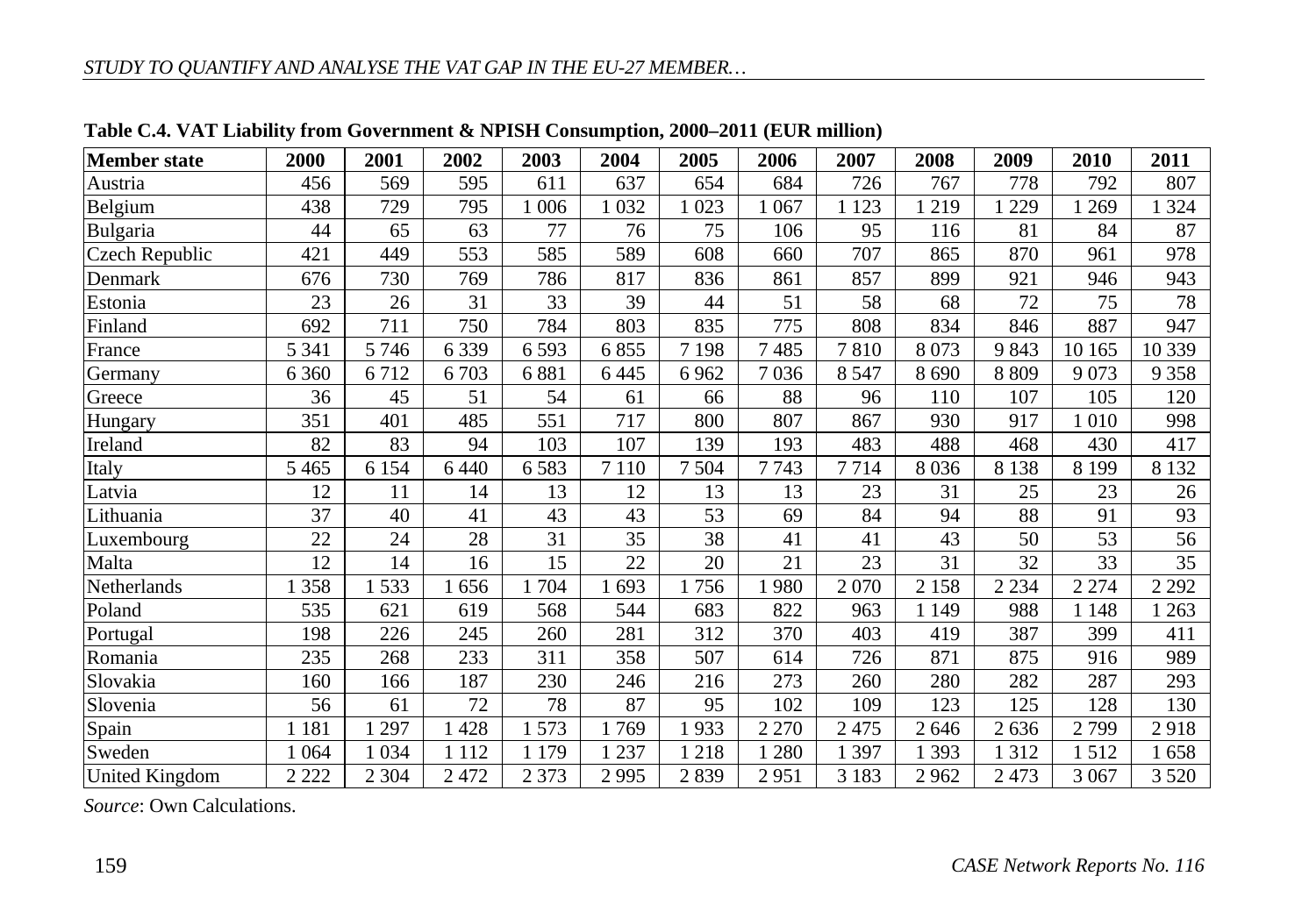| <b>Member state</b>   | 2000    | 2001    | 2002    | 2003    | 2004    | 2005     | 2006    | 2007    | 2008    | 2009     | 2010    | 2011    |
|-----------------------|---------|---------|---------|---------|---------|----------|---------|---------|---------|----------|---------|---------|
| Austria               | 3 0 2 3 | 3 3 6 8 | 3 3 7 7 | 3 5 6 3 | 3655    | 3898     | 4 0 6 9 | 4 3 3 3 | 4 6 0 9 | 4731     | 5 0 0 7 | 5418    |
| Belgium               | 3 2 7 3 | 3725    | 3890    | 4 1 6 2 | 4 4 2 5 | 4 6 4 9  | 4889    | 5 2 1 8 | 5 6 9 0 | 5 6 7 3  | 6 2 6 1 | 6788    |
| Bulgaria              | 245     | 281     | 305     | 346     | 400     | 450      | 521     | 630     | 713     | 735      | 722     | 816     |
| Czech Republic        | 268     | 351     | 592     | 645     | 660     | 950      | 2 2 0 4 | 2597    | 3 1 4 7 | 2989     | 3 4 8 9 | 3805    |
| Denmark               | 3 8 0 1 | 4 0 6 6 | 4 2 6 4 | 4415    | 4651    | 5 0 0 3  | 5 4 20  | 5 8 4 9 | 6 202   | 6 2 7 1  | 6465    | 6959    |
| Estonia               | 83      | 92      | 99      | 111     | 113     | 128      | 147     | 178     | 195     | 189      | 228     | 274     |
| Finland               | 2578    | 2658    | 2875    | 3 0 8 2 | 3 2 0 9 | 3 3 5 8  | 3 4 7 8 | 3686    | 3959    | 4 0 23   | 4 3 9 8 | 4880    |
| France                | 17916   | 18 479  | 19701   | 20 40 6 | 21 4 25 | 22 4 9 6 | 23 844  | 24 7 28 | 25 431  | 19 847   | 20 905  | 22 084  |
| Germany               | 23 608  | 23 913  | 23 7 53 | 24 3 19 | 24 080  | 24 707   | 25 4 45 | 30 819  | 31 774  | 32 538   | 35 334  | 38 895  |
| Greece                | 642     | 1584    | 801     | 763     | 937     | 2073     | 2 2 1 5 | 2599    | 2 6 6 2 | 3 0 0 3  | 3 0 3 6 | 3 2 6 6 |
| Hungary               | 729     | 847     | 999     | 1 0 4 3 | 227     | 385      | 325     | 458     | 1555    | 1535     | 1815    | 1980    |
| Ireland               | 328     | 1635    | 1753    | 1890    | 990     | 952      | 2 1 4 7 | 2665    | 2689    | 2597     | 2508    | 2585    |
| Italy                 | 8880    | 9 3 5 0 | 9 9 4 4 | 10 675  | 11 131  | 11776    | 12 255  | 12 707  | 13 28 3 | 13 660   | 14 480  | 15 290  |
| Latvia                | 106     | 128     | 135     | 161     | 183     | 199      | 247     | 302     | 346     | 345      | 365     | 464     |
| Lithuania             | 115     | 114     | 133     | 144     | 165     | 209      | 251     | 303     | 378     | 319      | 384     | 436     |
| Luxembourg            | 356     | 390     | 375     | 372     | 425     | 471      | 523     | 654     | 747     | 740      | 877     | 944     |
| Malta                 | 29      | 20      | 23      | 26      | 38      | 42       | 55      | 66      | 75      | 80       | 87      | 90      |
| Netherlands           | 6981    | 8 1 0 1 | 8 4 7 2 | 9 0 21  | 9 1 4 8 | 9 5 6 5  | 10 380  | 11 117  | 11814   | 12 3 6 9 | 12 9 98 | 13 693  |
| Poland                | 2 5 2 2 | 2936    | 2960    | 2857    | 2924    | 3 5 2 2  | 4 2 2 7 | 4875    | 5 802   | 4710     | 5 5 3 6 | 6 2 6 8 |
| Portugal              | 1847    | 1933    | 2073    | 2 2 1 0 | 2 3 5 4 | 2613     | 2733    | 2891    | 2933    | 2 9 0 9  | 3 1 7 0 | 3 3 0 2 |
| Romania               | 609     | 640     | 679     | 772     | 845     | 096      | 284     | 1671    | 2031    | 681      | 1 996   | 2466    |
| Slovakia              | 420     | 446     | 486     | 515     | 616     | 673      | 775     | 750     | 902     | 877      | 979     | 1 1 3 3 |
| Slovenia              | 200     | 226     | 293     | 309     | 322     | 351      | 387     | 425     | 473     | 475      | 500     | 506     |
| Spain                 | 5 109   | 5 2 9 9 | 5 8 5 0 | 6 3 9 4 | 7 217   | 8 1 1 2  | 8 8 5 4 | 9638    | 10 30 3 | 10 575   | 10 982  | 11 49 6 |
| Sweden                | 6 6 9 3 | 6448    | 6895    | 7037    | 7 2 4 4 | 7506     | 7979    | 8 3 1 7 | 8 2 8 6 | 7572     | 9078    | 10 095  |
| <b>United Kingdom</b> | 25 540  | 27 030  | 27 709  | 26 4 85 | 28 179  | 32 104   | 34 35 5 | 36 58 6 | 32 615  | 26 228   | 31 825  | 36 829  |

**Table C.5. VAT Liability from Intermediate Consumption by Industries, 2000–2011 (EUR million)**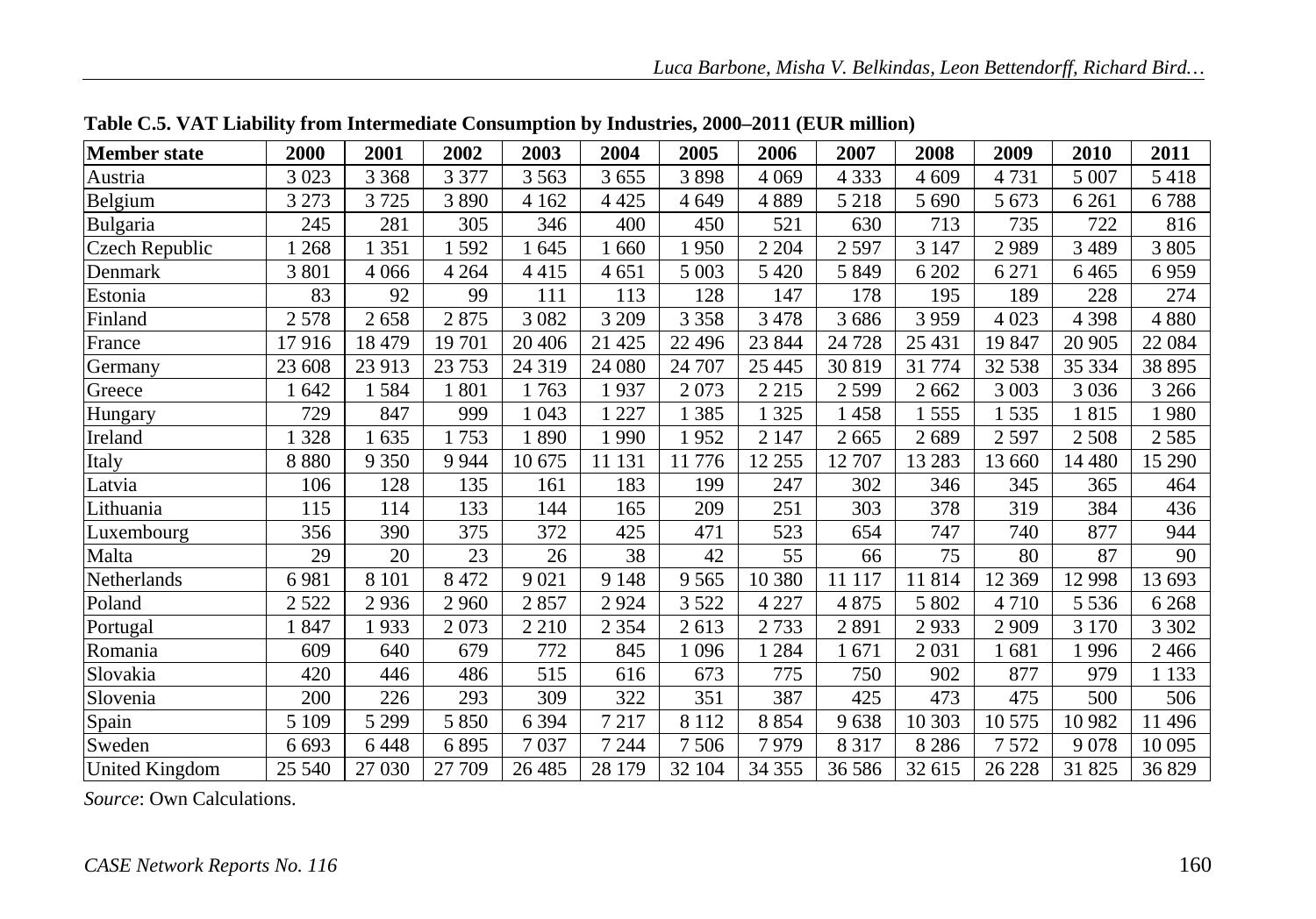| <b>Member state</b>   | 2000    | 2001    | 2002    | 2003    | 2004    | 2005    | 2006    | 2007    | 2008     | 2009    | 2010    | 2011    |
|-----------------------|---------|---------|---------|---------|---------|---------|---------|---------|----------|---------|---------|---------|
| Austria               | 2 2 5 1 | 2 2 5 0 | 2 1 6 7 | 2 2 8 9 | 2 3 3 3 | 2 4 8 2 | 2733    | 2977    | 2932     | 2 1 9 1 | 2 2 5 4 | 2471    |
| Belgium               | 2 4 3 0 | 2 3 4 8 | 2 2 9 7 | 2 3 6 8 | 2576    | 3 1 6 8 | 3 6 5 2 | 3866    | 3 9 6 3  | 4 0 4 0 | 4 1 1 1 | 4 2 6 8 |
| Bulgaria              | 81      | 104     | 114     | 128     | 152     | 220     | 287     | 383     | 482      | 459     | 417     | 422     |
| Czech Republic        | 268     | 270     | 321     | 503     | 347     | 391     | 438     | 796     | 1 409    | 1 654   | 1795    | 1677    |
| Denmark               | 2587    | 2650    | 2538    | 2 5 4 5 | 2688    | 3 2 3 0 | 3819    | 3 9 7 6 | 3887     | 3 3 7 7 | 3 1 8 4 | 3 1 6 9 |
| Estonia               | 65      | 81      | 109     | 118     | 131     | 168     | 247     | 299     | 258      | 205     | 194     | 241     |
| Finland               | 2 3 4 9 | 2 3 8 5 | 2 3 9 7 | 2567    | 2805    | 2699    | 2990    | 3584    | 3 3 1 0  | 2 8 2 4 | 2997    | 3 3 2 5 |
| France                | 19 349  | 19 683  | 19784   | 20 829  | 22 240  | 24 397  | 26 693  | 27 4 60 | 26 967   | 30 186  | 29 688  | 31 195  |
| Germany               | 30 225  | 28 940  | 26 9 27 | 26 111  | 26 041  | 25 5 95 | 27 500  | 34 888  | 35 317   | 32 621  | 34 989  | 37 933  |
| Greece                | 3 2 0 8 | 3 4 0 2 | 3725    | 4 2 6 7 | 4 207   | 4585    | 5486    | 6752    | 5 4 4 9  | 4535    | 4078    | 3 5 3 5 |
| Hungary               | 946     | 1 1 1 3 | 1 4 3 0 | 1 3 2 6 | 491     | 1552    | 1 1 8 2 | 232     | 1 2 2 6  | 1 278   | 1 401   | 1 379   |
| Ireland               | 2448    | 1926    | 2829    | 3 0 8 3 | 3 4 9 8 | 4 4 2 8 | 5 0 2 1 | 5 0 9 0 | 4 2 2 0  | 2632    | 2 1 3 4 | 1792    |
| Italy                 | 10 0 36 | 10 591  | 10 3 14 | 11 435  | 11 885  | 12 3 10 | 13 018  | 13 689  | 13 657   | 15 790  | 15 5 87 | 15 887  |
| Latvia                | 42      | 42      | 46      | 65      | 88      | 134     | 218     | 273     | 251      | 235     | 194     | 251     |
| Lithuania             | 153     | 176     | 205     | 235     | 279     | 306     | 387     | 528     | 524      | 366     | 385     | 431     |
| Luxembourg            | 178     | 198     | 210     | 222     | 233     | 241     | 243     | 278     | 258      | 283     | 370     | 405     |
| Malta                 | 22      | 21      | 23      | 28      | 30      | 37      | 36      | 37      | 29       | 26      | 26      | 24      |
| Netherlands           | 7063    | 7901    | 7 3 6 7 | 7823    | 7693    | 7807    | 8695    | 9 1 6 9 | 9641     | 9312    | 8531    | 9033    |
| Poland                | 587     | 2003    | 1909    | 1692    | 804     | 2 1 2 3 | 2571    | 3 177   | 4 0 0 3  | 3 6 12  | 4 2 6 5 | 4783    |
| Portugal              | 1 0 4 3 | 1 1 1 0 | 1 1 6 0 | 1 1 4 7 | 1 1 6 5 | 1 2 3 7 | 1 274   | 1 3 4 3 | 1 372    | 1 2 9 3 | 1413    | 1 3 2 0 |
| Romania               | 561     | 616     | 642     | 723     | 805     | 1 201   | 1678    | 2582    | 2974     | 3 603   | 4 3 6 7 | 5 5 5 3 |
| Slovakia              | 400     | 463     | 499     | 432     | 459     | 545     | 638     | 650     | 601      | 703     | 764     | 892     |
| Slovenia              | 216     | 236     | 257     | 294     | 332     | 328     | 365     | 441     | 490      | 453     | 415     | 363     |
| Spain                 | 5 2 1 5 | 5 7 7 8 | 6516    | 7 2 6 9 | 7883    | 9 2 5 2 | 10724   | 11 577  | 11 002   | 10 20 6 | 9848    | 8914    |
| Sweden                | 3016    | 2885    | 3 0 2 3 | 3 0 5 1 | 3 2 1 4 | 3731    | 4 4 8 2 | 4951    | 5 0 7 3  | 4 2 3 0 | 5 0 5 3 | 5 6 5 5 |
| <b>United Kingdom</b> | 7860    | 8 3 8 3 | 9 202   | 9 5 6 9 | 11 018  | 8 3 2 0 | 11988   | 13 9 33 | 12 3 8 9 | 8 4 9 9 | 10 840  | 11 674  |

**Table C.6. VAT Liability from Gross fixed capital formation, 2000–2011 (EUR million)**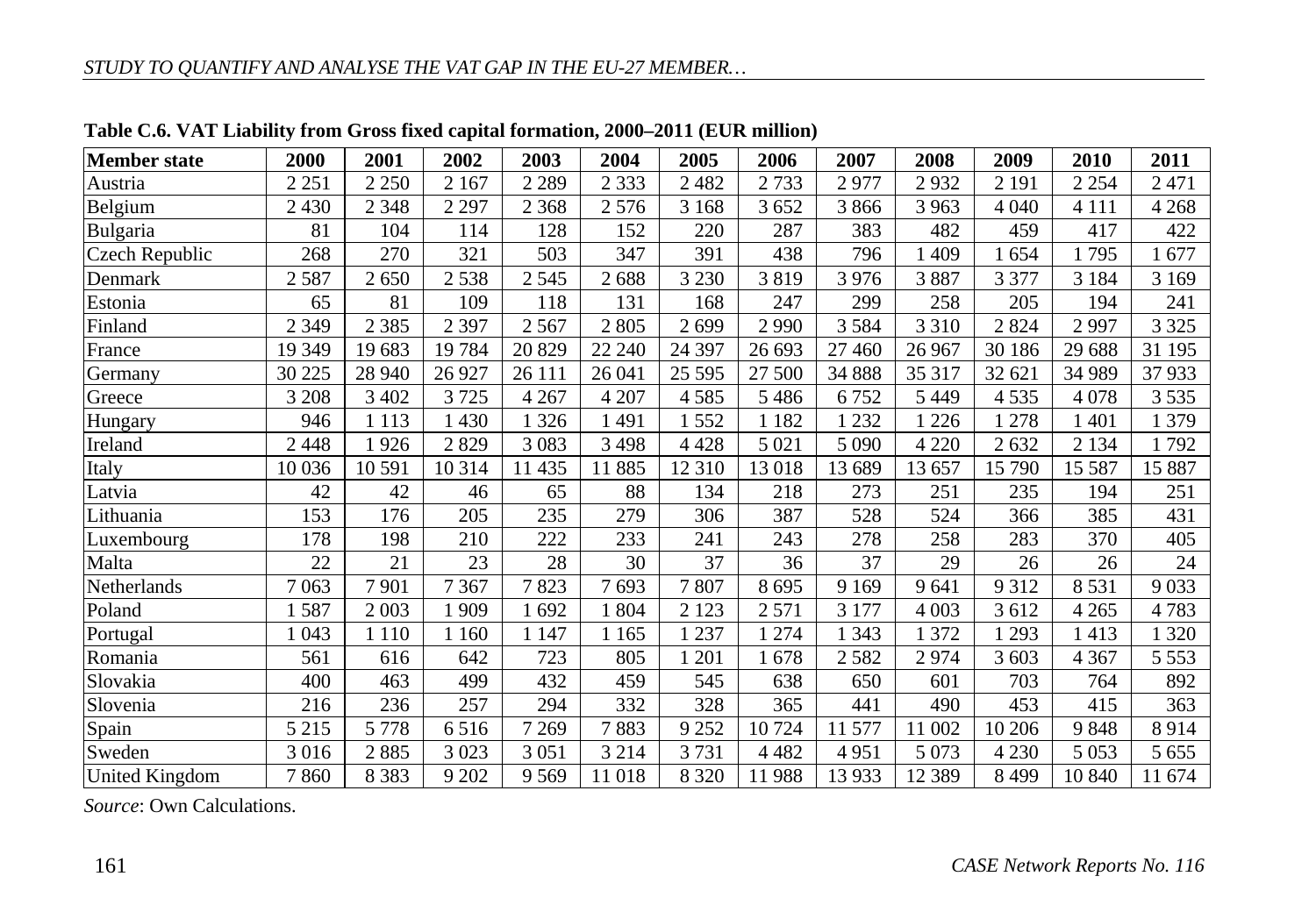| <b>Member state</b>   | 2000    | 2001    | 2002    | 2003     | 2004    | 2005     | 2006     | 2007    | 2008    | 2009    | 2010    | 2011    |
|-----------------------|---------|---------|---------|----------|---------|----------|----------|---------|---------|---------|---------|---------|
| Austria               | 16840   | 17 251  | 17972   | 17893    | 18 590  | 19414    | 19735    | 20 970  | 21 9 35 | 22 158  | 22 7 35 | 23 447  |
| Belgium               | 18 130  | 17817   | 18 591  | 18730    | 20 122  | 21 3 6 2 | 22 5 6 9 | 23 908  | 24 1 26 | 23 600  | 25 230  | 26 021  |
| Bulgaria              | 1 1 6 9 | 1 3 1 0 | 1 2 4 5 | 1586     | 2011    | 2 3 7 8  | 2835     | 3 1 9 0 | 3 8 6 2 | 3 1 5 6 | 3 2 9 9 | 3 3 5 2 |
| Czech Republic        | 3 9 7 0 | 4 3 8 2 | 5 0 3 6 | 5 1 5 8  | 6416    | 7 2 2 3  | 7541     | 8 3 6 6 | 10 437  | 9784    | 10420   | 10 9 94 |
| Denmark               | 16 606  | 17 250  | 17818   | 18 18 0  | 19 258  | 20 862   | 22 560   | 23 638  | 23 635  | 22 702  | 23 24 5 | 23 869  |
| Estonia               | 520     | 568     | 651     | 712      | 744     | 970      | 215      | 423     | 1288    | 224     | 257     | 1 3 6 3 |
| Finland               | 10 869  | 11 118  | 11 680  | 12 4 5 5 | 12 949  | 13 658   | 14418    | 15 0 54 | 15 511  | 14 951  | 15 25 6 | 16915   |
| France                | 107 163 | 108 581 | 110 413 | 113 622  | 120 224 | 126 625  | 131 693  | 136 542 | 137 736 | 130 303 | 135 579 | 140 506 |
| Germany               | 140 020 | 139 090 | 136 780 | 137 190  | 137 430 | 139 810  | 147 140  | 170 080 | 175 870 | 177 680 | 180 220 | 189 920 |
| Greece                | 9824    | 10 960  | 11 969  | 12 043   | 12 573  | 13 3 98  | 14 9 10  | 16 611  | 17 020  | 14 9 14 | 16 308  | 15 027  |
| Hungary               | 4 4 6 1 | 4794    | 5519    | 6 0 72   | 7 2 7 8 | 7485     | 6813     | 8010    | 8 2 2 4 | 7820    | 8 4 4 2 | 8516    |
| Ireland               | 7657    | 7999    | 9 1 6 8 | 9814     | 10 947  | 12 3 6 4 | 13 802   | 14 3 34 | 13 102  | 10 3 38 | 10 0 56 | 9782    |
| Italy                 | 77473   | 78 056  | 80 3 82 | 79 099   | 81 515  | 85 317   | 92 992   | 95 623  | 93 698  | 86 544  | 97 58 6 | 98 557  |
| Latvia                | 599     | 626     | 661     | 720      | 779     | 1011     | 374      | 733     | 1538    | 1 1 0 9 | 1 1 9 2 | 1 3 6 8 |
| Lithuania             | 939     | 989     | 1 1 1 1 | 1 1 1 1  | 1 1 7 5 | 1488     | 1826     | 2 3 3 0 | 2593    | 1961    | 2 1 8 0 | 2 4 4 4 |
| Luxembourg            | 234     | 314     | 1 3 8 3 | 467      | 1 6 6 2 | 863      | 1959     | 2 1 5 6 | 2 3 5 1 | 2419    | 2 5 0 3 | 2690    |
| Malta                 | 236     | 259     | 273     | 288      | 333     | 397      | 410      | 420     | 458     | 457     | 477     | 520     |
| Netherlands           | 28 849  | 32 509  | 33 4 93 | 34 7 54  | 35 811  | 36 950   | 39 888   | 42 873  | 43 221  | 40 086  | 42 654  | 41 610  |
| Poland                | 12877   | 14 381  | 15 066  | 13 686   | 14 633  | 18837    | 22 127   | 25 9 23 | 29 103  | 23 056  | 27 535  | 29 843  |
| Portugal              | 9734    | 10 021  | 10 668  | 11 076   | 11 569  | 13 001   | 13764    | 14 3 33 | 14 4 24 | 11971   | 13 5 17 | 14 2 35 |
| Romania               | 2633    | 2830    | 3 4 4 9 | 3781     | 4 0 7 5 | 6439     | 7741     | 10 0 79 | 11 036  | 7852    | 9494    | 11 412  |
| Slovakia              | 2 1 6 8 | 2 4 5 4 | 2582    | 3 0 3 1  | 3 5 0 7 | 3880     | 4 1 0 4  | 4 1 4 7 | 4 621   | 4 2 2 1 | 4 1 8 2 | 4711    |
| Slovenia              | 599     | 1718    | 982     | 2 1 4 0  | 2 3 1 1 | 2 4 7 2  | 2647     | 2923    | 3 1 6 5 | 2991    | 3 0 4 5 | 3 0 4 9 |
| Spain                 | 38 159  | 39 831  | 41 648  | 46 030   | 50795   | 58 213   | 63 273   | 61 713  | 54 280  | 42 669  | 57992   | 56 547  |
| Sweden                | 23 073  | 22 110  | 23 5 45 | 24 676   | 25 642  | 26 78 6  | 28 4 65  | 30 550  | 30 941  | 28 199  | 33 825  | 36 610  |
| <b>United Kingdom</b> | 106 512 | 109 188 | 114 583 | 113 314  | 121 812 | 123 766  | 130 571  | 136 404 | 117 292 | 91 229  | 113714  | 130 577 |

### **Table C.7. VAT receipts, 2000–2011 (EUR million)**

*Source*: EUROSTAT.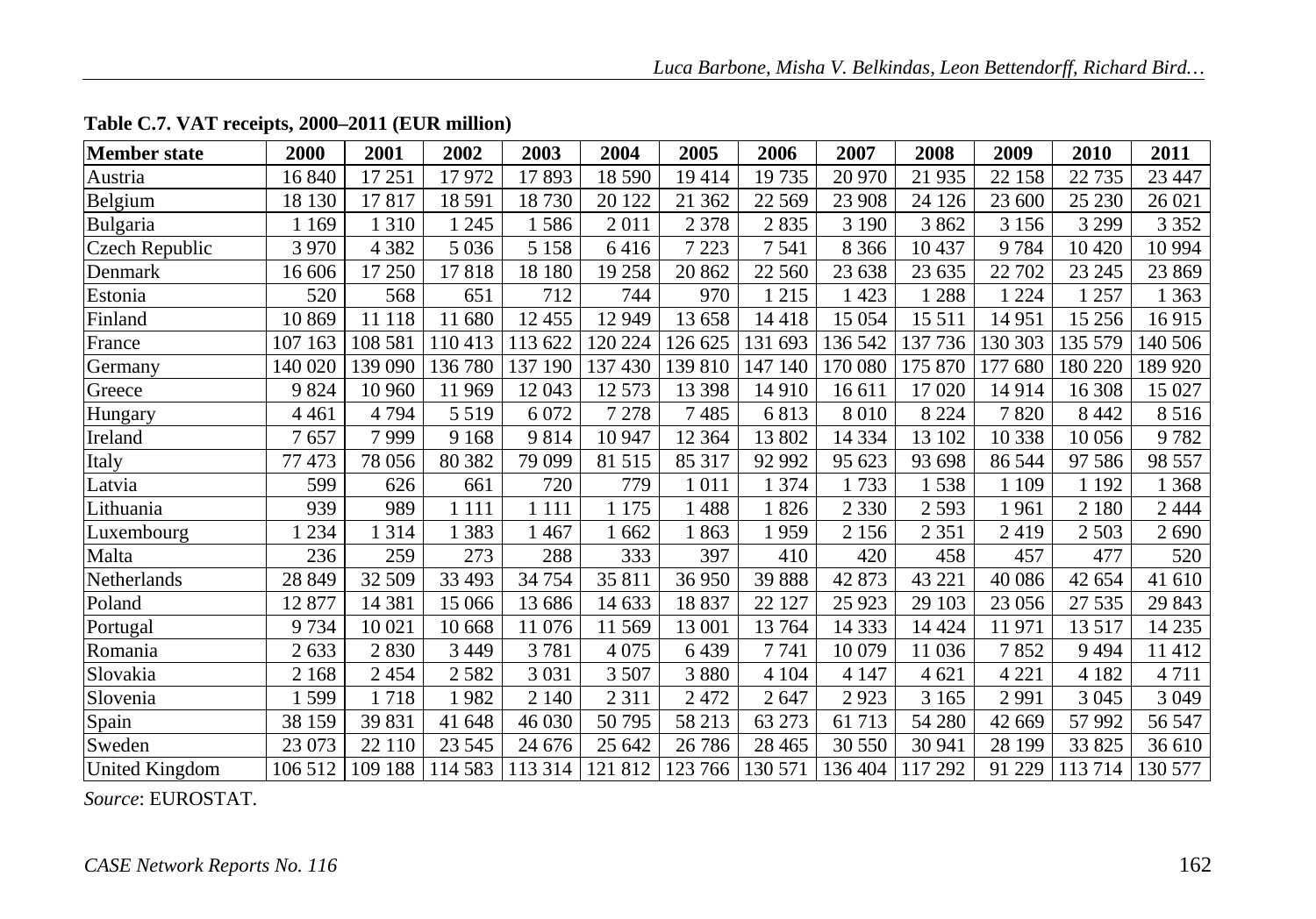| <b>Member state</b>   | 2000    | 2001    | 2002     | 2003     | 2004    | 2005    | 2006    | 2007    | 2008    | 2009     | 2010    | 2011    |
|-----------------------|---------|---------|----------|----------|---------|---------|---------|---------|---------|----------|---------|---------|
| Austria               | 626     | 2 0 3 0 | 481      | 2 1 8 6  | 2 3 7 3 | 2 4 9 3 | 3 1 3 1 | 3 0 2 6 | 3 1 5 6 | 2 1 5 1  | 2573    | 3 4 6 8 |
| Belgium               | 815     | 2818    | 2 3 9 7  | 3 2 0 3  | 3019    | 3 1 2 6 | 3 3 9 7 | 3 0 4 8 | 4 2 7 8 | 4 3 9 5  | 4571    | 4 9 7 0 |
| Bulgaria              | 357     | 458     | 641      | 471      | 319     | 253     | 203     | 441     | 164     | 554      | 385     | 604     |
| Czech Republic        | 662     | 767     | 2069     | 2 3 5 4  | 875     | 804     | 396     | 2023    | 3 1 6 5 | 3 2 3 4  | 4315    | 4 2 4 1 |
| Denmark               | 2076    | 2064    | 1994     | 1897     | 2035    | 2017    | 2 2 0 6 | 2 2 1 8 | 2827    | 2 2 7 4  | 2 3 8 2 | 2566    |
| Estonia               | 75      | 109     | 132      | 153      | 229     | 158     | 143     | 146     | 308     | 181      | 221     | 301     |
| Finland               | 523     | 728     | 741      | 1873     | 2068    | 1810    | 990     | 2590    | 2826    | 1716     | 2762    | 2831    |
| France                | 13 705  | 16 5 68 | 19 153   | 20429    | 19688   | 20 5 15 | 22 361  | 23 110  | 26 769  | 33 478   | 32 148  | 32 233  |
| Germany               | 17876   | 22 117  | 20885    | 20 499   | 21 038  | 21 186  | 19708   | 26 663  | 25 5 32 | 19587    | 26 144  | 26 909  |
| Greece                | 3 2 5 0 | 3 1 0 1 | 3 5 5 5  | 4547     | 4899    | 5988    | 6975    | 7654    | 7052    | 8 0 6 9  | 7431    | 9763    |
| Hungary               | 241     | 1835    | 2 3 3 5  | 2 1 1 0  | 2 2 0 4 | 2754    | 2538    | 2567    | 2944    | 2 7 7 0  | 3 3 5 1 | 3700    |
| Ireland               | 790     | 112     | 369      | 602      | 329     | 948     | 1 0 5 2 | 1 3 3 6 | 1548    | 1811     | 1 294   | 1 1 0 8 |
| Italy                 | 22 819  | 25 716  | 25 4 6 6 | 30 9 26  | 32 539  | 32 388  | 29 130  | 29 357  | 33 610  | 39 793   | 31 699  | 36 134  |
| Latvia                | 112     | 162     | 183      | 198      | 231     | 179     | 175     | 209     | 531     | 804      | 698     | 954     |
| Lithuania             | 408     | 498     | 539      | 681      | 857     | 837     | 885     | 930     | 1 0 4 8 | 297      | 1243    | 1 3 5 2 |
| Luxembourg            | 215     | 223     | 202      | 210      | 190     | 176     | 177     | 254     | 331     | 224      | 504     | 551     |
| Malta                 | 47      | 54      | 51       | 52       | 83      | 40      | 46      | 62      | 63      | 53       | 45      | 21      |
| Netherlands           | 2768    | 2 7 7 4 | 2 3 7 8  | 2 2 3 3  | 240     | 064     | 950     | 70      | 629     | 3848     | 1545    | 4 0 1 2 |
| Poland                | 2606    | 3 803   | 3 3 7 0  | 2 9 0 8  | 2977    | 1916    | 211     | 511     | 2743    | 3 9 8 5  | 3764    | 5410    |
| Portugal              | 350     | 562     | 682      | 715      | 842     | 449     | 835     | 1 1 1 4 | 1 351   | 2911     | 2575    | 2764    |
| Romania               | 877     | 2714    | 2 2 4 7  | 2451     | 3 3 1 4 | 3 3 8 7 | 4597    | 5 6 9 1 | 6564    | 7630     | 8887    | 10 348  |
| Slovakia              | 806     | 907     | 1018     | 795      | .091    | 986     | 518     | 1856    | 1964    | 2 3 9 3  | 2613    | 2 7 7 3 |
| Slovenia              | 58      | 99      | 103      | 132      | 139     | 138     | 136     | 210     | 311     | 361      | 356     | 326     |
| Spain                 | 2618    | 3 5 9 0 | 4417     | 3 3 1 7  | 2688    | 378     | 832     | 6748    | 15 2 26 | 22 4 7 4 | 10765   | 15 197  |
| Sweden                | 396     | 1 381   | 1 403    | 1 2 3 7  | 1 1 9 2 | 1 1 5 2 | 537     | 1 2 4 5 | 889     | 558      | 225     | 932     |
| <b>United Kingdom</b> | 14 977  | 16 575  | 16736    | 12 3 9 6 | 15 129  | 15 722  | 18 9 21 | 19892   | 20 074  | 14 215   | 16937   | 19487   |

**Table C.8. VAT Gap, 2000–2011 (EUR million)**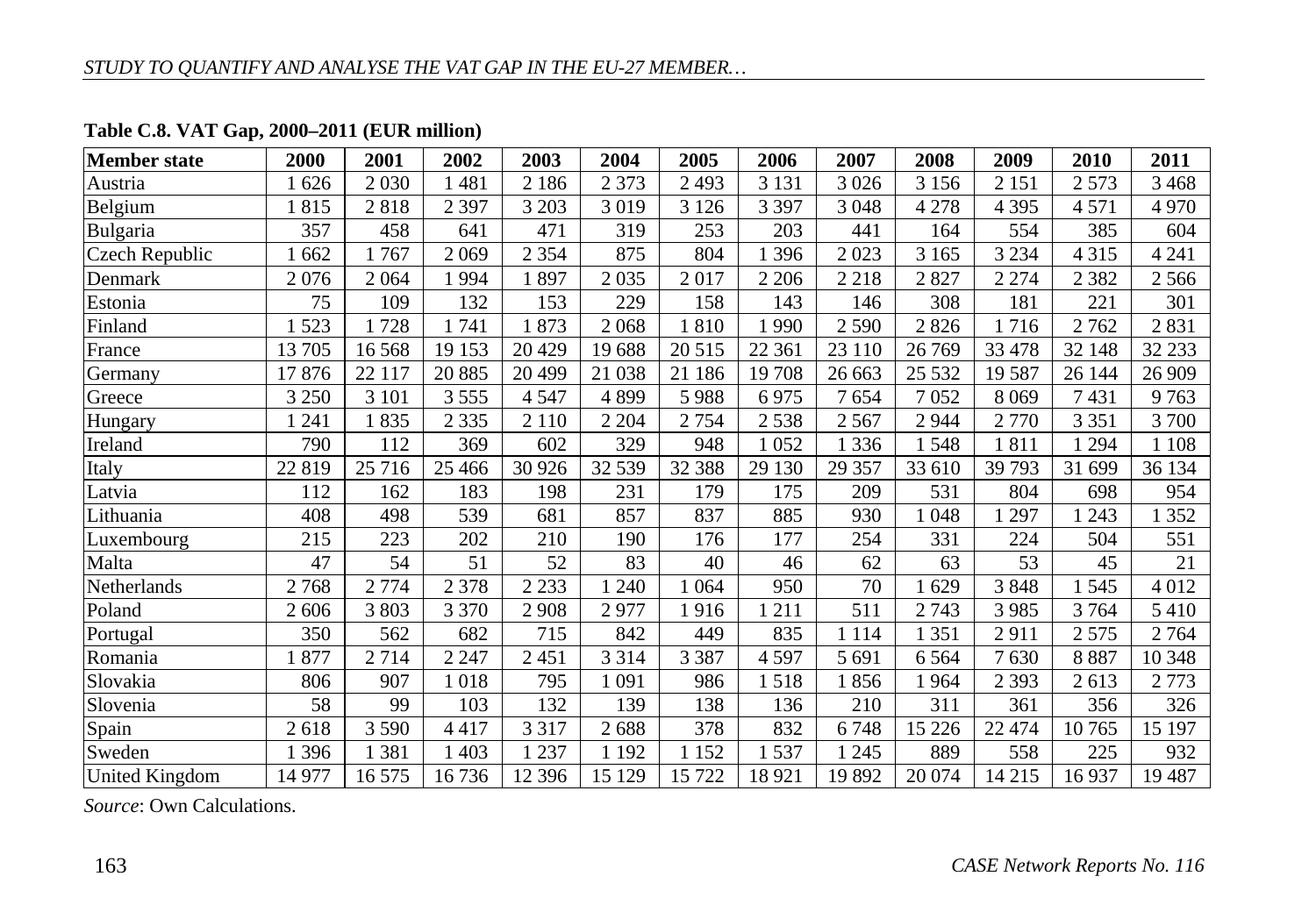| <b>Member state</b>   | 2000           | 2001            | 2002           | 2003           | 2004                     | 2005           | 2006           | 2007           | 2008 | 2009           | 2010 | 2011            |
|-----------------------|----------------|-----------------|----------------|----------------|--------------------------|----------------|----------------|----------------|------|----------------|------|-----------------|
| Austria               | 9              | 11              | 8              | 11             | 11                       | 11             | 14             | 13             | 13   | 9              | 10   | 13              |
| Belgium               | 9              | 14              | 11             | 15             | 13                       | 13             | 13             | 11             | 15   | 16             | 15   | 16              |
| Bulgaria              | 23             | 26              | 34             | 23             | 14                       | 10             | $\overline{7}$ | 12             | 4    | 15             | 10   | 15              |
| <b>Czech Republic</b> | 30             | 29              | 29             | 31             | 12                       | 10             | 16             | 19             | 23   | 25             | 29   | 28              |
| Denmark               | 11             | 11              | 10             | 9              | 10                       | 9              | 9              | 9              | 11   | 9              | 9    | 10              |
| Estonia               | 13             | 16              | 17             | 18             | 24                       | 14             | 11             | 9              | 19   | 13             | 15   | 18              |
| Finland               | 12             | 13              | 13             | 13             | 14                       | 12             | 12             | 15             | 15   | 10             | 15   | 14              |
| France                | 11             | 13              | 15             | 15             | 14                       | 14             | 15             | 14             | 16   | 20             | 19   | 19              |
| Germany               | 11             | 14              | 13             | 13             | 13                       | 13             | 12             | 14             | 13   | 10             | 13   | 12              |
| Greece                | 25             | 22              | 23             | 27             | 28                       | 31             | 32             | 32             | 29   | 35             | 31   | 39              |
| Hungary               | 22             | 28              | 30             | 26             | 23                       | 27             | 27             | 24             | 26   | 26             | 28   | 30              |
| Ireland               | 9              | $\mathbf{1}$    | $\overline{4}$ | 6              | 3                        | 7              | $\tau$         | 9              | 11   | 15             | 11   | 10              |
| Italy                 | 23             | 25              | 24             | 28             | 29                       | 28             | 24             | 23             | 26   | 31             | 25   | 27              |
| Latvia                | 16             | 21              | 22             | 22             | 23                       | 15             | 11             | 11             | 26   | 42             | 37   | 41              |
| Lithuania             | 30             | 34              | 33             | 38             | 42                       | 36             | 33             | 29             | 29   | 40             | 36   | 36              |
| Luxembourg            | 15             | 15              | 13             | 13             | 10                       | 9              | 8              | 11             | 12   | 8              | 17   | 17              |
| Malta                 | 17             | 17              | 16             | 15             | 20                       | 9              | 10             | 13             | 12   | 10             | 9    | $\overline{4}$  |
| Netherlands           | 9              | 8               | 7              | 6              | 3                        | 3              | 2              | $\theta$       | 4    | 9              | 3    | 9               |
| Poland                | 17             | 21              | 18             | 18             | 17                       | 9              | 5              | 2              | 9    | 15             | 12   | 15              |
| Portugal              | 3              | 5               | 6              | 6              | 7                        | 3              | 6              | $\tau$         | 9    | 20             | 16   | 16              |
| Romania               | 42             | 49              | 39             | 39             | 45                       | 34             | 37             | 36             | 37   | 49             | 48   | 48              |
| Slovakia              | 27             | 27              | 28             | 21             | 24                       | 20             | 27             | 31             | 30   | 36             | 38   | 37              |
| Slovenia              | $\overline{4}$ | 5               | 5              | 6              | 6                        | $\overline{5}$ | 5              | $\overline{7}$ | 9    | 11             | 10   | 10              |
| Spain                 | 6              | 8               | 10             | $\overline{7}$ | 5                        | $\mathbf{1}$   | $\mathbf{1}$   | 10             | 22   | 34             | 16   | 21              |
| Sweden                | 6              | 6               | 6              | 5              | $\overline{\mathcal{L}}$ | 4              | 5              | 4              | 3    | $\overline{2}$ |      | $\overline{2}$  |
| <b>United Kingdom</b> | 12             | $\overline{13}$ | 13             | 10             | 11                       | 11             | 13             | 13             | 15   | 13             | 13   | $\overline{13}$ |

## **Table C.9. VAT Gap as a share of VTTL, 2000–2011 (%)**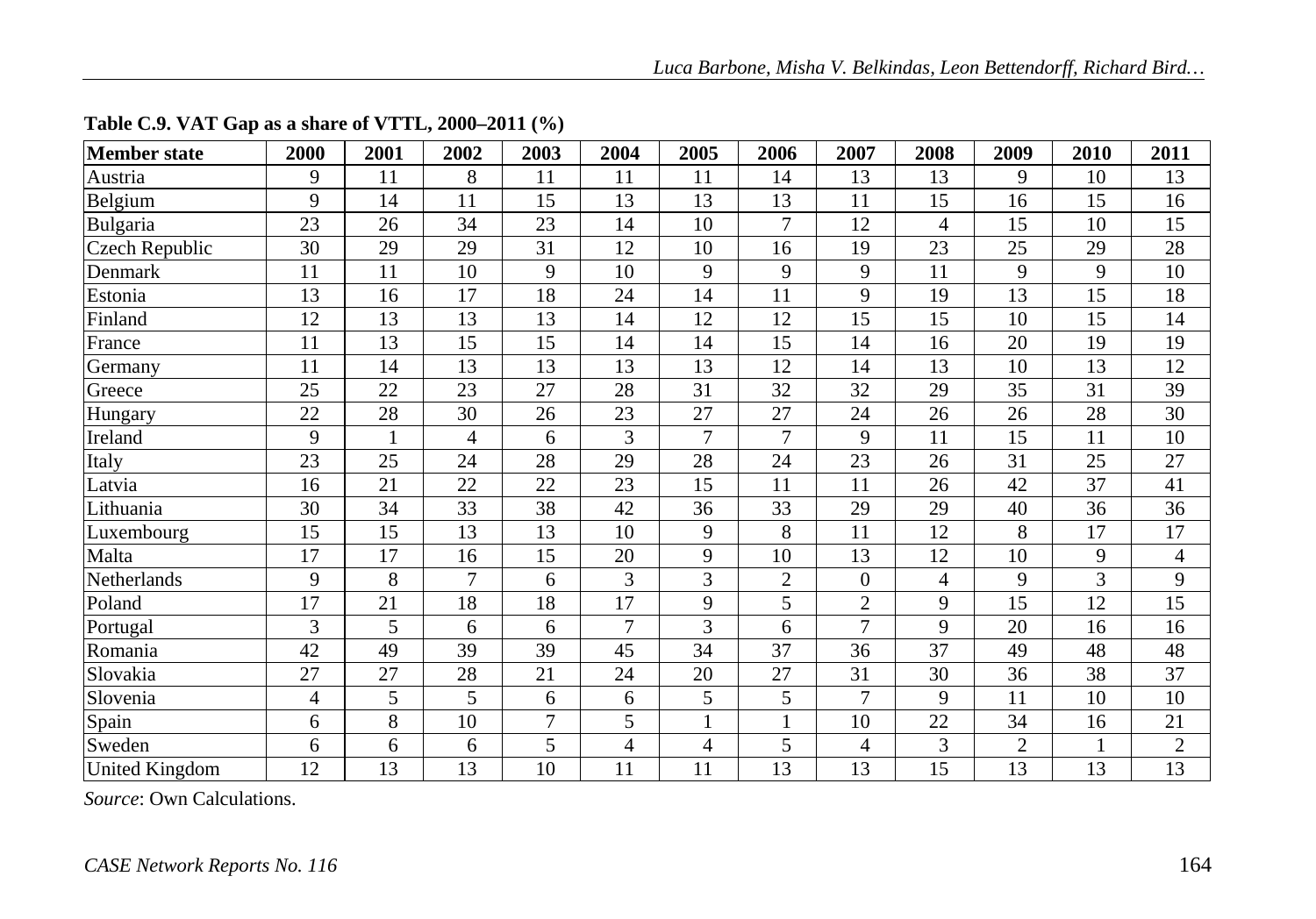| <b>Member state</b>   | 2000 | 2001    | 2002 | 2003 | 2004 | 2005 | 2006    | 2007 | 2008 | 2009    | 2010 | 2011 |
|-----------------------|------|---------|------|------|------|------|---------|------|------|---------|------|------|
| Austria               | 0.8  | 0.9     | 0.7  | 1.0  | 1.0  | 1.0  | 1.2     | 1.1  | 1.1  | 0.8     | 0.9  | 1.2  |
| Belgium               | 0.7  | 1.1     | 0.9  | 1.2  | 1.0  | 1.0  | 1.1     | 0.9  | 1.2  | 1.3     | 1.3  | 1.3  |
| Bulgaria              | 2.5  | 2.9     | 3.8  | 2.6  | 1.6  | 1.1  | 0.8     | 1.4  | 0.5  | 1.6     | 1.1  | 1.6  |
| Czech Republic        | 2.6  | 2.5     | 2.5  | 2.8  | 1.0  | 0.8  | 1.2     | 1.5  | 2.1  | 2.3     | 2.9  | 2.7  |
| Denmark               | 1.2  | 1.2     | 1.1  | 1.0  | 1.0  | 1.0  | 1.0     | 1.0  | 1.2  | 1.0     | 1.0  | 1.1  |
| Estonia               | 1.2  | 1.6     | 1.7  | 1.8  | 2.4  | 1.4  | 1.1     | 0.9  | 1.9  | 1.3     | 1.5  | 1.9  |
| Finland               | 1.2  | 1.2     | 1.2  | 1.3  | 1.4  | 1.1  | 1.2     | 1.4  | 1.5  | 1.0     | 1.5  | 1.5  |
| France                | 1.0  | 1.1     | 1.2  | 1.3  | 1.2  | 1.2  | 1.2     | 1.2  | 1.4  | 1.8     | 1.7  | 1.6  |
| Germany               | 0.9  | 1.1     | 1.0  | 1.0  | 1.0  | 1.0  | 0.9     | 1.1  | 1.0  | 0.8     | 1.0  | 1.0  |
| Greece                | 2.4  | 2.1     | 2.3  | 2.6  | 2.6  | 3.1  | 3.3     | 3.4  | 3.0  | 3.5     | 3.3  | 4.7  |
| Hungary               | 2.5  | 3.1     | 3.3  | 2.9  | 2.7  | 3.1  | 2.8     | 2.6  | 2.8  | 3.0     | 3.5  | 3.7  |
| Ireland               | 0.7  | 0.1     | 0.3  | 0.4  | 0.2  | 0.6  | 0.6     | 0.7  | 0.9  | 1.1     | 0.8  | 0.7  |
| Italy                 | 1.9  | 2.0     | 2.0  | 2.3  | 2.3  | 2.3  | 2.0     | 1.9  | 2.1  | 2.6     | 2.0  | 2.3  |
| Latvia                | 1.3  | 1.8     | 1.9  | 2.0  | 2.1  | 1.4  | 1.1     | 1.0  | 2.3  | 4.3     | 3.9  | 4.7  |
| Lithuania             | 3.3  | 3.7     | 3.6  | 4.1  | 4.7  | 4.0  | 3.7     | 3.2  | 3.2  | 4.9     | 4.5  | 4.4  |
| Luxembourg            | 1.0  | 1.0     | 0.8  | 0.8  | 0.7  | 0.6  | 0.5     | 0.7  | 0.9  | 0.6     | 1.3  | 1.3  |
| Malta                 | 1.1  | 1.3     | 1.1  | 1.1  | 1.8  | 0.8  | 0.9     | 1.1  | 1.1  | 0.9     | 0.7  | 0.3  |
| Netherlands           | 0.7  | 0.6     | 0.5  | 0.5  | 0.3  | 0.2  | 0.2     | 0.0  | 0.3  | 0.7     | 0.3  | 0.7  |
| Poland                | 1.4  | 1.8     | 1.6  | 1.5  | 1.5  | 0.8  | 0.4     | 0.2  | 0.8  | 1.3     | 1.1  | 1.5  |
| Portugal              | 0.3  | 0.4     | 0.5  | 0.5  | 0.6  | 0.3  | 0.5     | 0.7  | 0.8  | 1.7     | 1.5  | 1.6  |
| Romania               | 4.6  | 6.0     | 4.6  | 4.7  | 5.4  | 4.2  | 4.7     | 4.6  | 4.7  | 6.5     | 7.1  | 7.9  |
| Slovakia              | 2.6  | 2.7     | 2.8  | 2.0  | 2.4  | 2.0  | 2.8     | 3.0  | 2.9  | 3.8     | 4.0  | 4.0  |
| Slovenia              | 0.3  | 0.5     | 0.4  | 0.5  | 0.5  | 0.5  | 0.4     | 0.6  | 0.8  | $1.0\,$ | 1.0  | 0.9  |
| Spain                 | 0.4  | 0.5     | 0.6  | 0.4  | 0.3  | 0.0  | 0.1     | 0.6  | 1.4  | 2.1     | 1.0  | 1.4  |
| Sweden                | 0.5  | 0.5     | 0.5  | 0.4  | 0.4  | 0.4  | 0.5     | 0.4  | 0.3  | 0.2     | 0.1  | 0.2  |
| <b>United Kingdom</b> | 0.9  | $1.0\,$ | 1.0  | 0.8  | 0.9  | 0.9  | $1.0\,$ | 1.0  | 1.1  | 0.9     | 1.0  | 1.1  |

**Table C.10. VAT Gap as a share of GDP, 2000–2011 (%)**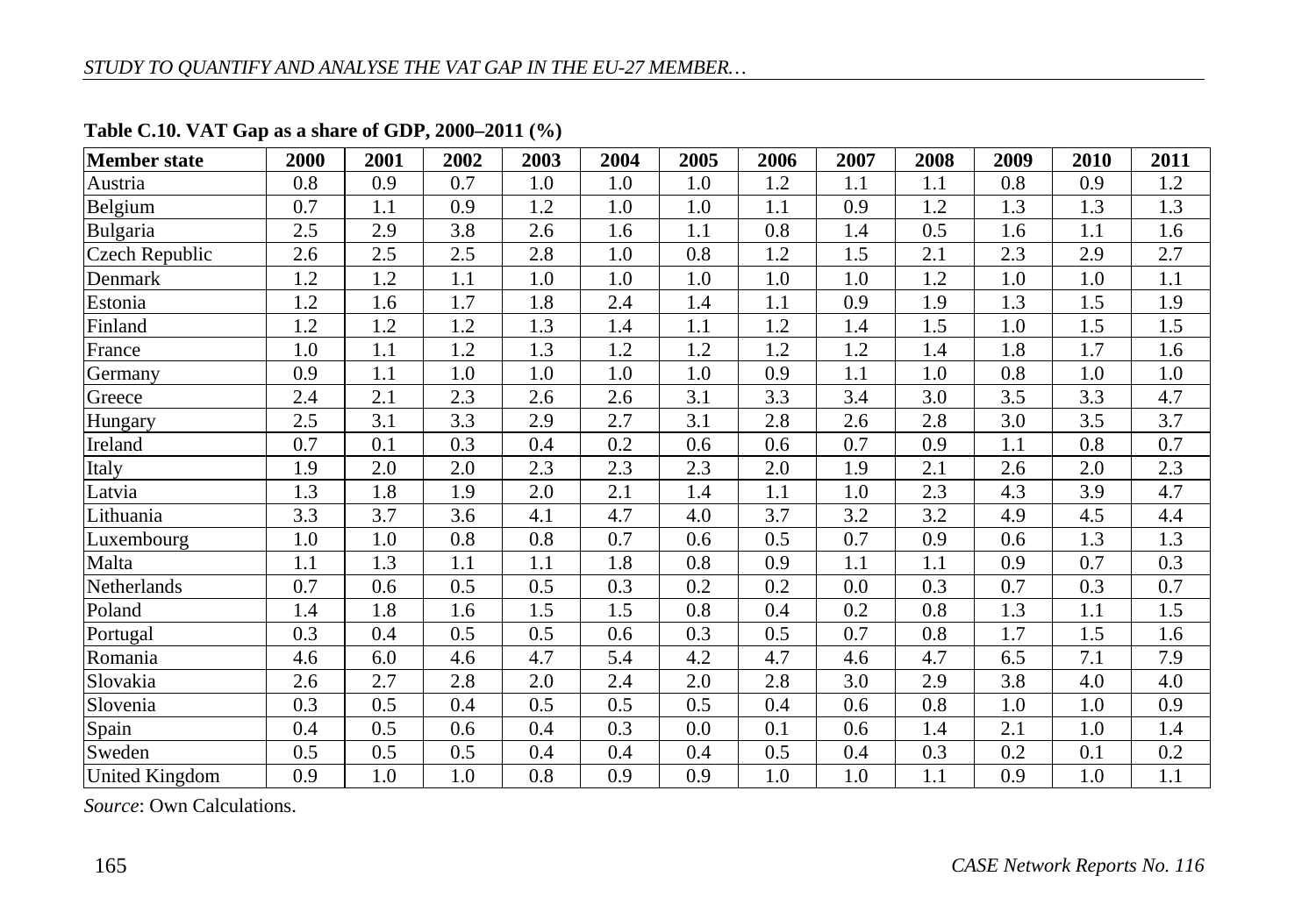# **References**

Agha, A. and Haughton, J. (1996): "Designing VAT Systems: Some Efficiency Considerations", Review of Economics and Statistics, 78 (2): 303-08.

Aguirre, C. and Shome, P. (1987): "The Mexican Value-added Tax", Working Paper 87/21, Fiscal Affairs Department, International Monetary Fund, March.

Aizenman, J. and Jinjarak, Y. (2008): "The collection efficiency of the Value Added Tax: Theory and international evidence", Journal of International Trade and Development, Vol. 17, pp.391-410.

Alm, J. and El-Ganainy, A. (2013): "Value Added Taxation and Consumption", International Tax and Public Finance, 20(1): 105-128.

Australia (2012): "Measuring Tax Gaps in Australia for the GST and the LCT", Australian Taxation Office.

Bird, R. (1985): "The Reform of Indirect Taxes in Jamaica", Jamaica Tax Structure Examination Project Staff Paper No. 24, Metropolitan Studies Program, Maxwell School, Syracuse University, October.

Bird, R. and Gendron, P-P. (2010): "Sales Taxes in Canada: The GST-HST-QST-RST 'System", Tax Law Review, 63 (3): 517-582.

Blades, D. and Roberts, D. (2002): Measuring the Non-Observed Economy, OECD Statistics Brief No. 5, November.

Borselli, F., Chiri, S. and Romagnano, E. (2012): "Patterns of Reduced VAT Rates in the European Union", International VAT Monitor, January-February, pp. 13-21.

Breusch, T. (2005): "Australia's Cash Economy: Are the Estimates Credible?" The Economic Record, 85 (255): 394-403.

Christie, E. and Holzner, M. (2006): "What Explains Tax Evasion? An Empirical Assessment based on European Data", wiiw Working Papers 40.

Corte dei Conti (2012): Elementi conoscitivi in merito ai criteri e alle modalita' attraverso cui e' stata operata la stima dei costi che l'evasione fiscale comporta a carico dell'intera economia nazionale, Roma, October, available at http://www.corteconti.it/export/sites/portalecdc/\_documenti/controllo/sezioni\_ri unite/sezioni\_riunite\_in\_sede\_di\_controllo/2012/audizione\_3\_ottobre\_2012.pdf.

de Paula, A. and Scheinkman, J. A. (2009): "Value added taxes, chain effects and informality", PIER Working Paper 09-041.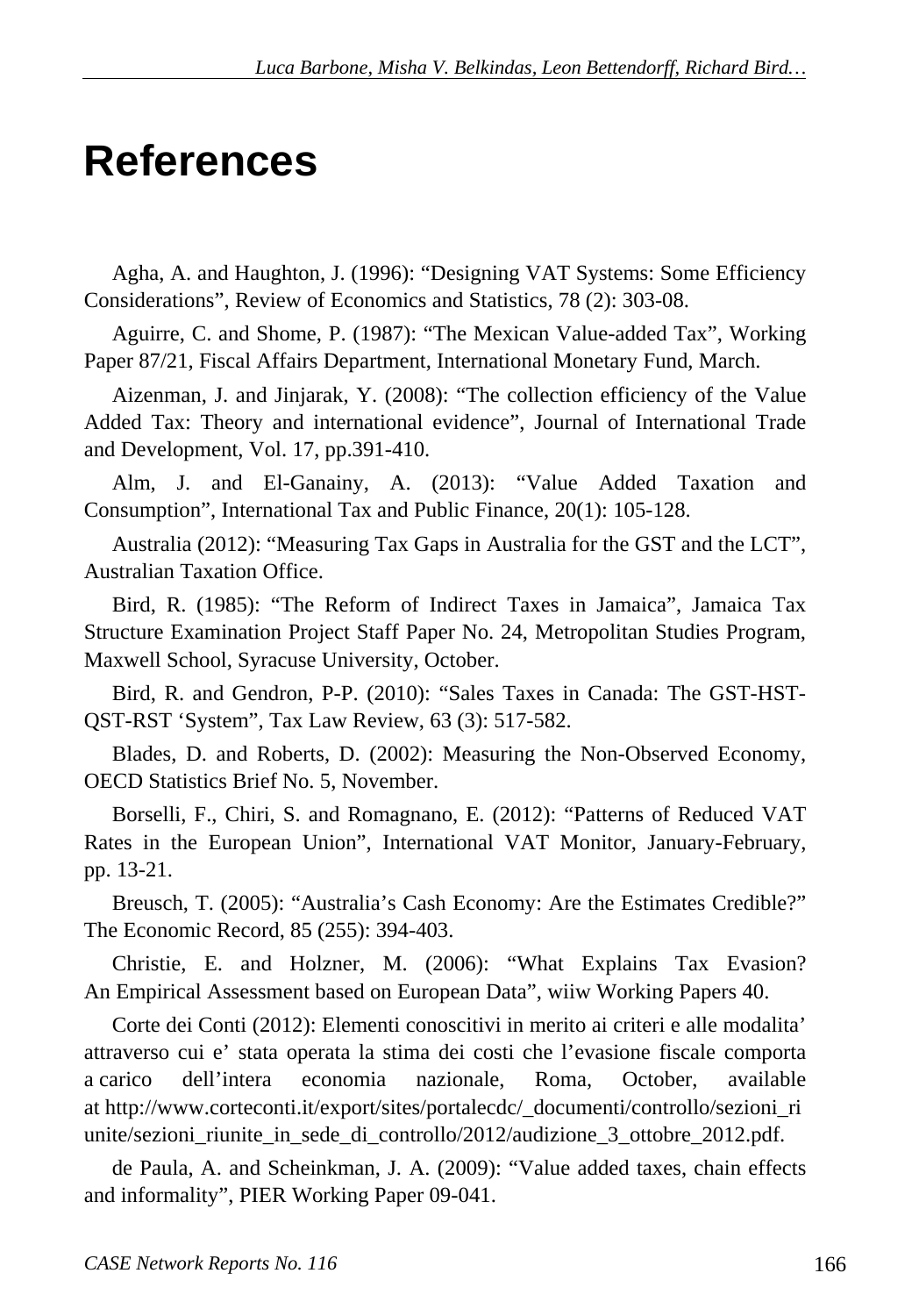Desai, M. A. and Hines, J. R. Jr. (2005): "Value added taxes and international trade: the evidence", University of Michigan working paper.

Ebrill, L. et al. (2001): The Modern VAT (Washington: International Monetary Fund).

European Commission (2009): Economic Crisis in Europe: Causes, Consequences and Responses, European Economy, n. 7, Luxembourg.

European Commission (2011): VAT in the Public Sector and Exemptions in the Public Interest.

European Commission (2012): Tax Reforms in EU Member States. Taxation Paper n. 34.

European Commission (2012a): Taxation Trends in the European Union 2012

EUROSTAT Manual of Supply (2008) Use and Input-Output Tables, 2008 Edition.

Feltenstein, A. et al. (2013): "The Impact of Micro-simulation and CGE modelling on Tax Reform and Tax Advice in Developing Countries: A Survey of Alternative Approaches and an Application to Pakistan", Working Paper 1309, International Center for Public Policy, Andrew Young School of Policy Studies, Georgia State University.

Gemmell, N. and Hasseldine, J. (2012): "The Tax Gap: A Methodological Review", Working Paper 09/2012, Chair in Public Finance, Victoria University (NZ).

Giesecke, J. and Tran, H. N. (2010): "A General Framework for Measuring VAT Compliance Rates", General Paper No. G-206, Centre of Policy Studies and the Impact Project, Monash University.

HMRC (2010): Measuring Tax Gaps 2010.

HMRC (2011): Provisional VAT Gap Estimates: Official Statistics Release, 29 November.

HMRC (2012) :Additional Information about the Tax Gap, Appendix 2, House of Commons Treasury Committee, Closing the Tax Gap: HMRC's Record at Ensuring Tax Compliance: Government Response to the Committee's Twentyninth Report of Session 2010-12, First Special Report of Session 2012-13, May 2012 (London: The Stationery Office Limited).

HMRC (2012a): Measuring Tax Gap 2012.

House of Commons Treasury Committee (2012) Closing the Tax Gap: HMRC's Record at Ensuring Tax Compliance, Twenty-ninth Report of Session 2010-12, March 2012 (London: The Stationery Office Limited).

IMF (2010): From Stimulus to Consolidation: Revenue and Expenditure Policies in Advanced and Emerging Economies, April.